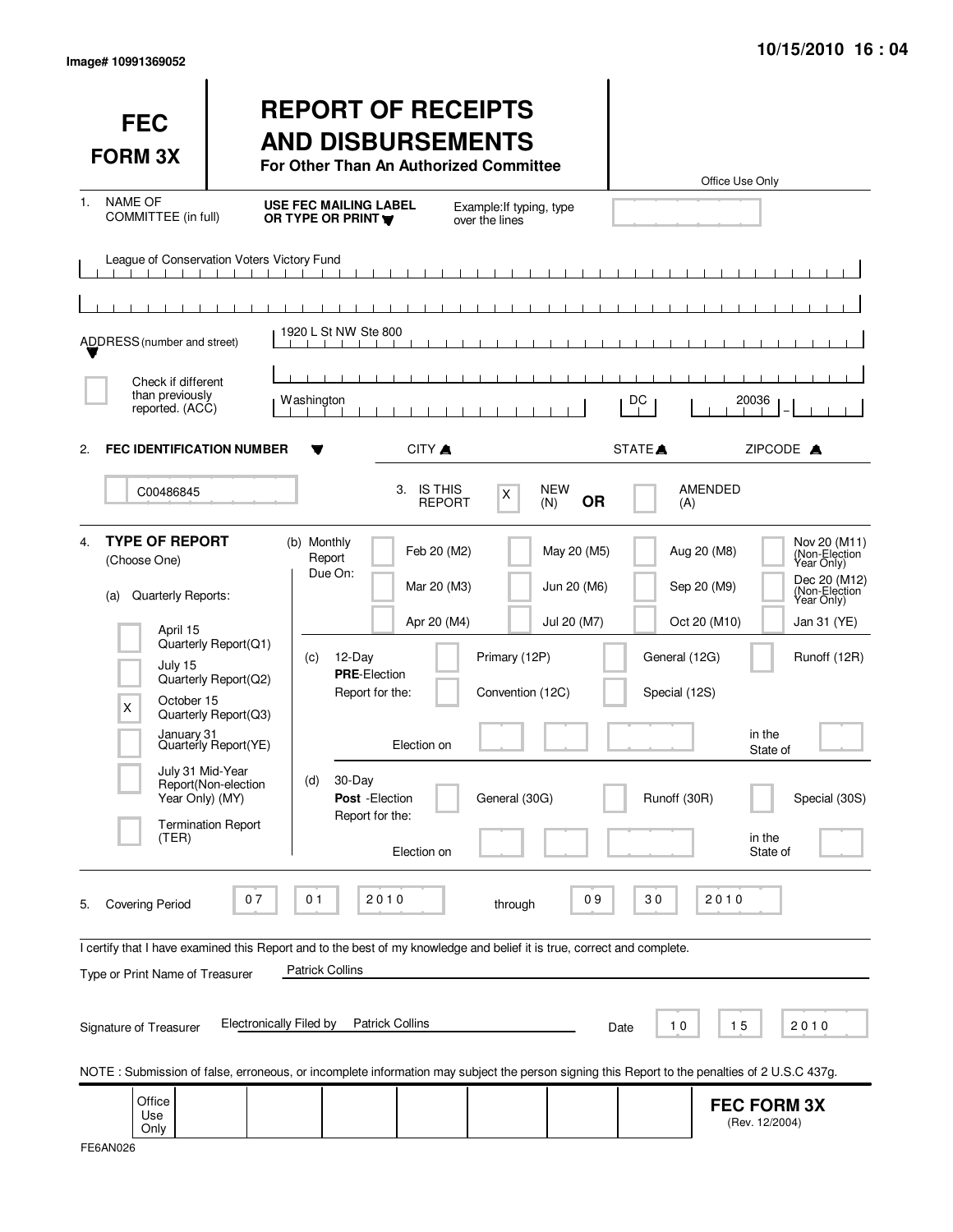**Image# 10991369053**

FEC **Form 3X** (Rev. 02/2003)

**SUMMARY PAGE OF RECEIPTS AND DISBURSEMENTS**

**2 / 119**

|           | M M<br>07<br>Report Covering the Period:<br>From:                     | $Y$ $W$ $Y$<br>$D^{\prime}D$<br>Ÿ<br>2010<br>0 <sub>1</sub> | $M^*$ M<br>$D^{\prime}D$<br>$Y$ $Y$ $Y$<br>Υ<br>09<br>30<br>2010<br>To: |
|-----------|-----------------------------------------------------------------------|-------------------------------------------------------------|-------------------------------------------------------------------------|
|           |                                                                       | <b>COLUMN A</b><br><b>This Period</b>                       | <b>COLUMN B</b><br><b>Calendar Year-to-Date</b>                         |
| 6.<br>(a) | Cash on Hand<br>$\mathsf{Y}$<br>2010 <sup>Y</sup><br>Υ<br>January 1   |                                                             | 0.00                                                                    |
| (b)       | Cash on Hand at<br>Begining of Reporting Period                       | 0.00                                                        |                                                                         |
| (C)       | Total Receipts (from Line 19)                                         | 314985.21                                                   | 314985.21                                                               |
| (d)       | Subtotal (add lines 6(b) and                                          |                                                             |                                                                         |
|           | 6(c) for Column A and Lines<br>$6(a)$ and $6(c)$ for Column B)        | 314985.21                                                   | 314985.21                                                               |
| 7.        | Total Disbursements (from Line 31)                                    | 98696.25                                                    | 98696.25                                                                |
| 8.        | Cash on Hand at Close of<br><b>Reporting Period</b>                   | 216288.96                                                   | 216288.96                                                               |
|           | (subtract Line 7 from Line 6(d))                                      |                                                             |                                                                         |
| 9.        | Debts and Obligations owed<br>TO                                      |                                                             |                                                                         |
|           | the committee (Itemize all on<br>Schedule C and/or Schedule D)        | 0.00                                                        |                                                                         |
|           | 10. Debts and Obligations owed<br>BY<br>the committee (Itemize all on |                                                             |                                                                         |
|           | Schedule C and/or Schedule D)                                         | 0.00                                                        |                                                                         |

### **For further information contact:**

Federal Election Commission 999 E street, NW Washington, DC 20463

Toll Free 800-424-9530 Local 202-694-1100

FE6AN026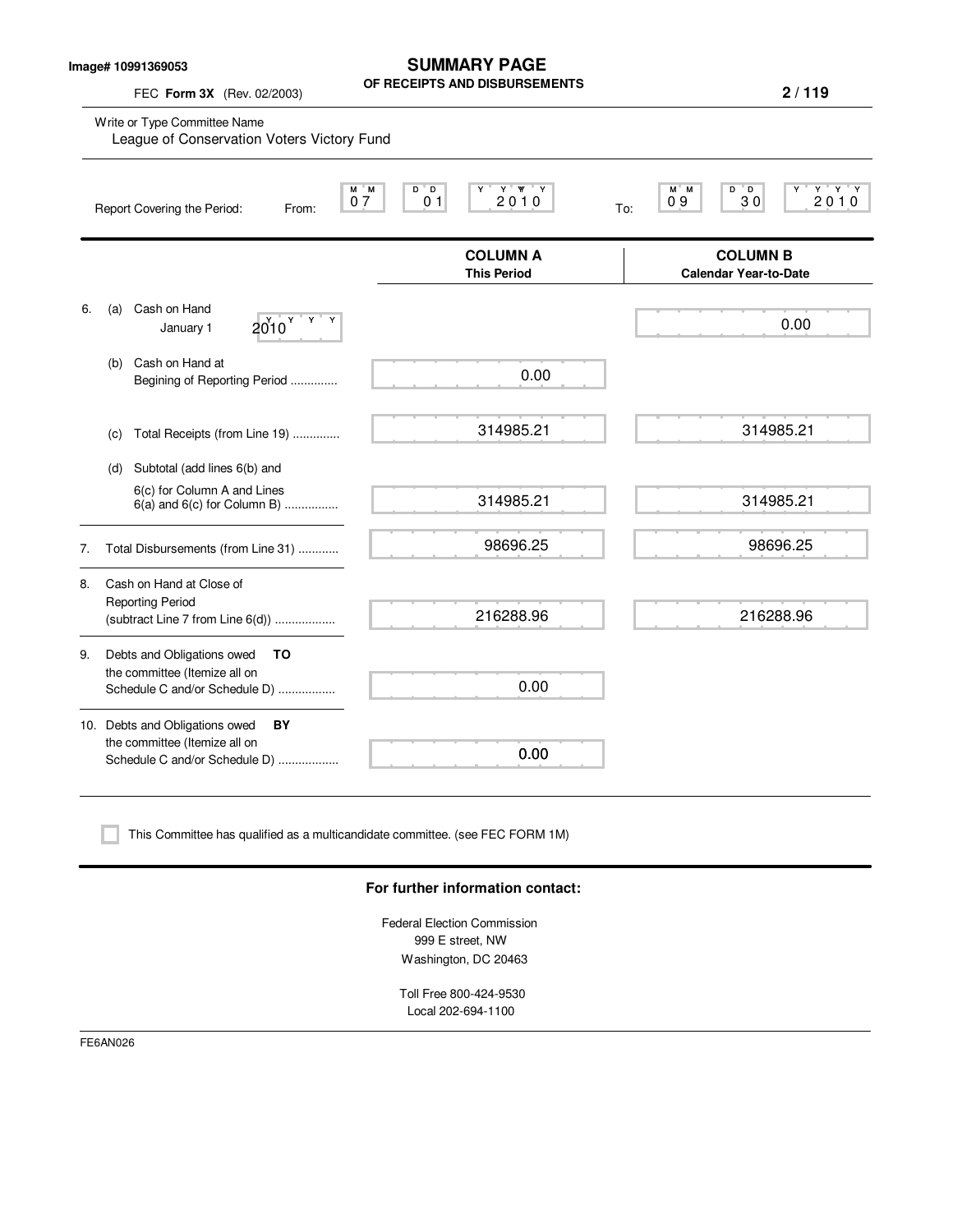## **Image# 10991369054**

# **DETAILED SUMMARY PAGE**

**OF RECEIPTS**

| FEC Form 3X (Rev. 06/2004)                                                                         | UF REUEIPIS                                 | 3/119                                                                                                         |
|----------------------------------------------------------------------------------------------------|---------------------------------------------|---------------------------------------------------------------------------------------------------------------|
| Write or Type Committee Name<br>League of Conservation Voters Victory Fund                         |                                             |                                                                                                               |
| М<br>07<br>Report Covering the Period:<br>From:                                                    | 2010<br>M<br>D D<br>0 <sub>1</sub><br>To:   | D<br>M M<br>D<br>$\begin{array}{c} \mathbf{Y} \ \mathbf{Y} \ \mathbf{Y} \ \mathbf{0} \end{array}$<br>09<br>30 |
| I. Receipts                                                                                        | <b>COLUMN A</b><br><b>Total This Period</b> | <b>COLUMN B</b><br><b>Calendar Year-to-Date</b>                                                               |
| 11. Contributions (other than loans) From:<br>Individuals/Persons Other                            |                                             |                                                                                                               |
| (a)<br><b>Than Political Committees</b><br>(i) Itemized (use Schedule A)                           | 255076.02                                   | 255076.02                                                                                                     |
|                                                                                                    | 59909.19                                    | 59909.19                                                                                                      |
| (iii) TOTAL (add<br>Lines $11(a)(i)$ and (ii)                                                      | 314985.21                                   | 314985.21                                                                                                     |
| Political Party Committees<br>(b)                                                                  | 0.00                                        | 0.00                                                                                                          |
| <b>Other Political Committees</b><br>(c)<br><b>Total Contributions (add Lines</b><br>(d)           | 0.00                                        | 0.00                                                                                                          |
| $11(a)(iii),(b)$ and $(c)$ ) (Carry                                                                | 314985.21                                   | 314985.21                                                                                                     |
| 12. Transfers From Affiliated/Other                                                                | 0.00                                        | 0.00                                                                                                          |
|                                                                                                    | 0.00                                        | 0.00                                                                                                          |
| 14. Loan Repayments Received<br>15. Offsets To Operating Expenditures                              | 0.00                                        | 0.00                                                                                                          |
| (Refunds, Rebates, etc.)<br>(Carry Totals to Line 37, page 5)<br>16. Refunds of Contributions Made | 0.00                                        | 0.00                                                                                                          |
| to Federal candidates and Other                                                                    | 0.00                                        | 0.00                                                                                                          |
| 17. Other Federal Receipts<br>(Dividends, Interest, etc.)                                          | 0.00                                        | 0.00                                                                                                          |
| Transfers from Non-Federal and Levin Funds<br>18.                                                  |                                             |                                                                                                               |
| (a) Non-Federal Account<br>(from Schedule H3)                                                      | 0.00                                        | 0.00                                                                                                          |
| (b) Levin Funds (from Schedule H5)                                                                 | 0.00                                        | 0.00                                                                                                          |
| (c) Total Transfer (add 18(a) and 18(b)).                                                          | 0.00                                        | 0.00                                                                                                          |
| 19. Total Receipts (add Lines 11(d),<br>12, 13, 14, 15, 16, 17, and 18(c))                         | 314985.21                                   | 314985.21                                                                                                     |
| 20. Total Federal Receipts<br>(subtract Line 18(c) from Line 19)                                   | 314985.21                                   | 314985.21                                                                                                     |

FE6AN026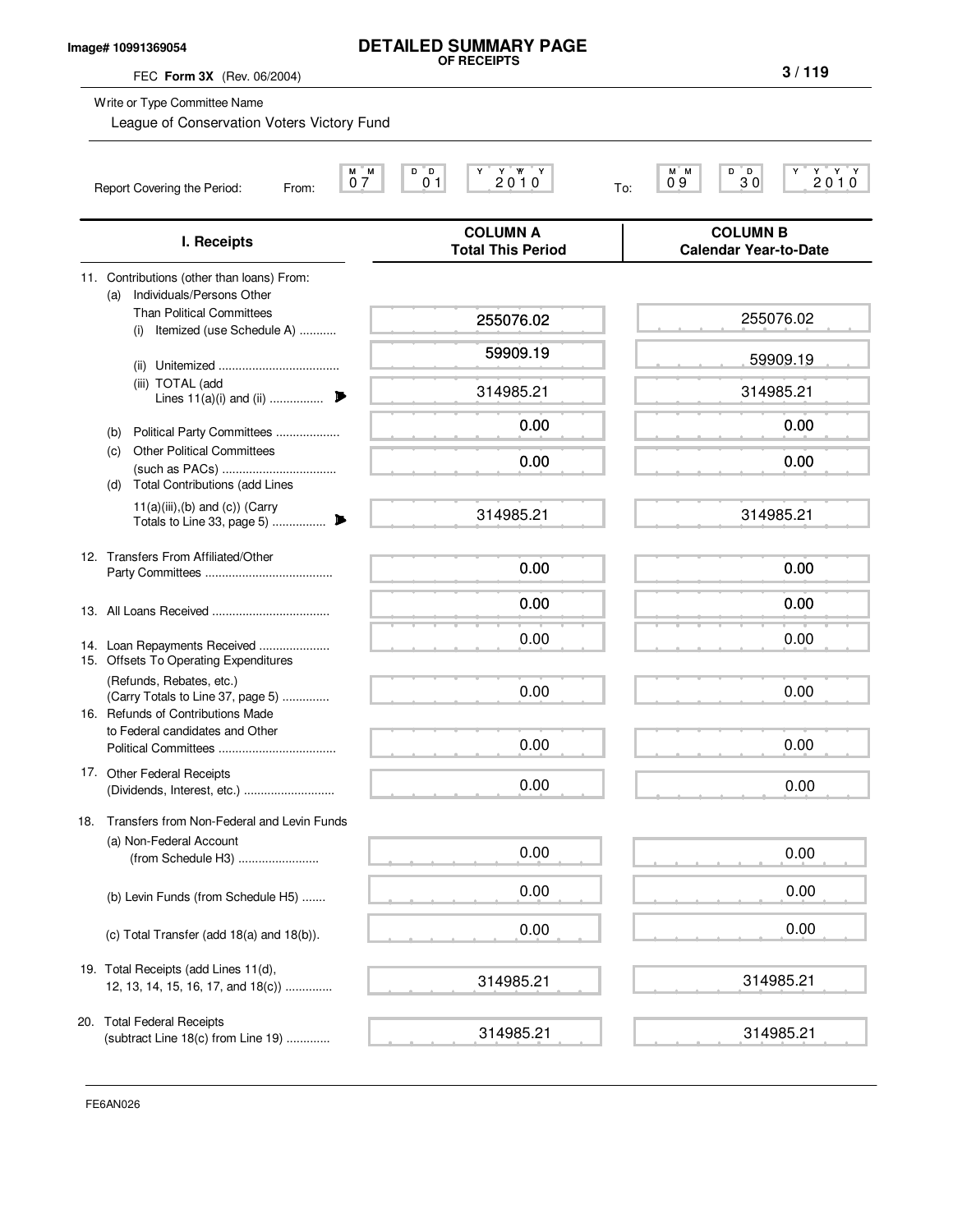#### **Image# 10991369055**

**DETAILED SUMMARY PAGE**

of Disbursements

**4 / 119**

| <b>II. DISBURSEMENTS</b>                                             | <b>COLUMN A</b><br><b>Total This Period</b> | <b>COLUMN B</b><br><b>Calendar Year-to-Date</b> |
|----------------------------------------------------------------------|---------------------------------------------|-------------------------------------------------|
| 21. Operating Expenditures:                                          |                                             |                                                 |
| Shared Federal/Non-Federal<br>(a)<br>Activity (from Schedule H4)     |                                             |                                                 |
| Federal Share                                                        | 0.00                                        | 0.00                                            |
| (i)                                                                  |                                             |                                                 |
| Non-Federal Share<br>(ii)                                            | 0.00                                        | 0.00                                            |
| (b) Other Federal Operating                                          |                                             |                                                 |
|                                                                      | 49142.50                                    | 49142.50                                        |
| (c) Total Operating Expenditures                                     |                                             |                                                 |
| $(\text{add } 21(a)(i), (a)(ii) \text{ and } (b)) \dots \dots \dots$ | 49142.50<br>₱                               | 49142.50                                        |
| 22. Transfers to Affiliated/Other Party                              |                                             |                                                 |
| 23. Contributions to                                                 | 0.00                                        | 0.00                                            |
| Federal Candidates/Committees<br>and Other Political Committees      | 0.00                                        | 0.00                                            |
| 24. Independent Expenditure                                          |                                             |                                                 |
|                                                                      | 49553.75                                    | 49553.75                                        |
| 25. Coordinated Expenditures Made by Party                           |                                             |                                                 |
|                                                                      | 0.00                                        | 0.00                                            |
|                                                                      |                                             |                                                 |
|                                                                      | 0.00                                        | 0.00                                            |
|                                                                      | 0.00                                        | 0.00                                            |
| 28. Refunds of Contributions To:                                     |                                             |                                                 |
| Individuals/Persons Other<br>(a)                                     | 0.00                                        | 0.00                                            |
| Than Political Committees                                            |                                             |                                                 |
| <b>Political Party Committees</b><br>(b)                             | 0.00                                        | 0.00                                            |
| <b>Other Political Committees</b><br>(c)                             |                                             |                                                 |
|                                                                      | 0.00                                        | 0.00                                            |
| <b>Total Contribution Refunds</b><br>(d)                             |                                             |                                                 |
| (add Lines 28(a), (b), and (c))                                      | 0.00                                        | 0.00                                            |
|                                                                      | 0.00                                        | 0.00                                            |
| 29.                                                                  |                                             |                                                 |
| 30. Federal Election Activity (2 U.S.C 431(20))                      |                                             |                                                 |
| (a) Shared Federal Election Activity                                 |                                             |                                                 |
| (from Schedule H6)                                                   |                                             |                                                 |
| (i) Federal Share                                                    | 0.00                                        | 0.00                                            |
|                                                                      | 0.00                                        | 0.00                                            |
| (ii) "Levin" Share                                                   |                                             |                                                 |
| (b) Federal Election Activity Paid Entirely                          | 0.00                                        | 0.00                                            |
| With Federal Funds                                                   |                                             |                                                 |
| (c) Total Federal Election Activity (add                             | 0.00                                        | 0.00                                            |
| Lines $30(a)(i)$ , $30(a)(ii)$ and $30(b)$ )                         |                                             |                                                 |
|                                                                      |                                             |                                                 |
| 31. Total Disbursements (add Lines 21(c), 22,                        |                                             |                                                 |
| 23, 24, 25, 26, 27, 28(d), 29 and 30(c))                             | 98696.25                                    | 98696.25                                        |
|                                                                      |                                             |                                                 |
| <b>Total Federal Disbursements</b><br>32.                            |                                             |                                                 |
| (subtract Line $21(a)(ii)$ and Line $30(a)(ii)$                      |                                             |                                                 |
| from Line 31)                                                        | 98696.25                                    | 98696.25                                        |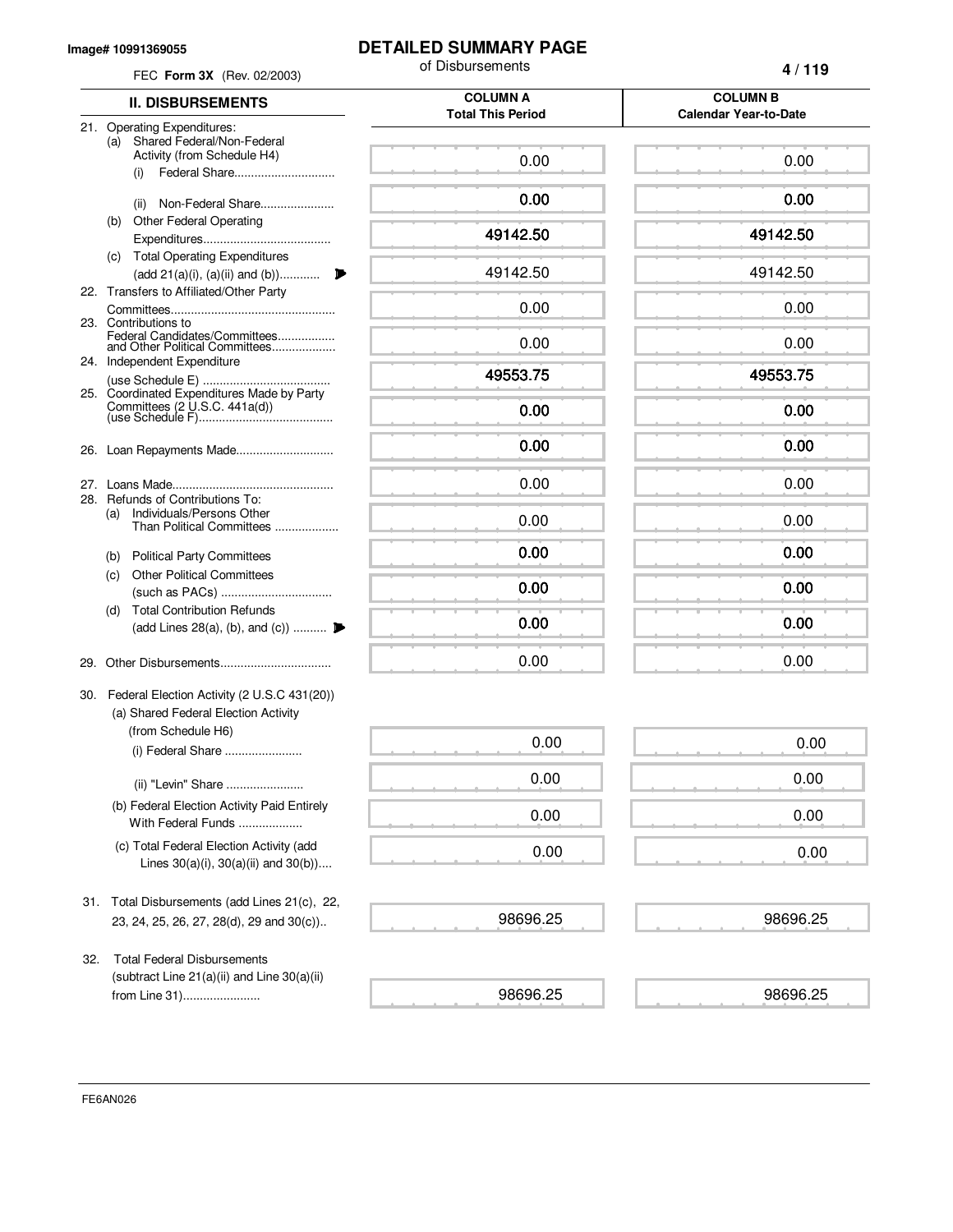# **DETAILED SUMMARY PAGE**

**5 / 119**

of Disbursements FEC **Form 3X** (Rev. 02/2003)

**III. Net Contributions/Operating Expenditures COLUMN A COLUMN B Total This Period Calendar Year-to-Date** from Line 11(d), page 3) ............................ 33. Total Contributions (other than loans) 34. Total Contribution Refunds (from Line 28(d)) ........................................ 35. Net Contributions (other than loans) (subtract Line 34 from Line 33) .................. 36. Total Federal Operating Expenditures (add Line 21(a)(i) and Line 21(b)).......... 37. Offsets to Operating Expenditures (from Line 15, page 3) ............................... 38. Net Operating Expenditures (subtract Line 37 from Line 36) ............. 314985.21 0.00 314985.21 49142.50 0.00 49142.50 314985.21 0.00 314985.21 49142.50 0.00 49142.50

FE6AN026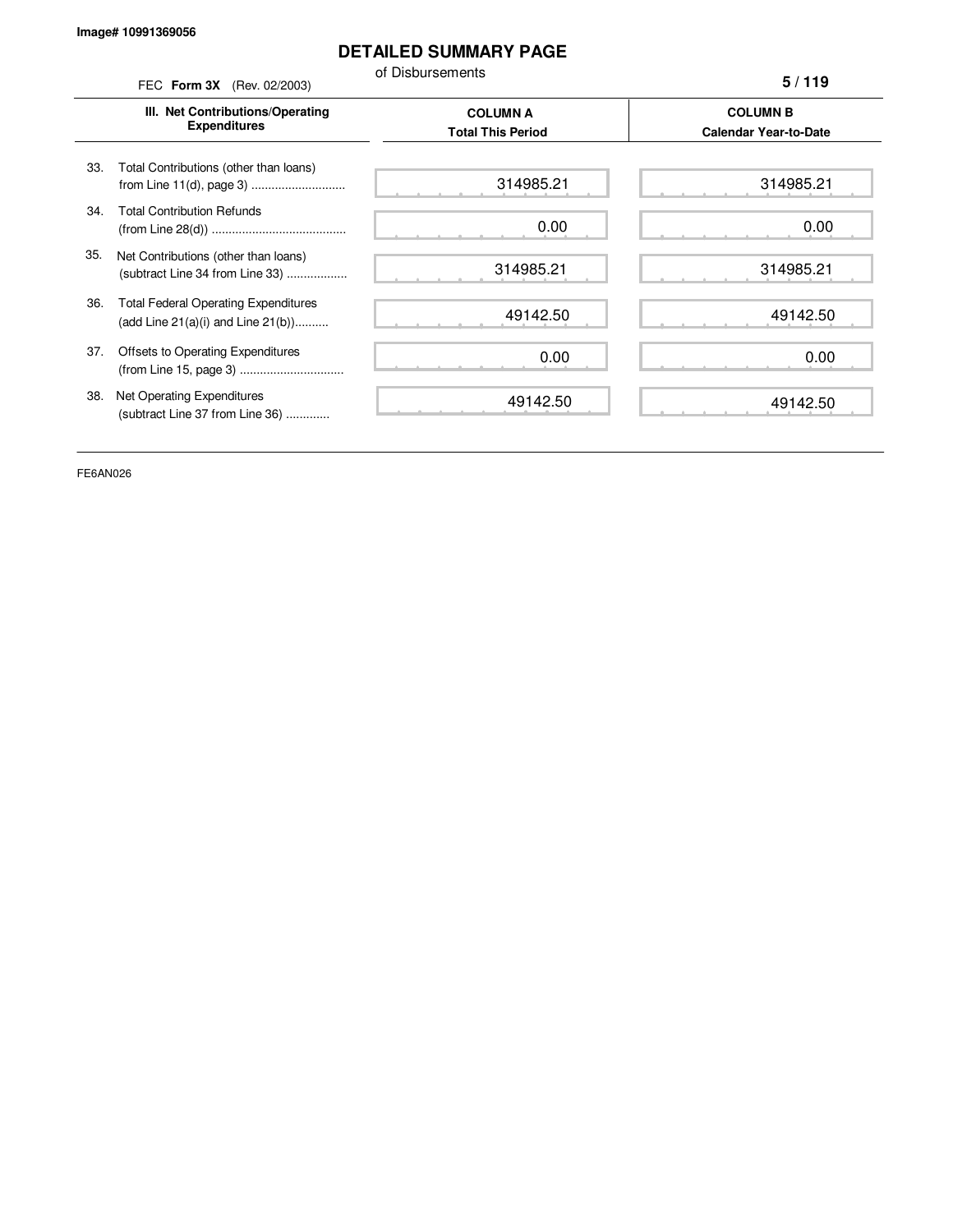|    | <b>SCHEDULE A (FEC Form 3X)</b><br><b>ITEMIZED RECEIPTS</b>                                                                                                                                                                                                                                                                                                          |                        | Use separate schedule(s)<br>for each category of the<br><b>Detailed Summary Page</b> | PAGE 6/119<br>FOR LINE NUMBER:<br>(check only one)<br>X<br>11a<br>11 <sub>b</sub><br>11c<br>12<br>15<br>16<br>13<br>14<br>17 |
|----|----------------------------------------------------------------------------------------------------------------------------------------------------------------------------------------------------------------------------------------------------------------------------------------------------------------------------------------------------------------------|------------------------|--------------------------------------------------------------------------------------|------------------------------------------------------------------------------------------------------------------------------|
|    | Any information copied from such Reports and Statements may not be sold or used by any person for the purpose of soliciting contributions<br>or for commercial purposes, other than using the name and address of any political committee to solicit contributions from such committee.<br>NAME OF COMMITTEE (In Full)<br>League of Conservation Voters Victory Fund |                        |                                                                                      |                                                                                                                              |
| А. | Full Name (Last, First, Middle Initial)<br>League of Conservation Voters, Inc.<br>Mailing Address<br>1920 L Street, NW Ste 800                                                                                                                                                                                                                                       |                        |                                                                                      | Date of Receipt<br>D<br>$M$ $M$ /<br>$\overline{D}$                                                                          |
|    |                                                                                                                                                                                                                                                                                                                                                                      |                        |                                                                                      | 30<br>2010<br>07                                                                                                             |
|    | City<br>Washington                                                                                                                                                                                                                                                                                                                                                   | State<br>DC            | Zip Code<br>20036-5045                                                               | Transaction ID: A67A27B28D2C645188EA                                                                                         |
|    | FEC ID number of contributing<br>federal political committee.                                                                                                                                                                                                                                                                                                        | $\mathbf C$            |                                                                                      | Amount of Each Receipt this Period<br>400.00                                                                                 |
|    | Name of Employer                                                                                                                                                                                                                                                                                                                                                     | Occupation             |                                                                                      | <b>INKIND</b>                                                                                                                |
|    | Receipt For:<br>General<br>Primary<br>Other (specify) $\blacktriangledown$                                                                                                                                                                                                                                                                                           |                        | Aggregate Year-to-Date<br>400.00                                                     |                                                                                                                              |
| В. | Full Name (Last, First, Middle Initial)<br>David Bonderman                                                                                                                                                                                                                                                                                                           |                        |                                                                                      | Date of Receipt                                                                                                              |
|    | Mailing Address<br>301 Commerce Street, Suite 3300                                                                                                                                                                                                                                                                                                                   |                        |                                                                                      | $M$ $M$<br>$D$ $D$<br><b>TY TY TY</b><br>$\prime$<br>0 <sub>2</sub><br>08<br>2010                                            |
|    | City                                                                                                                                                                                                                                                                                                                                                                 | State                  | Zip Code                                                                             | Transaction ID: A2CBDFC776D794F36AAA                                                                                         |
|    | Fort Worth                                                                                                                                                                                                                                                                                                                                                           | ТX                     | 76102-4133                                                                           | Amount of Each Receipt this Period                                                                                           |
|    | FEC ID number of contributing<br>federal political committee.                                                                                                                                                                                                                                                                                                        | $\mathbf C$            |                                                                                      | 50000.00                                                                                                                     |
|    | Name of Employer<br>TPG Capital                                                                                                                                                                                                                                                                                                                                      | Occupation<br>Investor |                                                                                      |                                                                                                                              |
|    | Receipt For:                                                                                                                                                                                                                                                                                                                                                         |                        | Aggregate Year-to-Date                                                               |                                                                                                                              |
|    | Primary<br>General<br>Other (specify) $\blacktriangledown$                                                                                                                                                                                                                                                                                                           |                        | 50000.00                                                                             |                                                                                                                              |
| С. | Full Name (Last, First, Middle Initial)<br><b>Heather White</b>                                                                                                                                                                                                                                                                                                      |                        |                                                                                      | Date of Receipt                                                                                                              |
|    | Mailing Address 910 Heather Ave                                                                                                                                                                                                                                                                                                                                      |                        |                                                                                      | $\mathsf{Y} \dashv \mathsf{Y} \dashv \mathsf{Y}$<br>$M$ M<br>D<br>$\overline{D}$<br>Y<br>2010<br>08<br>11                    |
|    | City                                                                                                                                                                                                                                                                                                                                                                 | State                  | Zip Code                                                                             | Transaction ID: A5191451445E545D5B42                                                                                         |
|    | <b>Takoma Park</b>                                                                                                                                                                                                                                                                                                                                                   | <b>MD</b>              | 20912-5832                                                                           | Amount of Each Receipt this Period                                                                                           |
|    | FEC ID number of contributing<br>federal political committee.                                                                                                                                                                                                                                                                                                        | $\mathbf C$            |                                                                                      | 500.00                                                                                                                       |
|    | Name of Employer<br>Environmental Working Gro-                                                                                                                                                                                                                                                                                                                       | Occupation<br>Attorney |                                                                                      |                                                                                                                              |
|    | $\mathsf{u}\mathsf{p}$<br>Receipt For:                                                                                                                                                                                                                                                                                                                               |                        | Aggregate Year-to-Date                                                               |                                                                                                                              |
|    | Primary<br>General<br>Other (specify) $\blacktriangledown$                                                                                                                                                                                                                                                                                                           |                        | 500.00                                                                               |                                                                                                                              |
|    |                                                                                                                                                                                                                                                                                                                                                                      |                        |                                                                                      | 50900.00                                                                                                                     |
|    |                                                                                                                                                                                                                                                                                                                                                                      |                        |                                                                                      |                                                                                                                              |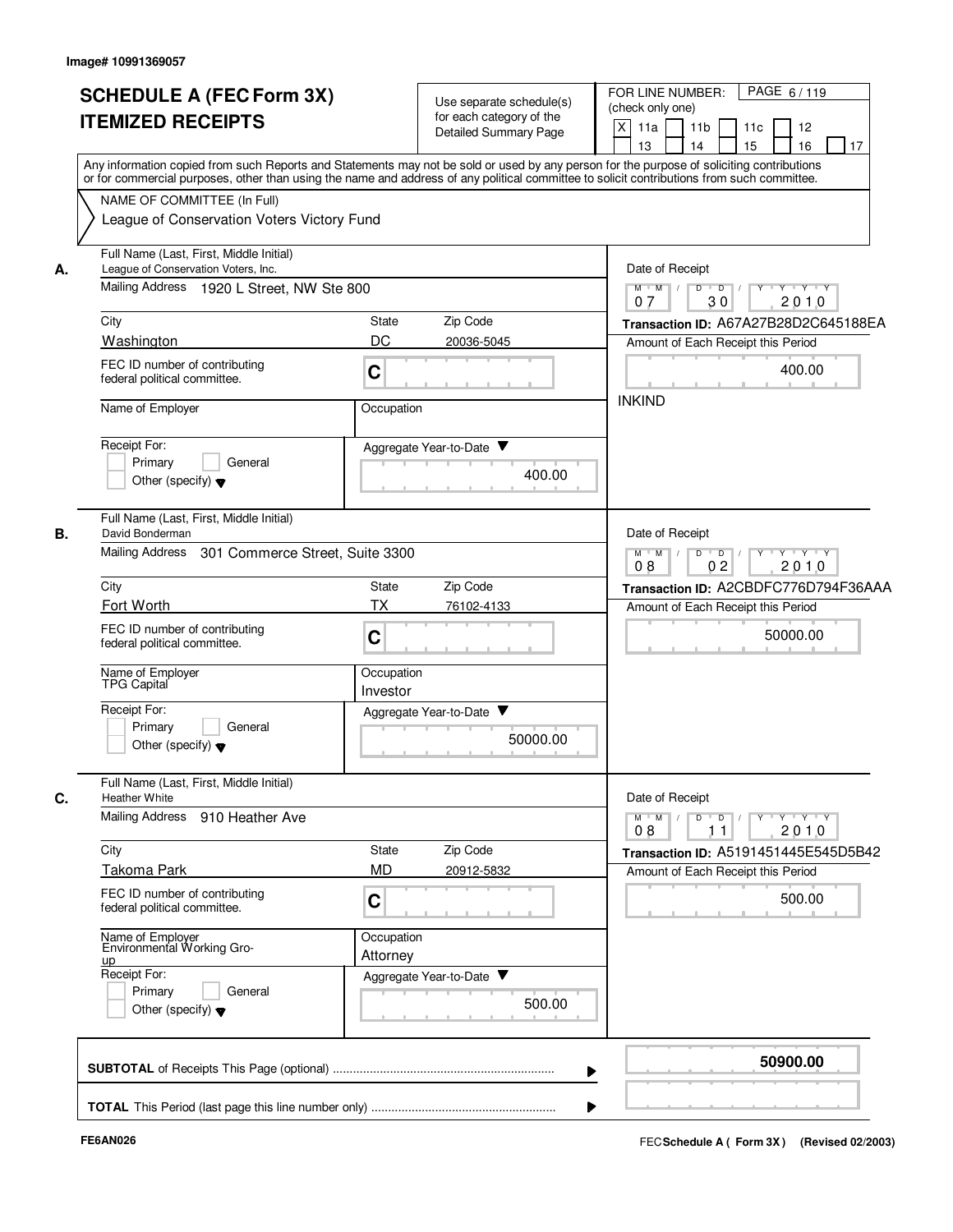|    | <b>SCHEDULE A (FEC Form 3X)</b><br><b>ITEMIZED RECEIPTS</b>                                                                 | Use separate schedule(s)<br>for each category of the<br>Detailed Summary Page                                                                                                                                                                                                           | PAGE 7/119<br>FOR LINE NUMBER:<br>(check only one)<br>X<br>11a<br>11 <sub>b</sub><br>11c<br>12<br>15<br>16<br>13<br>14<br>17                                                                                  |
|----|-----------------------------------------------------------------------------------------------------------------------------|-----------------------------------------------------------------------------------------------------------------------------------------------------------------------------------------------------------------------------------------------------------------------------------------|---------------------------------------------------------------------------------------------------------------------------------------------------------------------------------------------------------------|
|    | NAME OF COMMITTEE (In Full)                                                                                                 | Any information copied from such Reports and Statements may not be sold or used by any person for the purpose of soliciting contributions<br>or for commercial purposes, other than using the name and address of any political committee to solicit contributions from such committee. |                                                                                                                                                                                                               |
|    | League of Conservation Voters Victory Fund                                                                                  |                                                                                                                                                                                                                                                                                         |                                                                                                                                                                                                               |
| А. | Full Name (Last, First, Middle Initial)<br>League of Conservation Voters, Inc.                                              |                                                                                                                                                                                                                                                                                         | Date of Receipt                                                                                                                                                                                               |
|    | Mailing Address 1920 L Street, NW Ste 800                                                                                   |                                                                                                                                                                                                                                                                                         | $M$ $M$ /<br>D<br>$Y \rightarrow Y \rightarrow Y$<br>$\overline{D}$<br>2010<br>31<br>08                                                                                                                       |
|    | City                                                                                                                        | Zip Code<br>State                                                                                                                                                                                                                                                                       | Transaction ID: ACBD3D79611174499B5F                                                                                                                                                                          |
|    | Washington<br>FEC ID number of contributing<br>federal political committee.                                                 | DC<br>20036-5045<br>$\mathbf C$                                                                                                                                                                                                                                                         | Amount of Each Receipt this Period<br>4587.68                                                                                                                                                                 |
|    | Name of Employer                                                                                                            | Occupation                                                                                                                                                                                                                                                                              | <b>INKIND</b>                                                                                                                                                                                                 |
|    | Receipt For:<br>Primary<br>General<br>Other (specify) $\blacktriangledown$                                                  | Aggregate Year-to-Date ▼<br>4987.68                                                                                                                                                                                                                                                     |                                                                                                                                                                                                               |
| В. | Full Name (Last, First, Middle Initial)<br>League of Conservation Voters, Inc.<br>Mailing Address 1920 L Street, NW Ste 800 |                                                                                                                                                                                                                                                                                         | Date of Receipt<br>$M$ $M$ $/$<br>$D$ $D$<br>$\mathsf{L}^{\mathsf{L}}\mathsf{Y}^{\mathsf{L}}\mathsf{I}^{\mathsf{L}}\mathsf{Y}^{\mathsf{L}}\mathsf{I}^{\mathsf{L}}\mathsf{Y}^{\mathsf{L}}$<br>03<br>09<br>2010 |
|    | City                                                                                                                        | <b>State</b><br>Zip Code                                                                                                                                                                                                                                                                | Transaction ID: ACB9A434B55D3428C99A                                                                                                                                                                          |
|    | <b>Washington</b>                                                                                                           | DC<br>20036-5045                                                                                                                                                                                                                                                                        | Amount of Each Receipt this Period                                                                                                                                                                            |
|    | FEC ID number of contributing<br>federal political committee.                                                               | $\mathbf C$                                                                                                                                                                                                                                                                             | 868.00<br><b>INKIND</b>                                                                                                                                                                                       |
|    | Name of Employer                                                                                                            | Occupation                                                                                                                                                                                                                                                                              |                                                                                                                                                                                                               |
|    | Receipt For:<br>Primary<br>General<br>Other (specify) $\blacktriangledown$                                                  | Aggregate Year-to-Date<br>5855.68                                                                                                                                                                                                                                                       |                                                                                                                                                                                                               |
| C. | Full Name (Last, First, Middle Initial)<br>Kathleen Gauthier<br>Mailing Address 2548 Silverside Rd.                         |                                                                                                                                                                                                                                                                                         | Date of Receipt<br>$\mathsf{Y} \dashv \mathsf{Y} \dashv \mathsf{Y} \dashv \mathsf{Y}$<br>$M$ $M$ /<br>$D$ $D$ $/$<br>07<br>2010<br>09                                                                         |
|    | City                                                                                                                        | State<br>Zip Code                                                                                                                                                                                                                                                                       | Transaction ID: AC4DDDD7B4A364A7F900                                                                                                                                                                          |
|    | Waterford<br>FEC ID number of contributing                                                                                  | MI<br>48328-1760                                                                                                                                                                                                                                                                        | Amount of Each Receipt this Period                                                                                                                                                                            |
|    | federal political committee.                                                                                                | $\mathbf C$                                                                                                                                                                                                                                                                             | 2000.00                                                                                                                                                                                                       |
|    | Name of Employer<br>Irene's Myomassology Inst                                                                               | Occupation<br>Proprietary School Owner                                                                                                                                                                                                                                                  |                                                                                                                                                                                                               |
|    | Receipt For:<br>Primary<br>General<br>Other (specify) $\blacktriangledown$                                                  | Aggregate Year-to-Date<br>2000.00                                                                                                                                                                                                                                                       |                                                                                                                                                                                                               |
|    |                                                                                                                             |                                                                                                                                                                                                                                                                                         | 7455.68                                                                                                                                                                                                       |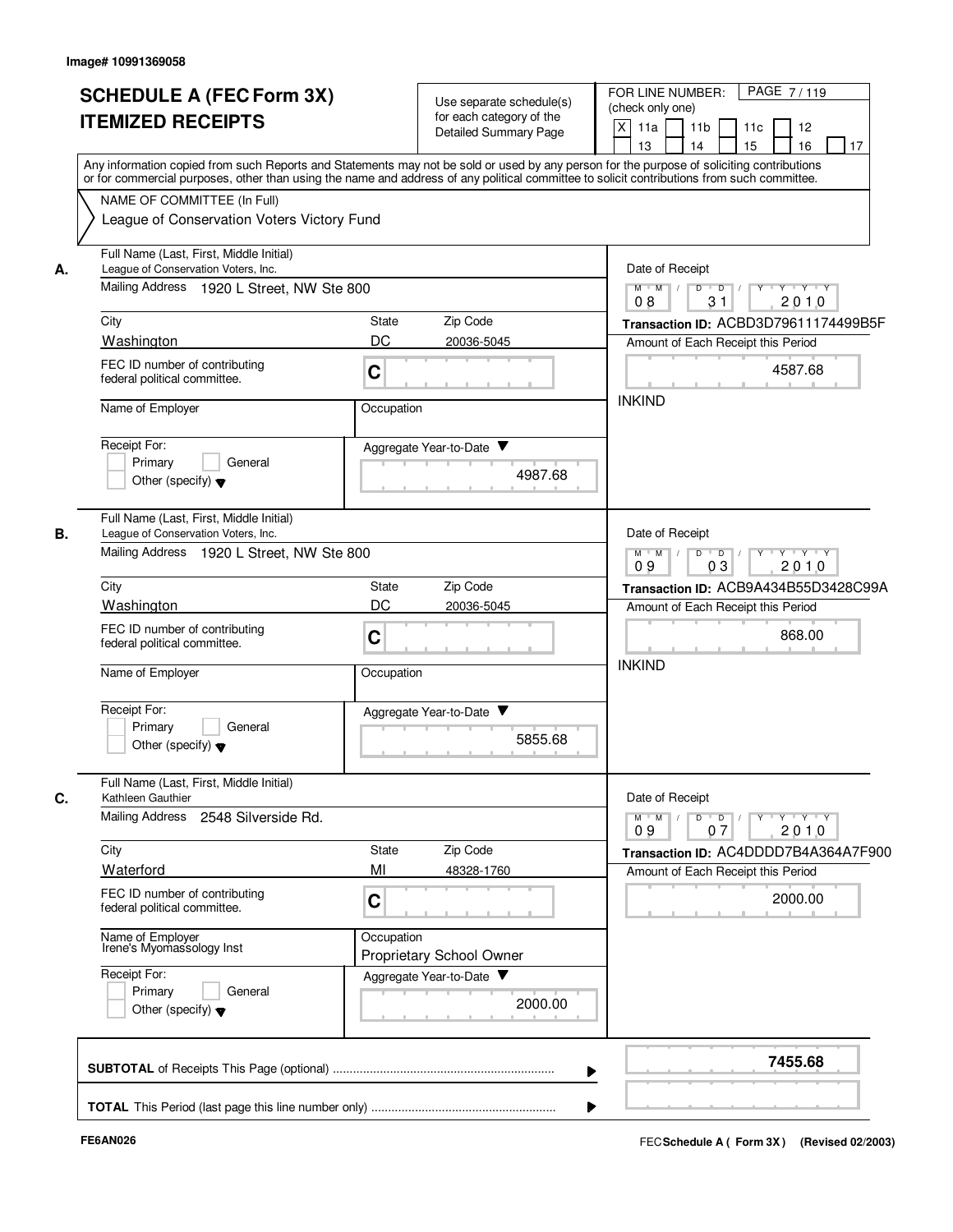|    | <b>SCHEDULE A (FEC Form 3X)</b><br><b>ITEMIZED RECEIPTS</b>                                                                                                                                                                                                                                                                                                          |             | Use separate schedule(s)<br>for each category of the<br>Detailed Summary Page | PAGE 8/119<br>FOR LINE NUMBER:<br>(check only one)<br>X<br>11a<br>11 <sub>b</sub><br>11c<br>12<br>16<br>13<br>14<br>15<br>17 |
|----|----------------------------------------------------------------------------------------------------------------------------------------------------------------------------------------------------------------------------------------------------------------------------------------------------------------------------------------------------------------------|-------------|-------------------------------------------------------------------------------|------------------------------------------------------------------------------------------------------------------------------|
|    | Any information copied from such Reports and Statements may not be sold or used by any person for the purpose of soliciting contributions<br>or for commercial purposes, other than using the name and address of any political committee to solicit contributions from such committee.<br>NAME OF COMMITTEE (In Full)<br>League of Conservation Voters Victory Fund |             |                                                                               |                                                                                                                              |
| А. | Full Name (Last, First, Middle Initial)<br>League of Conservation Voters, Inc.<br>Mailing Address 1920 L Street, NW Ste 800                                                                                                                                                                                                                                          |             |                                                                               | Date of Receipt<br>$M$ $M$ /<br>$D$ $D$                                                                                      |
|    |                                                                                                                                                                                                                                                                                                                                                                      |             |                                                                               | 2010<br>09<br>07                                                                                                             |
|    | City<br>Washington                                                                                                                                                                                                                                                                                                                                                   | State<br>DC | Zip Code<br>20036-5045                                                        | Transaction ID: A2F7696CB26B6492EBFF                                                                                         |
|    | FEC ID number of contributing<br>federal political committee.                                                                                                                                                                                                                                                                                                        | $\mathbf C$ |                                                                               | Amount of Each Receipt this Period<br>322.70                                                                                 |
|    | Name of Employer                                                                                                                                                                                                                                                                                                                                                     | Occupation  |                                                                               | <b>INKIND</b>                                                                                                                |
|    | Receipt For:<br>Primary<br>General<br>Other (specify) $\blacktriangledown$                                                                                                                                                                                                                                                                                           |             | Aggregate Year-to-Date ▼<br>7840.76                                           |                                                                                                                              |
| В. | Full Name (Last, First, Middle Initial)<br>League of Conservation Voters, Inc.<br>Mailing Address 1920 L Street, NW Ste 800                                                                                                                                                                                                                                          |             |                                                                               | Date of Receipt<br>$M$ $M$ /<br>$D$ $D$<br>Y<br>ץ יץ יש<br>09<br>2010<br>07                                                  |
|    | City                                                                                                                                                                                                                                                                                                                                                                 | State       | Zip Code                                                                      | Transaction ID: AE85C4EA9CA954F4D9A0                                                                                         |
|    | Washington                                                                                                                                                                                                                                                                                                                                                           | DC          | 20036-5045                                                                    | Amount of Each Receipt this Period                                                                                           |
|    | FEC ID number of contributing<br>federal political committee.                                                                                                                                                                                                                                                                                                        | $\mathbf C$ |                                                                               | 440.30                                                                                                                       |
|    | Name of Employer                                                                                                                                                                                                                                                                                                                                                     | Occupation  |                                                                               | <b>INKIND</b>                                                                                                                |
|    | Receipt For:<br>Primary<br>General<br>Other (specify) $\blacktriangledown$                                                                                                                                                                                                                                                                                           |             | Aggregate Year-to-Date<br>7840.76                                             |                                                                                                                              |
| С. | Full Name (Last, First, Middle Initial)<br>League of Conservation Voters, Inc.                                                                                                                                                                                                                                                                                       |             |                                                                               | Date of Receipt                                                                                                              |
|    | Mailing Address 1920 L Street, NW Ste 800                                                                                                                                                                                                                                                                                                                            |             |                                                                               | $Y$ $Y$ $Y$<br>$M$ M<br>$D$ $D$<br>2010<br>09<br>07                                                                          |
|    | City                                                                                                                                                                                                                                                                                                                                                                 | State       | Zip Code                                                                      | Transaction ID: A1C08CB23B00F42E0B10                                                                                         |
|    | Washington                                                                                                                                                                                                                                                                                                                                                           | DC          | 20036-5045                                                                    | Amount of Each Receipt this Period                                                                                           |
|    | FEC ID number of contributing<br>federal political committee.                                                                                                                                                                                                                                                                                                        | $\mathbf C$ |                                                                               | 455.30                                                                                                                       |
|    | Name of Employer                                                                                                                                                                                                                                                                                                                                                     | Occupation  |                                                                               | <b>INKIND</b>                                                                                                                |
|    | Receipt For:<br>Primary<br>General<br>Other (specify) $\blacktriangledown$                                                                                                                                                                                                                                                                                           |             | Aggregate Year-to-Date<br>7840.76                                             |                                                                                                                              |
|    |                                                                                                                                                                                                                                                                                                                                                                      |             |                                                                               | 1218.30                                                                                                                      |
|    |                                                                                                                                                                                                                                                                                                                                                                      |             |                                                                               |                                                                                                                              |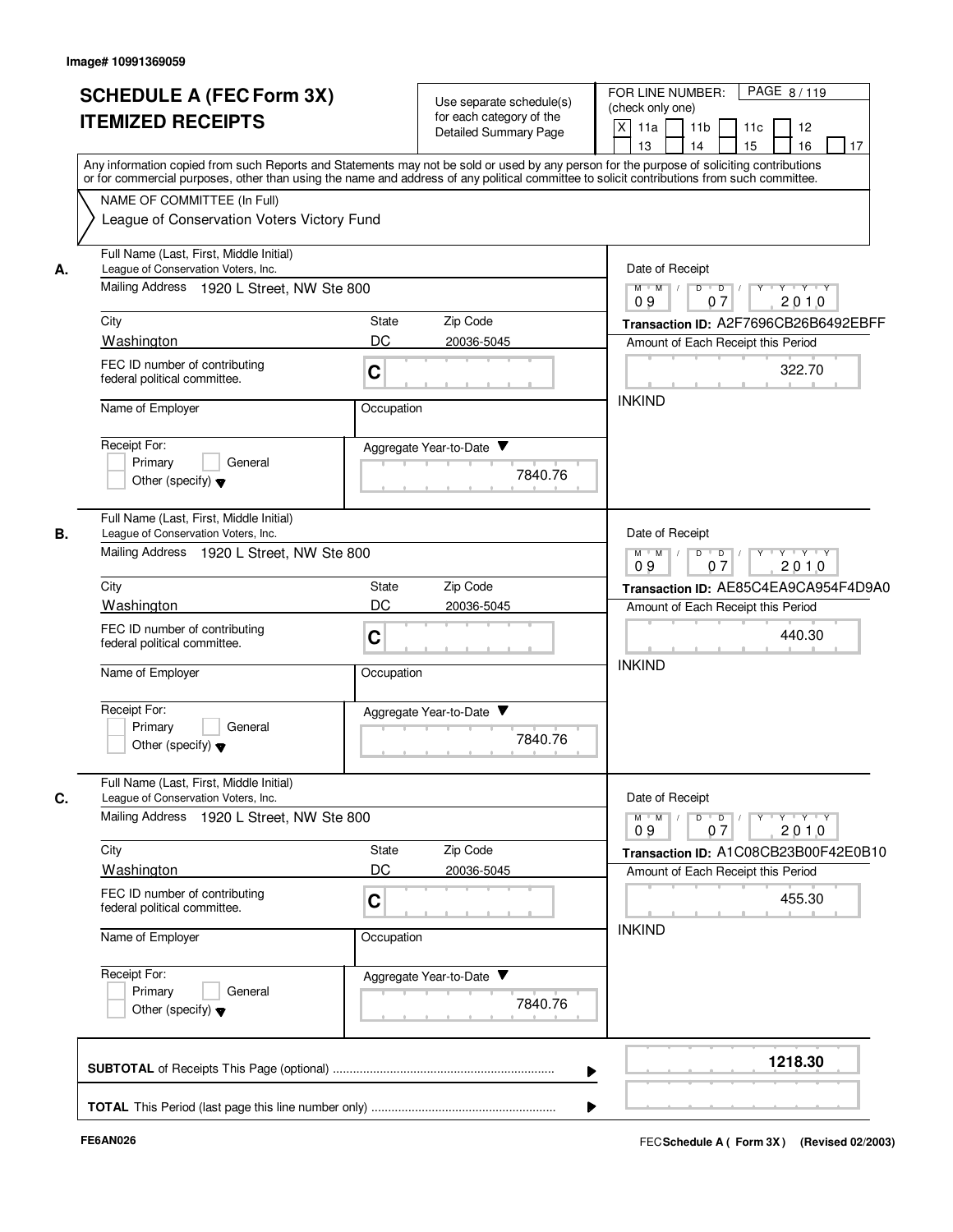|    | <b>SCHEDULE A (FEC Form 3X)</b><br><b>ITEMIZED RECEIPTS</b>                                                                 | Use separate schedule(s)<br>for each category of the<br>Detailed Summary Page | PAGE 9/119<br>FOR LINE NUMBER:<br>(check only one)<br>X<br>11a<br>11 <sub>b</sub><br>11c<br>12<br>16<br>13<br>14<br>15<br>17                                                                                                                                                            |
|----|-----------------------------------------------------------------------------------------------------------------------------|-------------------------------------------------------------------------------|-----------------------------------------------------------------------------------------------------------------------------------------------------------------------------------------------------------------------------------------------------------------------------------------|
|    | NAME OF COMMITTEE (In Full)<br>League of Conservation Voters Victory Fund                                                   |                                                                               | Any information copied from such Reports and Statements may not be sold or used by any person for the purpose of soliciting contributions<br>or for commercial purposes, other than using the name and address of any political committee to solicit contributions from such committee. |
| А. | Full Name (Last, First, Middle Initial)<br>League of Conservation Voters, Inc.<br>Mailing Address 1920 L Street, NW Ste 800 |                                                                               | Date of Receipt<br>$M$ $M$ /<br>$D$ $D$<br>2010<br>09<br>07                                                                                                                                                                                                                             |
|    | City                                                                                                                        | State<br>Zip Code                                                             | Transaction ID: AE2D6B48744CD47108E5                                                                                                                                                                                                                                                    |
|    | Washington                                                                                                                  | DC<br>20036-5045                                                              | Amount of Each Receipt this Period                                                                                                                                                                                                                                                      |
|    | FEC ID number of contributing<br>federal political committee.                                                               | $\mathbf C$                                                                   | 696.00                                                                                                                                                                                                                                                                                  |
|    | Name of Employer                                                                                                            | Occupation                                                                    | <b>INKIND</b>                                                                                                                                                                                                                                                                           |
|    | Receipt For:<br>Primary<br>General<br>Other (specify) $\blacktriangledown$                                                  | Aggregate Year-to-Date ▼                                                      | 7840.76                                                                                                                                                                                                                                                                                 |
| В. | Full Name (Last, First, Middle Initial)<br>League of Conservation Voters, Inc.<br>Mailing Address 1920 L Street, NW Ste 800 |                                                                               | Date of Receipt<br>$M$ $M$<br>$D$ $D$<br>Y<br>πγππγππγ<br>$\overline{1}$                                                                                                                                                                                                                |
|    | City                                                                                                                        | Zip Code<br>State                                                             | 09<br>2010<br>07                                                                                                                                                                                                                                                                        |
|    | Washington                                                                                                                  | DC<br>20036-5045                                                              | Transaction ID: AD347E79250284A4EA3B<br>Amount of Each Receipt this Period                                                                                                                                                                                                              |
|    | FEC ID number of contributing<br>federal political committee.                                                               | $\mathbf C$                                                                   | 30.78                                                                                                                                                                                                                                                                                   |
|    | Name of Employer                                                                                                            | Occupation                                                                    | <b>INKIND</b>                                                                                                                                                                                                                                                                           |
|    | Receipt For:<br>Primary<br>General<br>Other (specify) $\blacktriangledown$                                                  | Aggregate Year-to-Date                                                        | 7840.76                                                                                                                                                                                                                                                                                 |
| C. | Full Name (Last, First, Middle Initial)<br>League of Conservation Voters, Inc.                                              |                                                                               | Date of Receipt                                                                                                                                                                                                                                                                         |
|    | Mailing Address 1920 L Street, NW Ste 800                                                                                   |                                                                               | $Y$ $Y$ $Y$<br>$D$ $D$<br>$M$ $M$<br>2010<br>09<br>07                                                                                                                                                                                                                                   |
|    | City                                                                                                                        | State<br>Zip Code                                                             | Transaction ID: AFCDAA5F4B9554664AAA                                                                                                                                                                                                                                                    |
|    | Washington                                                                                                                  | DC<br>20036-5045                                                              | Amount of Each Receipt this Period                                                                                                                                                                                                                                                      |
|    | FEC ID number of contributing<br>federal political committee.                                                               | $\mathbf C$                                                                   | 40.00<br><b>INKIND</b>                                                                                                                                                                                                                                                                  |
|    | Name of Employer                                                                                                            | Occupation                                                                    |                                                                                                                                                                                                                                                                                         |
|    | Receipt For:<br>Primary<br>General<br>Other (specify) $\blacktriangledown$                                                  | Aggregate Year-to-Date                                                        | 7840.76                                                                                                                                                                                                                                                                                 |
|    |                                                                                                                             |                                                                               | 766.78                                                                                                                                                                                                                                                                                  |
|    |                                                                                                                             |                                                                               |                                                                                                                                                                                                                                                                                         |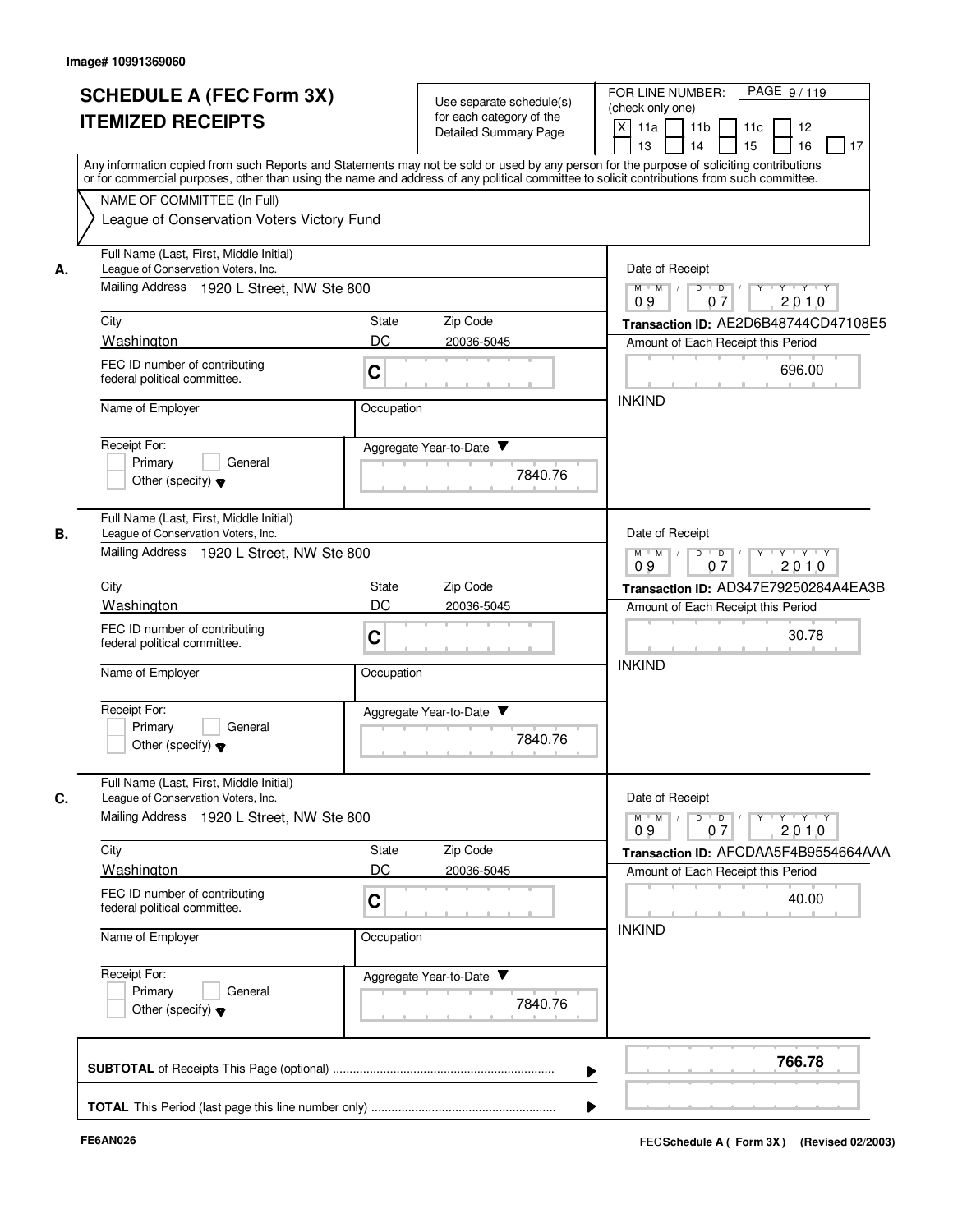|    | <b>SCHEDULE A (FEC Form 3X)</b><br><b>ITEMIZED RECEIPTS</b>               | Use separate schedule(s)<br>for each category of the<br><b>Detailed Summary Page</b>                                                                                                                                                                                                    | FOR LINE NUMBER:<br>PAGE 10/119<br>(check only one)<br>$\times$<br>11a<br>11 <sub>b</sub><br>11c<br>12<br>15<br>16<br>13<br>17<br>14 |
|----|---------------------------------------------------------------------------|-----------------------------------------------------------------------------------------------------------------------------------------------------------------------------------------------------------------------------------------------------------------------------------------|--------------------------------------------------------------------------------------------------------------------------------------|
|    |                                                                           | Any information copied from such Reports and Statements may not be sold or used by any person for the purpose of soliciting contributions<br>or for commercial purposes, other than using the name and address of any political committee to solicit contributions from such committee. |                                                                                                                                      |
|    | NAME OF COMMITTEE (In Full)<br>League of Conservation Voters Victory Fund |                                                                                                                                                                                                                                                                                         |                                                                                                                                      |
| А. | Full Name (Last, First, Middle Initial)<br>David Bonderman                |                                                                                                                                                                                                                                                                                         | Date of Receipt                                                                                                                      |
|    | <b>Mailing Address</b><br>301 Commerce Street, Suite 3300                 |                                                                                                                                                                                                                                                                                         | $M$ $M$ $/$<br>$D$ $D$ $/$<br>$T$ $\rightarrow$ $T$ $\rightarrow$ $T$ $\rightarrow$ $T$ $\rightarrow$ $T$<br>08<br>2010<br>09        |
|    | City                                                                      | State<br>Zip Code                                                                                                                                                                                                                                                                       | Transaction ID: AD2284931C43543D9A8F                                                                                                 |
|    | Fort Worth                                                                | <b>TX</b><br>76102-4133                                                                                                                                                                                                                                                                 | Amount of Each Receipt this Period                                                                                                   |
|    | FEC ID number of contributing<br>federal political committee.             | C                                                                                                                                                                                                                                                                                       | 40000.00                                                                                                                             |
|    | Name of Employer<br>TPG Capital                                           | Occupation<br>Investor                                                                                                                                                                                                                                                                  |                                                                                                                                      |
|    | Receipt For:                                                              | Aggregate Year-to-Date ▼                                                                                                                                                                                                                                                                |                                                                                                                                      |
|    | Primary<br>General<br>Other (specify) $\blacktriangledown$                | 90000.00                                                                                                                                                                                                                                                                                |                                                                                                                                      |
| В. | Full Name (Last, First, Middle Initial)<br>Jody Zaitlin                   |                                                                                                                                                                                                                                                                                         | Date of Receipt                                                                                                                      |
|    | Mailing Address 297 Berkeley Park Blvd.                                   |                                                                                                                                                                                                                                                                                         | D<br>י ץ י ץ י<br>$M$ M<br>$\overline{D}$<br>$\sqrt{ }$<br>09<br>09<br>2010                                                          |
|    | City                                                                      | Zip Code<br>State                                                                                                                                                                                                                                                                       | Transaction ID: AD73731DB000F484BBBE                                                                                                 |
|    | Kensington                                                                | CA<br>94707-1237                                                                                                                                                                                                                                                                        | Amount of Each Receipt this Period                                                                                                   |
|    | FEC ID number of contributing<br>federal political committee.             | C                                                                                                                                                                                                                                                                                       | 250.00                                                                                                                               |
|    | Name of Employer<br>Retired                                               | Occupation<br>Retired                                                                                                                                                                                                                                                                   |                                                                                                                                      |
|    | Receipt For:                                                              | Aggregate Year-to-Date ▼                                                                                                                                                                                                                                                                |                                                                                                                                      |
|    | General<br>Primary<br>Other (specify) $\blacktriangledown$                | 250.00                                                                                                                                                                                                                                                                                  |                                                                                                                                      |
| С. | Full Name (Last, First, Middle Initial)<br><b>Edith Borie</b>             |                                                                                                                                                                                                                                                                                         | Date of Receipt                                                                                                                      |
|    | Mailing Address Friedrich-Naumann Str. 109                                |                                                                                                                                                                                                                                                                                         | $Y$ $Y$ $Y$<br>$M$ $M$ /<br>D<br>$\overline{D}$<br>2010<br>09<br>10                                                                  |
|    | City                                                                      | State<br>Zip Code<br><b>FFFFF</b>                                                                                                                                                                                                                                                       | Transaction ID: A1BBF3597427A4F5A873<br>Amount of Each Receipt this Period                                                           |
|    | FEC ID number of contributing<br>federal political committee.             | C                                                                                                                                                                                                                                                                                       | 250.00                                                                                                                               |
|    | Name of Employer<br>Retired                                               | Occupation<br>Retired                                                                                                                                                                                                                                                                   |                                                                                                                                      |
|    | Receipt For:                                                              | Aggregate Year-to-Date                                                                                                                                                                                                                                                                  |                                                                                                                                      |
|    | Primary<br>General<br>Other (specify) $\blacktriangledown$                | 250.00                                                                                                                                                                                                                                                                                  |                                                                                                                                      |
|    |                                                                           |                                                                                                                                                                                                                                                                                         | 40500.00                                                                                                                             |
|    |                                                                           |                                                                                                                                                                                                                                                                                         |                                                                                                                                      |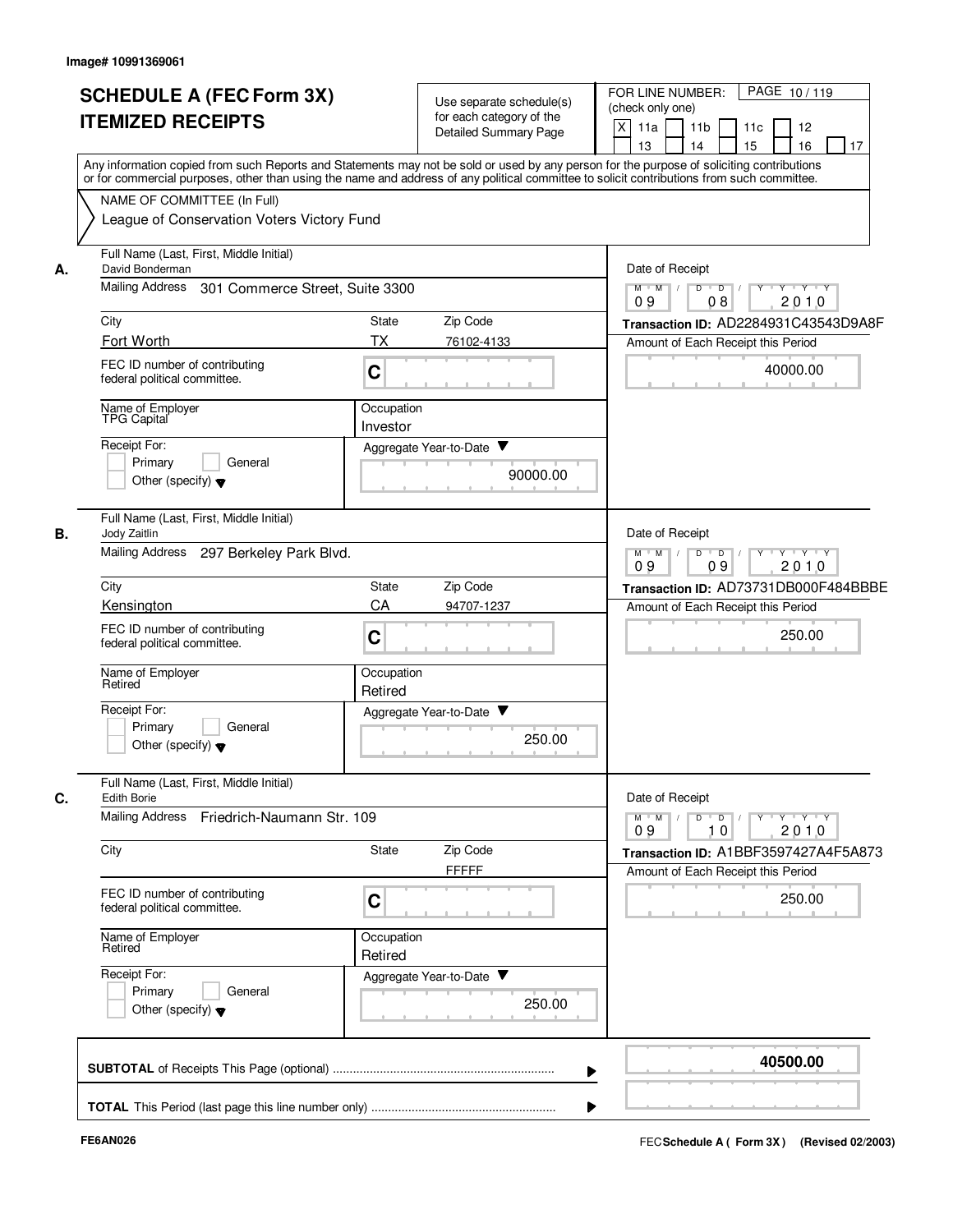|    | <b>SCHEDULE A (FEC Form 3X)</b><br><b>ITEMIZED RECEIPTS</b>                | Use separate schedule(s)<br>for each category of the<br>Detailed Summary Page                                                                                                                                                                                                           | PAGE 11/119<br>FOR LINE NUMBER:<br>(check only one)<br>X<br>12<br>11a<br>11 <sub>b</sub><br>11c<br>16<br>15<br>13<br>14<br>17 |
|----|----------------------------------------------------------------------------|-----------------------------------------------------------------------------------------------------------------------------------------------------------------------------------------------------------------------------------------------------------------------------------------|-------------------------------------------------------------------------------------------------------------------------------|
|    | NAME OF COMMITTEE (In Full)                                                | Any information copied from such Reports and Statements may not be sold or used by any person for the purpose of soliciting contributions<br>or for commercial purposes, other than using the name and address of any political committee to solicit contributions from such committee. |                                                                                                                               |
|    | League of Conservation Voters Victory Fund                                 |                                                                                                                                                                                                                                                                                         |                                                                                                                               |
| А. | Full Name (Last, First, Middle Initial)<br>Jane Clark                      |                                                                                                                                                                                                                                                                                         | Date of Receipt                                                                                                               |
|    | <b>Mailing Address</b><br>1302 Warbler Dr                                  |                                                                                                                                                                                                                                                                                         | $M$ $M$<br>ਦਾγ≕⊏γ≕∽γ<br>$\overline{D}$<br>$\overline{D}$<br>10<br>2010<br>09                                                  |
|    | City                                                                       | State<br>Zip Code                                                                                                                                                                                                                                                                       | Transaction ID: AFFEB54337B3F4E7DBFC                                                                                          |
|    | Kerrville                                                                  | ТX<br>78028                                                                                                                                                                                                                                                                             | Amount of Each Receipt this Period                                                                                            |
|    | FEC ID number of contributing<br>federal political committee.              | $\mathbf C$                                                                                                                                                                                                                                                                             | 250.00                                                                                                                        |
|    | Name of Employer<br>Retired                                                | Occupation<br>Retired                                                                                                                                                                                                                                                                   |                                                                                                                               |
|    | Receipt For:                                                               | Aggregate Year-to-Date                                                                                                                                                                                                                                                                  |                                                                                                                               |
|    | Primary<br>General<br>Other (specify) $\blacktriangledown$                 | 250.00                                                                                                                                                                                                                                                                                  |                                                                                                                               |
| В. | Full Name (Last, First, Middle Initial)<br><b>Terilynn Langsev</b>         |                                                                                                                                                                                                                                                                                         | Date of Receipt                                                                                                               |
|    | <b>Mailing Address</b><br>965 Village Ln                                   |                                                                                                                                                                                                                                                                                         | D<br>$M$ M<br>$\overline{D}$<br>$Y + Y + Y$<br>09<br>10<br>2010                                                               |
|    | City                                                                       | Zip Code<br>State                                                                                                                                                                                                                                                                       | Transaction ID: A718D58AB15D84BB38A1                                                                                          |
|    | Santa Barbara                                                              | CA<br>93110-2047                                                                                                                                                                                                                                                                        | Amount of Each Receipt this Period                                                                                            |
|    | FEC ID number of contributing<br>federal political committee.              | $\mathbf C$                                                                                                                                                                                                                                                                             | 500.00                                                                                                                        |
|    | Name of Employer<br>Retired                                                | Occupation<br>Retired                                                                                                                                                                                                                                                                   |                                                                                                                               |
|    | Receipt For:<br>Primary<br>General<br>Other (specify) $\blacktriangledown$ | Aggregate Year-to-Date<br>500.00                                                                                                                                                                                                                                                        |                                                                                                                               |
| C. | Full Name (Last, First, Middle Initial)<br>Victoria Lanphier               |                                                                                                                                                                                                                                                                                         | Date of Receipt                                                                                                               |
|    | <b>Mailing Address</b><br>4731 South Camino De La Pena                     |                                                                                                                                                                                                                                                                                         | $\mathsf{Y} \dashv \mathsf{Y} \dashv \mathsf{Y} \dashv \mathsf{Y}$<br>$M^+$ $M^-$<br>$D$ $D$ $I$<br>09<br>10<br>2010          |
|    | City                                                                       | Zip Code<br>State                                                                                                                                                                                                                                                                       | Transaction ID: A6C4FEA65A6664E2B93D                                                                                          |
|    | Tucson                                                                     | AZ<br>85746-4202                                                                                                                                                                                                                                                                        | Amount of Each Receipt this Period                                                                                            |
|    | FEC ID number of contributing<br>federal political committee.              | C                                                                                                                                                                                                                                                                                       | 400.00                                                                                                                        |
|    | Name of Employer<br>kennedy Center                                         | Occupation<br>Microbiologist                                                                                                                                                                                                                                                            |                                                                                                                               |
|    | Receipt For:<br>Primary<br>General<br>Other (specify) $\blacktriangledown$ | Aggregate Year-to-Date<br>400.00                                                                                                                                                                                                                                                        |                                                                                                                               |
|    |                                                                            |                                                                                                                                                                                                                                                                                         | 1150.00                                                                                                                       |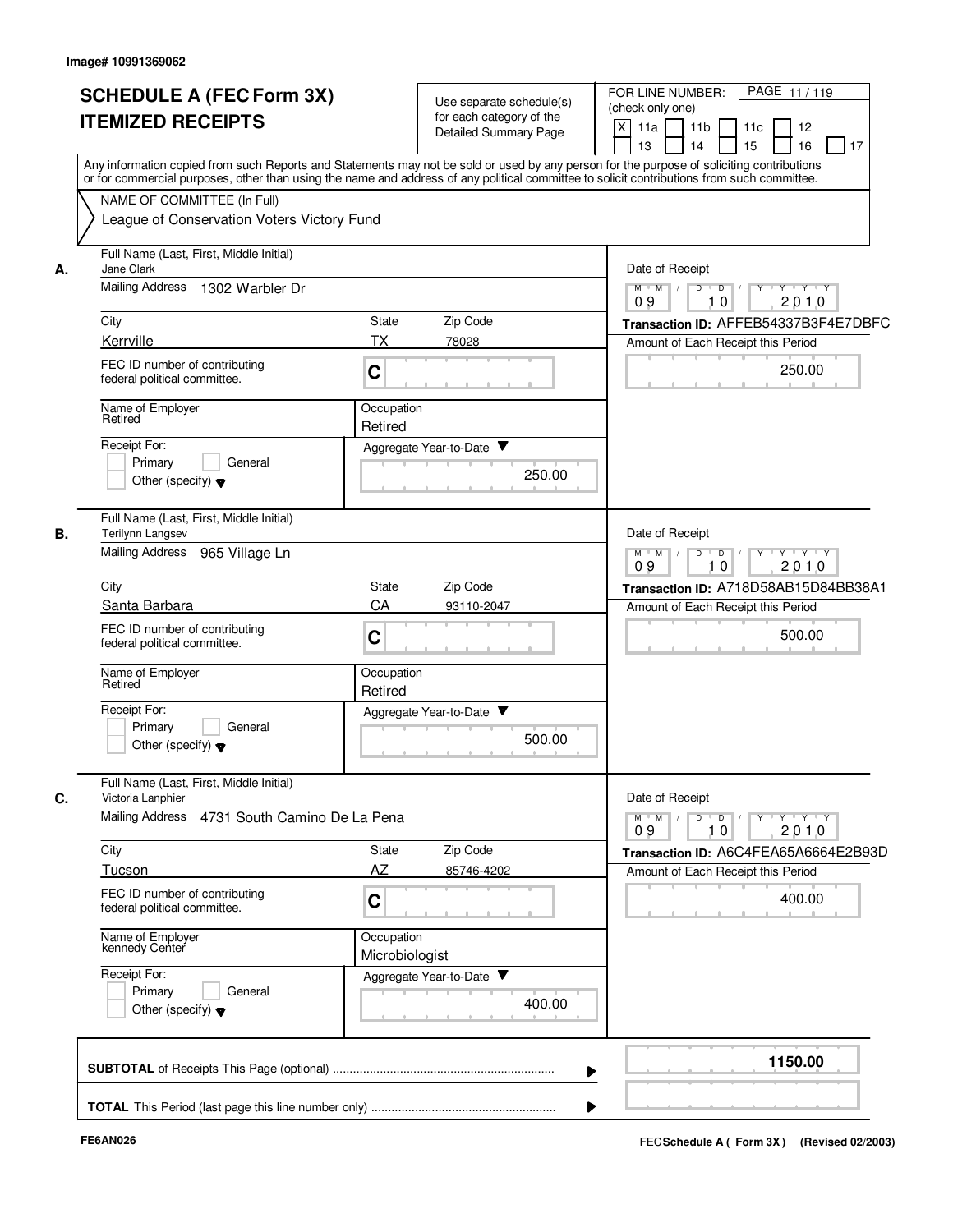|    | <b>SCHEDULE A (FEC Form 3X)</b><br><b>ITEMIZED RECEIPTS</b>                                                                                                                                                                                                                             |                       | Use separate schedule(s)<br>for each category of the<br><b>Detailed Summary Page</b> | PAGE 12/119<br>FOR LINE NUMBER:<br>(check only one)<br>$\vert x \vert$<br>11a<br>11 <sub>b</sub><br>11c<br>12<br>16<br>13<br>15<br>14<br>17 |
|----|-----------------------------------------------------------------------------------------------------------------------------------------------------------------------------------------------------------------------------------------------------------------------------------------|-----------------------|--------------------------------------------------------------------------------------|---------------------------------------------------------------------------------------------------------------------------------------------|
|    | Any information copied from such Reports and Statements may not be sold or used by any person for the purpose of soliciting contributions<br>or for commercial purposes, other than using the name and address of any political committee to solicit contributions from such committee. |                       |                                                                                      |                                                                                                                                             |
|    | NAME OF COMMITTEE (In Full)                                                                                                                                                                                                                                                             |                       |                                                                                      |                                                                                                                                             |
|    | League of Conservation Voters Victory Fund                                                                                                                                                                                                                                              |                       |                                                                                      |                                                                                                                                             |
| А. | Full Name (Last, First, Middle Initial)<br>League of Conservation Voters, Inc.                                                                                                                                                                                                          |                       |                                                                                      | Date of Receipt                                                                                                                             |
|    | Mailing Address 1920 L Street, NW Ste 800                                                                                                                                                                                                                                               |                       |                                                                                      | $M$ $M$ /<br>D<br>$\overline{D}$<br>10<br>2010<br>09                                                                                        |
|    | City                                                                                                                                                                                                                                                                                    | State                 | Zip Code                                                                             | Transaction ID: AC1E8CA47B85F4C6FB02                                                                                                        |
|    | Washington                                                                                                                                                                                                                                                                              | DC                    | 20036-5045                                                                           | Amount of Each Receipt this Period                                                                                                          |
|    | FEC ID number of contributing<br>federal political committee.                                                                                                                                                                                                                           | $\mathbf C$           |                                                                                      | 696.00                                                                                                                                      |
|    | Name of Employer                                                                                                                                                                                                                                                                        | Occupation            |                                                                                      | <b>INKIND</b>                                                                                                                               |
|    | Receipt For:                                                                                                                                                                                                                                                                            |                       | Aggregate Year-to-Date ▼                                                             |                                                                                                                                             |
|    | Primary<br>General                                                                                                                                                                                                                                                                      |                       | 8552.15                                                                              |                                                                                                                                             |
|    | Other (specify) $\blacktriangledown$                                                                                                                                                                                                                                                    |                       |                                                                                      |                                                                                                                                             |
| В. | Full Name (Last, First, Middle Initial)<br>League of Conservation Voters, Inc.                                                                                                                                                                                                          |                       |                                                                                      | Date of Receipt                                                                                                                             |
|    | Mailing Address 1920 L Street, NW Ste 800                                                                                                                                                                                                                                               |                       |                                                                                      | $M$ $M$ $/$<br>$D$ $D$ $/$<br>Y<br>ਦਾγ≕⊏γ≕∽γ                                                                                                |
|    | City                                                                                                                                                                                                                                                                                    | State                 | Zip Code                                                                             | 09<br>10<br>2010<br>Transaction ID: AF544B7A27E4D437791F                                                                                    |
|    | Washington                                                                                                                                                                                                                                                                              | DC                    | 20036-5045                                                                           | Amount of Each Receipt this Period                                                                                                          |
|    | FEC ID number of contributing                                                                                                                                                                                                                                                           |                       |                                                                                      | 15.39                                                                                                                                       |
|    | federal political committee.                                                                                                                                                                                                                                                            | $\mathbf C$           |                                                                                      |                                                                                                                                             |
|    | Name of Employer                                                                                                                                                                                                                                                                        | Occupation            |                                                                                      | <b>INKIND</b>                                                                                                                               |
|    | Receipt For:                                                                                                                                                                                                                                                                            |                       | Aggregate Year-to-Date                                                               |                                                                                                                                             |
|    | Primary<br>General<br>Other (specify) $\blacktriangledown$                                                                                                                                                                                                                              |                       | 8552.15                                                                              |                                                                                                                                             |
| C. | Full Name (Last, First, Middle Initial)<br>Randy Repass                                                                                                                                                                                                                                 |                       |                                                                                      | Date of Receipt                                                                                                                             |
|    | <b>Mailing Address</b><br>500 Westridge Dr.                                                                                                                                                                                                                                             |                       |                                                                                      | түтгүтгү<br>$M$ $M$ /<br>$D$ $D$ $1$<br>Y<br>10<br>2010<br>09                                                                               |
|    | City                                                                                                                                                                                                                                                                                    | State                 | Zip Code                                                                             | Transaction ID: A960F819541FD4BBF9BD                                                                                                        |
|    | Watsonville                                                                                                                                                                                                                                                                             | CA                    | 95076-4171                                                                           | Amount of Each Receipt this Period                                                                                                          |
|    | FEC ID number of contributing<br>federal political committee.                                                                                                                                                                                                                           | $\mathbf C$           |                                                                                      | 400.00                                                                                                                                      |
|    | Name of Employer<br>West Marine                                                                                                                                                                                                                                                         | Occupation<br>Manager |                                                                                      |                                                                                                                                             |
|    | Receipt For:                                                                                                                                                                                                                                                                            |                       | Aggregate Year-to-Date                                                               |                                                                                                                                             |
|    | Primary<br>General<br>Other (specify) $\blacktriangledown$                                                                                                                                                                                                                              |                       | 400.00                                                                               |                                                                                                                                             |
|    |                                                                                                                                                                                                                                                                                         |                       |                                                                                      | 1111.39                                                                                                                                     |
|    |                                                                                                                                                                                                                                                                                         |                       |                                                                                      |                                                                                                                                             |
|    |                                                                                                                                                                                                                                                                                         |                       |                                                                                      |                                                                                                                                             |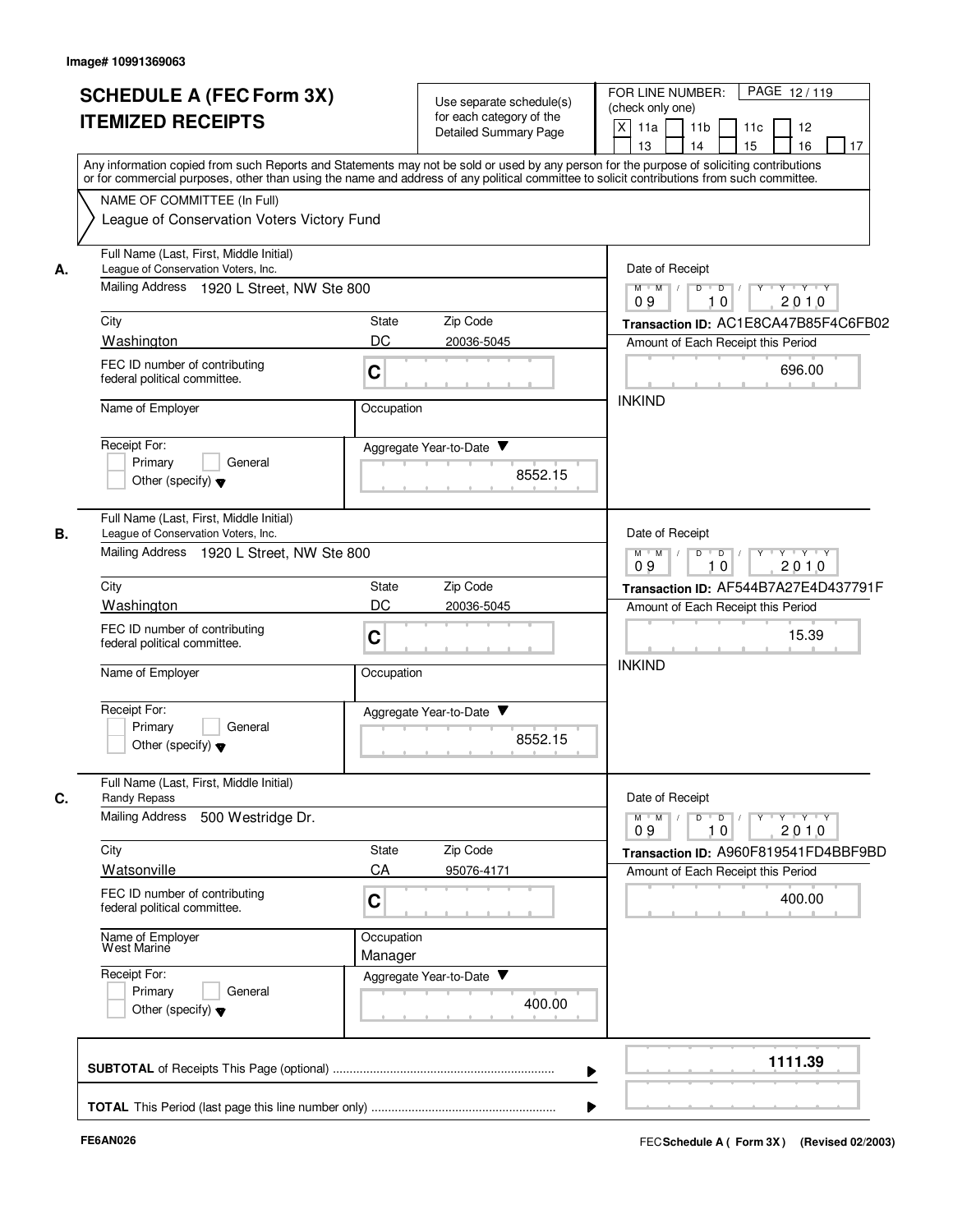|    | <b>SCHEDULE A (FEC Form 3X)</b><br><b>ITEMIZED RECEIPTS</b>                | Use separate schedule(s)<br>for each category of the<br>Detailed Summary Page                                                                                                                                                                                                           | FOR LINE NUMBER:<br>PAGE 13/119<br>(check only one)<br>$x \mid$<br>11a<br>11 <sub>b</sub><br>11c<br>12<br>15<br>16<br>13<br>14<br>17 |
|----|----------------------------------------------------------------------------|-----------------------------------------------------------------------------------------------------------------------------------------------------------------------------------------------------------------------------------------------------------------------------------------|--------------------------------------------------------------------------------------------------------------------------------------|
|    | NAME OF COMMITTEE (In Full)                                                | Any information copied from such Reports and Statements may not be sold or used by any person for the purpose of soliciting contributions<br>or for commercial purposes, other than using the name and address of any political committee to solicit contributions from such committee. |                                                                                                                                      |
|    | League of Conservation Voters Victory Fund                                 |                                                                                                                                                                                                                                                                                         |                                                                                                                                      |
| А. | Full Name (Last, First, Middle Initial)<br>Rachael Solem                   |                                                                                                                                                                                                                                                                                         | Date of Receipt                                                                                                                      |
|    | <b>Mailing Address</b><br>5 Bacon Street                                   |                                                                                                                                                                                                                                                                                         | Y Y Y Y<br>$M$ $M$ $/$<br>D<br>$\overline{D}$<br>10<br>2010<br>09                                                                    |
|    | City                                                                       | Zip Code<br>State                                                                                                                                                                                                                                                                       | Transaction ID: A3F9C6E513A954B49987                                                                                                 |
|    | Wellesley                                                                  | MA<br>02482-5701                                                                                                                                                                                                                                                                        | Amount of Each Receipt this Period                                                                                                   |
|    | FEC ID number of contributing<br>federal political committee.              | C                                                                                                                                                                                                                                                                                       | 250.00                                                                                                                               |
|    | Name of Employer<br>Irving House at Harvard                                | Occupation<br>Hotelier                                                                                                                                                                                                                                                                  |                                                                                                                                      |
|    | Receipt For:                                                               | Aggregate Year-to-Date ▼                                                                                                                                                                                                                                                                |                                                                                                                                      |
|    | Primary<br>General<br>Other (specify) $\blacktriangledown$                 | 250.00                                                                                                                                                                                                                                                                                  |                                                                                                                                      |
| В. | Full Name (Last, First, Middle Initial)<br>Lucy Stroock                    |                                                                                                                                                                                                                                                                                         | Date of Receipt                                                                                                                      |
|    | Mailing Address 55 Frost Street                                            |                                                                                                                                                                                                                                                                                         | D<br>$\overline{D}$ /<br><b>TY TY TY</b><br>$M$ M<br>$\Box$<br>09<br>2010<br>10                                                      |
|    | City                                                                       | <b>State</b><br>Zip Code                                                                                                                                                                                                                                                                | Transaction ID: A4819834E46D440738FC                                                                                                 |
|    | Cambridge                                                                  | MA<br>02140-2247                                                                                                                                                                                                                                                                        | Amount of Each Receipt this Period                                                                                                   |
|    | FEC ID number of contributing<br>federal political committee.              | C                                                                                                                                                                                                                                                                                       | 400.00                                                                                                                               |
|    | Name of Employer<br>Retired                                                | Occupation<br>Retired                                                                                                                                                                                                                                                                   |                                                                                                                                      |
|    | Receipt For:<br>Primary<br>General<br>Other (specify) $\blacktriangledown$ | Aggregate Year-to-Date<br>400.00                                                                                                                                                                                                                                                        |                                                                                                                                      |
|    | Full Name (Last, First, Middle Initial)<br><b>Bill Wulff</b>               |                                                                                                                                                                                                                                                                                         | Date of Receipt                                                                                                                      |
|    | Mailing Address Po Box 1968                                                |                                                                                                                                                                                                                                                                                         | <b>TY TY TY</b><br>$M$ $M$ $/$<br>D<br>$\overline{D}$ $\overline{I}$<br>Y<br>2010<br>09<br>10                                        |
|    | City                                                                       | State<br>Zip Code                                                                                                                                                                                                                                                                       | Transaction ID: AFD88DAD34F5B4170B39                                                                                                 |
|    | Eastsound                                                                  | <b>WA</b><br>98245-1968                                                                                                                                                                                                                                                                 | Amount of Each Receipt this Period                                                                                                   |
|    | FEC ID number of contributing<br>federal political committee.              | C                                                                                                                                                                                                                                                                                       | 250.00                                                                                                                               |
|    | Name of Employer<br>Orcas Net, Inc.                                        | Occupation<br>Software Developer                                                                                                                                                                                                                                                        |                                                                                                                                      |
|    | Receipt For:<br>Primary<br>General<br>Other (specify) $\blacktriangledown$ | Aggregate Year-to-Date<br>250.00                                                                                                                                                                                                                                                        |                                                                                                                                      |
|    |                                                                            |                                                                                                                                                                                                                                                                                         | 900.00<br>▶                                                                                                                          |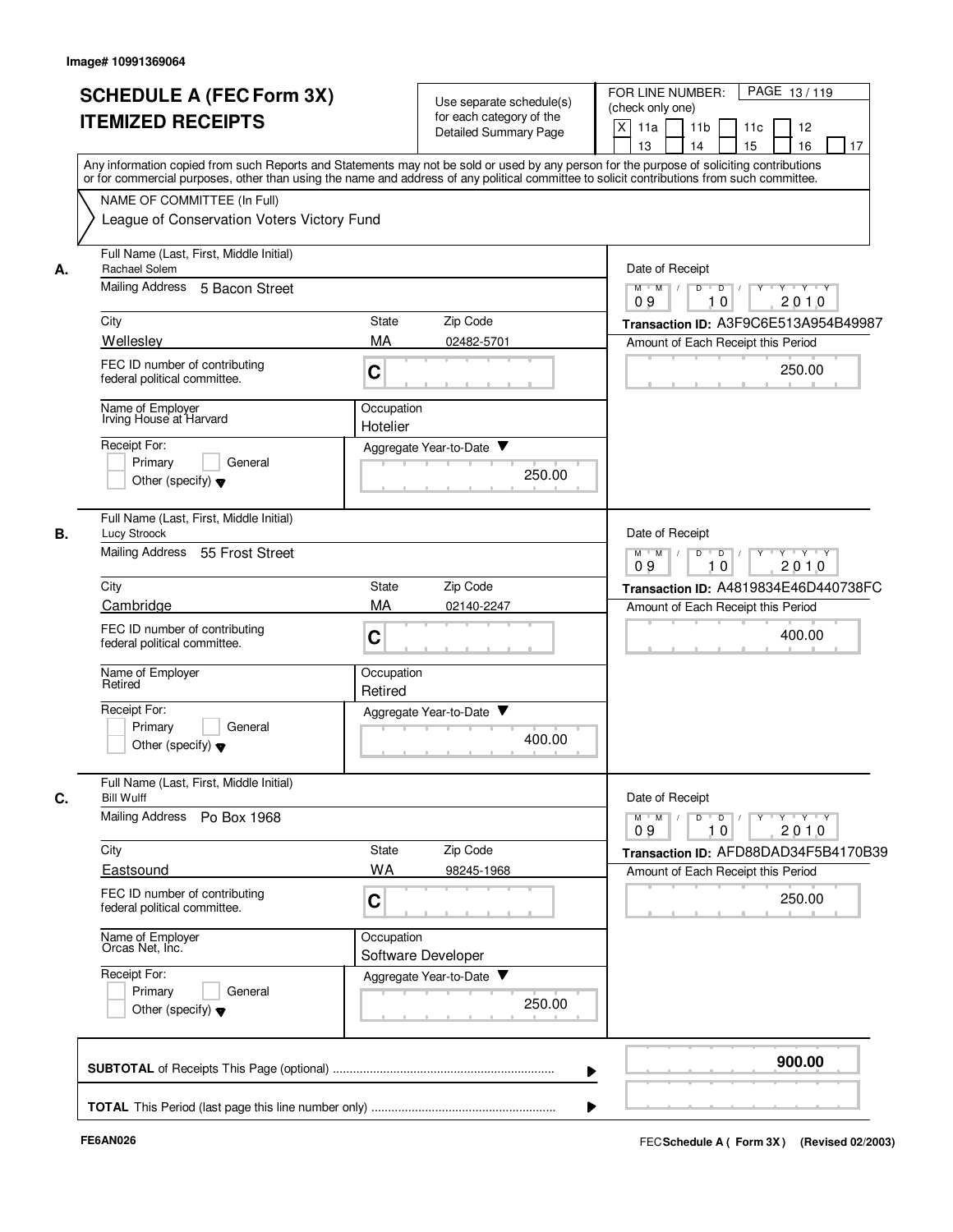|    | <b>SCHEDULE A (FEC Form 3X)</b><br><b>ITEMIZED RECEIPTS</b>                                                                                                                                                                                                                                                            |                                       | Use separate schedule(s)<br>for each category of the<br><b>Detailed Summary Page</b> | PAGE 14/119<br>FOR LINE NUMBER:<br>(check only one)<br>$X$ 11a<br>11 <sub>b</sub><br>11c<br>12<br>16<br>13<br>14<br>15<br>17 |
|----|------------------------------------------------------------------------------------------------------------------------------------------------------------------------------------------------------------------------------------------------------------------------------------------------------------------------|---------------------------------------|--------------------------------------------------------------------------------------|------------------------------------------------------------------------------------------------------------------------------|
|    | Any information copied from such Reports and Statements may not be sold or used by any person for the purpose of soliciting contributions<br>or for commercial purposes, other than using the name and address of any political committee to solicit contributions from such committee.<br>NAME OF COMMITTEE (In Full) |                                       |                                                                                      |                                                                                                                              |
|    | League of Conservation Voters Victory Fund                                                                                                                                                                                                                                                                             |                                       |                                                                                      |                                                                                                                              |
| А. | Full Name (Last, First, Middle Initial)<br><b>Christopher Ahrens</b>                                                                                                                                                                                                                                                   |                                       |                                                                                      | Date of Receipt                                                                                                              |
|    | Mailing Address 3715 W. 65th Street                                                                                                                                                                                                                                                                                    |                                       |                                                                                      | $M$ $M$ $/$<br>D<br>יץ ייץ ייד<br>$\overline{D}$<br>2010<br>09<br>11                                                         |
|    | City                                                                                                                                                                                                                                                                                                                   | State                                 | Zip Code                                                                             | Transaction ID: AEF3C842711854770A86                                                                                         |
|    | <b>Mission Hills</b>                                                                                                                                                                                                                                                                                                   | KS                                    | 66208-1737                                                                           | Amount of Each Receipt this Period                                                                                           |
|    | FEC ID number of contributing<br>federal political committee.                                                                                                                                                                                                                                                          | C                                     |                                                                                      | 250.00                                                                                                                       |
|    | Name of Employer<br>Gilmore & Bell, P.C.                                                                                                                                                                                                                                                                               | Occupation                            |                                                                                      |                                                                                                                              |
|    | Receipt For:                                                                                                                                                                                                                                                                                                           | Attorney                              | Aggregate Year-to-Date ▼                                                             |                                                                                                                              |
|    | Primary<br>General<br>Other (specify) $\blacktriangledown$                                                                                                                                                                                                                                                             |                                       | 250.00                                                                               |                                                                                                                              |
| В. | Full Name (Last, First, Middle Initial)<br>Janet McAlpin                                                                                                                                                                                                                                                               |                                       |                                                                                      | Date of Receipt                                                                                                              |
|    | Mailing Address P.O. Box 536                                                                                                                                                                                                                                                                                           |                                       |                                                                                      | $M$ $M$<br>$D$ $D$<br><b>TY TY TY</b><br>$\sqrt{ }$<br>$\overline{1}$<br>Y<br>09<br>2010<br>11                               |
|    | City                                                                                                                                                                                                                                                                                                                   | State                                 | Zip Code                                                                             | Transaction ID: AB3AF6AE9D6354F98B94                                                                                         |
|    | Vashon                                                                                                                                                                                                                                                                                                                 | WA                                    | 98070-0536                                                                           | Amount of Each Receipt this Period                                                                                           |
|    | FEC ID number of contributing<br>federal political committee.                                                                                                                                                                                                                                                          | $\mathbf C$                           |                                                                                      | 250.00                                                                                                                       |
|    | Name of Employer<br>self-employed                                                                                                                                                                                                                                                                                      | Occupation<br>Artist                  |                                                                                      |                                                                                                                              |
|    | Receipt For:                                                                                                                                                                                                                                                                                                           |                                       | Aggregate Year-to-Date                                                               |                                                                                                                              |
|    | Primary<br>General<br>Other (specify) $\blacktriangledown$                                                                                                                                                                                                                                                             |                                       | 250.00                                                                               |                                                                                                                              |
| C. | Full Name (Last, First, Middle Initial)<br>Elspeth Bobbs                                                                                                                                                                                                                                                               |                                       |                                                                                      | Date of Receipt                                                                                                              |
|    | Mailing Address 630 East Alameda St                                                                                                                                                                                                                                                                                    |                                       |                                                                                      | $Y$ $Y$ $Y$<br>$M$ $M$<br>$D$ $D$<br>Y<br>13<br>2010<br>09                                                                   |
|    | City                                                                                                                                                                                                                                                                                                                   | State                                 | Zip Code                                                                             | Transaction ID: AEA46DF49B3234DD4B8D                                                                                         |
|    | Santa Fe                                                                                                                                                                                                                                                                                                               | <b>NM</b>                             | 87501-2205                                                                           | Amount of Each Receipt this Period                                                                                           |
|    | FEC ID number of contributing<br>federal political committee.                                                                                                                                                                                                                                                          | $\mathbf C$                           |                                                                                      | 1000.00                                                                                                                      |
|    | Name of Employer<br>Property Manager                                                                                                                                                                                                                                                                                   | Occupation<br><b>Property Manager</b> |                                                                                      |                                                                                                                              |
|    | Receipt For:                                                                                                                                                                                                                                                                                                           |                                       | Aggregate Year-to-Date                                                               |                                                                                                                              |
|    | Primary<br>General<br>Other (specify) $\blacktriangledown$                                                                                                                                                                                                                                                             |                                       | 1000.00                                                                              |                                                                                                                              |
|    |                                                                                                                                                                                                                                                                                                                        |                                       |                                                                                      | 1500.00                                                                                                                      |
|    |                                                                                                                                                                                                                                                                                                                        |                                       |                                                                                      |                                                                                                                              |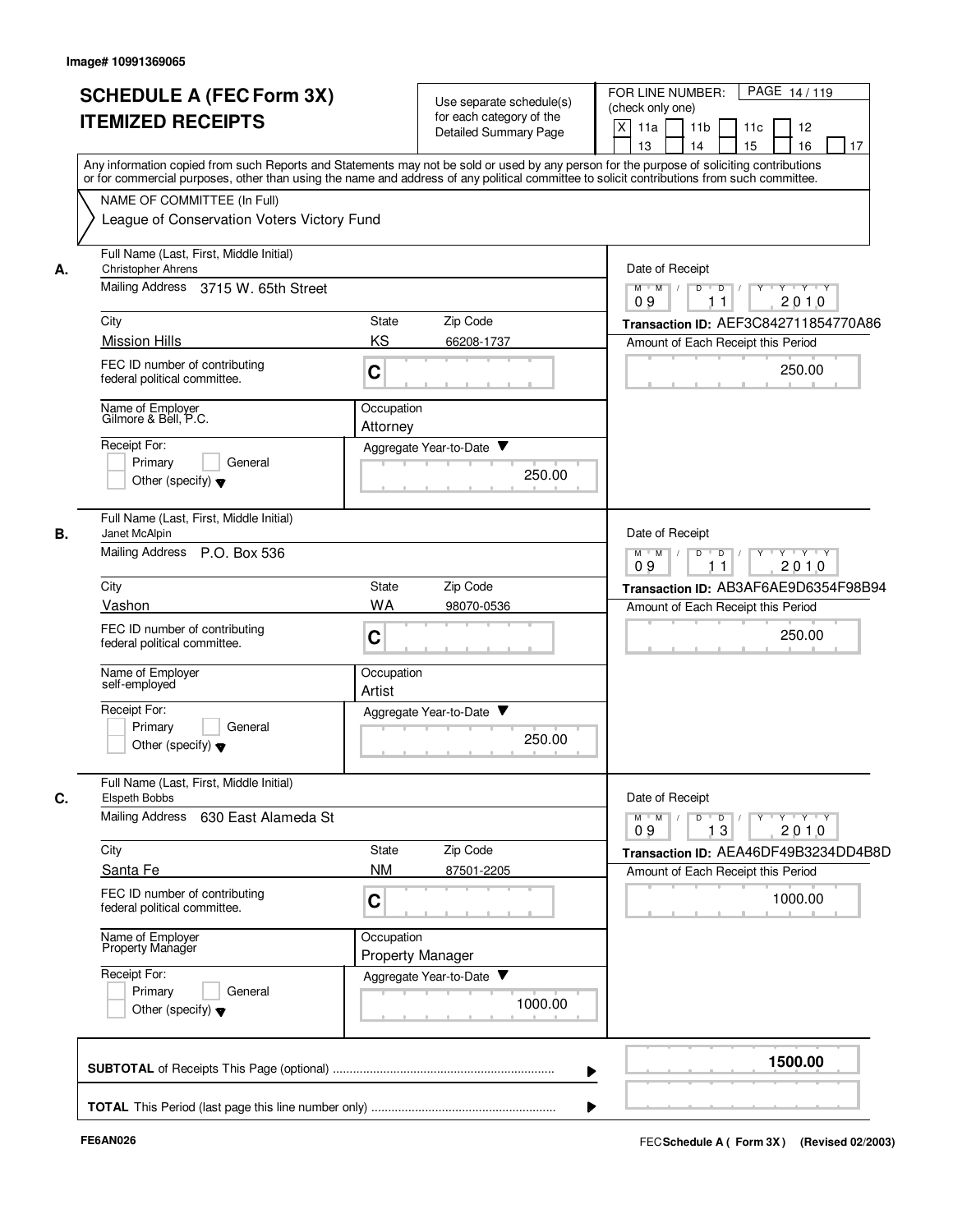|    | <b>SCHEDULE A (FEC Form 3X)</b><br><b>ITEMIZED RECEIPTS</b>                                                                                                                                                                                                                                                            | Use separate schedule(s)<br>for each category of the<br><b>Detailed Summary Page</b> | FOR LINE NUMBER:<br>PAGE 15/119<br>(check only one)<br>$\times$<br>11a<br>11 <sub>b</sub><br>11c<br>12<br>16<br>13<br>14<br>15<br>17 |  |  |
|----|------------------------------------------------------------------------------------------------------------------------------------------------------------------------------------------------------------------------------------------------------------------------------------------------------------------------|--------------------------------------------------------------------------------------|--------------------------------------------------------------------------------------------------------------------------------------|--|--|
|    | Any information copied from such Reports and Statements may not be sold or used by any person for the purpose of soliciting contributions<br>or for commercial purposes, other than using the name and address of any political committee to solicit contributions from such committee.<br>NAME OF COMMITTEE (In Full) |                                                                                      |                                                                                                                                      |  |  |
|    | League of Conservation Voters Victory Fund                                                                                                                                                                                                                                                                             |                                                                                      |                                                                                                                                      |  |  |
| А. | Full Name (Last, First, Middle Initial)<br>Harrison Dunning                                                                                                                                                                                                                                                            |                                                                                      | Date of Receipt                                                                                                                      |  |  |
|    | Mailing Address<br>755 Elmwood Drive                                                                                                                                                                                                                                                                                   |                                                                                      | $M$ $M$ /<br>$\overline{D}$<br>$Y \vdash Y \vdash Y$<br>D<br>13<br>2010<br>09                                                        |  |  |
|    | City                                                                                                                                                                                                                                                                                                                   | State<br>Zip Code                                                                    | Transaction ID: A328CFBF078C2430EABB                                                                                                 |  |  |
|    | Davis                                                                                                                                                                                                                                                                                                                  | CA<br>95616-3516                                                                     | Amount of Each Receipt this Period                                                                                                   |  |  |
|    | FEC ID number of contributing<br>federal political committee.                                                                                                                                                                                                                                                          | C                                                                                    | 500.00                                                                                                                               |  |  |
|    | Name of Employer<br>Retired                                                                                                                                                                                                                                                                                            | Occupation<br>Retired                                                                |                                                                                                                                      |  |  |
|    | Receipt For:                                                                                                                                                                                                                                                                                                           | Aggregate Year-to-Date ▼                                                             |                                                                                                                                      |  |  |
|    | Primary<br>General<br>Other (specify) $\blacktriangledown$                                                                                                                                                                                                                                                             | 500.00                                                                               |                                                                                                                                      |  |  |
| В. | Full Name (Last, First, Middle Initial)<br>Ms. Nelse Greenway                                                                                                                                                                                                                                                          |                                                                                      | Date of Receipt                                                                                                                      |  |  |
|    | Mailing Address 2804 O Street, NW                                                                                                                                                                                                                                                                                      | D<br><b>TY TY TY</b><br>$M^+$ M<br>$\overline{D}$<br>$\sqrt{ }$<br>13<br>09<br>2010  |                                                                                                                                      |  |  |
|    | City                                                                                                                                                                                                                                                                                                                   | Zip Code<br>State                                                                    | Transaction ID: A1751EC3C9266401CB09                                                                                                 |  |  |
|    | Washington                                                                                                                                                                                                                                                                                                             | DC<br>20007-3129                                                                     | Amount of Each Receipt this Period                                                                                                   |  |  |
|    | FEC ID number of contributing<br>federal political committee.                                                                                                                                                                                                                                                          | C                                                                                    | 1000.00                                                                                                                              |  |  |
|    | Name of Employer<br>None                                                                                                                                                                                                                                                                                               | Occupation<br>Volunteer                                                              |                                                                                                                                      |  |  |
|    | Receipt For:<br>Primary<br>General<br>Other (specify) $\blacktriangledown$                                                                                                                                                                                                                                             | Aggregate Year-to-Date<br>1000.00                                                    |                                                                                                                                      |  |  |
| C. | Full Name (Last, First, Middle Initial)<br>William Hine                                                                                                                                                                                                                                                                |                                                                                      | Date of Receipt                                                                                                                      |  |  |
|    | Mailing Address 140-B Freewill Road                                                                                                                                                                                                                                                                                    |                                                                                      |                                                                                                                                      |  |  |
|    | City                                                                                                                                                                                                                                                                                                                   | State<br>Zip Code                                                                    | Transaction ID: A5966F7EF6E1A4D82AEA                                                                                                 |  |  |
|    | Catawissa                                                                                                                                                                                                                                                                                                              | PA<br>17820-8028                                                                     | Amount of Each Receipt this Period                                                                                                   |  |  |
|    | FEC ID number of contributing<br>federal political committee.                                                                                                                                                                                                                                                          | C                                                                                    | 250.00                                                                                                                               |  |  |
|    | Name of Employer<br>US Postal Service                                                                                                                                                                                                                                                                                  | Occupation<br><b>Postal Clerk</b>                                                    |                                                                                                                                      |  |  |
|    | Receipt For:<br>Primary<br>General<br>Other (specify) $\blacktriangledown$                                                                                                                                                                                                                                             | Aggregate Year-to-Date<br>250.00                                                     |                                                                                                                                      |  |  |
|    |                                                                                                                                                                                                                                                                                                                        |                                                                                      | 1750.00<br>▶                                                                                                                         |  |  |
|    |                                                                                                                                                                                                                                                                                                                        |                                                                                      | ▶                                                                                                                                    |  |  |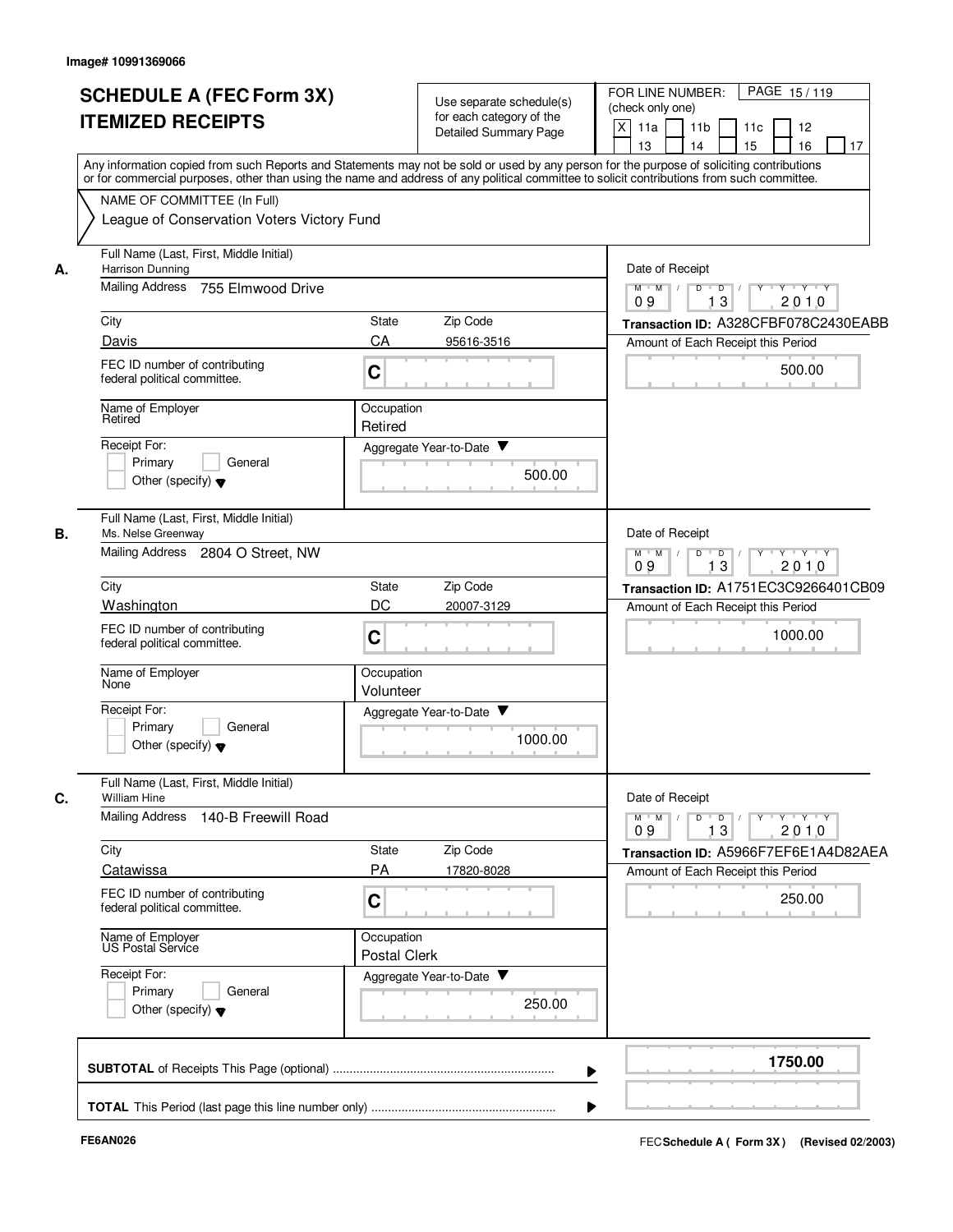|    | <b>SCHEDULE A (FEC Form 3X)</b><br><b>ITEMIZED RECEIPTS</b>                                                                                                                                                                                                                             |                       | Use separate schedule(s)<br>for each category of the<br>Detailed Summary Page | FOR LINE NUMBER:<br>PAGE 16/119<br>(check only one)<br>$\times$<br>11a<br>11 <sub>b</sub><br>11c<br>12 |  |  |  |
|----|-----------------------------------------------------------------------------------------------------------------------------------------------------------------------------------------------------------------------------------------------------------------------------------------|-----------------------|-------------------------------------------------------------------------------|--------------------------------------------------------------------------------------------------------|--|--|--|
|    | Any information copied from such Reports and Statements may not be sold or used by any person for the purpose of soliciting contributions<br>or for commercial purposes, other than using the name and address of any political committee to solicit contributions from such committee. |                       |                                                                               | 15<br>16<br>13<br>14<br>17                                                                             |  |  |  |
|    | NAME OF COMMITTEE (In Full)<br>League of Conservation Voters Victory Fund                                                                                                                                                                                                               |                       |                                                                               |                                                                                                        |  |  |  |
| А. | Full Name (Last, First, Middle Initial)<br><b>Barbara Powers</b>                                                                                                                                                                                                                        |                       |                                                                               | Date of Receipt                                                                                        |  |  |  |
|    | <b>Mailing Address</b><br>12000 Rist Canyon Road                                                                                                                                                                                                                                        |                       |                                                                               | Y TY TY TY<br>$M$ $M$ /<br>$D$ $D$ $/$<br>13<br>2010<br>09                                             |  |  |  |
|    | City                                                                                                                                                                                                                                                                                    | State                 | Zip Code                                                                      | Transaction ID: A64FB09CF1A6848CBA11                                                                   |  |  |  |
|    | Bellvue                                                                                                                                                                                                                                                                                 | CO                    | 80512-6404                                                                    | Amount of Each Receipt this Period                                                                     |  |  |  |
|    | FEC ID number of contributing<br>federal political committee.                                                                                                                                                                                                                           | C                     |                                                                               | 250.00                                                                                                 |  |  |  |
|    | Name of Employer<br>Colorado State University                                                                                                                                                                                                                                           | Occupation            | Professor/Veterinary Pathologist                                              |                                                                                                        |  |  |  |
|    | Receipt For:                                                                                                                                                                                                                                                                            |                       | Aggregate Year-to-Date                                                        |                                                                                                        |  |  |  |
|    | Primary<br>General<br>Other (specify) $\blacktriangledown$                                                                                                                                                                                                                              |                       | 250.00                                                                        |                                                                                                        |  |  |  |
| В. | Full Name (Last, First, Middle Initial)<br><b>Robert Worth</b>                                                                                                                                                                                                                          |                       |                                                                               | Date of Receipt                                                                                        |  |  |  |
|    | Mailing Address 1220 Park Avenue                                                                                                                                                                                                                                                        |                       |                                                                               | $M$ $M$ $/$<br>D<br>$\overline{D}$<br>י ץ י ץ י <i>ץ</i><br>Y<br>$\top$<br>13<br>2010<br>09            |  |  |  |
|    | City                                                                                                                                                                                                                                                                                    | State                 | Zip Code                                                                      | Transaction ID: AC3E2D871331C448A84E                                                                   |  |  |  |
|    | New York                                                                                                                                                                                                                                                                                | NY                    | 10128-1733                                                                    | Amount of Each Receipt this Period                                                                     |  |  |  |
|    | FEC ID number of contributing<br>federal political committee.                                                                                                                                                                                                                           | C                     |                                                                               | 1000.00                                                                                                |  |  |  |
|    | Name of Employer<br>Retired                                                                                                                                                                                                                                                             | Occupation<br>Retired |                                                                               |                                                                                                        |  |  |  |
|    | Receipt For:<br>General<br>Primary<br>Other (specify) $\blacktriangledown$                                                                                                                                                                                                              |                       | Aggregate Year-to-Date ▼<br>1000.00                                           |                                                                                                        |  |  |  |
|    | Full Name (Last, First, Middle Initial)<br>W. Allison                                                                                                                                                                                                                                   |                       |                                                                               | Date of Receipt                                                                                        |  |  |  |
|    | Mailing Address 121 Wheaton Ln.                                                                                                                                                                                                                                                         |                       |                                                                               | $Y$ $Y$ $Y$<br>$M$ $M$ $/$<br>$\overline{D}$<br>Y<br>D<br>2010<br>09<br>14                             |  |  |  |
|    | City                                                                                                                                                                                                                                                                                    | <b>State</b>          | Zip Code                                                                      | Transaction ID: AE189A3D7048E4663AA4                                                                   |  |  |  |
|    | Churchville                                                                                                                                                                                                                                                                             | <b>MD</b>             | 21028-1212                                                                    | Amount of Each Receipt this Period                                                                     |  |  |  |
|    | FEC ID number of contributing<br>federal political committee.                                                                                                                                                                                                                           | $\mathbf C$           |                                                                               | 500.00                                                                                                 |  |  |  |
|    | Name of Employer<br>Retired                                                                                                                                                                                                                                                             | Occupation<br>Retired |                                                                               |                                                                                                        |  |  |  |
|    | Receipt For:<br>General<br>Primary<br>Other (specify) $\blacktriangledown$                                                                                                                                                                                                              |                       | Aggregate Year-to-Date<br>500.00                                              |                                                                                                        |  |  |  |
|    |                                                                                                                                                                                                                                                                                         |                       |                                                                               | 1750.00                                                                                                |  |  |  |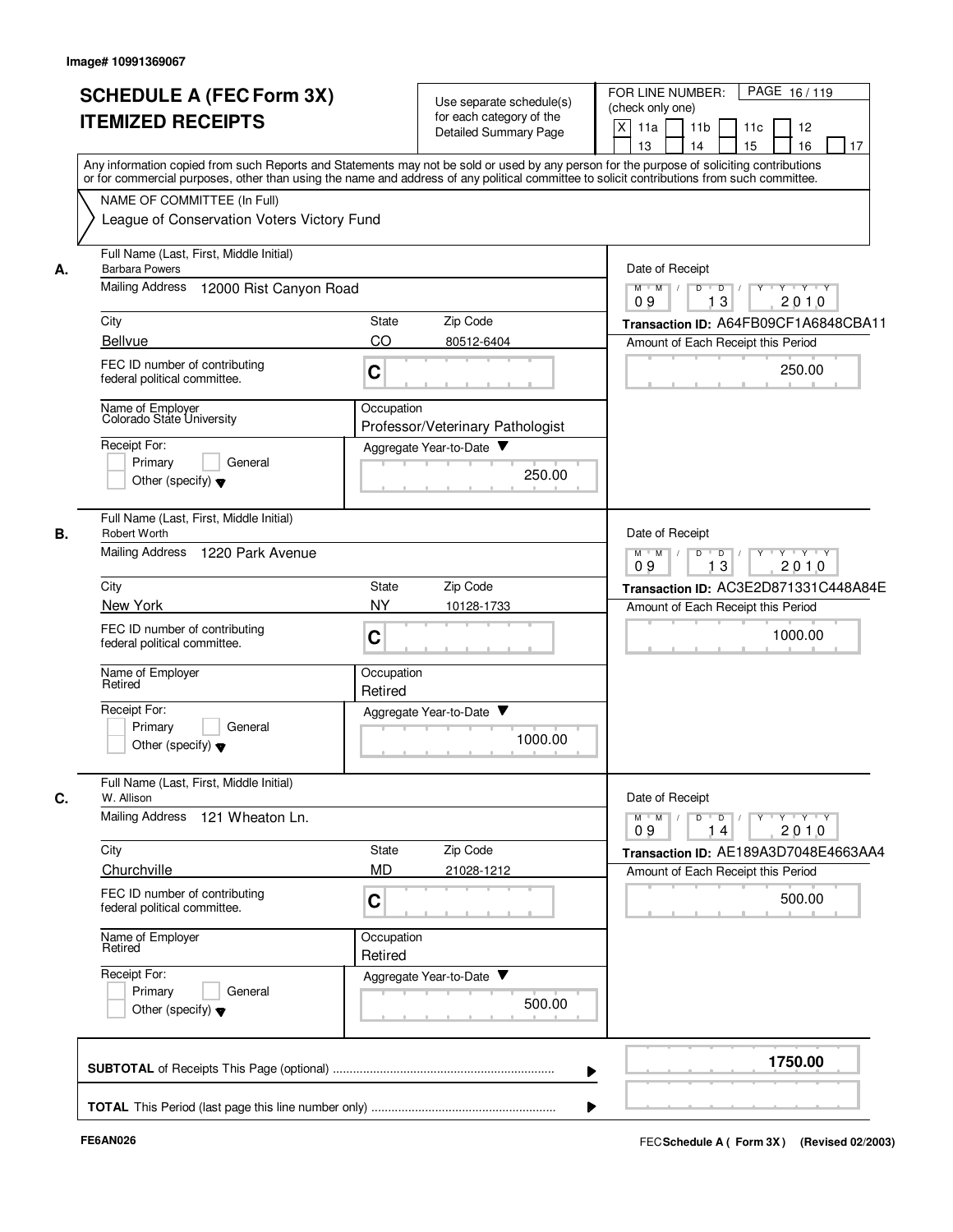| <b>SCHEDULE A (FEC Form 3X)</b>                                                                                                            |              |                                                      | PAGE 17/119<br>FOR LINE NUMBER:                                                                                    |  |  |
|--------------------------------------------------------------------------------------------------------------------------------------------|--------------|------------------------------------------------------|--------------------------------------------------------------------------------------------------------------------|--|--|
|                                                                                                                                            |              | Use separate schedule(s)<br>for each category of the | (check only one)                                                                                                   |  |  |
| <b>ITEMIZED RECEIPTS</b>                                                                                                                   |              | <b>Detailed Summary Page</b>                         | x<br>11a<br>11 <sub>b</sub><br>11c<br>12                                                                           |  |  |
|                                                                                                                                            |              |                                                      | 16<br>13<br>14<br>15<br>17                                                                                         |  |  |
| Any information copied from such Reports and Statements may not be sold or used by any person for the purpose of soliciting contributions  |              |                                                      |                                                                                                                    |  |  |
| or for commercial purposes, other than using the name and address of any political committee to solicit contributions from such committee. |              |                                                      |                                                                                                                    |  |  |
| NAME OF COMMITTEE (In Full)                                                                                                                |              |                                                      |                                                                                                                    |  |  |
| League of Conservation Voters Victory Fund                                                                                                 |              |                                                      |                                                                                                                    |  |  |
| Full Name (Last, First, Middle Initial)<br>Ann Hazen                                                                                       |              |                                                      | Date of Receipt                                                                                                    |  |  |
| Mailing Address<br>20 Spring Ln                                                                                                            |              |                                                      | $M-M$ /<br>$\overline{D}$ /<br>י ץ י ץ י<br>$\overline{D}$<br>2010<br>09<br>14                                     |  |  |
| City                                                                                                                                       | <b>State</b> | Zip Code                                             | Transaction ID: A70ED9FE83AFF438FB2E                                                                               |  |  |
| <b>Belvedere Tiburon</b>                                                                                                                   | CA           | 94920-1521                                           | Amount of Each Receipt this Period                                                                                 |  |  |
|                                                                                                                                            |              |                                                      |                                                                                                                    |  |  |
| FEC ID number of contributing<br>federal political committee.                                                                              | C            |                                                      | 250.00                                                                                                             |  |  |
| Name of Employer<br>Retired                                                                                                                | Occupation   |                                                      |                                                                                                                    |  |  |
|                                                                                                                                            | Retired      |                                                      |                                                                                                                    |  |  |
| Receipt For:<br>Primary<br>General                                                                                                         |              | Aggregate Year-to-Date ▼                             |                                                                                                                    |  |  |
| Other (specify) $\blacktriangledown$                                                                                                       |              | 250.00                                               |                                                                                                                    |  |  |
|                                                                                                                                            |              |                                                      |                                                                                                                    |  |  |
| Full Name (Last, First, Middle Initial)<br>League of Conservation Voters, Inc.                                                             |              |                                                      | Date of Receipt                                                                                                    |  |  |
| Mailing Address 1920 L Street, NW Ste 800                                                                                                  |              |                                                      | D<br>$M$ $M$ /<br>$\overline{D}$<br>Y 'Y 'Y<br>2010<br>09<br>14                                                    |  |  |
| City                                                                                                                                       | State        | Zip Code                                             | Transaction ID: A9477CD752B2C4727A97                                                                               |  |  |
| Washington                                                                                                                                 | DC           | 20036-5045                                           |                                                                                                                    |  |  |
|                                                                                                                                            |              |                                                      | Amount of Each Receipt this Period                                                                                 |  |  |
| FEC ID number of contributing<br>federal political committee.                                                                              | C            |                                                      | 7.71                                                                                                               |  |  |
|                                                                                                                                            |              |                                                      |                                                                                                                    |  |  |
| Name of Employer                                                                                                                           | Occupation   |                                                      | <b>INKIND</b>                                                                                                      |  |  |
| Receipt For:                                                                                                                               |              | Aggregate Year-to-Date ▼                             |                                                                                                                    |  |  |
| Primary<br>General                                                                                                                         |              |                                                      |                                                                                                                    |  |  |
| Other (specify) $\blacktriangledown$                                                                                                       |              | 9405.06                                              |                                                                                                                    |  |  |
| Full Name (Last, First, Middle Initial)                                                                                                    |              |                                                      |                                                                                                                    |  |  |
| League of Conservation Voters, Inc.                                                                                                        |              |                                                      | Date of Receipt                                                                                                    |  |  |
| Mailing Address 1920 L Street, NW Ste 800                                                                                                  |              |                                                      | $\mathsf{Y} \dashv \mathsf{Y} \dashv \mathsf{Y} \dashv \mathsf{Y}$<br>$D$ $D$ $/$<br>$M$ $M$ /<br>2010<br>09<br>14 |  |  |
| City                                                                                                                                       | State        | Zip Code                                             | Transaction ID: A72DF1615A0994F5099C                                                                               |  |  |
| Washington                                                                                                                                 | DC           | 20036-5045                                           | Amount of Each Receipt this Period                                                                                 |  |  |
| FEC ID number of contributing                                                                                                              |              |                                                      |                                                                                                                    |  |  |
| federal political committee.                                                                                                               | C            |                                                      | 50.80                                                                                                              |  |  |
| Name of Employer                                                                                                                           | Occupation   |                                                      | <b>INKIND</b>                                                                                                      |  |  |
| Receipt For:                                                                                                                               |              | Aggregate Year-to-Date                               |                                                                                                                    |  |  |
| Primary<br>General                                                                                                                         |              |                                                      |                                                                                                                    |  |  |
| Other (specify) $\blacktriangledown$                                                                                                       |              | 9405.06                                              |                                                                                                                    |  |  |
|                                                                                                                                            |              |                                                      |                                                                                                                    |  |  |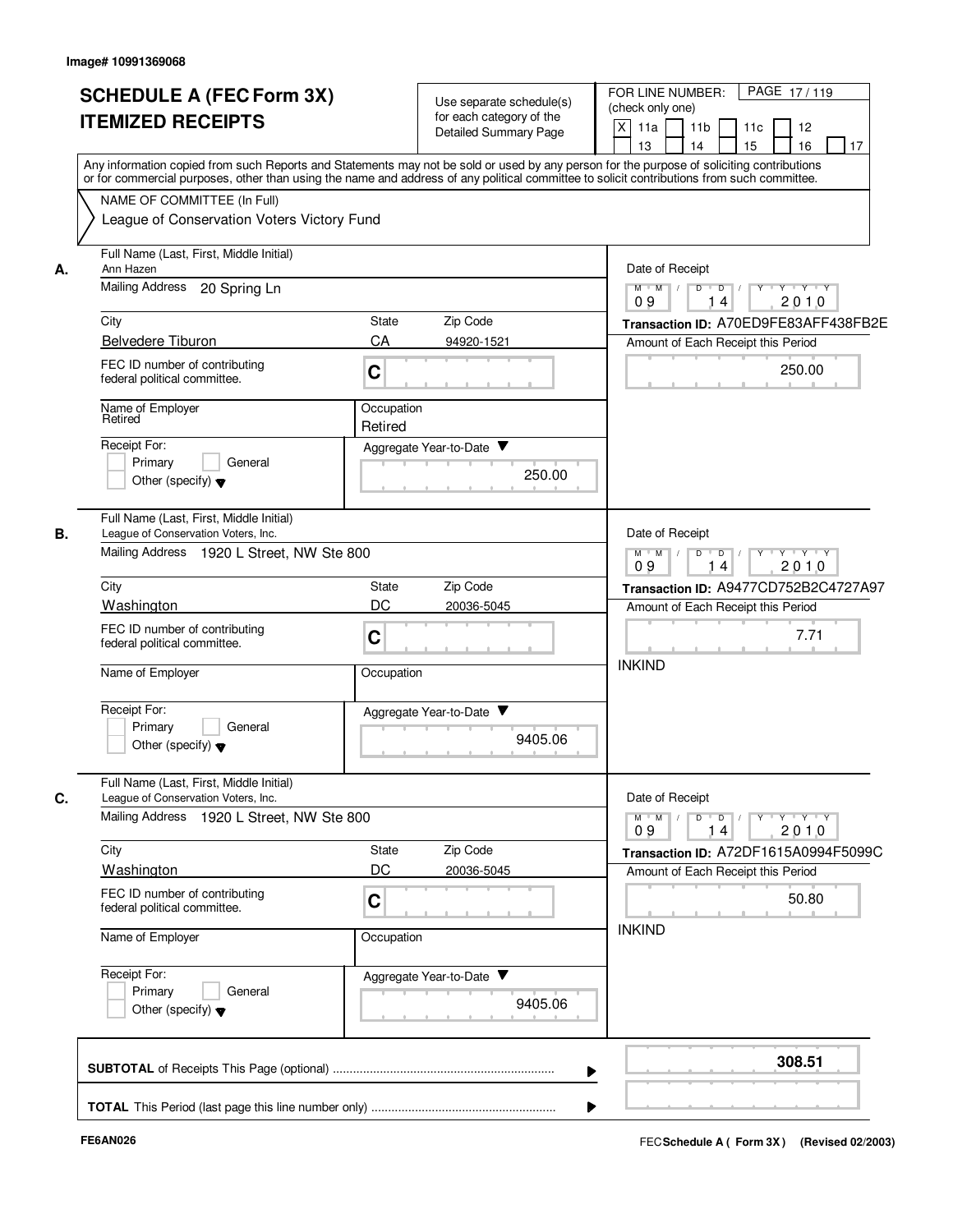|    | <b>SCHEDULE A (FEC Form 3X)</b><br><b>ITEMIZED RECEIPTS</b>                                                                                                                                                                                                                                                            |                                                                     | Use separate schedule(s)<br>for each category of the<br><b>Detailed Summary Page</b> | PAGE 18/119<br>FOR LINE NUMBER:<br>(check only one)<br>X<br>11a<br>11 <sub>b</sub><br>11c<br>12<br>15<br>16<br>13<br>14<br>17 |  |
|----|------------------------------------------------------------------------------------------------------------------------------------------------------------------------------------------------------------------------------------------------------------------------------------------------------------------------|---------------------------------------------------------------------|--------------------------------------------------------------------------------------|-------------------------------------------------------------------------------------------------------------------------------|--|
|    | Any information copied from such Reports and Statements may not be sold or used by any person for the purpose of soliciting contributions<br>or for commercial purposes, other than using the name and address of any political committee to solicit contributions from such committee.<br>NAME OF COMMITTEE (In Full) |                                                                     |                                                                                      |                                                                                                                               |  |
|    | League of Conservation Voters Victory Fund                                                                                                                                                                                                                                                                             |                                                                     |                                                                                      |                                                                                                                               |  |
| А. | Full Name (Last, First, Middle Initial)<br>League of Conservation Voters, Inc.                                                                                                                                                                                                                                         |                                                                     |                                                                                      | Date of Receipt                                                                                                               |  |
|    | Mailing Address 1920 L Street, NW Ste 800                                                                                                                                                                                                                                                                              |                                                                     |                                                                                      | $M$ $M$ /<br>$D$ $D$ $/$<br><b>TY TY TY</b><br>2010<br>09<br>14                                                               |  |
|    | City                                                                                                                                                                                                                                                                                                                   | State                                                               | Zip Code                                                                             | Transaction ID: A693B28E4F56E4EF8AD2                                                                                          |  |
|    | Washington                                                                                                                                                                                                                                                                                                             | DC                                                                  | 20036-5045                                                                           | Amount of Each Receipt this Period                                                                                            |  |
|    | FEC ID number of contributing<br>federal political committee.                                                                                                                                                                                                                                                          | $\mathbf C$                                                         |                                                                                      | 30.00                                                                                                                         |  |
|    | Name of Employer<br>Occupation                                                                                                                                                                                                                                                                                         |                                                                     |                                                                                      | <b>INKIND</b>                                                                                                                 |  |
|    | Receipt For:                                                                                                                                                                                                                                                                                                           |                                                                     | Aggregate Year-to-Date                                                               |                                                                                                                               |  |
|    | Primary<br>General<br>Other (specify) $\blacktriangledown$                                                                                                                                                                                                                                                             |                                                                     | 9405.06                                                                              |                                                                                                                               |  |
| В. | Full Name (Last, First, Middle Initial)<br>League of Conservation Voters, Inc.                                                                                                                                                                                                                                         |                                                                     |                                                                                      | Date of Receipt                                                                                                               |  |
|    | Mailing Address 1920 L Street, NW Ste 800                                                                                                                                                                                                                                                                              | $M$ $M$<br>$D$ $D$ $/$<br>Y Y Y Y Y Y<br>$\top$<br>09<br>2010<br>14 |                                                                                      |                                                                                                                               |  |
|    | City                                                                                                                                                                                                                                                                                                                   | State                                                               | Zip Code                                                                             | Transaction ID: AA67A7B75B7B641CEA32                                                                                          |  |
|    | Washington                                                                                                                                                                                                                                                                                                             | DC                                                                  | 20036-5045                                                                           | Amount of Each Receipt this Period                                                                                            |  |
|    | FEC ID number of contributing<br>$\mathbf C$<br>federal political committee.                                                                                                                                                                                                                                           |                                                                     |                                                                                      | 521.60                                                                                                                        |  |
|    | Name of Employer                                                                                                                                                                                                                                                                                                       | Occupation                                                          |                                                                                      | <b>INKIND</b>                                                                                                                 |  |
|    | Receipt For:                                                                                                                                                                                                                                                                                                           |                                                                     | Aggregate Year-to-Date                                                               |                                                                                                                               |  |
|    | Primary<br>General<br>Other (specify) $\blacktriangledown$                                                                                                                                                                                                                                                             |                                                                     | 9405.06                                                                              |                                                                                                                               |  |
| C. | Full Name (Last, First, Middle Initial)<br>League of Conservation Voters, Inc.                                                                                                                                                                                                                                         |                                                                     |                                                                                      |                                                                                                                               |  |
|    | Mailing Address 1920 L Street, NW Ste 800                                                                                                                                                                                                                                                                              |                                                                     |                                                                                      | $\mathsf{Y} \dashv \mathsf{Y} \dashv \mathsf{Y}$<br>$M$ $M$ /<br>D<br>$\overline{D}$<br>Y<br>2010<br>09<br>14                 |  |
|    | City                                                                                                                                                                                                                                                                                                                   | State                                                               | Zip Code                                                                             | Transaction ID: A003BE03A9ADC4B6D834                                                                                          |  |
|    | Washington                                                                                                                                                                                                                                                                                                             | DC                                                                  | 20036-5045                                                                           | Amount of Each Receipt this Period                                                                                            |  |
|    | FEC ID number of contributing<br>federal political committee.                                                                                                                                                                                                                                                          | $\mathbf C$                                                         |                                                                                      | 242.80                                                                                                                        |  |
|    | Name of Employer                                                                                                                                                                                                                                                                                                       | Occupation                                                          |                                                                                      | <b>INKIND</b>                                                                                                                 |  |
|    | Receipt For:                                                                                                                                                                                                                                                                                                           |                                                                     | Aggregate Year-to-Date                                                               |                                                                                                                               |  |
|    | Primary<br>General<br>Other (specify) $\blacktriangledown$                                                                                                                                                                                                                                                             |                                                                     | 9405.06                                                                              |                                                                                                                               |  |
|    |                                                                                                                                                                                                                                                                                                                        |                                                                     |                                                                                      | 794.40                                                                                                                        |  |
|    |                                                                                                                                                                                                                                                                                                                        |                                                                     |                                                                                      |                                                                                                                               |  |
|    |                                                                                                                                                                                                                                                                                                                        |                                                                     |                                                                                      |                                                                                                                               |  |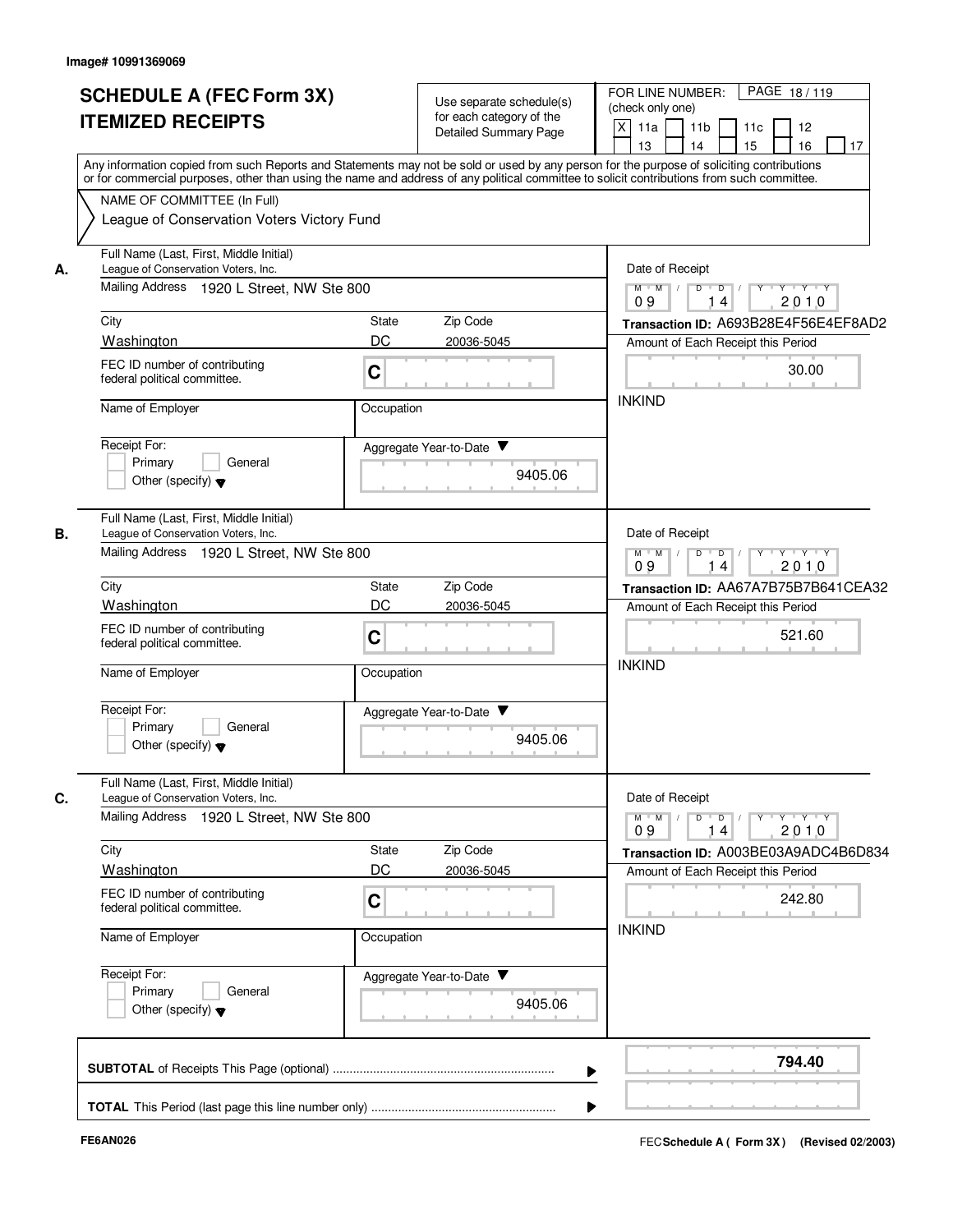|    | <b>SCHEDULE A (FEC Form 3X)</b><br><b>ITEMIZED RECEIPTS</b>                                                                                                                                                                                                                                                                                                          |                                                                                                                  | Use separate schedule(s)<br>for each category of the<br>Detailed Summary Page | FOR LINE NUMBER:<br>PAGE 19/119<br>(check only one)<br>$\times$<br>11a<br>11 <sub>b</sub><br>11c<br>12<br>16<br>13<br>14<br>15<br>17 |
|----|----------------------------------------------------------------------------------------------------------------------------------------------------------------------------------------------------------------------------------------------------------------------------------------------------------------------------------------------------------------------|------------------------------------------------------------------------------------------------------------------|-------------------------------------------------------------------------------|--------------------------------------------------------------------------------------------------------------------------------------|
|    | Any information copied from such Reports and Statements may not be sold or used by any person for the purpose of soliciting contributions<br>or for commercial purposes, other than using the name and address of any political committee to solicit contributions from such committee.<br>NAME OF COMMITTEE (In Full)<br>League of Conservation Voters Victory Fund |                                                                                                                  |                                                                               |                                                                                                                                      |
| А. | Full Name (Last, First, Middle Initial)<br><b>Bonnie Matlock</b>                                                                                                                                                                                                                                                                                                     |                                                                                                                  |                                                                               | Date of Receipt                                                                                                                      |
|    | Mailing Address<br>36 Anderson Way                                                                                                                                                                                                                                                                                                                                   |                                                                                                                  |                                                                               | $M$ $M$ /<br>$Y - Y - Y$<br>D<br>$\overline{D}$<br>2010<br>09<br>14                                                                  |
|    | City                                                                                                                                                                                                                                                                                                                                                                 | State                                                                                                            | Zip Code                                                                      | Transaction ID: A6BCA193ED60548028AA                                                                                                 |
|    | Menlo Park                                                                                                                                                                                                                                                                                                                                                           | CA                                                                                                               | 94025-6302                                                                    | Amount of Each Receipt this Period                                                                                                   |
|    | FEC ID number of contributing<br>federal political committee.                                                                                                                                                                                                                                                                                                        | C                                                                                                                |                                                                               | 300.00                                                                                                                               |
|    | Name of Employer<br>self-employed                                                                                                                                                                                                                                                                                                                                    | Occupation                                                                                                       | Stay At Home Mom                                                              |                                                                                                                                      |
|    | Receipt For:<br>General                                                                                                                                                                                                                                                                                                                                              |                                                                                                                  | Aggregate Year-to-Date                                                        |                                                                                                                                      |
|    | Primary<br>Other (specify) $\blacktriangledown$                                                                                                                                                                                                                                                                                                                      |                                                                                                                  | 300.00                                                                        |                                                                                                                                      |
| В. | Full Name (Last, First, Middle Initial)<br>Cyrus Mehri                                                                                                                                                                                                                                                                                                               |                                                                                                                  |                                                                               | Date of Receipt                                                                                                                      |
|    | Mailing Address<br>5138 Klingle St. NW                                                                                                                                                                                                                                                                                                                               | $M$ $M$ /<br>$Y \vdash Y \vdash Y$<br>D<br>$\overline{\phantom{a}}$ D<br>Y<br>$\overline{1}$<br>2010<br>09<br>14 |                                                                               |                                                                                                                                      |
|    | City                                                                                                                                                                                                                                                                                                                                                                 | State                                                                                                            | Zip Code                                                                      | Transaction ID: AFCCDBCF7024248CEBA3                                                                                                 |
|    | Washington                                                                                                                                                                                                                                                                                                                                                           | DC                                                                                                               | 20016-2655                                                                    | Amount of Each Receipt this Period                                                                                                   |
|    | FEC ID number of contributing<br>federal political committee.                                                                                                                                                                                                                                                                                                        | $\mathbf C$                                                                                                      |                                                                               | 250.00                                                                                                                               |
|    | Name of Employer<br>Mehri & Skalet                                                                                                                                                                                                                                                                                                                                   | Occupation<br>Lawyer                                                                                             |                                                                               |                                                                                                                                      |
|    | Receipt For:<br>Primary<br>General<br>Other (specify) $\blacktriangledown$                                                                                                                                                                                                                                                                                           |                                                                                                                  | Aggregate Year-to-Date<br>250.00                                              |                                                                                                                                      |
| C. | Full Name (Last, First, Middle Initial)<br>Judith Parker                                                                                                                                                                                                                                                                                                             |                                                                                                                  |                                                                               | Date of Receipt                                                                                                                      |
|    | Mailing Address PO Box 1964                                                                                                                                                                                                                                                                                                                                          |                                                                                                                  |                                                                               | M<br>$D$ $D$ $l$<br>$M$ <sup><math>+</math></sup><br>14<br>2010<br>09                                                                |
|    | City                                                                                                                                                                                                                                                                                                                                                                 | State                                                                                                            | Zip Code                                                                      | Transaction ID: A16F0D0CB02BE44C1B69                                                                                                 |
|    | Vashon                                                                                                                                                                                                                                                                                                                                                               | <b>WA</b>                                                                                                        | 98070-1964                                                                    | Amount of Each Receipt this Period                                                                                                   |
|    | FEC ID number of contributing<br>federal political committee.                                                                                                                                                                                                                                                                                                        | $\mathbf C$                                                                                                      |                                                                               | 1000.00                                                                                                                              |
|    | Name of Employer<br>Retired                                                                                                                                                                                                                                                                                                                                          | Occupation<br>Retired                                                                                            |                                                                               |                                                                                                                                      |
|    | Receipt For:<br>General<br>Primary<br>Other (specify) $\blacktriangledown$                                                                                                                                                                                                                                                                                           |                                                                                                                  | Aggregate Year-to-Date<br>1000.00                                             |                                                                                                                                      |
|    |                                                                                                                                                                                                                                                                                                                                                                      |                                                                                                                  |                                                                               | 1550.00                                                                                                                              |
|    |                                                                                                                                                                                                                                                                                                                                                                      |                                                                                                                  |                                                                               |                                                                                                                                      |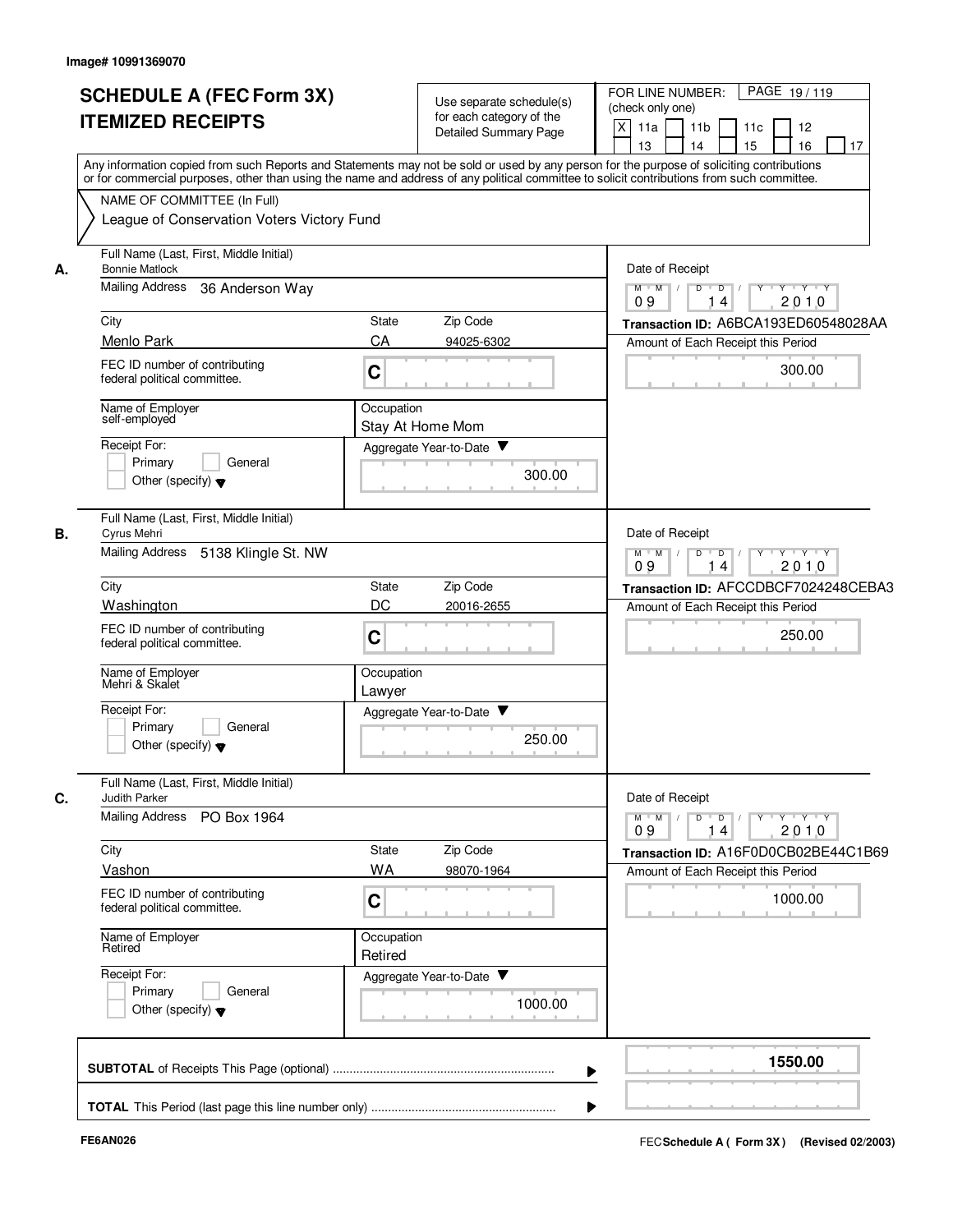|    | <b>SCHEDULE A (FEC Form 3X)</b>                                                                                                                                                                                                                                                         | Use separate schedule(s)       |        | FOR LINE NUMBER:<br>PAGE 20/119                                                                                               |  |  |
|----|-----------------------------------------------------------------------------------------------------------------------------------------------------------------------------------------------------------------------------------------------------------------------------------------|--------------------------------|--------|-------------------------------------------------------------------------------------------------------------------------------|--|--|
|    | <b>ITEMIZED RECEIPTS</b>                                                                                                                                                                                                                                                                | for each category of the       |        | (check only one)                                                                                                              |  |  |
|    |                                                                                                                                                                                                                                                                                         | <b>Detailed Summary Page</b>   |        | $\times$<br>11a<br>11 <sub>b</sub><br>11c<br>12                                                                               |  |  |
|    |                                                                                                                                                                                                                                                                                         |                                |        | 15<br>16<br>13<br>14<br>17                                                                                                    |  |  |
|    | Any information copied from such Reports and Statements may not be sold or used by any person for the purpose of soliciting contributions<br>or for commercial purposes, other than using the name and address of any political committee to solicit contributions from such committee. |                                |        |                                                                                                                               |  |  |
|    | NAME OF COMMITTEE (In Full)                                                                                                                                                                                                                                                             |                                |        |                                                                                                                               |  |  |
|    | League of Conservation Voters Victory Fund                                                                                                                                                                                                                                              |                                |        |                                                                                                                               |  |  |
|    |                                                                                                                                                                                                                                                                                         |                                |        |                                                                                                                               |  |  |
|    | Full Name (Last, First, Middle Initial)                                                                                                                                                                                                                                                 |                                |        |                                                                                                                               |  |  |
| А. | <b>Julia Powell</b>                                                                                                                                                                                                                                                                     |                                |        | Date of Receipt                                                                                                               |  |  |
|    | <b>Mailing Address</b><br>500 Vernon St                                                                                                                                                                                                                                                 |                                |        | $M$ $M$<br>$\overline{Y}$ $\overline{Y}$ $\overline{Y}$<br>$\overline{D}$<br>D<br>$\overline{\mathsf{Y}}$<br>2010<br>09<br>14 |  |  |
|    | City                                                                                                                                                                                                                                                                                    | State<br>Zip Code              |        | Transaction ID: ABED7D63715DB4771B8F                                                                                          |  |  |
|    | Oakland                                                                                                                                                                                                                                                                                 | CA<br>94610-1466               |        | Amount of Each Receipt this Period                                                                                            |  |  |
|    | FEC ID number of contributing                                                                                                                                                                                                                                                           |                                |        |                                                                                                                               |  |  |
|    | federal political committee.                                                                                                                                                                                                                                                            | C                              |        | 500.00                                                                                                                        |  |  |
|    |                                                                                                                                                                                                                                                                                         |                                |        |                                                                                                                               |  |  |
|    | Name of Employer<br>Clickatell                                                                                                                                                                                                                                                          | Occupation<br>Sales            |        |                                                                                                                               |  |  |
|    | Receipt For:                                                                                                                                                                                                                                                                            | Aggregate Year-to-Date         |        |                                                                                                                               |  |  |
|    | Primary<br>General                                                                                                                                                                                                                                                                      |                                |        |                                                                                                                               |  |  |
|    | Other (specify) $\blacktriangledown$                                                                                                                                                                                                                                                    |                                | 500.00 |                                                                                                                               |  |  |
|    |                                                                                                                                                                                                                                                                                         |                                |        |                                                                                                                               |  |  |
|    | Full Name (Last, First, Middle Initial)                                                                                                                                                                                                                                                 |                                |        |                                                                                                                               |  |  |
| В. | Kyra Sedgwick                                                                                                                                                                                                                                                                           |                                |        | Date of Receipt                                                                                                               |  |  |
|    | Mailing Address 4400 Rt 9 South                                                                                                                                                                                                                                                         |                                |        | $M$ M<br>D<br>$\overline{D}$<br>$Y + Y + Y$<br>2010<br>09<br>14                                                               |  |  |
|    | City                                                                                                                                                                                                                                                                                    | Zip Code<br>State              |        | Transaction ID: A05ACE1611B534A7D8B2                                                                                          |  |  |
|    | Englishtown                                                                                                                                                                                                                                                                             | NJ<br>07726                    |        | Amount of Each Receipt this Period                                                                                            |  |  |
|    |                                                                                                                                                                                                                                                                                         |                                |        |                                                                                                                               |  |  |
|    | FEC ID number of contributing<br>federal political committee.                                                                                                                                                                                                                           | C                              |        | 800.00                                                                                                                        |  |  |
|    |                                                                                                                                                                                                                                                                                         |                                |        |                                                                                                                               |  |  |
|    | Name of Employer<br>Various                                                                                                                                                                                                                                                             | Occupation                     |        |                                                                                                                               |  |  |
|    | Receipt For:                                                                                                                                                                                                                                                                            | Actor                          |        |                                                                                                                               |  |  |
|    | Primary<br>General                                                                                                                                                                                                                                                                      | Aggregate Year-to-Date ▼       |        |                                                                                                                               |  |  |
|    | Other (specify) $\blacktriangledown$                                                                                                                                                                                                                                                    |                                | 800.00 |                                                                                                                               |  |  |
|    |                                                                                                                                                                                                                                                                                         |                                |        |                                                                                                                               |  |  |
|    | Full Name (Last, First, Middle Initial)                                                                                                                                                                                                                                                 |                                |        |                                                                                                                               |  |  |
| C. | Paula Thomsen                                                                                                                                                                                                                                                                           |                                |        | Date of Receipt                                                                                                               |  |  |
|    |                                                                                                                                                                                                                                                                                         |                                |        | $\mathsf{Y} \dashv \mathsf{Y} \dashv \mathsf{Y} \dashv \mathsf{Y}$<br>$M$ $M$ $/$<br>$D$ $D$ $1$                              |  |  |
|    | Mailing Address 8736 West 154Th Street                                                                                                                                                                                                                                                  |                                |        |                                                                                                                               |  |  |
|    |                                                                                                                                                                                                                                                                                         |                                |        | 09<br>2010<br>14                                                                                                              |  |  |
|    | City                                                                                                                                                                                                                                                                                    | Zip Code<br>State<br><b>MN</b> |        | Transaction ID: AAE82947EE1294E97981                                                                                          |  |  |
|    | Savage                                                                                                                                                                                                                                                                                  | 55378-2359                     |        | Amount of Each Receipt this Period                                                                                            |  |  |
|    | FEC ID number of contributing<br>federal political committee.                                                                                                                                                                                                                           | C                              |        | 250.00                                                                                                                        |  |  |
|    |                                                                                                                                                                                                                                                                                         |                                |        |                                                                                                                               |  |  |
|    | Name of Employer<br>Sonnet Montessori                                                                                                                                                                                                                                                   | Occupation                     |        |                                                                                                                               |  |  |
|    |                                                                                                                                                                                                                                                                                         | Spanish teacher                |        |                                                                                                                               |  |  |
|    | Receipt For:<br>General                                                                                                                                                                                                                                                                 | Aggregate Year-to-Date         |        |                                                                                                                               |  |  |
|    | Primary<br>Other (specify) $\blacktriangledown$                                                                                                                                                                                                                                         |                                | 250.00 |                                                                                                                               |  |  |
|    |                                                                                                                                                                                                                                                                                         |                                |        |                                                                                                                               |  |  |
|    |                                                                                                                                                                                                                                                                                         |                                |        |                                                                                                                               |  |  |
|    |                                                                                                                                                                                                                                                                                         |                                | ▶      | 1550.00                                                                                                                       |  |  |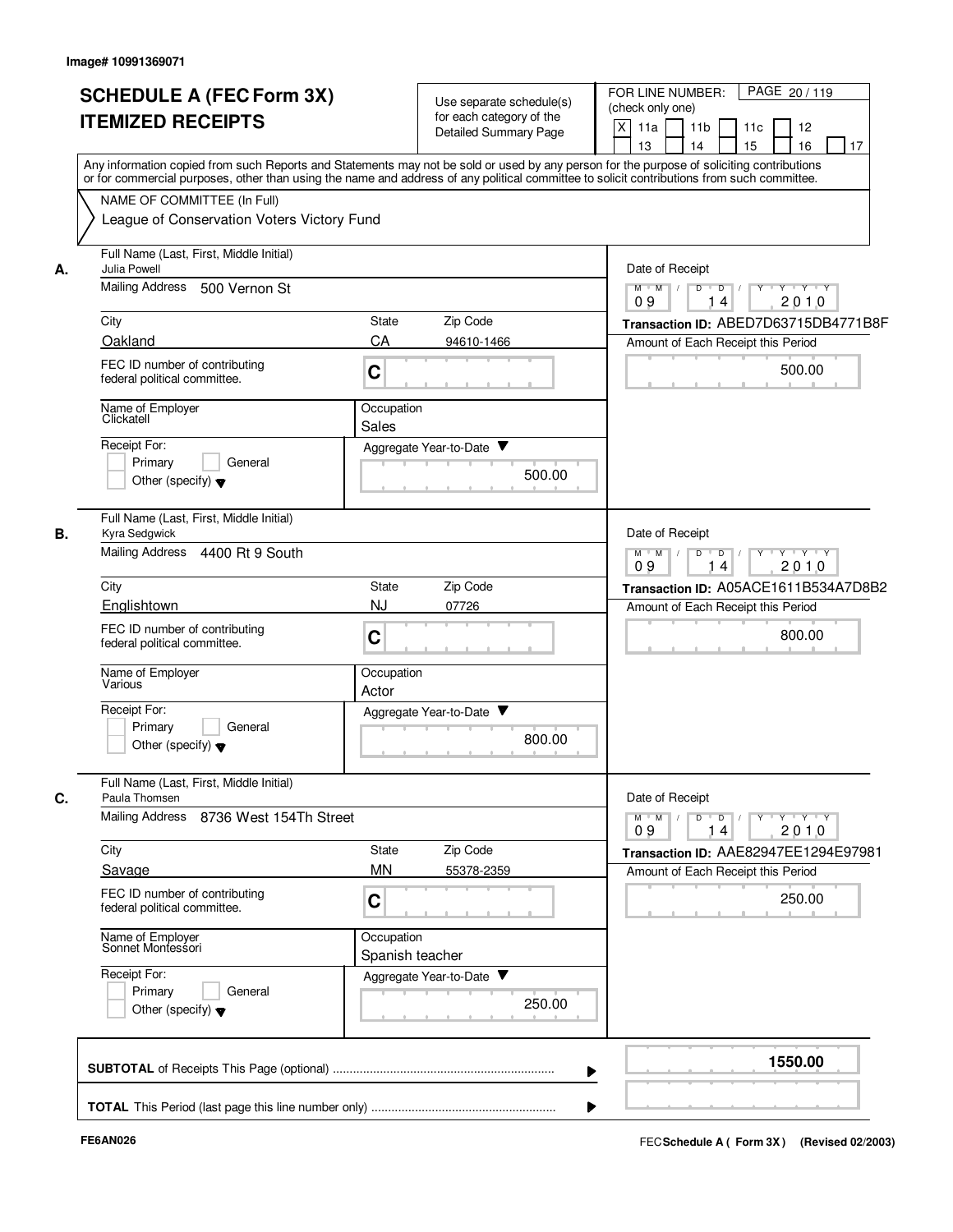|    | <b>SCHEDULE A (FEC Form 3X)</b>                                                                                                            |                                               | Use separate schedule(s) | PAGE 21 / 119<br>FOR LINE NUMBER:                                                                                                         |  |  |
|----|--------------------------------------------------------------------------------------------------------------------------------------------|-----------------------------------------------|--------------------------|-------------------------------------------------------------------------------------------------------------------------------------------|--|--|
|    |                                                                                                                                            |                                               | for each category of the | (check only one)                                                                                                                          |  |  |
|    | <b>ITEMIZED RECEIPTS</b>                                                                                                                   |                                               | Detailed Summary Page    | $\mathsf{X}$<br>11a<br>11 <sub>b</sub><br>11c<br>12                                                                                       |  |  |
|    |                                                                                                                                            |                                               |                          | 16<br>13<br>14<br>15<br>17                                                                                                                |  |  |
|    |                                                                                                                                            |                                               |                          | Any information copied from such Reports and Statements may not be sold or used by any person for the purpose of soliciting contributions |  |  |
|    | or for commercial purposes, other than using the name and address of any political committee to solicit contributions from such committee. |                                               |                          |                                                                                                                                           |  |  |
|    | NAME OF COMMITTEE (In Full)                                                                                                                |                                               |                          |                                                                                                                                           |  |  |
|    | League of Conservation Voters Victory Fund                                                                                                 |                                               |                          |                                                                                                                                           |  |  |
| А. | Full Name (Last, First, Middle Initial)<br>Jon Wittwer                                                                                     |                                               |                          | Date of Receipt                                                                                                                           |  |  |
|    | Mailing Address<br>1927 Smith Grade                                                                                                        |                                               |                          | $\overline{D}$<br>ਦ γ≕⊏γ≕∽γ<br>$M$ $M$ /<br>$\overline{D}$<br>2010<br>09<br>14                                                            |  |  |
|    | City                                                                                                                                       | <b>State</b>                                  | Zip Code                 | Transaction ID: A4559ED7AD54249489D1                                                                                                      |  |  |
|    | Santa Cruz                                                                                                                                 | CA                                            | 95060-9758               | Amount of Each Receipt this Period                                                                                                        |  |  |
|    | FEC ID number of contributing                                                                                                              |                                               |                          |                                                                                                                                           |  |  |
|    | federal political committee.                                                                                                               | $\mathbf C$                                   |                          | 210.00                                                                                                                                    |  |  |
|    | Name of Employer<br>Wittwer & Parkin, Llp                                                                                                  | Occupation                                    |                          |                                                                                                                                           |  |  |
|    | Receipt For:                                                                                                                               | Attorney                                      |                          |                                                                                                                                           |  |  |
|    | Primary<br>General                                                                                                                         |                                               | Aggregate Year-to-Date ▼ |                                                                                                                                           |  |  |
|    | Other (specify) $\blacktriangledown$                                                                                                       |                                               | 210.00                   |                                                                                                                                           |  |  |
|    |                                                                                                                                            |                                               |                          |                                                                                                                                           |  |  |
| В. | Full Name (Last, First, Middle Initial)<br>League of Conservation Voters, Inc.                                                             |                                               |                          | Date of Receipt                                                                                                                           |  |  |
|    | Mailing Address 1920 L Street, NW Ste 800                                                                                                  | D<br>$M$ $M$<br>$\overline{D}$<br>$Y + Y + Y$ |                          |                                                                                                                                           |  |  |
|    |                                                                                                                                            |                                               |                          | 15<br>09<br>2010                                                                                                                          |  |  |
|    | City                                                                                                                                       | <b>State</b>                                  | Zip Code                 | Transaction ID: A4DF77D10651346E7B04                                                                                                      |  |  |
|    | Washington                                                                                                                                 | DC                                            | 20036-5045               | Amount of Each Receipt this Period                                                                                                        |  |  |
|    | FEC ID number of contributing                                                                                                              |                                               |                          |                                                                                                                                           |  |  |
|    | federal political committee.                                                                                                               | C                                             |                          | 2631.02                                                                                                                                   |  |  |
|    | Name of Employer                                                                                                                           | Occupation                                    |                          | <b>INKIND</b>                                                                                                                             |  |  |
|    |                                                                                                                                            |                                               |                          |                                                                                                                                           |  |  |
|    | Receipt For:                                                                                                                               |                                               | Aggregate Year-to-Date ▼ |                                                                                                                                           |  |  |
|    | Primary<br>General                                                                                                                         |                                               |                          |                                                                                                                                           |  |  |
|    | Other (specify) $\bullet$                                                                                                                  |                                               | 40014.39                 |                                                                                                                                           |  |  |
|    | Full Name (Last, First, Middle Initial)                                                                                                    |                                               |                          |                                                                                                                                           |  |  |
| C. | League of Conservation Voters, Inc.                                                                                                        |                                               |                          | Date of Receipt                                                                                                                           |  |  |
|    | Mailing Address 1920 L Street, NW Ste 800                                                                                                  |                                               |                          | $\mathsf{Y} \dashv \mathsf{Y} \dashv \mathsf{Y}$<br>$D$ $D$ $/$<br>$Y$ <sup>U</sup><br>$M$ $M$ /<br>2010<br>09<br>15                      |  |  |
|    | City                                                                                                                                       | State                                         | Zip Code                 | Transaction ID: A1EC669486E4F4D91B8B                                                                                                      |  |  |
|    | Washington                                                                                                                                 | DC                                            | 20036-5045               | Amount of Each Receipt this Period                                                                                                        |  |  |
|    | FEC ID number of contributing<br>federal political committee.                                                                              | $\mathbf C$                                   |                          | 6816.33                                                                                                                                   |  |  |
|    | Name of Employer                                                                                                                           | Occupation                                    |                          | <b>INKIND</b>                                                                                                                             |  |  |
|    |                                                                                                                                            |                                               |                          |                                                                                                                                           |  |  |
|    | Receipt For:                                                                                                                               |                                               | Aggregate Year-to-Date   |                                                                                                                                           |  |  |
|    | Primary<br>General                                                                                                                         |                                               |                          |                                                                                                                                           |  |  |
|    | Other (specify) $\blacktriangledown$                                                                                                       |                                               | 40014.39                 |                                                                                                                                           |  |  |
|    |                                                                                                                                            |                                               |                          |                                                                                                                                           |  |  |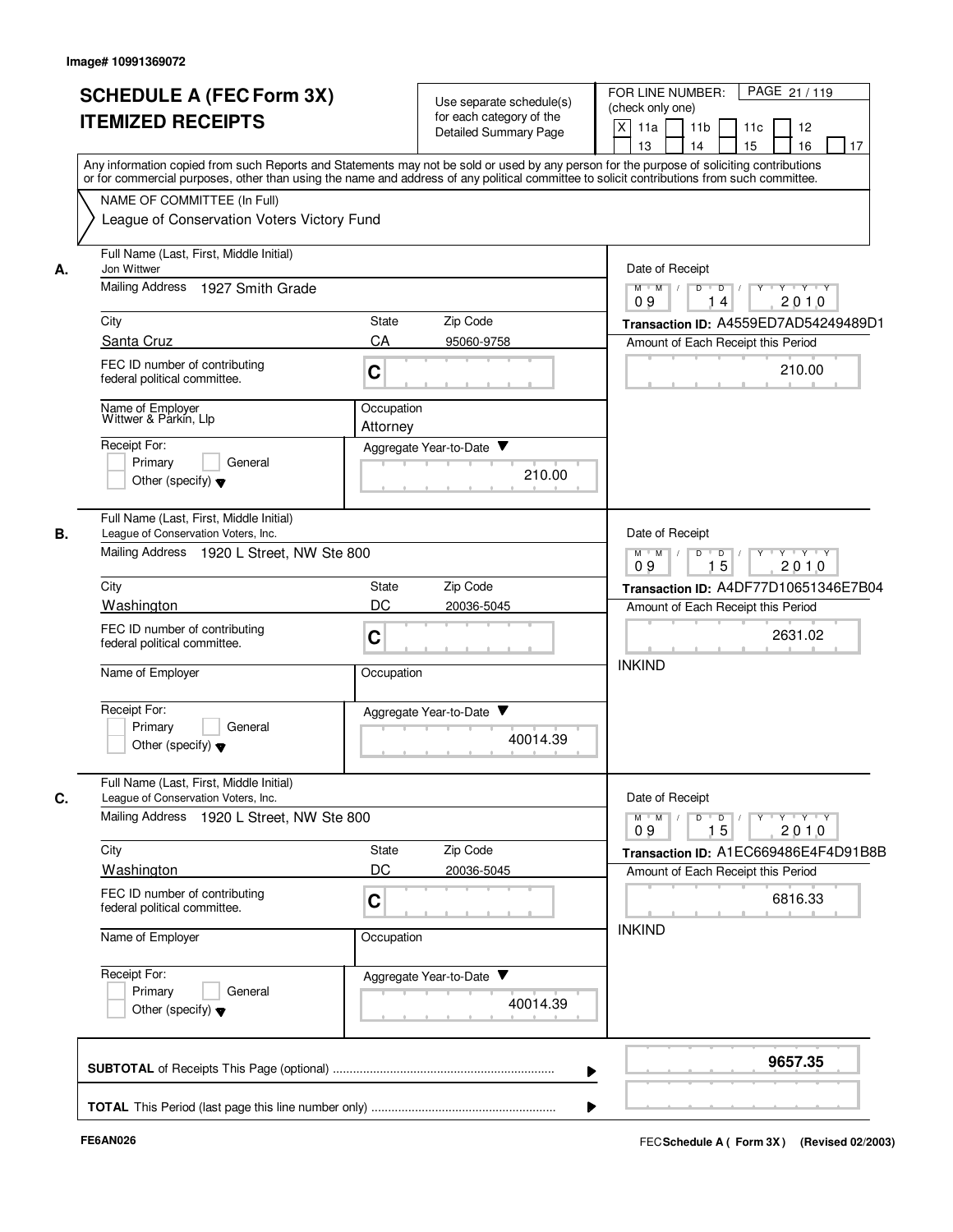|    | <b>SCHEDULE A (FEC Form 3X)</b><br><b>ITEMIZED RECEIPTS</b>                                                                                                                                                                                                                                                            |                            | Use separate schedule(s)<br>for each category of the<br><b>Detailed Summary Page</b> | PAGE 22/119<br>FOR LINE NUMBER:<br>(check only one)<br>$\mathsf{X}$<br>11a<br>11 <sub>b</sub><br>11c<br>12<br>15<br>16<br>13<br>14<br>17 |
|----|------------------------------------------------------------------------------------------------------------------------------------------------------------------------------------------------------------------------------------------------------------------------------------------------------------------------|----------------------------|--------------------------------------------------------------------------------------|------------------------------------------------------------------------------------------------------------------------------------------|
|    | Any information copied from such Reports and Statements may not be sold or used by any person for the purpose of soliciting contributions<br>or for commercial purposes, other than using the name and address of any political committee to solicit contributions from such committee.<br>NAME OF COMMITTEE (In Full) |                            |                                                                                      |                                                                                                                                          |
|    | League of Conservation Voters Victory Fund                                                                                                                                                                                                                                                                             |                            |                                                                                      |                                                                                                                                          |
| А. | Full Name (Last, First, Middle Initial)<br>League of Conservation Voters, Inc.                                                                                                                                                                                                                                         |                            |                                                                                      | Date of Receipt                                                                                                                          |
|    | Mailing Address 1920 L Street, NW Ste 800                                                                                                                                                                                                                                                                              |                            |                                                                                      | $M$ $M$ /<br>$\overline{D}$<br>Y 'Y 'Y<br>D<br>15<br>2010<br>09                                                                          |
|    | City                                                                                                                                                                                                                                                                                                                   | State                      | Zip Code                                                                             | Transaction ID: A4DCBC1DEE5AB427B8D3                                                                                                     |
|    | Washington<br>FEC ID number of contributing<br>federal political committee.                                                                                                                                                                                                                                            | DC<br>C                    | 20036-5045                                                                           | Amount of Each Receipt this Period<br>21161.98                                                                                           |
|    | Name of Employer                                                                                                                                                                                                                                                                                                       | Occupation                 |                                                                                      | <b>INKIND</b>                                                                                                                            |
|    | Receipt For:<br>Primary<br>General<br>Other (specify) $\blacktriangledown$                                                                                                                                                                                                                                             |                            | Aggregate Year-to-Date<br>40014.39                                                   |                                                                                                                                          |
| В. | Full Name (Last, First, Middle Initial)<br>Susan Opotow<br>Mailing Address 501 W 123rd St, Apt. 7F                                                                                                                                                                                                                     |                            |                                                                                      | Date of Receipt<br>$M$ $M$ /<br>$Y - Y - Y$<br>D<br>$\overline{D}$<br>$\mathbb{L}$                                                       |
|    |                                                                                                                                                                                                                                                                                                                        | 15<br>09<br>2010           |                                                                                      |                                                                                                                                          |
|    | City<br>New York                                                                                                                                                                                                                                                                                                       | State<br><b>NY</b>         | Zip Code<br>10027-5008                                                               | Transaction ID: A3844E1BE9F6F4485BBB                                                                                                     |
|    | FEC ID number of contributing<br>federal political committee.                                                                                                                                                                                                                                                          | C                          |                                                                                      | Amount of Each Receipt this Period<br>2500.00<br><b>CONTRACTOR</b>                                                                       |
|    | Name of Employer<br>Requested                                                                                                                                                                                                                                                                                          | Occupation<br>Psychologist |                                                                                      |                                                                                                                                          |
|    | Receipt For:<br>Primary<br>General<br>Other (specify) $\blacktriangledown$                                                                                                                                                                                                                                             |                            | Aggregate Year-to-Date<br>2500.00                                                    |                                                                                                                                          |
| C. | Full Name (Last, First, Middle Initial)<br>Lucia Young<br>Mailing Address 1841 Irving Street N.W.                                                                                                                                                                                                                      |                            |                                                                                      | Date of Receipt<br>$Y + Y + Y$<br>$M$ M<br>$D$ $D$ $I$<br>$Y$ <sup>U</sup><br>15<br>2010<br>09                                           |
|    | City                                                                                                                                                                                                                                                                                                                   | State                      | Zip Code                                                                             | Transaction ID: ABA68043548AC495D91C                                                                                                     |
|    | Washington                                                                                                                                                                                                                                                                                                             | DC                         | 20010-2614                                                                           | Amount of Each Receipt this Period                                                                                                       |
|    | FEC ID number of contributing<br>federal political committee.                                                                                                                                                                                                                                                          | C                          |                                                                                      | 1000.00                                                                                                                                  |
|    | Name of Employer<br>Retired                                                                                                                                                                                                                                                                                            | Occupation<br>Retired      |                                                                                      |                                                                                                                                          |
|    | Receipt For:<br>Primary<br>General<br>Other (specify) $\blacktriangledown$                                                                                                                                                                                                                                             |                            | Aggregate Year-to-Date<br>1000.00                                                    |                                                                                                                                          |
|    |                                                                                                                                                                                                                                                                                                                        |                            |                                                                                      | 24661.98                                                                                                                                 |
|    |                                                                                                                                                                                                                                                                                                                        |                            |                                                                                      |                                                                                                                                          |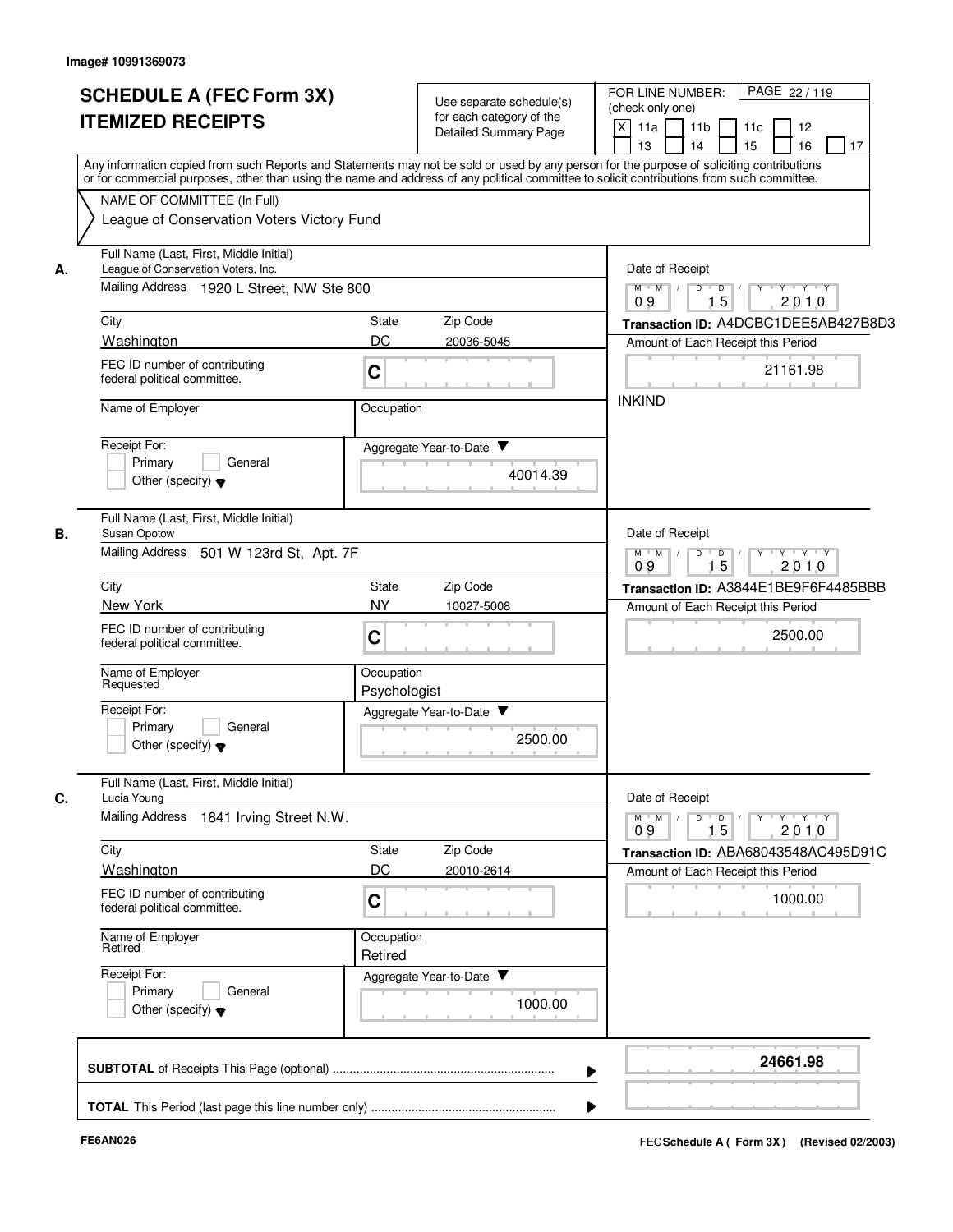|    | <b>SCHEDULE A (FEC Form 3X)</b><br><b>ITEMIZED RECEIPTS</b>                    | Use separate schedule(s)<br>for each category of the<br><b>Detailed Summary Page</b>                                                                                                                                                                                                    | FOR LINE NUMBER:<br>PAGE 23/119<br>(check only one)<br>$\times$<br>11a<br>12<br>11 <sub>b</sub><br>11c<br>15<br>16<br>13<br>14<br>17 |  |
|----|--------------------------------------------------------------------------------|-----------------------------------------------------------------------------------------------------------------------------------------------------------------------------------------------------------------------------------------------------------------------------------------|--------------------------------------------------------------------------------------------------------------------------------------|--|
|    |                                                                                | Any information copied from such Reports and Statements may not be sold or used by any person for the purpose of soliciting contributions<br>or for commercial purposes, other than using the name and address of any political committee to solicit contributions from such committee. |                                                                                                                                      |  |
|    | NAME OF COMMITTEE (In Full)<br>League of Conservation Voters Victory Fund      |                                                                                                                                                                                                                                                                                         |                                                                                                                                      |  |
| А. | Full Name (Last, First, Middle Initial)<br><b>Bruce Berger</b>                 |                                                                                                                                                                                                                                                                                         | Date of Receipt                                                                                                                      |  |
|    | Mailing Address P.O. Box 482                                                   |                                                                                                                                                                                                                                                                                         | $M$ $M$<br>ਦ γ≕⊏γ≕∽γ<br>$\overline{D}$<br>D<br>09<br>16<br>2010                                                                      |  |
|    | City                                                                           | State<br>Zip Code                                                                                                                                                                                                                                                                       | Transaction ID: A622F08C3768C4B16BEE                                                                                                 |  |
|    | Aspen                                                                          | CO<br>81612-0482                                                                                                                                                                                                                                                                        | Amount of Each Receipt this Period                                                                                                   |  |
|    | FEC ID number of contributing<br>federal political committee.                  | $\mathbf C$                                                                                                                                                                                                                                                                             | 20000.00                                                                                                                             |  |
|    | Name of Employer<br>self                                                       | Occupation<br>Writer                                                                                                                                                                                                                                                                    |                                                                                                                                      |  |
|    | Receipt For:                                                                   | Aggregate Year-to-Date                                                                                                                                                                                                                                                                  |                                                                                                                                      |  |
|    | Primary<br>General<br>Other (specify) $\bullet$                                | 20000.00                                                                                                                                                                                                                                                                                |                                                                                                                                      |  |
| В. | Full Name (Last, First, Middle Initial)<br>Jane Clayton                        |                                                                                                                                                                                                                                                                                         | Date of Receipt                                                                                                                      |  |
|    | <b>Mailing Address</b><br>1305 McKenzie Avenue                                 |                                                                                                                                                                                                                                                                                         | $M$ M<br>D<br>$\overline{D}$<br>$Y + Y + Y$<br>16<br>09<br>2010                                                                      |  |
|    | City                                                                           | State<br>Zip Code                                                                                                                                                                                                                                                                       | Transaction ID: A387BB7B6E97D440DA5A                                                                                                 |  |
|    | Los Altos                                                                      | CA<br>94024-5629                                                                                                                                                                                                                                                                        | Amount of Each Receipt this Period                                                                                                   |  |
|    | FEC ID number of contributing<br>federal political committee.                  | $\mathbf C$                                                                                                                                                                                                                                                                             | 1000.00                                                                                                                              |  |
|    | Name of Employer<br>Nova Torgue, Inc                                           | Occupation<br>Finance Manager                                                                                                                                                                                                                                                           |                                                                                                                                      |  |
|    | Receipt For:<br>Primary<br>General<br>Other (specify) $\blacktriangledown$     | Aggregate Year-to-Date<br>1000.00                                                                                                                                                                                                                                                       |                                                                                                                                      |  |
| C. | Full Name (Last, First, Middle Initial)<br>League of Conservation Voters, Inc. |                                                                                                                                                                                                                                                                                         | Date of Receipt                                                                                                                      |  |
|    | Mailing Address 1920 L Street, NW Ste 800                                      |                                                                                                                                                                                                                                                                                         | $D \quad D \quad / \quad   \quad Y \quad + \quad Y \quad + \quad Y \quad + \quad Y$<br>$M$ $M$<br>16<br>2010<br>09                   |  |
|    | City<br>Washington                                                             | Zip Code<br>State<br>DC<br>20036-5045                                                                                                                                                                                                                                                   | Transaction ID: A09CAFFF4394B46369F4<br>Amount of Each Receipt this Period                                                           |  |
|    | FEC ID number of contributing<br>federal political committee.                  | C                                                                                                                                                                                                                                                                                       | 7.71                                                                                                                                 |  |
|    | Name of Employer                                                               | Occupation                                                                                                                                                                                                                                                                              | <b>INKIND</b>                                                                                                                        |  |
|    | Receipt For:<br>Primary<br>General<br>Other (specify) $\blacktriangledown$     | Aggregate Year-to-Date<br>40718.10                                                                                                                                                                                                                                                      |                                                                                                                                      |  |
|    |                                                                                |                                                                                                                                                                                                                                                                                         | 21007.71                                                                                                                             |  |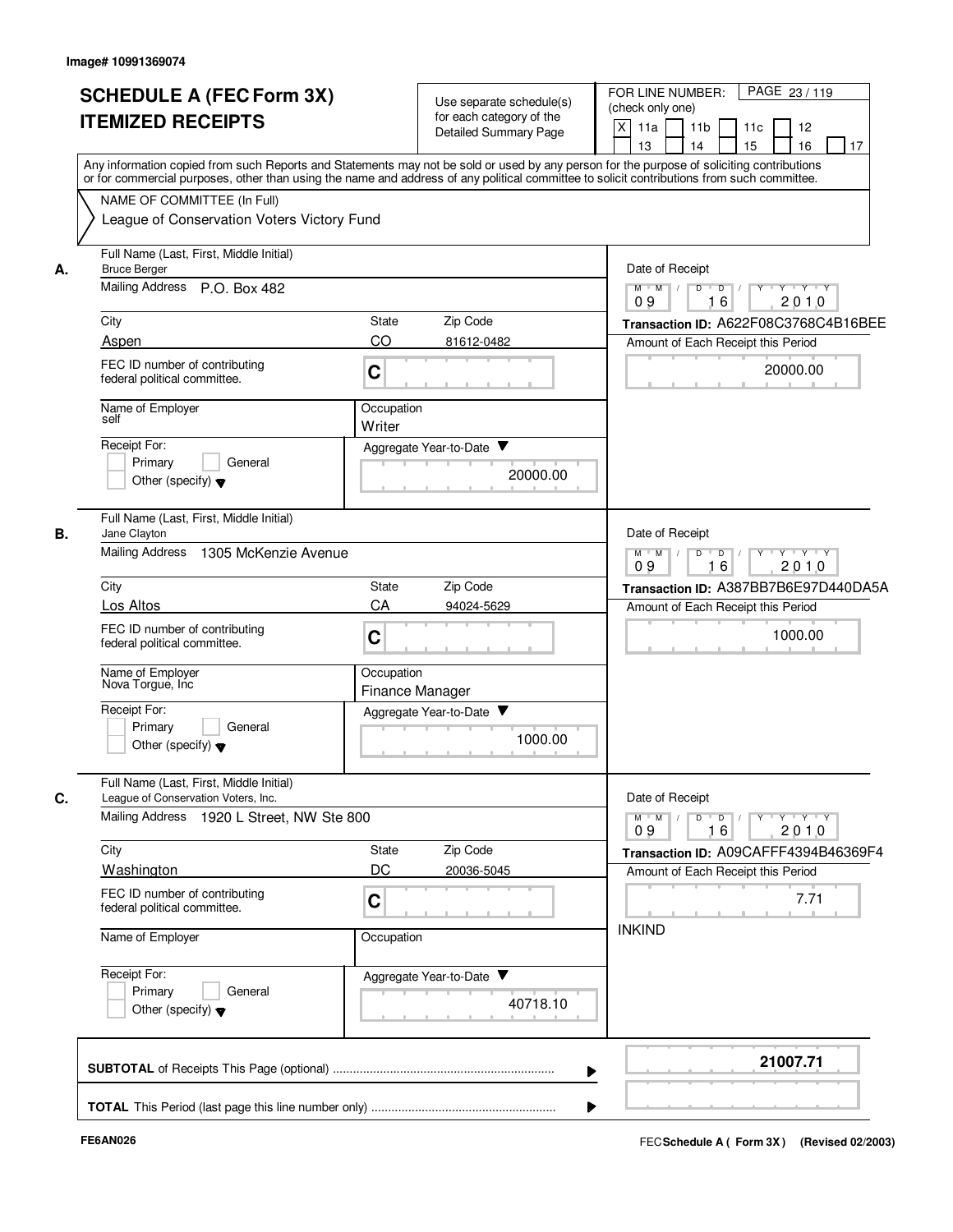|    | <b>SCHEDULE A (FEC Form 3X)</b><br><b>ITEMIZED RECEIPTS</b>                                                                  | Use separate schedule(s)<br>for each category of the<br><b>Detailed Summary Page</b>                                                                                                                                                                                                    | PAGE 24 / 119<br>FOR LINE NUMBER:<br>(check only one)<br>X<br>11a<br>11 <sub>b</sub><br>11c<br>12<br>15<br>16<br>13<br>14<br>17 |  |
|----|------------------------------------------------------------------------------------------------------------------------------|-----------------------------------------------------------------------------------------------------------------------------------------------------------------------------------------------------------------------------------------------------------------------------------------|---------------------------------------------------------------------------------------------------------------------------------|--|
|    | NAME OF COMMITTEE (In Full)                                                                                                  | Any information copied from such Reports and Statements may not be sold or used by any person for the purpose of soliciting contributions<br>or for commercial purposes, other than using the name and address of any political committee to solicit contributions from such committee. |                                                                                                                                 |  |
| А. | League of Conservation Voters Victory Fund<br>Full Name (Last, First, Middle Initial)<br>League of Conservation Voters, Inc. |                                                                                                                                                                                                                                                                                         | Date of Receipt                                                                                                                 |  |
|    | Mailing Address 1920 L Street, NW Ste 800                                                                                    |                                                                                                                                                                                                                                                                                         | $M$ $M$ /<br>$D$ $D$ $/$<br><b>TY TY TY</b><br>16<br>2010<br>09                                                                 |  |
|    | City                                                                                                                         | Zip Code<br>State                                                                                                                                                                                                                                                                       | Transaction ID: A86D99F88E44444E3B16                                                                                            |  |
|    | Washington                                                                                                                   | DC<br>20036-5045                                                                                                                                                                                                                                                                        | Amount of Each Receipt this Period                                                                                              |  |
|    | FEC ID number of contributing<br>federal political committee.                                                                | $\mathbf C$                                                                                                                                                                                                                                                                             | 696.00                                                                                                                          |  |
|    | Name of Employer                                                                                                             | Occupation                                                                                                                                                                                                                                                                              | <b>INKIND</b>                                                                                                                   |  |
|    | Receipt For:<br>Primary<br>General                                                                                           | Aggregate Year-to-Date ▼                                                                                                                                                                                                                                                                |                                                                                                                                 |  |
|    | Other (specify) $\blacktriangledown$                                                                                         | 40718.10                                                                                                                                                                                                                                                                                |                                                                                                                                 |  |
| В. | Full Name (Last, First, Middle Initial)<br><b>Robert Musil</b>                                                               |                                                                                                                                                                                                                                                                                         | Date of Receipt                                                                                                                 |  |
|    | <b>Mailing Address</b><br>8600 Irvington Avenue                                                                              | $M^+$ M<br>$D$ $D$<br>Y Y Y Y Y Y<br>$\mathbb{L}$<br>$\mathbb{L}$<br>09<br>16<br>2010                                                                                                                                                                                                   |                                                                                                                                 |  |
|    | City                                                                                                                         | Zip Code<br>State                                                                                                                                                                                                                                                                       | Transaction ID: AE70119A4D1DC48B9A0B<br>Amount of Each Receipt this Period                                                      |  |
|    | Bethesda                                                                                                                     | <b>MD</b><br>20817-3604                                                                                                                                                                                                                                                                 |                                                                                                                                 |  |
|    | FEC ID number of contributing<br>federal political committee.                                                                | $\mathbf C$                                                                                                                                                                                                                                                                             | 500.00                                                                                                                          |  |
|    | Name of Employer<br>American University                                                                                      | Occupation<br>Professor                                                                                                                                                                                                                                                                 |                                                                                                                                 |  |
|    | Receipt For:                                                                                                                 | Aggregate Year-to-Date                                                                                                                                                                                                                                                                  |                                                                                                                                 |  |
|    | Primary<br>General<br>Other (specify) $\blacktriangledown$                                                                   | 500.00                                                                                                                                                                                                                                                                                  |                                                                                                                                 |  |
| С. | Full Name (Last, First, Middle Initial)<br>Lin Polito                                                                        |                                                                                                                                                                                                                                                                                         | Date of Receipt                                                                                                                 |  |
|    | Mailing Address 111 Worth St 6x                                                                                              |                                                                                                                                                                                                                                                                                         | $Y$ $Y$ $Y$<br>$M$ M<br>$\overline{D}$<br>D<br>16<br>2010<br>09                                                                 |  |
|    | City                                                                                                                         | State<br>Zip Code                                                                                                                                                                                                                                                                       | Transaction ID: AFEE5DF6A465D49F7BF3                                                                                            |  |
|    | New York                                                                                                                     | <b>NY</b><br>10013-4023                                                                                                                                                                                                                                                                 | Amount of Each Receipt this Period                                                                                              |  |
|    | FEC ID number of contributing<br>federal political committee.                                                                | $\mathbf C$                                                                                                                                                                                                                                                                             | 300.00                                                                                                                          |  |
|    | Name of Employer<br>self-employed                                                                                            | Occupation<br>film editor                                                                                                                                                                                                                                                               |                                                                                                                                 |  |
|    | Receipt For:                                                                                                                 | Aggregate Year-to-Date                                                                                                                                                                                                                                                                  |                                                                                                                                 |  |
|    | Primary<br>General<br>Other (specify) $\blacktriangledown$                                                                   | 300.00                                                                                                                                                                                                                                                                                  |                                                                                                                                 |  |
|    |                                                                                                                              |                                                                                                                                                                                                                                                                                         | 1496.00                                                                                                                         |  |
|    |                                                                                                                              |                                                                                                                                                                                                                                                                                         |                                                                                                                                 |  |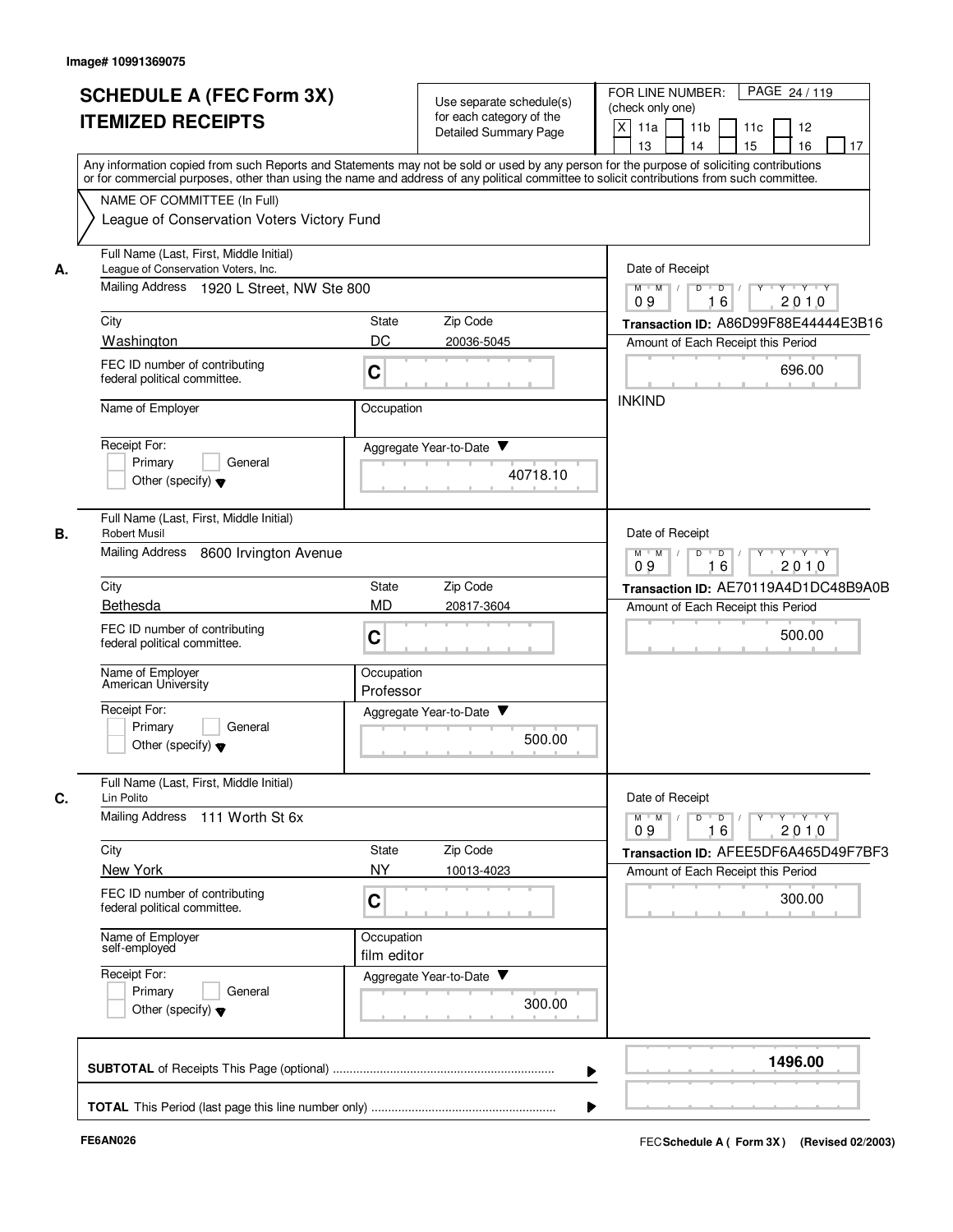|    | <b>SCHEDULE A (FEC Form 3X)</b><br><b>ITEMIZED RECEIPTS</b>                                                                                                                                                                                                                                                                                                          |                                                        | Use separate schedule(s)<br>for each category of the<br>Detailed Summary Page | FOR LINE NUMBER:<br>PAGE 25/119<br>(check only one)<br>X<br>11a<br>11 <sub>b</sub><br>11c<br>12<br>15<br>16<br>13<br>14<br>17                                                                                                                                            |
|----|----------------------------------------------------------------------------------------------------------------------------------------------------------------------------------------------------------------------------------------------------------------------------------------------------------------------------------------------------------------------|--------------------------------------------------------|-------------------------------------------------------------------------------|--------------------------------------------------------------------------------------------------------------------------------------------------------------------------------------------------------------------------------------------------------------------------|
|    | Any information copied from such Reports and Statements may not be sold or used by any person for the purpose of soliciting contributions<br>or for commercial purposes, other than using the name and address of any political committee to solicit contributions from such committee.<br>NAME OF COMMITTEE (In Full)<br>League of Conservation Voters Victory Fund |                                                        |                                                                               |                                                                                                                                                                                                                                                                          |
| А. | Full Name (Last, First, Middle Initial)<br>Rafe Pomerance<br>Mailing Address<br>2026 Allen Place, N.W.<br>City<br>Washington<br>FEC ID number of contributing<br>federal political committee.<br>Name of Employer<br>WORLD RESOURCES INSTITUTE<br>Receipt For:<br>Primary<br>General                                                                                 | State<br>DC<br>C<br>Occupation                         | Zip Code<br>20009-1508<br>Senior Advisor And Fellow<br>Aggregate Year-to-Date | Date of Receipt<br>$M$ $M$ $/$<br>$Y + Y + Y$<br>D<br>$\overline{D}$<br>16<br>2010<br>09<br>Transaction ID: AF9EF574BA0AF4224AE6<br>Amount of Each Receipt this Period<br>500.00                                                                                         |
| В. | Other (specify) $\blacktriangledown$<br>Full Name (Last, First, Middle Initial)<br>Jay Regan<br><b>Mailing Address</b><br>189 Woosamonsa Rd.<br>City<br>Pennington<br>FEC ID number of contributing<br>federal political committee.<br>Name of Employer<br>Self-Employed<br>Receipt For:<br>Primary<br>General                                                       | State<br>NJ<br>$\mathbf C$<br>Occupation<br>Investment | 500.00<br>Zip Code<br>08534-4001<br>Aggregate Year-to-Date<br>1000.00         | Date of Receipt<br>$M$ $M$<br>$D$ $D$<br>$\vdash$ $\mathsf{Y}$ $\vdash$ $\mathsf{Y}$ $\vdash$ $\mathsf{Y}$<br>$\sqrt{ }$<br>Y<br>$\prime$<br>09<br>16<br>2010<br>Transaction ID: AF4D401CADBBB4B1991B<br>Amount of Each Receipt this Period<br>1000.00<br><b>COLLANS</b> |
| C. | Other (specify) $\blacktriangledown$<br>Full Name (Last, First, Middle Initial)<br><b>Beverly Ridgely</b><br>Mailing Address 355 Blackstone Blvd Apt 101<br>City<br>Providence<br>FEC ID number of contributing<br>federal political committee.<br>Name of Employer<br>Retired<br>Receipt For:<br>Primary<br>General<br>Other (specify) $\blacktriangledown$         | State<br>RI<br>$\mathbf C$<br>Occupation<br>Retired    | Zip Code<br>02906-4947<br>Aggregate Year-to-Date<br>500.00                    | Date of Receipt<br>$\mathsf{Y} \dashv \mathsf{Y} \dashv \mathsf{Y} \dashv \mathsf{Y}$<br>$M$ $M$<br>D<br>$\overline{D}$<br>16<br>2010<br>09<br>Transaction ID: A345F6DE6C39D42B4ACC<br>Amount of Each Receipt this Period<br>500.00                                      |
|    |                                                                                                                                                                                                                                                                                                                                                                      |                                                        |                                                                               | 2000.00<br>▶<br>▶                                                                                                                                                                                                                                                        |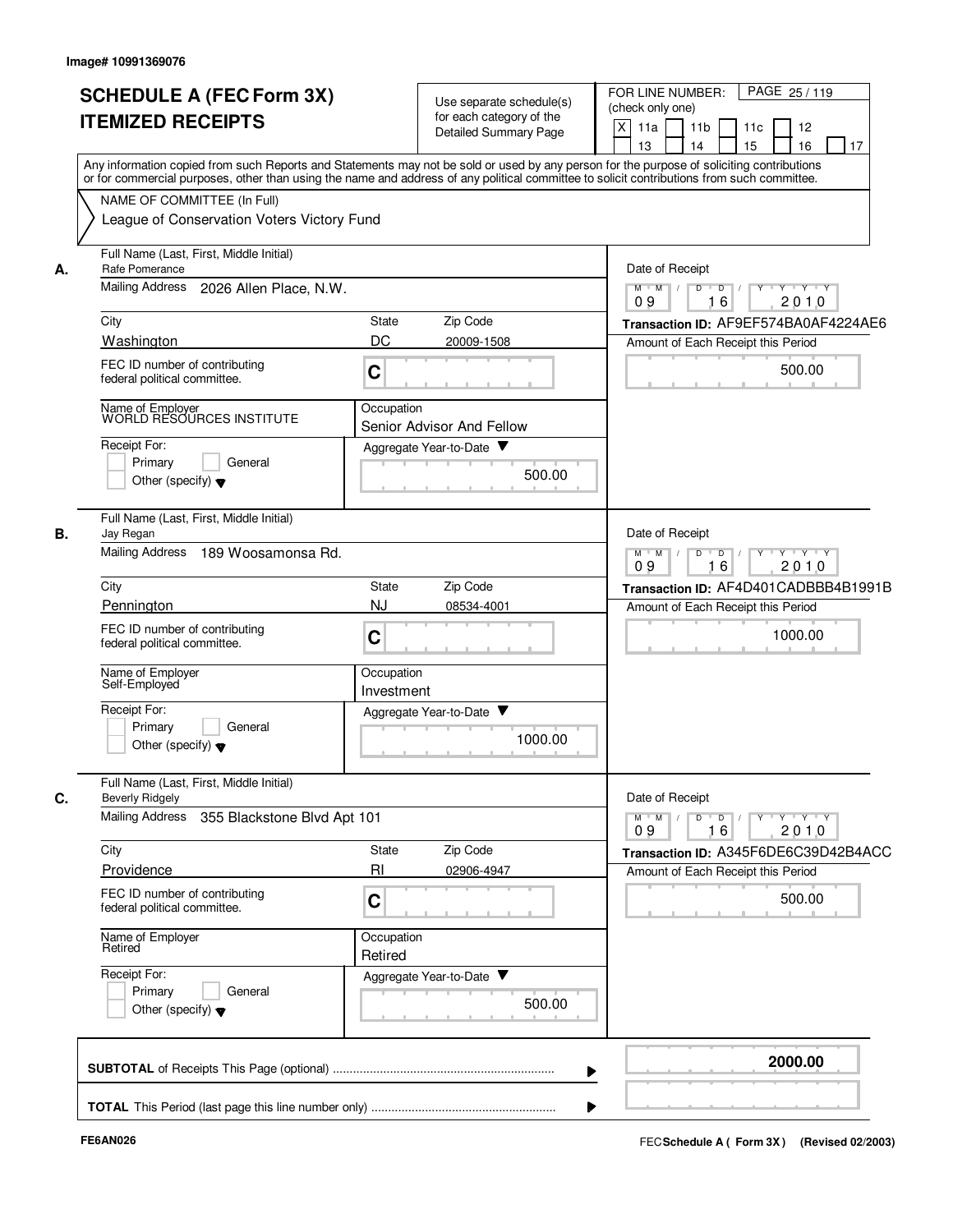| <b>SCHEDULE A (FEC Form 3X)</b> |                                                                                                                                                                                                                                                                                         |                                                   | Use separate schedule(s)           |                                      | FOR LINE NUMBER:<br>PAGE 26/119<br>(check only one) |           |   |                      |   |          |                                                          |    |  |
|---------------------------------|-----------------------------------------------------------------------------------------------------------------------------------------------------------------------------------------------------------------------------------------------------------------------------------------|---------------------------------------------------|------------------------------------|--------------------------------------|-----------------------------------------------------|-----------|---|----------------------|---|----------|----------------------------------------------------------|----|--|
|                                 | <b>ITEMIZED RECEIPTS</b>                                                                                                                                                                                                                                                                | for each category of the<br>Detailed Summary Page |                                    | $\mathsf{X}$<br>11a<br>13            |                                                     | 11b<br>14 |   | 11c<br>15            |   | 12<br>16 |                                                          | 17 |  |
|                                 | Any information copied from such Reports and Statements may not be sold or used by any person for the purpose of soliciting contributions<br>or for commercial purposes, other than using the name and address of any political committee to solicit contributions from such committee. |                                                   |                                    |                                      |                                                     |           |   |                      |   |          |                                                          |    |  |
|                                 | NAME OF COMMITTEE (In Full)<br>League of Conservation Voters Victory Fund                                                                                                                                                                                                               |                                                   |                                    |                                      |                                                     |           |   |                      |   |          |                                                          |    |  |
| А.                              | Full Name (Last, First, Middle Initial)<br><b>Margaret Saunders</b>                                                                                                                                                                                                                     |                                                   |                                    |                                      | Date of Receipt                                     |           |   |                      |   |          |                                                          |    |  |
|                                 | Mailing Address 6945 Carlisle Court, Apt. C-138                                                                                                                                                                                                                                         |                                                   |                                    |                                      | $M$ $M$ /<br>09                                     |           | D | $\overline{D}$<br>16 |   |          | $Y \cup Y \cup Y$<br>2010                                |    |  |
|                                 | City                                                                                                                                                                                                                                                                                    | State                                             | Zip Code                           |                                      | Transaction ID: A51295055BE184CBDB15                |           |   |                      |   |          |                                                          |    |  |
|                                 | Naples                                                                                                                                                                                                                                                                                  | FL                                                | 34109-6883                         |                                      | Amount of Each Receipt this Period                  |           |   |                      |   |          |                                                          |    |  |
|                                 | FEC ID number of contributing<br>federal political committee.                                                                                                                                                                                                                           | C                                                 |                                    |                                      |                                                     |           |   |                      |   |          | 3000.00                                                  |    |  |
|                                 | Name of Employer<br>Retired                                                                                                                                                                                                                                                             | Occupation<br>Retired                             |                                    |                                      |                                                     |           |   |                      |   |          |                                                          |    |  |
|                                 | Receipt For:                                                                                                                                                                                                                                                                            |                                                   | Aggregate Year-to-Date             |                                      |                                                     |           |   |                      |   |          |                                                          |    |  |
|                                 | Primary<br>General<br>Other (specify) $\blacktriangledown$                                                                                                                                                                                                                              |                                                   | 3000.00                            |                                      |                                                     |           |   |                      |   |          |                                                          |    |  |
| В.                              | Full Name (Last, First, Middle Initial)<br><b>Wharton Sinkler</b>                                                                                                                                                                                                                       |                                                   |                                    |                                      | Date of Receipt                                     |           |   |                      |   |          |                                                          |    |  |
|                                 | <b>Mailing Address</b><br>973 Margret St.                                                                                                                                                                                                                                               |                                                   |                                    |                                      | $M$ $M$<br>09                                       |           | D | $\overline{D}$<br>16 |   |          | $Y - Y - Y$<br>2010                                      |    |  |
|                                 | City                                                                                                                                                                                                                                                                                    | Zip Code                                          |                                    | Transaction ID: AC9930C87D2B749149E2 |                                                     |           |   |                      |   |          |                                                          |    |  |
|                                 | Des Plaines                                                                                                                                                                                                                                                                             |                                                   | 60016-6353                         |                                      | Amount of Each Receipt this Period                  |           |   |                      |   |          |                                                          |    |  |
|                                 | FEC ID number of contributing<br>federal political committee.                                                                                                                                                                                                                           | C                                                 |                                    |                                      |                                                     |           |   |                      |   |          | 250.00                                                   |    |  |
|                                 | Name of Employer<br>UOP Honeywell                                                                                                                                                                                                                                                       | Occupation<br>Research                            |                                    |                                      |                                                     |           |   |                      |   |          |                                                          |    |  |
|                                 | Receipt For:<br>General<br>Primary<br>Other (specify) $\blacktriangledown$                                                                                                                                                                                                              |                                                   | Aggregate Year-to-Date ▼<br>250.00 |                                      |                                                     |           |   |                      |   |          |                                                          |    |  |
|                                 | Full Name (Last, First, Middle Initial)<br>Donald Smart                                                                                                                                                                                                                                 |                                                   |                                    |                                      | Date of Receipt                                     |           |   |                      |   |          |                                                          |    |  |
|                                 | Mailing Address 2744 Lakeview Dr.                                                                                                                                                                                                                                                       |                                                   |                                    |                                      | $M$ $M$ /<br>09                                     |           | D | $\overline{D}$<br>16 | Y |          | $\mathsf{Y} \dashv \mathsf{Y} \dashv \mathsf{Y}$<br>2010 |    |  |
|                                 | City                                                                                                                                                                                                                                                                                    | <b>State</b><br>CA                                | Zip Code                           |                                      | Transaction ID: A29F9179A55A84AF4BC2                |           |   |                      |   |          |                                                          |    |  |
|                                 | San Leandro<br>FEC ID number of contributing<br>federal political committee.                                                                                                                                                                                                            | C                                                 | 94577-6804                         |                                      | Amount of Each Receipt this Period                  |           |   |                      |   |          | 250.00                                                   |    |  |
|                                 | Name of Employer<br>Retired                                                                                                                                                                                                                                                             | Occupation<br>Retired                             |                                    |                                      |                                                     |           |   |                      |   |          |                                                          |    |  |
|                                 | Receipt For:<br>Primary<br>General<br>Other (specify) $\blacktriangledown$                                                                                                                                                                                                              |                                                   | Aggregate Year-to-Date<br>250.00   |                                      |                                                     |           |   |                      |   |          |                                                          |    |  |
|                                 |                                                                                                                                                                                                                                                                                         |                                                   |                                    |                                      |                                                     |           |   |                      |   |          | 3500.00                                                  |    |  |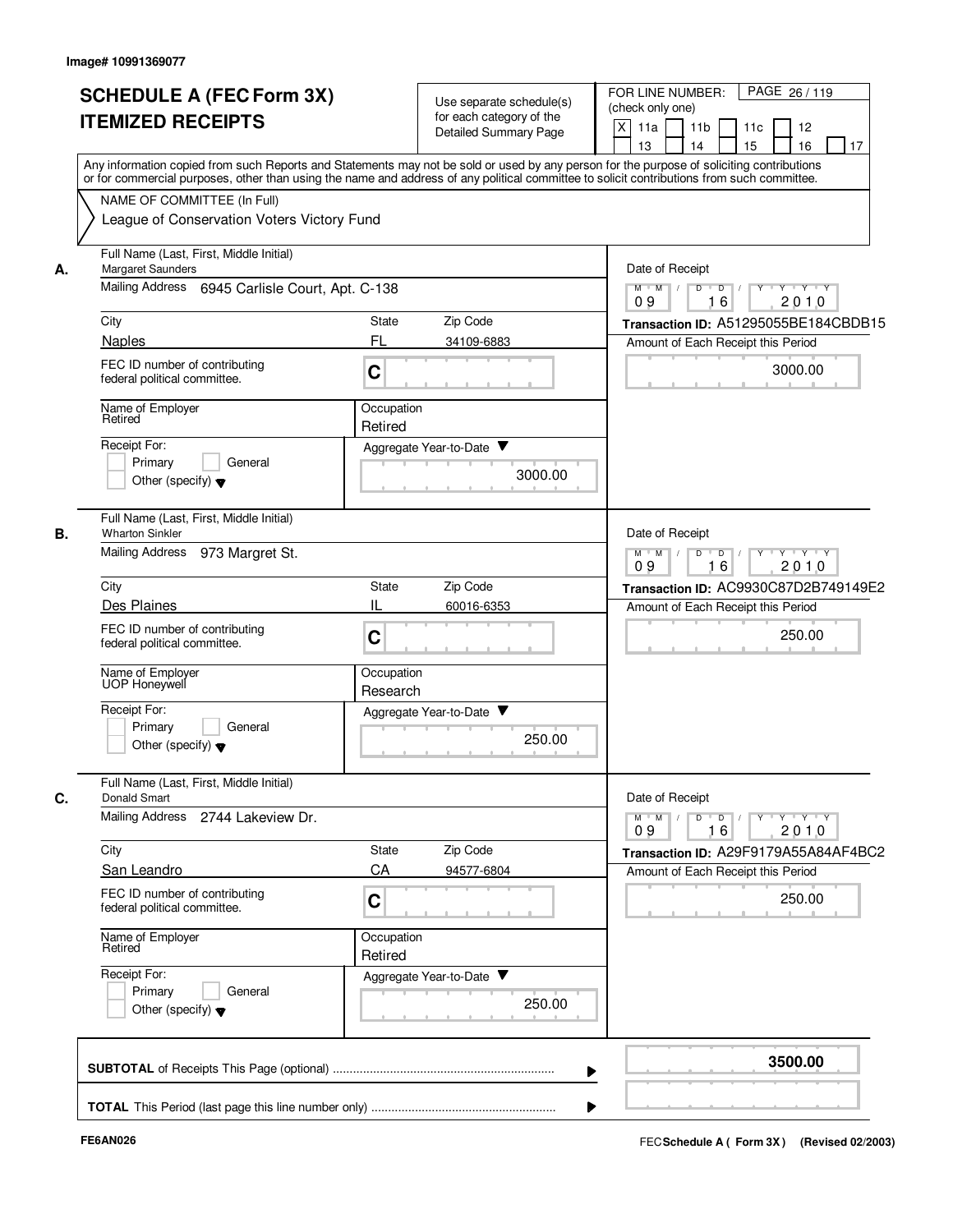| <b>SCHEDULE A (FEC Form 3X)</b><br><b>ITEMIZED RECEIPTS</b> |                                                                                                                                                                           |                                                                   | Use separate schedule(s)<br>for each category of the<br>Detailed Summary Page | FOR LINE NUMBER:<br>PAGE 27/119<br>(check only one)<br>$\mathsf{X}$<br>11a<br>11 <sub>b</sub><br>11c<br>12 |    |  |  |  |  |  |  |
|-------------------------------------------------------------|---------------------------------------------------------------------------------------------------------------------------------------------------------------------------|-------------------------------------------------------------------|-------------------------------------------------------------------------------|------------------------------------------------------------------------------------------------------------|----|--|--|--|--|--|--|
|                                                             | Any information copied from such Reports and Statements may not be sold or used by any person for the purpose of soliciting contributions                                 |                                                                   |                                                                               | 15<br>16<br>13<br>14                                                                                       | 17 |  |  |  |  |  |  |
|                                                             | or for commercial purposes, other than using the name and address of any political committee to solicit contributions from such committee.<br>NAME OF COMMITTEE (In Full) |                                                                   |                                                                               |                                                                                                            |    |  |  |  |  |  |  |
|                                                             | League of Conservation Voters Victory Fund                                                                                                                                |                                                                   |                                                                               |                                                                                                            |    |  |  |  |  |  |  |
| А.                                                          | Full Name (Last, First, Middle Initial)<br>Sarita Warshawsky                                                                                                              |                                                                   |                                                                               | Date of Receipt                                                                                            |    |  |  |  |  |  |  |
|                                                             | Mailing Address 209 East Lake shore Drive                                                                                                                                 |                                                                   |                                                                               | $M$ $M$ /<br>D<br>$\overline{D}$<br>$Y \cup Y \cup Y$<br>2010<br>16<br>09                                  |    |  |  |  |  |  |  |
|                                                             | City                                                                                                                                                                      | State                                                             | Zip Code                                                                      | Transaction ID: AF5A22309A2284F52B22                                                                       |    |  |  |  |  |  |  |
|                                                             | Chicago                                                                                                                                                                   | Ш                                                                 | 60611-1307                                                                    | Amount of Each Receipt this Period                                                                         |    |  |  |  |  |  |  |
|                                                             | FEC ID number of contributing<br>federal political committee.                                                                                                             | $\mathbf C$                                                       |                                                                               | 250.00                                                                                                     |    |  |  |  |  |  |  |
|                                                             | Name of Employer<br>Information Requested                                                                                                                                 | Occupation                                                        |                                                                               |                                                                                                            |    |  |  |  |  |  |  |
|                                                             | Receipt For:                                                                                                                                                              |                                                                   | Information Requested<br>Aggregate Year-to-Date                               |                                                                                                            |    |  |  |  |  |  |  |
|                                                             | General<br>Primary<br>Other (specify) $\blacktriangledown$                                                                                                                |                                                                   | 250.00                                                                        |                                                                                                            |    |  |  |  |  |  |  |
| В.                                                          | Full Name (Last, First, Middle Initial)<br>Greenberg David                                                                                                                |                                                                   |                                                                               | Date of Receipt                                                                                            |    |  |  |  |  |  |  |
|                                                             | <b>Mailing Address</b><br>10 G street NE                                                                                                                                  | $\overline{D}$<br>$Y - Y - Y$<br>$M$ $M$<br>D<br>2010<br>09<br>17 |                                                                               |                                                                                                            |    |  |  |  |  |  |  |
|                                                             | City                                                                                                                                                                      | State                                                             | Zip Code                                                                      | Transaction ID: A0AFEC600E2874044BA4                                                                       |    |  |  |  |  |  |  |
|                                                             | <b>Washington</b>                                                                                                                                                         | DC                                                                | 20002-4213                                                                    | Amount of Each Receipt this Period                                                                         |    |  |  |  |  |  |  |
|                                                             | FEC ID number of contributing<br>federal political committee.                                                                                                             | $\mathbf C$                                                       |                                                                               | 500.00                                                                                                     |    |  |  |  |  |  |  |
|                                                             | Name of Employer<br>Greenberg Quinlan Rosner<br>Research                                                                                                                  | Occupation                                                        | Director of Finance                                                           |                                                                                                            |    |  |  |  |  |  |  |
|                                                             | Receipt For:                                                                                                                                                              |                                                                   | Aggregate Year-to-Date                                                        |                                                                                                            |    |  |  |  |  |  |  |
|                                                             | General<br>Primary<br>Other (specify) $\blacktriangledown$                                                                                                                |                                                                   | 500.00                                                                        |                                                                                                            |    |  |  |  |  |  |  |
| С.                                                          | Full Name (Last, First, Middle Initial)<br>Norma Huffman                                                                                                                  |                                                                   |                                                                               | Date of Receipt                                                                                            |    |  |  |  |  |  |  |
|                                                             | Mailing Address 402 Avenue E                                                                                                                                              |                                                                   |                                                                               | $Y \dashv Y \dashv Y$<br>$M$ $M$ /<br>D<br>$\overline{D}$<br>2010<br>09<br>17                              |    |  |  |  |  |  |  |
|                                                             | City                                                                                                                                                                      | <b>State</b>                                                      | Zip Code                                                                      | Transaction ID: A873F509C606D4A949D8                                                                       |    |  |  |  |  |  |  |
|                                                             | <b>Marble Falls</b>                                                                                                                                                       | <b>TX</b>                                                         | 78654-5830                                                                    | Amount of Each Receipt this Period                                                                         |    |  |  |  |  |  |  |
|                                                             | FEC ID number of contributing<br>federal political committee.                                                                                                             | C                                                                 |                                                                               | 500.00                                                                                                     |    |  |  |  |  |  |  |
|                                                             | Name of Employer<br>Homemaker                                                                                                                                             | Occupation<br>Homemaker                                           |                                                                               |                                                                                                            |    |  |  |  |  |  |  |
|                                                             | Receipt For:                                                                                                                                                              |                                                                   | Aggregate Year-to-Date                                                        |                                                                                                            |    |  |  |  |  |  |  |
|                                                             | Primary<br>General<br>Other (specify) $\blacktriangledown$                                                                                                                |                                                                   | 500.00                                                                        |                                                                                                            |    |  |  |  |  |  |  |
|                                                             |                                                                                                                                                                           |                                                                   |                                                                               | 1250.00                                                                                                    |    |  |  |  |  |  |  |
|                                                             |                                                                                                                                                                           |                                                                   |                                                                               |                                                                                                            |    |  |  |  |  |  |  |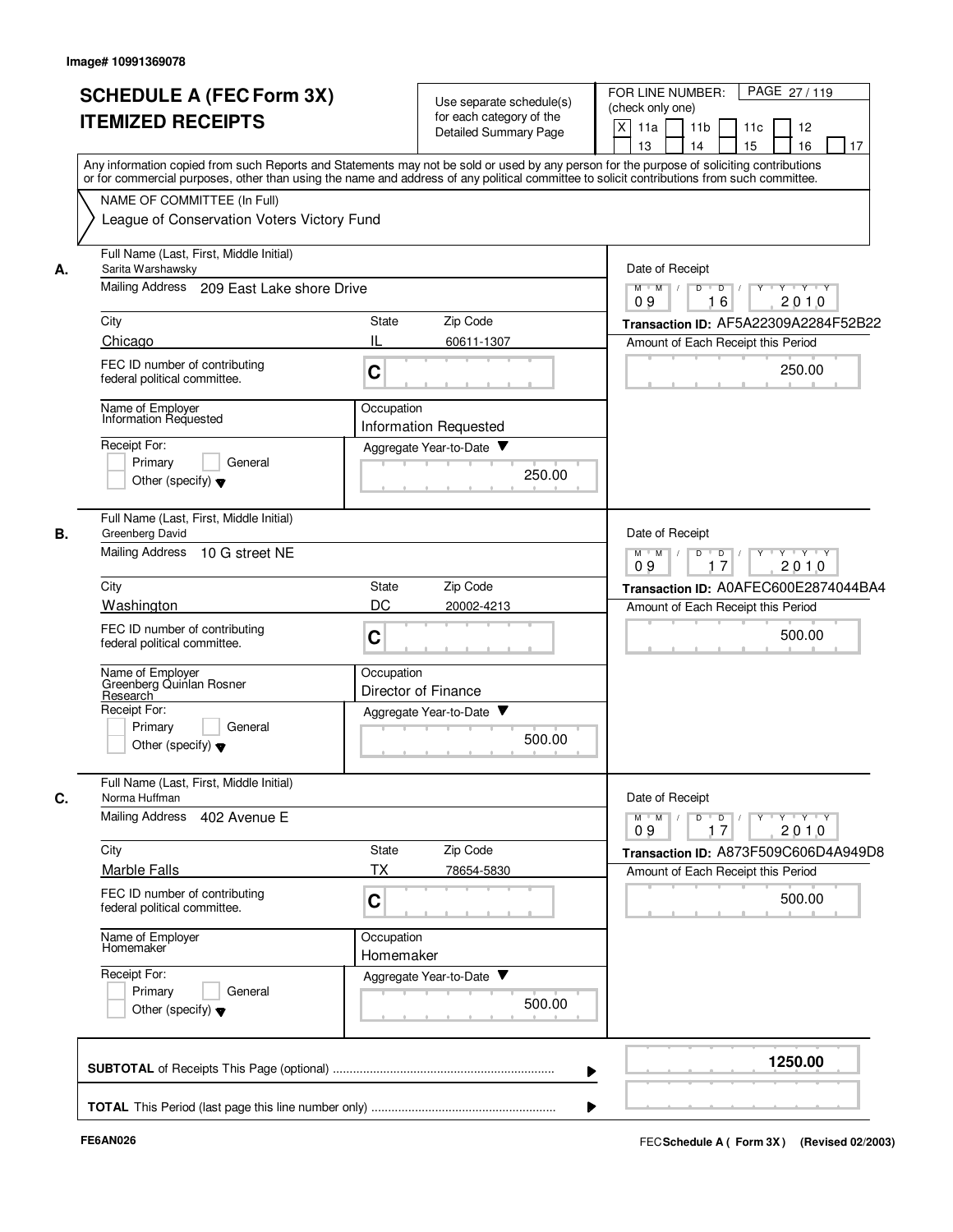|    | <b>SCHEDULE A (FEC Form 3X)</b><br><b>ITEMIZED RECEIPTS</b>                                                                                                                                                                                                                                                                                                          |                                                            | Use separate schedule(s)<br>for each category of the<br><b>Detailed Summary Page</b> | FOR LINE NUMBER:<br>PAGE 28/119<br>(check only one)<br>$\times$<br>11a<br>11 <sub>b</sub><br>11c<br>12<br>16<br>13<br>14<br>15<br>17                                                                                                  |
|----|----------------------------------------------------------------------------------------------------------------------------------------------------------------------------------------------------------------------------------------------------------------------------------------------------------------------------------------------------------------------|------------------------------------------------------------|--------------------------------------------------------------------------------------|---------------------------------------------------------------------------------------------------------------------------------------------------------------------------------------------------------------------------------------|
|    | Any information copied from such Reports and Statements may not be sold or used by any person for the purpose of soliciting contributions<br>or for commercial purposes, other than using the name and address of any political committee to solicit contributions from such committee.<br>NAME OF COMMITTEE (In Full)<br>League of Conservation Voters Victory Fund |                                                            |                                                                                      |                                                                                                                                                                                                                                       |
| А. | Full Name (Last, First, Middle Initial)<br>Craig McKibben<br><b>Mailing Address</b><br>7010 51st Ave NE<br>City<br>Seattle<br>FEC ID number of contributing<br>federal political committee.<br>Name of Employer<br>Retired<br>Receipt For:<br>Primary<br>General<br>Other (specify) $\blacktriangledown$                                                             | State<br><b>WA</b><br>C<br>Occupation<br>Retired           | Zip Code<br>98115-6132<br>Aggregate Year-to-Date ▼<br>5000.00                        | Date of Receipt<br>$M$ $M$<br>$Y - Y - Y$<br>D<br>$\overline{D}$<br>2010<br>17<br>09<br>Transaction ID: A1EA7691D8FB34F32B97<br>Amount of Each Receipt this Period<br>5000.00                                                         |
| В. | Full Name (Last, First, Middle Initial)<br><b>Nelson Talbott</b><br>Mailing Address 37070 Shaker Blvd.<br>City<br><b>Chagrin Falls</b><br>FEC ID number of contributing<br>federal political committee.<br>Name of Employer<br>Retired<br>Receipt For:<br>Primary<br>General<br>Other (specify) $\blacktriangledown$                                                 | <b>State</b><br>OH<br>$\mathbf C$<br>Occupation<br>Retired | Zip Code<br>44022-6644<br>Aggregate Year-to-Date<br>1000.00                          | Date of Receipt<br>$M$ $M$ /<br>Y Y Y Y Y<br>$\overline{D}$<br>$\blacksquare$ D $\blacksquare$ /<br>09<br>2010<br>17<br>Transaction ID: A131452CCAD434EF5A1F<br>Amount of Each Receipt this Period<br>1000.00<br><b>All Contracts</b> |
| C. | Full Name (Last, First, Middle Initial)<br>Alan Appleford<br>Mailing Address 6284 Clive Ave<br>City<br>Oakland<br>FEC ID number of contributing<br>federal political committee.<br>Name of Employer<br>Information Requested<br>Receipt For:<br>Primary<br>General<br>Other (specify) $\blacktriangledown$                                                           | State<br>CA<br>$\mathbf C$<br>Occupation<br>Retired        | Zip Code<br>94611-1714<br>Aggregate Year-to-Date<br>500.00                           | Date of Receipt<br>$Y - Y - Y$<br>M<br>$D$ $D$ $/$<br>$Y$ <sup>U</sup><br>$M$ <sup><math>+</math></sup><br>2010<br>09<br>20<br>Transaction ID: ABBCBEEA428BF4DD9BC1<br>Amount of Each Receipt this Period<br>500.00                   |
|    |                                                                                                                                                                                                                                                                                                                                                                      |                                                            | ▶<br>▶                                                                               | 6500.00                                                                                                                                                                                                                               |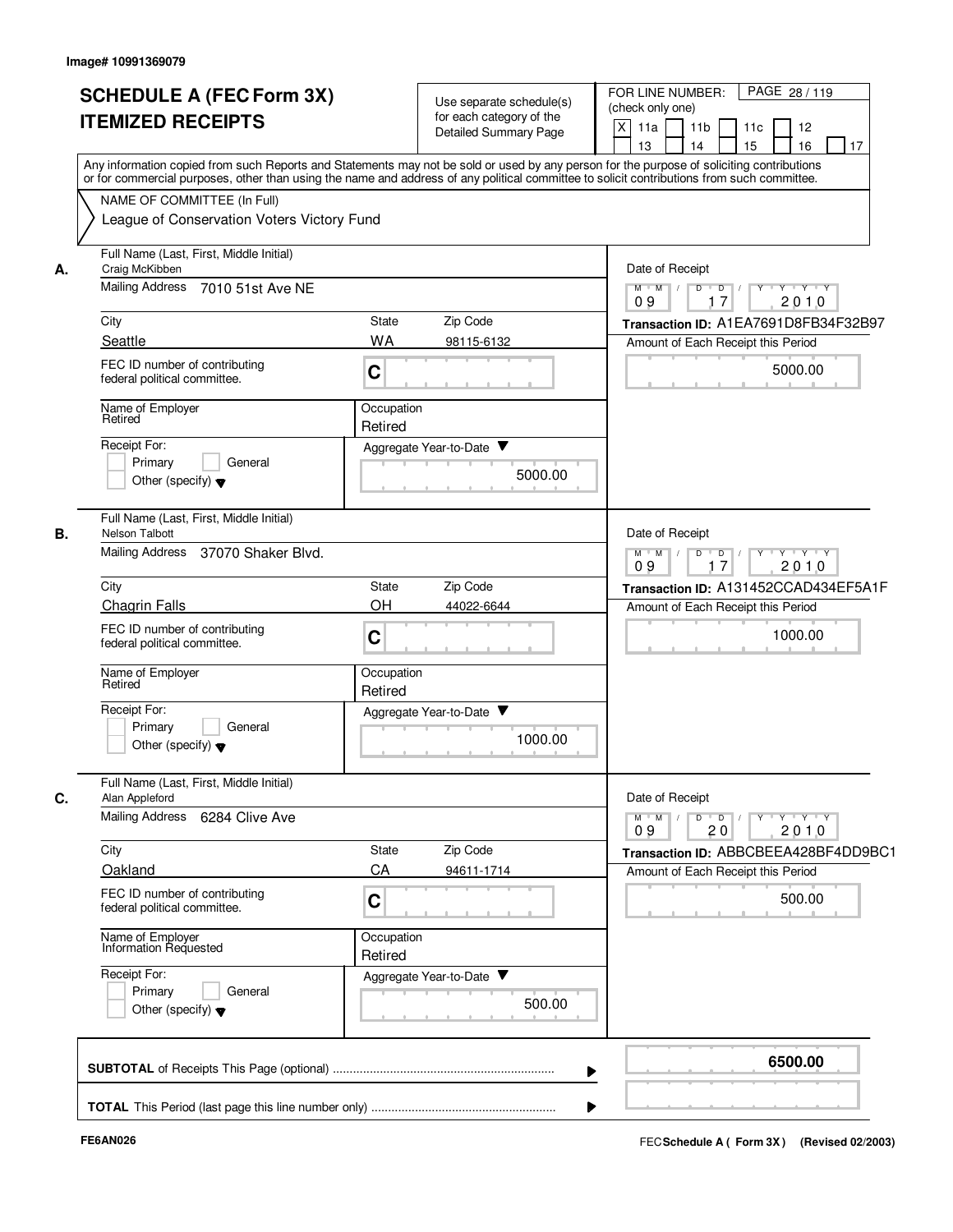|    | <b>SCHEDULE A (FEC Form 3X)</b><br><b>ITEMIZED RECEIPTS</b>                                                                                                                                                                                                                                                            |                                                                     | Use separate schedule(s)<br>for each category of the<br>Detailed Summary Page | PAGE 29 / 119<br>FOR LINE NUMBER:<br>(check only one)<br>X<br>11a<br>11 <sub>b</sub><br>11c<br>12<br>13<br>15<br>16<br>14<br>17 |  |  |  |  |
|----|------------------------------------------------------------------------------------------------------------------------------------------------------------------------------------------------------------------------------------------------------------------------------------------------------------------------|---------------------------------------------------------------------|-------------------------------------------------------------------------------|---------------------------------------------------------------------------------------------------------------------------------|--|--|--|--|
|    | Any information copied from such Reports and Statements may not be sold or used by any person for the purpose of soliciting contributions<br>or for commercial purposes, other than using the name and address of any political committee to solicit contributions from such committee.<br>NAME OF COMMITTEE (In Full) |                                                                     |                                                                               |                                                                                                                                 |  |  |  |  |
|    | League of Conservation Voters Victory Fund<br>Full Name (Last, First, Middle Initial)                                                                                                                                                                                                                                  |                                                                     |                                                                               |                                                                                                                                 |  |  |  |  |
| А. | League of Conservation Voters, Inc.                                                                                                                                                                                                                                                                                    |                                                                     |                                                                               | Date of Receipt                                                                                                                 |  |  |  |  |
|    | Mailing Address 1920 L Street, NW Ste 800                                                                                                                                                                                                                                                                              |                                                                     |                                                                               | $M$ $M$ /<br>$D$ $D$ $/$<br>Y Y Y Y Y<br>20<br>2010<br>09                                                                       |  |  |  |  |
|    | City                                                                                                                                                                                                                                                                                                                   | State                                                               | Zip Code                                                                      | Transaction ID: A86729432F75F4362BC6                                                                                            |  |  |  |  |
|    | Washington                                                                                                                                                                                                                                                                                                             | DC                                                                  | 20036-5045                                                                    | Amount of Each Receipt this Period                                                                                              |  |  |  |  |
|    | FEC ID number of contributing<br>federal political committee.                                                                                                                                                                                                                                                          | C                                                                   |                                                                               | 696.00                                                                                                                          |  |  |  |  |
|    | Name of Employer                                                                                                                                                                                                                                                                                                       | Occupation                                                          |                                                                               | <b>INKIND</b>                                                                                                                   |  |  |  |  |
|    | Receipt For:                                                                                                                                                                                                                                                                                                           |                                                                     | Aggregate Year-to-Date                                                        |                                                                                                                                 |  |  |  |  |
|    | General<br>Primary<br>Other (specify) $\blacktriangledown$                                                                                                                                                                                                                                                             |                                                                     | 41444.90                                                                      |                                                                                                                                 |  |  |  |  |
| В. | Full Name (Last, First, Middle Initial)<br>League of Conservation Voters, Inc.                                                                                                                                                                                                                                         |                                                                     |                                                                               | Date of Receipt                                                                                                                 |  |  |  |  |
|    | Mailing Address 1920 L Street, NW Ste 800                                                                                                                                                                                                                                                                              | $M$ $M$<br>$D$ $D$<br>Y * Y * Y * Y<br>$\prime$<br>20<br>09<br>2010 |                                                                               |                                                                                                                                 |  |  |  |  |
|    | City                                                                                                                                                                                                                                                                                                                   | State                                                               | Zip Code                                                                      | Transaction ID: ACC51F2DAAC4E400CB11                                                                                            |  |  |  |  |
|    | <b>Washington</b>                                                                                                                                                                                                                                                                                                      | DC                                                                  | 20036-5045                                                                    | Amount of Each Receipt this Period                                                                                              |  |  |  |  |
|    | FEC ID number of contributing<br>$\mathbf C$<br>federal political committee.                                                                                                                                                                                                                                           |                                                                     |                                                                               | 30.80                                                                                                                           |  |  |  |  |
|    | Name of Employer                                                                                                                                                                                                                                                                                                       | Occupation                                                          |                                                                               | <b>INKIND</b>                                                                                                                   |  |  |  |  |
|    | Receipt For:                                                                                                                                                                                                                                                                                                           |                                                                     | Aggregate Year-to-Date                                                        |                                                                                                                                 |  |  |  |  |
|    | Primary<br>General<br>Other (specify) $\blacktriangledown$                                                                                                                                                                                                                                                             |                                                                     | 41444.90                                                                      |                                                                                                                                 |  |  |  |  |
| C. | Full Name (Last, First, Middle Initial)<br>Mike Ruby                                                                                                                                                                                                                                                                   |                                                                     |                                                                               | Date of Receipt                                                                                                                 |  |  |  |  |
|    | Mailing Address 4128 Burke Avenue North                                                                                                                                                                                                                                                                                |                                                                     |                                                                               | $Y$ $Y$ $Y$<br>$D$ $D$<br>$M$ $M$<br>Y<br>2010<br>20<br>09                                                                      |  |  |  |  |
|    | City                                                                                                                                                                                                                                                                                                                   | <b>State</b>                                                        | Zip Code                                                                      | Transaction ID: A20129724169A4000ACA                                                                                            |  |  |  |  |
|    | Seattle                                                                                                                                                                                                                                                                                                                | WA                                                                  | 98103-8320                                                                    | Amount of Each Receipt this Period                                                                                              |  |  |  |  |
|    | FEC ID number of contributing<br>federal political committee.                                                                                                                                                                                                                                                          | $\mathbf C$                                                         |                                                                               | 1400.00                                                                                                                         |  |  |  |  |
|    | Name of Employer<br>Envirometrics, Inc.                                                                                                                                                                                                                                                                                | Occupation<br>Engineer                                              |                                                                               |                                                                                                                                 |  |  |  |  |
|    | Receipt For:                                                                                                                                                                                                                                                                                                           |                                                                     | Aggregate Year-to-Date                                                        |                                                                                                                                 |  |  |  |  |
|    | General<br>Primary<br>Other (specify) $\blacktriangledown$                                                                                                                                                                                                                                                             |                                                                     | 1400.00                                                                       |                                                                                                                                 |  |  |  |  |
|    |                                                                                                                                                                                                                                                                                                                        |                                                                     |                                                                               | 2126.80                                                                                                                         |  |  |  |  |
|    |                                                                                                                                                                                                                                                                                                                        |                                                                     |                                                                               |                                                                                                                                 |  |  |  |  |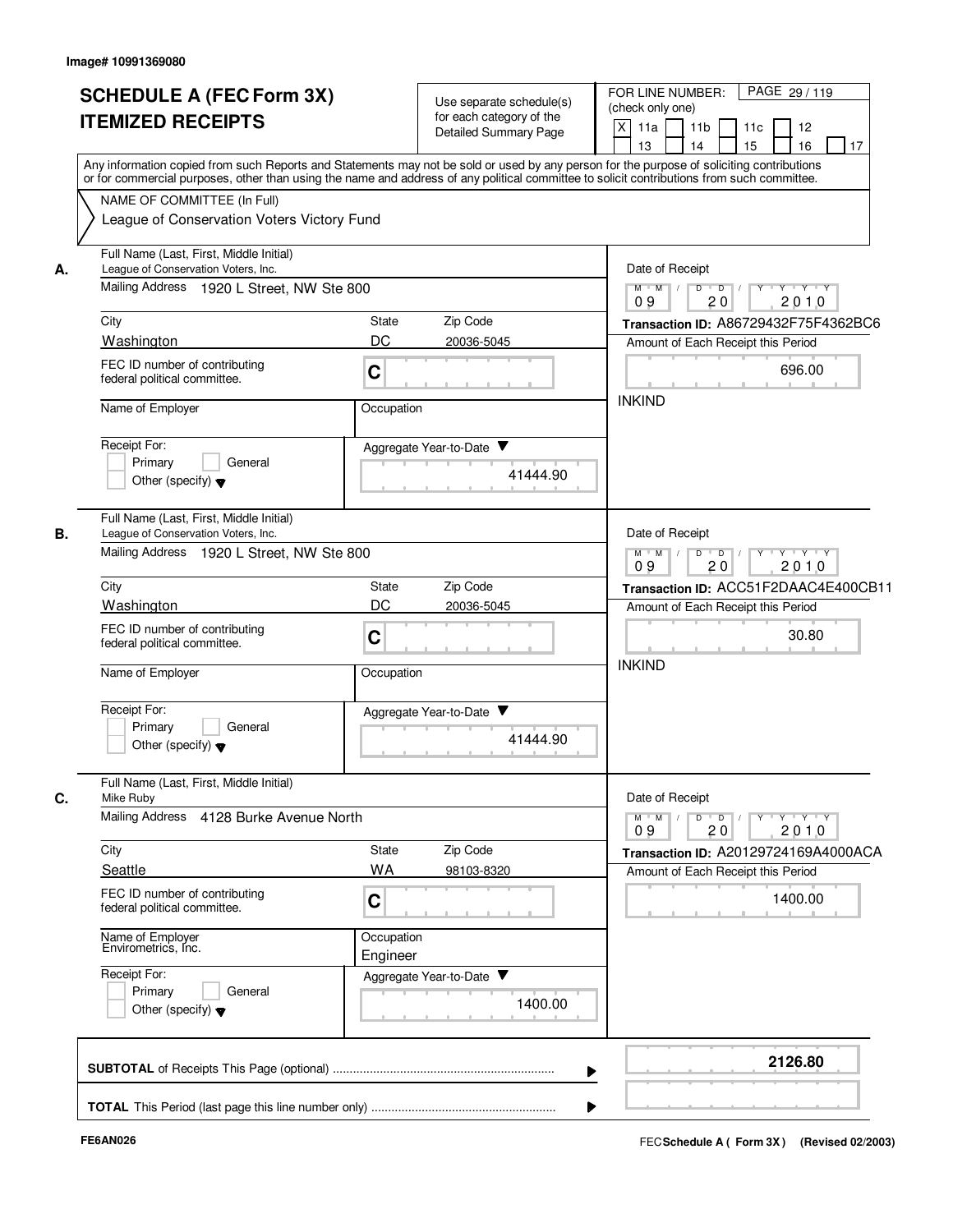|    | <b>SCHEDULE A (FEC Form 3X)</b><br><b>ITEMIZED RECEIPTS</b>                | Use separate schedule(s)<br>for each category of the<br>Detailed Summary Page                                                                                                                                                                                                           | FOR LINE NUMBER:<br>PAGE 30/119<br>(check only one)<br>$x \mid$<br>11a<br>11 <sub>b</sub><br>11c<br>12<br>15<br>16<br>13<br>17<br>14 |
|----|----------------------------------------------------------------------------|-----------------------------------------------------------------------------------------------------------------------------------------------------------------------------------------------------------------------------------------------------------------------------------------|--------------------------------------------------------------------------------------------------------------------------------------|
|    | NAME OF COMMITTEE (In Full)                                                | Any information copied from such Reports and Statements may not be sold or used by any person for the purpose of soliciting contributions<br>or for commercial purposes, other than using the name and address of any political committee to solicit contributions from such committee. |                                                                                                                                      |
|    | League of Conservation Voters Victory Fund                                 |                                                                                                                                                                                                                                                                                         |                                                                                                                                      |
| А. | Full Name (Last, First, Middle Initial)<br>Stephan Schwartzman             |                                                                                                                                                                                                                                                                                         | Date of Receipt                                                                                                                      |
|    | Mailing Address<br>10908 Claremont Ave.                                    |                                                                                                                                                                                                                                                                                         | $Y \rightarrow Y \rightarrow Y$<br>$M$ $M$ $/$<br>D<br>$\overline{D}$<br>20<br>2010<br>09                                            |
|    | City                                                                       | State<br>Zip Code                                                                                                                                                                                                                                                                       | Transaction ID: AE673DA3771DE4273906                                                                                                 |
|    | <b>Garrett Park</b>                                                        | <b>MD</b><br>20896                                                                                                                                                                                                                                                                      | Amount of Each Receipt this Period                                                                                                   |
|    | FEC ID number of contributing<br>federal political committee.              | C                                                                                                                                                                                                                                                                                       | 400.00                                                                                                                               |
|    | Name of Employer<br>Environmental Defense Fund                             | Occupation<br><b>Senior Scientist</b>                                                                                                                                                                                                                                                   |                                                                                                                                      |
|    | Receipt For:                                                               | Aggregate Year-to-Date ▼                                                                                                                                                                                                                                                                |                                                                                                                                      |
|    | Primary<br>General<br>Other (specify) $\blacktriangledown$                 | 400.00                                                                                                                                                                                                                                                                                  |                                                                                                                                      |
|    | Full Name (Last, First, Middle Initial)<br><b>Faye Straus</b>              |                                                                                                                                                                                                                                                                                         | Date of Receipt                                                                                                                      |
|    | Mailing Address 318 Maverick Ct                                            |                                                                                                                                                                                                                                                                                         | $\overline{D}$<br>$Y \vdash Y \vdash Y$<br>$M$ M<br>$\overline{D}$<br>$\mathbb{L}$<br>2010<br>09<br>20                               |
|    | City                                                                       | State<br>Zip Code                                                                                                                                                                                                                                                                       | Transaction ID: A07F2E2AF603A48DCA3F                                                                                                 |
|    | Lafayette                                                                  | СA<br>94549-1811                                                                                                                                                                                                                                                                        | Amount of Each Receipt this Period                                                                                                   |
|    | FEC ID number of contributing<br>federal political committee.              | C                                                                                                                                                                                                                                                                                       | 250.00                                                                                                                               |
|    | Name of Employer<br>Homemaker                                              | Occupation<br>Homemaker                                                                                                                                                                                                                                                                 |                                                                                                                                      |
|    | Receipt For:<br>Primary<br>General<br>Other (specify) $\blacktriangledown$ | Aggregate Year-to-Date<br>250.00                                                                                                                                                                                                                                                        |                                                                                                                                      |
|    | Full Name (Last, First, Middle Initial)<br>Rhonda Wright                   |                                                                                                                                                                                                                                                                                         | Date of Receipt                                                                                                                      |
|    | Mailing Address 3363 Narrow Lane Road                                      |                                                                                                                                                                                                                                                                                         | $Y$ $Y$ $Y$<br>$M$ $M$ $/$<br>D<br>$\overline{D}$<br>Y<br>20<br>2010<br>09                                                           |
|    | City                                                                       | State<br>Zip Code                                                                                                                                                                                                                                                                       | Transaction ID: A1259D91ADF4B400E898                                                                                                 |
|    | Montgomery                                                                 | AL<br>36111-1507                                                                                                                                                                                                                                                                        | Amount of Each Receipt this Period                                                                                                   |
|    | FEC ID number of contributing<br>federal political committee.              | C                                                                                                                                                                                                                                                                                       | 250.00                                                                                                                               |
|    | Name of Employer<br>Montgomery Pathology Asso-<br>ciates, PC               | Occupation<br>Pathologist                                                                                                                                                                                                                                                               |                                                                                                                                      |
|    | Receipt For:<br>Primary<br>General<br>Other (specify) $\blacktriangledown$ | Aggregate Year-to-Date<br>250.00                                                                                                                                                                                                                                                        |                                                                                                                                      |
|    |                                                                            | ▶                                                                                                                                                                                                                                                                                       | 900.00                                                                                                                               |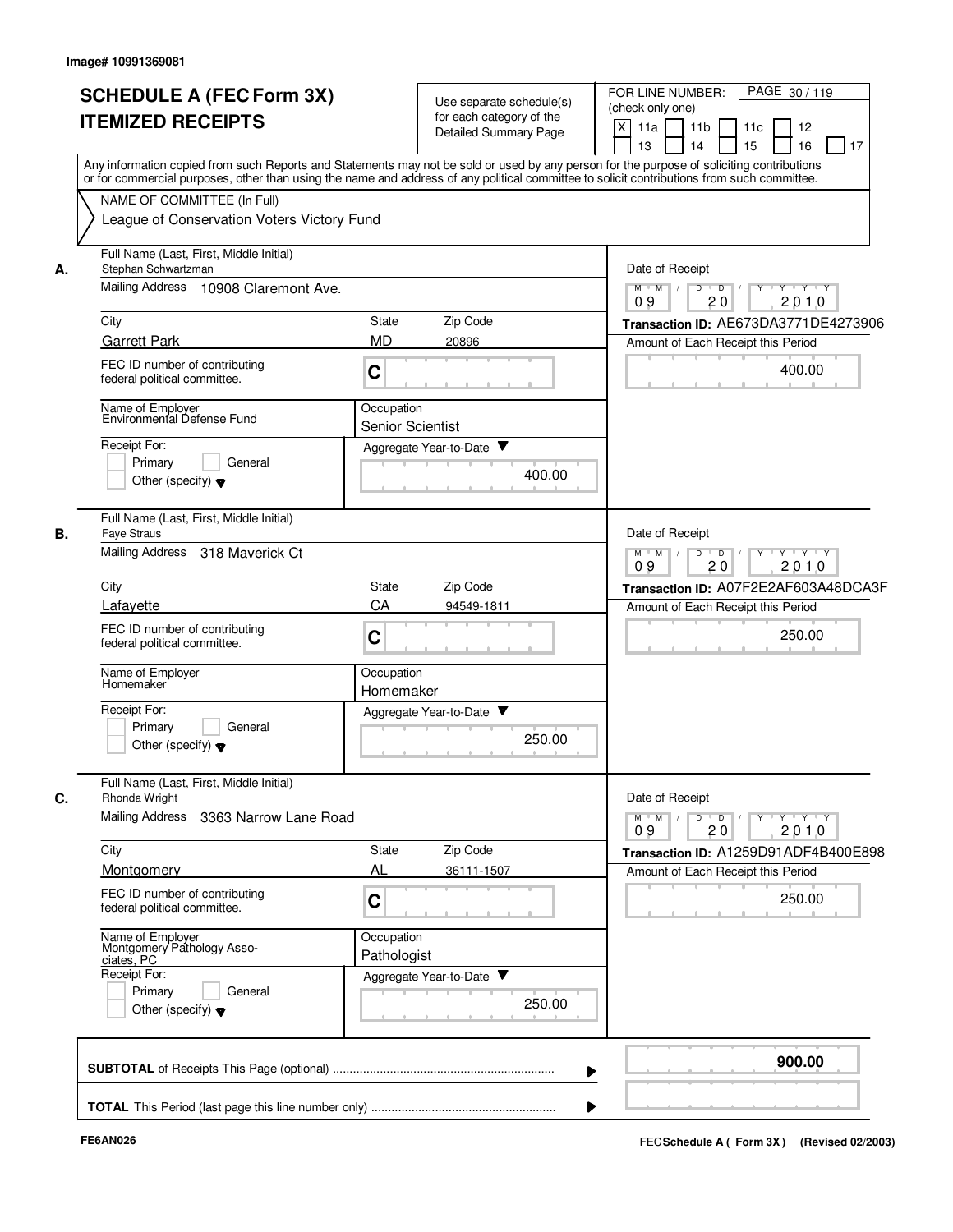| <b>SCHEDULE A (FEC Form 3X)</b> |                                                                                                                                                                                                                                                                                         |                           | Use separate schedule(s)                          |                                      |                                                                            | FOR LINE NUMBER:<br>PAGE 31/119<br>(check only one)               |                       |                      |           |        |                               |         |    |  |
|---------------------------------|-----------------------------------------------------------------------------------------------------------------------------------------------------------------------------------------------------------------------------------------------------------------------------------------|---------------------------|---------------------------------------------------|--------------------------------------|----------------------------------------------------------------------------|-------------------------------------------------------------------|-----------------------|----------------------|-----------|--------|-------------------------------|---------|----|--|
|                                 | <b>ITEMIZED RECEIPTS</b>                                                                                                                                                                                                                                                                |                           | for each category of the<br>Detailed Summary Page |                                      | $\mathsf{X}$<br>11a<br>13                                                  |                                                                   | 11 <sub>b</sub><br>14 |                      | 11c<br>15 |        | 12<br>16                      |         | 17 |  |
|                                 | Any information copied from such Reports and Statements may not be sold or used by any person for the purpose of soliciting contributions<br>or for commercial purposes, other than using the name and address of any political committee to solicit contributions from such committee. |                           |                                                   |                                      |                                                                            |                                                                   |                       |                      |           |        |                               |         |    |  |
|                                 | NAME OF COMMITTEE (In Full)<br>League of Conservation Voters Victory Fund                                                                                                                                                                                                               |                           |                                                   |                                      |                                                                            |                                                                   |                       |                      |           |        |                               |         |    |  |
| А.                              | Full Name (Last, First, Middle Initial)<br>David Goldston                                                                                                                                                                                                                               |                           |                                                   |                                      | Date of Receipt                                                            |                                                                   |                       |                      |           |        |                               |         |    |  |
|                                 | <b>Mailing Address</b><br>816 N Highland St                                                                                                                                                                                                                                             |                           |                                                   |                                      | $M$ $M$ /<br>09                                                            |                                                                   | $\overline{D}$        | $\overline{D}$<br>21 |           |        | $Y \cup Y \cup Y$<br>2010     |         |    |  |
|                                 | City                                                                                                                                                                                                                                                                                    | State                     | Zip Code                                          |                                      | Transaction ID: A4F95E1C9D752414DA39                                       |                                                                   |                       |                      |           |        |                               |         |    |  |
|                                 | Arlington<br>FEC ID number of contributing<br>federal political committee.                                                                                                                                                                                                              | VA<br>C                   | 22201-2041                                        |                                      | Amount of Each Receipt this Period                                         |                                                                   |                       |                      |           |        | 500.00                        |         |    |  |
|                                 | Name of Employer<br>NRDC                                                                                                                                                                                                                                                                | Occupation                |                                                   |                                      |                                                                            |                                                                   |                       |                      |           |        |                               |         |    |  |
|                                 |                                                                                                                                                                                                                                                                                         |                           | Dir. of Gov't Affairs                             |                                      |                                                                            |                                                                   |                       |                      |           |        |                               |         |    |  |
|                                 | Receipt For:<br>General<br>Primary<br>Other (specify) $\blacktriangledown$                                                                                                                                                                                                              |                           | Aggregate Year-to-Date<br>500.00                  |                                      |                                                                            |                                                                   |                       |                      |           |        |                               |         |    |  |
| В.                              | Full Name (Last, First, Middle Initial)<br>Thaddeus Hejka                                                                                                                                                                                                                               |                           |                                                   |                                      | Date of Receipt                                                            |                                                                   |                       |                      |           |        |                               |         |    |  |
|                                 | <b>Mailing Address</b><br>PO Box 130792                                                                                                                                                                                                                                                 |                           |                                                   |                                      |                                                                            | $Y - Y - Y$<br>$M$ $M$<br>D<br>$\overline{D}$<br>22<br>2010<br>09 |                       |                      |           |        |                               |         |    |  |
|                                 | City                                                                                                                                                                                                                                                                                    | Zip Code                  |                                                   | Transaction ID: A0CF7B248B8E3435986F |                                                                            |                                                                   |                       |                      |           |        |                               |         |    |  |
|                                 | Ann Arbor                                                                                                                                                                                                                                                                               | MI                        | 48113-0792                                        |                                      | Amount of Each Receipt this Period                                         |                                                                   |                       |                      |           |        |                               |         |    |  |
|                                 | FEC ID number of contributing<br>federal political committee.                                                                                                                                                                                                                           |                           |                                                   |                                      |                                                                            |                                                                   |                       |                      |           | 250.00 |                               |         |    |  |
|                                 | Name of Employer<br>City of Ann Arbor, MI                                                                                                                                                                                                                                               | Occupation<br>Lab Analyst |                                                   |                                      |                                                                            |                                                                   |                       |                      |           |        |                               |         |    |  |
|                                 | Receipt For:<br>General<br>Primary<br>Other (specify) $\blacktriangledown$                                                                                                                                                                                                              |                           | Aggregate Year-to-Date<br>250.00                  |                                      |                                                                            |                                                                   |                       |                      |           |        |                               |         |    |  |
| C.                              | Full Name (Last, First, Middle Initial)<br>Nancy Bloch                                                                                                                                                                                                                                  |                           |                                                   |                                      | Date of Receipt                                                            |                                                                   |                       |                      |           |        |                               |         |    |  |
|                                 | Mailing Address PO Box 2569                                                                                                                                                                                                                                                             |                           |                                                   |                                      | $M$ $M$<br>09                                                              |                                                                   | D                     | $\overline{D}$<br>23 |           |        | $Y \dashv Y \dashv Y$<br>2010 |         |    |  |
|                                 | City<br>Rancho Santa Fe                                                                                                                                                                                                                                                                 | <b>State</b><br>CA        | Zip Code<br>92067-2569                            |                                      | Transaction ID: A386EFE1C729046A8877<br>Amount of Each Receipt this Period |                                                                   |                       |                      |           |        |                               |         |    |  |
|                                 | FEC ID number of contributing<br>federal political committee.                                                                                                                                                                                                                           | $\mathbf C$               |                                                   |                                      |                                                                            |                                                                   |                       |                      |           |        | 1000.00                       |         |    |  |
|                                 | Name of Employer<br>Artist/Weaver/Horse breed-<br>er                                                                                                                                                                                                                                    | Occupation<br>Requested   |                                                   |                                      |                                                                            |                                                                   |                       |                      |           |        |                               |         |    |  |
|                                 | Receipt For:<br>Primary<br>General<br>Other (specify) $\blacktriangledown$                                                                                                                                                                                                              |                           | Aggregate Year-to-Date<br>1000.00                 |                                      |                                                                            |                                                                   |                       |                      |           |        |                               |         |    |  |
|                                 |                                                                                                                                                                                                                                                                                         |                           |                                                   |                                      |                                                                            |                                                                   |                       |                      |           |        |                               | 1750.00 |    |  |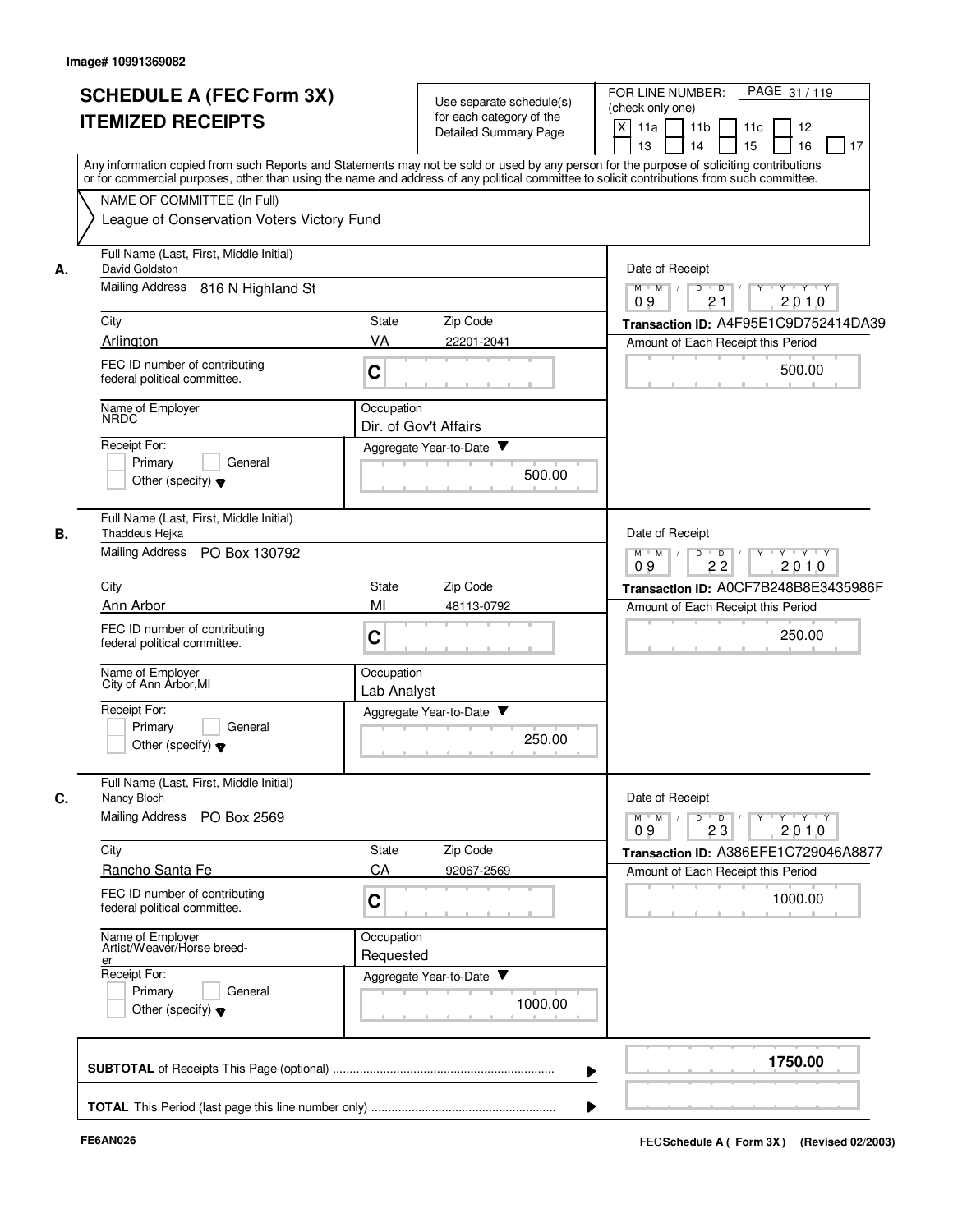|    | <b>SCHEDULE A (FEC Form 3X)</b><br><b>ITEMIZED RECEIPTS</b>                | Use separate schedule(s)<br>for each category of the                                                                                                                                                                                                                                    | FOR LINE NUMBER:<br>PAGE 32/119<br>(check only one)<br>X<br>12<br>11a<br>11 <sub>b</sub><br>11c                    |
|----|----------------------------------------------------------------------------|-----------------------------------------------------------------------------------------------------------------------------------------------------------------------------------------------------------------------------------------------------------------------------------------|--------------------------------------------------------------------------------------------------------------------|
|    |                                                                            | Detailed Summary Page                                                                                                                                                                                                                                                                   | 15<br>16<br>13<br>17<br>14                                                                                         |
|    |                                                                            | Any information copied from such Reports and Statements may not be sold or used by any person for the purpose of soliciting contributions<br>or for commercial purposes, other than using the name and address of any political committee to solicit contributions from such committee. |                                                                                                                    |
|    | NAME OF COMMITTEE (In Full)                                                |                                                                                                                                                                                                                                                                                         |                                                                                                                    |
|    | League of Conservation Voters Victory Fund                                 |                                                                                                                                                                                                                                                                                         |                                                                                                                    |
| А. | Full Name (Last, First, Middle Initial)<br>Eric Zwerling                   |                                                                                                                                                                                                                                                                                         | Date of Receipt                                                                                                    |
|    | <b>Mailing Address</b><br>309 Van Neste Rd                                 |                                                                                                                                                                                                                                                                                         | ਦਾγ≕⊏γ≕∽γ<br>$M$ $M$ /<br>D<br>$\overline{D}$<br>25<br>2010<br>09                                                  |
|    | City                                                                       | State<br>Zip Code                                                                                                                                                                                                                                                                       | Transaction ID: A7FD2E0D307BA456EBA1                                                                               |
|    | Flemington                                                                 | <b>NJ</b><br>08822-7064                                                                                                                                                                                                                                                                 | Amount of Each Receipt this Period                                                                                 |
|    | FEC ID number of contributing<br>federal political committee.              | C                                                                                                                                                                                                                                                                                       | 600.00                                                                                                             |
|    | Name of Employer<br>The Noise Consultancy                                  | Occupation<br>Consultant                                                                                                                                                                                                                                                                |                                                                                                                    |
|    | Receipt For:                                                               | Aggregate Year-to-Date                                                                                                                                                                                                                                                                  |                                                                                                                    |
|    | Primary<br>General<br>Other (specify) $\blacktriangledown$                 | 600.00                                                                                                                                                                                                                                                                                  |                                                                                                                    |
| В. | Full Name (Last, First, Middle Initial)<br>Lawrence Linden                 |                                                                                                                                                                                                                                                                                         | Date of Receipt                                                                                                    |
|    | <b>Mailing Address</b><br>41 Riverside Drive                               |                                                                                                                                                                                                                                                                                         | D<br>$M$ $M$<br>$\overline{D}$<br>Y Y Y Y<br>09<br>27<br>2010                                                      |
|    | City                                                                       | State<br>Zip Code                                                                                                                                                                                                                                                                       | Transaction ID: A39A949A4CC8346B1932                                                                               |
|    | New York                                                                   | <b>NY</b><br>10024-6803                                                                                                                                                                                                                                                                 | Amount of Each Receipt this Period                                                                                 |
|    | FEC ID number of contributing<br>federal political committee.              | $\mathbf C$                                                                                                                                                                                                                                                                             | 5000.00                                                                                                            |
|    | Name of Employer<br>Goldman Sachs                                          | Occupation<br><b>Banker</b>                                                                                                                                                                                                                                                             |                                                                                                                    |
|    | Receipt For:<br>Primary<br>General<br>Other (specify) $\blacktriangledown$ | Aggregate Year-to-Date<br>5000.00                                                                                                                                                                                                                                                       |                                                                                                                    |
| C. | Full Name (Last, First, Middle Initial)<br>Henry Caddell                   |                                                                                                                                                                                                                                                                                         | Date of Receipt                                                                                                    |
|    | <b>Mailing Address</b><br>1911 Government St                               |                                                                                                                                                                                                                                                                                         | $\mathsf{Y} \dashv \mathsf{Y} \dashv \mathsf{Y} \dashv \mathsf{Y}$<br>$M$ $M$ /<br>$D$ $D$ $/$<br>28<br>2010<br>09 |
|    | City                                                                       | Zip Code<br>State                                                                                                                                                                                                                                                                       | Transaction ID: A9CC783858B5B4F6E850                                                                               |
|    | Mobile                                                                     | AL<br>36606-1625                                                                                                                                                                                                                                                                        | Amount of Each Receipt this Period                                                                                 |
|    | FEC ID number of contributing<br>federal political committee.              | C                                                                                                                                                                                                                                                                                       | 250.00                                                                                                             |
|    | Name of Employer<br>self                                                   | Occupation<br>Attorney                                                                                                                                                                                                                                                                  |                                                                                                                    |
|    | Receipt For:<br>Primary<br>General                                         | Aggregate Year-to-Date                                                                                                                                                                                                                                                                  |                                                                                                                    |
|    | Other (specify) $\blacktriangledown$                                       | 250.00                                                                                                                                                                                                                                                                                  |                                                                                                                    |
|    |                                                                            |                                                                                                                                                                                                                                                                                         |                                                                                                                    |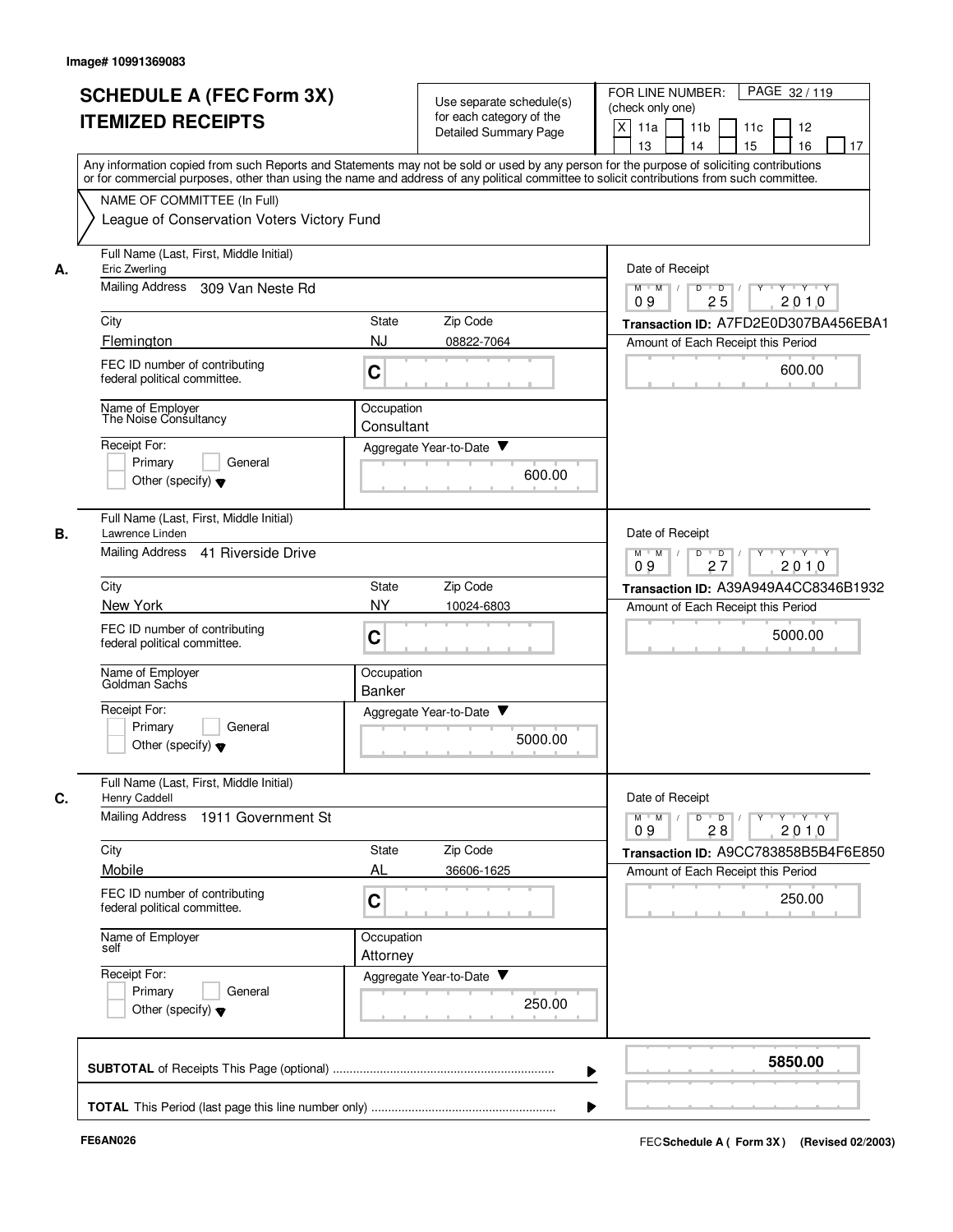|    | <b>SCHEDULE A (FEC Form 3X)</b><br><b>ITEMIZED RECEIPTS</b>             | Use separate schedule(s)<br>for each category of the<br>Detailed Summary Page<br>Any information copied from such Reports and Statements may not be sold or used by any person for the purpose of soliciting contributions | FOR LINE NUMBER:<br>PAGE 33/119<br>(check only one)<br>X<br>11a<br>11 <sub>b</sub><br>11c<br>12<br>16<br>13<br>15<br>17<br>14 |
|----|-------------------------------------------------------------------------|----------------------------------------------------------------------------------------------------------------------------------------------------------------------------------------------------------------------------|-------------------------------------------------------------------------------------------------------------------------------|
|    | NAME OF COMMITTEE (In Full)                                             | or for commercial purposes, other than using the name and address of any political committee to solicit contributions from such committee.                                                                                 |                                                                                                                               |
|    | League of Conservation Voters Victory Fund                              |                                                                                                                                                                                                                            |                                                                                                                               |
| А. | Full Name (Last, First, Middle Initial)<br>Kai Anderson                 |                                                                                                                                                                                                                            | Date of Receipt                                                                                                               |
|    | <b>Mailing Address</b><br>700 13th St. NW #400                          |                                                                                                                                                                                                                            | $M$ $M$ /<br>$\mathsf{Y} \dashv \mathsf{Y} \dashv \mathsf{Y}$<br>D<br>$\overline{D}$<br>29<br>2010<br>09                      |
|    | City                                                                    | State<br>Zip Code                                                                                                                                                                                                          | Transaction ID: A5E661C23F825469B9E6                                                                                          |
|    | Washington                                                              | DC<br>20005-6621                                                                                                                                                                                                           | Amount of Each Receipt this Period                                                                                            |
|    | FEC ID number of contributing<br>federal political committee.           | C                                                                                                                                                                                                                          | 500.00                                                                                                                        |
|    | Name of Employer<br>Cassidy & Associates                                | Occupation                                                                                                                                                                                                                 |                                                                                                                               |
|    | Receipt For:                                                            | <b>Executive Vice President</b><br>Aggregate Year-to-Date                                                                                                                                                                  |                                                                                                                               |
|    | Primary<br>General<br>Other (specify) $\blacktriangledown$              | 500.00                                                                                                                                                                                                                     |                                                                                                                               |
| В. | Full Name (Last, First, Middle Initial)<br><b>Caplan Communications</b> |                                                                                                                                                                                                                            | Date of Receipt                                                                                                               |
|    | Mailing Address 1700 Rockville Pike Suite 400                           |                                                                                                                                                                                                                            | $M$ $M$<br>D<br><b>TY TY TY</b><br>$\sqrt{ }$<br>$\overline{D}$<br>Y<br>09<br>29<br>2010                                      |
|    | City                                                                    | Zip Code<br>State                                                                                                                                                                                                          | Transaction ID: AF15112CE49924469A8B                                                                                          |
|    | Rockville                                                               | <b>MD</b><br>20852-1631                                                                                                                                                                                                    | Amount of Each Receipt this Period                                                                                            |
|    | FEC ID number of contributing<br>federal political committee.           | C                                                                                                                                                                                                                          | 500.00                                                                                                                        |
|    | Name of Employer<br>Information Requested                               | Occupation<br><b>Information Requested</b>                                                                                                                                                                                 |                                                                                                                               |
|    | Receipt For:                                                            | Aggregate Year-to-Date                                                                                                                                                                                                     |                                                                                                                               |
|    | Primary<br>General<br>Other (specify) $\blacktriangledown$              | 500.00                                                                                                                                                                                                                     |                                                                                                                               |
| C. | Full Name (Last, First, Middle Initial)<br>David Doniger                |                                                                                                                                                                                                                            | Date of Receipt                                                                                                               |
|    | Mailing Address 2335 California Street, N.W.                            |                                                                                                                                                                                                                            | $Y$ $Y$ $Y$ $Y$<br>$M$ M<br>$D$ $D$<br>Y<br>29<br>2010<br>09                                                                  |
|    | City                                                                    | State<br>Zip Code                                                                                                                                                                                                          | Transaction ID: AEF6E8E8843D349CDA0D                                                                                          |
|    | Washington                                                              | DC<br>20008-1638                                                                                                                                                                                                           | Amount of Each Receipt this Period                                                                                            |
|    | FEC ID number of contributing<br>federal political committee.           | C                                                                                                                                                                                                                          | 500.00                                                                                                                        |
|    | Name of Employer<br><b>NRDC</b>                                         | Occupation<br>Attorney                                                                                                                                                                                                     |                                                                                                                               |
|    | Receipt For:                                                            | Aggregate Year-to-Date                                                                                                                                                                                                     |                                                                                                                               |
|    | Primary<br>General<br>Other (specify) $\blacktriangledown$              | 500.00                                                                                                                                                                                                                     |                                                                                                                               |
|    |                                                                         |                                                                                                                                                                                                                            | 1500.00                                                                                                                       |
|    |                                                                         |                                                                                                                                                                                                                            |                                                                                                                               |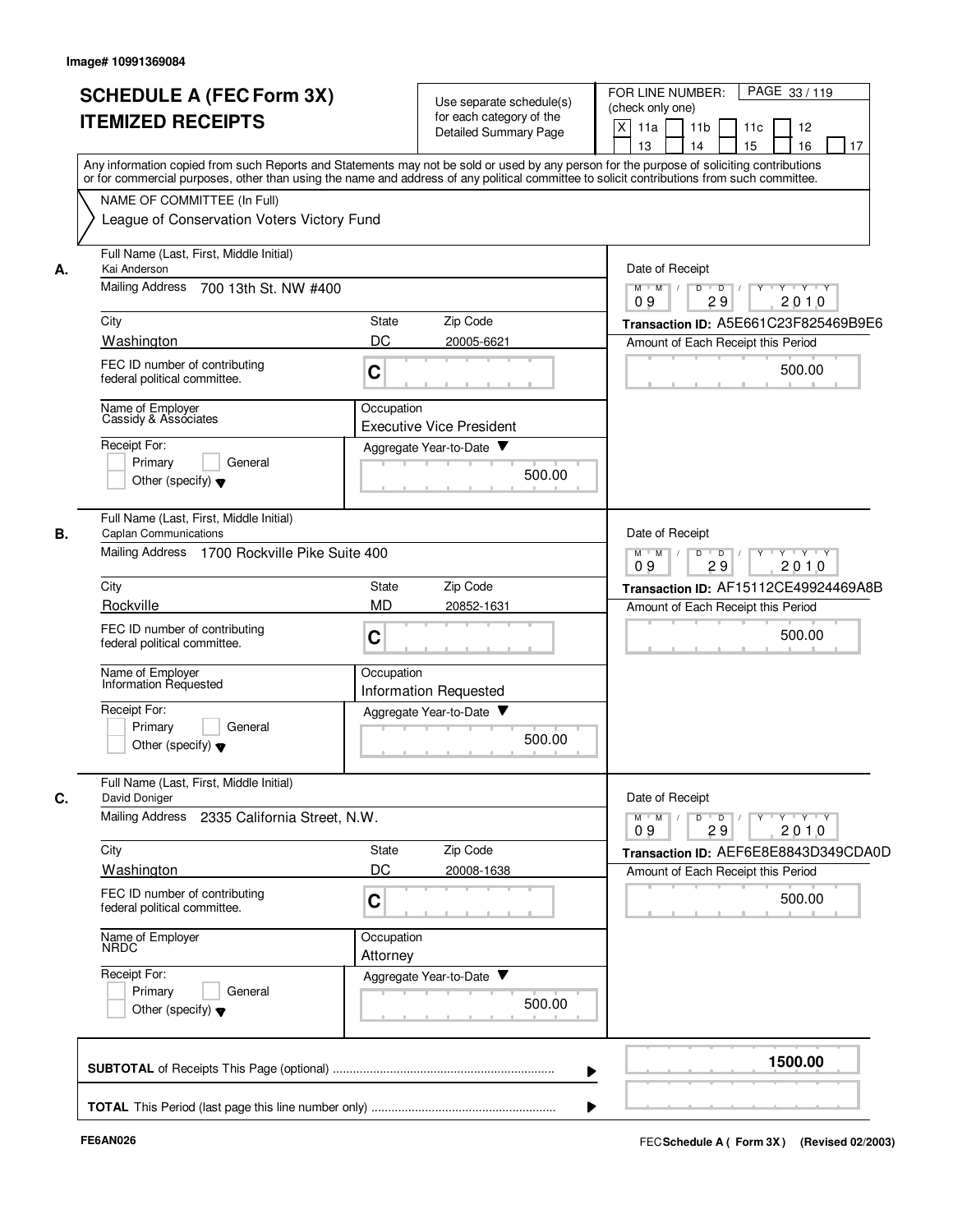|    |                                                                                       | for each category of the<br><b>Detailed Summary Page</b>                    | $X$ 11a<br>11c<br>12<br>11b<br>16<br>13<br>14<br>15<br>17                                                                                                                                                                                                                               |
|----|---------------------------------------------------------------------------------------|-----------------------------------------------------------------------------|-----------------------------------------------------------------------------------------------------------------------------------------------------------------------------------------------------------------------------------------------------------------------------------------|
|    | NAME OF COMMITTEE (In Full)                                                           |                                                                             | Any information copied from such Reports and Statements may not be sold or used by any person for the purpose of soliciting contributions<br>or for commercial purposes, other than using the name and address of any political committee to solicit contributions from such committee. |
|    | League of Conservation Voters Victory Fund<br>Full Name (Last, First, Middle Initial) |                                                                             |                                                                                                                                                                                                                                                                                         |
| А. | David Gardiner                                                                        |                                                                             | Date of Receipt                                                                                                                                                                                                                                                                         |
|    | Mailing Address<br>3611 N. Harrison Street                                            | $M$ $M$ $/$<br>$\mathsf D$<br>$\overline{D}$<br>Y Y Y Y<br>09<br>29<br>2010 |                                                                                                                                                                                                                                                                                         |
|    | City                                                                                  | State<br>Zip Code                                                           | Transaction ID: ADDC934F9FC7B4882957                                                                                                                                                                                                                                                    |
|    | Arlington                                                                             | VA<br>22207-1843                                                            | Amount of Each Receipt this Period                                                                                                                                                                                                                                                      |
|    | FEC ID number of contributing<br>federal political committee.                         | $\mathbf C$                                                                 | 500.00                                                                                                                                                                                                                                                                                  |
|    | Name of Employer<br>Environmental Manager/Hom-                                        | Occupation                                                                  |                                                                                                                                                                                                                                                                                         |
|    | emaker<br>Receipt For:                                                                | Lobbyist                                                                    |                                                                                                                                                                                                                                                                                         |
|    | General<br>Primary<br>Other (specify) $\blacktriangledown$                            | Aggregate Year-to-Date<br>500.00                                            |                                                                                                                                                                                                                                                                                         |
| В. | Full Name (Last, First, Middle Initial)<br>League of Conservation Voters, Inc.        |                                                                             | Date of Receipt                                                                                                                                                                                                                                                                         |
|    | Mailing Address 1920 L Street, NW Ste 800                                             | D<br>$\overline{D}$<br>$Y - Y - Y$<br>$M$ $M$<br>09<br>2010<br>29           |                                                                                                                                                                                                                                                                                         |
|    | City                                                                                  | Zip Code<br><b>State</b>                                                    | Transaction ID: A93298DA336FA45ADB92                                                                                                                                                                                                                                                    |
|    | <b>Washington</b>                                                                     | DC<br>20036-5045                                                            | Amount of Each Receipt this Period                                                                                                                                                                                                                                                      |
|    | FEC ID number of contributing<br>federal political committee.                         | $\mathbf C$                                                                 | 15.16<br><b>INKIND</b>                                                                                                                                                                                                                                                                  |
|    | Name of Employer                                                                      | Occupation                                                                  |                                                                                                                                                                                                                                                                                         |
|    | Receipt For:<br>General                                                               | Aggregate Year-to-Date                                                      |                                                                                                                                                                                                                                                                                         |
|    | Primary<br>Other (specify) $\blacktriangledown$                                       | 48766.02                                                                    |                                                                                                                                                                                                                                                                                         |
| C. | Full Name (Last, First, Middle Initial)<br>League of Conservation Voters, Inc.        |                                                                             | Date of Receipt                                                                                                                                                                                                                                                                         |
|    | Mailing Address 1920 L Street, NW Ste 800                                             |                                                                             | $Y \dashv Y \dashv Y$<br>$M$ $M$ /<br>D<br>$\overline{D}$<br>Y<br>2010<br>09<br>29                                                                                                                                                                                                      |
|    | City                                                                                  | State<br>Zip Code                                                           | Transaction ID: A2DA57C2A06044668A85                                                                                                                                                                                                                                                    |
|    | Washington                                                                            | DC<br>20036-5045                                                            | Amount of Each Receipt this Period                                                                                                                                                                                                                                                      |
|    | FEC ID number of contributing<br>federal political committee.                         | C                                                                           | 20.00                                                                                                                                                                                                                                                                                   |
|    | Name of Employer                                                                      | Occupation                                                                  | <b>INKIND</b>                                                                                                                                                                                                                                                                           |
|    | Receipt For:<br>Primary<br>General<br>Other (specify) $\blacktriangledown$            | Aggregate Year-to-Date<br>48766.02                                          |                                                                                                                                                                                                                                                                                         |
|    |                                                                                       |                                                                             | 535.16                                                                                                                                                                                                                                                                                  |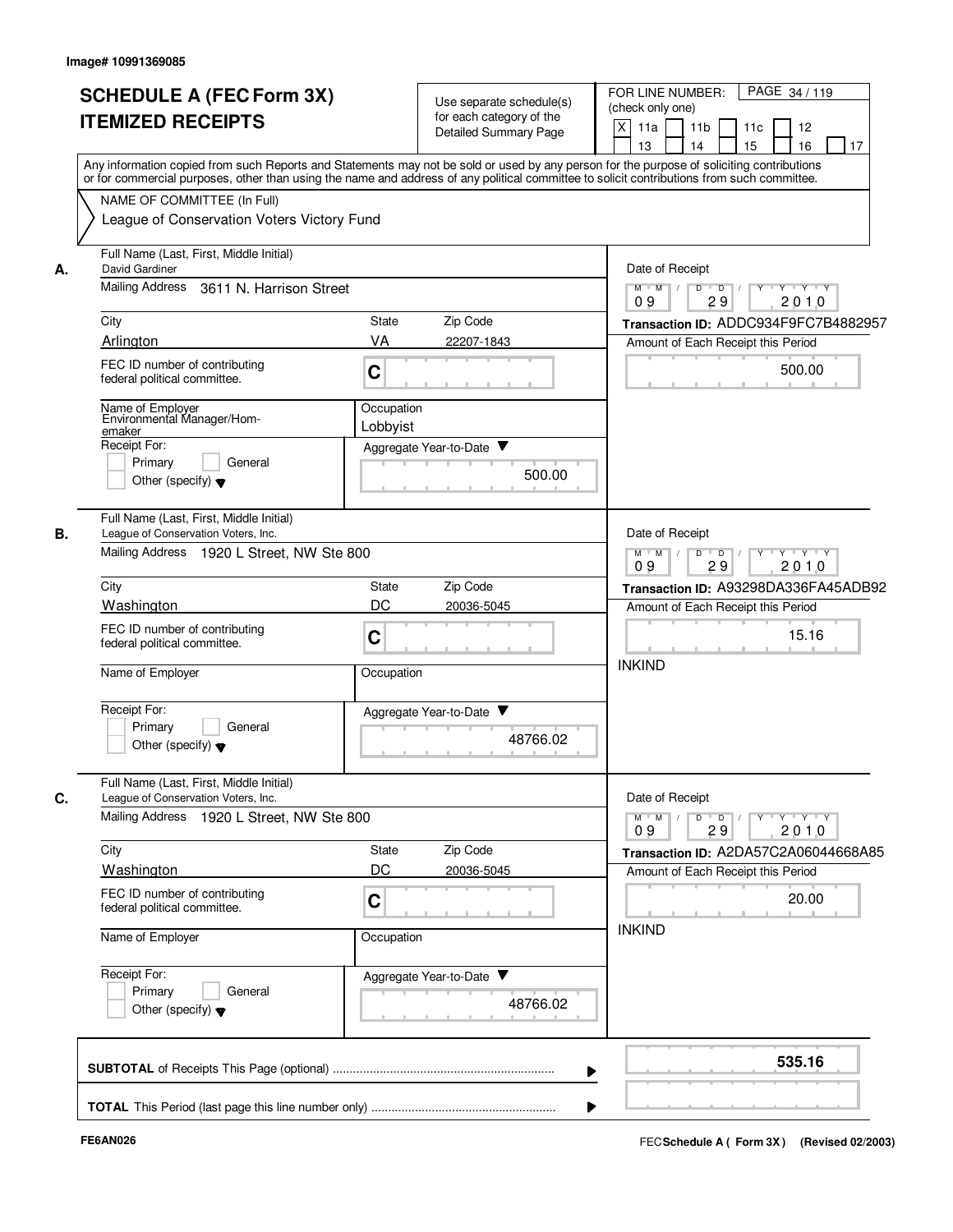|    | <b>SCHEDULE A (FEC Form 3X)</b><br><b>ITEMIZED RECEIPTS</b>                                                                                                                                                                                                                             |                                                           | Use separate schedule(s)<br>for each category of the<br>Detailed Summary Page | FOR LINE NUMBER:<br>PAGE 35/119<br>(check only one)<br>$X$ 11a<br>11 <sub>b</sub><br>11c<br>12           |  |  |  |  |
|----|-----------------------------------------------------------------------------------------------------------------------------------------------------------------------------------------------------------------------------------------------------------------------------------------|-----------------------------------------------------------|-------------------------------------------------------------------------------|----------------------------------------------------------------------------------------------------------|--|--|--|--|
|    | Any information copied from such Reports and Statements may not be sold or used by any person for the purpose of soliciting contributions<br>or for commercial purposes, other than using the name and address of any political committee to solicit contributions from such committee. | 13<br>15<br>16<br>14<br>17                                |                                                                               |                                                                                                          |  |  |  |  |
|    | NAME OF COMMITTEE (In Full)<br>League of Conservation Voters Victory Fund                                                                                                                                                                                                               |                                                           |                                                                               |                                                                                                          |  |  |  |  |
| А. | Full Name (Last, First, Middle Initial)<br>League of Conservation Voters, Inc.                                                                                                                                                                                                          |                                                           |                                                                               | Date of Receipt                                                                                          |  |  |  |  |
|    | Mailing Address 1920 L Street, NW Ste 800                                                                                                                                                                                                                                               |                                                           |                                                                               | $M$ $M$ $/$<br>$\overline{D}$<br>$\overline{\phantom{0}}$<br>y y y y y<br>2010<br>09<br>29               |  |  |  |  |
|    | City                                                                                                                                                                                                                                                                                    | State                                                     | Zip Code                                                                      | Transaction ID: A92E50F98E7A9468298B                                                                     |  |  |  |  |
|    | Washington                                                                                                                                                                                                                                                                              | DC                                                        | 20036-5045                                                                    | Amount of Each Receipt this Period                                                                       |  |  |  |  |
|    | FEC ID number of contributing<br>federal political committee.                                                                                                                                                                                                                           | C                                                         |                                                                               | 320.00                                                                                                   |  |  |  |  |
|    | Name of Employer                                                                                                                                                                                                                                                                        | Occupation                                                |                                                                               | <b>INKIND</b>                                                                                            |  |  |  |  |
|    | Receipt For:<br>Primary<br>General                                                                                                                                                                                                                                                      |                                                           | Aggregate Year-to-Date ▼                                                      |                                                                                                          |  |  |  |  |
|    | Other (specify) $\blacktriangledown$                                                                                                                                                                                                                                                    |                                                           |                                                                               |                                                                                                          |  |  |  |  |
| В. | Full Name (Last, First, Middle Initial)<br>League of Conservation Voters, Inc.                                                                                                                                                                                                          | Date of Receipt                                           |                                                                               |                                                                                                          |  |  |  |  |
|    | Mailing Address 1920 L Street, NW Ste 800                                                                                                                                                                                                                                               | $M$ $M$<br>$D$ $D$<br><b>TY TY TY</b><br>2010<br>09<br>29 |                                                                               |                                                                                                          |  |  |  |  |
|    | City                                                                                                                                                                                                                                                                                    | State                                                     | Zip Code                                                                      | Transaction ID: A7085E7CB291742B38CC                                                                     |  |  |  |  |
|    | <b>Washington</b>                                                                                                                                                                                                                                                                       | DC                                                        | 20036-5045                                                                    | Amount of Each Receipt this Period                                                                       |  |  |  |  |
|    | FEC ID number of contributing<br>federal political committee.                                                                                                                                                                                                                           | C                                                         |                                                                               | 622.64<br><b>INKIND</b>                                                                                  |  |  |  |  |
|    | Name of Employer                                                                                                                                                                                                                                                                        | Occupation                                                |                                                                               |                                                                                                          |  |  |  |  |
|    | Receipt For:                                                                                                                                                                                                                                                                            |                                                           | Aggregate Year-to-Date                                                        |                                                                                                          |  |  |  |  |
|    | Primary<br>General<br>Other (specify) $\blacktriangledown$                                                                                                                                                                                                                              |                                                           | 48766.02                                                                      |                                                                                                          |  |  |  |  |
| C. | Full Name (Last, First, Middle Initial)<br>League of Conservation Voters, Inc.                                                                                                                                                                                                          |                                                           |                                                                               | Date of Receipt                                                                                          |  |  |  |  |
|    | Mailing Address 1920 L Street, NW Ste 800                                                                                                                                                                                                                                               |                                                           |                                                                               | $\mathsf{Y} \dashv \mathsf{Y} \dashv \mathsf{Y}$<br>$M$ $M$ /<br>D<br>$\overline{D}$<br>2010<br>09<br>29 |  |  |  |  |
|    | City                                                                                                                                                                                                                                                                                    | <b>State</b>                                              | Zip Code                                                                      | Transaction ID: AC582C481AB9043ED967                                                                     |  |  |  |  |
|    | Washington                                                                                                                                                                                                                                                                              | DC                                                        | 20036-5045                                                                    | Amount of Each Receipt this Period                                                                       |  |  |  |  |
|    | FEC ID number of contributing<br>federal political committee.                                                                                                                                                                                                                           | $\mathbf C$                                               |                                                                               | 843.00<br><b>INKIND</b>                                                                                  |  |  |  |  |
|    | Name of Employer                                                                                                                                                                                                                                                                        | Occupation                                                |                                                                               |                                                                                                          |  |  |  |  |
|    | Receipt For:<br>Primary<br>General                                                                                                                                                                                                                                                      |                                                           | Aggregate Year-to-Date<br>48766.02                                            |                                                                                                          |  |  |  |  |
|    | Other (specify) $\blacktriangledown$                                                                                                                                                                                                                                                    |                                                           |                                                                               |                                                                                                          |  |  |  |  |
|    |                                                                                                                                                                                                                                                                                         |                                                           |                                                                               | 1785.64                                                                                                  |  |  |  |  |
|    |                                                                                                                                                                                                                                                                                         |                                                           |                                                                               |                                                                                                          |  |  |  |  |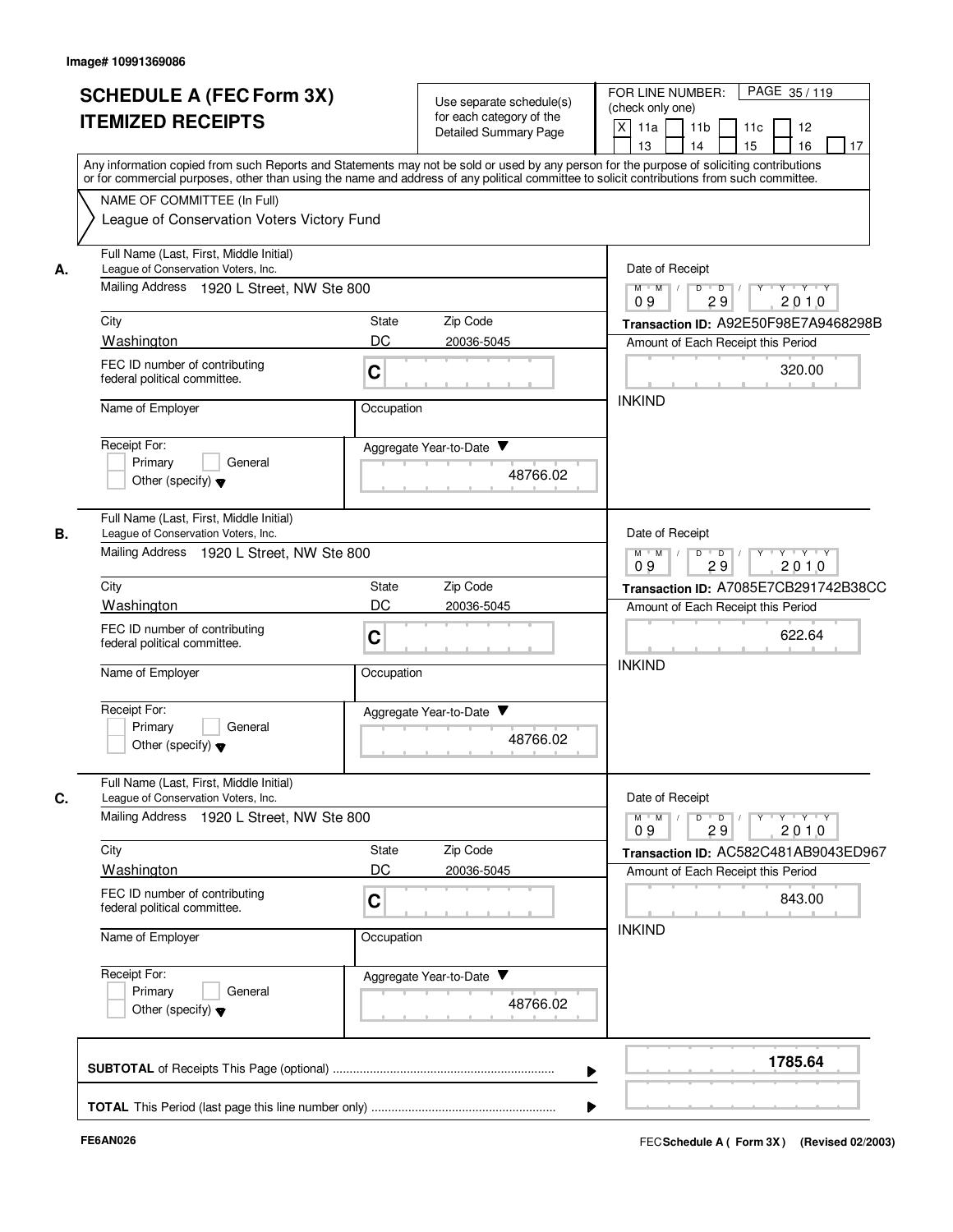|    | <b>SCHEDULE A (FEC Form 3X)</b><br><b>ITEMIZED RECEIPTS</b>                                                                                                                                                                                                                                                            |                 | Use separate schedule(s)<br>for each category of the<br>Detailed Summary Page | FOR LINE NUMBER:<br>PAGE 36/119<br>(check only one)<br> X <br>11a<br>11c<br>11b<br>12<br>15<br>16<br>13<br>14<br>17 |
|----|------------------------------------------------------------------------------------------------------------------------------------------------------------------------------------------------------------------------------------------------------------------------------------------------------------------------|-----------------|-------------------------------------------------------------------------------|---------------------------------------------------------------------------------------------------------------------|
|    | Any information copied from such Reports and Statements may not be sold or used by any person for the purpose of soliciting contributions<br>or for commercial purposes, other than using the name and address of any political committee to solicit contributions from such committee.<br>NAME OF COMMITTEE (In Full) |                 |                                                                               |                                                                                                                     |
|    | League of Conservation Voters Victory Fund                                                                                                                                                                                                                                                                             |                 |                                                                               |                                                                                                                     |
| А. | Full Name (Last, First, Middle Initial)<br>League of Conservation Voters, Inc.                                                                                                                                                                                                                                         |                 |                                                                               | Date of Receipt                                                                                                     |
|    | Mailing Address 1920 L Street, NW Ste 800                                                                                                                                                                                                                                                                              |                 |                                                                               | $M$ $M$ /<br>$\overline{D}$<br>$\overline{D}$<br>$Y - Y - Y$<br>2010<br>29<br>09                                    |
|    | City                                                                                                                                                                                                                                                                                                                   | <b>State</b>    | Zip Code                                                                      | Transaction ID: A1F89FA26437744C3BFA                                                                                |
|    | Washington                                                                                                                                                                                                                                                                                                             | DC              | 20036-5045                                                                    | Amount of Each Receipt this Period                                                                                  |
|    | FEC ID number of contributing<br>federal political committee.                                                                                                                                                                                                                                                          | $\mathbf C$     |                                                                               | 1717.95                                                                                                             |
|    | Name of Employer                                                                                                                                                                                                                                                                                                       | Occupation      |                                                                               | <b>INKIND</b>                                                                                                       |
|    | Receipt For:<br>Primary<br>General                                                                                                                                                                                                                                                                                     |                 | Aggregate Year-to-Date ▼                                                      |                                                                                                                     |
|    | Other (specify) $\blacktriangledown$                                                                                                                                                                                                                                                                                   |                 | 48766.02                                                                      |                                                                                                                     |
| В. | Full Name (Last, First, Middle Initial)<br>League of Conservation Voters, Inc.                                                                                                                                                                                                                                         | Date of Receipt |                                                                               |                                                                                                                     |
|    | Mailing Address 1920 L Street, NW Ste 800                                                                                                                                                                                                                                                                              |                 |                                                                               | D<br>$M$ $M$<br>$\overline{D}$<br>$Y \rightarrow Y \rightarrow Y$<br>09<br>2010<br>29                               |
|    | City                                                                                                                                                                                                                                                                                                                   | <b>State</b>    | Zip Code                                                                      | Transaction ID: AD9199B931FB1403B90D                                                                                |
|    | <b>Washington</b>                                                                                                                                                                                                                                                                                                      | DC              | 20036-5045                                                                    | Amount of Each Receipt this Period                                                                                  |
|    | FEC ID number of contributing<br>federal political committee.                                                                                                                                                                                                                                                          | C               |                                                                               | 3782.37<br><b>INKIND</b>                                                                                            |
|    | Name of Employer                                                                                                                                                                                                                                                                                                       | Occupation      |                                                                               |                                                                                                                     |
|    | Receipt For:                                                                                                                                                                                                                                                                                                           |                 | Aggregate Year-to-Date ▼                                                      |                                                                                                                     |
|    | Primary<br>General<br>Other (specify) $\blacktriangledown$                                                                                                                                                                                                                                                             |                 | 48766.02                                                                      |                                                                                                                     |
| C. | Full Name (Last, First, Middle Initial)<br>Rodger Schlickeisen                                                                                                                                                                                                                                                         |                 |                                                                               | Date of Receipt                                                                                                     |
|    | Mailing Address 201 West Rosemont Avenue                                                                                                                                                                                                                                                                               |                 |                                                                               | Y Y Y Y<br>$M$ $M$ /<br>D<br>$\overline{D}$<br>29<br>2010<br>09                                                     |
|    | City                                                                                                                                                                                                                                                                                                                   | State           | Zip Code                                                                      | Transaction ID: AD901B18E0858491DAF7                                                                                |
|    | Alexandria                                                                                                                                                                                                                                                                                                             | VA              | 22301-2627                                                                    | Amount of Each Receipt this Period                                                                                  |
|    | FEC ID number of contributing<br>federal political committee.                                                                                                                                                                                                                                                          | $\mathbf C$     |                                                                               | 500.00                                                                                                              |
|    | Name of Employer<br>Defenders Of Wildlife                                                                                                                                                                                                                                                                              | Occupation      | President & CEO                                                               |                                                                                                                     |
|    | Receipt For:<br>Primary<br>General                                                                                                                                                                                                                                                                                     |                 | Aggregate Year-to-Date                                                        |                                                                                                                     |
|    | Other (specify) $\blacktriangledown$                                                                                                                                                                                                                                                                                   | 500.00          |                                                                               |                                                                                                                     |
|    |                                                                                                                                                                                                                                                                                                                        |                 |                                                                               | 6000.32                                                                                                             |
|    |                                                                                                                                                                                                                                                                                                                        |                 |                                                                               | ▶                                                                                                                   |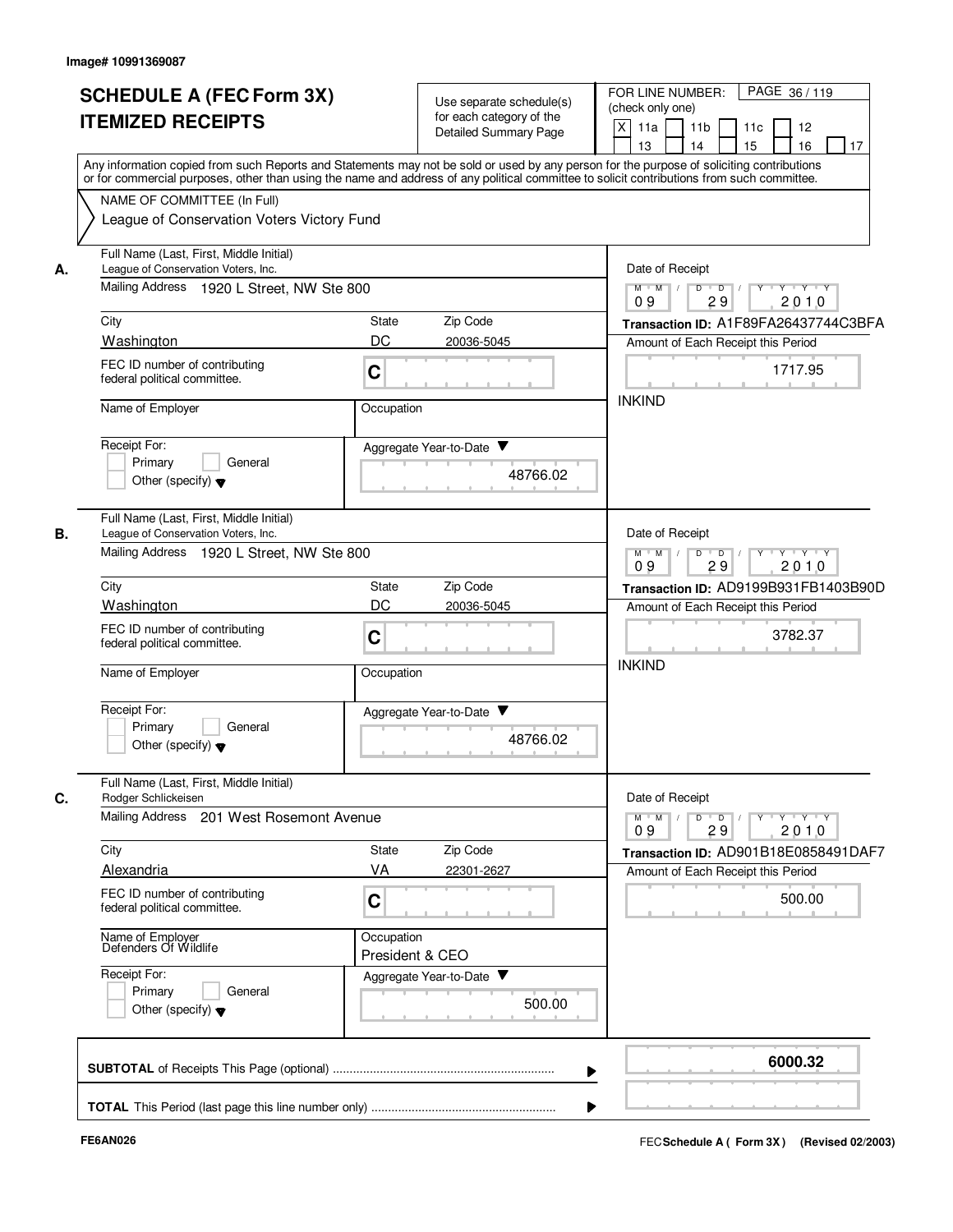|    | <b>SCHEDULE A (FEC Form 3X)</b><br><b>ITEMIZED RECEIPTS</b>                                                                                                                                                                                                                                                                                                          |                           | Use separate schedule(s)<br>for each category of the<br><b>Detailed Summary Page</b> | PAGE 37/119<br>FOR LINE NUMBER:<br>(check only one)<br>$\times$<br>11a<br>11 <sub>b</sub><br>11c<br>12<br>15<br>16<br>13<br>14<br>17 |
|----|----------------------------------------------------------------------------------------------------------------------------------------------------------------------------------------------------------------------------------------------------------------------------------------------------------------------------------------------------------------------|---------------------------|--------------------------------------------------------------------------------------|--------------------------------------------------------------------------------------------------------------------------------------|
|    | Any information copied from such Reports and Statements may not be sold or used by any person for the purpose of soliciting contributions<br>or for commercial purposes, other than using the name and address of any political committee to solicit contributions from such committee.<br>NAME OF COMMITTEE (In Full)<br>League of Conservation Voters Victory Fund |                           |                                                                                      |                                                                                                                                      |
| А. | Full Name (Last, First, Middle Initial)<br>Gregory Wetstone<br>Mailing Address<br>5404 Burling Rd                                                                                                                                                                                                                                                                    |                           |                                                                                      | Date of Receipt<br>$M$ $M$ /<br>Y Y Y Y<br>D<br>$\overline{\phantom{0}}$ D                                                           |
|    |                                                                                                                                                                                                                                                                                                                                                                      |                           |                                                                                      | 29<br>2010<br>09                                                                                                                     |
|    | City<br>Bethesda                                                                                                                                                                                                                                                                                                                                                     | <b>State</b><br><b>MD</b> | Zip Code<br>20814-1214                                                               | Transaction ID: A678CCBBEA7624C98844<br>Amount of Each Receipt this Period                                                           |
|    | FEC ID number of contributing<br>federal political committee.                                                                                                                                                                                                                                                                                                        | C                         |                                                                                      | 250.00                                                                                                                               |
|    | Name of Emplover<br>Legislative Director                                                                                                                                                                                                                                                                                                                             | Occupation<br>Attorney    |                                                                                      |                                                                                                                                      |
|    | Receipt For:<br>Primary<br>General<br>Other (specify) $\blacktriangledown$                                                                                                                                                                                                                                                                                           |                           | Aggregate Year-to-Date ▼<br>250.00                                                   |                                                                                                                                      |
| В. | Full Name (Last, First, Middle Initial)<br>Gene Karpinski                                                                                                                                                                                                                                                                                                            |                           |                                                                                      | Date of Receipt                                                                                                                      |
|    | Mailing Address 807 N. Irving Street                                                                                                                                                                                                                                                                                                                                 |                           |                                                                                      | $M^+M^-$ /<br>$D$ $D$<br>$Y \vdash Y \vdash Y$<br>Y<br>$\sqrt{ }$<br>2010<br>09<br>30                                                |
|    | City                                                                                                                                                                                                                                                                                                                                                                 | <b>State</b>              | Zip Code                                                                             | Transaction ID: A1B8CE4F45BB44972A50                                                                                                 |
|    | Arlington                                                                                                                                                                                                                                                                                                                                                            | VA                        | 22201-2007                                                                           | Amount of Each Receipt this Period                                                                                                   |
|    | FEC ID number of contributing<br>federal political committee.                                                                                                                                                                                                                                                                                                        | $\mathbf C$               |                                                                                      | 1000.00<br><b>COLLA</b>                                                                                                              |
|    | Name of Employer<br>League of Conservation Vo-<br>ters, Inc.                                                                                                                                                                                                                                                                                                         | Occupation<br>Lawyer      |                                                                                      |                                                                                                                                      |
|    | Receipt For:<br>General<br>Primary<br>Other (specify) $\blacktriangledown$                                                                                                                                                                                                                                                                                           |                           | Aggregate Year-to-Date<br>1000.00                                                    |                                                                                                                                      |
| C. | Full Name (Last, First, Middle Initial)<br>League of Conservation Voters, Inc.<br>Mailing Address 1920 L Street, NW Ste 800                                                                                                                                                                                                                                          |                           |                                                                                      | Date of Receipt<br>$Y + Y + Y$<br>$M^{\prime}$ M $\rightarrow$ /<br>$D$ $D$ $l$<br>$Y^+$<br>2010<br>30<br>09                         |
|    | City                                                                                                                                                                                                                                                                                                                                                                 | State                     | Zip Code                                                                             | Transaction ID: AC7ACC81D0B244FE08AD                                                                                                 |
|    | Washington                                                                                                                                                                                                                                                                                                                                                           | DC                        | 20036-5045                                                                           | Amount of Each Receipt this Period                                                                                                   |
|    | FEC ID number of contributing<br>federal political committee.                                                                                                                                                                                                                                                                                                        | $\mathbf C$               |                                                                                      | 100.00                                                                                                                               |
|    | Name of Employer                                                                                                                                                                                                                                                                                                                                                     | Occupation                |                                                                                      | <b>INKIND</b>                                                                                                                        |
|    | Receipt For:<br>Primary<br>General<br>Other (specify) $\blacktriangledown$                                                                                                                                                                                                                                                                                           |                           | Aggregate Year-to-Date<br>48866.02                                                   |                                                                                                                                      |
|    |                                                                                                                                                                                                                                                                                                                                                                      |                           |                                                                                      | 1350.00                                                                                                                              |
|    |                                                                                                                                                                                                                                                                                                                                                                      |                           |                                                                                      |                                                                                                                                      |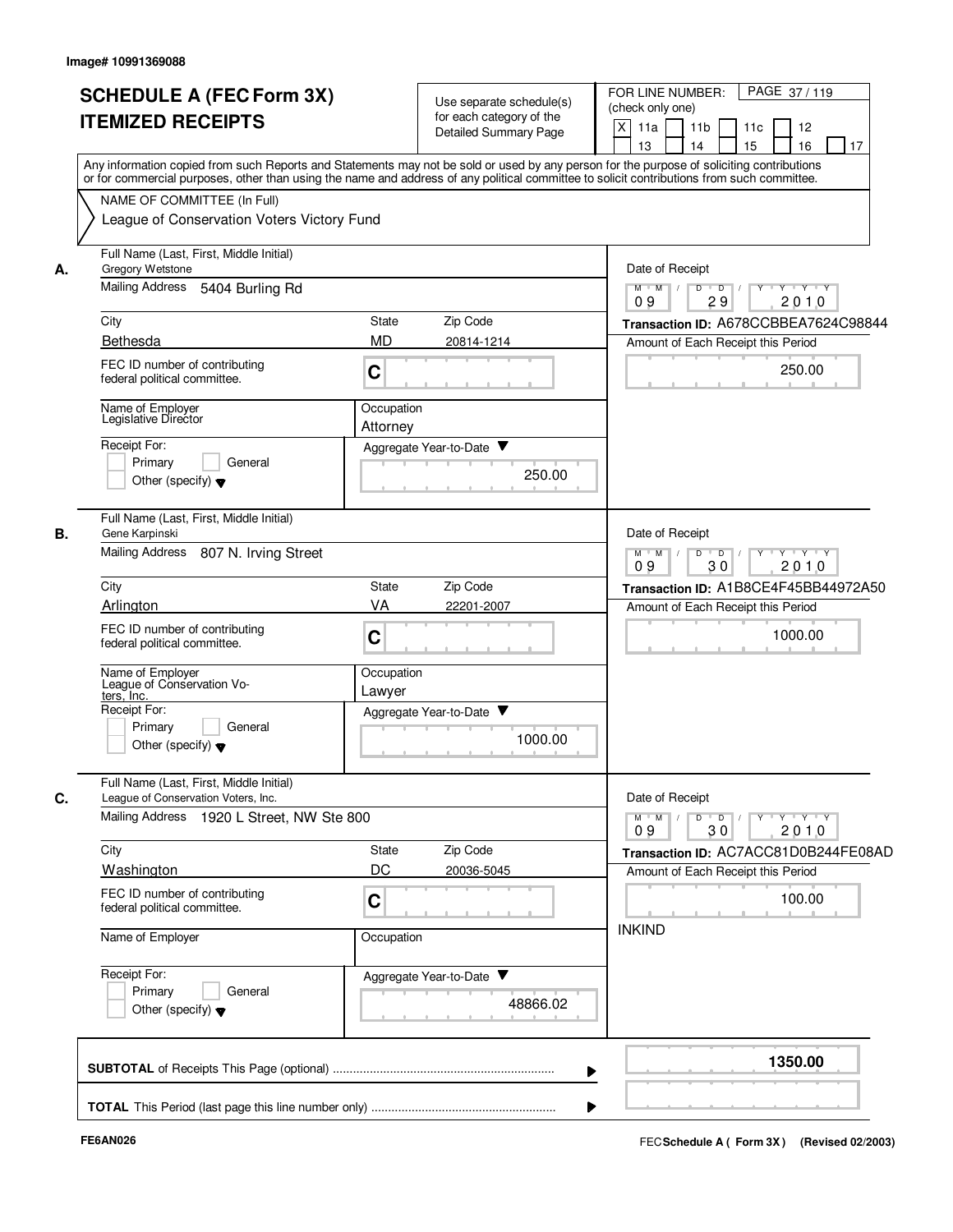|    | <b>SCHEDULE A (FEC Form 3X)</b><br><b>ITEMIZED RECEIPTS</b>                                                                                                                                                                                                                             |            | Use separate schedule(s)<br>for each category of the<br><b>Detailed Summary Page</b> | PAGE 38/119<br>FOR LINE NUMBER:<br>(check only one)<br>X<br>12<br>11 <sub>b</sub><br>11a<br>11c<br>16<br>17<br>13<br>15<br>4 |
|----|-----------------------------------------------------------------------------------------------------------------------------------------------------------------------------------------------------------------------------------------------------------------------------------------|------------|--------------------------------------------------------------------------------------|------------------------------------------------------------------------------------------------------------------------------|
|    | Any information copied from such Reports and Statements may not be sold or used by any person for the purpose of soliciting contributions<br>or for commercial purposes, other than using the name and address of any political committee to solicit contributions from such committee. |            |                                                                                      |                                                                                                                              |
|    | NAME OF COMMITTEE (In Full)                                                                                                                                                                                                                                                             |            |                                                                                      |                                                                                                                              |
|    | League of Conservation Voters Victory Fund                                                                                                                                                                                                                                              |            |                                                                                      |                                                                                                                              |
| А. | Full Name (Last, First, Middle Initial)<br>Mr. Scott Nathan                                                                                                                                                                                                                             |            |                                                                                      | Date of Receipt                                                                                                              |
|    | <b>Mailing Address</b><br>10 Louisburg Sq                                                                                                                                                                                                                                               |            |                                                                                      | D<br>$\overline{Y}$ $\overline{Y}$ $\overline{Y}$<br>$M$ $M$<br>$\blacksquare$<br>09<br>30<br>2010                           |
|    | City                                                                                                                                                                                                                                                                                    | State      | Zip Code                                                                             | Transaction ID: AC234D30F73EC40A19CE                                                                                         |
|    | <b>Boston</b>                                                                                                                                                                                                                                                                           | МA         | 02108-1203                                                                           | Amount of Each Receipt this Period                                                                                           |
|    | FEC ID number of contributing<br>federal political committee.                                                                                                                                                                                                                           | C          |                                                                                      | 50000.00                                                                                                                     |
|    | Name of Employer<br>Baupost Group Llp                                                                                                                                                                                                                                                   | Occupation | <b>Managing Director</b>                                                             |                                                                                                                              |
|    | Receipt For:<br>Primary<br>General<br>Other (specify) $\blacktriangledown$                                                                                                                                                                                                              |            | Aggregate Year-to-Date<br>50000.00<br>.                                              |                                                                                                                              |

|  | 50000.00  |
|--|-----------|
|  | 255076.02 |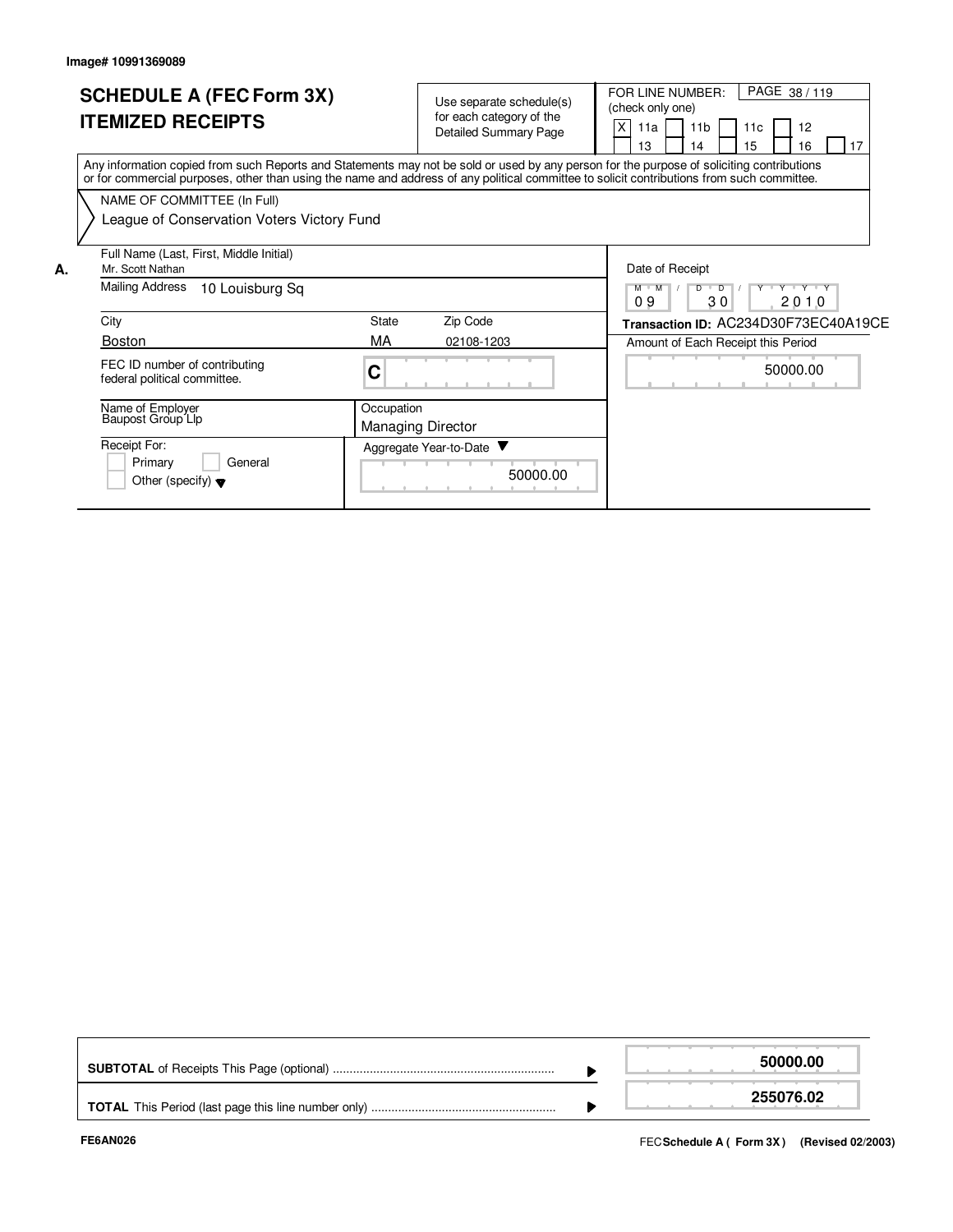| (check only one)<br><b>ITEMIZED DISBURSEMENTS</b><br>for each category of the<br>21 <sub>b</sub><br>X<br>22<br>23<br>25<br>24<br><b>Detailed Summary Page</b><br>27<br>28a<br>28 <sub>b</sub><br>28c<br>29<br>Any Information copied from such Reports and Statements may not be sold or used by any person for the purpose of soliciting contributions<br>or for commercial purposes, other than using the name and address of any political committee to solicit contributions from such committee<br>NAME OF COMMITTEE (In Full)<br>League of Conservation Voters Victory Fund<br>Full Name (Last, First, Middle Initial)<br>Transaction ID: BCFFABD8034864157979<br>League of Conservation Voters, Inc.<br>Date of Disbursement<br>M<br>M<br>D<br>D<br>$2010^y$<br>ЗŐ<br>07<br><b>Mailing Address</b><br>1920 L Street, NW Ste 800<br>Zip Code<br>City<br>Amount of Each Disbursement this Period<br>State<br>DC<br>20036-5045<br>Washington<br>400.00<br>Purpose of Disbursement<br><b>INKIND:Staff Time:Administrative</b><br><b>Candidate Name</b><br>Category/<br>Type<br>Office Sought:<br>Disbursement For:<br>House<br>Primary<br>Senate<br>General<br>President<br>Other (specify) $\blacktriangledown$<br>District:<br>State:<br>Full Name (Last, First, Middle Initial)<br>Transaction ID: B935F49ADFC37430E873<br>League of Conservation Voters, Inc.<br>Date of Disbursement<br>M<br>$3^{\circ}$<br>M<br>D<br>$2010^y$<br>08<br><b>Mailing Address</b><br>1920 L Street, NW Ste 800<br>Zip Code<br>City<br>State<br>Amount of Each Disbursement this Period<br>DC<br>20036-5045<br>Washington<br>4587.68<br>Purpose of Disbursement<br>INKIND: Printing<br>Candidate Name<br>Category/<br>Type<br>Office Sought:<br>Disbursement For:<br>House<br>Primary<br>General<br>Senate<br>President<br>Other (specify) $\blacktriangledown$<br>District:<br>State:<br>Full Name (Last, First, Middle Initial)<br>Transaction ID: B5F7A9DBD907E4377875<br>League of Conservation Voters, Inc.<br>Date of Disbursement<br>$0\overline{3}$<br>м<br>Μ<br>D<br>$2010^y$<br>0.9<br><b>Mailing Address</b><br>1920 L Street, NW Ste 800<br>City<br>Zip Code<br>Amount of Each Disbursement this Period<br><b>State</b><br>20036-5045<br>Washington<br>DC.<br>868.00<br>Purpose of Disbursement<br>INKIND:Postage<br><b>Candidate Name</b><br>Category/<br>Type<br>Office Sought:<br>Disbursement For:<br>House<br>Primary<br>Senate<br>General<br>President<br>Other (specify) $\blacktriangledown$<br>District:<br>State:<br>5855.68 | <b>SCHEDULE B (FEC Form 3X)</b> | Use separate schedule(s) | FOR LINE NUMBER: |  | PAGE 39 / 119 |                       |
|----------------------------------------------------------------------------------------------------------------------------------------------------------------------------------------------------------------------------------------------------------------------------------------------------------------------------------------------------------------------------------------------------------------------------------------------------------------------------------------------------------------------------------------------------------------------------------------------------------------------------------------------------------------------------------------------------------------------------------------------------------------------------------------------------------------------------------------------------------------------------------------------------------------------------------------------------------------------------------------------------------------------------------------------------------------------------------------------------------------------------------------------------------------------------------------------------------------------------------------------------------------------------------------------------------------------------------------------------------------------------------------------------------------------------------------------------------------------------------------------------------------------------------------------------------------------------------------------------------------------------------------------------------------------------------------------------------------------------------------------------------------------------------------------------------------------------------------------------------------------------------------------------------------------------------------------------------------------------------------------------------------------------------------------------------------------------------------------------------------------------------------------------------------------------------------------------------------------------------------------------------------------------------------------------------------------------------------------------------------------------------------------------------------------------------------------------------------------------------------------------------------------------------------|---------------------------------|--------------------------|------------------|--|---------------|-----------------------|
|                                                                                                                                                                                                                                                                                                                                                                                                                                                                                                                                                                                                                                                                                                                                                                                                                                                                                                                                                                                                                                                                                                                                                                                                                                                                                                                                                                                                                                                                                                                                                                                                                                                                                                                                                                                                                                                                                                                                                                                                                                                                                                                                                                                                                                                                                                                                                                                                                                                                                                                                        |                                 |                          |                  |  |               | 26<br>30 <sub>b</sub> |
|                                                                                                                                                                                                                                                                                                                                                                                                                                                                                                                                                                                                                                                                                                                                                                                                                                                                                                                                                                                                                                                                                                                                                                                                                                                                                                                                                                                                                                                                                                                                                                                                                                                                                                                                                                                                                                                                                                                                                                                                                                                                                                                                                                                                                                                                                                                                                                                                                                                                                                                                        |                                 |                          |                  |  |               |                       |
|                                                                                                                                                                                                                                                                                                                                                                                                                                                                                                                                                                                                                                                                                                                                                                                                                                                                                                                                                                                                                                                                                                                                                                                                                                                                                                                                                                                                                                                                                                                                                                                                                                                                                                                                                                                                                                                                                                                                                                                                                                                                                                                                                                                                                                                                                                                                                                                                                                                                                                                                        |                                 |                          |                  |  |               |                       |
|                                                                                                                                                                                                                                                                                                                                                                                                                                                                                                                                                                                                                                                                                                                                                                                                                                                                                                                                                                                                                                                                                                                                                                                                                                                                                                                                                                                                                                                                                                                                                                                                                                                                                                                                                                                                                                                                                                                                                                                                                                                                                                                                                                                                                                                                                                                                                                                                                                                                                                                                        |                                 |                          |                  |  |               |                       |
|                                                                                                                                                                                                                                                                                                                                                                                                                                                                                                                                                                                                                                                                                                                                                                                                                                                                                                                                                                                                                                                                                                                                                                                                                                                                                                                                                                                                                                                                                                                                                                                                                                                                                                                                                                                                                                                                                                                                                                                                                                                                                                                                                                                                                                                                                                                                                                                                                                                                                                                                        |                                 |                          |                  |  |               |                       |
|                                                                                                                                                                                                                                                                                                                                                                                                                                                                                                                                                                                                                                                                                                                                                                                                                                                                                                                                                                                                                                                                                                                                                                                                                                                                                                                                                                                                                                                                                                                                                                                                                                                                                                                                                                                                                                                                                                                                                                                                                                                                                                                                                                                                                                                                                                                                                                                                                                                                                                                                        |                                 |                          |                  |  |               |                       |
|                                                                                                                                                                                                                                                                                                                                                                                                                                                                                                                                                                                                                                                                                                                                                                                                                                                                                                                                                                                                                                                                                                                                                                                                                                                                                                                                                                                                                                                                                                                                                                                                                                                                                                                                                                                                                                                                                                                                                                                                                                                                                                                                                                                                                                                                                                                                                                                                                                                                                                                                        |                                 |                          |                  |  |               |                       |
|                                                                                                                                                                                                                                                                                                                                                                                                                                                                                                                                                                                                                                                                                                                                                                                                                                                                                                                                                                                                                                                                                                                                                                                                                                                                                                                                                                                                                                                                                                                                                                                                                                                                                                                                                                                                                                                                                                                                                                                                                                                                                                                                                                                                                                                                                                                                                                                                                                                                                                                                        |                                 |                          |                  |  |               |                       |
|                                                                                                                                                                                                                                                                                                                                                                                                                                                                                                                                                                                                                                                                                                                                                                                                                                                                                                                                                                                                                                                                                                                                                                                                                                                                                                                                                                                                                                                                                                                                                                                                                                                                                                                                                                                                                                                                                                                                                                                                                                                                                                                                                                                                                                                                                                                                                                                                                                                                                                                                        |                                 |                          |                  |  |               |                       |
|                                                                                                                                                                                                                                                                                                                                                                                                                                                                                                                                                                                                                                                                                                                                                                                                                                                                                                                                                                                                                                                                                                                                                                                                                                                                                                                                                                                                                                                                                                                                                                                                                                                                                                                                                                                                                                                                                                                                                                                                                                                                                                                                                                                                                                                                                                                                                                                                                                                                                                                                        |                                 |                          |                  |  |               |                       |
|                                                                                                                                                                                                                                                                                                                                                                                                                                                                                                                                                                                                                                                                                                                                                                                                                                                                                                                                                                                                                                                                                                                                                                                                                                                                                                                                                                                                                                                                                                                                                                                                                                                                                                                                                                                                                                                                                                                                                                                                                                                                                                                                                                                                                                                                                                                                                                                                                                                                                                                                        |                                 |                          |                  |  |               |                       |
|                                                                                                                                                                                                                                                                                                                                                                                                                                                                                                                                                                                                                                                                                                                                                                                                                                                                                                                                                                                                                                                                                                                                                                                                                                                                                                                                                                                                                                                                                                                                                                                                                                                                                                                                                                                                                                                                                                                                                                                                                                                                                                                                                                                                                                                                                                                                                                                                                                                                                                                                        |                                 |                          |                  |  |               |                       |
|                                                                                                                                                                                                                                                                                                                                                                                                                                                                                                                                                                                                                                                                                                                                                                                                                                                                                                                                                                                                                                                                                                                                                                                                                                                                                                                                                                                                                                                                                                                                                                                                                                                                                                                                                                                                                                                                                                                                                                                                                                                                                                                                                                                                                                                                                                                                                                                                                                                                                                                                        |                                 |                          |                  |  |               |                       |
|                                                                                                                                                                                                                                                                                                                                                                                                                                                                                                                                                                                                                                                                                                                                                                                                                                                                                                                                                                                                                                                                                                                                                                                                                                                                                                                                                                                                                                                                                                                                                                                                                                                                                                                                                                                                                                                                                                                                                                                                                                                                                                                                                                                                                                                                                                                                                                                                                                                                                                                                        |                                 |                          |                  |  |               |                       |
|                                                                                                                                                                                                                                                                                                                                                                                                                                                                                                                                                                                                                                                                                                                                                                                                                                                                                                                                                                                                                                                                                                                                                                                                                                                                                                                                                                                                                                                                                                                                                                                                                                                                                                                                                                                                                                                                                                                                                                                                                                                                                                                                                                                                                                                                                                                                                                                                                                                                                                                                        |                                 |                          |                  |  |               |                       |
|                                                                                                                                                                                                                                                                                                                                                                                                                                                                                                                                                                                                                                                                                                                                                                                                                                                                                                                                                                                                                                                                                                                                                                                                                                                                                                                                                                                                                                                                                                                                                                                                                                                                                                                                                                                                                                                                                                                                                                                                                                                                                                                                                                                                                                                                                                                                                                                                                                                                                                                                        |                                 |                          |                  |  |               |                       |
|                                                                                                                                                                                                                                                                                                                                                                                                                                                                                                                                                                                                                                                                                                                                                                                                                                                                                                                                                                                                                                                                                                                                                                                                                                                                                                                                                                                                                                                                                                                                                                                                                                                                                                                                                                                                                                                                                                                                                                                                                                                                                                                                                                                                                                                                                                                                                                                                                                                                                                                                        |                                 |                          |                  |  |               |                       |
|                                                                                                                                                                                                                                                                                                                                                                                                                                                                                                                                                                                                                                                                                                                                                                                                                                                                                                                                                                                                                                                                                                                                                                                                                                                                                                                                                                                                                                                                                                                                                                                                                                                                                                                                                                                                                                                                                                                                                                                                                                                                                                                                                                                                                                                                                                                                                                                                                                                                                                                                        |                                 |                          |                  |  |               |                       |
|                                                                                                                                                                                                                                                                                                                                                                                                                                                                                                                                                                                                                                                                                                                                                                                                                                                                                                                                                                                                                                                                                                                                                                                                                                                                                                                                                                                                                                                                                                                                                                                                                                                                                                                                                                                                                                                                                                                                                                                                                                                                                                                                                                                                                                                                                                                                                                                                                                                                                                                                        |                                 |                          |                  |  |               |                       |
|                                                                                                                                                                                                                                                                                                                                                                                                                                                                                                                                                                                                                                                                                                                                                                                                                                                                                                                                                                                                                                                                                                                                                                                                                                                                                                                                                                                                                                                                                                                                                                                                                                                                                                                                                                                                                                                                                                                                                                                                                                                                                                                                                                                                                                                                                                                                                                                                                                                                                                                                        |                                 |                          |                  |  |               |                       |
|                                                                                                                                                                                                                                                                                                                                                                                                                                                                                                                                                                                                                                                                                                                                                                                                                                                                                                                                                                                                                                                                                                                                                                                                                                                                                                                                                                                                                                                                                                                                                                                                                                                                                                                                                                                                                                                                                                                                                                                                                                                                                                                                                                                                                                                                                                                                                                                                                                                                                                                                        |                                 |                          |                  |  |               |                       |
|                                                                                                                                                                                                                                                                                                                                                                                                                                                                                                                                                                                                                                                                                                                                                                                                                                                                                                                                                                                                                                                                                                                                                                                                                                                                                                                                                                                                                                                                                                                                                                                                                                                                                                                                                                                                                                                                                                                                                                                                                                                                                                                                                                                                                                                                                                                                                                                                                                                                                                                                        |                                 |                          | ▶                |  |               |                       |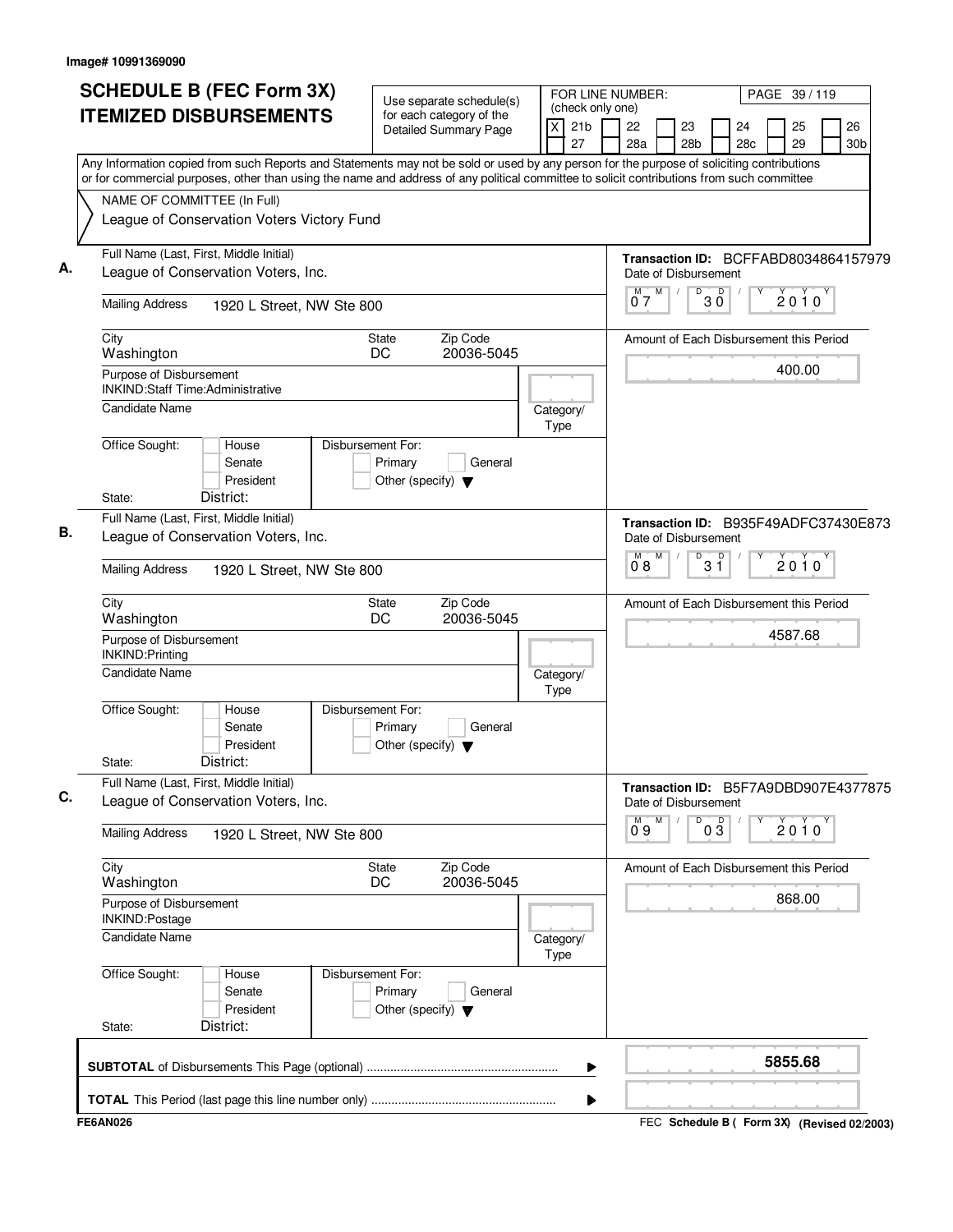| Use separate schedule(s)<br>(check only one)<br><b>ITEMIZED DISBURSEMENTS</b><br>for each category of the<br>21 <sub>b</sub><br>X<br>22<br>23<br>24<br><b>Detailed Summary Page</b><br>27<br>28a<br>28c<br>28 <sub>b</sub><br>Any Information copied from such Reports and Statements may not be sold or used by any person for the purpose of soliciting contributions<br>or for commercial purposes, other than using the name and address of any political committee to solicit contributions from such committee<br>NAME OF COMMITTEE (In Full)<br>League of Conservation Voters Victory Fund<br>Full Name (Last, First, Middle Initial)<br>Transaction ID: B0A66C37211684B5AA23<br>А.<br>League of Conservation Voters, Inc.<br>Date of Disbursement<br>M<br>D<br>$0\frac{D}{7}$<br>м<br>09<br><b>Mailing Address</b><br>1920 L Street, NW Ste 800<br>Zip Code<br>City<br><b>State</b><br>Amount of Each Disbursement this Period<br>DC<br>20036-5045<br>Washington<br>Purpose of Disbursement<br>INKIND: Printing<br>Candidate Name<br>Category/<br>Type<br>Office Sought:<br>Disbursement For:<br>House<br>Senate<br>Primary<br>General<br>President<br>Other (specify) $\blacktriangledown$<br>District:<br>State:<br>Full Name (Last, First, Middle Initial)<br>Transaction ID: BF5CB9FA412424E8E930<br>В.<br>League of Conservation Voters, Inc.<br>Date of Disbursement<br>M<br>0 <sup>0</sup><br>$0^{\circ}9$<br>D<br><b>Mailing Address</b><br>1920 L Street, NW Ste 800<br>Zip Code<br>City<br>State<br>Amount of Each Disbursement this Period<br>DC<br>20036-5045<br>Washington<br>Purpose of Disbursement<br>INKIND:Postage<br><b>Candidate Name</b><br>Category/<br>Type<br>Office Sought:<br>Disbursement For:<br>House<br>Primary<br>General<br>Senate<br>President<br>Other (specify) $\blacktriangledown$<br>District:<br>State:<br>Full Name (Last, First, Middle Initial)<br>Transaction ID: B646323B9DCFF43BA976<br>C.<br>League of Conservation Voters, Inc.<br>Date of Disbursement<br>M<br>M<br>D<br>$0\frac{D}{7}$<br>09<br><b>Mailing Address</b><br>1920 L Street, NW Ste 800<br>Zip Code<br>City<br><b>State</b><br>Amount of Each Disbursement this Period<br>Washington<br>DC<br>20036-5045<br>Purpose of Disbursement<br>INKIND:Shipping<br>Candidate Name<br>Category/<br>Type<br>Office Sought:<br>Disbursement For:<br>House<br>Senate<br>Primary<br>General<br>President<br>Other (specify) $\blacktriangledown$<br>District:<br>State: | PAGE 40/119                       |
|--------------------------------------------------------------------------------------------------------------------------------------------------------------------------------------------------------------------------------------------------------------------------------------------------------------------------------------------------------------------------------------------------------------------------------------------------------------------------------------------------------------------------------------------------------------------------------------------------------------------------------------------------------------------------------------------------------------------------------------------------------------------------------------------------------------------------------------------------------------------------------------------------------------------------------------------------------------------------------------------------------------------------------------------------------------------------------------------------------------------------------------------------------------------------------------------------------------------------------------------------------------------------------------------------------------------------------------------------------------------------------------------------------------------------------------------------------------------------------------------------------------------------------------------------------------------------------------------------------------------------------------------------------------------------------------------------------------------------------------------------------------------------------------------------------------------------------------------------------------------------------------------------------------------------------------------------------------------------------------------------------------------------------------------------------------------------------------------------------------------------------------------------------------------------------------------------------------------------------------------------------------------------------------------------------------------------------------------------------------------------------------------------------------------------------------------------------------------------------|-----------------------------------|
|                                                                                                                                                                                                                                                                                                                                                                                                                                                                                                                                                                                                                                                                                                                                                                                                                                                                                                                                                                                                                                                                                                                                                                                                                                                                                                                                                                                                                                                                                                                                                                                                                                                                                                                                                                                                                                                                                                                                                                                                                                                                                                                                                                                                                                                                                                                                                                                                                                                                                | 26<br>25<br>29<br>30 <sub>b</sub> |
|                                                                                                                                                                                                                                                                                                                                                                                                                                                                                                                                                                                                                                                                                                                                                                                                                                                                                                                                                                                                                                                                                                                                                                                                                                                                                                                                                                                                                                                                                                                                                                                                                                                                                                                                                                                                                                                                                                                                                                                                                                                                                                                                                                                                                                                                                                                                                                                                                                                                                |                                   |
|                                                                                                                                                                                                                                                                                                                                                                                                                                                                                                                                                                                                                                                                                                                                                                                                                                                                                                                                                                                                                                                                                                                                                                                                                                                                                                                                                                                                                                                                                                                                                                                                                                                                                                                                                                                                                                                                                                                                                                                                                                                                                                                                                                                                                                                                                                                                                                                                                                                                                |                                   |
|                                                                                                                                                                                                                                                                                                                                                                                                                                                                                                                                                                                                                                                                                                                                                                                                                                                                                                                                                                                                                                                                                                                                                                                                                                                                                                                                                                                                                                                                                                                                                                                                                                                                                                                                                                                                                                                                                                                                                                                                                                                                                                                                                                                                                                                                                                                                                                                                                                                                                |                                   |
|                                                                                                                                                                                                                                                                                                                                                                                                                                                                                                                                                                                                                                                                                                                                                                                                                                                                                                                                                                                                                                                                                                                                                                                                                                                                                                                                                                                                                                                                                                                                                                                                                                                                                                                                                                                                                                                                                                                                                                                                                                                                                                                                                                                                                                                                                                                                                                                                                                                                                |                                   |
|                                                                                                                                                                                                                                                                                                                                                                                                                                                                                                                                                                                                                                                                                                                                                                                                                                                                                                                                                                                                                                                                                                                                                                                                                                                                                                                                                                                                                                                                                                                                                                                                                                                                                                                                                                                                                                                                                                                                                                                                                                                                                                                                                                                                                                                                                                                                                                                                                                                                                |                                   |
|                                                                                                                                                                                                                                                                                                                                                                                                                                                                                                                                                                                                                                                                                                                                                                                                                                                                                                                                                                                                                                                                                                                                                                                                                                                                                                                                                                                                                                                                                                                                                                                                                                                                                                                                                                                                                                                                                                                                                                                                                                                                                                                                                                                                                                                                                                                                                                                                                                                                                | $2010^y$                          |
|                                                                                                                                                                                                                                                                                                                                                                                                                                                                                                                                                                                                                                                                                                                                                                                                                                                                                                                                                                                                                                                                                                                                                                                                                                                                                                                                                                                                                                                                                                                                                                                                                                                                                                                                                                                                                                                                                                                                                                                                                                                                                                                                                                                                                                                                                                                                                                                                                                                                                |                                   |
|                                                                                                                                                                                                                                                                                                                                                                                                                                                                                                                                                                                                                                                                                                                                                                                                                                                                                                                                                                                                                                                                                                                                                                                                                                                                                                                                                                                                                                                                                                                                                                                                                                                                                                                                                                                                                                                                                                                                                                                                                                                                                                                                                                                                                                                                                                                                                                                                                                                                                | 440.30                            |
|                                                                                                                                                                                                                                                                                                                                                                                                                                                                                                                                                                                                                                                                                                                                                                                                                                                                                                                                                                                                                                                                                                                                                                                                                                                                                                                                                                                                                                                                                                                                                                                                                                                                                                                                                                                                                                                                                                                                                                                                                                                                                                                                                                                                                                                                                                                                                                                                                                                                                |                                   |
|                                                                                                                                                                                                                                                                                                                                                                                                                                                                                                                                                                                                                                                                                                                                                                                                                                                                                                                                                                                                                                                                                                                                                                                                                                                                                                                                                                                                                                                                                                                                                                                                                                                                                                                                                                                                                                                                                                                                                                                                                                                                                                                                                                                                                                                                                                                                                                                                                                                                                |                                   |
|                                                                                                                                                                                                                                                                                                                                                                                                                                                                                                                                                                                                                                                                                                                                                                                                                                                                                                                                                                                                                                                                                                                                                                                                                                                                                                                                                                                                                                                                                                                                                                                                                                                                                                                                                                                                                                                                                                                                                                                                                                                                                                                                                                                                                                                                                                                                                                                                                                                                                |                                   |
|                                                                                                                                                                                                                                                                                                                                                                                                                                                                                                                                                                                                                                                                                                                                                                                                                                                                                                                                                                                                                                                                                                                                                                                                                                                                                                                                                                                                                                                                                                                                                                                                                                                                                                                                                                                                                                                                                                                                                                                                                                                                                                                                                                                                                                                                                                                                                                                                                                                                                |                                   |
|                                                                                                                                                                                                                                                                                                                                                                                                                                                                                                                                                                                                                                                                                                                                                                                                                                                                                                                                                                                                                                                                                                                                                                                                                                                                                                                                                                                                                                                                                                                                                                                                                                                                                                                                                                                                                                                                                                                                                                                                                                                                                                                                                                                                                                                                                                                                                                                                                                                                                | $2010^y$                          |
|                                                                                                                                                                                                                                                                                                                                                                                                                                                                                                                                                                                                                                                                                                                                                                                                                                                                                                                                                                                                                                                                                                                                                                                                                                                                                                                                                                                                                                                                                                                                                                                                                                                                                                                                                                                                                                                                                                                                                                                                                                                                                                                                                                                                                                                                                                                                                                                                                                                                                |                                   |
|                                                                                                                                                                                                                                                                                                                                                                                                                                                                                                                                                                                                                                                                                                                                                                                                                                                                                                                                                                                                                                                                                                                                                                                                                                                                                                                                                                                                                                                                                                                                                                                                                                                                                                                                                                                                                                                                                                                                                                                                                                                                                                                                                                                                                                                                                                                                                                                                                                                                                | 455.30                            |
|                                                                                                                                                                                                                                                                                                                                                                                                                                                                                                                                                                                                                                                                                                                                                                                                                                                                                                                                                                                                                                                                                                                                                                                                                                                                                                                                                                                                                                                                                                                                                                                                                                                                                                                                                                                                                                                                                                                                                                                                                                                                                                                                                                                                                                                                                                                                                                                                                                                                                |                                   |
|                                                                                                                                                                                                                                                                                                                                                                                                                                                                                                                                                                                                                                                                                                                                                                                                                                                                                                                                                                                                                                                                                                                                                                                                                                                                                                                                                                                                                                                                                                                                                                                                                                                                                                                                                                                                                                                                                                                                                                                                                                                                                                                                                                                                                                                                                                                                                                                                                                                                                |                                   |
|                                                                                                                                                                                                                                                                                                                                                                                                                                                                                                                                                                                                                                                                                                                                                                                                                                                                                                                                                                                                                                                                                                                                                                                                                                                                                                                                                                                                                                                                                                                                                                                                                                                                                                                                                                                                                                                                                                                                                                                                                                                                                                                                                                                                                                                                                                                                                                                                                                                                                |                                   |
|                                                                                                                                                                                                                                                                                                                                                                                                                                                                                                                                                                                                                                                                                                                                                                                                                                                                                                                                                                                                                                                                                                                                                                                                                                                                                                                                                                                                                                                                                                                                                                                                                                                                                                                                                                                                                                                                                                                                                                                                                                                                                                                                                                                                                                                                                                                                                                                                                                                                                | $2010^y$                          |
|                                                                                                                                                                                                                                                                                                                                                                                                                                                                                                                                                                                                                                                                                                                                                                                                                                                                                                                                                                                                                                                                                                                                                                                                                                                                                                                                                                                                                                                                                                                                                                                                                                                                                                                                                                                                                                                                                                                                                                                                                                                                                                                                                                                                                                                                                                                                                                                                                                                                                |                                   |
|                                                                                                                                                                                                                                                                                                                                                                                                                                                                                                                                                                                                                                                                                                                                                                                                                                                                                                                                                                                                                                                                                                                                                                                                                                                                                                                                                                                                                                                                                                                                                                                                                                                                                                                                                                                                                                                                                                                                                                                                                                                                                                                                                                                                                                                                                                                                                                                                                                                                                | 40.00                             |
|                                                                                                                                                                                                                                                                                                                                                                                                                                                                                                                                                                                                                                                                                                                                                                                                                                                                                                                                                                                                                                                                                                                                                                                                                                                                                                                                                                                                                                                                                                                                                                                                                                                                                                                                                                                                                                                                                                                                                                                                                                                                                                                                                                                                                                                                                                                                                                                                                                                                                |                                   |
|                                                                                                                                                                                                                                                                                                                                                                                                                                                                                                                                                                                                                                                                                                                                                                                                                                                                                                                                                                                                                                                                                                                                                                                                                                                                                                                                                                                                                                                                                                                                                                                                                                                                                                                                                                                                                                                                                                                                                                                                                                                                                                                                                                                                                                                                                                                                                                                                                                                                                |                                   |
|                                                                                                                                                                                                                                                                                                                                                                                                                                                                                                                                                                                                                                                                                                                                                                                                                                                                                                                                                                                                                                                                                                                                                                                                                                                                                                                                                                                                                                                                                                                                                                                                                                                                                                                                                                                                                                                                                                                                                                                                                                                                                                                                                                                                                                                                                                                                                                                                                                                                                |                                   |
| ▶                                                                                                                                                                                                                                                                                                                                                                                                                                                                                                                                                                                                                                                                                                                                                                                                                                                                                                                                                                                                                                                                                                                                                                                                                                                                                                                                                                                                                                                                                                                                                                                                                                                                                                                                                                                                                                                                                                                                                                                                                                                                                                                                                                                                                                                                                                                                                                                                                                                                              | 935.60                            |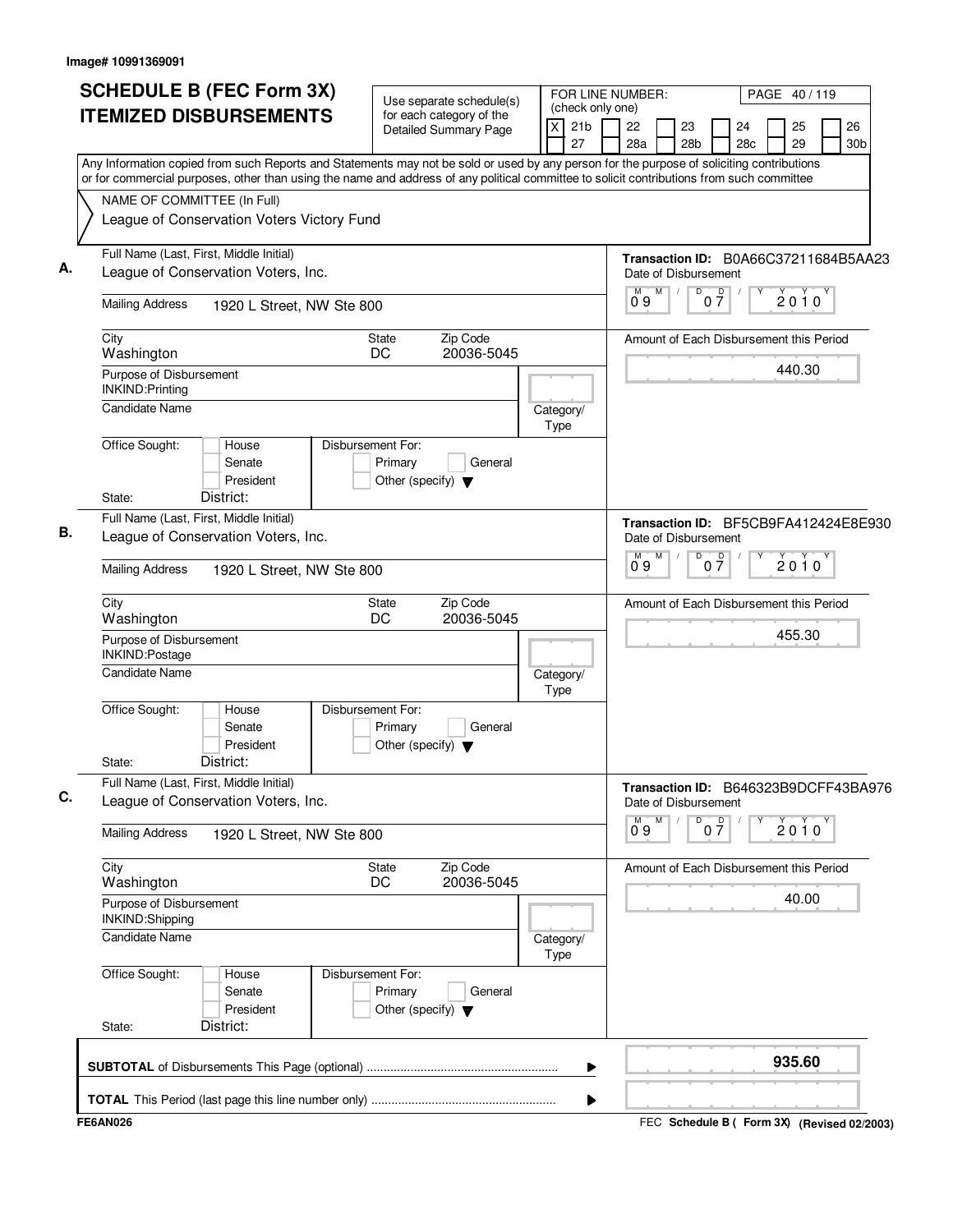| <b>SCHEDULE B (FEC Form 3X)</b>                                                                                                                                                                                                                                                        | Use separate schedule(s)                                                        |                            | FOR LINE NUMBER:<br>PAGE 41/119<br>(check only one) |                                                |  |  |  |  |  |  |  |  |
|----------------------------------------------------------------------------------------------------------------------------------------------------------------------------------------------------------------------------------------------------------------------------------------|---------------------------------------------------------------------------------|----------------------------|-----------------------------------------------------|------------------------------------------------|--|--|--|--|--|--|--|--|
| <b>ITEMIZED DISBURSEMENTS</b>                                                                                                                                                                                                                                                          | for each category of the<br><b>Detailed Summary Page</b>                        | 21 <sub>b</sub><br>X<br>27 | 22<br>23<br>28a<br>28b                              | 24<br>25<br>26<br>28c<br>29<br>30 <sub>b</sub> |  |  |  |  |  |  |  |  |
| Any Information copied from such Reports and Statements may not be sold or used by any person for the purpose of soliciting contributions<br>or for commercial purposes, other than using the name and address of any political committee to solicit contributions from such committee |                                                                                 |                            |                                                     |                                                |  |  |  |  |  |  |  |  |
| NAME OF COMMITTEE (In Full)                                                                                                                                                                                                                                                            |                                                                                 |                            |                                                     |                                                |  |  |  |  |  |  |  |  |
| League of Conservation Voters Victory Fund                                                                                                                                                                                                                                             |                                                                                 |                            |                                                     |                                                |  |  |  |  |  |  |  |  |
|                                                                                                                                                                                                                                                                                        |                                                                                 |                            |                                                     |                                                |  |  |  |  |  |  |  |  |
| Full Name (Last, First, Middle Initial)<br>League of Conservation Voters, Inc.                                                                                                                                                                                                         |                                                                                 |                            |                                                     |                                                |  |  |  |  |  |  |  |  |
| <b>Mailing Address</b><br>1920 L Street, NW Ste 800                                                                                                                                                                                                                                    |                                                                                 |                            | M<br>D<br>M<br>09                                   | $0\overline{7}$<br>2010                        |  |  |  |  |  |  |  |  |
| City<br>Washington                                                                                                                                                                                                                                                                     | Zip Code<br>State<br>DC<br>20036-5045                                           |                            |                                                     | Amount of Each Disbursement this Period        |  |  |  |  |  |  |  |  |
| Purpose of Disbursement<br>INKIND:Staff time:Mailing                                                                                                                                                                                                                                   |                                                                                 |                            |                                                     | 322.70                                         |  |  |  |  |  |  |  |  |
| <b>Candidate Name</b>                                                                                                                                                                                                                                                                  |                                                                                 | Category/<br>Type          |                                                     |                                                |  |  |  |  |  |  |  |  |
| Office Sought:<br>House<br>Senate<br>President                                                                                                                                                                                                                                         | Disbursement For:<br>Primary<br>General<br>Other (specify) $\blacktriangledown$ |                            |                                                     |                                                |  |  |  |  |  |  |  |  |
| District:<br>State:                                                                                                                                                                                                                                                                    |                                                                                 |                            |                                                     |                                                |  |  |  |  |  |  |  |  |
| Full Name (Last, First, Middle Initial)<br>League of Conservation Voters, Inc.                                                                                                                                                                                                         |                                                                                 |                            | Date of Disbursement                                | Transaction ID: B17C30280B45D4E3C9A2           |  |  |  |  |  |  |  |  |
| <b>Mailing Address</b><br>1920 L Street, NW Ste 800                                                                                                                                                                                                                                    |                                                                                 |                            | D<br>M<br>$0^{\circ}9$                              | $0\frac{D}{7}$<br>$2010^y$                     |  |  |  |  |  |  |  |  |
| City<br>Washington                                                                                                                                                                                                                                                                     | Zip Code<br>State<br>DC<br>20036-5045                                           |                            |                                                     | Amount of Each Disbursement this Period        |  |  |  |  |  |  |  |  |
| Purpose of Disbursement<br>INKIND:Staff time: Fundraising E-mail                                                                                                                                                                                                                       |                                                                                 |                            |                                                     | 30.78                                          |  |  |  |  |  |  |  |  |
| Candidate Name                                                                                                                                                                                                                                                                         |                                                                                 | Category/<br>Type          |                                                     |                                                |  |  |  |  |  |  |  |  |
| Office Sought:<br>House<br>Senate<br>President<br>District:<br>State:                                                                                                                                                                                                                  | Disbursement For:<br>General<br>Primary<br>Other (specify) $\blacktriangledown$ |                            |                                                     |                                                |  |  |  |  |  |  |  |  |
| Full Name (Last, First, Middle Initial)<br>League of Conservation Voters, Inc.                                                                                                                                                                                                         |                                                                                 | Date of Disbursement       | Transaction ID: BFD6B9EB27C7B4949A45                |                                                |  |  |  |  |  |  |  |  |
| <b>Mailing Address</b><br>1920 L Street, NW Ste 800                                                                                                                                                                                                                                    |                                                                                 |                            | M<br>D<br>09                                        | $0\overline{7}$<br>$2010^y$                    |  |  |  |  |  |  |  |  |
| City<br>Washington                                                                                                                                                                                                                                                                     | Zip Code<br>State<br>DC<br>20036-5045                                           |                            |                                                     | Amount of Each Disbursement this Period        |  |  |  |  |  |  |  |  |
| Purpose of Disbursement<br><b>INKIND:Fundraising Email</b>                                                                                                                                                                                                                             |                                                                                 |                            |                                                     | 696.00                                         |  |  |  |  |  |  |  |  |
| <b>Candidate Name</b>                                                                                                                                                                                                                                                                  |                                                                                 | Category/                  |                                                     |                                                |  |  |  |  |  |  |  |  |
| Office Sought:<br>House<br>Senate<br>President<br>District:<br>State:                                                                                                                                                                                                                  | Disbursement For:<br>Primary<br>General<br>Other (specify) $\blacktriangledown$ | Type                       |                                                     |                                                |  |  |  |  |  |  |  |  |
|                                                                                                                                                                                                                                                                                        |                                                                                 | ▶                          |                                                     | 1049.48                                        |  |  |  |  |  |  |  |  |
|                                                                                                                                                                                                                                                                                        |                                                                                 |                            |                                                     |                                                |  |  |  |  |  |  |  |  |
|                                                                                                                                                                                                                                                                                        |                                                                                 | ▶                          |                                                     |                                                |  |  |  |  |  |  |  |  |
| <b>FE6AN026</b>                                                                                                                                                                                                                                                                        |                                                                                 |                            |                                                     | FEC Schedule B ( Form 3X) (Revised 02/2003)    |  |  |  |  |  |  |  |  |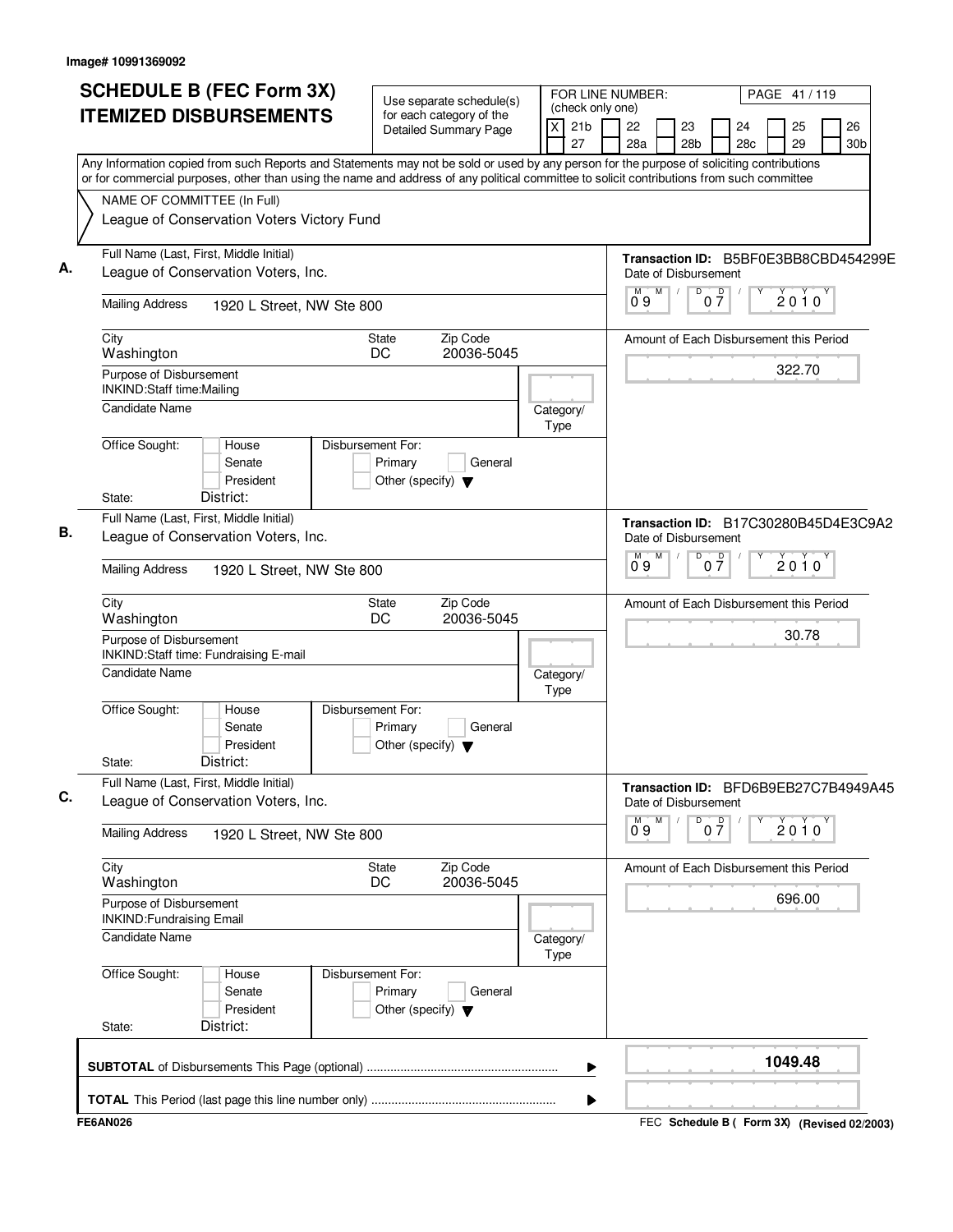| (check only one)<br><b>ITEMIZED DISBURSEMENTS</b><br>for each category of the<br>X<br>21 <sub>b</sub><br>22<br>23<br>25<br>24<br><b>Detailed Summary Page</b><br>28a<br>28 <sub>b</sub><br>28c<br>29<br>27<br>Any Information copied from such Reports and Statements may not be sold or used by any person for the purpose of soliciting contributions<br>or for commercial purposes, other than using the name and address of any political committee to solicit contributions from such committee<br>NAME OF COMMITTEE (In Full)<br>League of Conservation Voters Victory Fund<br>Full Name (Last, First, Middle Initial)<br>Transaction ID: BFCE5B3277451446DAB6<br>League of Conservation Voters, Inc.<br>Date of Disbursement<br>M<br>D<br>M<br>$\overline{10}$<br>$2010^y$<br>09<br><b>Mailing Address</b><br>1920 L Street, NW Ste 800<br>Zip Code<br>City<br>Amount of Each Disbursement this Period<br>State<br>20036-5045<br>Washington<br>DC<br>15.39<br>Purpose of Disbursement<br>INKIND:Staff time:Email Set-up<br><b>Candidate Name</b><br>Category/<br>Type<br>Office Sought:<br>Disbursement For:<br>House<br>Primary<br>Senate<br>General<br>President<br>Other (specify) $\blacktriangledown$<br>District:<br>State:<br>Full Name (Last, First, Middle Initial)<br>Transaction ID: BF981575317A34A4B88A<br>League of Conservation Voters, Inc.<br>Date of Disbursement<br>M<br>D<br>$\overline{\overline{\overline{0}}}$<br>M<br>2010<br>0.9<br>1.<br><b>Mailing Address</b><br>1920 L Street, NW Ste 800<br>Zip Code<br>City<br>State<br>Amount of Each Disbursement this Period<br>DC<br>20036-5045<br>Washington<br>696.00<br>Purpose of Disbursement<br><b>INKIND:Fundraising E-mail</b><br><b>Candidate Name</b><br>Category/<br>Type<br>Office Sought:<br>Disbursement For:<br>House<br>Senate<br>Primary<br>General<br>President<br>Other (specify) $\blacktriangledown$<br>District:<br>State:<br>Full Name (Last, First, Middle Initial)<br>Transaction ID: B04D1ED628DCC4667AE4<br>League of Conservation Voters, Inc.<br>Date of Disbursement<br>1 <sup>D</sup><br>M<br>D<br>$0^{\circ}9$<br>$2010^y$<br><b>Mailing Address</b><br>1920 L Street, NW Ste 800<br>City<br>Zip Code<br>State<br>Amount of Each Disbursement this Period<br>20036-5045<br>Washington<br>DC.<br>242.80<br>Purpose of Disbursement<br>INKIND:Postage<br><b>Candidate Name</b><br>Category/<br>Type<br>Office Sought:<br>Disbursement For:<br>House<br>Primary<br>Senate<br>General<br>President<br>Other (specify) $\blacktriangledown$<br>District:<br>State: | <b>SCHEDULE B (FEC Form 3X)</b> | Use separate schedule(s) |  | FOR LINE NUMBER: |  |  |  |  | PAGE 42/119 |                       |
|-------------------------------------------------------------------------------------------------------------------------------------------------------------------------------------------------------------------------------------------------------------------------------------------------------------------------------------------------------------------------------------------------------------------------------------------------------------------------------------------------------------------------------------------------------------------------------------------------------------------------------------------------------------------------------------------------------------------------------------------------------------------------------------------------------------------------------------------------------------------------------------------------------------------------------------------------------------------------------------------------------------------------------------------------------------------------------------------------------------------------------------------------------------------------------------------------------------------------------------------------------------------------------------------------------------------------------------------------------------------------------------------------------------------------------------------------------------------------------------------------------------------------------------------------------------------------------------------------------------------------------------------------------------------------------------------------------------------------------------------------------------------------------------------------------------------------------------------------------------------------------------------------------------------------------------------------------------------------------------------------------------------------------------------------------------------------------------------------------------------------------------------------------------------------------------------------------------------------------------------------------------------------------------------------------------------------------------------------------------------------------------------------------------------------------------------------------------------------------------------------------------------------------------------------------------------------|---------------------------------|--------------------------|--|------------------|--|--|--|--|-------------|-----------------------|
|                                                                                                                                                                                                                                                                                                                                                                                                                                                                                                                                                                                                                                                                                                                                                                                                                                                                                                                                                                                                                                                                                                                                                                                                                                                                                                                                                                                                                                                                                                                                                                                                                                                                                                                                                                                                                                                                                                                                                                                                                                                                                                                                                                                                                                                                                                                                                                                                                                                                                                                                                                         |                                 |                          |  |                  |  |  |  |  |             | 26<br>30 <sub>b</sub> |
|                                                                                                                                                                                                                                                                                                                                                                                                                                                                                                                                                                                                                                                                                                                                                                                                                                                                                                                                                                                                                                                                                                                                                                                                                                                                                                                                                                                                                                                                                                                                                                                                                                                                                                                                                                                                                                                                                                                                                                                                                                                                                                                                                                                                                                                                                                                                                                                                                                                                                                                                                                         |                                 |                          |  |                  |  |  |  |  |             |                       |
|                                                                                                                                                                                                                                                                                                                                                                                                                                                                                                                                                                                                                                                                                                                                                                                                                                                                                                                                                                                                                                                                                                                                                                                                                                                                                                                                                                                                                                                                                                                                                                                                                                                                                                                                                                                                                                                                                                                                                                                                                                                                                                                                                                                                                                                                                                                                                                                                                                                                                                                                                                         |                                 |                          |  |                  |  |  |  |  |             |                       |
|                                                                                                                                                                                                                                                                                                                                                                                                                                                                                                                                                                                                                                                                                                                                                                                                                                                                                                                                                                                                                                                                                                                                                                                                                                                                                                                                                                                                                                                                                                                                                                                                                                                                                                                                                                                                                                                                                                                                                                                                                                                                                                                                                                                                                                                                                                                                                                                                                                                                                                                                                                         |                                 |                          |  |                  |  |  |  |  |             |                       |
|                                                                                                                                                                                                                                                                                                                                                                                                                                                                                                                                                                                                                                                                                                                                                                                                                                                                                                                                                                                                                                                                                                                                                                                                                                                                                                                                                                                                                                                                                                                                                                                                                                                                                                                                                                                                                                                                                                                                                                                                                                                                                                                                                                                                                                                                                                                                                                                                                                                                                                                                                                         |                                 |                          |  |                  |  |  |  |  |             |                       |
|                                                                                                                                                                                                                                                                                                                                                                                                                                                                                                                                                                                                                                                                                                                                                                                                                                                                                                                                                                                                                                                                                                                                                                                                                                                                                                                                                                                                                                                                                                                                                                                                                                                                                                                                                                                                                                                                                                                                                                                                                                                                                                                                                                                                                                                                                                                                                                                                                                                                                                                                                                         |                                 |                          |  |                  |  |  |  |  |             |                       |
|                                                                                                                                                                                                                                                                                                                                                                                                                                                                                                                                                                                                                                                                                                                                                                                                                                                                                                                                                                                                                                                                                                                                                                                                                                                                                                                                                                                                                                                                                                                                                                                                                                                                                                                                                                                                                                                                                                                                                                                                                                                                                                                                                                                                                                                                                                                                                                                                                                                                                                                                                                         |                                 |                          |  |                  |  |  |  |  |             |                       |
|                                                                                                                                                                                                                                                                                                                                                                                                                                                                                                                                                                                                                                                                                                                                                                                                                                                                                                                                                                                                                                                                                                                                                                                                                                                                                                                                                                                                                                                                                                                                                                                                                                                                                                                                                                                                                                                                                                                                                                                                                                                                                                                                                                                                                                                                                                                                                                                                                                                                                                                                                                         |                                 |                          |  |                  |  |  |  |  |             |                       |
|                                                                                                                                                                                                                                                                                                                                                                                                                                                                                                                                                                                                                                                                                                                                                                                                                                                                                                                                                                                                                                                                                                                                                                                                                                                                                                                                                                                                                                                                                                                                                                                                                                                                                                                                                                                                                                                                                                                                                                                                                                                                                                                                                                                                                                                                                                                                                                                                                                                                                                                                                                         |                                 |                          |  |                  |  |  |  |  |             |                       |
|                                                                                                                                                                                                                                                                                                                                                                                                                                                                                                                                                                                                                                                                                                                                                                                                                                                                                                                                                                                                                                                                                                                                                                                                                                                                                                                                                                                                                                                                                                                                                                                                                                                                                                                                                                                                                                                                                                                                                                                                                                                                                                                                                                                                                                                                                                                                                                                                                                                                                                                                                                         |                                 |                          |  |                  |  |  |  |  |             |                       |
|                                                                                                                                                                                                                                                                                                                                                                                                                                                                                                                                                                                                                                                                                                                                                                                                                                                                                                                                                                                                                                                                                                                                                                                                                                                                                                                                                                                                                                                                                                                                                                                                                                                                                                                                                                                                                                                                                                                                                                                                                                                                                                                                                                                                                                                                                                                                                                                                                                                                                                                                                                         |                                 |                          |  |                  |  |  |  |  |             |                       |
|                                                                                                                                                                                                                                                                                                                                                                                                                                                                                                                                                                                                                                                                                                                                                                                                                                                                                                                                                                                                                                                                                                                                                                                                                                                                                                                                                                                                                                                                                                                                                                                                                                                                                                                                                                                                                                                                                                                                                                                                                                                                                                                                                                                                                                                                                                                                                                                                                                                                                                                                                                         |                                 |                          |  |                  |  |  |  |  |             |                       |
|                                                                                                                                                                                                                                                                                                                                                                                                                                                                                                                                                                                                                                                                                                                                                                                                                                                                                                                                                                                                                                                                                                                                                                                                                                                                                                                                                                                                                                                                                                                                                                                                                                                                                                                                                                                                                                                                                                                                                                                                                                                                                                                                                                                                                                                                                                                                                                                                                                                                                                                                                                         |                                 |                          |  |                  |  |  |  |  |             |                       |
|                                                                                                                                                                                                                                                                                                                                                                                                                                                                                                                                                                                                                                                                                                                                                                                                                                                                                                                                                                                                                                                                                                                                                                                                                                                                                                                                                                                                                                                                                                                                                                                                                                                                                                                                                                                                                                                                                                                                                                                                                                                                                                                                                                                                                                                                                                                                                                                                                                                                                                                                                                         |                                 |                          |  |                  |  |  |  |  |             |                       |
|                                                                                                                                                                                                                                                                                                                                                                                                                                                                                                                                                                                                                                                                                                                                                                                                                                                                                                                                                                                                                                                                                                                                                                                                                                                                                                                                                                                                                                                                                                                                                                                                                                                                                                                                                                                                                                                                                                                                                                                                                                                                                                                                                                                                                                                                                                                                                                                                                                                                                                                                                                         |                                 |                          |  |                  |  |  |  |  |             |                       |
|                                                                                                                                                                                                                                                                                                                                                                                                                                                                                                                                                                                                                                                                                                                                                                                                                                                                                                                                                                                                                                                                                                                                                                                                                                                                                                                                                                                                                                                                                                                                                                                                                                                                                                                                                                                                                                                                                                                                                                                                                                                                                                                                                                                                                                                                                                                                                                                                                                                                                                                                                                         |                                 |                          |  |                  |  |  |  |  |             |                       |
|                                                                                                                                                                                                                                                                                                                                                                                                                                                                                                                                                                                                                                                                                                                                                                                                                                                                                                                                                                                                                                                                                                                                                                                                                                                                                                                                                                                                                                                                                                                                                                                                                                                                                                                                                                                                                                                                                                                                                                                                                                                                                                                                                                                                                                                                                                                                                                                                                                                                                                                                                                         |                                 |                          |  |                  |  |  |  |  |             |                       |
|                                                                                                                                                                                                                                                                                                                                                                                                                                                                                                                                                                                                                                                                                                                                                                                                                                                                                                                                                                                                                                                                                                                                                                                                                                                                                                                                                                                                                                                                                                                                                                                                                                                                                                                                                                                                                                                                                                                                                                                                                                                                                                                                                                                                                                                                                                                                                                                                                                                                                                                                                                         |                                 |                          |  |                  |  |  |  |  |             |                       |
|                                                                                                                                                                                                                                                                                                                                                                                                                                                                                                                                                                                                                                                                                                                                                                                                                                                                                                                                                                                                                                                                                                                                                                                                                                                                                                                                                                                                                                                                                                                                                                                                                                                                                                                                                                                                                                                                                                                                                                                                                                                                                                                                                                                                                                                                                                                                                                                                                                                                                                                                                                         |                                 |                          |  |                  |  |  |  |  |             |                       |
|                                                                                                                                                                                                                                                                                                                                                                                                                                                                                                                                                                                                                                                                                                                                                                                                                                                                                                                                                                                                                                                                                                                                                                                                                                                                                                                                                                                                                                                                                                                                                                                                                                                                                                                                                                                                                                                                                                                                                                                                                                                                                                                                                                                                                                                                                                                                                                                                                                                                                                                                                                         |                                 |                          |  |                  |  |  |  |  |             |                       |
|                                                                                                                                                                                                                                                                                                                                                                                                                                                                                                                                                                                                                                                                                                                                                                                                                                                                                                                                                                                                                                                                                                                                                                                                                                                                                                                                                                                                                                                                                                                                                                                                                                                                                                                                                                                                                                                                                                                                                                                                                                                                                                                                                                                                                                                                                                                                                                                                                                                                                                                                                                         |                                 |                          |  |                  |  |  |  |  |             |                       |
|                                                                                                                                                                                                                                                                                                                                                                                                                                                                                                                                                                                                                                                                                                                                                                                                                                                                                                                                                                                                                                                                                                                                                                                                                                                                                                                                                                                                                                                                                                                                                                                                                                                                                                                                                                                                                                                                                                                                                                                                                                                                                                                                                                                                                                                                                                                                                                                                                                                                                                                                                                         |                                 |                          |  |                  |  |  |  |  |             |                       |
|                                                                                                                                                                                                                                                                                                                                                                                                                                                                                                                                                                                                                                                                                                                                                                                                                                                                                                                                                                                                                                                                                                                                                                                                                                                                                                                                                                                                                                                                                                                                                                                                                                                                                                                                                                                                                                                                                                                                                                                                                                                                                                                                                                                                                                                                                                                                                                                                                                                                                                                                                                         |                                 |                          |  |                  |  |  |  |  |             |                       |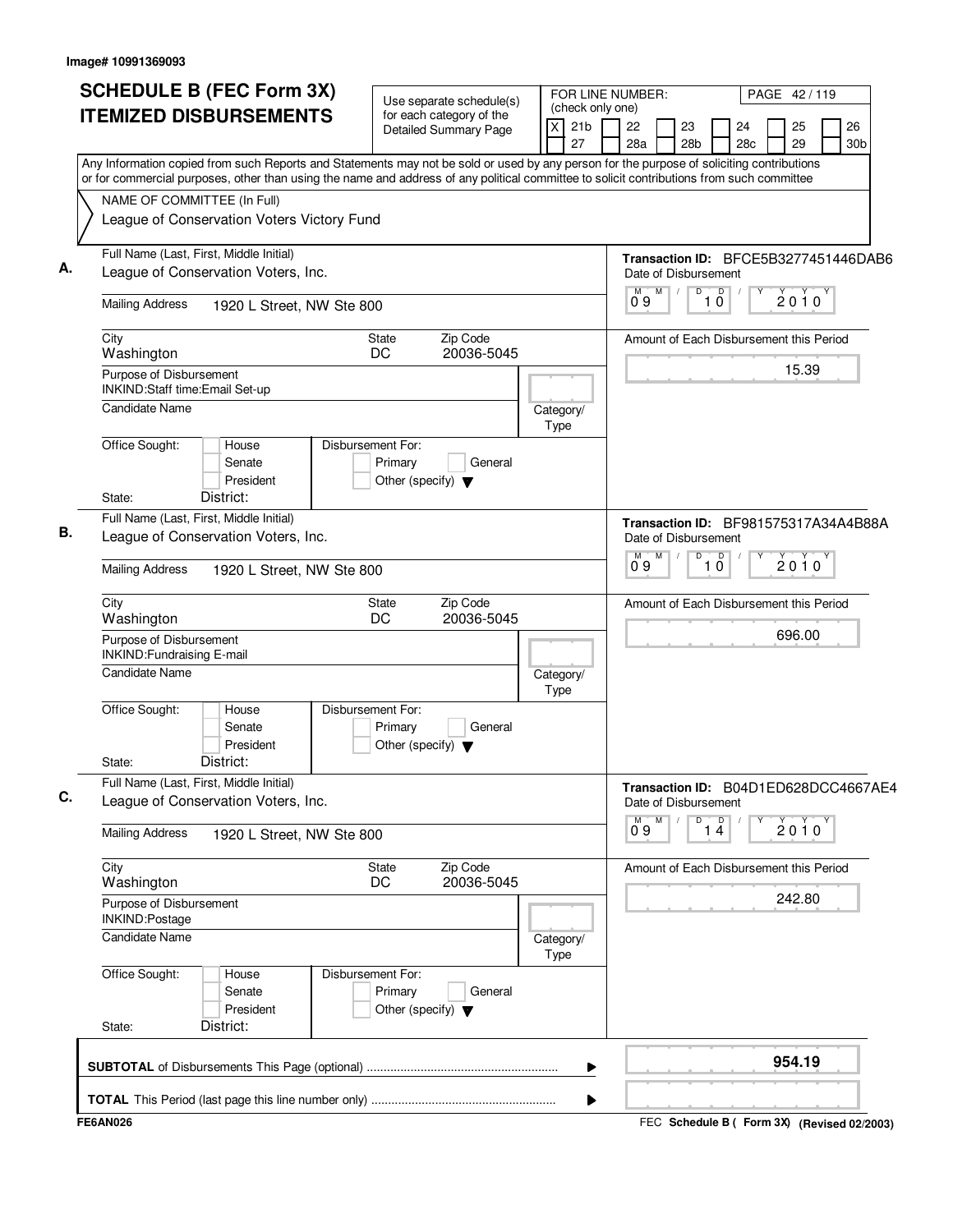| <b>SCHEDULE B (FEC Form 3X)</b><br><b>ITEMIZED DISBURSEMENTS</b>                                                                                                                                                                                                                       |                              | Use separate schedule(s)<br>for each category of the<br><b>Detailed Summary Page</b> | (check only one)<br>21 <sub>b</sub><br>X | FOR LINE NUMBER:<br>22<br>23<br>28a    | PAGE 43/119<br>25<br>26<br>24<br>28c<br>29<br>30 <sub>b</sub> |
|----------------------------------------------------------------------------------------------------------------------------------------------------------------------------------------------------------------------------------------------------------------------------------------|------------------------------|--------------------------------------------------------------------------------------|------------------------------------------|----------------------------------------|---------------------------------------------------------------|
| Any Information copied from such Reports and Statements may not be sold or used by any person for the purpose of soliciting contributions<br>or for commercial purposes, other than using the name and address of any political committee to solicit contributions from such committee |                              |                                                                                      | 27                                       | 28 <sub>b</sub>                        |                                                               |
| NAME OF COMMITTEE (In Full)<br>League of Conservation Voters Victory Fund                                                                                                                                                                                                              |                              |                                                                                      |                                          |                                        |                                                               |
| Full Name (Last, First, Middle Initial)<br>League of Conservation Voters, Inc.                                                                                                                                                                                                         |                              |                                                                                      |                                          | Date of Disbursement                   | Transaction ID: BFC674262951C4220978                          |
| <b>Mailing Address</b>                                                                                                                                                                                                                                                                 | 1920 L Street, NW Ste 800    |                                                                                      |                                          | D<br>M<br>M<br>09<br>14                | D<br>2010                                                     |
| City<br>Washington                                                                                                                                                                                                                                                                     | State<br>DC                  | Zip Code<br>20036-5045                                                               |                                          |                                        | Amount of Each Disbursement this Period                       |
| Purpose of Disbursement<br><b>INKIND:Printing</b>                                                                                                                                                                                                                                      |                              |                                                                                      |                                          |                                        | 521.60                                                        |
| <b>Candidate Name</b>                                                                                                                                                                                                                                                                  |                              |                                                                                      | Category/<br>Type                        |                                        |                                                               |
| Office Sought:<br>House<br>Senate<br>President<br>District:<br>State:                                                                                                                                                                                                                  | Disbursement For:<br>Primary | General<br>Other (specify) $\blacktriangledown$                                      |                                          |                                        |                                                               |
| Full Name (Last, First, Middle Initial)<br>League of Conservation Voters, Inc.                                                                                                                                                                                                         |                              |                                                                                      |                                          | Date of Disbursement                   | Transaction ID: B2BFC6B7FF21E46A98D7                          |
| <b>Mailing Address</b>                                                                                                                                                                                                                                                                 | 1920 L Street, NW Ste 800    |                                                                                      |                                          | M<br>D<br>$\overline{0}^M$ 9           | $\overline{4}$<br>$2010^y$                                    |
| City<br>Washington                                                                                                                                                                                                                                                                     | State<br>DC                  | Zip Code<br>20036-5045                                                               |                                          |                                        | Amount of Each Disbursement this Period                       |
| Purpose of Disbursement<br>INKIND:Staff time:Mailing                                                                                                                                                                                                                                   |                              |                                                                                      |                                          |                                        | 50.80                                                         |
| <b>Candidate Name</b>                                                                                                                                                                                                                                                                  |                              |                                                                                      | Category/<br>Type                        |                                        |                                                               |
| Office Sought:<br>House<br>Senate<br>President<br>District:<br>State:                                                                                                                                                                                                                  | Disbursement For:<br>Primary | General<br>Other (specify) $\blacktriangledown$                                      |                                          |                                        |                                                               |
| Full Name (Last, First, Middle Initial)<br>League of Conservation Voters, Inc.                                                                                                                                                                                                         |                              |                                                                                      |                                          | Date of Disbursement                   | Transaction ID: B37486A0FB82845CBB39                          |
| <b>Mailing Address</b>                                                                                                                                                                                                                                                                 | 1920 L Street, NW Ste 800    |                                                                                      |                                          | М<br>M<br>D<br>$\overline{1\ 4}$<br>09 | $2010^y$                                                      |
| City<br>Washington                                                                                                                                                                                                                                                                     | <b>State</b><br>DC           | Zip Code<br>20036-5045                                                               |                                          |                                        | Amount of Each Disbursement this Period                       |
| Purpose of Disbursement<br>INKIND:Shipping                                                                                                                                                                                                                                             |                              |                                                                                      |                                          |                                        | 30.00                                                         |
| Candidate Name                                                                                                                                                                                                                                                                         |                              |                                                                                      | Category/<br>Type                        |                                        |                                                               |
| Office Sought:<br>House<br>Senate<br>President                                                                                                                                                                                                                                         | Disbursement For:<br>Primary | General<br>Other (specify) $\blacktriangledown$                                      |                                          |                                        |                                                               |
| District:<br>State:                                                                                                                                                                                                                                                                    |                              |                                                                                      |                                          |                                        |                                                               |
|                                                                                                                                                                                                                                                                                        |                              |                                                                                      | ▶                                        |                                        | 602.40                                                        |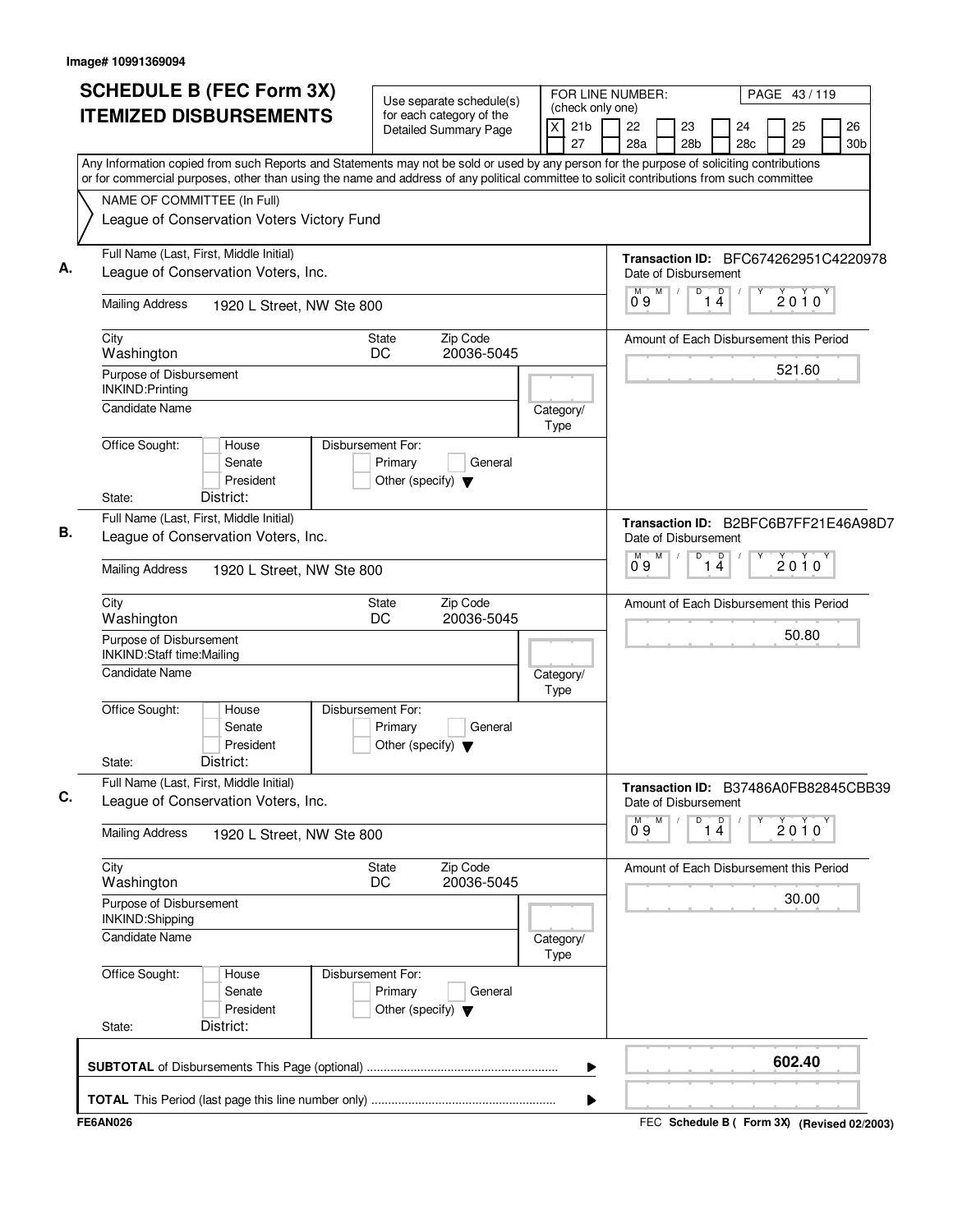| Use separate schedule(s)<br>(check only one)<br><b>ITEMIZED DISBURSEMENTS</b><br>for each category of the<br>X<br>21 <sub>b</sub><br>22<br>23<br><b>Detailed Summary Page</b><br>28a<br>28 <sub>b</sub><br>27<br>Any Information copied from such Reports and Statements may not be sold or used by any person for the purpose of soliciting contributions<br>or for commercial purposes, other than using the name and address of any political committee to solicit contributions from such committee<br>NAME OF COMMITTEE (In Full)<br>League of Conservation Voters Victory Fund<br>Full Name (Last, First, Middle Initial)<br>А.<br>League of Conservation Voters, Inc.<br>Date of Disbursement<br>D<br>M<br>M<br>$\overline{1\ 4}$<br>09<br><b>Mailing Address</b><br>1920 L Street, NW Ste 800<br>Zip Code<br>City<br><b>State</b><br>DC<br>20036-5045<br>Washington<br>Purpose of Disbursement<br>INKIND:Staff time:Email Set-up<br>Candidate Name<br>Category/<br>Type<br>Office Sought:<br>Disbursement For:<br>House<br>Senate<br>Primary<br>General<br>President<br>Other (specify) $\blacktriangledown$<br>District:<br>State:<br>Full Name (Last, First, Middle Initial)<br>В.<br>League of Conservation Voters, Inc.<br>Date of Disbursement<br>M<br>D<br>M.<br>0.9<br><b>Mailing Address</b><br>1920 L Street, NW Ste 800<br>Zip Code<br>City<br>State<br>DC<br>20036-5045<br>Washington<br>Purpose of Disbursement<br><b>INKIND:Acquisition Appeal</b><br>Candidate Name<br>Category/<br>Type<br>Office Sought:<br>Disbursement For:<br>House<br>Senate<br>Primary<br>General<br>President<br>Other (specify) $\blacktriangledown$<br>District:<br>State:<br>Full Name (Last, First, Middle Initial)<br>C.<br>League of Conservation Voters, Inc.<br>Date of Disbursement<br>D<br>$\overline{1\,5}$<br>$0^{\circ}9$<br>M<br><b>Mailing Address</b><br>1920 L Street, NW Ste 800<br>City<br>Zip Code<br><b>State</b><br>Washington<br>DC<br>20036-5045<br>Purpose of Disbursement<br><b>INKIND:Direct Mail</b> | PAGE 44 / 119                           |
|--------------------------------------------------------------------------------------------------------------------------------------------------------------------------------------------------------------------------------------------------------------------------------------------------------------------------------------------------------------------------------------------------------------------------------------------------------------------------------------------------------------------------------------------------------------------------------------------------------------------------------------------------------------------------------------------------------------------------------------------------------------------------------------------------------------------------------------------------------------------------------------------------------------------------------------------------------------------------------------------------------------------------------------------------------------------------------------------------------------------------------------------------------------------------------------------------------------------------------------------------------------------------------------------------------------------------------------------------------------------------------------------------------------------------------------------------------------------------------------------------------------------------------------------------------------------------------------------------------------------------------------------------------------------------------------------------------------------------------------------------------------------------------------------------------------------------------------------------------------------------------------------------------------------------------------------------------------------------------------------------------------------------------|-----------------------------------------|
|                                                                                                                                                                                                                                                                                                                                                                                                                                                                                                                                                                                                                                                                                                                                                                                                                                                                                                                                                                                                                                                                                                                                                                                                                                                                                                                                                                                                                                                                                                                                                                                                                                                                                                                                                                                                                                                                                                                                                                                                                                | 25<br>26<br>24                          |
|                                                                                                                                                                                                                                                                                                                                                                                                                                                                                                                                                                                                                                                                                                                                                                                                                                                                                                                                                                                                                                                                                                                                                                                                                                                                                                                                                                                                                                                                                                                                                                                                                                                                                                                                                                                                                                                                                                                                                                                                                                | 28c<br>29<br>30 <sub>b</sub>            |
|                                                                                                                                                                                                                                                                                                                                                                                                                                                                                                                                                                                                                                                                                                                                                                                                                                                                                                                                                                                                                                                                                                                                                                                                                                                                                                                                                                                                                                                                                                                                                                                                                                                                                                                                                                                                                                                                                                                                                                                                                                |                                         |
|                                                                                                                                                                                                                                                                                                                                                                                                                                                                                                                                                                                                                                                                                                                                                                                                                                                                                                                                                                                                                                                                                                                                                                                                                                                                                                                                                                                                                                                                                                                                                                                                                                                                                                                                                                                                                                                                                                                                                                                                                                | Transaction ID: B38EC8EEB987244E7838    |
|                                                                                                                                                                                                                                                                                                                                                                                                                                                                                                                                                                                                                                                                                                                                                                                                                                                                                                                                                                                                                                                                                                                                                                                                                                                                                                                                                                                                                                                                                                                                                                                                                                                                                                                                                                                                                                                                                                                                                                                                                                | $2010^y$                                |
|                                                                                                                                                                                                                                                                                                                                                                                                                                                                                                                                                                                                                                                                                                                                                                                                                                                                                                                                                                                                                                                                                                                                                                                                                                                                                                                                                                                                                                                                                                                                                                                                                                                                                                                                                                                                                                                                                                                                                                                                                                | Amount of Each Disbursement this Period |
|                                                                                                                                                                                                                                                                                                                                                                                                                                                                                                                                                                                                                                                                                                                                                                                                                                                                                                                                                                                                                                                                                                                                                                                                                                                                                                                                                                                                                                                                                                                                                                                                                                                                                                                                                                                                                                                                                                                                                                                                                                | 7.71                                    |
|                                                                                                                                                                                                                                                                                                                                                                                                                                                                                                                                                                                                                                                                                                                                                                                                                                                                                                                                                                                                                                                                                                                                                                                                                                                                                                                                                                                                                                                                                                                                                                                                                                                                                                                                                                                                                                                                                                                                                                                                                                |                                         |
|                                                                                                                                                                                                                                                                                                                                                                                                                                                                                                                                                                                                                                                                                                                                                                                                                                                                                                                                                                                                                                                                                                                                                                                                                                                                                                                                                                                                                                                                                                                                                                                                                                                                                                                                                                                                                                                                                                                                                                                                                                |                                         |
|                                                                                                                                                                                                                                                                                                                                                                                                                                                                                                                                                                                                                                                                                                                                                                                                                                                                                                                                                                                                                                                                                                                                                                                                                                                                                                                                                                                                                                                                                                                                                                                                                                                                                                                                                                                                                                                                                                                                                                                                                                | Transaction ID: B7C51B9C3FE3E42C6BF3    |
|                                                                                                                                                                                                                                                                                                                                                                                                                                                                                                                                                                                                                                                                                                                                                                                                                                                                                                                                                                                                                                                                                                                                                                                                                                                                                                                                                                                                                                                                                                                                                                                                                                                                                                                                                                                                                                                                                                                                                                                                                                | $\overline{5}$<br>$2010^y$              |
|                                                                                                                                                                                                                                                                                                                                                                                                                                                                                                                                                                                                                                                                                                                                                                                                                                                                                                                                                                                                                                                                                                                                                                                                                                                                                                                                                                                                                                                                                                                                                                                                                                                                                                                                                                                                                                                                                                                                                                                                                                | Amount of Each Disbursement this Period |
|                                                                                                                                                                                                                                                                                                                                                                                                                                                                                                                                                                                                                                                                                                                                                                                                                                                                                                                                                                                                                                                                                                                                                                                                                                                                                                                                                                                                                                                                                                                                                                                                                                                                                                                                                                                                                                                                                                                                                                                                                                | 21161.98                                |
|                                                                                                                                                                                                                                                                                                                                                                                                                                                                                                                                                                                                                                                                                                                                                                                                                                                                                                                                                                                                                                                                                                                                                                                                                                                                                                                                                                                                                                                                                                                                                                                                                                                                                                                                                                                                                                                                                                                                                                                                                                |                                         |
|                                                                                                                                                                                                                                                                                                                                                                                                                                                                                                                                                                                                                                                                                                                                                                                                                                                                                                                                                                                                                                                                                                                                                                                                                                                                                                                                                                                                                                                                                                                                                                                                                                                                                                                                                                                                                                                                                                                                                                                                                                |                                         |
|                                                                                                                                                                                                                                                                                                                                                                                                                                                                                                                                                                                                                                                                                                                                                                                                                                                                                                                                                                                                                                                                                                                                                                                                                                                                                                                                                                                                                                                                                                                                                                                                                                                                                                                                                                                                                                                                                                                                                                                                                                | Transaction ID: B5D6B7A4AEE0849B3991    |
|                                                                                                                                                                                                                                                                                                                                                                                                                                                                                                                                                                                                                                                                                                                                                                                                                                                                                                                                                                                                                                                                                                                                                                                                                                                                                                                                                                                                                                                                                                                                                                                                                                                                                                                                                                                                                                                                                                                                                                                                                                | $2010^y$                                |
|                                                                                                                                                                                                                                                                                                                                                                                                                                                                                                                                                                                                                                                                                                                                                                                                                                                                                                                                                                                                                                                                                                                                                                                                                                                                                                                                                                                                                                                                                                                                                                                                                                                                                                                                                                                                                                                                                                                                                                                                                                | Amount of Each Disbursement this Period |
|                                                                                                                                                                                                                                                                                                                                                                                                                                                                                                                                                                                                                                                                                                                                                                                                                                                                                                                                                                                                                                                                                                                                                                                                                                                                                                                                                                                                                                                                                                                                                                                                                                                                                                                                                                                                                                                                                                                                                                                                                                | 2631.02                                 |
| <b>Candidate Name</b><br>Category/<br>Type                                                                                                                                                                                                                                                                                                                                                                                                                                                                                                                                                                                                                                                                                                                                                                                                                                                                                                                                                                                                                                                                                                                                                                                                                                                                                                                                                                                                                                                                                                                                                                                                                                                                                                                                                                                                                                                                                                                                                                                     |                                         |
| Office Sought:<br>Disbursement For:<br>House<br>Primary<br>Senate<br>General<br>President<br>Other (specify) $\blacktriangledown$<br>District:<br>State:                                                                                                                                                                                                                                                                                                                                                                                                                                                                                                                                                                                                                                                                                                                                                                                                                                                                                                                                                                                                                                                                                                                                                                                                                                                                                                                                                                                                                                                                                                                                                                                                                                                                                                                                                                                                                                                                       |                                         |
| ▶                                                                                                                                                                                                                                                                                                                                                                                                                                                                                                                                                                                                                                                                                                                                                                                                                                                                                                                                                                                                                                                                                                                                                                                                                                                                                                                                                                                                                                                                                                                                                                                                                                                                                                                                                                                                                                                                                                                                                                                                                              | 23800.71                                |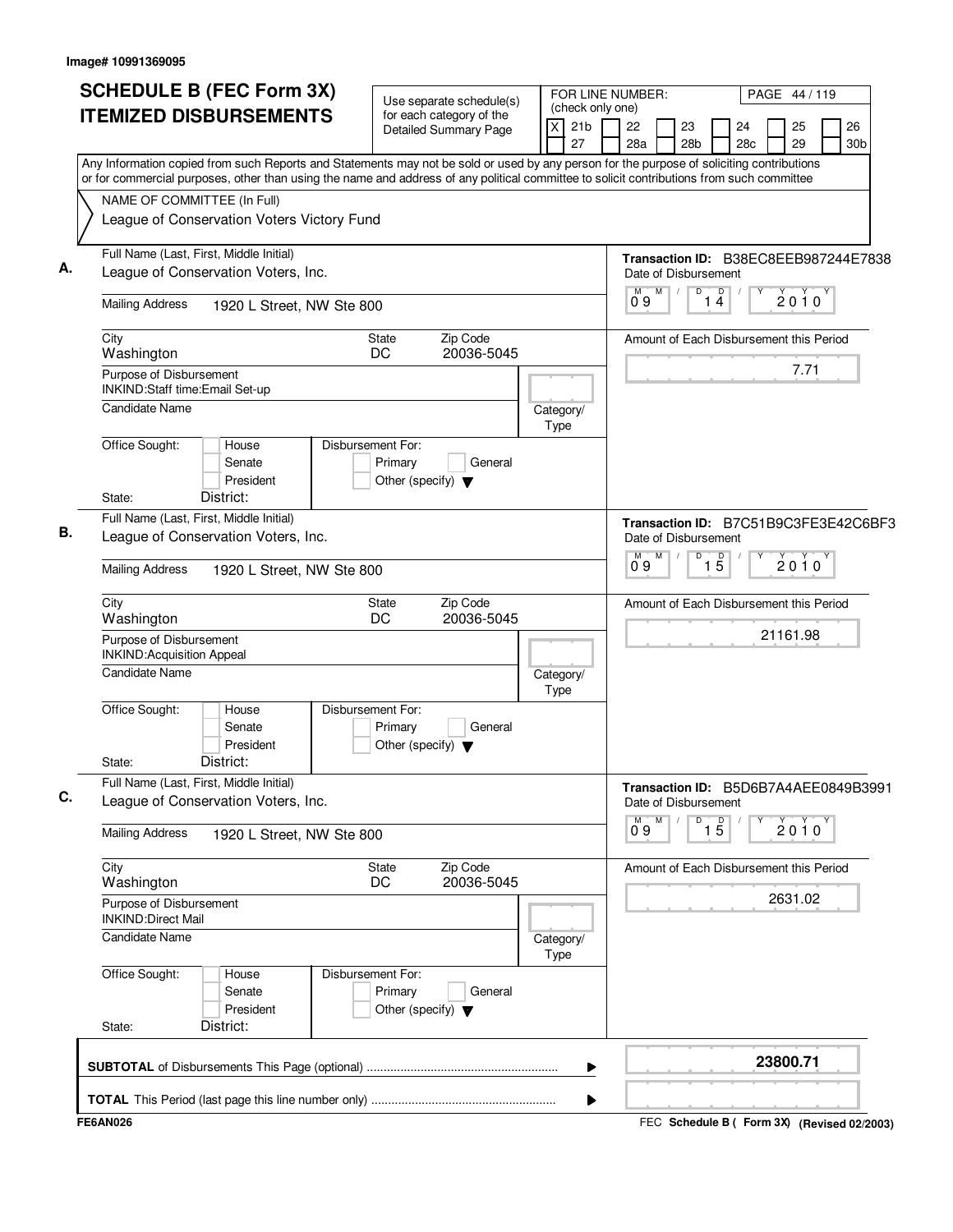|                                                             | <b>SCHEDULE B (FEC Form 3X)</b>                                                                                                                                                                                                                                                        |                                                                      | Use separate schedule(s)                                 |                   | FOR LINE NUMBER:<br>(check only one) |           |                                                              |                                   |           |   | PAGE 45/119 |                       |
|-------------------------------------------------------------|----------------------------------------------------------------------------------------------------------------------------------------------------------------------------------------------------------------------------------------------------------------------------------------|----------------------------------------------------------------------|----------------------------------------------------------|-------------------|--------------------------------------|-----------|--------------------------------------------------------------|-----------------------------------|-----------|---|-------------|-----------------------|
|                                                             | <b>ITEMIZED DISBURSEMENTS</b>                                                                                                                                                                                                                                                          |                                                                      | for each category of the<br><b>Detailed Summary Page</b> | X                 | 21 <sub>b</sub><br>27                | 22<br>28a | 23<br>28 <sub>b</sub>                                        |                                   | 24<br>28c |   | 25<br>29    | 26<br>30 <sub>b</sub> |
|                                                             | Any Information copied from such Reports and Statements may not be sold or used by any person for the purpose of soliciting contributions<br>or for commercial purposes, other than using the name and address of any political committee to solicit contributions from such committee |                                                                      |                                                          |                   |                                      |           |                                                              |                                   |           |   |             |                       |
| NAME OF COMMITTEE (In Full)                                 |                                                                                                                                                                                                                                                                                        |                                                                      |                                                          |                   |                                      |           |                                                              |                                   |           |   |             |                       |
|                                                             | League of Conservation Voters Victory Fund                                                                                                                                                                                                                                             |                                                                      |                                                          |                   |                                      |           |                                                              |                                   |           |   |             |                       |
|                                                             | Full Name (Last, First, Middle Initial)<br>League of Conservation Voters, Inc.                                                                                                                                                                                                         |                                                                      |                                                          |                   |                                      |           | Transaction ID: BE5F0B3CFA54E4F669F4<br>Date of Disbursement |                                   |           |   |             |                       |
| <b>Mailing Address</b>                                      | 1920 L Street, NW Ste 800                                                                                                                                                                                                                                                              |                                                                      |                                                          |                   |                                      | M<br>09   | M                                                            | $\overline{D}$<br>$1\overline{5}$ |           |   | $2010^y$    |                       |
| City<br>Washington                                          |                                                                                                                                                                                                                                                                                        | <b>State</b><br>DC                                                   | Zip Code<br>20036-5045                                   |                   |                                      |           | Amount of Each Disbursement this Period                      |                                   |           |   |             |                       |
| Purpose of Disbursement<br>INKIND: Telemarketing            |                                                                                                                                                                                                                                                                                        |                                                                      |                                                          |                   |                                      |           |                                                              |                                   |           |   | 6816.33     |                       |
| Candidate Name                                              |                                                                                                                                                                                                                                                                                        |                                                                      |                                                          | Category/<br>Type |                                      |           |                                                              |                                   |           |   |             |                       |
| Office Sought:                                              | House<br>Senate<br>President                                                                                                                                                                                                                                                           | Disbursement For:<br>Primary<br>Other (specify) $\blacktriangledown$ | General                                                  |                   |                                      |           |                                                              |                                   |           |   |             |                       |
| State:                                                      | District:<br>Full Name (Last, First, Middle Initial)                                                                                                                                                                                                                                   |                                                                      |                                                          |                   |                                      |           | Transaction ID: B2E770602797B44B6838                         |                                   |           |   |             |                       |
|                                                             | League of Conservation Voters, Inc.                                                                                                                                                                                                                                                    |                                                                      |                                                          |                   |                                      |           | Date of Disbursement                                         |                                   |           |   |             |                       |
| <b>Mailing Address</b>                                      | 1920 L Street, NW Ste 800                                                                                                                                                                                                                                                              |                                                                      |                                                          |                   |                                      | 0.9       | M                                                            | D<br>16                           |           | Υ | $2010^y$    |                       |
| City<br>Washington                                          |                                                                                                                                                                                                                                                                                        | State<br>DC                                                          | Zip Code<br>20036-5045                                   |                   |                                      |           | Amount of Each Disbursement this Period                      |                                   |           |   |             |                       |
| Purpose of Disbursement<br><b>INKIND:Fundraising E-mail</b> |                                                                                                                                                                                                                                                                                        |                                                                      |                                                          |                   |                                      |           |                                                              |                                   |           |   | 696.00      |                       |
| Candidate Name                                              |                                                                                                                                                                                                                                                                                        |                                                                      |                                                          | Category/<br>Type |                                      |           |                                                              |                                   |           |   |             |                       |
| Office Sought:<br>State:                                    | House<br>Senate<br>President<br>District:                                                                                                                                                                                                                                              | Disbursement For:<br>Primary<br>Other (specify) $\blacktriangledown$ | General                                                  |                   |                                      |           |                                                              |                                   |           |   |             |                       |
|                                                             | Full Name (Last, First, Middle Initial)<br>League of Conservation Voters, Inc.                                                                                                                                                                                                         |                                                                      |                                                          |                   |                                      |           | Transaction ID: BCB18D2587F174526B9D<br>Date of Disbursement |                                   |           |   |             |                       |
| <b>Mailing Address</b>                                      | 1920 L Street, NW Ste 800                                                                                                                                                                                                                                                              |                                                                      |                                                          |                   |                                      | M<br>09   | M                                                            | D<br>16                           |           |   | $2010^y$    |                       |
| City<br>Washington                                          |                                                                                                                                                                                                                                                                                        | <b>State</b><br>DC                                                   | Zip Code<br>20036-5045                                   |                   |                                      |           | Amount of Each Disbursement this Period                      |                                   |           |   |             |                       |
| Purpose of Disbursement<br>INKIND:Staff time:Email Set-up   |                                                                                                                                                                                                                                                                                        |                                                                      |                                                          |                   |                                      |           |                                                              |                                   |           |   | 7.71        |                       |
| <b>Candidate Name</b>                                       |                                                                                                                                                                                                                                                                                        |                                                                      |                                                          | Category/<br>Type |                                      |           |                                                              |                                   |           |   |             |                       |
| Office Sought:                                              | House<br>Senate<br>President                                                                                                                                                                                                                                                           | Disbursement For:<br>Primary<br>Other (specify) $\blacktriangledown$ | General                                                  |                   |                                      |           |                                                              |                                   |           |   |             |                       |
| State:                                                      | District:                                                                                                                                                                                                                                                                              |                                                                      |                                                          |                   |                                      |           |                                                              |                                   |           |   |             |                       |
|                                                             |                                                                                                                                                                                                                                                                                        |                                                                      |                                                          |                   | ▶                                    |           |                                                              |                                   |           |   | 7520.04     |                       |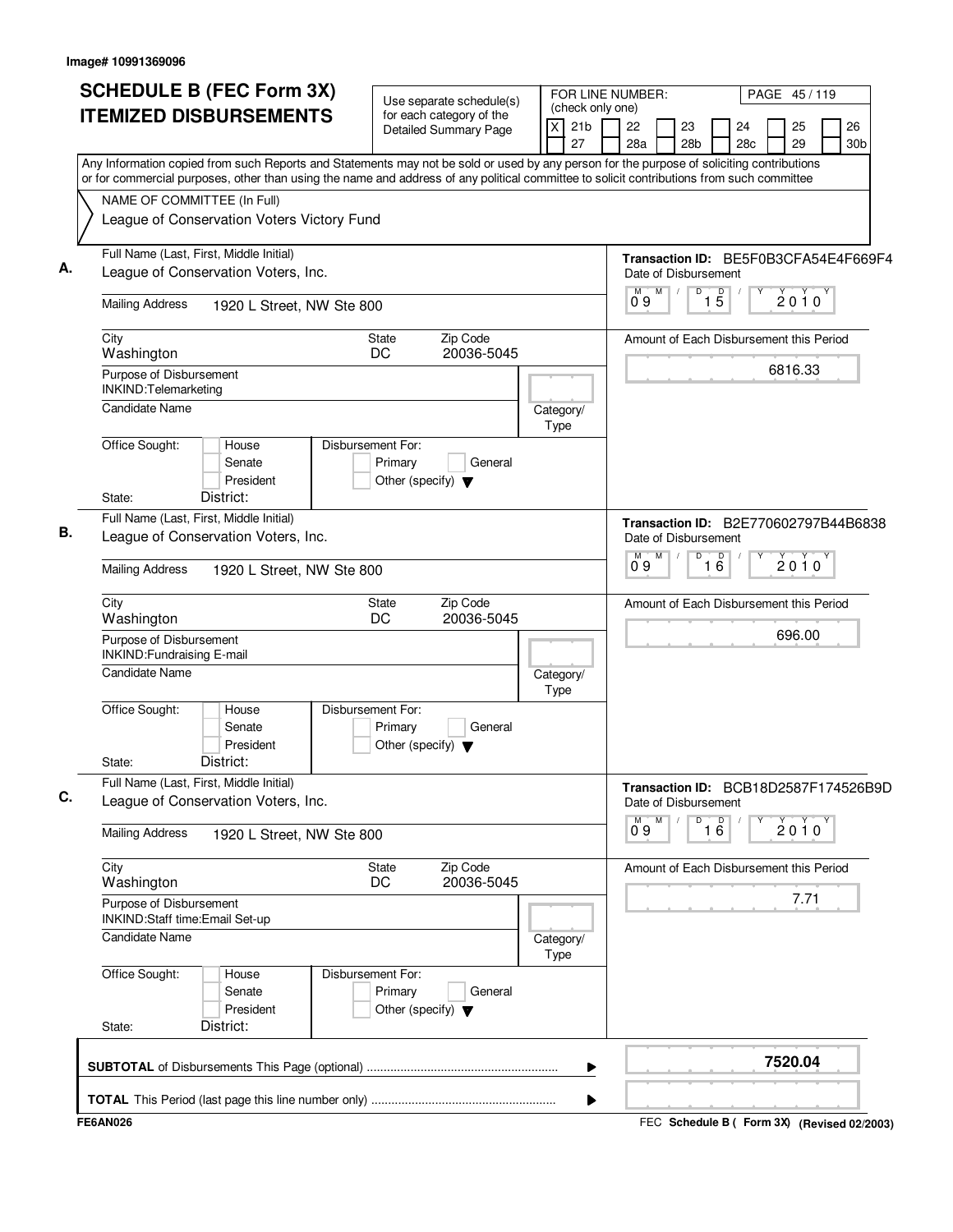| <b>SCHEDULE B (FEC Form 3X)</b><br><b>ITEMIZED DISBURSEMENTS</b>                                                                                                                                                                                                                       | Use separate schedule(s)<br>for each category of the                            | (check only one)           | FOR LINE NUMBER:<br>PAGE 46/119                                                              |
|----------------------------------------------------------------------------------------------------------------------------------------------------------------------------------------------------------------------------------------------------------------------------------------|---------------------------------------------------------------------------------|----------------------------|----------------------------------------------------------------------------------------------|
|                                                                                                                                                                                                                                                                                        | <b>Detailed Summary Page</b>                                                    | 21 <sub>b</sub><br>X<br>27 | 22<br>23<br>24<br>25<br>26<br>28a<br>28 <sub>b</sub><br>28c<br>29<br>30 <sub>b</sub>         |
| Any Information copied from such Reports and Statements may not be sold or used by any person for the purpose of soliciting contributions<br>or for commercial purposes, other than using the name and address of any political committee to solicit contributions from such committee |                                                                                 |                            |                                                                                              |
| NAME OF COMMITTEE (In Full)                                                                                                                                                                                                                                                            |                                                                                 |                            |                                                                                              |
| League of Conservation Voters Victory Fund                                                                                                                                                                                                                                             |                                                                                 |                            |                                                                                              |
| Full Name (Last, First, Middle Initial)<br>League of Conservation Voters, Inc.                                                                                                                                                                                                         |                                                                                 |                            | Transaction ID: B7ECD523AC97941E888C                                                         |
|                                                                                                                                                                                                                                                                                        |                                                                                 |                            | Date of Disbursement<br>D<br>M<br>$\overline{R}$<br>M                                        |
| <b>Mailing Address</b><br>1920 L Street, NW Ste 800                                                                                                                                                                                                                                    |                                                                                 |                            | 2010<br>20<br>09                                                                             |
| City<br>Washington                                                                                                                                                                                                                                                                     | Zip Code<br>State<br>20036-5045<br>DC                                           |                            | Amount of Each Disbursement this Period                                                      |
| Purpose of Disbursement<br>INKIND: Fundraising E-mail                                                                                                                                                                                                                                  |                                                                                 |                            | 696.00                                                                                       |
| Candidate Name                                                                                                                                                                                                                                                                         |                                                                                 | Category/<br>Type          |                                                                                              |
| Office Sought:<br>House<br>Senate<br>President                                                                                                                                                                                                                                         | Disbursement For:<br>Primary<br>General<br>Other (specify) $\blacktriangledown$ |                            |                                                                                              |
| District:<br>State:                                                                                                                                                                                                                                                                    |                                                                                 |                            |                                                                                              |
| Full Name (Last, First, Middle Initial)<br>League of Conservation Voters, Inc.                                                                                                                                                                                                         |                                                                                 |                            | Transaction ID: B77B6A89186AB4344B08<br>Date of Disbursement                                 |
| <b>Mailing Address</b><br>1920 L Street, NW Ste 800                                                                                                                                                                                                                                    |                                                                                 |                            | M<br>D<br>$\overline{D}$<br>$\overline{0}^M$ 9<br>$2010^y$<br>$2\overset{\shortparallel}{0}$ |
| City<br>Washington                                                                                                                                                                                                                                                                     | Zip Code<br>State<br>DC<br>20036-5045                                           |                            | Amount of Each Disbursement this Period                                                      |
| Purpose of Disbursement<br>INKIND:Staff time:Email Set-up                                                                                                                                                                                                                              |                                                                                 |                            | 30.80                                                                                        |
| Candidate Name                                                                                                                                                                                                                                                                         |                                                                                 | Category/<br>Type          |                                                                                              |
| Office Sought:<br>House<br>Senate<br>President<br>District:<br>State:                                                                                                                                                                                                                  | Disbursement For:<br>General<br>Primary<br>Other (specify) $\blacktriangledown$ |                            |                                                                                              |
| Full Name (Last, First, Middle Initial)<br>League of Conservation Voters, Inc.                                                                                                                                                                                                         |                                                                                 |                            | Transaction ID: BFA3ED1F8B09A493FB83<br>Date of Disbursement                                 |
| <b>Mailing Address</b><br>1920 L Street, NW Ste 800                                                                                                                                                                                                                                    |                                                                                 |                            | M<br>M<br>D<br>29<br>$2010^y$<br>09                                                          |
| City<br>Washington                                                                                                                                                                                                                                                                     | Zip Code<br>State<br>DC<br>20036-5045                                           |                            | Amount of Each Disbursement this Period                                                      |
| Purpose of Disbursement<br>INKIND:Catering                                                                                                                                                                                                                                             |                                                                                 |                            | 15.16                                                                                        |
| Candidate Name                                                                                                                                                                                                                                                                         |                                                                                 | Category/<br>Type          |                                                                                              |
| Office Sought:<br>House<br>Senate<br>President                                                                                                                                                                                                                                         | Disbursement For:<br>Primary<br>General<br>Other (specify) $\blacktriangledown$ |                            |                                                                                              |
| District:<br>State:                                                                                                                                                                                                                                                                    |                                                                                 |                            |                                                                                              |
|                                                                                                                                                                                                                                                                                        |                                                                                 | ▶                          | 741.96                                                                                       |
|                                                                                                                                                                                                                                                                                        |                                                                                 |                            |                                                                                              |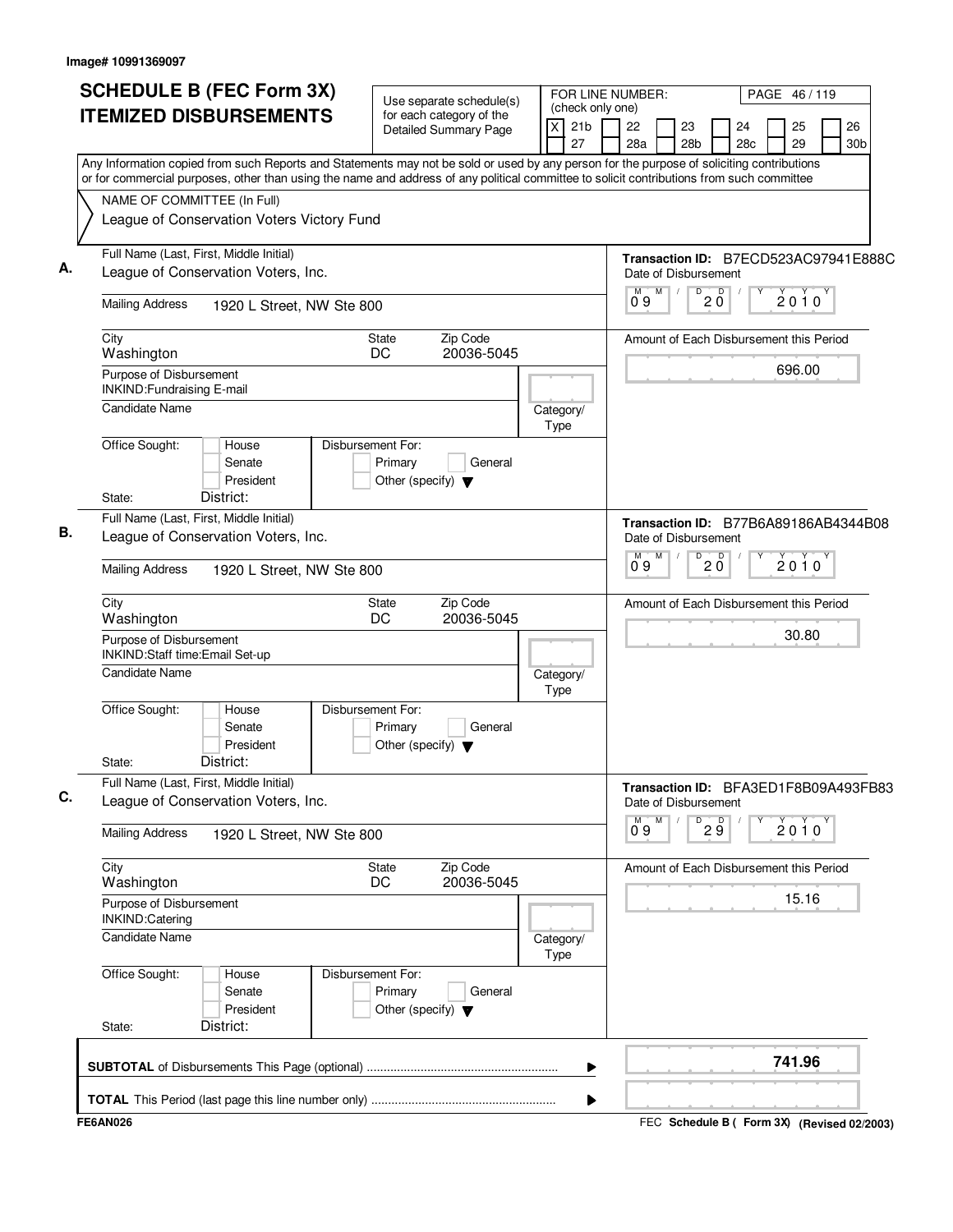| <b>SCHEDULE B (FEC Form 3X)</b>                                                                                                                                                                                                                                                        |                              |                    |                                                          | Use separate schedule(s)                        |  |                   |                                           | FOR LINE NUMBER: |   |                                                              |    |           |          | PAGE 47/119 |                       |
|----------------------------------------------------------------------------------------------------------------------------------------------------------------------------------------------------------------------------------------------------------------------------------------|------------------------------|--------------------|----------------------------------------------------------|-------------------------------------------------|--|-------------------|-------------------------------------------|------------------|---|--------------------------------------------------------------|----|-----------|----------|-------------|-----------------------|
| <b>ITEMIZED DISBURSEMENTS</b>                                                                                                                                                                                                                                                          |                              |                    | for each category of the<br><b>Detailed Summary Page</b> |                                                 |  | $\pmb{\times}$    | (check only one)<br>21 <sub>b</sub><br>27 | 22<br>28a        |   | 23<br>28 <sub>b</sub>                                        |    | 24<br>28c | 25<br>29 |             | 26<br>30 <sub>b</sub> |
| Any Information copied from such Reports and Statements may not be sold or used by any person for the purpose of soliciting contributions<br>or for commercial purposes, other than using the name and address of any political committee to solicit contributions from such committee |                              |                    |                                                          |                                                 |  |                   |                                           |                  |   |                                                              |    |           |          |             |                       |
| NAME OF COMMITTEE (In Full)                                                                                                                                                                                                                                                            |                              |                    |                                                          |                                                 |  |                   |                                           |                  |   |                                                              |    |           |          |             |                       |
| League of Conservation Voters Victory Fund                                                                                                                                                                                                                                             |                              |                    |                                                          |                                                 |  |                   |                                           |                  |   |                                                              |    |           |          |             |                       |
| Full Name (Last, First, Middle Initial)<br>League of Conservation Voters, Inc.                                                                                                                                                                                                         |                              |                    |                                                          |                                                 |  |                   |                                           |                  |   | Transaction ID: B07417ACC8E4D4BA3B50<br>Date of Disbursement |    |           |          |             |                       |
|                                                                                                                                                                                                                                                                                        |                              |                    |                                                          |                                                 |  |                   |                                           | M<br>09          | M | D                                                            | 29 |           | $2010^y$ |             |                       |
| <b>Mailing Address</b>                                                                                                                                                                                                                                                                 | 1920 L Street, NW Ste 800    |                    |                                                          |                                                 |  |                   |                                           |                  |   |                                                              |    |           |          |             |                       |
| City<br>Washington                                                                                                                                                                                                                                                                     |                              | State<br>DC        |                                                          | Zip Code<br>20036-5045                          |  |                   |                                           |                  |   | Amount of Each Disbursement this Period                      |    |           |          |             |                       |
| Purpose of Disbursement<br>INKIND:Catering                                                                                                                                                                                                                                             |                              |                    |                                                          |                                                 |  |                   |                                           |                  |   |                                                              |    |           | 1717.95  |             |                       |
| Candidate Name                                                                                                                                                                                                                                                                         |                              |                    |                                                          |                                                 |  | Category/         |                                           |                  |   |                                                              |    |           |          |             |                       |
| Office Sought:                                                                                                                                                                                                                                                                         | House<br>Senate<br>President | Disbursement For:  | Primary                                                  | General<br>Other (specify) $\blacktriangledown$ |  | Type              |                                           |                  |   |                                                              |    |           |          |             |                       |
| District:<br>State:                                                                                                                                                                                                                                                                    |                              |                    |                                                          |                                                 |  |                   |                                           |                  |   |                                                              |    |           |          |             |                       |
| Full Name (Last, First, Middle Initial)<br>League of Conservation Voters, Inc.                                                                                                                                                                                                         |                              |                    |                                                          |                                                 |  |                   |                                           |                  |   | Transaction ID: B00F11F3139FD4B44B54<br>Date of Disbursement |    |           |          |             |                       |
| <b>Mailing Address</b>                                                                                                                                                                                                                                                                 | 1920 L Street, NW Ste 800    |                    |                                                          |                                                 |  |                   |                                           | M.<br>0.9        | M | D                                                            | 29 |           | $2010^y$ |             |                       |
| City<br>Washington                                                                                                                                                                                                                                                                     |                              | State<br>DC        |                                                          | Zip Code<br>20036-5045                          |  |                   |                                           |                  |   | Amount of Each Disbursement this Period                      |    |           |          |             |                       |
| Purpose of Disbursement<br>INKIND: Printing/Mailing                                                                                                                                                                                                                                    |                              |                    |                                                          |                                                 |  |                   |                                           |                  |   |                                                              |    |           | 843.00   |             |                       |
| <b>Candidate Name</b>                                                                                                                                                                                                                                                                  |                              |                    |                                                          |                                                 |  | Category/<br>Type |                                           |                  |   |                                                              |    |           |          |             |                       |
| Office Sought:<br>District:<br>State:                                                                                                                                                                                                                                                  | House<br>Senate<br>President | Disbursement For:  | Primary                                                  | General<br>Other (specify) $\blacktriangledown$ |  |                   |                                           |                  |   |                                                              |    |           |          |             |                       |
| Full Name (Last, First, Middle Initial)<br>League of Conservation Voters, Inc.                                                                                                                                                                                                         |                              |                    |                                                          |                                                 |  |                   |                                           |                  |   | Transaction ID: B444A56808207410FA9E<br>Date of Disbursement |    |           |          |             |                       |
| <b>Mailing Address</b>                                                                                                                                                                                                                                                                 | 1920 L Street, NW Ste 800    |                    |                                                          |                                                 |  |                   |                                           | 0°9              | M | D                                                            | 29 |           | $2010^y$ |             |                       |
| City<br>Washington                                                                                                                                                                                                                                                                     |                              | <b>State</b><br>DC |                                                          | Zip Code<br>20036-5045                          |  |                   |                                           |                  |   | Amount of Each Disbursement this Period                      |    |           |          |             |                       |
| Purpose of Disbursement<br><b>INKIND:Staff Time:Administrative</b>                                                                                                                                                                                                                     |                              |                    |                                                          |                                                 |  |                   |                                           |                  |   |                                                              |    |           | 3782.37  |             |                       |
| <b>Candidate Name</b>                                                                                                                                                                                                                                                                  |                              |                    |                                                          |                                                 |  | Category/<br>Type |                                           |                  |   |                                                              |    |           |          |             |                       |
| Office Sought:                                                                                                                                                                                                                                                                         | House<br>Senate<br>President | Disbursement For:  | Primary                                                  | General<br>Other (specify) $\blacktriangledown$ |  |                   |                                           |                  |   |                                                              |    |           |          |             |                       |
| District:<br>State:                                                                                                                                                                                                                                                                    |                              |                    |                                                          |                                                 |  |                   |                                           |                  |   |                                                              |    |           |          |             |                       |
|                                                                                                                                                                                                                                                                                        |                              |                    |                                                          |                                                 |  |                   | ▶                                         |                  |   |                                                              |    |           | 6343.32  |             |                       |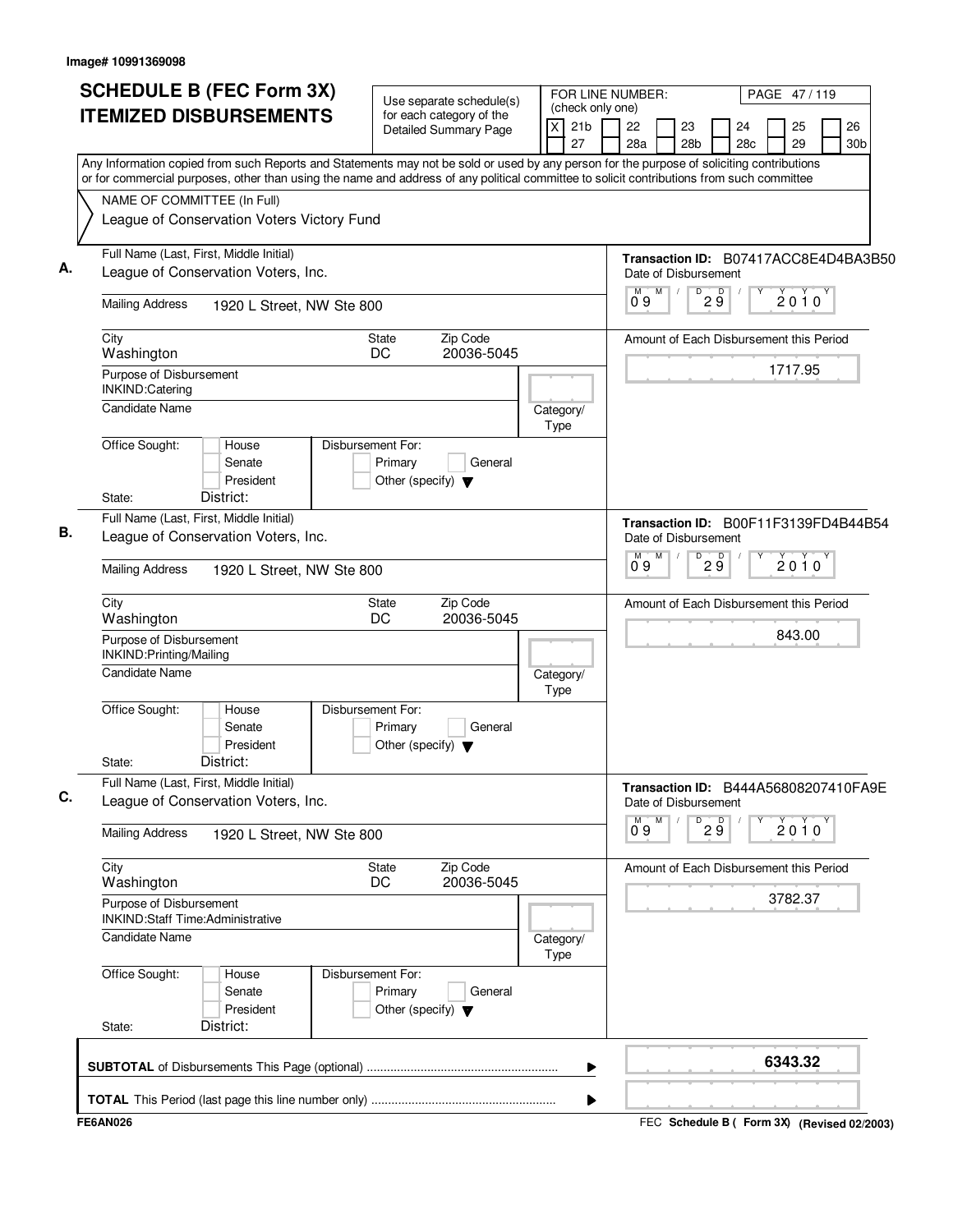| <b>SCHEDULE B (FEC Form 3X)</b>                                                                                                                                                                                                                                                        | Use separate schedule(s)                                                        |                         |                                           | FOR LINE NUMBER: |   |                                                              |                   |           | PAGE 48/119 |          |                       |
|----------------------------------------------------------------------------------------------------------------------------------------------------------------------------------------------------------------------------------------------------------------------------------------|---------------------------------------------------------------------------------|-------------------------|-------------------------------------------|------------------|---|--------------------------------------------------------------|-------------------|-----------|-------------|----------|-----------------------|
| <b>ITEMIZED DISBURSEMENTS</b>                                                                                                                                                                                                                                                          | for each category of the<br><b>Detailed Summary Page</b>                        | $\mathsf{\overline{x}}$ | (check only one)<br>21 <sub>b</sub><br>27 | 22<br>28a        |   | 23<br>28 <sub>b</sub>                                        |                   | 24<br>28c |             | 25<br>29 | 26<br>30 <sub>b</sub> |
| Any Information copied from such Reports and Statements may not be sold or used by any person for the purpose of soliciting contributions<br>or for commercial purposes, other than using the name and address of any political committee to solicit contributions from such committee |                                                                                 |                         |                                           |                  |   |                                                              |                   |           |             |          |                       |
| NAME OF COMMITTEE (In Full)<br>League of Conservation Voters Victory Fund                                                                                                                                                                                                              |                                                                                 |                         |                                           |                  |   |                                                              |                   |           |             |          |                       |
| Full Name (Last, First, Middle Initial)<br>League of Conservation Voters, Inc.                                                                                                                                                                                                         |                                                                                 |                         |                                           |                  |   | Transaction ID: B398D05520C244D04A49<br>Date of Disbursement |                   |           |             |          |                       |
| <b>Mailing Address</b><br>1920 L Street, NW Ste 800                                                                                                                                                                                                                                    |                                                                                 |                         |                                           | M<br>09          | M | D                                                            | D<br>$2\breve{9}$ |           |             | $2010^y$ |                       |
| City<br>Washington                                                                                                                                                                                                                                                                     | Zip Code<br>State<br>DC<br>20036-5045                                           |                         |                                           |                  |   | Amount of Each Disbursement this Period                      |                   |           |             |          |                       |
| Purpose of Disbursement<br>INKIND:Design                                                                                                                                                                                                                                               |                                                                                 |                         |                                           |                  |   |                                                              |                   |           |             | 320.00   |                       |
| <b>Candidate Name</b>                                                                                                                                                                                                                                                                  |                                                                                 | Category/<br>Type       |                                           |                  |   |                                                              |                   |           |             |          |                       |
| Office Sought:<br>House<br>Senate<br>President<br>District:<br>State:                                                                                                                                                                                                                  | Disbursement For:<br>Primary<br>General<br>Other (specify) $\blacktriangledown$ |                         |                                           |                  |   |                                                              |                   |           |             |          |                       |
| Full Name (Last, First, Middle Initial)<br>League of Conservation Voters, Inc.                                                                                                                                                                                                         |                                                                                 |                         |                                           |                  |   | Transaction ID: B0EB654FF5616436888E<br>Date of Disbursement |                   |           |             |          |                       |
| <b>Mailing Address</b><br>1920 L Street, NW Ste 800                                                                                                                                                                                                                                    |                                                                                 |                         |                                           | ő 9              | M | D                                                            | 29                |           |             | 2010     |                       |
| City<br>Washington                                                                                                                                                                                                                                                                     | Zip Code<br>State<br>DC<br>20036-5045                                           |                         |                                           |                  |   | Amount of Each Disbursement this Period                      |                   |           |             |          |                       |
| Purpose of Disbursement<br><b>INKIND:Equipment Rental</b>                                                                                                                                                                                                                              |                                                                                 |                         |                                           |                  |   |                                                              |                   |           |             | 622.64   |                       |
| <b>Candidate Name</b>                                                                                                                                                                                                                                                                  |                                                                                 | Category/<br>Type       |                                           |                  |   |                                                              |                   |           |             |          |                       |
| Office Sought:<br>House<br>Senate<br>President<br>District:<br>State:                                                                                                                                                                                                                  | Disbursement For:<br>Primary<br>General<br>Other (specify) $\blacktriangledown$ |                         |                                           |                  |   |                                                              |                   |           |             |          |                       |
| Full Name (Last, First, Middle Initial)<br>League of Conservation Voters, Inc.                                                                                                                                                                                                         |                                                                                 |                         |                                           |                  |   | Transaction ID: B510D0985FBED41C9B4E<br>Date of Disbursement |                   |           |             |          |                       |
| <b>Mailing Address</b><br>1920 L Street, NW Ste 800                                                                                                                                                                                                                                    |                                                                                 |                         |                                           | м<br>09          | М | D                                                            | 29                |           |             | $2010^y$ |                       |
| City<br>Washington                                                                                                                                                                                                                                                                     | Zip Code<br>State<br>DC<br>20036-5045                                           |                         |                                           |                  |   | Amount of Each Disbursement this Period                      |                   |           |             |          |                       |
| Purpose of Disbursement<br><b>INKIND:Travel</b>                                                                                                                                                                                                                                        |                                                                                 |                         |                                           |                  |   |                                                              |                   |           |             | 20.00    |                       |
| <b>Candidate Name</b>                                                                                                                                                                                                                                                                  |                                                                                 | Category/<br>Type       |                                           |                  |   |                                                              |                   |           |             |          |                       |
| Office Sought:<br>House<br>Senate<br>President                                                                                                                                                                                                                                         | Disbursement For:<br>Primary<br>General<br>Other (specify) $\blacktriangledown$ |                         |                                           |                  |   |                                                              |                   |           |             |          |                       |
| District:<br>State:                                                                                                                                                                                                                                                                    |                                                                                 |                         |                                           |                  |   |                                                              |                   |           |             |          |                       |
|                                                                                                                                                                                                                                                                                        |                                                                                 |                         | ▶                                         |                  |   |                                                              |                   |           |             | 962.64   |                       |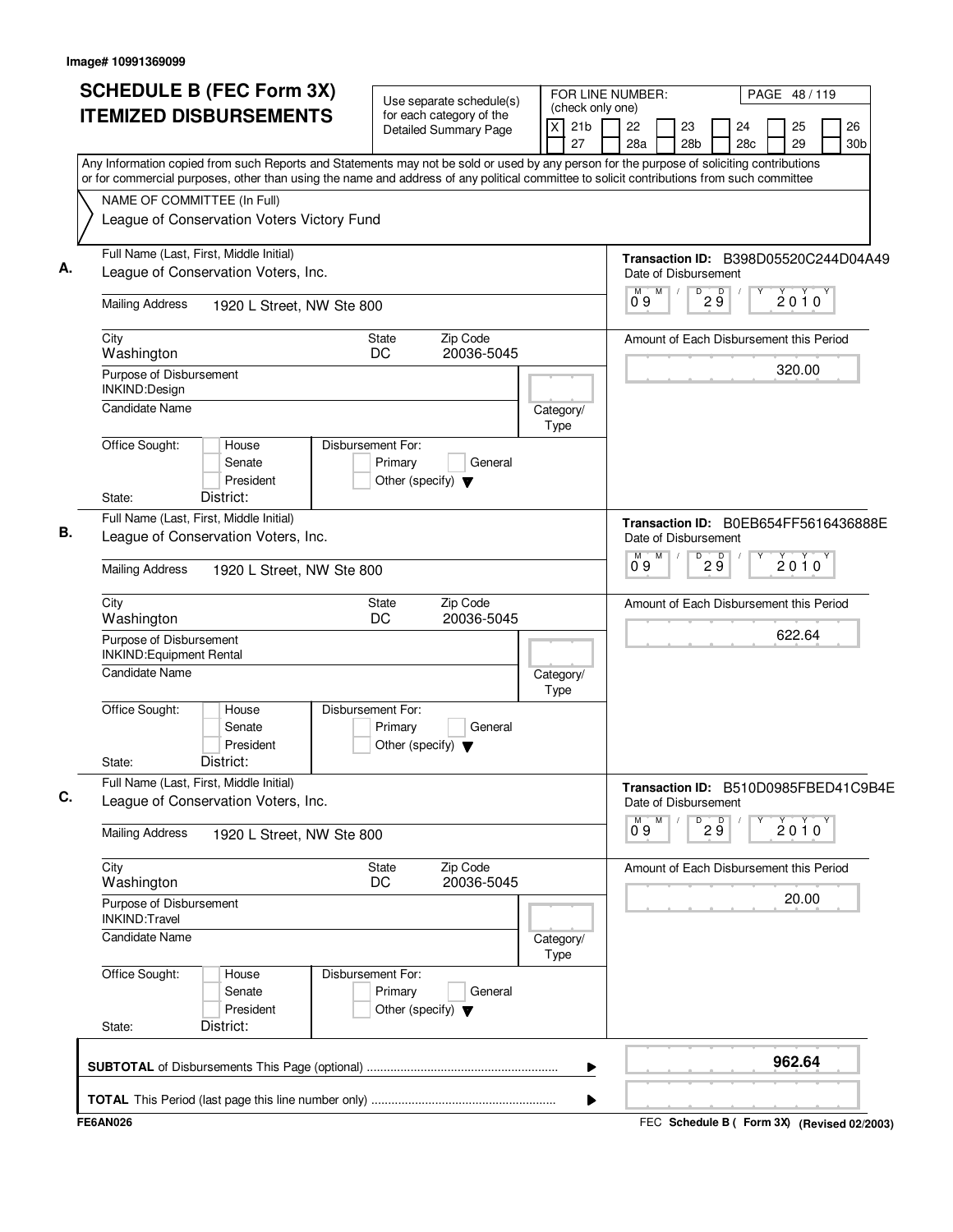|    | <b>SCHEDULE B (FEC Form 3X)</b><br><b>ITEMIZED DISBURSEMENTS</b>                                                                                                                                                                                                                                                                                                    | Use separate schedule(s)<br>for each category of the<br>Detailed Summary Page                                                          | (check only one)<br>21 <sub>b</sub><br>x<br>27 | FOR LINE NUMBER:<br>PAGE 49/119<br>22<br>26<br>23<br>24<br>25<br>28a<br>28 <sub>b</sub><br>28 <sub>c</sub><br>29<br>30 <sub>b</sub> |
|----|---------------------------------------------------------------------------------------------------------------------------------------------------------------------------------------------------------------------------------------------------------------------------------------------------------------------------------------------------------------------|----------------------------------------------------------------------------------------------------------------------------------------|------------------------------------------------|-------------------------------------------------------------------------------------------------------------------------------------|
|    | Any Information copied from such Reports and Statements may not be sold or used by any person for the purpose of soliciting contributions<br>or for commercial purposes, other than using the name and address of any political committee to solicit contributions from such committee<br>NAME OF COMMITTEE (In Full)<br>League of Conservation Voters Victory Fund |                                                                                                                                        |                                                |                                                                                                                                     |
| А. | Full Name (Last, First, Middle Initial)<br>League of Conservation Voters, Inc.<br><b>Mailing Address</b><br>1920 L Street, NW Ste 800                                                                                                                                                                                                                               |                                                                                                                                        |                                                | Transaction ID: B99A57503CBB54FFEAAB<br>Date of Disbursement<br>M<br>D<br>D<br>2010<br>0°9<br>ЗŐ                                    |
|    | City<br>Washington<br>Purpose of Disbursement<br><b>INKIND:Staff Time:Administrative</b><br><b>Candidate Name</b><br>Office Sought:<br>House<br>Senate<br>President<br>District:<br>State:                                                                                                                                                                          | Zip Code<br><b>State</b><br><b>DC</b><br>20036-5045<br>Disbursement For:<br>Primary<br>General<br>Other (specify) $\blacktriangledown$ | Category/<br>Type                              | Amount of Each Disbursement this Period<br>100.00                                                                                   |
| В. | Full Name (Last, First, Middle Initial)<br>Suntrust Bank<br><b>Mailing Address</b><br>PO Box 622227                                                                                                                                                                                                                                                                 |                                                                                                                                        |                                                | Transaction ID: B7CDB644DDC60404DA3D<br>Date of Disbursement<br>$\overline{D}$<br>M<br>$2010^y$<br>3 Ŏ<br>09                        |
|    | City<br>Orlando<br>Purpose of Disbursement<br><b>Bank Fee</b><br><b>Candidate Name</b>                                                                                                                                                                                                                                                                              | State<br>Zip Code<br>FL.<br>32862-2227                                                                                                 | Category/<br>Type                              | Amount of Each Disbursement this Period<br>167.69                                                                                   |
|    | Office Sought:<br>House<br>Senate<br>President<br>District:<br>State:                                                                                                                                                                                                                                                                                               | Disbursement For:<br>Primary<br>General<br>Other (specify) $\blacktriangledown$                                                        |                                                |                                                                                                                                     |

|           | 267.69   |
|-----------|----------|
| --------- | 49033.71 |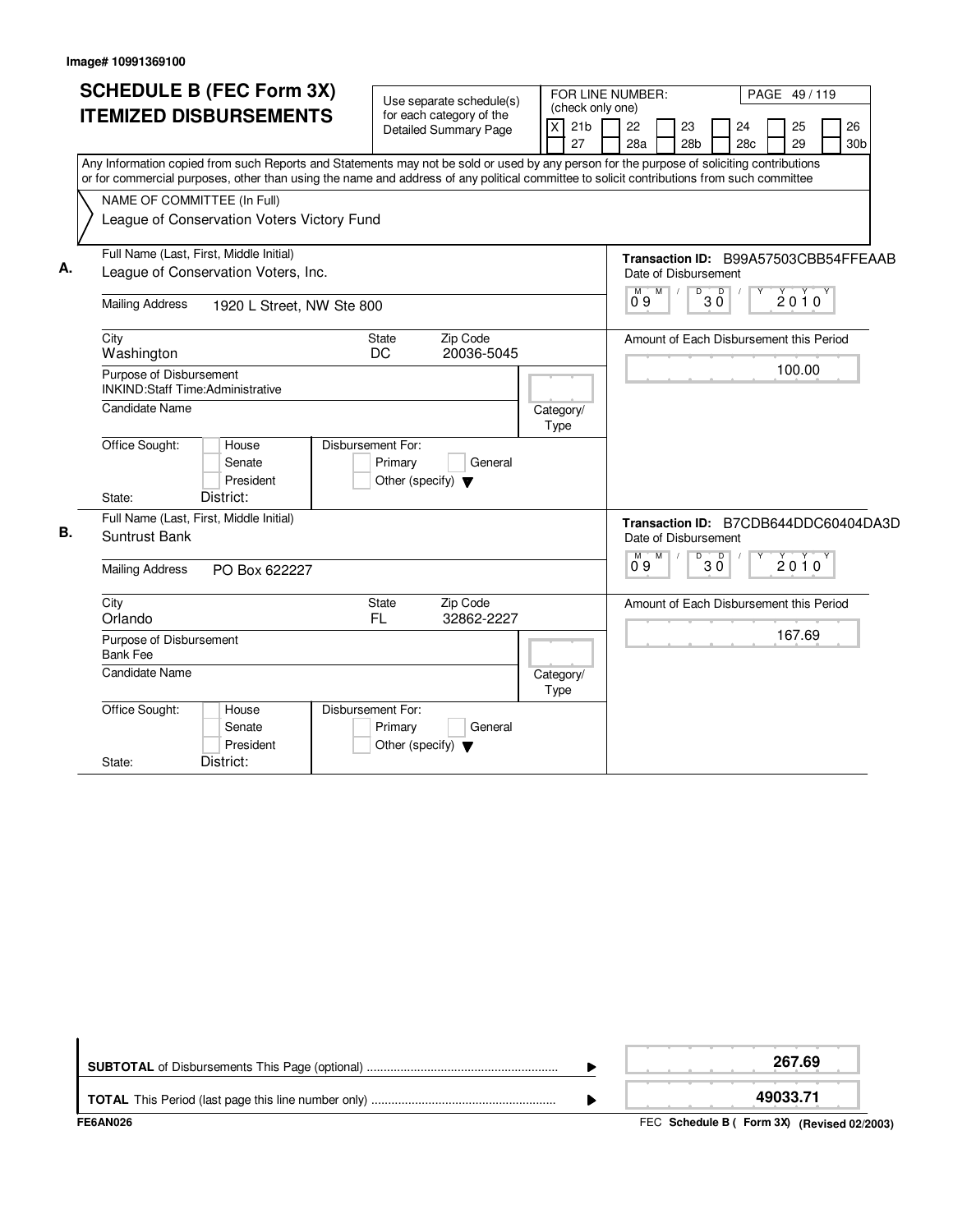| IMILLU INDLFLINDLINI LAFLINDII UNLJ                                                                                                                | PAGE 50/119                                                                 |
|----------------------------------------------------------------------------------------------------------------------------------------------------|-----------------------------------------------------------------------------|
| NAME OF COMMITTEE (In Full)                                                                                                                        | FOR LINE 24 OF FORM 3X                                                      |
| League of Conservation Voters Victory Fund                                                                                                         | FEC IDENTIFICATION NUMBER                                                   |
|                                                                                                                                                    | C00486845<br>C                                                              |
| Check if<br>48-hour notice<br>24-hour notice                                                                                                       |                                                                             |
| Full Name (Last, First, Middle, Initial) of Payee                                                                                                  | Date                                                                        |
| <b>Winning Connections</b>                                                                                                                         | M<br>M<br>D<br>D<br>Y<br>$2010^Y$<br>03<br>0.8                              |
| <b>Mailing Address</b>                                                                                                                             | Amount                                                                      |
| 317 Pennsylvania Ave SE 2nd Flr                                                                                                                    |                                                                             |
|                                                                                                                                                    | 49553.75                                                                    |
| Zip Code<br>City<br><b>State</b>                                                                                                                   | Transaction ID: E4FF6190F338B468C80B                                        |
| DC<br>20003-1148<br>Washington                                                                                                                     | Office Sought:<br>House<br>State: CO                                        |
| Purpose of Expenditure<br>Category/                                                                                                                | $\mathsf{X}$<br>Senate<br>District:<br>Presidential                         |
| Live Phone Calls<br>Type                                                                                                                           |                                                                             |
| Name of Federal Candidate supported or Opposed by expenditure:                                                                                     | Check One:<br>Support<br>x<br>Oppose                                        |
| Michael F. Bennet                                                                                                                                  |                                                                             |
|                                                                                                                                                    | Disbursement For: X Primary<br>General                                      |
| Calendar Year-To-Date Per Election<br>49553.75                                                                                                     | Other (specify):<br>2010                                                    |
| for Office Sought                                                                                                                                  |                                                                             |
|                                                                                                                                                    |                                                                             |
| Full Name (Last, First, Middle, Initial) of Payee                                                                                                  | Date                                                                        |
| League of Conservation Voters, Inc.                                                                                                                | M<br>M<br>D<br>$2010^{\gamma}$<br>$0\frac{D}{7}$<br>Y<br>0.9                |
| <b>Mailing Address</b>                                                                                                                             | Amount                                                                      |
| 1920 L Street, NW Ste 800                                                                                                                          | 5.08                                                                        |
|                                                                                                                                                    | E02B957DF760D4B6F835<br><b>Transaction ID:</b>                              |
| Zip Code<br>City<br><b>State</b>                                                                                                                   |                                                                             |
| DC<br>20036-5045<br>Washington                                                                                                                     | Office Sought:<br>State: NV<br>House<br>$\mathsf{X}$<br>Senate<br>District: |
| Purpose of Expenditure<br>Category/                                                                                                                | Presidential                                                                |
| Staff time: High Don-<br>Type<br>or Mailing                                                                                                        |                                                                             |
| Name of Federal Candidate supported or Opposed by expenditure:                                                                                     | Check One:<br>Support<br>x<br>Oppose                                        |
| Sen. Harry Reid                                                                                                                                    |                                                                             |
|                                                                                                                                                    | Primary<br>X General<br>Disbursement For:                                   |
| Calendar Year-To-Date Per Election<br>125.83                                                                                                       | Other (specify) : $\overline{\phantom{a}}$<br>2010                          |
| for Office Sought                                                                                                                                  | [MEMO ITEM]                                                                 |
|                                                                                                                                                    |                                                                             |
|                                                                                                                                                    | 49553.75                                                                    |
|                                                                                                                                                    |                                                                             |
|                                                                                                                                                    |                                                                             |
|                                                                                                                                                    |                                                                             |
|                                                                                                                                                    |                                                                             |
| Under penalty of perjury I certify that the independent expenditures reported herein were not made in cooperation, consultation, or concert with,  |                                                                             |
| or at the request or suggestion of, any candidate or authorized committee or agent of either, or (if the reporting entity is not a political party |                                                                             |
| committee) any political party committee or its agent.                                                                                             |                                                                             |
|                                                                                                                                                    |                                                                             |
|                                                                                                                                                    | Y "Y "Y<br>D                                                                |
| <b>Patrick Collins</b><br>10<br>Date                                                                                                               | 15<br>2010                                                                  |
| Signature                                                                                                                                          |                                                                             |
|                                                                                                                                                    |                                                                             |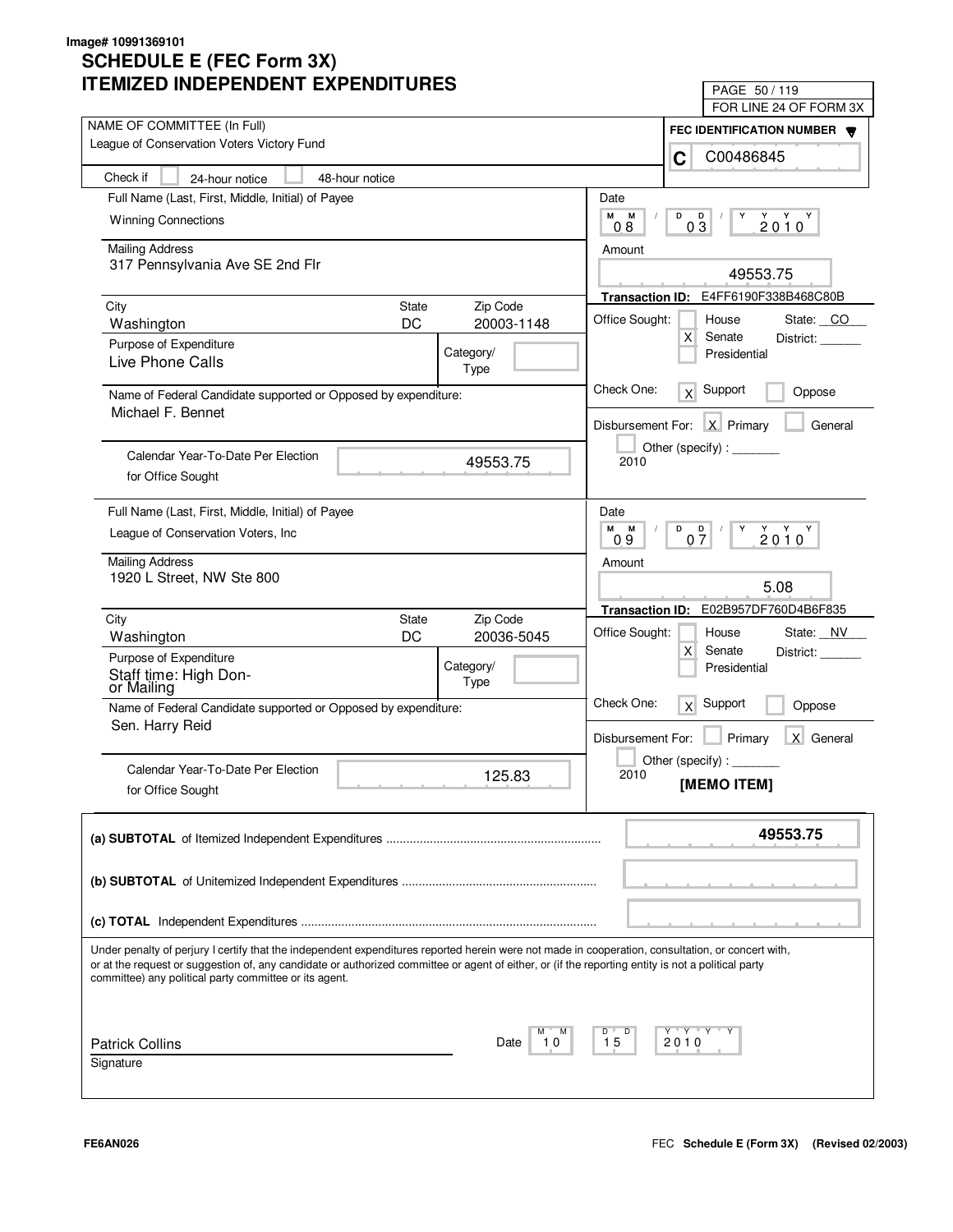| LIVILLU INDLFLNDLNI LAFLNDII UNLJ                                                                                                                                                                            | PAGE 51 / 119                                                                                                                                                                                                                                                                                                                                                                                                                               |
|--------------------------------------------------------------------------------------------------------------------------------------------------------------------------------------------------------------|---------------------------------------------------------------------------------------------------------------------------------------------------------------------------------------------------------------------------------------------------------------------------------------------------------------------------------------------------------------------------------------------------------------------------------------------|
| NAME OF COMMITTEE (In Full)                                                                                                                                                                                  | FOR LINE 24 OF FORM 3X                                                                                                                                                                                                                                                                                                                                                                                                                      |
| League of Conservation Voters Victory Fund                                                                                                                                                                   | FEC IDENTIFICATION NUMBER                                                                                                                                                                                                                                                                                                                                                                                                                   |
|                                                                                                                                                                                                              | C00486845<br>C                                                                                                                                                                                                                                                                                                                                                                                                                              |
| Check if<br>24-hour notice<br>48-hour notice                                                                                                                                                                 |                                                                                                                                                                                                                                                                                                                                                                                                                                             |
| Full Name (Last, First, Middle, Initial) of Payee                                                                                                                                                            | Date                                                                                                                                                                                                                                                                                                                                                                                                                                        |
| <b>USPS</b>                                                                                                                                                                                                  | М<br>М<br>D<br>$0\frac{D}{7}$<br>$2010^Y$<br>Y<br>09                                                                                                                                                                                                                                                                                                                                                                                        |
| <b>Mailing Address</b>                                                                                                                                                                                       | Amount                                                                                                                                                                                                                                                                                                                                                                                                                                      |
| 38 Spring St                                                                                                                                                                                                 |                                                                                                                                                                                                                                                                                                                                                                                                                                             |
|                                                                                                                                                                                                              | 45.53                                                                                                                                                                                                                                                                                                                                                                                                                                       |
| <b>State</b><br>Zip Code<br>City                                                                                                                                                                             | Transaction ID: E97D64BF1569D4461A69                                                                                                                                                                                                                                                                                                                                                                                                        |
| 03060-3492<br>Nashua<br><b>NH</b>                                                                                                                                                                            | Office Sought:<br>House<br>State: PA                                                                                                                                                                                                                                                                                                                                                                                                        |
| Purpose of Expenditure<br>Category/                                                                                                                                                                          | X<br>Senate<br>District:<br>Presidential                                                                                                                                                                                                                                                                                                                                                                                                    |
| Postage<br>Type                                                                                                                                                                                              |                                                                                                                                                                                                                                                                                                                                                                                                                                             |
| Name of Federal Candidate supported or Opposed by expenditure:                                                                                                                                               | Check One:<br>Support<br>x<br>Oppose                                                                                                                                                                                                                                                                                                                                                                                                        |
| Joseph Sestak                                                                                                                                                                                                | X General<br>Disbursement For:<br>Primary                                                                                                                                                                                                                                                                                                                                                                                                   |
|                                                                                                                                                                                                              | Other (specify) : $\sqrt{\frac{1}{2} \cdot \frac{1}{2} \cdot \frac{1}{2} \cdot \frac{1}{2} \cdot \frac{1}{2} \cdot \frac{1}{2} \cdot \frac{1}{2} \cdot \frac{1}{2} \cdot \frac{1}{2} \cdot \frac{1}{2} \cdot \frac{1}{2} \cdot \frac{1}{2} \cdot \frac{1}{2} \cdot \frac{1}{2} \cdot \frac{1}{2} \cdot \frac{1}{2} \cdot \frac{1}{2} \cdot \frac{1}{2} \cdot \frac{1}{2} \cdot \frac{1}{2} \cdot \frac{1}{2} \cdot \frac{1}{2} \cdot \frac$ |
| Calendar Year-To-Date Per Election<br>368.09                                                                                                                                                                 | 2010                                                                                                                                                                                                                                                                                                                                                                                                                                        |
| for Office Sought                                                                                                                                                                                            | [MEMO ITEM]                                                                                                                                                                                                                                                                                                                                                                                                                                 |
| Full Name (Last, First, Middle, Initial) of Payee                                                                                                                                                            | Date                                                                                                                                                                                                                                                                                                                                                                                                                                        |
| <b>M&amp;R Strategic Services</b>                                                                                                                                                                            | M<br>M<br>D<br>$\begin{array}{c}\n\stackrel{\vee}{2} & \stackrel{\vee}{0} & \stackrel{\vee}{0} \\ \end{array}$<br>$0\frac{D}{7}$<br>Y<br>0.9                                                                                                                                                                                                                                                                                                |
| <b>Mailing Address</b>                                                                                                                                                                                       | Amount                                                                                                                                                                                                                                                                                                                                                                                                                                      |
| 2120 L Street, NW 6th Floor,                                                                                                                                                                                 | 232.00                                                                                                                                                                                                                                                                                                                                                                                                                                      |
|                                                                                                                                                                                                              | Transaction ID: E799B9AF4D8A442BF8B8                                                                                                                                                                                                                                                                                                                                                                                                        |
| Zip Code<br>City<br>State                                                                                                                                                                                    | Office Sought:<br>House<br>State: NH                                                                                                                                                                                                                                                                                                                                                                                                        |
| DC<br>20037-1527<br>Washington                                                                                                                                                                               | X<br>Senate<br>District:                                                                                                                                                                                                                                                                                                                                                                                                                    |
| Purpose of Expenditure<br>Category/<br><b>Fundraising Email</b>                                                                                                                                              | Presidential                                                                                                                                                                                                                                                                                                                                                                                                                                |
| Type                                                                                                                                                                                                         |                                                                                                                                                                                                                                                                                                                                                                                                                                             |
| Name of Federal Candidate supported or Opposed by expenditure:                                                                                                                                               | Check One:<br>Support<br>x<br>Oppose                                                                                                                                                                                                                                                                                                                                                                                                        |
| Rep. Paul W. Hodes                                                                                                                                                                                           | Primary<br>X General<br>Disbursement For:                                                                                                                                                                                                                                                                                                                                                                                                   |
|                                                                                                                                                                                                              | Other (specify) : $\_\$                                                                                                                                                                                                                                                                                                                                                                                                                     |
| Calendar Year-To-Date Per Election<br>368.09                                                                                                                                                                 | 2010                                                                                                                                                                                                                                                                                                                                                                                                                                        |
| for Office Sought                                                                                                                                                                                            | [MEMO ITEM]                                                                                                                                                                                                                                                                                                                                                                                                                                 |
|                                                                                                                                                                                                              | 0.00                                                                                                                                                                                                                                                                                                                                                                                                                                        |
|                                                                                                                                                                                                              |                                                                                                                                                                                                                                                                                                                                                                                                                                             |
|                                                                                                                                                                                                              |                                                                                                                                                                                                                                                                                                                                                                                                                                             |
|                                                                                                                                                                                                              |                                                                                                                                                                                                                                                                                                                                                                                                                                             |
| Under penalty of perjury I certify that the independent expenditures reported herein were not made in cooperation, consultation, or concert with,                                                            |                                                                                                                                                                                                                                                                                                                                                                                                                                             |
| or at the request or suggestion of, any candidate or authorized committee or agent of either, or (if the reporting entity is not a political party<br>committee) any political party committee or its agent. |                                                                                                                                                                                                                                                                                                                                                                                                                                             |
|                                                                                                                                                                                                              |                                                                                                                                                                                                                                                                                                                                                                                                                                             |
|                                                                                                                                                                                                              | Y "Y "Y "<br>D                                                                                                                                                                                                                                                                                                                                                                                                                              |
| <b>Patrick Collins</b><br>Date<br>10                                                                                                                                                                         | 15<br>2010                                                                                                                                                                                                                                                                                                                                                                                                                                  |
| Signature                                                                                                                                                                                                    |                                                                                                                                                                                                                                                                                                                                                                                                                                             |
|                                                                                                                                                                                                              |                                                                                                                                                                                                                                                                                                                                                                                                                                             |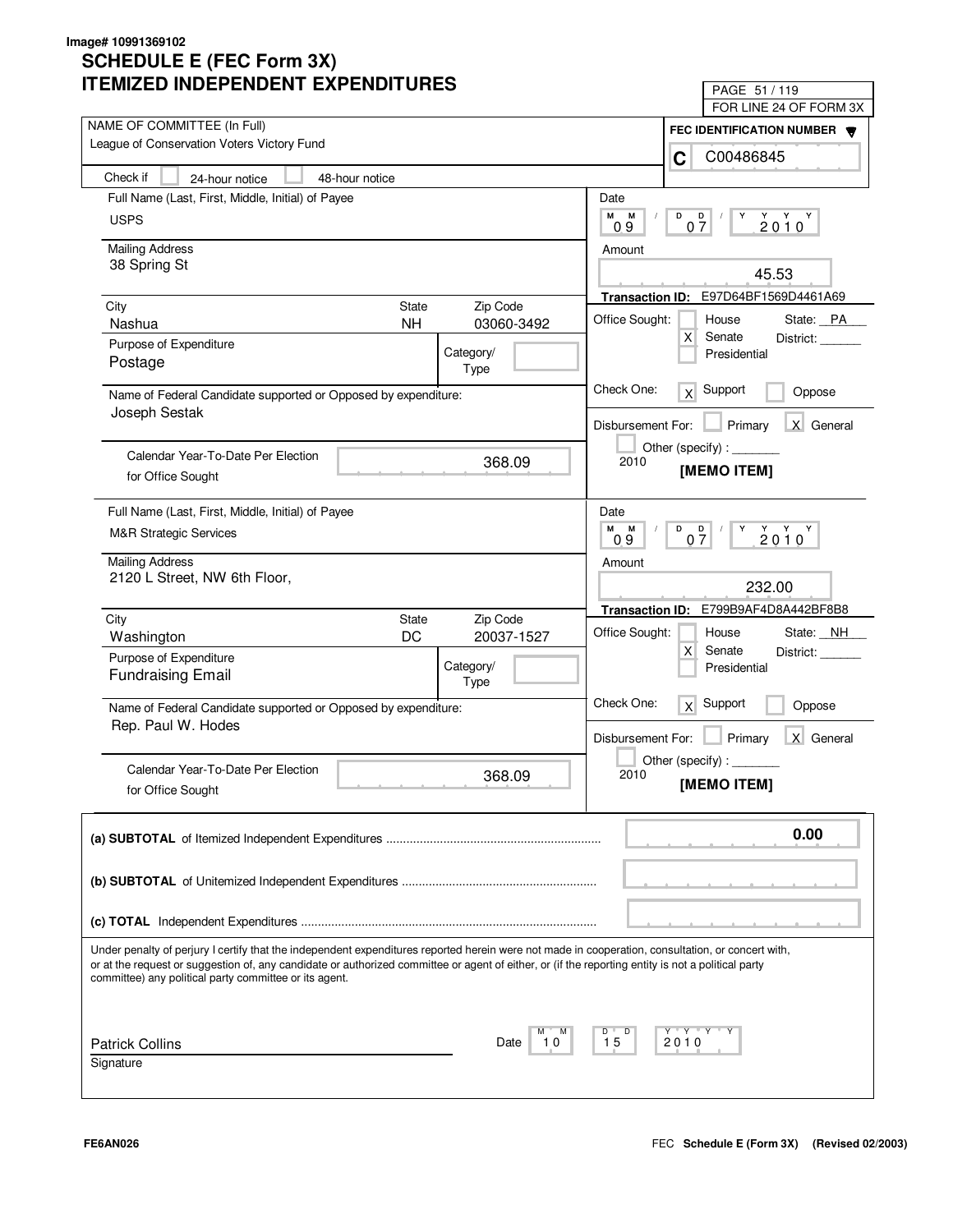| LIVILLU INDLFLNDLNI LAFLNDII UNLJ                                                                                                                                                                                                                                                                                                                                 | PAGE 52/119                                            |
|-------------------------------------------------------------------------------------------------------------------------------------------------------------------------------------------------------------------------------------------------------------------------------------------------------------------------------------------------------------------|--------------------------------------------------------|
|                                                                                                                                                                                                                                                                                                                                                                   | FOR LINE 24 OF FORM 3X                                 |
| NAME OF COMMITTEE (In Full)<br>League of Conservation Voters Victory Fund                                                                                                                                                                                                                                                                                         | FEC IDENTIFICATION NUMBER                              |
|                                                                                                                                                                                                                                                                                                                                                                   | C00486845<br>C                                         |
| Check if<br>48-hour notice<br>24-hour notice                                                                                                                                                                                                                                                                                                                      |                                                        |
| Full Name (Last, First, Middle, Initial) of Payee                                                                                                                                                                                                                                                                                                                 | Date                                                   |
| FedEX                                                                                                                                                                                                                                                                                                                                                             | М<br>M<br>D<br>D<br>Y<br>$2010^Y$                      |
|                                                                                                                                                                                                                                                                                                                                                                   | 07<br>09                                               |
| <b>Mailing Address</b><br>942 S Shady Grove Road                                                                                                                                                                                                                                                                                                                  | Amount                                                 |
|                                                                                                                                                                                                                                                                                                                                                                   | 4.00                                                   |
|                                                                                                                                                                                                                                                                                                                                                                   | E9F6179A6A9FF44FD8A2<br><b>Transaction ID:</b>         |
| Zip Code<br>City<br><b>State</b><br><b>TN</b><br>38120-4117                                                                                                                                                                                                                                                                                                       | Office Sought:<br>House<br>State: MO                   |
| Memphis                                                                                                                                                                                                                                                                                                                                                           | $\mathsf{X}$<br>Senate<br>District:                    |
| Purpose of Expenditure<br>Category/<br>Shipping                                                                                                                                                                                                                                                                                                                   | Presidential                                           |
| Type                                                                                                                                                                                                                                                                                                                                                              |                                                        |
| Name of Federal Candidate supported or Opposed by expenditure:<br>Robin Carnahan                                                                                                                                                                                                                                                                                  | Check One:<br>Support<br>x<br>Oppose                   |
|                                                                                                                                                                                                                                                                                                                                                                   | X General<br>Disbursement For:<br>Primary              |
|                                                                                                                                                                                                                                                                                                                                                                   | Other (specify):                                       |
| Calendar Year-To-Date Per Election<br>368.09                                                                                                                                                                                                                                                                                                                      | 2010<br>[MEMO ITEM]                                    |
| for Office Sought                                                                                                                                                                                                                                                                                                                                                 |                                                        |
| Full Name (Last, First, Middle, Initial) of Payee                                                                                                                                                                                                                                                                                                                 | Date                                                   |
| League of Conservation Voters, Inc.                                                                                                                                                                                                                                                                                                                               | M<br>M<br>D<br>Y                                       |
|                                                                                                                                                                                                                                                                                                                                                                   | $2010^{\gamma}$<br>$0\frac{D}{7}$<br>0.9               |
| <b>Mailing Address</b>                                                                                                                                                                                                                                                                                                                                            | Amount                                                 |
| 1920 L Street, NW Ste 800                                                                                                                                                                                                                                                                                                                                         | 5.08                                                   |
|                                                                                                                                                                                                                                                                                                                                                                   | E0E8B86C401A44822B49<br><b>Transaction ID:</b>         |
| Zip Code<br>City<br><b>State</b>                                                                                                                                                                                                                                                                                                                                  | Office Sought:<br>State: VA<br>x <sub>l</sub><br>House |
| DC<br>20036-5045<br>Washington                                                                                                                                                                                                                                                                                                                                    | District: 05<br>Senate                                 |
| Purpose of Expenditure<br>Category/                                                                                                                                                                                                                                                                                                                               | Presidential                                           |
| Staff time: High Don-<br>Type<br>or Mailing                                                                                                                                                                                                                                                                                                                       |                                                        |
| Name of Federal Candidate supported or Opposed by expenditure:                                                                                                                                                                                                                                                                                                    | Check One:<br>Support<br>x<br>Oppose                   |
| Rep. Tom S.P. Perriello                                                                                                                                                                                                                                                                                                                                           |                                                        |
|                                                                                                                                                                                                                                                                                                                                                                   | Primary<br>X General<br>Disbursement For:              |
| Calendar Year-To-Date Per Election<br>125.83                                                                                                                                                                                                                                                                                                                      | Other (specify):<br>2010                               |
| for Office Sought                                                                                                                                                                                                                                                                                                                                                 | [MEMO ITEM]                                            |
|                                                                                                                                                                                                                                                                                                                                                                   |                                                        |
|                                                                                                                                                                                                                                                                                                                                                                   | 0.00                                                   |
|                                                                                                                                                                                                                                                                                                                                                                   |                                                        |
|                                                                                                                                                                                                                                                                                                                                                                   |                                                        |
|                                                                                                                                                                                                                                                                                                                                                                   |                                                        |
|                                                                                                                                                                                                                                                                                                                                                                   |                                                        |
|                                                                                                                                                                                                                                                                                                                                                                   |                                                        |
| Under penalty of perjury I certify that the independent expenditures reported herein were not made in cooperation, consultation, or concert with,<br>or at the request or suggestion of, any candidate or authorized committee or agent of either, or (if the reporting entity is not a political party<br>committee) any political party committee or its agent. |                                                        |
|                                                                                                                                                                                                                                                                                                                                                                   |                                                        |
|                                                                                                                                                                                                                                                                                                                                                                   | Y "Y "Y<br>D                                           |
| <b>Patrick Collins</b><br>Date<br>10                                                                                                                                                                                                                                                                                                                              | 15<br>2010                                             |
| Signature                                                                                                                                                                                                                                                                                                                                                         |                                                        |
|                                                                                                                                                                                                                                                                                                                                                                   |                                                        |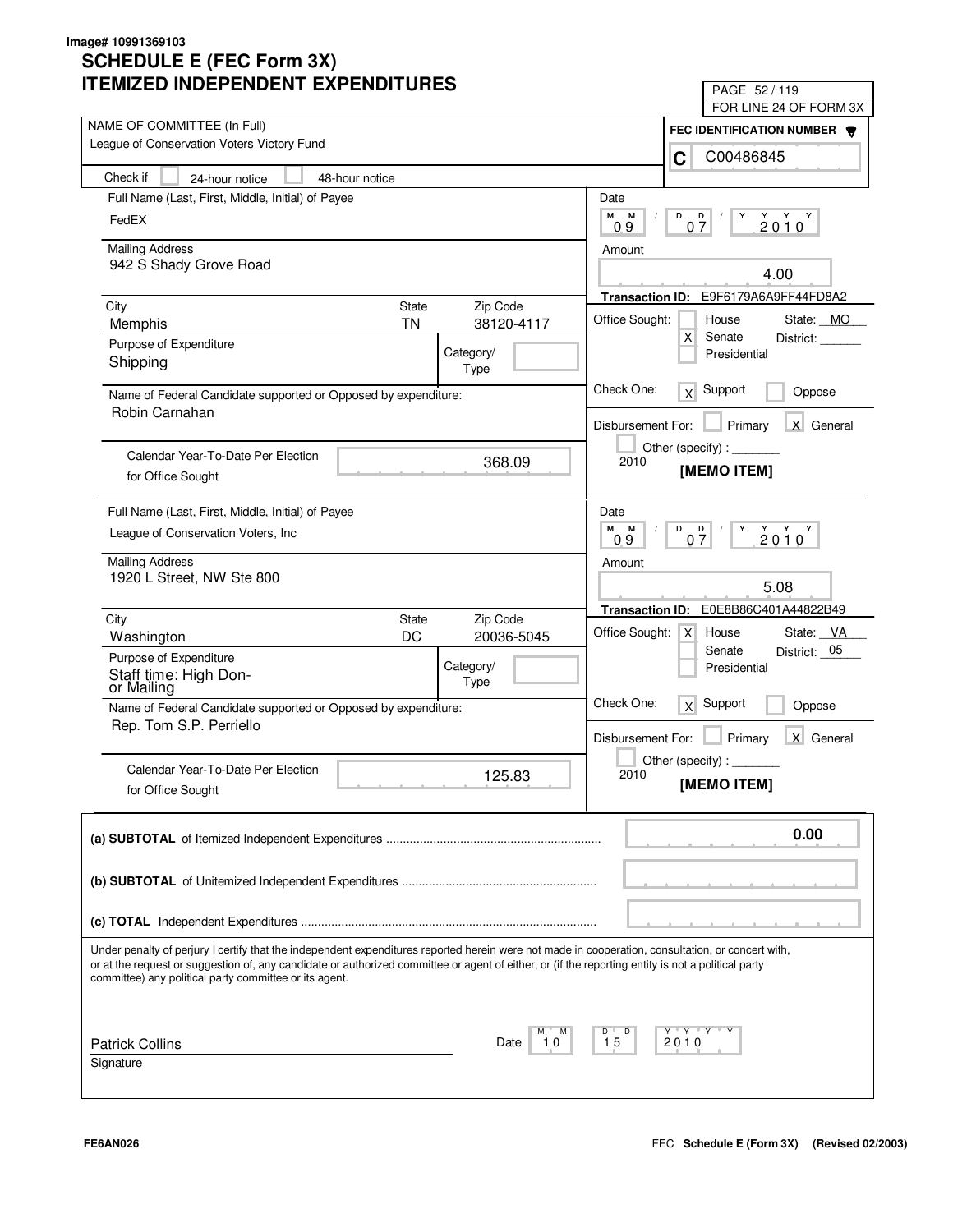| LIVILLU INDLFLNDLNI LAFLNDII UNLJ                                                                                                                                                                                                                                                                       | PAGE 53 / 119                                                   |
|---------------------------------------------------------------------------------------------------------------------------------------------------------------------------------------------------------------------------------------------------------------------------------------------------------|-----------------------------------------------------------------|
| NAME OF COMMITTEE (In Full)                                                                                                                                                                                                                                                                             | FOR LINE 24 OF FORM 3X                                          |
| League of Conservation Voters Victory Fund                                                                                                                                                                                                                                                              | FEC IDENTIFICATION NUMBER                                       |
|                                                                                                                                                                                                                                                                                                         | C00486845<br>C                                                  |
| Check if<br>48-hour notice<br>24-hour notice                                                                                                                                                                                                                                                            |                                                                 |
| Full Name (Last, First, Middle, Initial) of Payee                                                                                                                                                                                                                                                       | Date                                                            |
| FedEX                                                                                                                                                                                                                                                                                                   | М<br>M<br>D<br>D<br>Y<br>$2010^Y$<br>07<br>09                   |
| <b>Mailing Address</b>                                                                                                                                                                                                                                                                                  | Amount                                                          |
| 942 S Shady Grove Road                                                                                                                                                                                                                                                                                  |                                                                 |
|                                                                                                                                                                                                                                                                                                         | 4.00                                                            |
| <b>State</b><br>Zip Code<br>City                                                                                                                                                                                                                                                                        | E91CC0CB910D24514A87<br><b>Transaction ID:</b>                  |
| <b>TN</b><br>38120-4117<br>Memphis                                                                                                                                                                                                                                                                      | Office Sought:<br>House<br>State: NH                            |
| Purpose of Expenditure<br>Category/                                                                                                                                                                                                                                                                     | $\mathsf{X}$<br>Senate<br>District:                             |
| Shipping<br>Type                                                                                                                                                                                                                                                                                        | Presidential                                                    |
| Name of Federal Candidate supported or Opposed by expenditure:                                                                                                                                                                                                                                          | Check One:<br>Support<br>$\times$<br>Oppose                     |
| Rep. Paul W. Hodes                                                                                                                                                                                                                                                                                      |                                                                 |
|                                                                                                                                                                                                                                                                                                         | X General<br>Disbursement For:<br>Primary                       |
| Calendar Year-To-Date Per Election                                                                                                                                                                                                                                                                      | Other (specify) : $\sqrt{\frac{1}{2} \sum_{r=1}^{r} (r - r)^2}$ |
| 368.09<br>for Office Sought                                                                                                                                                                                                                                                                             | 2010<br>[MEMO ITEM]                                             |
|                                                                                                                                                                                                                                                                                                         |                                                                 |
| Full Name (Last, First, Middle, Initial) of Payee                                                                                                                                                                                                                                                       | Date                                                            |
| League of Conservation Voters, Inc.                                                                                                                                                                                                                                                                     | M<br>M<br>D<br>$2010^{\gamma}$<br>$0\frac{D}{7}$<br>Y<br>0.9    |
| <b>Mailing Address</b>                                                                                                                                                                                                                                                                                  | Amount                                                          |
| 1920 L Street, NW Ste 800                                                                                                                                                                                                                                                                               |                                                                 |
|                                                                                                                                                                                                                                                                                                         | 27.19                                                           |
| Zip Code<br>City<br><b>State</b>                                                                                                                                                                                                                                                                        | E5A36607782694E728DD<br><b>Transaction ID:</b>                  |
| DC<br>20036-5045<br>Washington                                                                                                                                                                                                                                                                          | Office Sought:<br>State: PA<br>House                            |
| Purpose of Expenditure<br>Category/                                                                                                                                                                                                                                                                     | $\mathsf{X}$<br>Senate<br>District:<br>Presidential             |
| Staff time: High Don-<br>Type<br>or Mailing                                                                                                                                                                                                                                                             |                                                                 |
| Name of Federal Candidate supported or Opposed by expenditure:                                                                                                                                                                                                                                          | Check One:<br>Support<br>x<br>Oppose                            |
| Joseph Sestak                                                                                                                                                                                                                                                                                           |                                                                 |
|                                                                                                                                                                                                                                                                                                         | Primary<br>X General<br>Disbursement For:                       |
| Calendar Year-To-Date Per Election<br>368.09                                                                                                                                                                                                                                                            | Other (specify) : $\overline{\phantom{a}}$<br>2010              |
| for Office Sought                                                                                                                                                                                                                                                                                       | [MEMO ITEM]                                                     |
|                                                                                                                                                                                                                                                                                                         |                                                                 |
|                                                                                                                                                                                                                                                                                                         | 0.00                                                            |
|                                                                                                                                                                                                                                                                                                         |                                                                 |
|                                                                                                                                                                                                                                                                                                         |                                                                 |
|                                                                                                                                                                                                                                                                                                         |                                                                 |
|                                                                                                                                                                                                                                                                                                         |                                                                 |
|                                                                                                                                                                                                                                                                                                         |                                                                 |
| Under penalty of perjury I certify that the independent expenditures reported herein were not made in cooperation, consultation, or concert with,<br>or at the request or suggestion of, any candidate or authorized committee or agent of either, or (if the reporting entity is not a political party |                                                                 |
| committee) any political party committee or its agent.                                                                                                                                                                                                                                                  |                                                                 |
|                                                                                                                                                                                                                                                                                                         |                                                                 |
|                                                                                                                                                                                                                                                                                                         | Y "Y "Y<br>D                                                    |
| <b>Patrick Collins</b><br>Date<br>10                                                                                                                                                                                                                                                                    | 15<br>2010                                                      |
| Signature                                                                                                                                                                                                                                                                                               |                                                                 |
|                                                                                                                                                                                                                                                                                                         |                                                                 |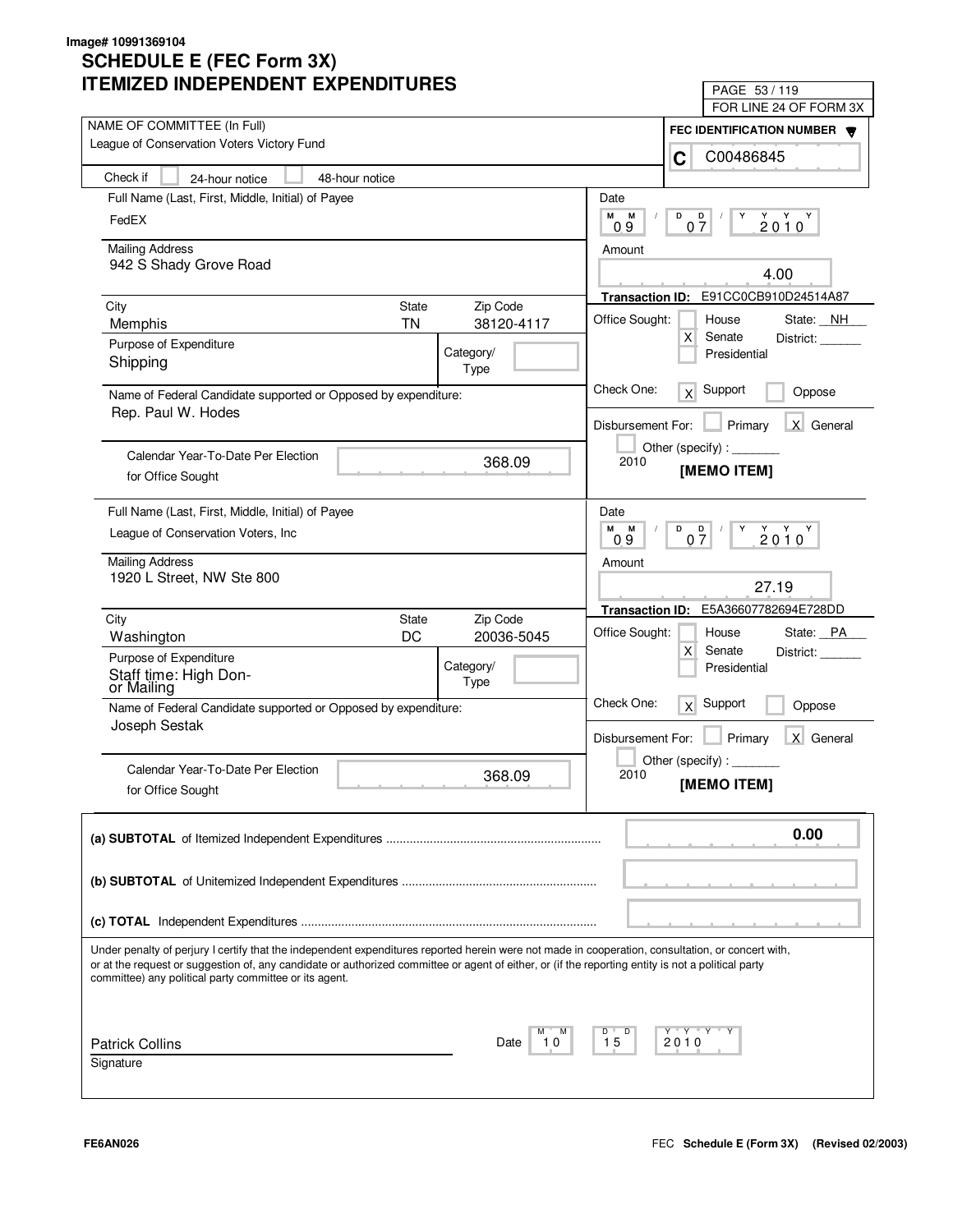| LIVILLU INDLFLNDLNI LAFLNDII UNLJ                                                                                                                                                                                                                                                                                                                                 | PAGE 54 / 119                                                           |
|-------------------------------------------------------------------------------------------------------------------------------------------------------------------------------------------------------------------------------------------------------------------------------------------------------------------------------------------------------------------|-------------------------------------------------------------------------|
|                                                                                                                                                                                                                                                                                                                                                                   | FOR LINE 24 OF FORM 3X                                                  |
| NAME OF COMMITTEE (In Full)<br>League of Conservation Voters Victory Fund                                                                                                                                                                                                                                                                                         | FEC IDENTIFICATION NUMBER                                               |
|                                                                                                                                                                                                                                                                                                                                                                   | C00486845<br>C                                                          |
| Check if<br>48-hour notice<br>24-hour notice                                                                                                                                                                                                                                                                                                                      |                                                                         |
| Full Name (Last, First, Middle, Initial) of Payee                                                                                                                                                                                                                                                                                                                 | Date                                                                    |
| <b>USPS</b>                                                                                                                                                                                                                                                                                                                                                       | М<br>M<br>D<br>D<br>Y<br>$2010^Y$                                       |
|                                                                                                                                                                                                                                                                                                                                                                   | 07<br>09                                                                |
| <b>Mailing Address</b>                                                                                                                                                                                                                                                                                                                                            | Amount                                                                  |
| 38 Spring St                                                                                                                                                                                                                                                                                                                                                      | 45.53                                                                   |
|                                                                                                                                                                                                                                                                                                                                                                   | E46BD00F6975B4B46BEF<br><b>Transaction ID:</b>                          |
| <b>State</b><br>Zip Code<br>City                                                                                                                                                                                                                                                                                                                                  | Office Sought:<br>House<br>State: NV                                    |
| <b>NH</b><br>03060-3492<br>Nashua                                                                                                                                                                                                                                                                                                                                 | $\mathsf{X}$<br>Senate<br>District:                                     |
| Purpose of Expenditure<br>Category/                                                                                                                                                                                                                                                                                                                               | Presidential                                                            |
| Postage<br>Type                                                                                                                                                                                                                                                                                                                                                   |                                                                         |
| Name of Federal Candidate supported or Opposed by expenditure:                                                                                                                                                                                                                                                                                                    | Check One:<br>Support<br>$\times$<br>Oppose                             |
| Sen. Harry Reid                                                                                                                                                                                                                                                                                                                                                   | X General<br>Disbursement For:                                          |
|                                                                                                                                                                                                                                                                                                                                                                   | Primary                                                                 |
| Calendar Year-To-Date Per Election<br>125.83                                                                                                                                                                                                                                                                                                                      | Other (specify) : $\sqrt{\frac{1}{2} \sum_{r=1}^{r} (r - r)^2}$<br>2010 |
| for Office Sought                                                                                                                                                                                                                                                                                                                                                 | [MEMO ITEM]                                                             |
|                                                                                                                                                                                                                                                                                                                                                                   |                                                                         |
| Full Name (Last, First, Middle, Initial) of Payee                                                                                                                                                                                                                                                                                                                 | Date                                                                    |
| League of Conservation Voters, Inc.                                                                                                                                                                                                                                                                                                                               | M<br>M<br>D<br>$2010^{\gamma}$<br>$0\frac{D}{7}$<br>Y<br>0.9            |
| <b>Mailing Address</b>                                                                                                                                                                                                                                                                                                                                            | Amount                                                                  |
| 1920 L Street, NW Ste 800                                                                                                                                                                                                                                                                                                                                         | 27.19                                                                   |
|                                                                                                                                                                                                                                                                                                                                                                   |                                                                         |
| Zip Code<br>City<br><b>State</b>                                                                                                                                                                                                                                                                                                                                  | E26CBDBC823FB4022A59<br><b>Transaction ID:</b>                          |
| DC<br>20036-5045<br>Washington                                                                                                                                                                                                                                                                                                                                    | Office Sought:<br>State: NH<br>House                                    |
| Purpose of Expenditure<br>Category/                                                                                                                                                                                                                                                                                                                               | $\mathsf{X}$<br>Senate<br>District:<br>Presidential                     |
| Staff time: High Don-<br>Type<br>or Mailing                                                                                                                                                                                                                                                                                                                       |                                                                         |
| Name of Federal Candidate supported or Opposed by expenditure:                                                                                                                                                                                                                                                                                                    | Check One:<br>Support<br>x<br>Oppose                                    |
| Rep. Paul W. Hodes                                                                                                                                                                                                                                                                                                                                                |                                                                         |
|                                                                                                                                                                                                                                                                                                                                                                   | Primary<br>X General<br>Disbursement For:                               |
| Calendar Year-To-Date Per Election                                                                                                                                                                                                                                                                                                                                | Other (specify) : $\overline{\phantom{a}}$                              |
| 368.09<br>for Office Sought                                                                                                                                                                                                                                                                                                                                       | 2010<br>[MEMO ITEM]                                                     |
|                                                                                                                                                                                                                                                                                                                                                                   |                                                                         |
|                                                                                                                                                                                                                                                                                                                                                                   | 0.00                                                                    |
|                                                                                                                                                                                                                                                                                                                                                                   |                                                                         |
|                                                                                                                                                                                                                                                                                                                                                                   |                                                                         |
|                                                                                                                                                                                                                                                                                                                                                                   |                                                                         |
|                                                                                                                                                                                                                                                                                                                                                                   |                                                                         |
|                                                                                                                                                                                                                                                                                                                                                                   |                                                                         |
| Under penalty of perjury I certify that the independent expenditures reported herein were not made in cooperation, consultation, or concert with,<br>or at the request or suggestion of, any candidate or authorized committee or agent of either, or (if the reporting entity is not a political party<br>committee) any political party committee or its agent. |                                                                         |
|                                                                                                                                                                                                                                                                                                                                                                   |                                                                         |
|                                                                                                                                                                                                                                                                                                                                                                   | Y "Y "Y<br>D                                                            |
| <b>Patrick Collins</b><br>Date<br>10                                                                                                                                                                                                                                                                                                                              | 15<br>2010                                                              |
| Signature                                                                                                                                                                                                                                                                                                                                                         |                                                                         |
|                                                                                                                                                                                                                                                                                                                                                                   |                                                                         |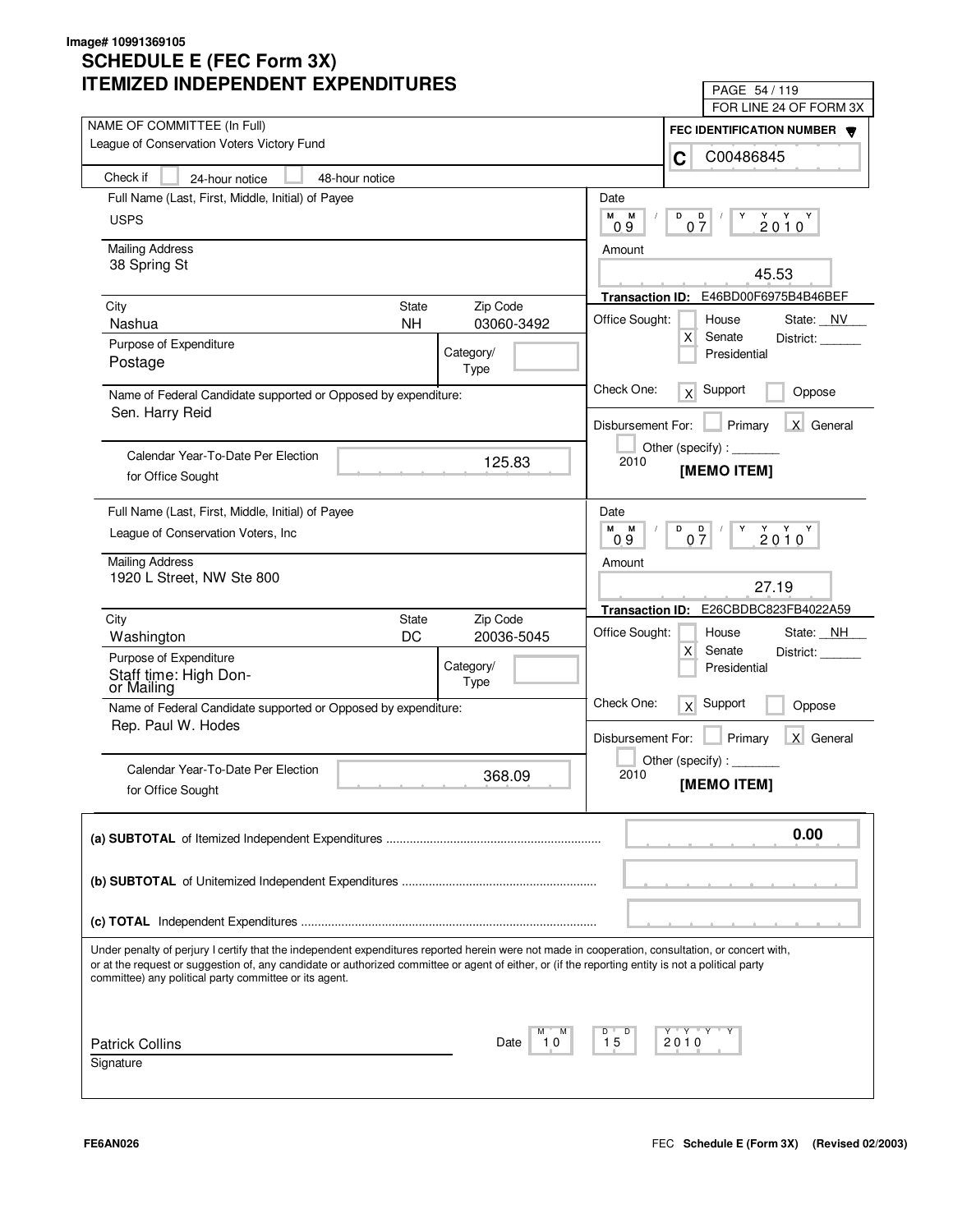| IMILLU INDLFLINDLINI LAFLINDII UNLJ                                                                                                                                                                                                                                                                                                                               | PAGE 55/119                                                                |
|-------------------------------------------------------------------------------------------------------------------------------------------------------------------------------------------------------------------------------------------------------------------------------------------------------------------------------------------------------------------|----------------------------------------------------------------------------|
| NAME OF COMMITTEE (In Full)                                                                                                                                                                                                                                                                                                                                       | FOR LINE 24 OF FORM 3X                                                     |
| League of Conservation Voters Victory Fund                                                                                                                                                                                                                                                                                                                        | FEC IDENTIFICATION NUMBER                                                  |
|                                                                                                                                                                                                                                                                                                                                                                   | C00486845<br>C                                                             |
| Check if<br>48-hour notice<br>24-hour notice                                                                                                                                                                                                                                                                                                                      |                                                                            |
| Full Name (Last, First, Middle, Initial) of Payee                                                                                                                                                                                                                                                                                                                 | Date                                                                       |
| League of Conservation Voters, Inc.                                                                                                                                                                                                                                                                                                                               | М<br>М<br>D<br>D<br>Y<br>$2010^Y$<br>07<br>09                              |
| <b>Mailing Address</b>                                                                                                                                                                                                                                                                                                                                            | Amount                                                                     |
| 1920 L Street, NW Ste 800                                                                                                                                                                                                                                                                                                                                         | 5.08                                                                       |
|                                                                                                                                                                                                                                                                                                                                                                   | EB6D938EB341644B5BE2<br><b>Transaction ID:</b>                             |
| Zip Code<br>City<br><b>State</b>                                                                                                                                                                                                                                                                                                                                  |                                                                            |
| DC<br>20036-5045<br>Washington                                                                                                                                                                                                                                                                                                                                    | Office Sought:<br>House<br>State: WI<br>$\mathsf{X}$<br>Senate             |
| Purpose of Expenditure<br>Category/                                                                                                                                                                                                                                                                                                                               | District:<br>Presidential                                                  |
| Staff time: High Don-<br>Type<br>or Mailing                                                                                                                                                                                                                                                                                                                       |                                                                            |
| Name of Federal Candidate supported or Opposed by expenditure:                                                                                                                                                                                                                                                                                                    | Check One:<br>Support<br>x<br>Oppose                                       |
| Sen. Russ D. Feingold                                                                                                                                                                                                                                                                                                                                             | X General<br>Disbursement For:<br>Primary                                  |
|                                                                                                                                                                                                                                                                                                                                                                   | Other (specify):                                                           |
| Calendar Year-To-Date Per Election<br>125.83                                                                                                                                                                                                                                                                                                                      | 2010<br>[MEMO ITEM]                                                        |
| for Office Sought                                                                                                                                                                                                                                                                                                                                                 |                                                                            |
| Full Name (Last, First, Middle, Initial) of Payee                                                                                                                                                                                                                                                                                                                 | Date                                                                       |
| Sir Speedy                                                                                                                                                                                                                                                                                                                                                        | м<br>M<br>D<br>$2010^{\gamma}$<br>$\overline{D}$<br>Y<br>07<br>09          |
| <b>Mailing Address</b>                                                                                                                                                                                                                                                                                                                                            | Amount                                                                     |
| 2001 L ST NW                                                                                                                                                                                                                                                                                                                                                      | 44.03                                                                      |
|                                                                                                                                                                                                                                                                                                                                                                   |                                                                            |
| Zip Code<br>City<br><b>State</b>                                                                                                                                                                                                                                                                                                                                  | EAD23ED9CE3964E05A2A<br><b>Transaction ID:</b>                             |
| DC<br>20036-4905<br>Washington                                                                                                                                                                                                                                                                                                                                    | Office Sought:<br>State: NH<br>$\times$<br>House<br>District: 01<br>Senate |
| Purpose of Expenditure<br>Category/                                                                                                                                                                                                                                                                                                                               | Presidential                                                               |
| Printing<br>Type                                                                                                                                                                                                                                                                                                                                                  |                                                                            |
| Name of Federal Candidate supported or Opposed by expenditure:                                                                                                                                                                                                                                                                                                    | Check One:<br>Support<br>x<br>Oppose                                       |
| Rep. Carol Shea-Porter                                                                                                                                                                                                                                                                                                                                            | Primary<br>X General<br>Disbursement For:                                  |
|                                                                                                                                                                                                                                                                                                                                                                   | Other (specify):                                                           |
| Calendar Year-To-Date Per Election<br>125.83                                                                                                                                                                                                                                                                                                                      | 2010                                                                       |
| for Office Sought                                                                                                                                                                                                                                                                                                                                                 | [MEMO ITEM]                                                                |
|                                                                                                                                                                                                                                                                                                                                                                   | 0.00                                                                       |
|                                                                                                                                                                                                                                                                                                                                                                   |                                                                            |
|                                                                                                                                                                                                                                                                                                                                                                   |                                                                            |
|                                                                                                                                                                                                                                                                                                                                                                   |                                                                            |
|                                                                                                                                                                                                                                                                                                                                                                   |                                                                            |
|                                                                                                                                                                                                                                                                                                                                                                   |                                                                            |
| Under penalty of perjury I certify that the independent expenditures reported herein were not made in cooperation, consultation, or concert with,<br>or at the request or suggestion of, any candidate or authorized committee or agent of either, or (if the reporting entity is not a political party<br>committee) any political party committee or its agent. |                                                                            |
|                                                                                                                                                                                                                                                                                                                                                                   |                                                                            |
| <b>Patrick Collins</b><br>10<br>Date                                                                                                                                                                                                                                                                                                                              | Y "Y "Y<br>D<br>15<br>2010                                                 |
| Signature                                                                                                                                                                                                                                                                                                                                                         |                                                                            |
|                                                                                                                                                                                                                                                                                                                                                                   |                                                                            |
|                                                                                                                                                                                                                                                                                                                                                                   |                                                                            |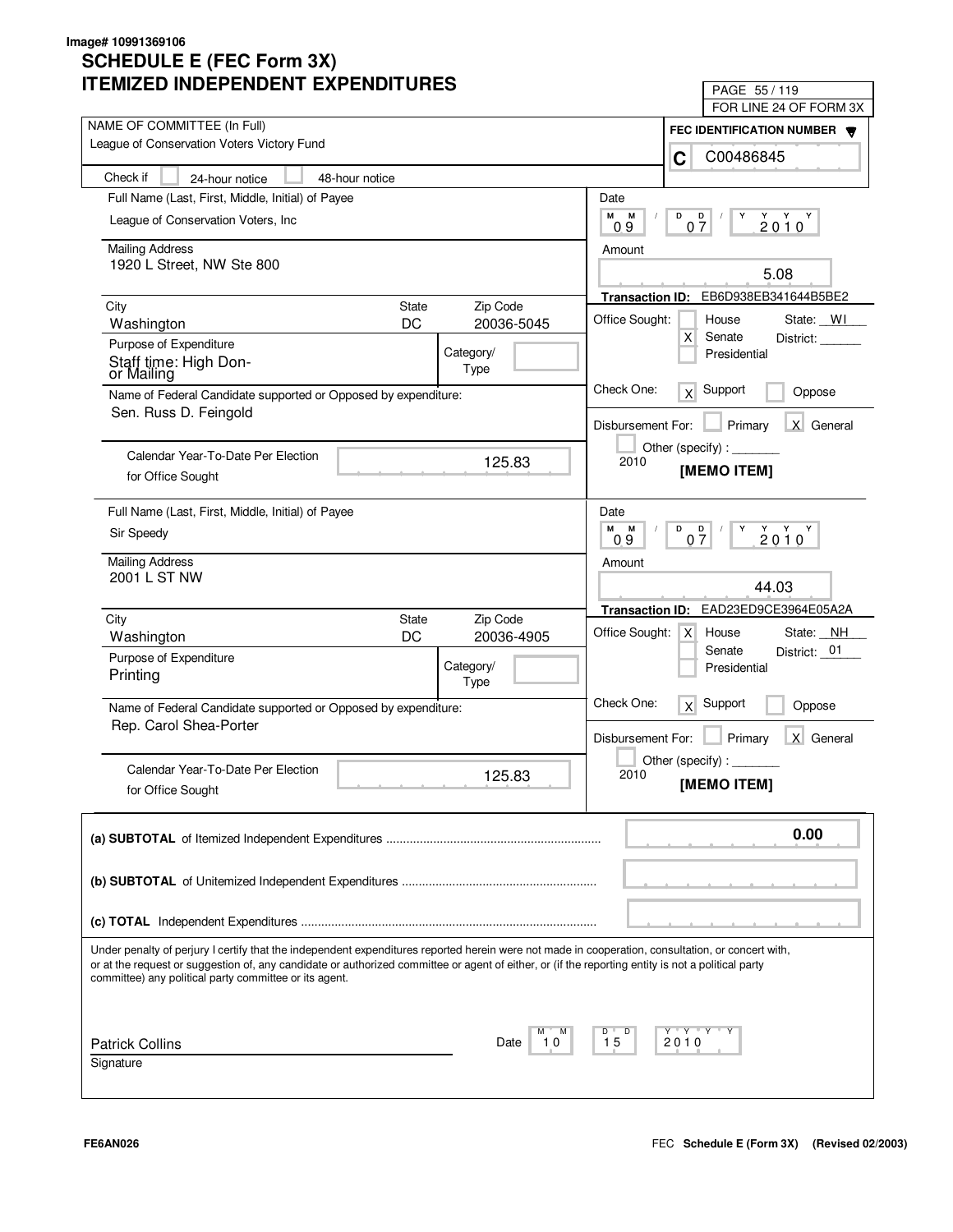| LIVILLU INDLFLNDLNI LAFLNDII UNLJ                                                                                                                                                                                                                                                                                                                                 | PAGE 56 / 119                                                |
|-------------------------------------------------------------------------------------------------------------------------------------------------------------------------------------------------------------------------------------------------------------------------------------------------------------------------------------------------------------------|--------------------------------------------------------------|
| NAME OF COMMITTEE (In Full)                                                                                                                                                                                                                                                                                                                                       | FOR LINE 24 OF FORM 3X                                       |
| League of Conservation Voters Victory Fund                                                                                                                                                                                                                                                                                                                        | FEC IDENTIFICATION NUMBER                                    |
|                                                                                                                                                                                                                                                                                                                                                                   | C00486845<br>C                                               |
| Check if<br>48-hour notice<br>24-hour notice                                                                                                                                                                                                                                                                                                                      |                                                              |
| Full Name (Last, First, Middle, Initial) of Payee                                                                                                                                                                                                                                                                                                                 | Date                                                         |
| <b>USPS</b>                                                                                                                                                                                                                                                                                                                                                       | M<br>M<br>D<br>D<br>Y<br>$2010^Y$                            |
|                                                                                                                                                                                                                                                                                                                                                                   | 07<br>09                                                     |
| <b>Mailing Address</b><br>38 Spring St                                                                                                                                                                                                                                                                                                                            | Amount                                                       |
|                                                                                                                                                                                                                                                                                                                                                                   | 45.53                                                        |
|                                                                                                                                                                                                                                                                                                                                                                   | E1652EAFD7D464584965<br><b>Transaction ID:</b>               |
| <b>State</b><br>Zip Code<br>City<br>03060-3492<br>Nashua<br><b>NH</b>                                                                                                                                                                                                                                                                                             | Office Sought:<br>$\times$<br>House<br>State: MI             |
| Purpose of Expenditure                                                                                                                                                                                                                                                                                                                                            | District: 07<br>Senate                                       |
| Category/<br>Postage                                                                                                                                                                                                                                                                                                                                              | Presidential                                                 |
| Type                                                                                                                                                                                                                                                                                                                                                              |                                                              |
| Name of Federal Candidate supported or Opposed by expenditure:                                                                                                                                                                                                                                                                                                    | Check One:<br>Support<br>$\times$<br>Oppose                  |
| Rep. Mark H. Schauer                                                                                                                                                                                                                                                                                                                                              |                                                              |
|                                                                                                                                                                                                                                                                                                                                                                   | X General<br>Disbursement For:<br>Primary                    |
| Calendar Year-To-Date Per Election<br>125.83                                                                                                                                                                                                                                                                                                                      | Other (specify) : _________<br>2010                          |
| for Office Sought                                                                                                                                                                                                                                                                                                                                                 | [MEMO ITEM]                                                  |
|                                                                                                                                                                                                                                                                                                                                                                   |                                                              |
| Full Name (Last, First, Middle, Initial) of Payee                                                                                                                                                                                                                                                                                                                 | Date                                                         |
| FedEX                                                                                                                                                                                                                                                                                                                                                             | м<br>M<br>D<br>$2010^{\gamma}$<br>$0\frac{D}{7}$<br>Y<br>0.9 |
| <b>Mailing Address</b>                                                                                                                                                                                                                                                                                                                                            | Amount                                                       |
| 942 S Shady Grove Road                                                                                                                                                                                                                                                                                                                                            |                                                              |
|                                                                                                                                                                                                                                                                                                                                                                   | 4.00                                                         |
| City<br>Zip Code<br><b>State</b>                                                                                                                                                                                                                                                                                                                                  | E84EF63D967254B558F3<br><b>Transaction ID:</b>               |
| <b>TN</b><br>Memphis<br>38120-4117                                                                                                                                                                                                                                                                                                                                | Office Sought:<br>State: MI<br>x <sub>l</sub><br>House       |
| Purpose of Expenditure                                                                                                                                                                                                                                                                                                                                            | Senate<br>District: 07                                       |
| Category/<br>Shipping<br>Type                                                                                                                                                                                                                                                                                                                                     | Presidential                                                 |
|                                                                                                                                                                                                                                                                                                                                                                   | Check One:<br>Support                                        |
| Name of Federal Candidate supported or Opposed by expenditure:                                                                                                                                                                                                                                                                                                    | x<br>Oppose                                                  |
| Rep. Mark H. Schauer                                                                                                                                                                                                                                                                                                                                              | Primary<br>X General<br>Disbursement For:                    |
|                                                                                                                                                                                                                                                                                                                                                                   | Other (specify) :                                            |
| Calendar Year-To-Date Per Election<br>125.83                                                                                                                                                                                                                                                                                                                      | 2010                                                         |
| for Office Sought                                                                                                                                                                                                                                                                                                                                                 | [MEMO ITEM]                                                  |
|                                                                                                                                                                                                                                                                                                                                                                   | 0.00                                                         |
|                                                                                                                                                                                                                                                                                                                                                                   |                                                              |
|                                                                                                                                                                                                                                                                                                                                                                   |                                                              |
|                                                                                                                                                                                                                                                                                                                                                                   |                                                              |
|                                                                                                                                                                                                                                                                                                                                                                   |                                                              |
| Under penalty of perjury I certify that the independent expenditures reported herein were not made in cooperation, consultation, or concert with,<br>or at the request or suggestion of, any candidate or authorized committee or agent of either, or (if the reporting entity is not a political party<br>committee) any political party committee or its agent. |                                                              |
|                                                                                                                                                                                                                                                                                                                                                                   |                                                              |
|                                                                                                                                                                                                                                                                                                                                                                   | Y "Y "Y<br>D                                                 |
| <b>Patrick Collins</b><br>10<br>Date                                                                                                                                                                                                                                                                                                                              | 15<br>2010                                                   |
| Signature                                                                                                                                                                                                                                                                                                                                                         |                                                              |
|                                                                                                                                                                                                                                                                                                                                                                   |                                                              |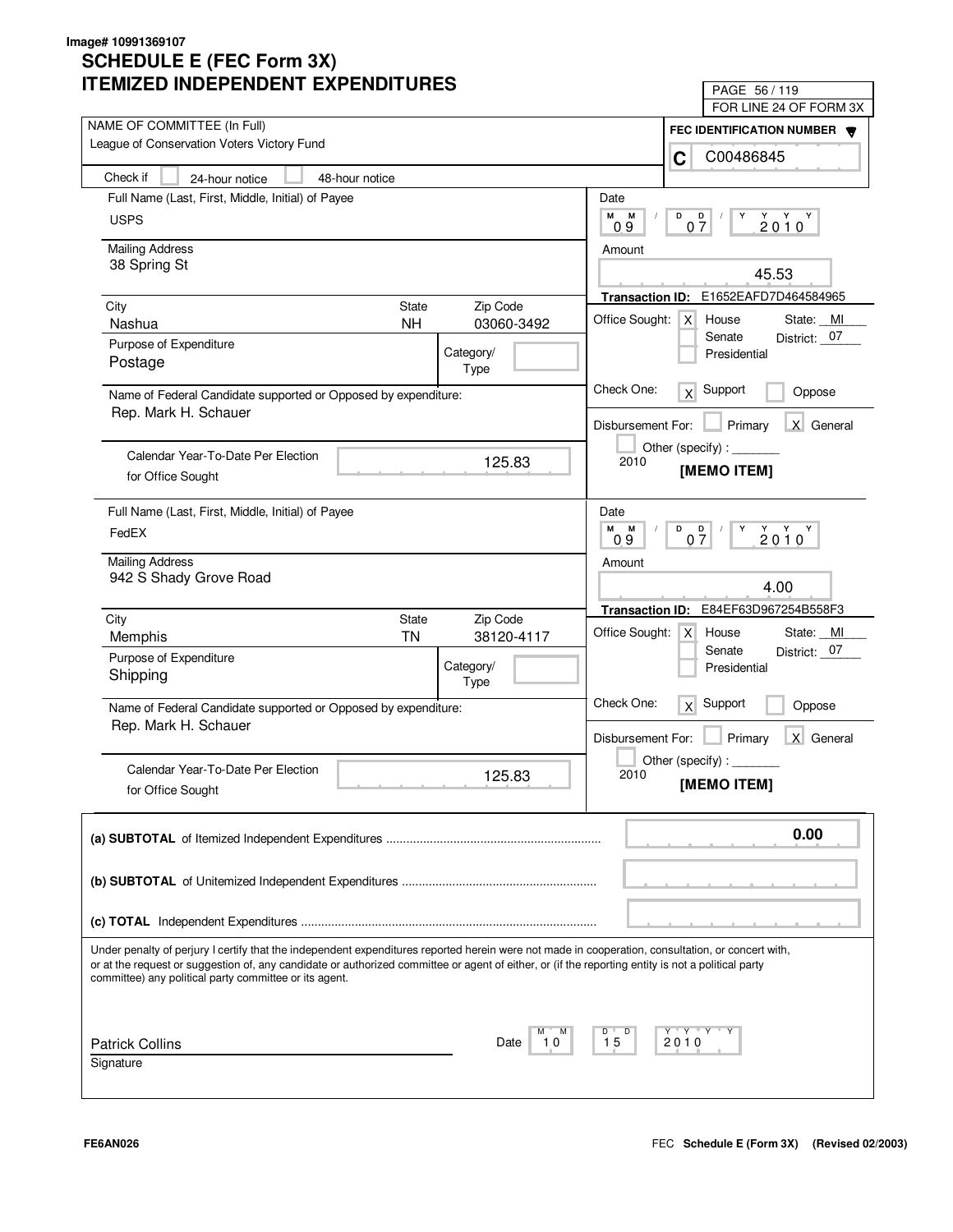| LIMILLU INDLFLNDLNT LAFLNDITUNLJ                                                                                                                                                                                                                                                                                                                                  | PAGE 57/119<br>FOR LINE 24 OF FORM 3X               |
|-------------------------------------------------------------------------------------------------------------------------------------------------------------------------------------------------------------------------------------------------------------------------------------------------------------------------------------------------------------------|-----------------------------------------------------|
| NAME OF COMMITTEE (In Full)                                                                                                                                                                                                                                                                                                                                       |                                                     |
| League of Conservation Voters Victory Fund                                                                                                                                                                                                                                                                                                                        | FEC IDENTIFICATION NUMBER W<br>C00486845<br>C       |
| Check if<br>48-hour notice<br>24-hour notice                                                                                                                                                                                                                                                                                                                      |                                                     |
| Full Name (Last, First, Middle, Initial) of Payee                                                                                                                                                                                                                                                                                                                 | Date                                                |
| League of Conservation Voters, Inc.                                                                                                                                                                                                                                                                                                                               | М<br>M<br>D<br>D                                    |
|                                                                                                                                                                                                                                                                                                                                                                   | $2010^Y$<br>07<br>0.9                               |
| <b>Mailing Address</b>                                                                                                                                                                                                                                                                                                                                            | Amount                                              |
| 1920 L Street, NW Ste 800                                                                                                                                                                                                                                                                                                                                         | 27.19                                               |
|                                                                                                                                                                                                                                                                                                                                                                   | EEE798226217C44C18CC<br><b>Transaction ID:</b>      |
| Zip Code<br>City<br><b>State</b><br>DC<br>20036-5045                                                                                                                                                                                                                                                                                                              | Office Sought:<br>House<br>State: WI                |
| Washington                                                                                                                                                                                                                                                                                                                                                        | Х<br>Senate<br>District:                            |
| Purpose of Expenditure<br>Category/<br>Staff time: High Don-                                                                                                                                                                                                                                                                                                      | Presidential                                        |
| Type<br>or Mailing                                                                                                                                                                                                                                                                                                                                                |                                                     |
| Name of Federal Candidate supported or Opposed by expenditure:<br>Sen. Russ D. Feingold                                                                                                                                                                                                                                                                           | Check One:<br>Support<br>x<br>Oppose                |
|                                                                                                                                                                                                                                                                                                                                                                   | X General<br>Primary<br>Disbursement For:           |
|                                                                                                                                                                                                                                                                                                                                                                   |                                                     |
| Calendar Year-To-Date Per Election<br>125.83                                                                                                                                                                                                                                                                                                                      | 2010<br>[MEMO ITEM]                                 |
| for Office Sought                                                                                                                                                                                                                                                                                                                                                 |                                                     |
| Full Name (Last, First, Middle, Initial) of Payee                                                                                                                                                                                                                                                                                                                 | Date                                                |
| League of Conservation Voters, Inc.                                                                                                                                                                                                                                                                                                                               | M<br>$2010^Y$<br>M<br>D<br>D<br>Y<br>07<br>0.9      |
| <b>Mailing Address</b>                                                                                                                                                                                                                                                                                                                                            | Amount                                              |
| 1920 L Street, NW Ste 800                                                                                                                                                                                                                                                                                                                                         | 10.26                                               |
|                                                                                                                                                                                                                                                                                                                                                                   |                                                     |
| Zip Code<br>City<br>State                                                                                                                                                                                                                                                                                                                                         | E9A9CEBD1E80C44E3B5D<br><b>Transaction ID:</b>      |
| DC<br>20036-5045<br>Washington                                                                                                                                                                                                                                                                                                                                    | Office Sought:<br>State: MO<br>House<br>X<br>Senate |
| Purpose of Expenditure<br>Category/                                                                                                                                                                                                                                                                                                                               | District:<br>Presidential                           |
| Staff time: Fundrais-<br>Type<br>ing E-mail                                                                                                                                                                                                                                                                                                                       |                                                     |
| Name of Federal Candidate supported or Opposed by expenditure:                                                                                                                                                                                                                                                                                                    | Check One:<br>Support<br>x<br>Oppose                |
| Robin Carnahan                                                                                                                                                                                                                                                                                                                                                    | Primary<br>X General                                |
|                                                                                                                                                                                                                                                                                                                                                                   | Disbursement For:                                   |
| Calendar Year-To-Date Per Election<br>368.09                                                                                                                                                                                                                                                                                                                      | Other (specify) : $\overline{\phantom{a}}$<br>2010  |
| for Office Sought                                                                                                                                                                                                                                                                                                                                                 | [MEMO ITEM]                                         |
|                                                                                                                                                                                                                                                                                                                                                                   |                                                     |
|                                                                                                                                                                                                                                                                                                                                                                   | 0.00                                                |
|                                                                                                                                                                                                                                                                                                                                                                   |                                                     |
|                                                                                                                                                                                                                                                                                                                                                                   |                                                     |
|                                                                                                                                                                                                                                                                                                                                                                   |                                                     |
|                                                                                                                                                                                                                                                                                                                                                                   |                                                     |
| Under penalty of perjury I certify that the independent expenditures reported herein were not made in cooperation, consultation, or concert with,<br>or at the request or suggestion of, any candidate or authorized committee or agent of either, or (if the reporting entity is not a political party<br>committee) any political party committee or its agent. |                                                     |
|                                                                                                                                                                                                                                                                                                                                                                   |                                                     |
| Date<br>10                                                                                                                                                                                                                                                                                                                                                        | Y "Y "Y "<br>D<br>15                                |
| <b>Patrick Collins</b><br>Signature                                                                                                                                                                                                                                                                                                                               | 2010                                                |
|                                                                                                                                                                                                                                                                                                                                                                   |                                                     |
|                                                                                                                                                                                                                                                                                                                                                                   |                                                     |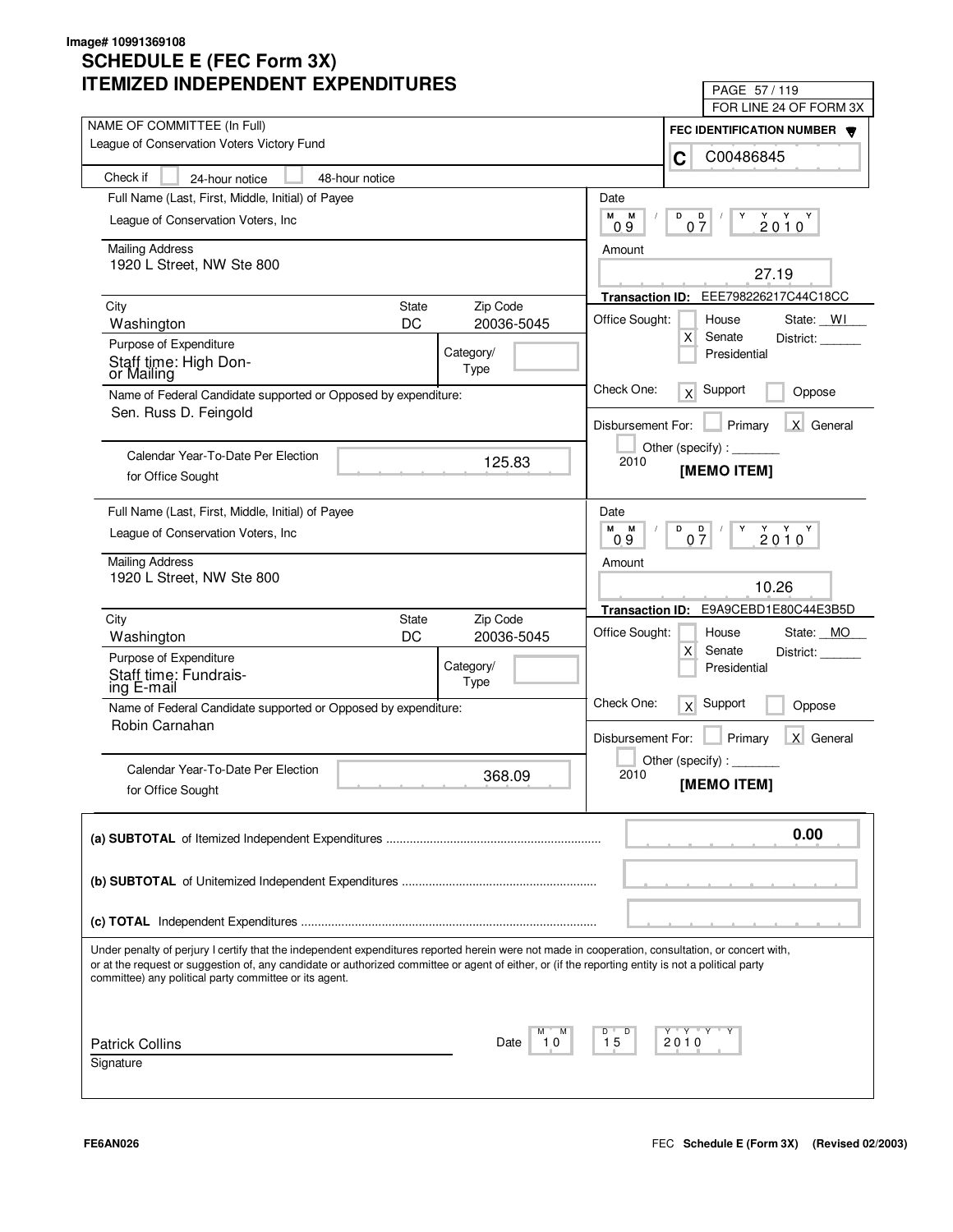| LIVILLU INDLFLNDLNI LAFLNDII UNLJ                                                                                                                                                                                                                                                                                                                                 | PAGE 58 / 119                                        |
|-------------------------------------------------------------------------------------------------------------------------------------------------------------------------------------------------------------------------------------------------------------------------------------------------------------------------------------------------------------------|------------------------------------------------------|
| NAME OF COMMITTEE (In Full)                                                                                                                                                                                                                                                                                                                                       | FOR LINE 24 OF FORM 3X                               |
| League of Conservation Voters Victory Fund                                                                                                                                                                                                                                                                                                                        | FEC IDENTIFICATION NUMBER                            |
|                                                                                                                                                                                                                                                                                                                                                                   | C00486845<br>C                                       |
| Check if<br>48-hour notice<br>24-hour notice                                                                                                                                                                                                                                                                                                                      |                                                      |
| Full Name (Last, First, Middle, Initial) of Payee                                                                                                                                                                                                                                                                                                                 | Date                                                 |
| League of Conservation Voters, Inc.                                                                                                                                                                                                                                                                                                                               | М<br>М<br>D<br>D<br>Y<br>$2010^Y$<br>07<br>09        |
| <b>Mailing Address</b>                                                                                                                                                                                                                                                                                                                                            | Amount                                               |
| 1920 L Street, NW Ste 800                                                                                                                                                                                                                                                                                                                                         | 5.08                                                 |
|                                                                                                                                                                                                                                                                                                                                                                   |                                                      |
| Zip Code<br>City<br><b>State</b>                                                                                                                                                                                                                                                                                                                                  | E6E642559D1024BC1A54<br><b>Transaction ID:</b>       |
| DC<br>20036-5045<br>Washington                                                                                                                                                                                                                                                                                                                                    | Office Sought:<br>House<br>State: MI<br>X<br>Senate  |
| Purpose of Expenditure<br>Category/                                                                                                                                                                                                                                                                                                                               | District: 07<br>Presidential                         |
| Staff time: High Don-<br>Type<br>or Mailing                                                                                                                                                                                                                                                                                                                       |                                                      |
| Name of Federal Candidate supported or Opposed by expenditure:                                                                                                                                                                                                                                                                                                    | Check One:<br>Support<br>x<br>Oppose                 |
| Rep. Mark H. Schauer                                                                                                                                                                                                                                                                                                                                              | X General<br>Disbursement For:<br>Primary            |
|                                                                                                                                                                                                                                                                                                                                                                   | Other (specify):                                     |
| Calendar Year-To-Date Per Election<br>125.83                                                                                                                                                                                                                                                                                                                      | 2010<br>[MEMO ITEM]                                  |
| for Office Sought                                                                                                                                                                                                                                                                                                                                                 |                                                      |
| Full Name (Last, First, Middle, Initial) of Payee                                                                                                                                                                                                                                                                                                                 | Date                                                 |
| FedEX                                                                                                                                                                                                                                                                                                                                                             | м<br>M<br>D<br>$2010^{\gamma}$<br>D<br>Y<br>07<br>09 |
| <b>Mailing Address</b>                                                                                                                                                                                                                                                                                                                                            | Amount                                               |
| 942 S Shady Grove Road                                                                                                                                                                                                                                                                                                                                            |                                                      |
|                                                                                                                                                                                                                                                                                                                                                                   | 4.00                                                 |
| City<br>Zip Code<br><b>State</b>                                                                                                                                                                                                                                                                                                                                  | E336974D3EA0B44BE980<br><b>Transaction ID:</b>       |
| <b>TN</b><br>38120-4117<br>Memphis                                                                                                                                                                                                                                                                                                                                | Office Sought:<br>State: CA<br>House                 |
| Purpose of Expenditure<br>Category/                                                                                                                                                                                                                                                                                                                               | X<br>Senate<br>District:<br>Presidential             |
| Shipping<br>Type                                                                                                                                                                                                                                                                                                                                                  |                                                      |
| Name of Federal Candidate supported or Opposed by expenditure:                                                                                                                                                                                                                                                                                                    | Check One:<br>Support<br>x<br>Oppose                 |
| Sen. Barbara Boxer                                                                                                                                                                                                                                                                                                                                                |                                                      |
|                                                                                                                                                                                                                                                                                                                                                                   | Primary<br>X General<br>Disbursement For:            |
| Calendar Year-To-Date Per Election<br>125.83                                                                                                                                                                                                                                                                                                                      | Other (specify):<br>2010                             |
| for Office Sought                                                                                                                                                                                                                                                                                                                                                 | [MEMO ITEM]                                          |
|                                                                                                                                                                                                                                                                                                                                                                   |                                                      |
|                                                                                                                                                                                                                                                                                                                                                                   | 0.00                                                 |
|                                                                                                                                                                                                                                                                                                                                                                   |                                                      |
|                                                                                                                                                                                                                                                                                                                                                                   |                                                      |
|                                                                                                                                                                                                                                                                                                                                                                   |                                                      |
|                                                                                                                                                                                                                                                                                                                                                                   |                                                      |
| Under penalty of perjury I certify that the independent expenditures reported herein were not made in cooperation, consultation, or concert with,<br>or at the request or suggestion of, any candidate or authorized committee or agent of either, or (if the reporting entity is not a political party<br>committee) any political party committee or its agent. |                                                      |
|                                                                                                                                                                                                                                                                                                                                                                   |                                                      |
| <b>Patrick Collins</b><br>10<br>Date                                                                                                                                                                                                                                                                                                                              | Y "Y "Y<br>D<br>15<br>2010                           |
| Signature                                                                                                                                                                                                                                                                                                                                                         |                                                      |
|                                                                                                                                                                                                                                                                                                                                                                   |                                                      |
|                                                                                                                                                                                                                                                                                                                                                                   |                                                      |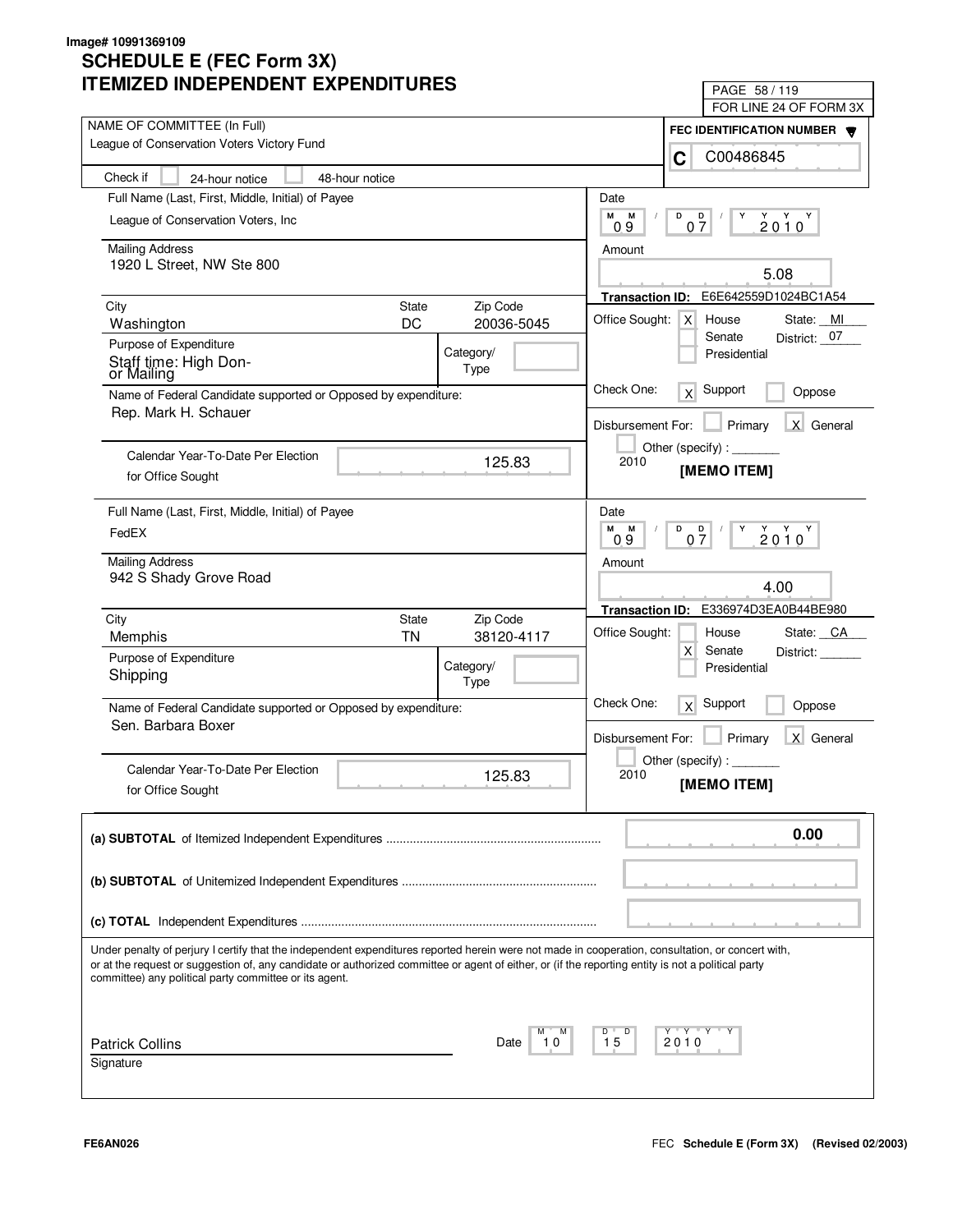| LIVILLU INDLFLNDLNI LAFLNDII UNLJ                                                                                                                                                                                                                                                                                                                                 | PAGE 59/119                                                       |
|-------------------------------------------------------------------------------------------------------------------------------------------------------------------------------------------------------------------------------------------------------------------------------------------------------------------------------------------------------------------|-------------------------------------------------------------------|
| NAME OF COMMITTEE (In Full)                                                                                                                                                                                                                                                                                                                                       | FOR LINE 24 OF FORM 3X                                            |
| League of Conservation Voters Victory Fund                                                                                                                                                                                                                                                                                                                        | FEC IDENTIFICATION NUMBER                                         |
|                                                                                                                                                                                                                                                                                                                                                                   | C00486845<br>C                                                    |
| Check if<br>48-hour notice<br>24-hour notice                                                                                                                                                                                                                                                                                                                      |                                                                   |
| Full Name (Last, First, Middle, Initial) of Payee                                                                                                                                                                                                                                                                                                                 | Date                                                              |
| League of Conservation Voters, Inc.                                                                                                                                                                                                                                                                                                                               | М<br>M<br>D<br>D<br>Y<br>$2010^Y$<br>07<br>09                     |
| <b>Mailing Address</b>                                                                                                                                                                                                                                                                                                                                            | Amount                                                            |
| 1920 L Street, NW Ste 800                                                                                                                                                                                                                                                                                                                                         |                                                                   |
|                                                                                                                                                                                                                                                                                                                                                                   | 5.08                                                              |
| Zip Code<br>City<br><b>State</b>                                                                                                                                                                                                                                                                                                                                  | E8A463151013B4AF4892<br><b>Transaction ID:</b>                    |
| DC<br>20036-5045<br>Washington                                                                                                                                                                                                                                                                                                                                    | Office Sought:<br>House<br>State: CA                              |
| Purpose of Expenditure<br>Category/                                                                                                                                                                                                                                                                                                                               | $\mathsf{X}$<br>Senate<br>District:<br>Presidential               |
| Staff time: High Don-<br>Type<br>or Mailing                                                                                                                                                                                                                                                                                                                       |                                                                   |
| Name of Federal Candidate supported or Opposed by expenditure:                                                                                                                                                                                                                                                                                                    | Check One:<br>Support<br>x<br>Oppose                              |
| Sen. Barbara Boxer                                                                                                                                                                                                                                                                                                                                                |                                                                   |
|                                                                                                                                                                                                                                                                                                                                                                   | X General<br>Disbursement For:<br>Primary                         |
| Calendar Year-To-Date Per Election                                                                                                                                                                                                                                                                                                                                | Other (specify):                                                  |
| 125.83<br>for Office Sought                                                                                                                                                                                                                                                                                                                                       | 2010<br>[MEMO ITEM]                                               |
|                                                                                                                                                                                                                                                                                                                                                                   |                                                                   |
| Full Name (Last, First, Middle, Initial) of Payee                                                                                                                                                                                                                                                                                                                 | Date                                                              |
| <b>USPS</b>                                                                                                                                                                                                                                                                                                                                                       | м<br>M<br>D<br>$2010^{\gamma}$<br>$\overline{Q}$<br>Y<br>07<br>09 |
| <b>Mailing Address</b>                                                                                                                                                                                                                                                                                                                                            |                                                                   |
| 38 Spring St                                                                                                                                                                                                                                                                                                                                                      | Amount                                                            |
|                                                                                                                                                                                                                                                                                                                                                                   | 45.53                                                             |
| Zip Code<br>City<br><b>State</b>                                                                                                                                                                                                                                                                                                                                  | EC299790449DF4D8FBF7<br><b>Transaction ID:</b>                    |
| <b>NH</b><br>Nashua<br>03060-3492                                                                                                                                                                                                                                                                                                                                 | Office Sought:<br>State: VA<br>x <sub>l</sub><br>House            |
| Purpose of Expenditure                                                                                                                                                                                                                                                                                                                                            | District: 05<br>Senate                                            |
| Category/<br>Postage<br>Type                                                                                                                                                                                                                                                                                                                                      | Presidential                                                      |
|                                                                                                                                                                                                                                                                                                                                                                   | Check One:<br>Support<br>x<br>Oppose                              |
| Name of Federal Candidate supported or Opposed by expenditure:<br>Rep. Tom S.P. Perriello                                                                                                                                                                                                                                                                         |                                                                   |
|                                                                                                                                                                                                                                                                                                                                                                   | Primary<br>X General<br>Disbursement For:                         |
| Calendar Year-To-Date Per Election                                                                                                                                                                                                                                                                                                                                | Other (specify):                                                  |
| 125.83<br>for Office Sought                                                                                                                                                                                                                                                                                                                                       | 2010<br>[MEMO ITEM]                                               |
|                                                                                                                                                                                                                                                                                                                                                                   |                                                                   |
|                                                                                                                                                                                                                                                                                                                                                                   | 0.00                                                              |
|                                                                                                                                                                                                                                                                                                                                                                   |                                                                   |
|                                                                                                                                                                                                                                                                                                                                                                   |                                                                   |
|                                                                                                                                                                                                                                                                                                                                                                   |                                                                   |
|                                                                                                                                                                                                                                                                                                                                                                   |                                                                   |
|                                                                                                                                                                                                                                                                                                                                                                   |                                                                   |
| Under penalty of perjury I certify that the independent expenditures reported herein were not made in cooperation, consultation, or concert with,<br>or at the request or suggestion of, any candidate or authorized committee or agent of either, or (if the reporting entity is not a political party<br>committee) any political party committee or its agent. |                                                                   |
|                                                                                                                                                                                                                                                                                                                                                                   |                                                                   |
|                                                                                                                                                                                                                                                                                                                                                                   | Y "Y "Y<br>D                                                      |
| <b>Patrick Collins</b><br>10<br>Date                                                                                                                                                                                                                                                                                                                              | 15<br>2010                                                        |
| Signature                                                                                                                                                                                                                                                                                                                                                         |                                                                   |
|                                                                                                                                                                                                                                                                                                                                                                   |                                                                   |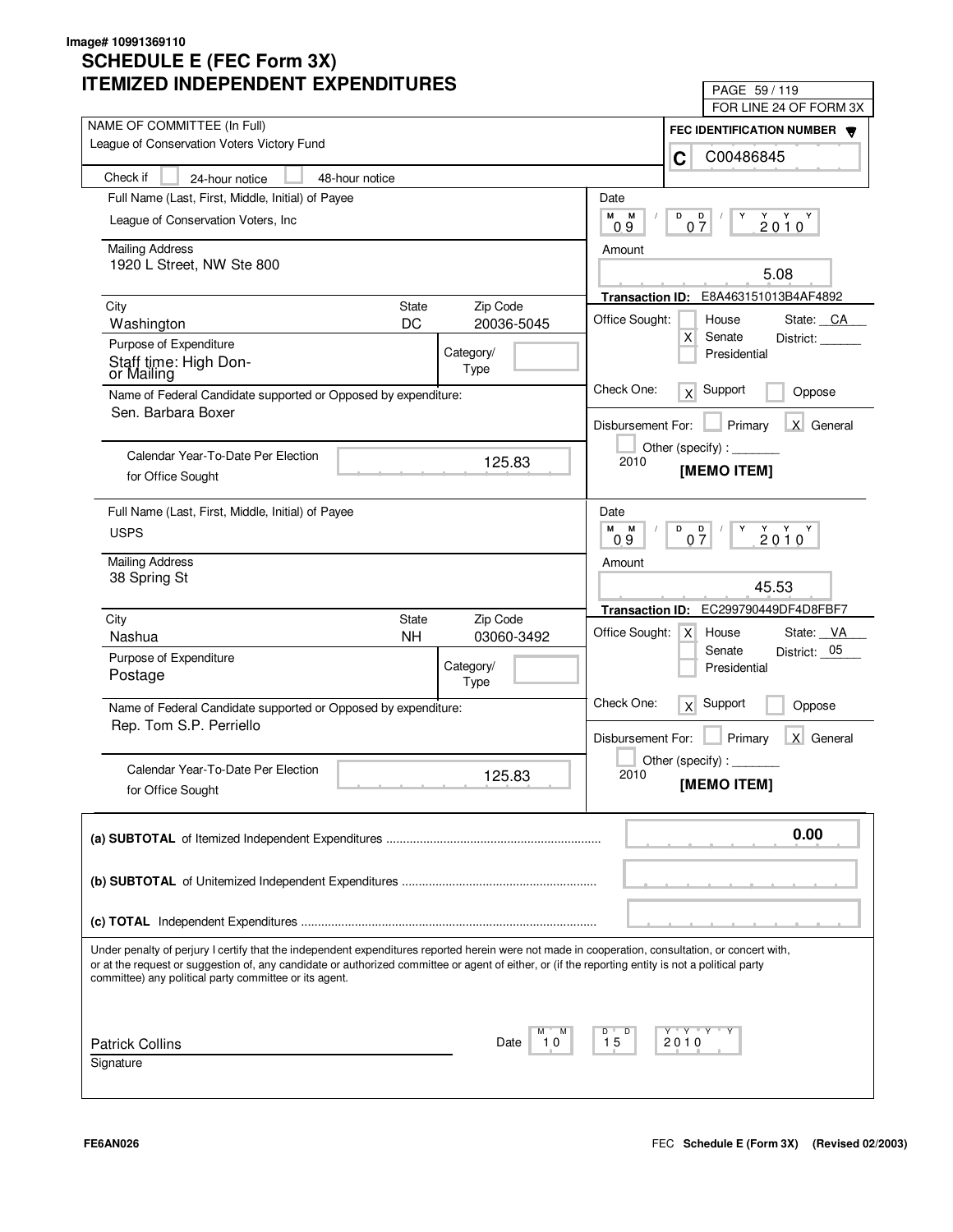| IMILLU INDLFLINDLINI LAFLINDII UNLJ                                                                                                                                                                                                                                                                                                                               | PAGE 60/119                                                                                                                                                                                                                                                                                                                                                                                                                                 |
|-------------------------------------------------------------------------------------------------------------------------------------------------------------------------------------------------------------------------------------------------------------------------------------------------------------------------------------------------------------------|---------------------------------------------------------------------------------------------------------------------------------------------------------------------------------------------------------------------------------------------------------------------------------------------------------------------------------------------------------------------------------------------------------------------------------------------|
| NAME OF COMMITTEE (In Full)                                                                                                                                                                                                                                                                                                                                       | FOR LINE 24 OF FORM 3X                                                                                                                                                                                                                                                                                                                                                                                                                      |
| League of Conservation Voters Victory Fund                                                                                                                                                                                                                                                                                                                        | FEC IDENTIFICATION NUMBER<br>C00486845<br>C                                                                                                                                                                                                                                                                                                                                                                                                 |
| Check if<br>48-hour notice<br>24-hour notice                                                                                                                                                                                                                                                                                                                      |                                                                                                                                                                                                                                                                                                                                                                                                                                             |
| Full Name (Last, First, Middle, Initial) of Payee                                                                                                                                                                                                                                                                                                                 | Date                                                                                                                                                                                                                                                                                                                                                                                                                                        |
| Sir Speedy                                                                                                                                                                                                                                                                                                                                                        | М<br>М<br>D<br>D<br>Y<br>$2010^Y$                                                                                                                                                                                                                                                                                                                                                                                                           |
|                                                                                                                                                                                                                                                                                                                                                                   | $0\bar{7}$<br>09                                                                                                                                                                                                                                                                                                                                                                                                                            |
| <b>Mailing Address</b>                                                                                                                                                                                                                                                                                                                                            | Amount                                                                                                                                                                                                                                                                                                                                                                                                                                      |
| 2001 L ST NW                                                                                                                                                                                                                                                                                                                                                      | 44.03                                                                                                                                                                                                                                                                                                                                                                                                                                       |
|                                                                                                                                                                                                                                                                                                                                                                   | Transaction ID: E1A2923811DBE40D88EE                                                                                                                                                                                                                                                                                                                                                                                                        |
| <b>State</b><br>Zip Code<br>City<br>DC<br>20036-4905<br>Washington                                                                                                                                                                                                                                                                                                | Office Sought:<br>House<br>State: MO                                                                                                                                                                                                                                                                                                                                                                                                        |
| Purpose of Expenditure                                                                                                                                                                                                                                                                                                                                            | X<br>Senate<br>District:                                                                                                                                                                                                                                                                                                                                                                                                                    |
| Category/<br>Printing                                                                                                                                                                                                                                                                                                                                             | Presidential                                                                                                                                                                                                                                                                                                                                                                                                                                |
| Type                                                                                                                                                                                                                                                                                                                                                              |                                                                                                                                                                                                                                                                                                                                                                                                                                             |
| Name of Federal Candidate supported or Opposed by expenditure:                                                                                                                                                                                                                                                                                                    | Check One:<br>Support<br>x<br>Oppose                                                                                                                                                                                                                                                                                                                                                                                                        |
| Robin Carnahan                                                                                                                                                                                                                                                                                                                                                    | X General<br>Disbursement For:<br>Primary                                                                                                                                                                                                                                                                                                                                                                                                   |
|                                                                                                                                                                                                                                                                                                                                                                   | Other (specify) : $\sqrt{\frac{1}{2} \cdot \frac{1}{2} \cdot \frac{1}{2} \cdot \frac{1}{2} \cdot \frac{1}{2} \cdot \frac{1}{2} \cdot \frac{1}{2} \cdot \frac{1}{2} \cdot \frac{1}{2} \cdot \frac{1}{2} \cdot \frac{1}{2} \cdot \frac{1}{2} \cdot \frac{1}{2} \cdot \frac{1}{2} \cdot \frac{1}{2} \cdot \frac{1}{2} \cdot \frac{1}{2} \cdot \frac{1}{2} \cdot \frac{1}{2} \cdot \frac{1}{2} \cdot \frac{1}{2} \cdot \frac{1}{2} \cdot \frac$ |
| Calendar Year-To-Date Per Election<br>368.09                                                                                                                                                                                                                                                                                                                      | 2010<br>[MEMO ITEM]                                                                                                                                                                                                                                                                                                                                                                                                                         |
| for Office Sought                                                                                                                                                                                                                                                                                                                                                 |                                                                                                                                                                                                                                                                                                                                                                                                                                             |
| Full Name (Last, First, Middle, Initial) of Payee                                                                                                                                                                                                                                                                                                                 | Date                                                                                                                                                                                                                                                                                                                                                                                                                                        |
| Sir Speedy                                                                                                                                                                                                                                                                                                                                                        | M<br>M<br>D<br>$2010^Y$<br>$0\frac{D}{7}$<br>Y<br>0.9                                                                                                                                                                                                                                                                                                                                                                                       |
|                                                                                                                                                                                                                                                                                                                                                                   |                                                                                                                                                                                                                                                                                                                                                                                                                                             |
| <b>Mailing Address</b><br>2001 L ST NW                                                                                                                                                                                                                                                                                                                            | Amount                                                                                                                                                                                                                                                                                                                                                                                                                                      |
|                                                                                                                                                                                                                                                                                                                                                                   | 44.03                                                                                                                                                                                                                                                                                                                                                                                                                                       |
| Zip Code<br>City<br>State                                                                                                                                                                                                                                                                                                                                         | E0FE89FAD39854163B5D<br><b>Transaction ID:</b>                                                                                                                                                                                                                                                                                                                                                                                              |
| DC<br>20036-4905<br>Washington                                                                                                                                                                                                                                                                                                                                    | Office Sought:<br>House<br>State: MI<br>$\mathsf{X}$                                                                                                                                                                                                                                                                                                                                                                                        |
| Purpose of Expenditure<br>Category/                                                                                                                                                                                                                                                                                                                               | Senate<br>District: 07<br>Presidential                                                                                                                                                                                                                                                                                                                                                                                                      |
| Printing<br>Type                                                                                                                                                                                                                                                                                                                                                  |                                                                                                                                                                                                                                                                                                                                                                                                                                             |
| Name of Federal Candidate supported or Opposed by expenditure:                                                                                                                                                                                                                                                                                                    | Check One:<br>Support<br>x<br>Oppose                                                                                                                                                                                                                                                                                                                                                                                                        |
| Rep. Mark H. Schauer                                                                                                                                                                                                                                                                                                                                              |                                                                                                                                                                                                                                                                                                                                                                                                                                             |
|                                                                                                                                                                                                                                                                                                                                                                   | Disbursement For:<br>Primary<br>X General                                                                                                                                                                                                                                                                                                                                                                                                   |
| Calendar Year-To-Date Per Election<br>125.83                                                                                                                                                                                                                                                                                                                      | Other (specify) : $\_$<br>2010                                                                                                                                                                                                                                                                                                                                                                                                              |
| for Office Sought                                                                                                                                                                                                                                                                                                                                                 | [MEMO ITEM]                                                                                                                                                                                                                                                                                                                                                                                                                                 |
|                                                                                                                                                                                                                                                                                                                                                                   |                                                                                                                                                                                                                                                                                                                                                                                                                                             |
|                                                                                                                                                                                                                                                                                                                                                                   | 0.00                                                                                                                                                                                                                                                                                                                                                                                                                                        |
|                                                                                                                                                                                                                                                                                                                                                                   |                                                                                                                                                                                                                                                                                                                                                                                                                                             |
|                                                                                                                                                                                                                                                                                                                                                                   |                                                                                                                                                                                                                                                                                                                                                                                                                                             |
|                                                                                                                                                                                                                                                                                                                                                                   |                                                                                                                                                                                                                                                                                                                                                                                                                                             |
|                                                                                                                                                                                                                                                                                                                                                                   |                                                                                                                                                                                                                                                                                                                                                                                                                                             |
| Under penalty of perjury I certify that the independent expenditures reported herein were not made in cooperation, consultation, or concert with,<br>or at the request or suggestion of, any candidate or authorized committee or agent of either, or (if the reporting entity is not a political party<br>committee) any political party committee or its agent. |                                                                                                                                                                                                                                                                                                                                                                                                                                             |
|                                                                                                                                                                                                                                                                                                                                                                   |                                                                                                                                                                                                                                                                                                                                                                                                                                             |
| Date<br>10                                                                                                                                                                                                                                                                                                                                                        | Y "Y "Y "<br>D<br>15<br>2010                                                                                                                                                                                                                                                                                                                                                                                                                |
| <b>Patrick Collins</b><br>Signature                                                                                                                                                                                                                                                                                                                               |                                                                                                                                                                                                                                                                                                                                                                                                                                             |
|                                                                                                                                                                                                                                                                                                                                                                   |                                                                                                                                                                                                                                                                                                                                                                                                                                             |
|                                                                                                                                                                                                                                                                                                                                                                   |                                                                                                                                                                                                                                                                                                                                                                                                                                             |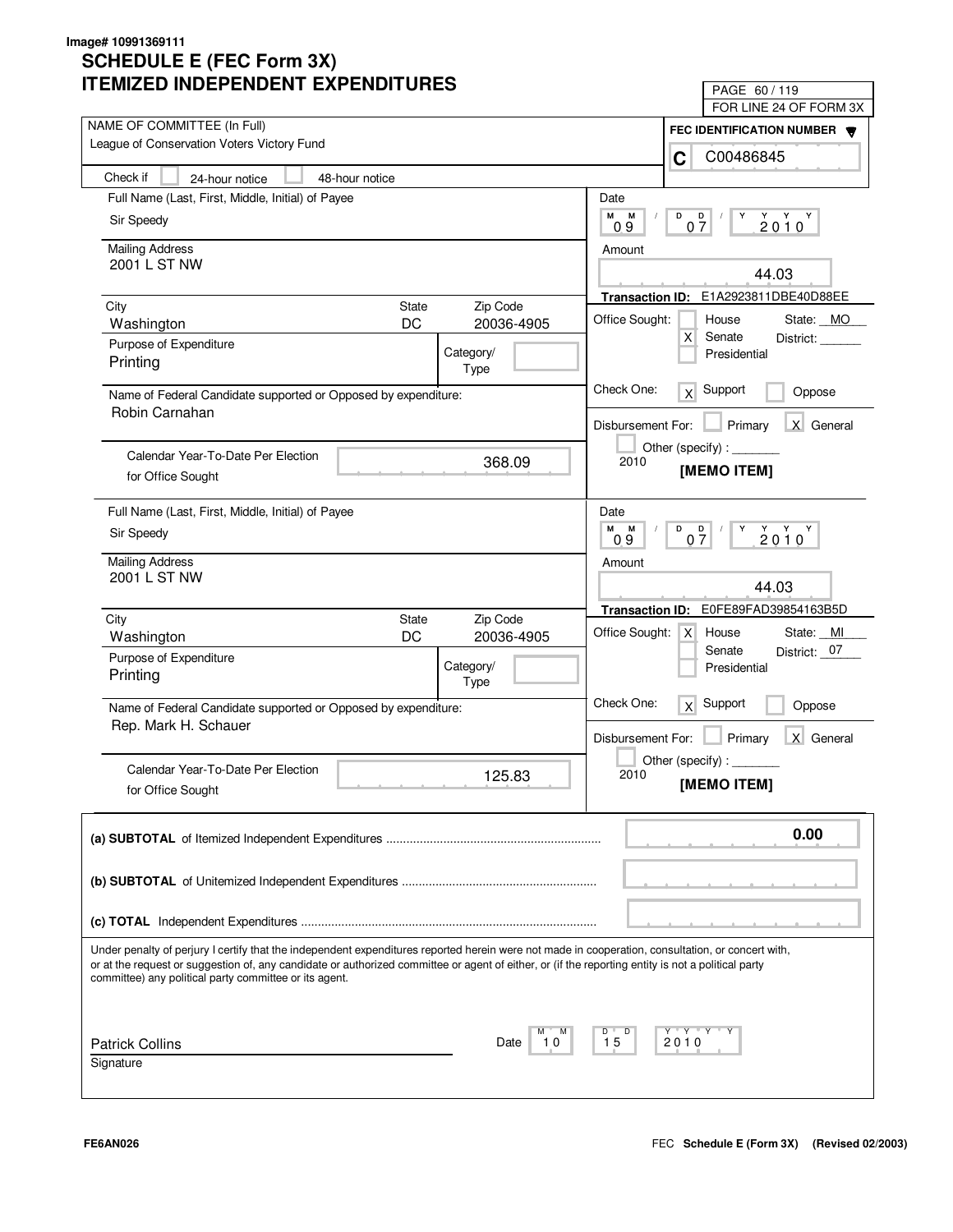| LIVILLU INDLFLINDLINI LAFLINDII UNLS                                                                                                                                                                                                                                                                                                                              | PAGE 61 / 119<br>FOR LINE 24 OF FORM 3X                          |
|-------------------------------------------------------------------------------------------------------------------------------------------------------------------------------------------------------------------------------------------------------------------------------------------------------------------------------------------------------------------|------------------------------------------------------------------|
| NAME OF COMMITTEE (In Full)                                                                                                                                                                                                                                                                                                                                       |                                                                  |
| League of Conservation Voters Victory Fund                                                                                                                                                                                                                                                                                                                        | FEC IDENTIFICATION NUMBER W<br>C00486845                         |
| Check if<br>24-hour notice<br>48-hour notice                                                                                                                                                                                                                                                                                                                      | C                                                                |
| Full Name (Last, First, Middle, Initial) of Payee                                                                                                                                                                                                                                                                                                                 | Date                                                             |
| Sir Speedy                                                                                                                                                                                                                                                                                                                                                        | М<br>D<br>M<br>D                                                 |
|                                                                                                                                                                                                                                                                                                                                                                   | $2010^Y$<br>07<br>09                                             |
| <b>Mailing Address</b>                                                                                                                                                                                                                                                                                                                                            | Amount                                                           |
| 2001 L ST NW                                                                                                                                                                                                                                                                                                                                                      | 44.03                                                            |
|                                                                                                                                                                                                                                                                                                                                                                   | Transaction ID: EBD750E6C75734C1DA77                             |
| <b>State</b><br>Zip Code<br>City<br>DC<br>20036-4905                                                                                                                                                                                                                                                                                                              | Office Sought:<br>House<br>State: WI                             |
| Washington                                                                                                                                                                                                                                                                                                                                                        | X<br>Senate<br>District:                                         |
| Purpose of Expenditure<br>Category/<br>Printing                                                                                                                                                                                                                                                                                                                   | Presidential                                                     |
| Type                                                                                                                                                                                                                                                                                                                                                              |                                                                  |
| Name of Federal Candidate supported or Opposed by expenditure:                                                                                                                                                                                                                                                                                                    | Check One:<br>Support<br>x<br>Oppose                             |
| Sen. Russ D. Feingold                                                                                                                                                                                                                                                                                                                                             | X General<br>Disbursement For:<br>Primary                        |
|                                                                                                                                                                                                                                                                                                                                                                   | Other (specify):                                                 |
| Calendar Year-To-Date Per Election<br>125.83                                                                                                                                                                                                                                                                                                                      | 2010<br>[MEMO ITEM]                                              |
| for Office Sought                                                                                                                                                                                                                                                                                                                                                 |                                                                  |
| Full Name (Last, First, Middle, Initial) of Payee                                                                                                                                                                                                                                                                                                                 | Date                                                             |
| Sir Speedy                                                                                                                                                                                                                                                                                                                                                        | м<br>D<br>$Y$ $Y$ $Y$<br>M<br>$0\frac{D}{7}$<br>Y<br>2010<br>0.9 |
| <b>Mailing Address</b>                                                                                                                                                                                                                                                                                                                                            | Amount                                                           |
| 2001 L ST NW                                                                                                                                                                                                                                                                                                                                                      | 44.03                                                            |
|                                                                                                                                                                                                                                                                                                                                                                   |                                                                  |
| Zip Code<br>City<br><b>State</b>                                                                                                                                                                                                                                                                                                                                  | EED8A58BBB47C424DAAB<br><b>Transaction ID:</b>                   |
| DC<br>20036-4905<br>Washington                                                                                                                                                                                                                                                                                                                                    | Office Sought:<br>State: VA<br>$\mathsf{X}$<br>House             |
| Purpose of Expenditure<br>Category/                                                                                                                                                                                                                                                                                                                               | District: 05<br>Senate<br>Presidential                           |
| Printing<br>Type                                                                                                                                                                                                                                                                                                                                                  |                                                                  |
| Name of Federal Candidate supported or Opposed by expenditure:                                                                                                                                                                                                                                                                                                    | Check One:<br>Support<br>x<br>Oppose                             |
| Rep. Tom S.P. Perriello                                                                                                                                                                                                                                                                                                                                           |                                                                  |
|                                                                                                                                                                                                                                                                                                                                                                   | $\mathsf{X}$<br>Disbursement For:<br>Primary<br>General          |
| Calendar Year-To-Date Per Election<br>125.83                                                                                                                                                                                                                                                                                                                      | Other (specify) : $\overline{\phantom{a}}$<br>2010               |
| for Office Sought                                                                                                                                                                                                                                                                                                                                                 | [MEMO ITEM]                                                      |
|                                                                                                                                                                                                                                                                                                                                                                   |                                                                  |
|                                                                                                                                                                                                                                                                                                                                                                   | 0.00                                                             |
|                                                                                                                                                                                                                                                                                                                                                                   |                                                                  |
|                                                                                                                                                                                                                                                                                                                                                                   |                                                                  |
|                                                                                                                                                                                                                                                                                                                                                                   |                                                                  |
|                                                                                                                                                                                                                                                                                                                                                                   |                                                                  |
| Under penalty of perjury I certify that the independent expenditures reported herein were not made in cooperation, consultation, or concert with,<br>or at the request or suggestion of, any candidate or authorized committee or agent of either, or (if the reporting entity is not a political party<br>committee) any political party committee or its agent. |                                                                  |
|                                                                                                                                                                                                                                                                                                                                                                   |                                                                  |
| м                                                                                                                                                                                                                                                                                                                                                                 | Y "Y "Y<br>D                                                     |
| <b>Patrick Collins</b><br>Date<br>10                                                                                                                                                                                                                                                                                                                              | 15<br>2010                                                       |
| Signature                                                                                                                                                                                                                                                                                                                                                         |                                                                  |
|                                                                                                                                                                                                                                                                                                                                                                   |                                                                  |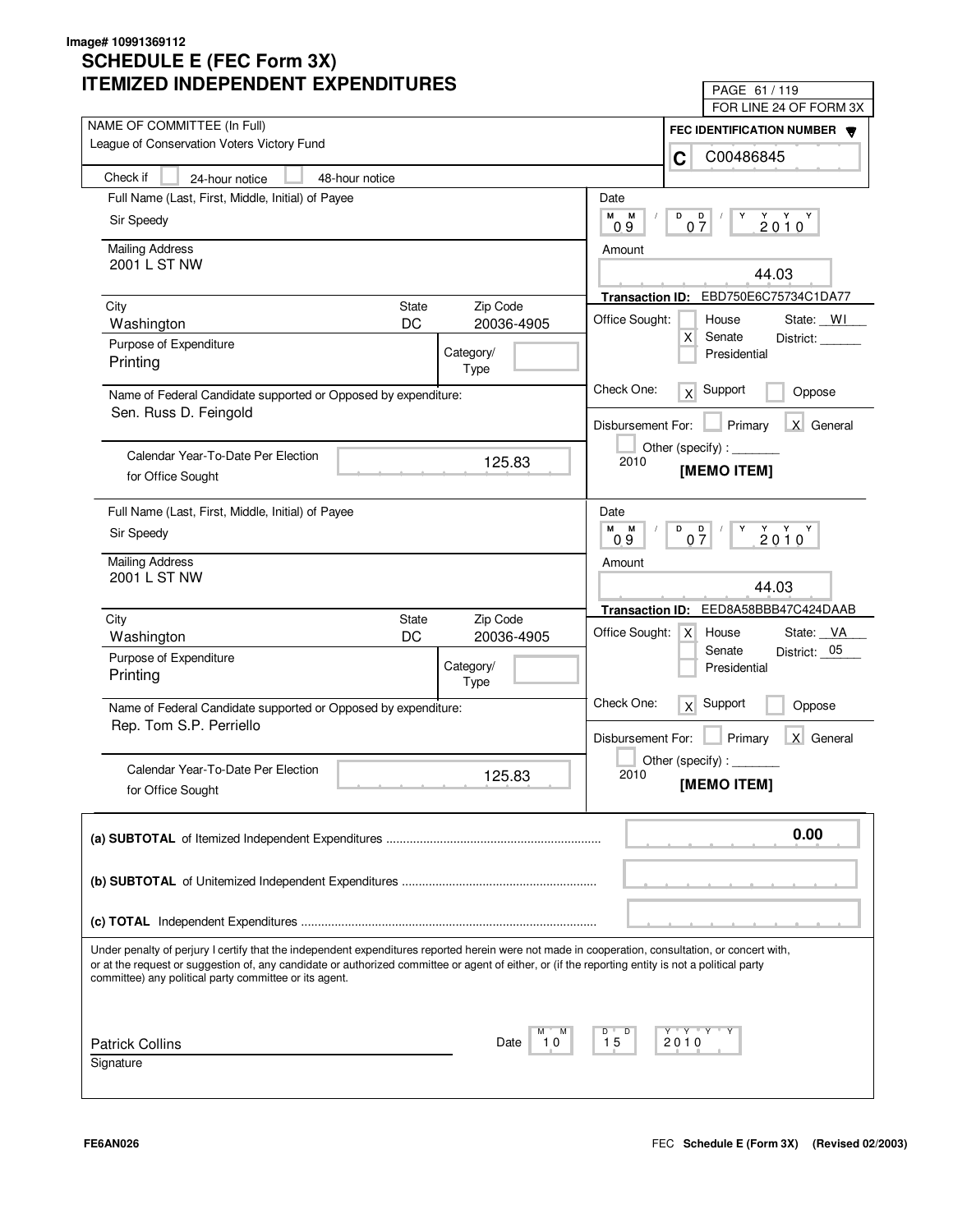| LIVILLU INDLFLNDLNI LAFLNDII UNLJ                                                                                                                  | PAGE 62 / 119                                                                                                                                                                                                                                                                                                                                                                                                                               |
|----------------------------------------------------------------------------------------------------------------------------------------------------|---------------------------------------------------------------------------------------------------------------------------------------------------------------------------------------------------------------------------------------------------------------------------------------------------------------------------------------------------------------------------------------------------------------------------------------------|
| NAME OF COMMITTEE (In Full)                                                                                                                        | FOR LINE 24 OF FORM 3X                                                                                                                                                                                                                                                                                                                                                                                                                      |
| League of Conservation Voters Victory Fund                                                                                                         | FEC IDENTIFICATION NUMBER<br>C00486845<br>C                                                                                                                                                                                                                                                                                                                                                                                                 |
| Check if<br>48-hour notice<br>24-hour notice                                                                                                       |                                                                                                                                                                                                                                                                                                                                                                                                                                             |
| Full Name (Last, First, Middle, Initial) of Payee                                                                                                  | Date                                                                                                                                                                                                                                                                                                                                                                                                                                        |
| FedEX                                                                                                                                              | М<br>М<br>D<br>$0\frac{D}{7}$<br>$2010^Y$                                                                                                                                                                                                                                                                                                                                                                                                   |
|                                                                                                                                                    | 09                                                                                                                                                                                                                                                                                                                                                                                                                                          |
| <b>Mailing Address</b>                                                                                                                             | Amount                                                                                                                                                                                                                                                                                                                                                                                                                                      |
| 942 S Shady Grove Road                                                                                                                             | 4.00                                                                                                                                                                                                                                                                                                                                                                                                                                        |
|                                                                                                                                                    | Transaction ID: EF6DA49876B774B01B64                                                                                                                                                                                                                                                                                                                                                                                                        |
| <b>State</b><br>Zip Code<br>City<br><b>TN</b><br>38120-4117<br>Memphis                                                                             | Office Sought:<br>House<br>State: PA                                                                                                                                                                                                                                                                                                                                                                                                        |
| Purpose of Expenditure                                                                                                                             | X<br>Senate<br>District:                                                                                                                                                                                                                                                                                                                                                                                                                    |
| Category/<br>Shipping                                                                                                                              | Presidential                                                                                                                                                                                                                                                                                                                                                                                                                                |
| Type                                                                                                                                               |                                                                                                                                                                                                                                                                                                                                                                                                                                             |
| Name of Federal Candidate supported or Opposed by expenditure:<br>Joseph Sestak                                                                    | Check One:<br>Support<br>x<br>Oppose                                                                                                                                                                                                                                                                                                                                                                                                        |
|                                                                                                                                                    | X General<br>Disbursement For:<br>Primary                                                                                                                                                                                                                                                                                                                                                                                                   |
|                                                                                                                                                    | Other (specify) : $\sqrt{\frac{1}{2} \cdot \frac{1}{2} \cdot \frac{1}{2} \cdot \frac{1}{2} \cdot \frac{1}{2} \cdot \frac{1}{2} \cdot \frac{1}{2} \cdot \frac{1}{2} \cdot \frac{1}{2} \cdot \frac{1}{2} \cdot \frac{1}{2} \cdot \frac{1}{2} \cdot \frac{1}{2} \cdot \frac{1}{2} \cdot \frac{1}{2} \cdot \frac{1}{2} \cdot \frac{1}{2} \cdot \frac{1}{2} \cdot \frac{1}{2} \cdot \frac{1}{2} \cdot \frac{1}{2} \cdot \frac{1}{2} \cdot \frac$ |
| Calendar Year-To-Date Per Election<br>368.09                                                                                                       | 2010<br>[MEMO ITEM]                                                                                                                                                                                                                                                                                                                                                                                                                         |
| for Office Sought                                                                                                                                  |                                                                                                                                                                                                                                                                                                                                                                                                                                             |
| Full Name (Last, First, Middle, Initial) of Payee                                                                                                  | Date                                                                                                                                                                                                                                                                                                                                                                                                                                        |
| FedEX                                                                                                                                              | M<br>M<br>D<br>$\begin{array}{c}\n\stackrel{\vee}{2} & \stackrel{\vee}{0} & \stackrel{\vee}{0} \\ \end{array}$<br>$0\frac{D}{7}$<br>Y<br>0.9                                                                                                                                                                                                                                                                                                |
| <b>Mailing Address</b>                                                                                                                             |                                                                                                                                                                                                                                                                                                                                                                                                                                             |
| 942 S Shady Grove Road                                                                                                                             | Amount                                                                                                                                                                                                                                                                                                                                                                                                                                      |
|                                                                                                                                                    | 4.00                                                                                                                                                                                                                                                                                                                                                                                                                                        |
| City<br>Zip Code<br>State                                                                                                                          | E606988F55BCC474CB63<br><b>Transaction ID:</b>                                                                                                                                                                                                                                                                                                                                                                                              |
| <b>TN</b><br>38120-4117<br>Memphis                                                                                                                 | Office Sought:<br>House<br>State: NV                                                                                                                                                                                                                                                                                                                                                                                                        |
| Purpose of Expenditure<br>Category/                                                                                                                | X<br>Senate<br>District:<br>Presidential                                                                                                                                                                                                                                                                                                                                                                                                    |
| Shipping<br>Type                                                                                                                                   |                                                                                                                                                                                                                                                                                                                                                                                                                                             |
| Name of Federal Candidate supported or Opposed by expenditure:                                                                                     | Check One:<br>Support<br>x<br>Oppose                                                                                                                                                                                                                                                                                                                                                                                                        |
| Sen. Harry Reid                                                                                                                                    |                                                                                                                                                                                                                                                                                                                                                                                                                                             |
|                                                                                                                                                    | Disbursement For:<br>Primary<br>X General                                                                                                                                                                                                                                                                                                                                                                                                   |
| Calendar Year-To-Date Per Election                                                                                                                 | Other (specify) : $\_$<br>2010                                                                                                                                                                                                                                                                                                                                                                                                              |
| 125.83<br>for Office Sought                                                                                                                        | [MEMO ITEM]                                                                                                                                                                                                                                                                                                                                                                                                                                 |
|                                                                                                                                                    |                                                                                                                                                                                                                                                                                                                                                                                                                                             |
|                                                                                                                                                    | 0.00                                                                                                                                                                                                                                                                                                                                                                                                                                        |
|                                                                                                                                                    |                                                                                                                                                                                                                                                                                                                                                                                                                                             |
|                                                                                                                                                    |                                                                                                                                                                                                                                                                                                                                                                                                                                             |
|                                                                                                                                                    |                                                                                                                                                                                                                                                                                                                                                                                                                                             |
|                                                                                                                                                    |                                                                                                                                                                                                                                                                                                                                                                                                                                             |
| Under penalty of perjury I certify that the independent expenditures reported herein were not made in cooperation, consultation, or concert with,  |                                                                                                                                                                                                                                                                                                                                                                                                                                             |
| or at the request or suggestion of, any candidate or authorized committee or agent of either, or (if the reporting entity is not a political party |                                                                                                                                                                                                                                                                                                                                                                                                                                             |
| committee) any political party committee or its agent.                                                                                             |                                                                                                                                                                                                                                                                                                                                                                                                                                             |
|                                                                                                                                                    |                                                                                                                                                                                                                                                                                                                                                                                                                                             |
|                                                                                                                                                    | Y "Y "Y "<br>D                                                                                                                                                                                                                                                                                                                                                                                                                              |
| <b>Patrick Collins</b><br>Date<br>10                                                                                                               | 15<br>2010                                                                                                                                                                                                                                                                                                                                                                                                                                  |
| Signature                                                                                                                                          |                                                                                                                                                                                                                                                                                                                                                                                                                                             |
|                                                                                                                                                    |                                                                                                                                                                                                                                                                                                                                                                                                                                             |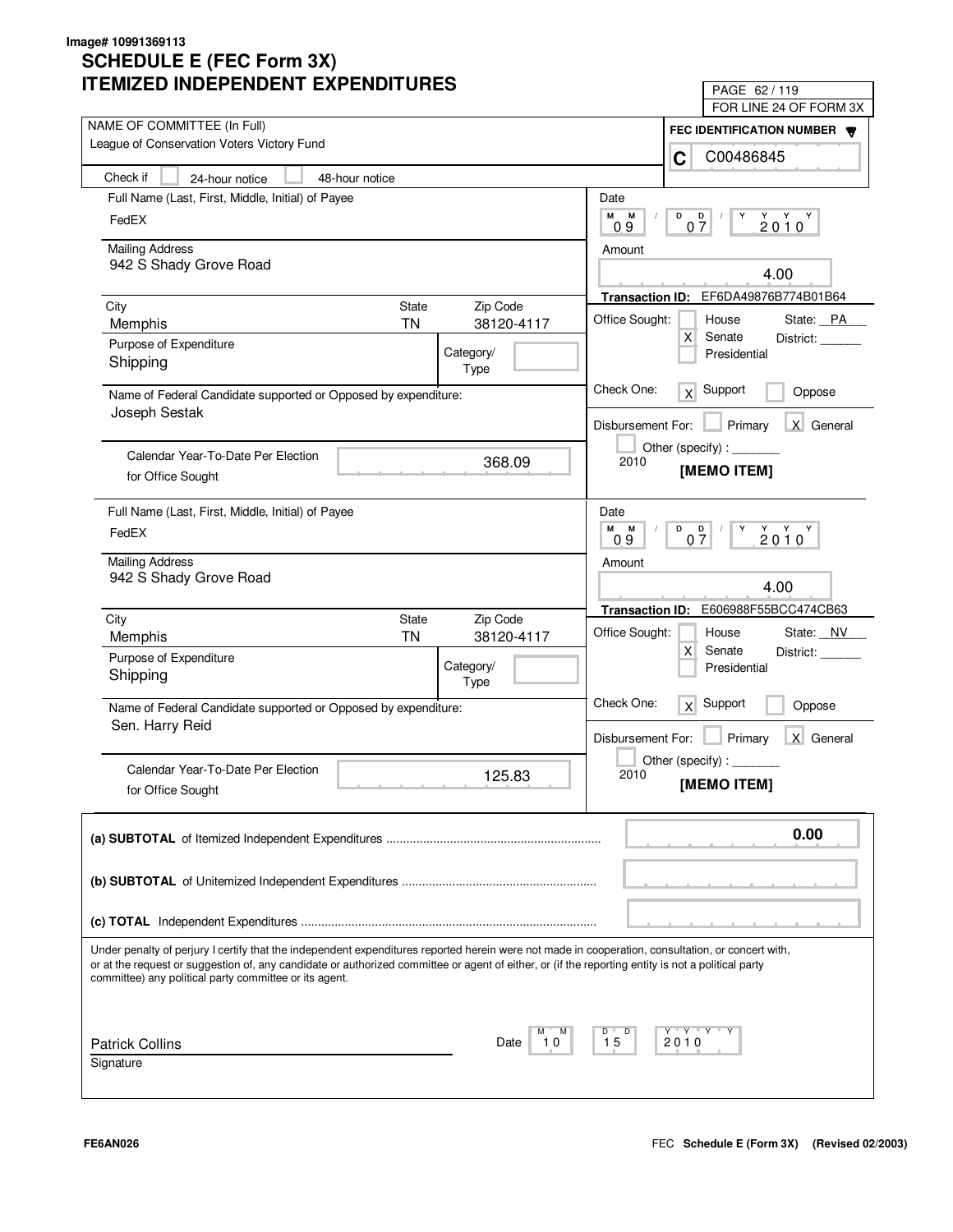| LIMILLD INDLFLNDLNI LAFLNDII UNLS                                                                                                                                                                                                                                                                                                                                 | PAGE 63/119                                             |
|-------------------------------------------------------------------------------------------------------------------------------------------------------------------------------------------------------------------------------------------------------------------------------------------------------------------------------------------------------------------|---------------------------------------------------------|
| NAME OF COMMITTEE (In Full)                                                                                                                                                                                                                                                                                                                                       | FOR LINE 24 OF FORM 3X                                  |
| League of Conservation Voters Victory Fund                                                                                                                                                                                                                                                                                                                        | FEC IDENTIFICATION NUMBER <b>W</b>                      |
|                                                                                                                                                                                                                                                                                                                                                                   | C00486845<br>C                                          |
| Check if<br>48-hour notice<br>24-hour notice                                                                                                                                                                                                                                                                                                                      |                                                         |
| Full Name (Last, First, Middle, Initial) of Payee                                                                                                                                                                                                                                                                                                                 | Date                                                    |
| <b>USPS</b>                                                                                                                                                                                                                                                                                                                                                       | М<br>М<br>D<br>$2010^Y$<br>$0\frac{D}{7}$<br>0.9        |
| <b>Mailing Address</b>                                                                                                                                                                                                                                                                                                                                            | Amount                                                  |
| 38 Spring St                                                                                                                                                                                                                                                                                                                                                      | 45.53                                                   |
|                                                                                                                                                                                                                                                                                                                                                                   |                                                         |
| City<br><b>State</b><br>Zip Code                                                                                                                                                                                                                                                                                                                                  | ECC56C18B215F4060875<br><b>Transaction ID:</b>          |
| <b>NH</b><br>03060-3492<br>Nashua                                                                                                                                                                                                                                                                                                                                 | Office Sought:<br>House<br>State: CO<br>Senate          |
| Purpose of Expenditure<br>Category/                                                                                                                                                                                                                                                                                                                               | Х<br>District:<br>Presidential                          |
| Postage<br>Type                                                                                                                                                                                                                                                                                                                                                   |                                                         |
| Name of Federal Candidate supported or Opposed by expenditure:                                                                                                                                                                                                                                                                                                    | Check One:<br>Support<br>x<br>Oppose                    |
| Michael F. Bennet                                                                                                                                                                                                                                                                                                                                                 | X General<br>Disbursement For:<br>Primary               |
|                                                                                                                                                                                                                                                                                                                                                                   | Other (specify):                                        |
| Calendar Year-To-Date Per Election<br>125.83                                                                                                                                                                                                                                                                                                                      | 2010<br>[MEMO ITEM]                                     |
| for Office Sought                                                                                                                                                                                                                                                                                                                                                 |                                                         |
| Full Name (Last, First, Middle, Initial) of Payee                                                                                                                                                                                                                                                                                                                 | Date                                                    |
| League of Conservation Voters, Inc.                                                                                                                                                                                                                                                                                                                               | м<br>D<br>Y Y Y<br>M<br>D<br>Y<br>07<br>2010<br>09      |
|                                                                                                                                                                                                                                                                                                                                                                   |                                                         |
| <b>Mailing Address</b><br>1920 L Street, NW Ste 800                                                                                                                                                                                                                                                                                                               | Amount                                                  |
|                                                                                                                                                                                                                                                                                                                                                                   | 10.26                                                   |
| Zip Code<br>City<br><b>State</b>                                                                                                                                                                                                                                                                                                                                  | E58E05052442A48B188E<br><b>Transaction ID:</b>          |
| DC<br>20036-5045<br>Washington                                                                                                                                                                                                                                                                                                                                    | Office Sought:<br>State: PA<br>House                    |
| Purpose of Expenditure<br>Category/                                                                                                                                                                                                                                                                                                                               | X<br>Senate<br>District:<br>Presidential                |
| Staff time: Fundrais-<br>Type<br>ing E-mail                                                                                                                                                                                                                                                                                                                       |                                                         |
| Name of Federal Candidate supported or Opposed by expenditure:                                                                                                                                                                                                                                                                                                    | Check One:<br>Support<br>x<br>Oppose                    |
| Joseph Sestak                                                                                                                                                                                                                                                                                                                                                     |                                                         |
|                                                                                                                                                                                                                                                                                                                                                                   | Primary<br>$\mathsf{X}$<br>General<br>Disbursement For: |
| Calendar Year-To-Date Per Election<br>368.09                                                                                                                                                                                                                                                                                                                      | Other (specify) : $\overline{\phantom{a}}$<br>2010      |
| for Office Sought                                                                                                                                                                                                                                                                                                                                                 | [MEMO ITEM]                                             |
|                                                                                                                                                                                                                                                                                                                                                                   |                                                         |
|                                                                                                                                                                                                                                                                                                                                                                   | 0.00                                                    |
|                                                                                                                                                                                                                                                                                                                                                                   |                                                         |
|                                                                                                                                                                                                                                                                                                                                                                   |                                                         |
|                                                                                                                                                                                                                                                                                                                                                                   |                                                         |
|                                                                                                                                                                                                                                                                                                                                                                   |                                                         |
| Under penalty of perjury I certify that the independent expenditures reported herein were not made in cooperation, consultation, or concert with,<br>or at the request or suggestion of, any candidate or authorized committee or agent of either, or (if the reporting entity is not a political party<br>committee) any political party committee or its agent. |                                                         |
|                                                                                                                                                                                                                                                                                                                                                                   |                                                         |
|                                                                                                                                                                                                                                                                                                                                                                   | Y "Y "Y<br>D                                            |
| <b>Patrick Collins</b><br>Date<br>10                                                                                                                                                                                                                                                                                                                              | 15<br>2010                                              |
| Signature                                                                                                                                                                                                                                                                                                                                                         |                                                         |
|                                                                                                                                                                                                                                                                                                                                                                   |                                                         |

٦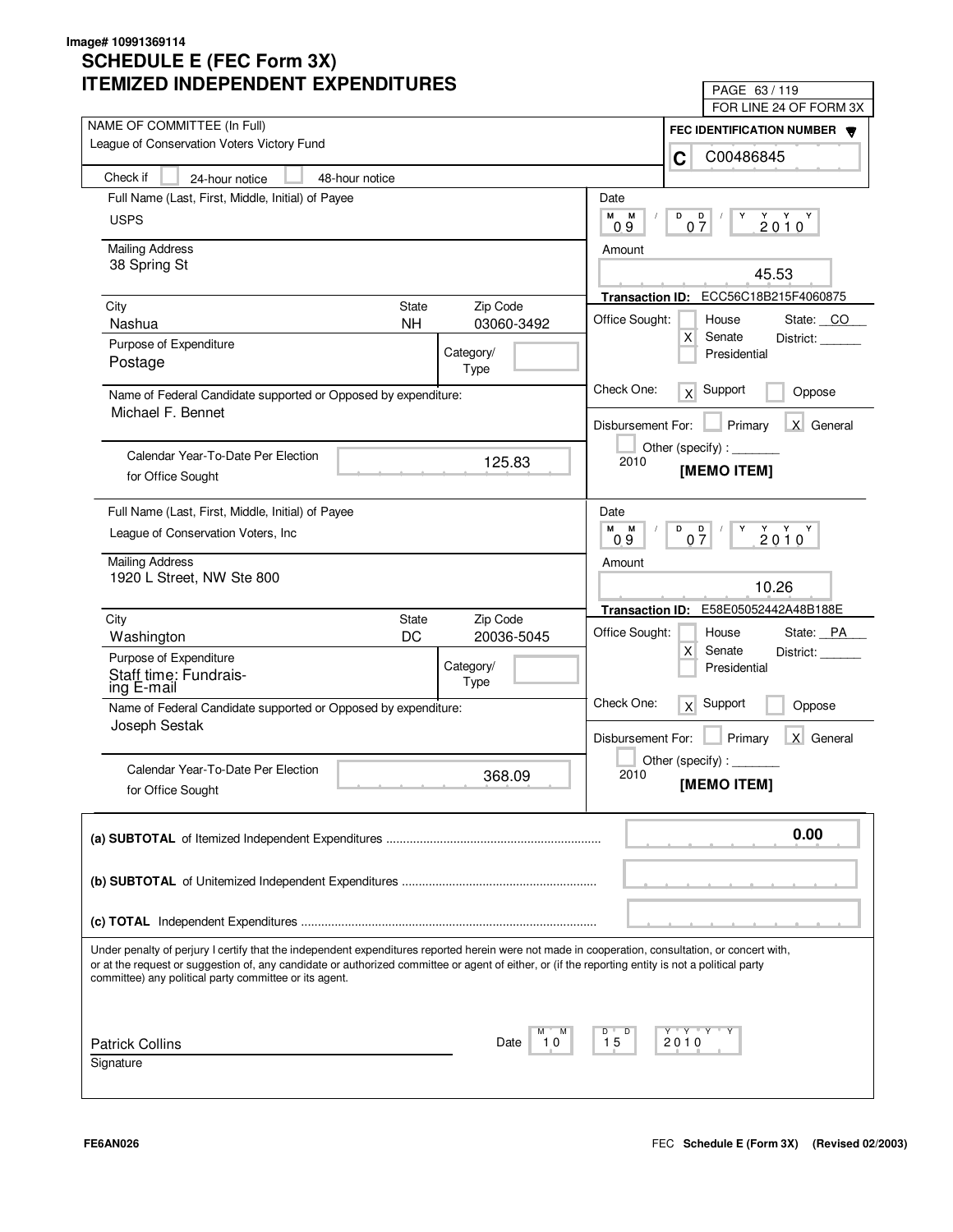| LIVILLU INDLFLNDLNI LAFLNDII UNLJ                                                                                                                                                                            | PAGE 64 / 119                                                                                                                                                                                                                                                                                                                                                                                                                                       |
|--------------------------------------------------------------------------------------------------------------------------------------------------------------------------------------------------------------|-----------------------------------------------------------------------------------------------------------------------------------------------------------------------------------------------------------------------------------------------------------------------------------------------------------------------------------------------------------------------------------------------------------------------------------------------------|
| NAME OF COMMITTEE (In Full)                                                                                                                                                                                  | FOR LINE 24 OF FORM 3X                                                                                                                                                                                                                                                                                                                                                                                                                              |
| League of Conservation Voters Victory Fund                                                                                                                                                                   | FEC IDENTIFICATION NUMBER<br>C00486845<br>C                                                                                                                                                                                                                                                                                                                                                                                                         |
| Check if<br>24-hour notice<br>48-hour notice                                                                                                                                                                 |                                                                                                                                                                                                                                                                                                                                                                                                                                                     |
| Full Name (Last, First, Middle, Initial) of Payee                                                                                                                                                            | Date                                                                                                                                                                                                                                                                                                                                                                                                                                                |
| Sir Speedy                                                                                                                                                                                                   | M<br>М<br>D<br>D<br>$2010^Y$<br>07<br>09                                                                                                                                                                                                                                                                                                                                                                                                            |
| <b>Mailing Address</b>                                                                                                                                                                                       | Amount                                                                                                                                                                                                                                                                                                                                                                                                                                              |
| 2001 L ST NW                                                                                                                                                                                                 | 44.03                                                                                                                                                                                                                                                                                                                                                                                                                                               |
|                                                                                                                                                                                                              | E393C65B082264FF9842<br><b>Transaction ID:</b>                                                                                                                                                                                                                                                                                                                                                                                                      |
| <b>State</b><br>Zip Code<br>City                                                                                                                                                                             | Office Sought:<br>House<br>State: PA                                                                                                                                                                                                                                                                                                                                                                                                                |
| DC<br>20036-4905<br>Washington                                                                                                                                                                               | X<br>Senate<br>District:                                                                                                                                                                                                                                                                                                                                                                                                                            |
| Purpose of Expenditure<br>Category/<br>Printing<br>Type                                                                                                                                                      | Presidential                                                                                                                                                                                                                                                                                                                                                                                                                                        |
| Name of Federal Candidate supported or Opposed by expenditure:                                                                                                                                               | Check One:<br>Support<br>x<br>Oppose                                                                                                                                                                                                                                                                                                                                                                                                                |
| Joseph Sestak                                                                                                                                                                                                | X General<br>Disbursement For:<br>Primary                                                                                                                                                                                                                                                                                                                                                                                                           |
| Calendar Year-To-Date Per Election<br>368.09                                                                                                                                                                 | Other (specify) : $\sqrt{\frac{1}{2} \cdot \frac{1}{2} \cdot \frac{1}{2} \cdot \frac{1}{2} \cdot \frac{1}{2} \cdot \frac{1}{2} \cdot \frac{1}{2} \cdot \frac{1}{2} \cdot \frac{1}{2} \cdot \frac{1}{2} \cdot \frac{1}{2} \cdot \frac{1}{2} \cdot \frac{1}{2} \cdot \frac{1}{2} \cdot \frac{1}{2} \cdot \frac{1}{2} \cdot \frac{1}{2} \cdot \frac{1}{2} \cdot \frac{1}{2} \cdot \frac{1}{2} \cdot \frac{1}{2} \cdot \frac{1}{2} \cdot \frac$<br>2010 |
| for Office Sought                                                                                                                                                                                            | [MEMO ITEM]                                                                                                                                                                                                                                                                                                                                                                                                                                         |
| Full Name (Last, First, Middle, Initial) of Payee                                                                                                                                                            | Date                                                                                                                                                                                                                                                                                                                                                                                                                                                |
| FedEX                                                                                                                                                                                                        | M<br>M<br>D<br>$2010^Y$<br>$0\frac{D}{7}$<br>Y<br>0.9                                                                                                                                                                                                                                                                                                                                                                                               |
| <b>Mailing Address</b>                                                                                                                                                                                       | Amount                                                                                                                                                                                                                                                                                                                                                                                                                                              |
| 942 S Shady Grove Road                                                                                                                                                                                       | 4.00                                                                                                                                                                                                                                                                                                                                                                                                                                                |
| City<br>Zip Code<br>State                                                                                                                                                                                    | E3798289C594145F9B04<br><b>Transaction ID:</b>                                                                                                                                                                                                                                                                                                                                                                                                      |
| <b>TN</b><br>38120-4117<br>Memphis                                                                                                                                                                           | Office Sought:<br>State: NH<br>$\times$<br>House<br>Senate<br>District: 01                                                                                                                                                                                                                                                                                                                                                                          |
| Purpose of Expenditure<br>Category/                                                                                                                                                                          | Presidential                                                                                                                                                                                                                                                                                                                                                                                                                                        |
| Shipping<br>Type                                                                                                                                                                                             |                                                                                                                                                                                                                                                                                                                                                                                                                                                     |
| Name of Federal Candidate supported or Opposed by expenditure:                                                                                                                                               | Check One:<br>Support<br>x<br>Oppose                                                                                                                                                                                                                                                                                                                                                                                                                |
| Rep. Carol Shea-Porter                                                                                                                                                                                       | Primary<br>X General<br>Disbursement For:                                                                                                                                                                                                                                                                                                                                                                                                           |
|                                                                                                                                                                                                              | Other (specify) : $\overline{\phantom{a}}$                                                                                                                                                                                                                                                                                                                                                                                                          |
| Calendar Year-To-Date Per Election<br>125.83<br>for Office Sought                                                                                                                                            | 2010<br>[MEMO ITEM]                                                                                                                                                                                                                                                                                                                                                                                                                                 |
|                                                                                                                                                                                                              |                                                                                                                                                                                                                                                                                                                                                                                                                                                     |
|                                                                                                                                                                                                              | 0.00                                                                                                                                                                                                                                                                                                                                                                                                                                                |
|                                                                                                                                                                                                              |                                                                                                                                                                                                                                                                                                                                                                                                                                                     |
|                                                                                                                                                                                                              |                                                                                                                                                                                                                                                                                                                                                                                                                                                     |
| Under penalty of perjury I certify that the independent expenditures reported herein were not made in cooperation, consultation, or concert with,                                                            |                                                                                                                                                                                                                                                                                                                                                                                                                                                     |
| or at the request or suggestion of, any candidate or authorized committee or agent of either, or (if the reporting entity is not a political party<br>committee) any political party committee or its agent. |                                                                                                                                                                                                                                                                                                                                                                                                                                                     |
|                                                                                                                                                                                                              |                                                                                                                                                                                                                                                                                                                                                                                                                                                     |
|                                                                                                                                                                                                              | Y "Y "Y "<br>D<br>15                                                                                                                                                                                                                                                                                                                                                                                                                                |
| <b>Patrick Collins</b><br>Date<br>10<br>Signature                                                                                                                                                            | 2010                                                                                                                                                                                                                                                                                                                                                                                                                                                |
|                                                                                                                                                                                                              |                                                                                                                                                                                                                                                                                                                                                                                                                                                     |
|                                                                                                                                                                                                              |                                                                                                                                                                                                                                                                                                                                                                                                                                                     |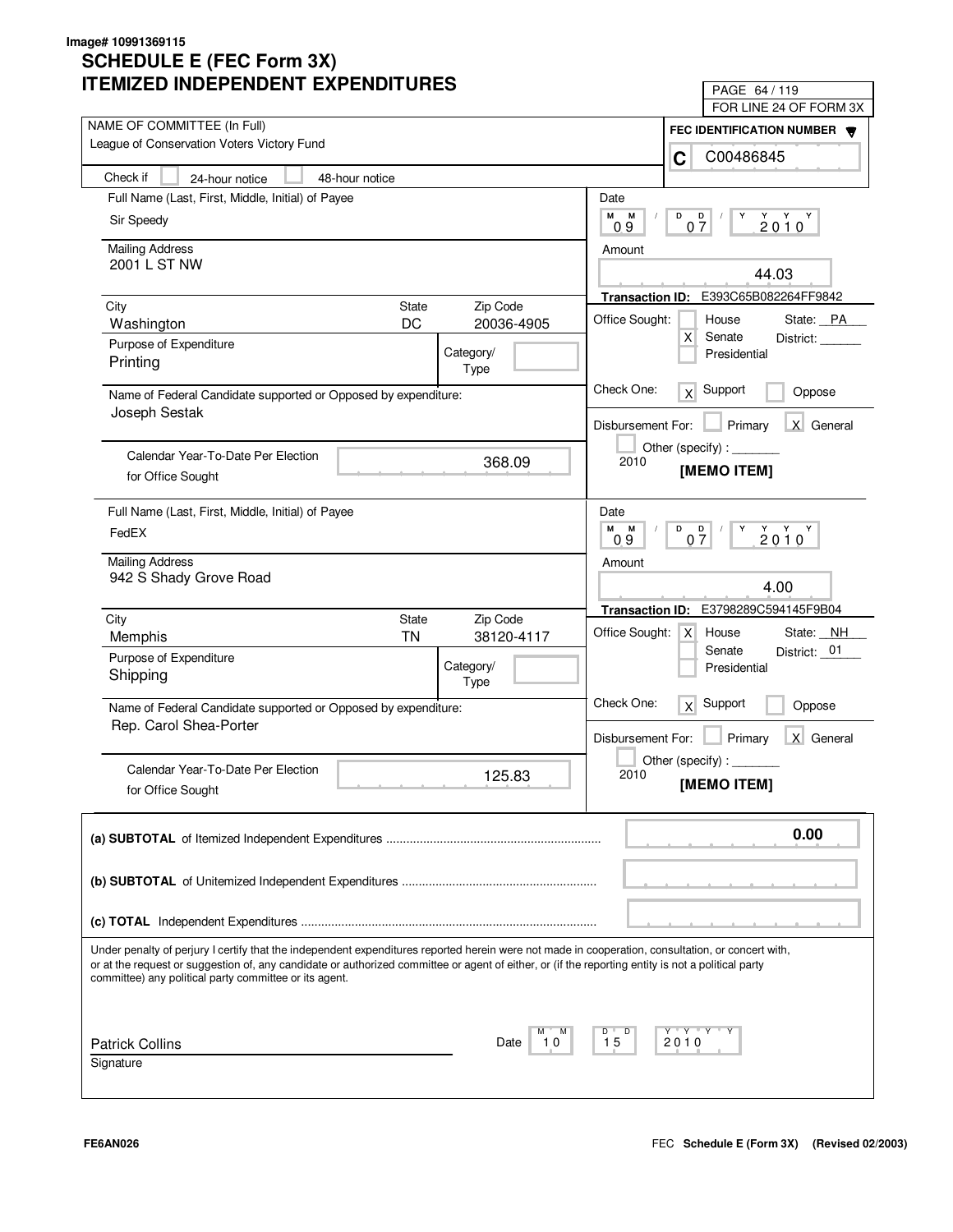| LIVILLU INDLFLNDLNI LAFLNDII UNLJ                                                                                                                  | PAGE 65/119                                    |
|----------------------------------------------------------------------------------------------------------------------------------------------------|------------------------------------------------|
| NAME OF COMMITTEE (In Full)                                                                                                                        | FOR LINE 24 OF FORM 3X                         |
| League of Conservation Voters Victory Fund                                                                                                         | FEC IDENTIFICATION NUMBER                      |
|                                                                                                                                                    | C00486845<br>C                                 |
| Check if<br>48-hour notice<br>24-hour notice                                                                                                       |                                                |
| Full Name (Last, First, Middle, Initial) of Payee                                                                                                  | Date                                           |
| League of Conservation Voters, Inc.                                                                                                                | М<br>М<br>D<br>D<br>Y<br>$2010^Y$<br>07<br>09  |
| <b>Mailing Address</b>                                                                                                                             | Amount                                         |
| 1920 L Street, NW Ste 800                                                                                                                          | 27.19                                          |
|                                                                                                                                                    | E0456FFEA1C4B4AF1B56<br><b>Transaction ID:</b> |
| Zip Code<br>City<br><b>State</b>                                                                                                                   | Office Sought:<br>House<br>State: MI           |
| DC<br>20036-5045<br>Washington                                                                                                                     | $\times$<br>District: 07<br>Senate             |
| Purpose of Expenditure<br>Category/                                                                                                                | Presidential                                   |
| Staff time: High Don-<br>Type<br>or Mailing                                                                                                        |                                                |
| Name of Federal Candidate supported or Opposed by expenditure:                                                                                     | Check One:<br>Support<br>x<br>Oppose           |
| Rep. Mark H. Schauer                                                                                                                               | X General<br>Disbursement For:<br>Primary      |
|                                                                                                                                                    | Other (specify):                               |
| Calendar Year-To-Date Per Election<br>125.83                                                                                                       | 2010                                           |
| for Office Sought                                                                                                                                  | [MEMO ITEM]                                    |
| Full Name (Last, First, Middle, Initial) of Payee                                                                                                  | Date                                           |
| Sir Speedy                                                                                                                                         | м<br>M<br>D<br>$2010^{\gamma}$<br>D<br>Y       |
|                                                                                                                                                    | 07<br>09                                       |
| <b>Mailing Address</b><br>2001 L ST NW                                                                                                             | Amount                                         |
|                                                                                                                                                    | 44.03                                          |
| Zip Code<br>City<br><b>State</b>                                                                                                                   | E9A4CDAD74C064FA787A<br><b>Transaction ID:</b> |
| DC<br>20036-4905<br>Washington                                                                                                                     | Office Sought:<br>State: CO<br>House           |
| Purpose of Expenditure                                                                                                                             | $\mathsf{X}$<br>Senate<br>District:            |
| Category/<br>Printing<br>Type                                                                                                                      | Presidential                                   |
| Name of Federal Candidate supported or Opposed by expenditure:                                                                                     | Check One:<br>Support<br>x<br>Oppose           |
| Michael F. Bennet                                                                                                                                  |                                                |
|                                                                                                                                                    | Primary<br>X General<br>Disbursement For:      |
| Calendar Year-To-Date Per Election                                                                                                                 | Other (specify):                               |
| 125.83<br>for Office Sought                                                                                                                        | 2010<br>[MEMO ITEM]                            |
|                                                                                                                                                    |                                                |
|                                                                                                                                                    | 0.00                                           |
|                                                                                                                                                    |                                                |
|                                                                                                                                                    |                                                |
|                                                                                                                                                    |                                                |
|                                                                                                                                                    |                                                |
| Under penalty of perjury I certify that the independent expenditures reported herein were not made in cooperation, consultation, or concert with,  |                                                |
| or at the request or suggestion of, any candidate or authorized committee or agent of either, or (if the reporting entity is not a political party |                                                |
| committee) any political party committee or its agent.                                                                                             |                                                |
|                                                                                                                                                    |                                                |
|                                                                                                                                                    | Y "Y "Y<br>D                                   |
| <b>Patrick Collins</b><br>10<br>Date                                                                                                               | 15<br>2010                                     |
| Signature                                                                                                                                          |                                                |
|                                                                                                                                                    |                                                |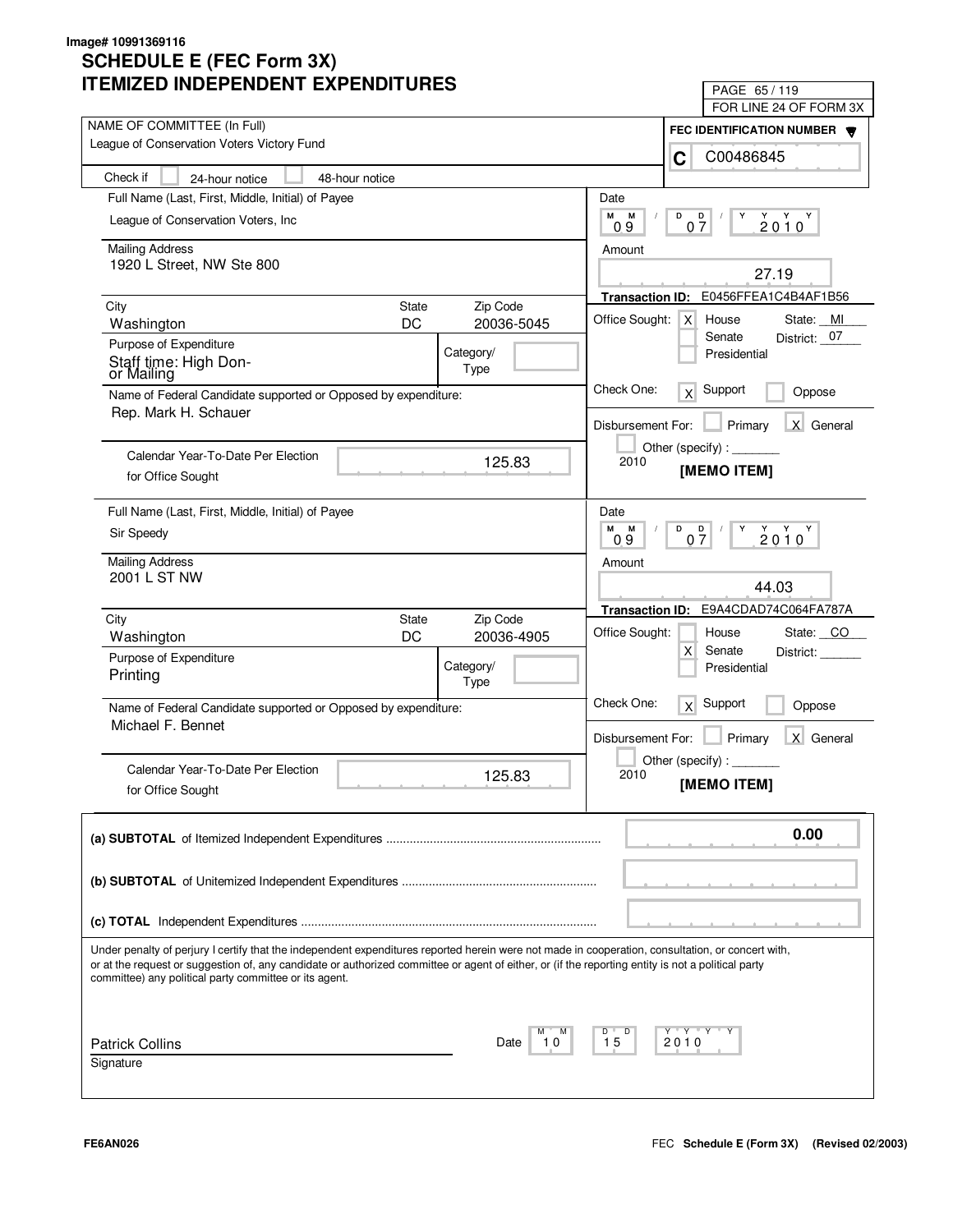| IMILLU INDLFLINDLINI LAFLINDII UNLJ                                                                                                                                                                                                                                                                     | PAGE 66/119                                                     |
|---------------------------------------------------------------------------------------------------------------------------------------------------------------------------------------------------------------------------------------------------------------------------------------------------------|-----------------------------------------------------------------|
| NAME OF COMMITTEE (In Full)                                                                                                                                                                                                                                                                             | FOR LINE 24 OF FORM 3X                                          |
| League of Conservation Voters Victory Fund                                                                                                                                                                                                                                                              | FEC IDENTIFICATION NUMBER                                       |
|                                                                                                                                                                                                                                                                                                         | C00486845<br>C                                                  |
| Check if<br>48-hour notice<br>24-hour notice                                                                                                                                                                                                                                                            |                                                                 |
| Full Name (Last, First, Middle, Initial) of Payee                                                                                                                                                                                                                                                       | Date                                                            |
| <b>USPS</b>                                                                                                                                                                                                                                                                                             | М<br>M<br>D<br>D<br>Y<br>$2010^Y$<br>07<br>09                   |
| <b>Mailing Address</b>                                                                                                                                                                                                                                                                                  | Amount                                                          |
| 38 Spring St                                                                                                                                                                                                                                                                                            |                                                                 |
|                                                                                                                                                                                                                                                                                                         | 45.53                                                           |
| <b>State</b><br>Zip Code<br>City                                                                                                                                                                                                                                                                        | Transaction ID: E4A8A1DDA39254059B7D                            |
| 03060-3492<br>Nashua<br><b>NH</b>                                                                                                                                                                                                                                                                       | Office Sought:<br>House<br>State: WI                            |
| Purpose of Expenditure<br>Category/                                                                                                                                                                                                                                                                     | $\mathsf{X}$<br>Senate<br>District:<br>Presidential             |
| Postage<br>Type                                                                                                                                                                                                                                                                                         |                                                                 |
| Name of Federal Candidate supported or Opposed by expenditure:                                                                                                                                                                                                                                          | Check One:<br>Support<br>x<br>Oppose                            |
| Sen. Russ D. Feingold                                                                                                                                                                                                                                                                                   |                                                                 |
|                                                                                                                                                                                                                                                                                                         | X General<br>Disbursement For:<br>Primary                       |
| Calendar Year-To-Date Per Election                                                                                                                                                                                                                                                                      | Other (specify) : $\sqrt{\frac{1}{2} \sum_{r=1}^{r} (r - r)^2}$ |
| 125.83<br>for Office Sought                                                                                                                                                                                                                                                                             | 2010<br>[MEMO ITEM]                                             |
|                                                                                                                                                                                                                                                                                                         |                                                                 |
| Full Name (Last, First, Middle, Initial) of Payee                                                                                                                                                                                                                                                       | Date                                                            |
| League of Conservation Voters, Inc.                                                                                                                                                                                                                                                                     | м<br>M<br>D<br>Y<br>$2010^{\gamma}$<br>$0\frac{D}{7}$<br>0.9    |
| <b>Mailing Address</b>                                                                                                                                                                                                                                                                                  | Amount                                                          |
| 1920 L Street, NW Ste 800                                                                                                                                                                                                                                                                               | 5.08                                                            |
|                                                                                                                                                                                                                                                                                                         |                                                                 |
| Zip Code<br>City<br><b>State</b>                                                                                                                                                                                                                                                                        | E06558F9CFE6A4CFF8D2<br><b>Transaction ID:</b>                  |
| DC<br>20036-5045<br>Washington                                                                                                                                                                                                                                                                          | Office Sought:<br>State: PA<br>House                            |
| Purpose of Expenditure<br>Category/                                                                                                                                                                                                                                                                     | $\mathsf{X}$<br>Senate<br>District:<br>Presidential             |
| Staff time: High Don-<br>Type<br>or Mailing                                                                                                                                                                                                                                                             |                                                                 |
| Name of Federal Candidate supported or Opposed by expenditure:                                                                                                                                                                                                                                          | Check One:<br>Support<br>x<br>Oppose                            |
| Joseph Sestak                                                                                                                                                                                                                                                                                           |                                                                 |
|                                                                                                                                                                                                                                                                                                         | Primary<br>X General<br>Disbursement For:                       |
| Calendar Year-To-Date Per Election<br>368.09                                                                                                                                                                                                                                                            | Other (specify) : $\overline{\phantom{a}}$<br>2010              |
| for Office Sought                                                                                                                                                                                                                                                                                       | [MEMO ITEM]                                                     |
|                                                                                                                                                                                                                                                                                                         |                                                                 |
|                                                                                                                                                                                                                                                                                                         | 0.00                                                            |
|                                                                                                                                                                                                                                                                                                         |                                                                 |
|                                                                                                                                                                                                                                                                                                         |                                                                 |
|                                                                                                                                                                                                                                                                                                         |                                                                 |
|                                                                                                                                                                                                                                                                                                         |                                                                 |
|                                                                                                                                                                                                                                                                                                         |                                                                 |
| Under penalty of perjury I certify that the independent expenditures reported herein were not made in cooperation, consultation, or concert with,<br>or at the request or suggestion of, any candidate or authorized committee or agent of either, or (if the reporting entity is not a political party |                                                                 |
| committee) any political party committee or its agent.                                                                                                                                                                                                                                                  |                                                                 |
|                                                                                                                                                                                                                                                                                                         |                                                                 |
|                                                                                                                                                                                                                                                                                                         | Y "Y "Y<br>D                                                    |
| <b>Patrick Collins</b><br>Date<br>10                                                                                                                                                                                                                                                                    | 15<br>2010                                                      |
| Signature                                                                                                                                                                                                                                                                                               |                                                                 |
|                                                                                                                                                                                                                                                                                                         |                                                                 |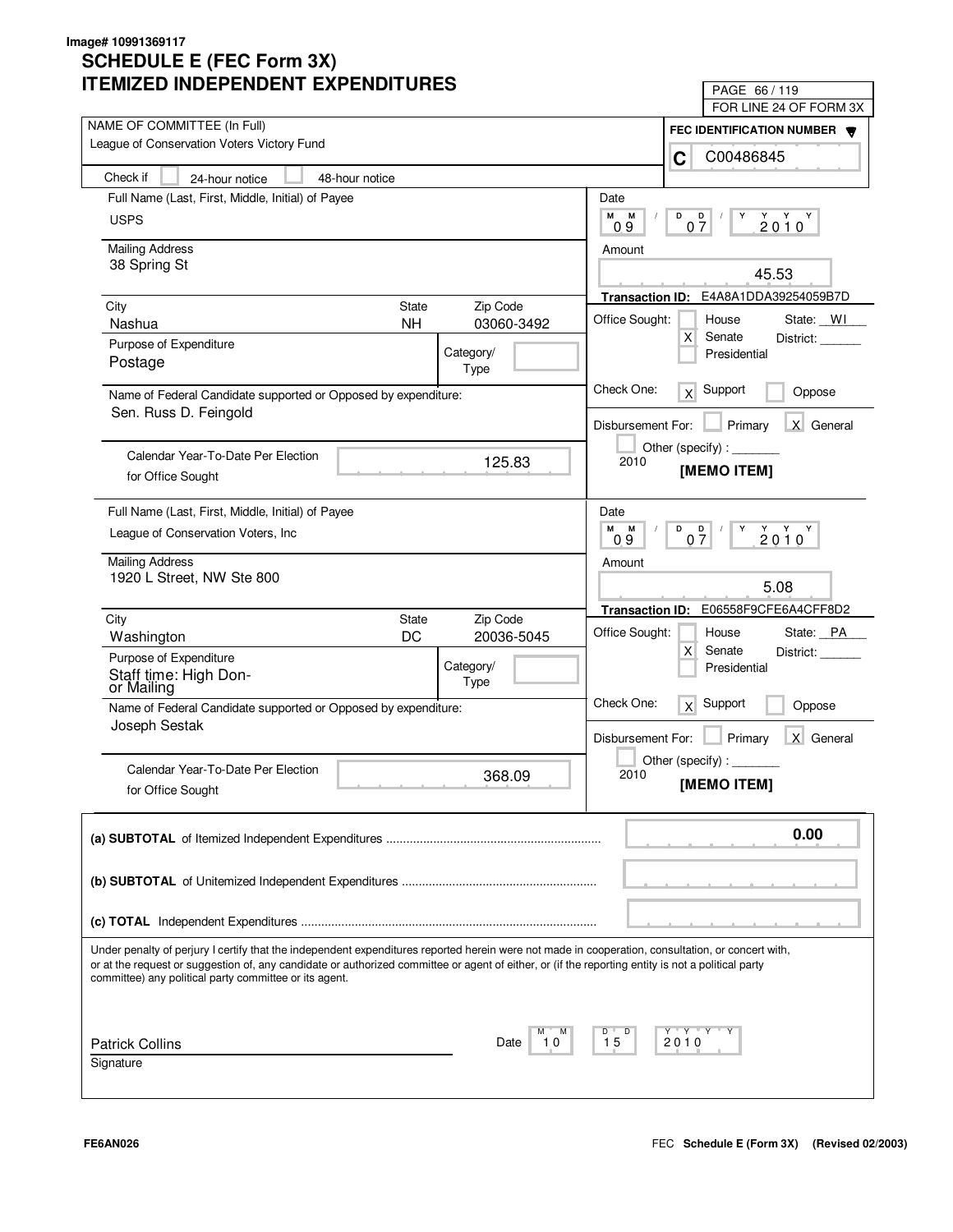| LIVILLU INDLFLNDLNI LAFLNDII UNLJ                                                                                                                                                                                                                                                                       | PAGE 67/119                                                |
|---------------------------------------------------------------------------------------------------------------------------------------------------------------------------------------------------------------------------------------------------------------------------------------------------------|------------------------------------------------------------|
| NAME OF COMMITTEE (In Full)                                                                                                                                                                                                                                                                             | FOR LINE 24 OF FORM 3X                                     |
| League of Conservation Voters Victory Fund                                                                                                                                                                                                                                                              | FEC IDENTIFICATION NUMBER                                  |
|                                                                                                                                                                                                                                                                                                         | C00486845<br>C                                             |
| Check if<br>48-hour notice<br>24-hour notice                                                                                                                                                                                                                                                            |                                                            |
| Full Name (Last, First, Middle, Initial) of Payee                                                                                                                                                                                                                                                       | Date                                                       |
| League of Conservation Voters, Inc.                                                                                                                                                                                                                                                                     | М<br>M<br>D<br>D<br>Y<br>$2010^Y$<br>07<br>09              |
| <b>Mailing Address</b>                                                                                                                                                                                                                                                                                  | Amount                                                     |
| 1920 L Street, NW Ste 800                                                                                                                                                                                                                                                                               |                                                            |
|                                                                                                                                                                                                                                                                                                         | 5.08                                                       |
| Zip Code<br>City<br><b>State</b>                                                                                                                                                                                                                                                                        | E5E9B637468B64D4EBA5<br><b>Transaction ID:</b>             |
| DC<br>20036-5045<br>Washington                                                                                                                                                                                                                                                                          | Office Sought:<br>House<br>State: CO                       |
| Purpose of Expenditure<br>Category/                                                                                                                                                                                                                                                                     | $\mathsf{X}$<br>Senate<br>District:<br>Presidential        |
| Staff time: High Don-<br>Type<br>or Mailing                                                                                                                                                                                                                                                             |                                                            |
| Name of Federal Candidate supported or Opposed by expenditure:                                                                                                                                                                                                                                          | Check One:<br>Support<br>x<br>Oppose                       |
| Michael F. Bennet                                                                                                                                                                                                                                                                                       |                                                            |
|                                                                                                                                                                                                                                                                                                         | X General<br>Disbursement For:<br>Primary                  |
| Calendar Year-To-Date Per Election                                                                                                                                                                                                                                                                      | Other (specify):                                           |
| 125.83<br>for Office Sought                                                                                                                                                                                                                                                                             | 2010<br>[MEMO ITEM]                                        |
|                                                                                                                                                                                                                                                                                                         |                                                            |
| Full Name (Last, First, Middle, Initial) of Payee                                                                                                                                                                                                                                                       | Date                                                       |
| <b>M&amp;R Strategic Services</b>                                                                                                                                                                                                                                                                       | M<br>M<br>D<br>$2010^Y$<br>$\overline{Q}$<br>Y<br>07<br>09 |
| <b>Mailing Address</b>                                                                                                                                                                                                                                                                                  | Amount                                                     |
| 2120 L Street, NW 6th Floor,                                                                                                                                                                                                                                                                            |                                                            |
|                                                                                                                                                                                                                                                                                                         | 232.00                                                     |
| Zip Code<br>City<br><b>State</b>                                                                                                                                                                                                                                                                        | E7728E968141B4A20832<br><b>Transaction ID:</b>             |
| DC<br>20037-1527<br>Washington                                                                                                                                                                                                                                                                          | Office Sought:<br>State: MO<br>House                       |
| Purpose of Expenditure<br>Category/                                                                                                                                                                                                                                                                     | $\mathsf{X}$<br>Senate<br>District:<br>Presidential        |
| <b>Fundraising Email</b><br>Type                                                                                                                                                                                                                                                                        |                                                            |
| Name of Federal Candidate supported or Opposed by expenditure:                                                                                                                                                                                                                                          | Check One:<br>Support<br>x<br>Oppose                       |
| Robin Carnahan                                                                                                                                                                                                                                                                                          |                                                            |
|                                                                                                                                                                                                                                                                                                         | Primary<br>X General<br>Disbursement For:                  |
| Calendar Year-To-Date Per Election                                                                                                                                                                                                                                                                      | Other (specify):                                           |
| 368.09<br>for Office Sought                                                                                                                                                                                                                                                                             | 2010<br>[MEMO ITEM]                                        |
|                                                                                                                                                                                                                                                                                                         |                                                            |
|                                                                                                                                                                                                                                                                                                         | 0.00                                                       |
|                                                                                                                                                                                                                                                                                                         |                                                            |
|                                                                                                                                                                                                                                                                                                         |                                                            |
|                                                                                                                                                                                                                                                                                                         |                                                            |
|                                                                                                                                                                                                                                                                                                         |                                                            |
|                                                                                                                                                                                                                                                                                                         |                                                            |
| Under penalty of perjury I certify that the independent expenditures reported herein were not made in cooperation, consultation, or concert with,<br>or at the request or suggestion of, any candidate or authorized committee or agent of either, or (if the reporting entity is not a political party |                                                            |
| committee) any political party committee or its agent.                                                                                                                                                                                                                                                  |                                                            |
|                                                                                                                                                                                                                                                                                                         |                                                            |
|                                                                                                                                                                                                                                                                                                         |                                                            |
| <b>Patrick Collins</b><br>10<br>Date                                                                                                                                                                                                                                                                    | Y "Y "Y<br>D<br>15<br>2010                                 |
| Signature                                                                                                                                                                                                                                                                                               |                                                            |
|                                                                                                                                                                                                                                                                                                         |                                                            |
|                                                                                                                                                                                                                                                                                                         |                                                            |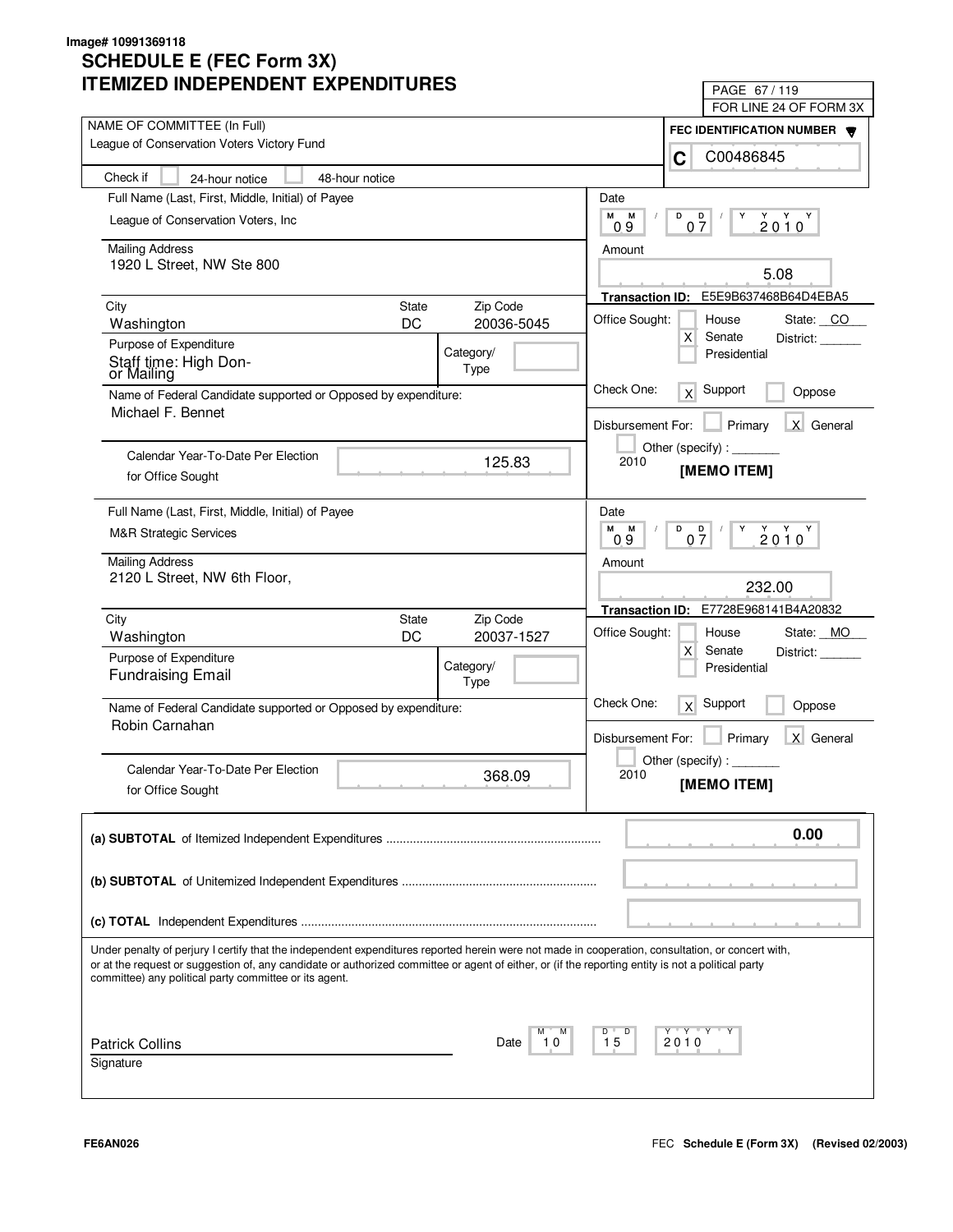| LIVILLU INDLFLNDLNI LAFLNDII UNLJ                                                                                                                                                                                                                                                                                                                                 | PAGE 68 / 119                                                  |
|-------------------------------------------------------------------------------------------------------------------------------------------------------------------------------------------------------------------------------------------------------------------------------------------------------------------------------------------------------------------|----------------------------------------------------------------|
| NAME OF COMMITTEE (In Full)                                                                                                                                                                                                                                                                                                                                       | FOR LINE 24 OF FORM 3X                                         |
| League of Conservation Voters Victory Fund                                                                                                                                                                                                                                                                                                                        | FEC IDENTIFICATION NUMBER                                      |
|                                                                                                                                                                                                                                                                                                                                                                   | C00486845<br>C                                                 |
| Check if<br>48-hour notice<br>24-hour notice                                                                                                                                                                                                                                                                                                                      |                                                                |
| Full Name (Last, First, Middle, Initial) of Payee                                                                                                                                                                                                                                                                                                                 | Date                                                           |
| FedEX                                                                                                                                                                                                                                                                                                                                                             | М<br>M<br>D<br>D<br>Y<br>$2010^Y$<br>07<br>09                  |
| <b>Mailing Address</b>                                                                                                                                                                                                                                                                                                                                            | Amount                                                         |
| 942 S Shady Grove Road                                                                                                                                                                                                                                                                                                                                            | 4.00                                                           |
|                                                                                                                                                                                                                                                                                                                                                                   | ED56761B58433410D934                                           |
| <b>State</b><br>Zip Code<br>City                                                                                                                                                                                                                                                                                                                                  | <b>Transaction ID:</b>                                         |
| <b>TN</b><br>38120-4117<br>Memphis                                                                                                                                                                                                                                                                                                                                | Office Sought:<br>House<br>State: VA<br>$\times$<br>Senate     |
| Purpose of Expenditure<br>Category/                                                                                                                                                                                                                                                                                                                               | District: 05<br>Presidential                                   |
| Shipping<br>Type                                                                                                                                                                                                                                                                                                                                                  |                                                                |
| Name of Federal Candidate supported or Opposed by expenditure:                                                                                                                                                                                                                                                                                                    | Check One:<br>Support<br>x<br>Oppose                           |
| Rep. Tom S.P. Perriello                                                                                                                                                                                                                                                                                                                                           | X General<br>Disbursement For:<br>Primary                      |
|                                                                                                                                                                                                                                                                                                                                                                   | Other (specify):                                               |
| Calendar Year-To-Date Per Election<br>125.83                                                                                                                                                                                                                                                                                                                      | 2010                                                           |
| for Office Sought                                                                                                                                                                                                                                                                                                                                                 | [MEMO ITEM]                                                    |
| Full Name (Last, First, Middle, Initial) of Payee                                                                                                                                                                                                                                                                                                                 | Date                                                           |
| League of Conservation Voters, Inc.                                                                                                                                                                                                                                                                                                                               | м<br>M<br>D<br>$2010^{\gamma}$<br>D<br>Y<br>07<br>09           |
| <b>Mailing Address</b>                                                                                                                                                                                                                                                                                                                                            | Amount                                                         |
| 1920 L Street, NW Ste 800                                                                                                                                                                                                                                                                                                                                         | 5.08                                                           |
|                                                                                                                                                                                                                                                                                                                                                                   |                                                                |
| Zip Code<br>City<br><b>State</b>                                                                                                                                                                                                                                                                                                                                  | EC79FE2CFDB464A00B55<br><b>Transaction ID:</b>                 |
| DC<br>20036-5045<br>Washington                                                                                                                                                                                                                                                                                                                                    | Office Sought:<br>State: NH<br>House<br>$\mathsf{X}$<br>Senate |
| Purpose of Expenditure<br>Category/                                                                                                                                                                                                                                                                                                                               | District:<br>Presidential                                      |
| Staff time: High Don-<br>Type<br>or Mailing                                                                                                                                                                                                                                                                                                                       |                                                                |
| Name of Federal Candidate supported or Opposed by expenditure:                                                                                                                                                                                                                                                                                                    | Check One:<br>Support<br>x<br>Oppose                           |
| Rep. Paul W. Hodes                                                                                                                                                                                                                                                                                                                                                | Primary<br>X General<br>Disbursement For:                      |
|                                                                                                                                                                                                                                                                                                                                                                   |                                                                |
| Calendar Year-To-Date Per Election<br>368.09                                                                                                                                                                                                                                                                                                                      | Other (specify):<br>2010                                       |
| for Office Sought                                                                                                                                                                                                                                                                                                                                                 | [MEMO ITEM]                                                    |
|                                                                                                                                                                                                                                                                                                                                                                   |                                                                |
|                                                                                                                                                                                                                                                                                                                                                                   | 0.00                                                           |
|                                                                                                                                                                                                                                                                                                                                                                   |                                                                |
|                                                                                                                                                                                                                                                                                                                                                                   |                                                                |
|                                                                                                                                                                                                                                                                                                                                                                   |                                                                |
|                                                                                                                                                                                                                                                                                                                                                                   |                                                                |
| Under penalty of perjury I certify that the independent expenditures reported herein were not made in cooperation, consultation, or concert with,<br>or at the request or suggestion of, any candidate or authorized committee or agent of either, or (if the reporting entity is not a political party<br>committee) any political party committee or its agent. |                                                                |
|                                                                                                                                                                                                                                                                                                                                                                   |                                                                |
| <b>Patrick Collins</b><br>Date<br>10                                                                                                                                                                                                                                                                                                                              | Y "Y "Y<br>D<br>15<br>2010                                     |
| Signature                                                                                                                                                                                                                                                                                                                                                         |                                                                |
|                                                                                                                                                                                                                                                                                                                                                                   |                                                                |
|                                                                                                                                                                                                                                                                                                                                                                   |                                                                |

٦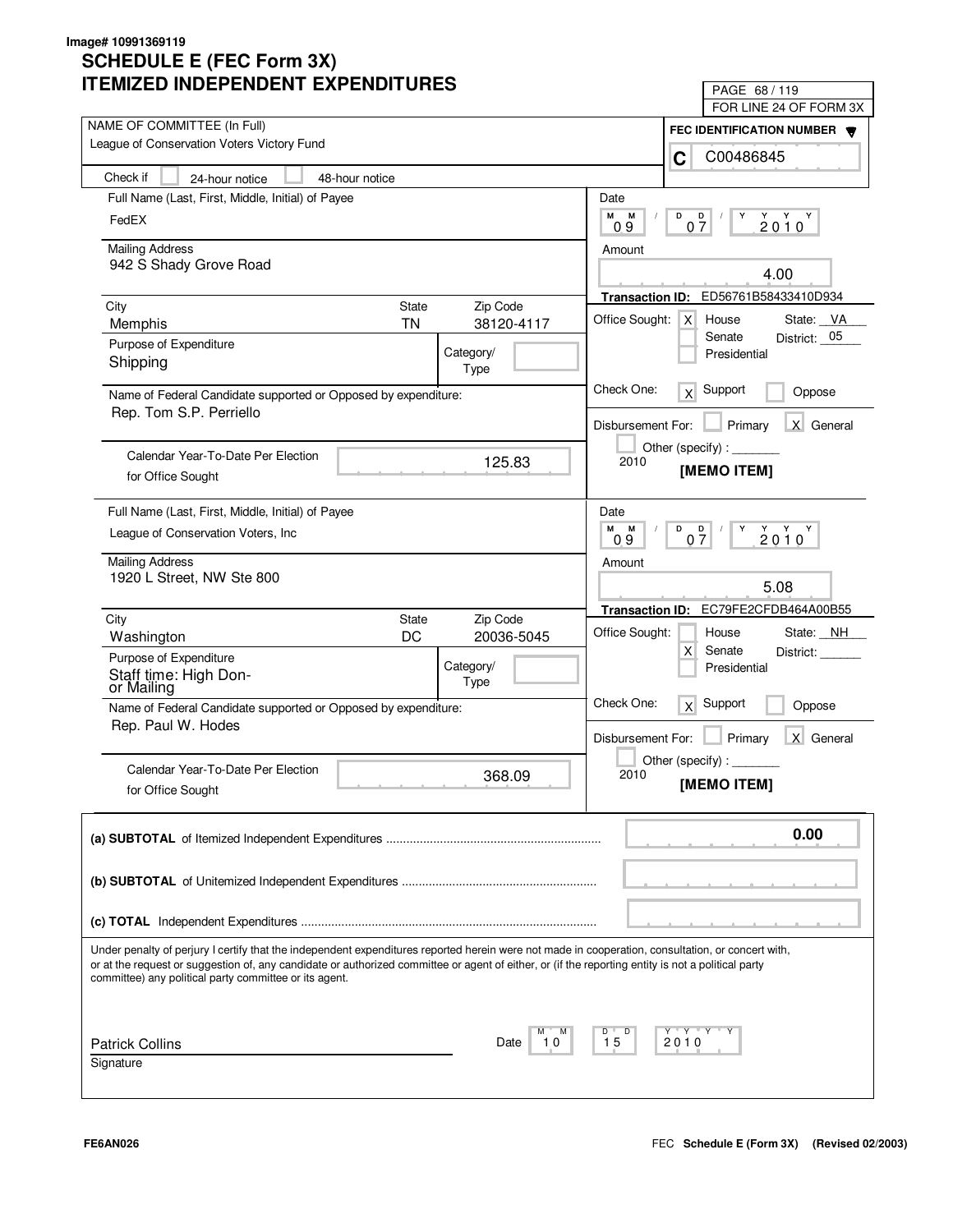| LIVILLU INDLFLNDLNI LAFLNDII UNLJ                                                                                                                                                                                                                                                                                                                                 | PAGE 69/119                                                 |
|-------------------------------------------------------------------------------------------------------------------------------------------------------------------------------------------------------------------------------------------------------------------------------------------------------------------------------------------------------------------|-------------------------------------------------------------|
| NAME OF COMMITTEE (In Full)                                                                                                                                                                                                                                                                                                                                       | FOR LINE 24 OF FORM 3X                                      |
| League of Conservation Voters Victory Fund                                                                                                                                                                                                                                                                                                                        | FEC IDENTIFICATION NUMBER                                   |
|                                                                                                                                                                                                                                                                                                                                                                   | C00486845<br>C                                              |
| Check if<br>48-hour notice<br>24-hour notice                                                                                                                                                                                                                                                                                                                      |                                                             |
| Full Name (Last, First, Middle, Initial) of Payee                                                                                                                                                                                                                                                                                                                 | Date                                                        |
| League of Conservation Voters, Inc.                                                                                                                                                                                                                                                                                                                               | М<br>M<br>D<br>D<br>Y<br>$2010^Y$<br>07<br>09               |
| <b>Mailing Address</b>                                                                                                                                                                                                                                                                                                                                            | Amount                                                      |
| 1920 L Street, NW Ste 800                                                                                                                                                                                                                                                                                                                                         | 27.19                                                       |
|                                                                                                                                                                                                                                                                                                                                                                   |                                                             |
| Zip Code<br>City<br><b>State</b>                                                                                                                                                                                                                                                                                                                                  | E871C93A6632F4F7AB61<br><b>Transaction ID:</b>              |
| DC<br>20036-5045<br>Washington                                                                                                                                                                                                                                                                                                                                    | Office Sought:<br>House<br>State: NV                        |
| Purpose of Expenditure<br>Category/                                                                                                                                                                                                                                                                                                                               | $\mathsf{X}$<br>Senate<br>District:<br>Presidential         |
| Staff time: High Don-<br>Type<br>or Mailing                                                                                                                                                                                                                                                                                                                       |                                                             |
| Name of Federal Candidate supported or Opposed by expenditure:                                                                                                                                                                                                                                                                                                    | Check One:<br>Support<br>x<br>Oppose                        |
| Sen. Harry Reid                                                                                                                                                                                                                                                                                                                                                   | X General<br>Disbursement For:<br>Primary                   |
|                                                                                                                                                                                                                                                                                                                                                                   | Other (specify):                                            |
| Calendar Year-To-Date Per Election<br>125.83                                                                                                                                                                                                                                                                                                                      | 2010<br>[MEMO ITEM]                                         |
| for Office Sought                                                                                                                                                                                                                                                                                                                                                 |                                                             |
| Full Name (Last, First, Middle, Initial) of Payee                                                                                                                                                                                                                                                                                                                 | Date                                                        |
| FedEX                                                                                                                                                                                                                                                                                                                                                             | м<br>M<br>D<br>$2010^{\gamma}$<br>$0\frac{D}{7}$<br>Y<br>09 |
| <b>Mailing Address</b>                                                                                                                                                                                                                                                                                                                                            | Amount                                                      |
| 942 S Shady Grove Road                                                                                                                                                                                                                                                                                                                                            |                                                             |
|                                                                                                                                                                                                                                                                                                                                                                   | 4.00                                                        |
| City<br>Zip Code<br><b>State</b>                                                                                                                                                                                                                                                                                                                                  | EA2C50383A9784E0E92F<br><b>Transaction ID:</b>              |
| <b>TN</b><br>38120-4117<br>Memphis                                                                                                                                                                                                                                                                                                                                | Office Sought:<br>State: CO<br>House                        |
| Purpose of Expenditure<br>Category/                                                                                                                                                                                                                                                                                                                               | $\mathsf{X}$<br>Senate<br>District:                         |
| Shipping<br>Type                                                                                                                                                                                                                                                                                                                                                  | Presidential                                                |
| Name of Federal Candidate supported or Opposed by expenditure:                                                                                                                                                                                                                                                                                                    | Check One:<br>Support<br>x<br>Oppose                        |
| Michael F. Bennet                                                                                                                                                                                                                                                                                                                                                 |                                                             |
|                                                                                                                                                                                                                                                                                                                                                                   | Primary<br>X General<br>Disbursement For:                   |
| Calendar Year-To-Date Per Election<br>125.83                                                                                                                                                                                                                                                                                                                      | Other (specify):<br>2010                                    |
| for Office Sought                                                                                                                                                                                                                                                                                                                                                 | [MEMO ITEM]                                                 |
|                                                                                                                                                                                                                                                                                                                                                                   |                                                             |
|                                                                                                                                                                                                                                                                                                                                                                   | 0.00                                                        |
|                                                                                                                                                                                                                                                                                                                                                                   |                                                             |
|                                                                                                                                                                                                                                                                                                                                                                   |                                                             |
|                                                                                                                                                                                                                                                                                                                                                                   |                                                             |
|                                                                                                                                                                                                                                                                                                                                                                   |                                                             |
| Under penalty of perjury I certify that the independent expenditures reported herein were not made in cooperation, consultation, or concert with,<br>or at the request or suggestion of, any candidate or authorized committee or agent of either, or (if the reporting entity is not a political party<br>committee) any political party committee or its agent. |                                                             |
|                                                                                                                                                                                                                                                                                                                                                                   |                                                             |
| <b>Patrick Collins</b><br>10<br>Date                                                                                                                                                                                                                                                                                                                              | Y "Y "Y<br>D<br>15<br>2010                                  |
| Signature                                                                                                                                                                                                                                                                                                                                                         |                                                             |
|                                                                                                                                                                                                                                                                                                                                                                   |                                                             |
|                                                                                                                                                                                                                                                                                                                                                                   |                                                             |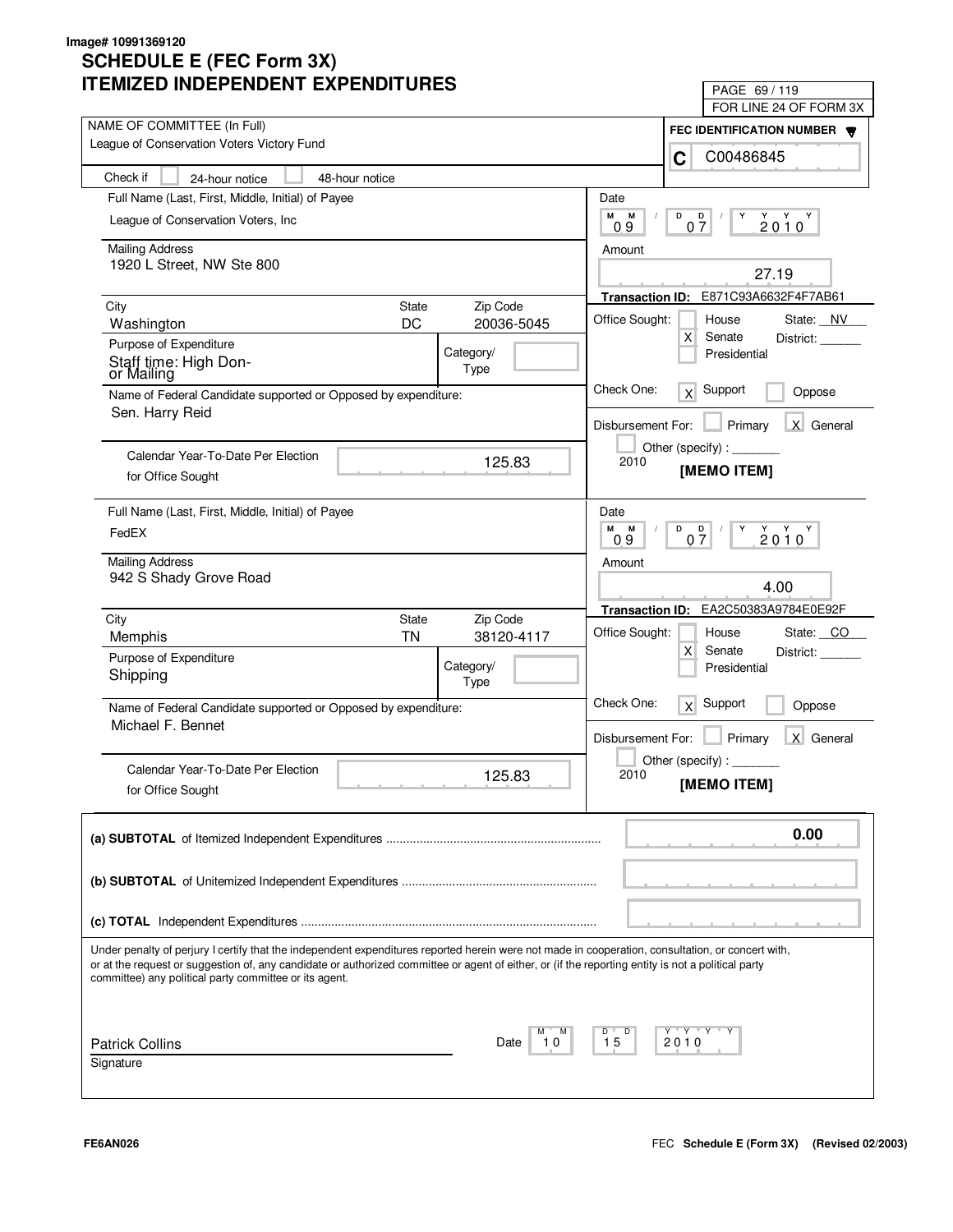| LIVILLU INDLFLNDLNI LAFLNDII UNLS                                                                                                                                                                            | PAGE 70 / 119<br>FOR LINE 24 OF FORM 3X                                                                                                                                                                                                                                                                                                                                                                                                     |
|--------------------------------------------------------------------------------------------------------------------------------------------------------------------------------------------------------------|---------------------------------------------------------------------------------------------------------------------------------------------------------------------------------------------------------------------------------------------------------------------------------------------------------------------------------------------------------------------------------------------------------------------------------------------|
| NAME OF COMMITTEE (In Full)                                                                                                                                                                                  |                                                                                                                                                                                                                                                                                                                                                                                                                                             |
| League of Conservation Voters Victory Fund                                                                                                                                                                   | FEC IDENTIFICATION NUMBER<br>C00486845                                                                                                                                                                                                                                                                                                                                                                                                      |
| Check if<br>48-hour notice<br>24-hour notice                                                                                                                                                                 | C                                                                                                                                                                                                                                                                                                                                                                                                                                           |
| Full Name (Last, First, Middle, Initial) of Payee                                                                                                                                                            | Date                                                                                                                                                                                                                                                                                                                                                                                                                                        |
| League of Conservation Voters, Inc.                                                                                                                                                                          | М<br>М<br>D<br>D                                                                                                                                                                                                                                                                                                                                                                                                                            |
|                                                                                                                                                                                                              | $2010^Y$<br>07<br>0.9                                                                                                                                                                                                                                                                                                                                                                                                                       |
| <b>Mailing Address</b>                                                                                                                                                                                       | Amount                                                                                                                                                                                                                                                                                                                                                                                                                                      |
| 1920 L Street, NW Ste 800                                                                                                                                                                                    | 27.19                                                                                                                                                                                                                                                                                                                                                                                                                                       |
|                                                                                                                                                                                                              | E20E8A798355D47F39EA<br><b>Transaction ID:</b>                                                                                                                                                                                                                                                                                                                                                                                              |
| Zip Code<br>City<br><b>State</b>                                                                                                                                                                             | Office Sought:<br>House<br>State: CO                                                                                                                                                                                                                                                                                                                                                                                                        |
| DC<br>20036-5045<br>Washington                                                                                                                                                                               | Х<br>Senate<br>District:                                                                                                                                                                                                                                                                                                                                                                                                                    |
| Purpose of Expenditure<br>Category/<br>Staff time: High Don-                                                                                                                                                 | Presidential                                                                                                                                                                                                                                                                                                                                                                                                                                |
| Type<br>or Mailing                                                                                                                                                                                           |                                                                                                                                                                                                                                                                                                                                                                                                                                             |
| Name of Federal Candidate supported or Opposed by expenditure:<br>Michael F. Bennet                                                                                                                          | Check One:<br>Support<br>x<br>Oppose                                                                                                                                                                                                                                                                                                                                                                                                        |
|                                                                                                                                                                                                              | X General<br>Primary<br>Disbursement For:                                                                                                                                                                                                                                                                                                                                                                                                   |
|                                                                                                                                                                                                              | Other (specify) : $\sqrt{\frac{1}{2} \cdot \frac{1}{2} \cdot \frac{1}{2} \cdot \frac{1}{2} \cdot \frac{1}{2} \cdot \frac{1}{2} \cdot \frac{1}{2} \cdot \frac{1}{2} \cdot \frac{1}{2} \cdot \frac{1}{2} \cdot \frac{1}{2} \cdot \frac{1}{2} \cdot \frac{1}{2} \cdot \frac{1}{2} \cdot \frac{1}{2} \cdot \frac{1}{2} \cdot \frac{1}{2} \cdot \frac{1}{2} \cdot \frac{1}{2} \cdot \frac{1}{2} \cdot \frac{1}{2} \cdot \frac{1}{2} \cdot \frac$ |
| Calendar Year-To-Date Per Election<br>125.83                                                                                                                                                                 | 2010<br>[MEMO ITEM]                                                                                                                                                                                                                                                                                                                                                                                                                         |
| for Office Sought                                                                                                                                                                                            |                                                                                                                                                                                                                                                                                                                                                                                                                                             |
| Full Name (Last, First, Middle, Initial) of Payee                                                                                                                                                            | Date                                                                                                                                                                                                                                                                                                                                                                                                                                        |
| League of Conservation Voters, Inc.                                                                                                                                                                          | М<br>Y Y Y<br>М<br>D<br>D<br>Y<br>07<br>2010<br>09                                                                                                                                                                                                                                                                                                                                                                                          |
|                                                                                                                                                                                                              |                                                                                                                                                                                                                                                                                                                                                                                                                                             |
| <b>Mailing Address</b><br>1920 L Street, NW Ste 800                                                                                                                                                          | Amount                                                                                                                                                                                                                                                                                                                                                                                                                                      |
|                                                                                                                                                                                                              | 10.26                                                                                                                                                                                                                                                                                                                                                                                                                                       |
| Zip Code<br>City<br>State                                                                                                                                                                                    | E2F4CCD9322DD44019F1<br><b>Transaction ID:</b>                                                                                                                                                                                                                                                                                                                                                                                              |
| DC<br>20036-5045<br>Washington                                                                                                                                                                               | Office Sought:<br>House<br>State: NH                                                                                                                                                                                                                                                                                                                                                                                                        |
| Purpose of Expenditure                                                                                                                                                                                       | X<br>Senate<br>District:                                                                                                                                                                                                                                                                                                                                                                                                                    |
| Category/<br>Staff time: Fundrais-<br>Type                                                                                                                                                                   | Presidential                                                                                                                                                                                                                                                                                                                                                                                                                                |
| ing E-mail                                                                                                                                                                                                   | Check One:<br>Support<br>x<br>Oppose                                                                                                                                                                                                                                                                                                                                                                                                        |
| Name of Federal Candidate supported or Opposed by expenditure:<br>Rep. Paul W. Hodes                                                                                                                         |                                                                                                                                                                                                                                                                                                                                                                                                                                             |
|                                                                                                                                                                                                              | Primary<br>$\mathsf{X}$<br>General<br>Disbursement For:                                                                                                                                                                                                                                                                                                                                                                                     |
| Calendar Year-To-Date Per Election                                                                                                                                                                           | Other (specify) : $\overline{\phantom{a}}$                                                                                                                                                                                                                                                                                                                                                                                                  |
| 368.09<br>for Office Sought                                                                                                                                                                                  | 2010<br>[MEMO ITEM]                                                                                                                                                                                                                                                                                                                                                                                                                         |
|                                                                                                                                                                                                              |                                                                                                                                                                                                                                                                                                                                                                                                                                             |
|                                                                                                                                                                                                              | 0.00                                                                                                                                                                                                                                                                                                                                                                                                                                        |
|                                                                                                                                                                                                              |                                                                                                                                                                                                                                                                                                                                                                                                                                             |
|                                                                                                                                                                                                              |                                                                                                                                                                                                                                                                                                                                                                                                                                             |
|                                                                                                                                                                                                              |                                                                                                                                                                                                                                                                                                                                                                                                                                             |
|                                                                                                                                                                                                              |                                                                                                                                                                                                                                                                                                                                                                                                                                             |
| Under penalty of perjury I certify that the independent expenditures reported herein were not made in cooperation, consultation, or concert with,                                                            |                                                                                                                                                                                                                                                                                                                                                                                                                                             |
| or at the request or suggestion of, any candidate or authorized committee or agent of either, or (if the reporting entity is not a political party<br>committee) any political party committee or its agent. |                                                                                                                                                                                                                                                                                                                                                                                                                                             |
|                                                                                                                                                                                                              |                                                                                                                                                                                                                                                                                                                                                                                                                                             |
|                                                                                                                                                                                                              |                                                                                                                                                                                                                                                                                                                                                                                                                                             |
| <b>Patrick Collins</b><br>10<br>Date                                                                                                                                                                         | Y "Y "Y "<br>D<br>15<br>2010                                                                                                                                                                                                                                                                                                                                                                                                                |
| Signature                                                                                                                                                                                                    |                                                                                                                                                                                                                                                                                                                                                                                                                                             |
|                                                                                                                                                                                                              |                                                                                                                                                                                                                                                                                                                                                                                                                                             |
|                                                                                                                                                                                                              |                                                                                                                                                                                                                                                                                                                                                                                                                                             |

٦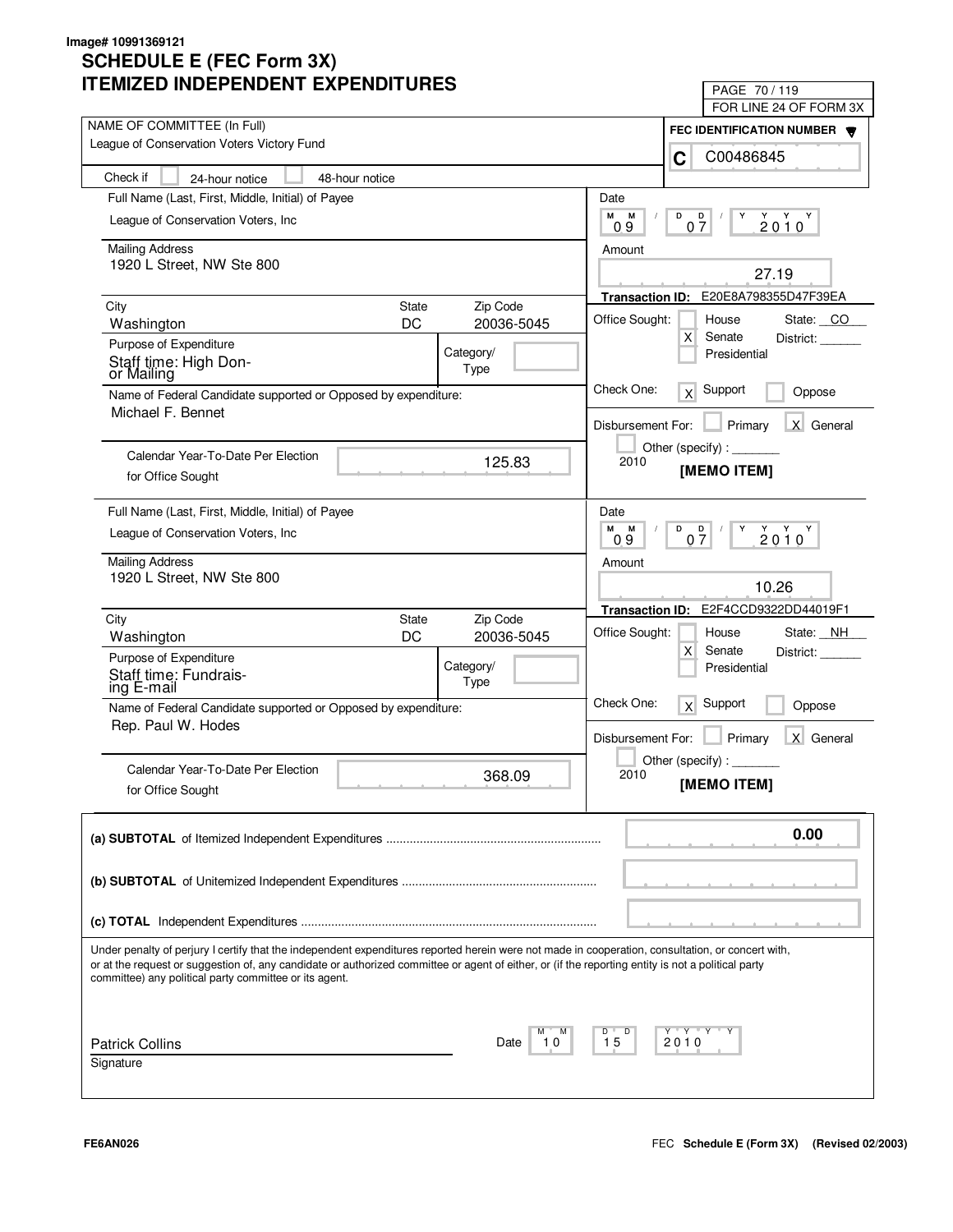| LIVILLU INDLFLNDLNI LAFLNDII UNLJ                                                                                                                                                                                                                                                                                                                                 | PAGE 71 / 119                                        |  |
|-------------------------------------------------------------------------------------------------------------------------------------------------------------------------------------------------------------------------------------------------------------------------------------------------------------------------------------------------------------------|------------------------------------------------------|--|
| NAME OF COMMITTEE (In Full)                                                                                                                                                                                                                                                                                                                                       | FOR LINE 24 OF FORM 3X                               |  |
| League of Conservation Voters Victory Fund                                                                                                                                                                                                                                                                                                                        | FEC IDENTIFICATION NUMBER                            |  |
|                                                                                                                                                                                                                                                                                                                                                                   | C00486845<br>C                                       |  |
| Check if<br>48-hour notice<br>24-hour notice                                                                                                                                                                                                                                                                                                                      |                                                      |  |
| Full Name (Last, First, Middle, Initial) of Payee                                                                                                                                                                                                                                                                                                                 | Date                                                 |  |
| League of Conservation Voters, Inc.                                                                                                                                                                                                                                                                                                                               | М<br>М<br>D<br>D<br>Y<br>$2010^Y$<br>07<br>09        |  |
| <b>Mailing Address</b>                                                                                                                                                                                                                                                                                                                                            | Amount                                               |  |
| 1920 L Street, NW Ste 800                                                                                                                                                                                                                                                                                                                                         |                                                      |  |
|                                                                                                                                                                                                                                                                                                                                                                   | 5.08                                                 |  |
| Zip Code<br>City<br><b>State</b>                                                                                                                                                                                                                                                                                                                                  | E1D85247772344FAB823<br><b>Transaction ID:</b>       |  |
| DC<br>20036-5045<br>Washington                                                                                                                                                                                                                                                                                                                                    | Office Sought:<br>House<br>State: NH<br>$\times$     |  |
| Purpose of Expenditure<br>Category/                                                                                                                                                                                                                                                                                                                               | Senate<br>District: 01                               |  |
| Staff time: High Don-<br>Type<br>or Mailing                                                                                                                                                                                                                                                                                                                       | Presidential                                         |  |
| Name of Federal Candidate supported or Opposed by expenditure:                                                                                                                                                                                                                                                                                                    | Check One:<br>Support<br>x<br>Oppose                 |  |
| Rep. Carol Shea-Porter                                                                                                                                                                                                                                                                                                                                            |                                                      |  |
|                                                                                                                                                                                                                                                                                                                                                                   | X General<br>Disbursement For:<br>Primary            |  |
| Calendar Year-To-Date Per Election                                                                                                                                                                                                                                                                                                                                | Other (specify):                                     |  |
| 125.83<br>for Office Sought                                                                                                                                                                                                                                                                                                                                       | 2010<br>[MEMO ITEM]                                  |  |
|                                                                                                                                                                                                                                                                                                                                                                   |                                                      |  |
| Full Name (Last, First, Middle, Initial) of Payee                                                                                                                                                                                                                                                                                                                 | Date                                                 |  |
| Sir Speedy                                                                                                                                                                                                                                                                                                                                                        | м<br>M<br>D<br>$2010^{\gamma}$<br>D<br>Y<br>07<br>09 |  |
| <b>Mailing Address</b>                                                                                                                                                                                                                                                                                                                                            | Amount                                               |  |
| 2001 L ST NW                                                                                                                                                                                                                                                                                                                                                      |                                                      |  |
|                                                                                                                                                                                                                                                                                                                                                                   | 44.03                                                |  |
| Zip Code<br>City<br><b>State</b>                                                                                                                                                                                                                                                                                                                                  | E0E2A1F886BD74FAB859<br><b>Transaction ID:</b>       |  |
| DC<br>20036-4905<br>Washington                                                                                                                                                                                                                                                                                                                                    | Office Sought:<br>State: NV<br>House                 |  |
| Purpose of Expenditure<br>Category/                                                                                                                                                                                                                                                                                                                               | X<br>Senate<br>District:                             |  |
| Printing<br>Type                                                                                                                                                                                                                                                                                                                                                  | Presidential                                         |  |
| Name of Federal Candidate supported or Opposed by expenditure:                                                                                                                                                                                                                                                                                                    | Check One:<br>Support<br>x<br>Oppose                 |  |
| Sen. Harry Reid                                                                                                                                                                                                                                                                                                                                                   |                                                      |  |
|                                                                                                                                                                                                                                                                                                                                                                   | Primary<br>X General<br>Disbursement For:            |  |
| Calendar Year-To-Date Per Election                                                                                                                                                                                                                                                                                                                                | Other (specify):                                     |  |
| 125.83<br>for Office Sought                                                                                                                                                                                                                                                                                                                                       | 2010<br>[MEMO ITEM]                                  |  |
|                                                                                                                                                                                                                                                                                                                                                                   |                                                      |  |
|                                                                                                                                                                                                                                                                                                                                                                   |                                                      |  |
|                                                                                                                                                                                                                                                                                                                                                                   | 0.00                                                 |  |
|                                                                                                                                                                                                                                                                                                                                                                   |                                                      |  |
|                                                                                                                                                                                                                                                                                                                                                                   |                                                      |  |
|                                                                                                                                                                                                                                                                                                                                                                   |                                                      |  |
|                                                                                                                                                                                                                                                                                                                                                                   |                                                      |  |
| Under penalty of perjury I certify that the independent expenditures reported herein were not made in cooperation, consultation, or concert with,<br>or at the request or suggestion of, any candidate or authorized committee or agent of either, or (if the reporting entity is not a political party<br>committee) any political party committee or its agent. |                                                      |  |
|                                                                                                                                                                                                                                                                                                                                                                   |                                                      |  |
|                                                                                                                                                                                                                                                                                                                                                                   | Y "Y "Y<br>D                                         |  |
| <b>Patrick Collins</b><br>10<br>Date                                                                                                                                                                                                                                                                                                                              | 15<br>2010                                           |  |
| Signature                                                                                                                                                                                                                                                                                                                                                         |                                                      |  |
|                                                                                                                                                                                                                                                                                                                                                                   |                                                      |  |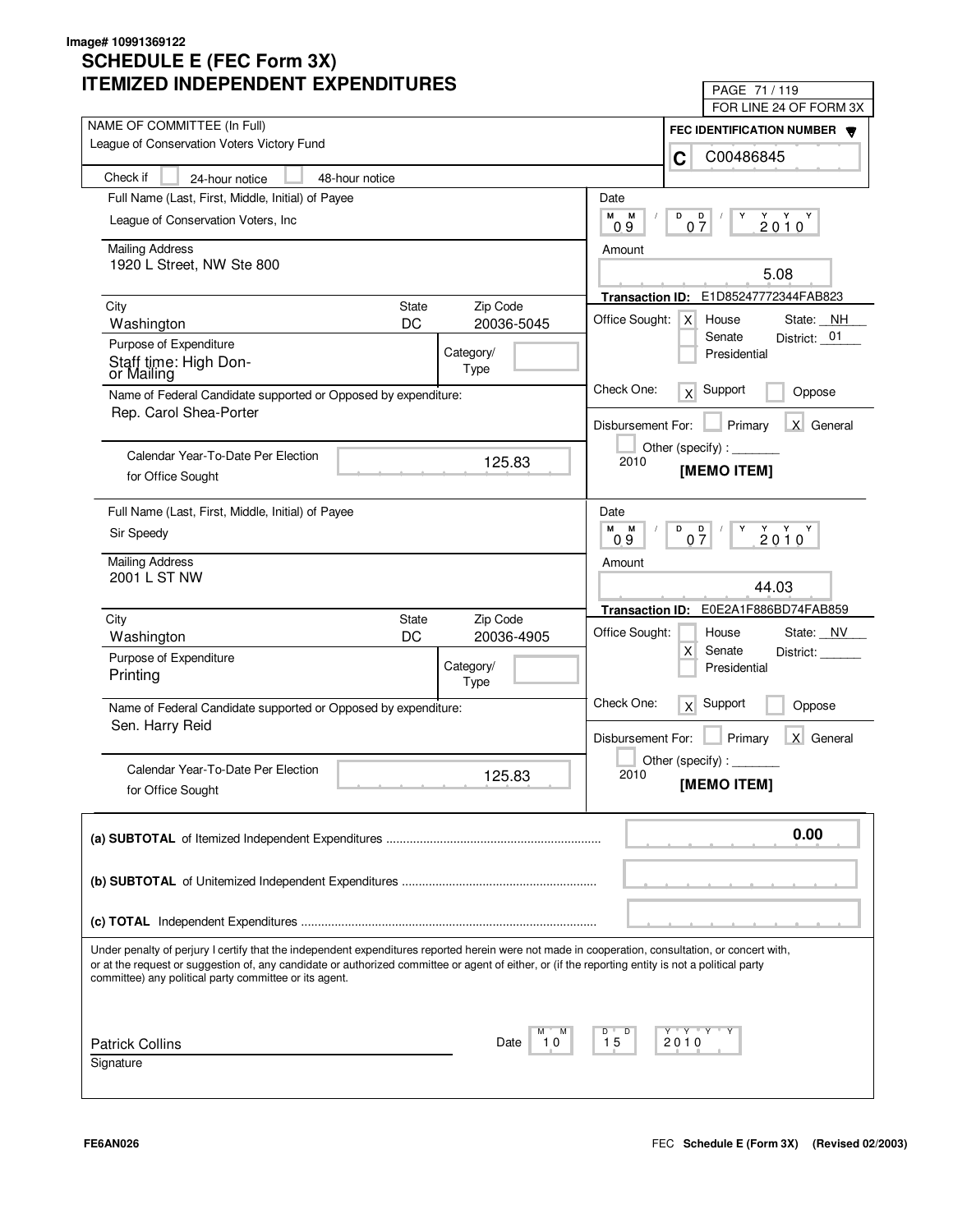| LIVILLU INDLFLINDLINI LAFLINDII UNLS                                                                                                                                                                                                                                                                                                                              | PAGE 72/119                                                      |  |
|-------------------------------------------------------------------------------------------------------------------------------------------------------------------------------------------------------------------------------------------------------------------------------------------------------------------------------------------------------------------|------------------------------------------------------------------|--|
| NAME OF COMMITTEE (In Full)                                                                                                                                                                                                                                                                                                                                       | FOR LINE 24 OF FORM 3X                                           |  |
| League of Conservation Voters Victory Fund                                                                                                                                                                                                                                                                                                                        | FEC IDENTIFICATION NUMBER W                                      |  |
| Check if                                                                                                                                                                                                                                                                                                                                                          | C00486845<br>C                                                   |  |
| 24-hour notice<br>48-hour notice                                                                                                                                                                                                                                                                                                                                  |                                                                  |  |
| Full Name (Last, First, Middle, Initial) of Payee                                                                                                                                                                                                                                                                                                                 | Date                                                             |  |
| <b>USPS</b>                                                                                                                                                                                                                                                                                                                                                       | М<br>D<br>M<br>D<br>Y<br>$2010^Y$<br>07<br>09                    |  |
| <b>Mailing Address</b>                                                                                                                                                                                                                                                                                                                                            | Amount                                                           |  |
| 38 Spring St                                                                                                                                                                                                                                                                                                                                                      | 45.53                                                            |  |
|                                                                                                                                                                                                                                                                                                                                                                   | Transaction ID: EE4D75C7CCA0E47CF8E7                             |  |
| <b>State</b><br>Zip Code<br>City                                                                                                                                                                                                                                                                                                                                  |                                                                  |  |
| 03060-3492<br>Nashua<br><b>NH</b>                                                                                                                                                                                                                                                                                                                                 | Office Sought:<br>State: CA<br>House                             |  |
| Purpose of Expenditure<br>Category/                                                                                                                                                                                                                                                                                                                               | X<br>Senate<br>District:<br>Presidential                         |  |
| Postage<br>Type                                                                                                                                                                                                                                                                                                                                                   |                                                                  |  |
| Name of Federal Candidate supported or Opposed by expenditure:                                                                                                                                                                                                                                                                                                    | Check One:<br>Support<br>x<br>Oppose                             |  |
| Sen. Barbara Boxer                                                                                                                                                                                                                                                                                                                                                |                                                                  |  |
|                                                                                                                                                                                                                                                                                                                                                                   | X General<br>Disbursement For:<br>Primary                        |  |
| Calendar Year-To-Date Per Election<br>125.83                                                                                                                                                                                                                                                                                                                      | 2010                                                             |  |
| for Office Sought                                                                                                                                                                                                                                                                                                                                                 | [MEMO ITEM]                                                      |  |
|                                                                                                                                                                                                                                                                                                                                                                   |                                                                  |  |
| Full Name (Last, First, Middle, Initial) of Payee                                                                                                                                                                                                                                                                                                                 | Date                                                             |  |
| <b>USPS</b>                                                                                                                                                                                                                                                                                                                                                       | M<br>D<br>$Y$ $Y$ $Y$<br>M<br>$0\frac{D}{7}$<br>Y<br>2010<br>0.9 |  |
| <b>Mailing Address</b>                                                                                                                                                                                                                                                                                                                                            | Amount                                                           |  |
| 38 Spring St                                                                                                                                                                                                                                                                                                                                                      | 45.53                                                            |  |
|                                                                                                                                                                                                                                                                                                                                                                   |                                                                  |  |
| City<br>Zip Code<br><b>State</b>                                                                                                                                                                                                                                                                                                                                  | Transaction ID: E8F418BF6994B4899AA4                             |  |
| <b>NH</b><br>Nashua<br>03060-3492                                                                                                                                                                                                                                                                                                                                 | Office Sought:<br>State: MO<br>House                             |  |
| Purpose of Expenditure<br>Category/                                                                                                                                                                                                                                                                                                                               | X<br>Senate<br>District:<br>Presidential                         |  |
| Postage<br>Type                                                                                                                                                                                                                                                                                                                                                   |                                                                  |  |
| Name of Federal Candidate supported or Opposed by expenditure:                                                                                                                                                                                                                                                                                                    | Check One:<br>Support<br>x<br>Oppose                             |  |
| Robin Carnahan                                                                                                                                                                                                                                                                                                                                                    |                                                                  |  |
|                                                                                                                                                                                                                                                                                                                                                                   | X General<br>Disbursement For:<br>Primary                        |  |
| Calendar Year-To-Date Per Election                                                                                                                                                                                                                                                                                                                                | Other (specify) : _                                              |  |
| 368.09<br>for Office Sought                                                                                                                                                                                                                                                                                                                                       | 2010<br>[MEMO ITEM]                                              |  |
|                                                                                                                                                                                                                                                                                                                                                                   |                                                                  |  |
|                                                                                                                                                                                                                                                                                                                                                                   | 0.00                                                             |  |
|                                                                                                                                                                                                                                                                                                                                                                   |                                                                  |  |
|                                                                                                                                                                                                                                                                                                                                                                   |                                                                  |  |
|                                                                                                                                                                                                                                                                                                                                                                   |                                                                  |  |
|                                                                                                                                                                                                                                                                                                                                                                   |                                                                  |  |
|                                                                                                                                                                                                                                                                                                                                                                   |                                                                  |  |
| Under penalty of perjury I certify that the independent expenditures reported herein were not made in cooperation, consultation, or concert with,<br>or at the request or suggestion of, any candidate or authorized committee or agent of either, or (if the reporting entity is not a political party<br>committee) any political party committee or its agent. |                                                                  |  |
|                                                                                                                                                                                                                                                                                                                                                                   |                                                                  |  |
|                                                                                                                                                                                                                                                                                                                                                                   |                                                                  |  |
| м                                                                                                                                                                                                                                                                                                                                                                 | Y "Y "Y<br>D                                                     |  |
| <b>Patrick Collins</b><br>Date<br>10                                                                                                                                                                                                                                                                                                                              | 15<br>2010                                                       |  |
| Signature                                                                                                                                                                                                                                                                                                                                                         |                                                                  |  |
|                                                                                                                                                                                                                                                                                                                                                                   |                                                                  |  |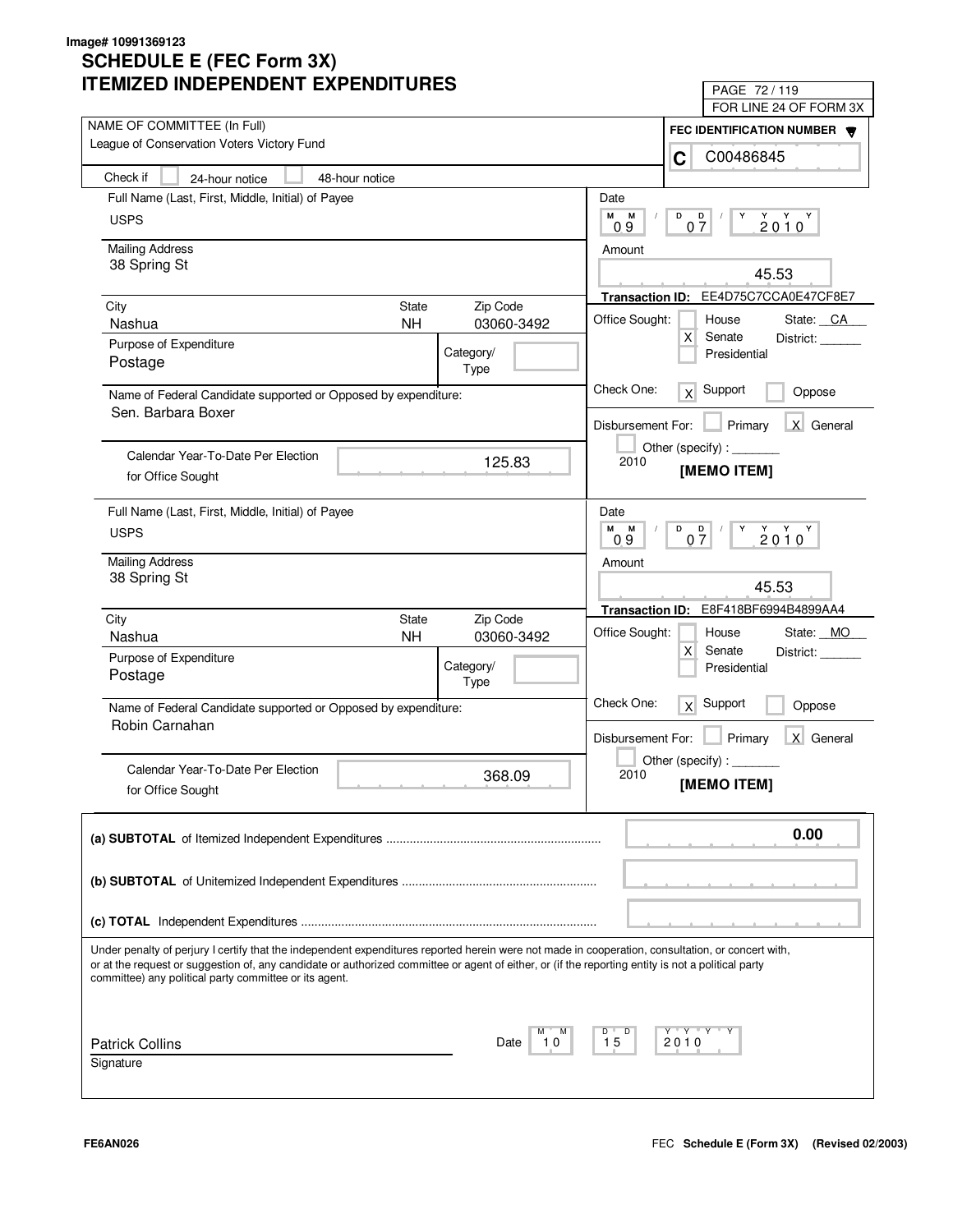| LIVILLU INDLFLNDLNI LAFLNDII UNLJ                                                                                                                                                                                                                                                                       | PAGE 73/119                                          |
|---------------------------------------------------------------------------------------------------------------------------------------------------------------------------------------------------------------------------------------------------------------------------------------------------------|------------------------------------------------------|
| NAME OF COMMITTEE (In Full)                                                                                                                                                                                                                                                                             | FOR LINE 24 OF FORM 3X                               |
| League of Conservation Voters Victory Fund                                                                                                                                                                                                                                                              | FEC IDENTIFICATION NUMBER                            |
|                                                                                                                                                                                                                                                                                                         | C00486845<br>C                                       |
| Check if<br>48-hour notice<br>24-hour notice                                                                                                                                                                                                                                                            |                                                      |
| Full Name (Last, First, Middle, Initial) of Payee                                                                                                                                                                                                                                                       | Date                                                 |
| League of Conservation Voters, Inc.                                                                                                                                                                                                                                                                     | М<br>М<br>D<br>D<br>Y<br>$2010^Y$<br>07<br>09        |
| <b>Mailing Address</b>                                                                                                                                                                                                                                                                                  | Amount                                               |
| 1920 L Street, NW Ste 800                                                                                                                                                                                                                                                                               |                                                      |
|                                                                                                                                                                                                                                                                                                         | 27.19                                                |
| Zip Code<br>City<br><b>State</b>                                                                                                                                                                                                                                                                        | E61216B4559554AA394E<br><b>Transaction ID:</b>       |
| DC<br>20036-5045<br>Washington                                                                                                                                                                                                                                                                          | Office Sought:<br>House<br>State: NH<br>$\times$     |
| Purpose of Expenditure<br>Category/                                                                                                                                                                                                                                                                     | Senate<br>District: _01<br>Presidential              |
| Staff time: High Don-<br>Type<br>or Mailing                                                                                                                                                                                                                                                             |                                                      |
| Name of Federal Candidate supported or Opposed by expenditure:                                                                                                                                                                                                                                          | Check One:<br>Support<br>x<br>Oppose                 |
| Rep. Carol Shea-Porter                                                                                                                                                                                                                                                                                  |                                                      |
|                                                                                                                                                                                                                                                                                                         | X General<br>Disbursement For:<br>Primary            |
| Calendar Year-To-Date Per Election                                                                                                                                                                                                                                                                      | Other (specify):                                     |
| 125.83<br>for Office Sought                                                                                                                                                                                                                                                                             | 2010<br>[MEMO ITEM]                                  |
|                                                                                                                                                                                                                                                                                                         |                                                      |
| Full Name (Last, First, Middle, Initial) of Payee                                                                                                                                                                                                                                                       | Date                                                 |
| FedEX                                                                                                                                                                                                                                                                                                   | м<br>M<br>D<br>$2010^{\gamma}$<br>D<br>Y<br>07<br>09 |
| <b>Mailing Address</b>                                                                                                                                                                                                                                                                                  | Amount                                               |
| 942 S Shady Grove Road                                                                                                                                                                                                                                                                                  |                                                      |
|                                                                                                                                                                                                                                                                                                         | 4.00                                                 |
| City<br>Zip Code<br><b>State</b>                                                                                                                                                                                                                                                                        | E4B0F473C42364EE5BE3<br><b>Transaction ID:</b>       |
| <b>TN</b><br>38120-4117<br>Memphis                                                                                                                                                                                                                                                                      | Office Sought:<br>State: WI<br>House                 |
| Purpose of Expenditure<br>Category/                                                                                                                                                                                                                                                                     | X<br>Senate<br>District:                             |
| Shipping<br>Type                                                                                                                                                                                                                                                                                        | Presidential                                         |
| Name of Federal Candidate supported or Opposed by expenditure:                                                                                                                                                                                                                                          | Check One:<br>Support<br>x<br>Oppose                 |
| Sen. Russ D. Feingold                                                                                                                                                                                                                                                                                   |                                                      |
|                                                                                                                                                                                                                                                                                                         | Primary<br>X General<br>Disbursement For:            |
| Calendar Year-To-Date Per Election                                                                                                                                                                                                                                                                      | Other (specify):                                     |
| 125.83<br>for Office Sought                                                                                                                                                                                                                                                                             | 2010<br>[MEMO ITEM]                                  |
|                                                                                                                                                                                                                                                                                                         |                                                      |
|                                                                                                                                                                                                                                                                                                         | 0.00                                                 |
|                                                                                                                                                                                                                                                                                                         |                                                      |
|                                                                                                                                                                                                                                                                                                         |                                                      |
|                                                                                                                                                                                                                                                                                                         |                                                      |
|                                                                                                                                                                                                                                                                                                         |                                                      |
|                                                                                                                                                                                                                                                                                                         |                                                      |
| Under penalty of perjury I certify that the independent expenditures reported herein were not made in cooperation, consultation, or concert with,<br>or at the request or suggestion of, any candidate or authorized committee or agent of either, or (if the reporting entity is not a political party |                                                      |
| committee) any political party committee or its agent.                                                                                                                                                                                                                                                  |                                                      |
|                                                                                                                                                                                                                                                                                                         |                                                      |
|                                                                                                                                                                                                                                                                                                         | Y "Y "Y<br>D                                         |
| <b>Patrick Collins</b><br>10<br>Date                                                                                                                                                                                                                                                                    | 15<br>2010                                           |
| Signature                                                                                                                                                                                                                                                                                               |                                                      |
|                                                                                                                                                                                                                                                                                                         |                                                      |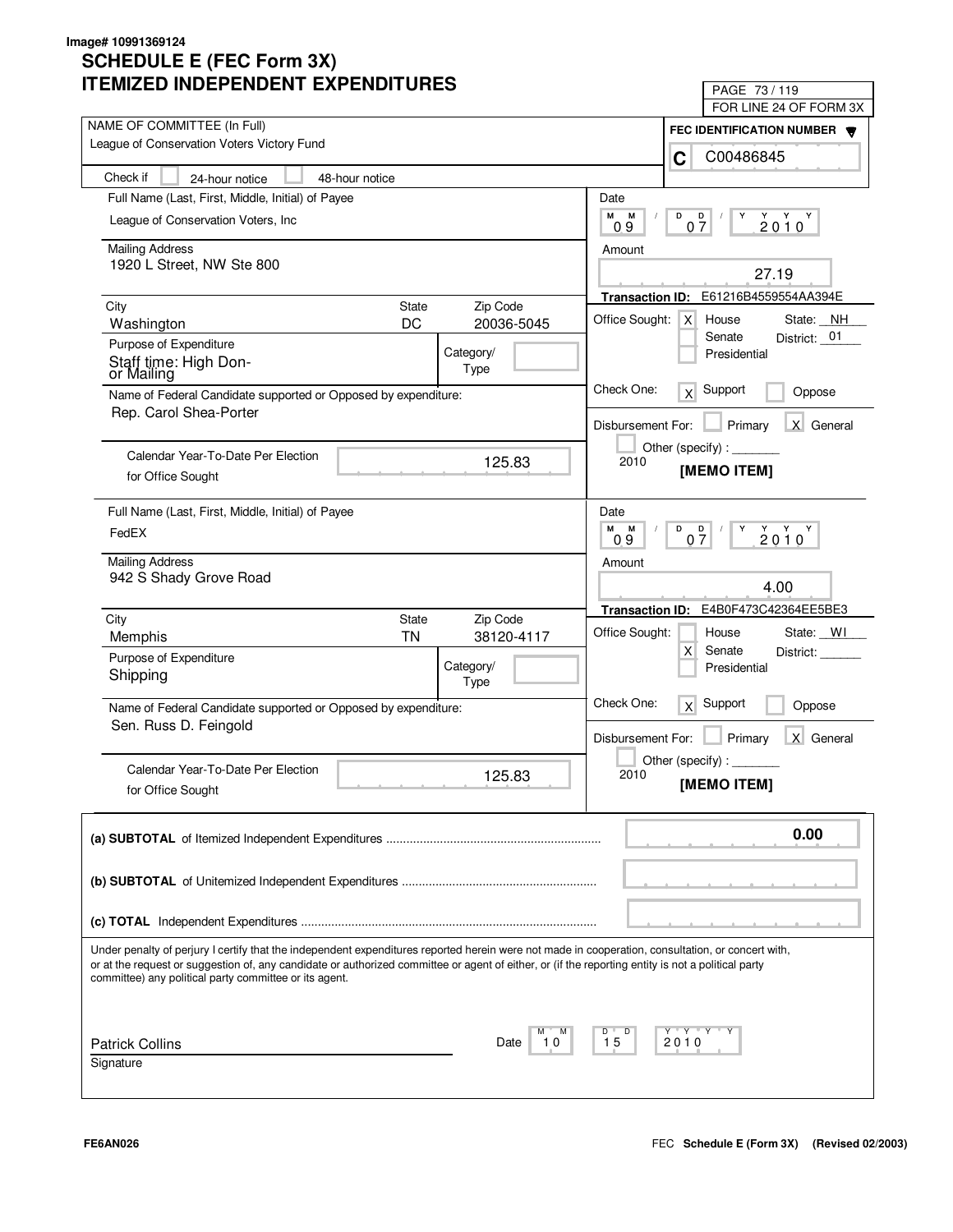| LIVILLU INDLFLNDLNI LAFLNDII UNLJ                                                                                                                                                                                                                                                                                                                                 | PAGE 74/119                                                 |
|-------------------------------------------------------------------------------------------------------------------------------------------------------------------------------------------------------------------------------------------------------------------------------------------------------------------------------------------------------------------|-------------------------------------------------------------|
| NAME OF COMMITTEE (In Full)                                                                                                                                                                                                                                                                                                                                       | FOR LINE 24 OF FORM 3X                                      |
| League of Conservation Voters Victory Fund                                                                                                                                                                                                                                                                                                                        | FEC IDENTIFICATION NUMBER                                   |
|                                                                                                                                                                                                                                                                                                                                                                   | C00486845<br>C                                              |
| Check if<br>48-hour notice<br>24-hour notice                                                                                                                                                                                                                                                                                                                      |                                                             |
| Full Name (Last, First, Middle, Initial) of Payee                                                                                                                                                                                                                                                                                                                 | Date                                                        |
| League of Conservation Voters, Inc.                                                                                                                                                                                                                                                                                                                               | М<br>M<br>D<br>D<br>Y<br>$2010^Y$<br>07<br>09               |
| <b>Mailing Address</b>                                                                                                                                                                                                                                                                                                                                            | Amount                                                      |
| 1920 L Street, NW Ste 800                                                                                                                                                                                                                                                                                                                                         |                                                             |
|                                                                                                                                                                                                                                                                                                                                                                   | 27.19                                                       |
| Zip Code<br>City<br><b>State</b>                                                                                                                                                                                                                                                                                                                                  | E6B42DBC248D444F48F5<br><b>Transaction ID:</b>              |
| DC<br>20036-5045<br>Washington                                                                                                                                                                                                                                                                                                                                    | Office Sought:<br>House<br>State: MO                        |
| Purpose of Expenditure<br>Category/                                                                                                                                                                                                                                                                                                                               | $\mathsf{X}$<br>Senate<br>District:                         |
| Staff time: High Don-<br>Type<br>or Mailing                                                                                                                                                                                                                                                                                                                       | Presidential                                                |
| Name of Federal Candidate supported or Opposed by expenditure:                                                                                                                                                                                                                                                                                                    | Check One:<br>Support<br>x<br>Oppose                        |
| Robin Carnahan                                                                                                                                                                                                                                                                                                                                                    |                                                             |
|                                                                                                                                                                                                                                                                                                                                                                   | X General<br>Disbursement For:<br>Primary                   |
| Calendar Year-To-Date Per Election                                                                                                                                                                                                                                                                                                                                | Other (specify):                                            |
| 368.09<br>for Office Sought                                                                                                                                                                                                                                                                                                                                       | 2010<br>[MEMO ITEM]                                         |
|                                                                                                                                                                                                                                                                                                                                                                   |                                                             |
| Full Name (Last, First, Middle, Initial) of Payee                                                                                                                                                                                                                                                                                                                 | Date                                                        |
| <b>USPS</b>                                                                                                                                                                                                                                                                                                                                                       | M<br>M<br>D<br>$2010^{\gamma}$<br>$0\frac{D}{7}$<br>Y<br>09 |
| <b>Mailing Address</b>                                                                                                                                                                                                                                                                                                                                            |                                                             |
| 38 Spring St                                                                                                                                                                                                                                                                                                                                                      | Amount                                                      |
|                                                                                                                                                                                                                                                                                                                                                                   | 45.53                                                       |
| Zip Code<br>City<br><b>State</b>                                                                                                                                                                                                                                                                                                                                  | E709F0538C41F4DFEBA5<br><b>Transaction ID:</b>              |
| <b>NH</b><br>Nashua<br>03060-3492                                                                                                                                                                                                                                                                                                                                 | Office Sought:<br>State: NH<br>House                        |
| Purpose of Expenditure                                                                                                                                                                                                                                                                                                                                            | $\mathsf{X}$<br>Senate<br>District:                         |
| Category/<br>Postage<br>Type                                                                                                                                                                                                                                                                                                                                      | Presidential                                                |
|                                                                                                                                                                                                                                                                                                                                                                   | Check One:<br>Support<br>x<br>Oppose                        |
| Name of Federal Candidate supported or Opposed by expenditure:<br>Rep. Paul W. Hodes                                                                                                                                                                                                                                                                              |                                                             |
|                                                                                                                                                                                                                                                                                                                                                                   | Primary<br>X General<br>Disbursement For:                   |
| Calendar Year-To-Date Per Election                                                                                                                                                                                                                                                                                                                                | Other (specify):                                            |
| 368.09                                                                                                                                                                                                                                                                                                                                                            | 2010<br>[MEMO ITEM]                                         |
| for Office Sought                                                                                                                                                                                                                                                                                                                                                 |                                                             |
|                                                                                                                                                                                                                                                                                                                                                                   |                                                             |
|                                                                                                                                                                                                                                                                                                                                                                   | 0.00                                                        |
|                                                                                                                                                                                                                                                                                                                                                                   |                                                             |
|                                                                                                                                                                                                                                                                                                                                                                   |                                                             |
|                                                                                                                                                                                                                                                                                                                                                                   |                                                             |
|                                                                                                                                                                                                                                                                                                                                                                   |                                                             |
| Under penalty of perjury I certify that the independent expenditures reported herein were not made in cooperation, consultation, or concert with,<br>or at the request or suggestion of, any candidate or authorized committee or agent of either, or (if the reporting entity is not a political party<br>committee) any political party committee or its agent. |                                                             |
|                                                                                                                                                                                                                                                                                                                                                                   |                                                             |
|                                                                                                                                                                                                                                                                                                                                                                   | Y "Y "Y<br>D                                                |
| <b>Patrick Collins</b><br>10<br>Date                                                                                                                                                                                                                                                                                                                              | 15<br>2010                                                  |
| Signature                                                                                                                                                                                                                                                                                                                                                         |                                                             |
|                                                                                                                                                                                                                                                                                                                                                                   |                                                             |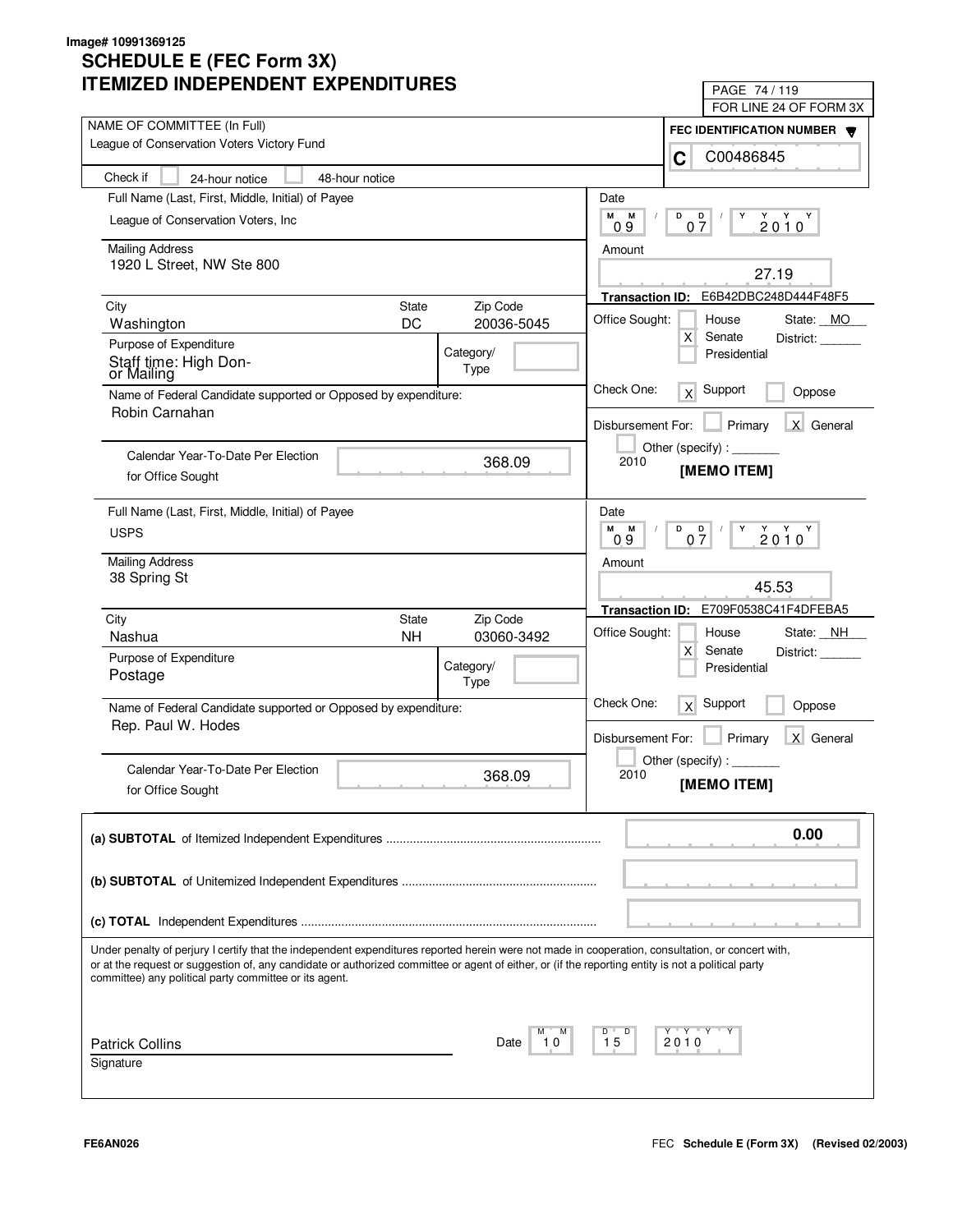| IMILLU INDLFLNDLNT LAFLNDITUNLJ                                                                                                                                                                                                                                                                         | PAGE 75/119                                                       |
|---------------------------------------------------------------------------------------------------------------------------------------------------------------------------------------------------------------------------------------------------------------------------------------------------------|-------------------------------------------------------------------|
| NAME OF COMMITTEE (In Full)                                                                                                                                                                                                                                                                             | FOR LINE 24 OF FORM 3X                                            |
| League of Conservation Voters Victory Fund                                                                                                                                                                                                                                                              | FEC IDENTIFICATION NUMBER                                         |
|                                                                                                                                                                                                                                                                                                         | C00486845<br>C                                                    |
| Check if<br>48-hour notice<br>24-hour notice                                                                                                                                                                                                                                                            |                                                                   |
| Full Name (Last, First, Middle, Initial) of Payee                                                                                                                                                                                                                                                       | Date                                                              |
| League of Conservation Voters, Inc.                                                                                                                                                                                                                                                                     | М<br>M<br>D<br>D<br>Y<br>$2010^Y$<br>07<br>09                     |
| <b>Mailing Address</b>                                                                                                                                                                                                                                                                                  | Amount                                                            |
| 1920 L Street, NW Ste 800                                                                                                                                                                                                                                                                               |                                                                   |
|                                                                                                                                                                                                                                                                                                         | 5.08                                                              |
| Zip Code<br>City<br><b>State</b>                                                                                                                                                                                                                                                                        | EF877FAE0F84B4A8CA9E<br><b>Transaction ID:</b>                    |
| DC<br>20036-5045<br>Washington                                                                                                                                                                                                                                                                          | Office Sought:<br>House<br>State: MO                              |
| Purpose of Expenditure<br>Category/                                                                                                                                                                                                                                                                     | $\mathsf{X}$<br>Senate<br>District:                               |
| Staff time: High Don-<br>Type<br>or Mailing                                                                                                                                                                                                                                                             | Presidential                                                      |
| Name of Federal Candidate supported or Opposed by expenditure:                                                                                                                                                                                                                                          | Check One:<br>Support<br>x<br>Oppose                              |
| Robin Carnahan                                                                                                                                                                                                                                                                                          |                                                                   |
|                                                                                                                                                                                                                                                                                                         | X General<br>Disbursement For:<br>Primary                         |
| Calendar Year-To-Date Per Election                                                                                                                                                                                                                                                                      | Other (specify):                                                  |
| 368.09<br>for Office Sought                                                                                                                                                                                                                                                                             | 2010<br>[MEMO ITEM]                                               |
|                                                                                                                                                                                                                                                                                                         |                                                                   |
| Full Name (Last, First, Middle, Initial) of Payee                                                                                                                                                                                                                                                       | Date                                                              |
| Sir Speedy                                                                                                                                                                                                                                                                                              | M<br>M<br>D<br>$2010^{\gamma}$<br>$\overline{Q}$<br>Y<br>07<br>09 |
| <b>Mailing Address</b>                                                                                                                                                                                                                                                                                  | Amount                                                            |
| 2001 L ST NW                                                                                                                                                                                                                                                                                            |                                                                   |
|                                                                                                                                                                                                                                                                                                         | 44.03                                                             |
| Zip Code<br>City<br><b>State</b>                                                                                                                                                                                                                                                                        | ED3A09665060C4D0EA18<br><b>Transaction ID:</b>                    |
| DC<br>20036-4905<br>Washington                                                                                                                                                                                                                                                                          | Office Sought:<br>State: NH<br>House                              |
| Purpose of Expenditure<br>Category/                                                                                                                                                                                                                                                                     | $\mathsf{X}$<br>Senate<br>District:                               |
| Printing<br>Type                                                                                                                                                                                                                                                                                        | Presidential                                                      |
| Name of Federal Candidate supported or Opposed by expenditure:                                                                                                                                                                                                                                          | Check One:<br>Support<br>x<br>Oppose                              |
| Rep. Paul W. Hodes                                                                                                                                                                                                                                                                                      |                                                                   |
|                                                                                                                                                                                                                                                                                                         | Primary<br>X General<br>Disbursement For:                         |
| Calendar Year-To-Date Per Election                                                                                                                                                                                                                                                                      | Other (specify):                                                  |
| 368.09<br>for Office Sought                                                                                                                                                                                                                                                                             | 2010<br>[MEMO ITEM]                                               |
|                                                                                                                                                                                                                                                                                                         |                                                                   |
|                                                                                                                                                                                                                                                                                                         | 0.00                                                              |
|                                                                                                                                                                                                                                                                                                         |                                                                   |
|                                                                                                                                                                                                                                                                                                         |                                                                   |
|                                                                                                                                                                                                                                                                                                         |                                                                   |
|                                                                                                                                                                                                                                                                                                         |                                                                   |
|                                                                                                                                                                                                                                                                                                         |                                                                   |
| Under penalty of perjury I certify that the independent expenditures reported herein were not made in cooperation, consultation, or concert with,<br>or at the request or suggestion of, any candidate or authorized committee or agent of either, or (if the reporting entity is not a political party |                                                                   |
| committee) any political party committee or its agent.                                                                                                                                                                                                                                                  |                                                                   |
|                                                                                                                                                                                                                                                                                                         |                                                                   |
|                                                                                                                                                                                                                                                                                                         | Y "Y "Y<br>D                                                      |
| <b>Patrick Collins</b><br>10<br>Date                                                                                                                                                                                                                                                                    | 15<br>2010                                                        |
| Signature                                                                                                                                                                                                                                                                                               |                                                                   |
|                                                                                                                                                                                                                                                                                                         |                                                                   |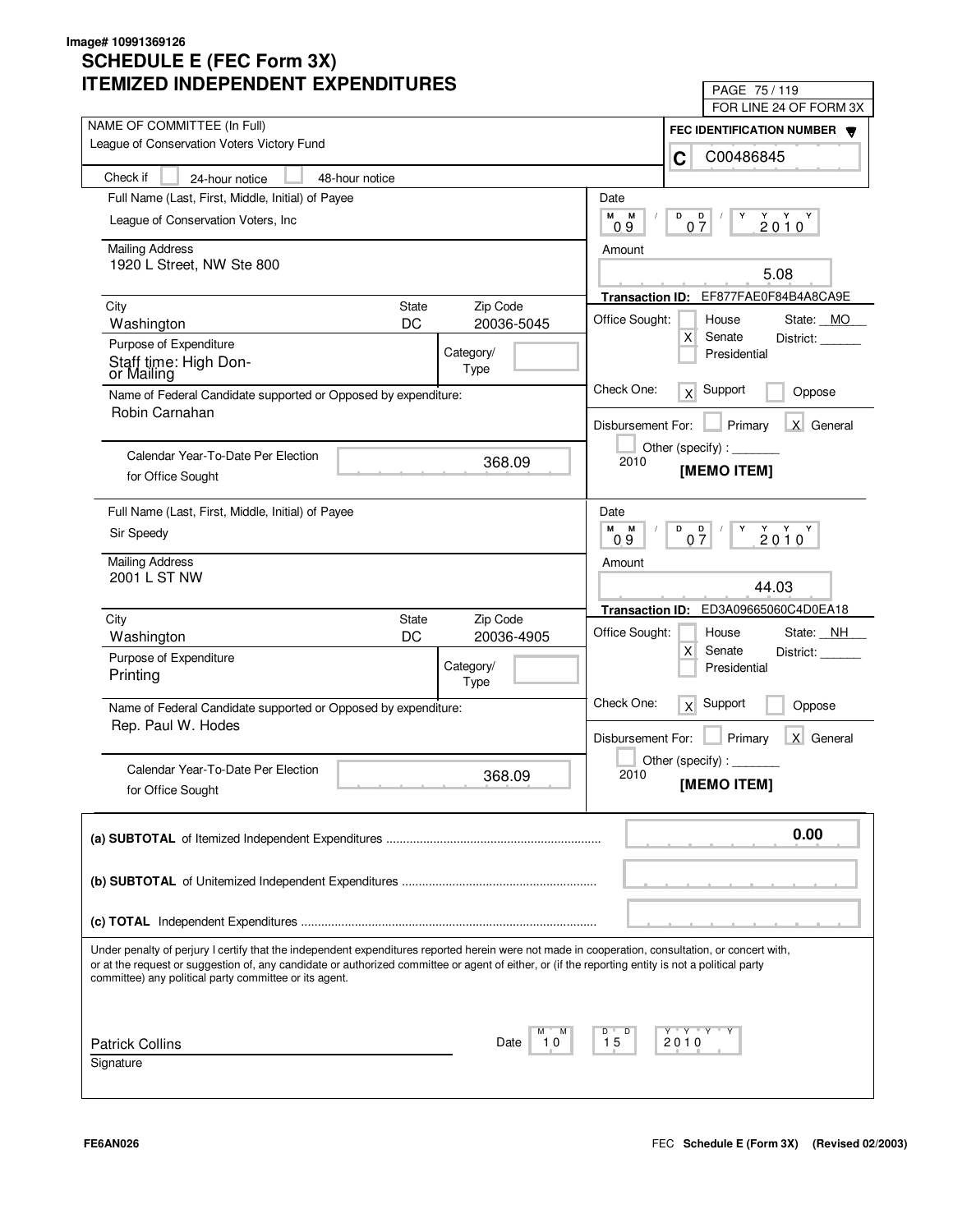| IMILLU INDLFLINDLINI LAFLINDII UNLJ                                                                                                                | PAGE 76 / 119                                                              |
|----------------------------------------------------------------------------------------------------------------------------------------------------|----------------------------------------------------------------------------|
| NAME OF COMMITTEE (In Full)                                                                                                                        | FOR LINE 24 OF FORM 3X                                                     |
| League of Conservation Voters Victory Fund                                                                                                         | FEC IDENTIFICATION NUMBER                                                  |
|                                                                                                                                                    | C00486845<br>C                                                             |
| Check if<br>48-hour notice<br>24-hour notice                                                                                                       |                                                                            |
| Full Name (Last, First, Middle, Initial) of Payee                                                                                                  | Date                                                                       |
| Sir Speedy                                                                                                                                         | М<br>M<br>D<br>D<br>Y<br>$2010^Y$<br>07<br>09                              |
| <b>Mailing Address</b>                                                                                                                             | Amount                                                                     |
| 2001 L ST NW                                                                                                                                       |                                                                            |
|                                                                                                                                                    | 44.03                                                                      |
| Zip Code<br>City<br><b>State</b>                                                                                                                   | E315C6A6BB4EC46EAA82<br><b>Transaction ID:</b>                             |
| DC<br>20036-4905<br>Washington                                                                                                                     | Office Sought:<br>House<br>State: CA                                       |
| Purpose of Expenditure<br>Category/                                                                                                                | $\mathsf{X}$<br>Senate<br>District:<br>Presidential                        |
| Printing<br>Type                                                                                                                                   |                                                                            |
| Name of Federal Candidate supported or Opposed by expenditure:                                                                                     | Check One:<br>Support<br>x<br>Oppose                                       |
| Sen. Barbara Boxer                                                                                                                                 |                                                                            |
|                                                                                                                                                    | X General<br>Disbursement For:<br>Primary                                  |
| Calendar Year-To-Date Per Election                                                                                                                 | Other (specify) : $\sqrt{\frac{1}{2} \sum_{r=1}^{r} (r - r)^2}$            |
| 125.83<br>for Office Sought                                                                                                                        | 2010<br>[MEMO ITEM]                                                        |
|                                                                                                                                                    |                                                                            |
| Full Name (Last, First, Middle, Initial) of Payee                                                                                                  | Date                                                                       |
| League of Conservation Voters, Inc.                                                                                                                | M<br>M<br>D<br>$2010^{\gamma}$<br>$0\frac{D}{7}$<br>Y<br>09                |
| <b>Mailing Address</b>                                                                                                                             | Amount                                                                     |
| 1920 L Street, NW Ste 800                                                                                                                          | 27.19                                                                      |
|                                                                                                                                                    | E7354E2463C6D4378B04<br><b>Transaction ID:</b>                             |
| Zip Code<br>City<br><b>State</b>                                                                                                                   |                                                                            |
| DC<br>20036-5045<br>Washington                                                                                                                     | Office Sought:<br>State: VA<br>$\times$<br>House<br>District: 05<br>Senate |
| Purpose of Expenditure<br>Category/                                                                                                                | Presidential                                                               |
| Staff time: High Don-<br>Type<br>or Mailing                                                                                                        |                                                                            |
| Name of Federal Candidate supported or Opposed by expenditure:                                                                                     | Check One:<br>Support<br>x<br>Oppose                                       |
| Rep. Tom S.P. Perriello                                                                                                                            | X General                                                                  |
|                                                                                                                                                    | Primary<br>Disbursement For:                                               |
| Calendar Year-To-Date Per Election<br>125.83                                                                                                       | Other (specify) : $\overline{\phantom{a}}$<br>2010                         |
| for Office Sought                                                                                                                                  | [MEMO ITEM]                                                                |
|                                                                                                                                                    |                                                                            |
|                                                                                                                                                    | 0.00                                                                       |
|                                                                                                                                                    |                                                                            |
|                                                                                                                                                    |                                                                            |
|                                                                                                                                                    |                                                                            |
|                                                                                                                                                    |                                                                            |
| Under penalty of perjury I certify that the independent expenditures reported herein were not made in cooperation, consultation, or concert with,  |                                                                            |
| or at the request or suggestion of, any candidate or authorized committee or agent of either, or (if the reporting entity is not a political party |                                                                            |
| committee) any political party committee or its agent.                                                                                             |                                                                            |
|                                                                                                                                                    |                                                                            |
|                                                                                                                                                    | Y "Y "Y<br>D                                                               |
| <b>Patrick Collins</b><br>Date<br>10                                                                                                               | 15<br>2010                                                                 |
| Signature                                                                                                                                          |                                                                            |
|                                                                                                                                                    |                                                                            |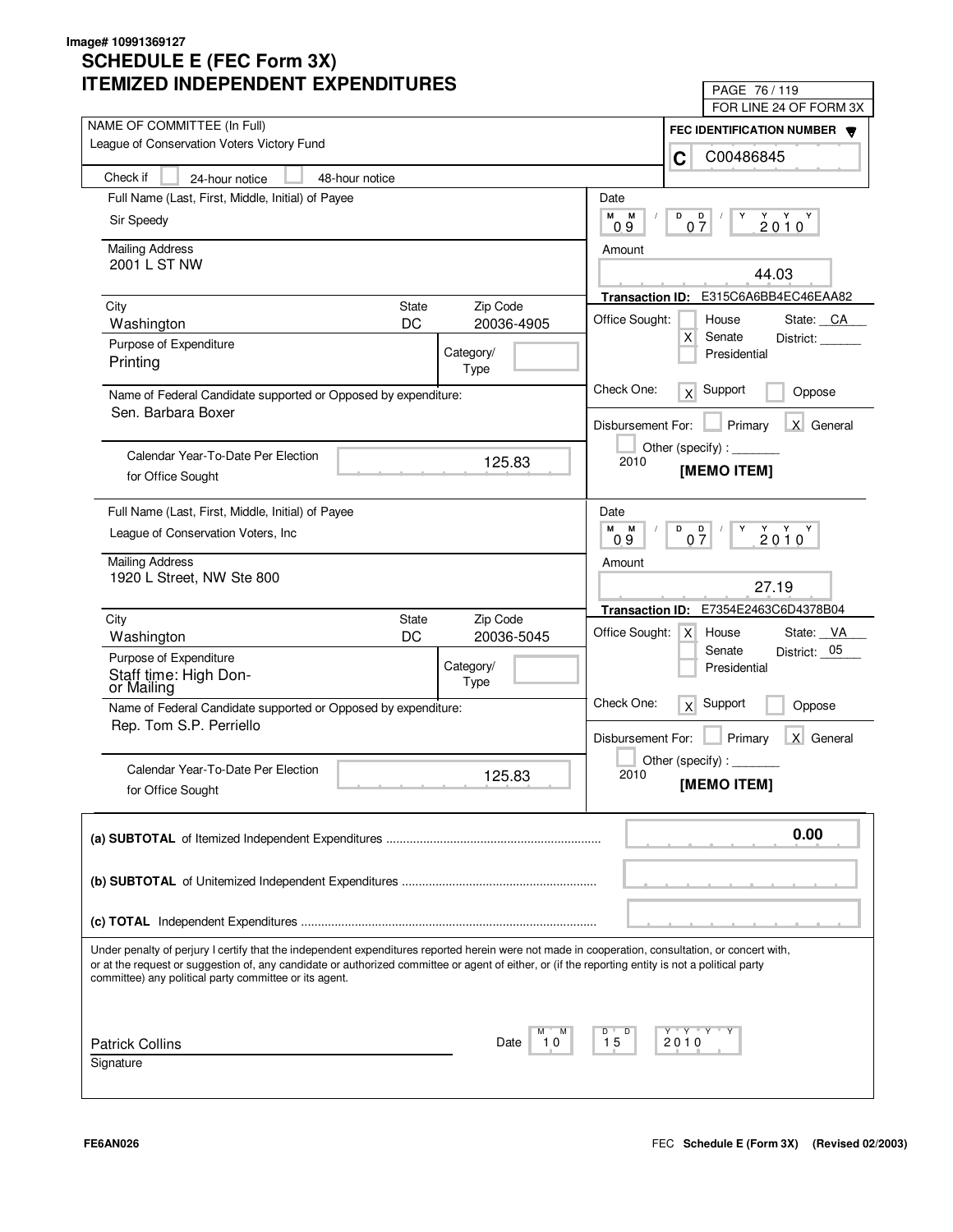| LIVILLU INDLFLINDLINI LAFLINDII UNLS                                                                                                                                                                                                                                                                                                                              | PAGE 77/119                                             |
|-------------------------------------------------------------------------------------------------------------------------------------------------------------------------------------------------------------------------------------------------------------------------------------------------------------------------------------------------------------------|---------------------------------------------------------|
| NAME OF COMMITTEE (In Full)                                                                                                                                                                                                                                                                                                                                       | FOR LINE 24 OF FORM 3X                                  |
| League of Conservation Voters Victory Fund                                                                                                                                                                                                                                                                                                                        | FEC IDENTIFICATION NUMBER <b>W</b><br>C00486845<br>C    |
| Check if<br>24-hour notice<br>48-hour notice                                                                                                                                                                                                                                                                                                                      |                                                         |
| Full Name (Last, First, Middle, Initial) of Payee                                                                                                                                                                                                                                                                                                                 | Date                                                    |
| <b>M&amp;R Strategic Services</b>                                                                                                                                                                                                                                                                                                                                 | М<br>M<br>D<br>D                                        |
|                                                                                                                                                                                                                                                                                                                                                                   | 2010<br>07<br>09                                        |
| <b>Mailing Address</b>                                                                                                                                                                                                                                                                                                                                            | Amount                                                  |
| 2120 L Street, NW 6th Floor,                                                                                                                                                                                                                                                                                                                                      | 232.00                                                  |
|                                                                                                                                                                                                                                                                                                                                                                   | Transaction ID: EA40FCFB3E3D34C2AA9F                    |
| Zip Code<br>City<br><b>State</b>                                                                                                                                                                                                                                                                                                                                  | Office Sought:<br>House                                 |
| DC<br>20037-1527<br>Washington                                                                                                                                                                                                                                                                                                                                    | State: PA<br>X<br>Senate                                |
| Purpose of Expenditure<br>Category/                                                                                                                                                                                                                                                                                                                               | District:<br>Presidential                               |
| <b>Fundraising Email</b><br>Type                                                                                                                                                                                                                                                                                                                                  |                                                         |
| Name of Federal Candidate supported or Opposed by expenditure:                                                                                                                                                                                                                                                                                                    | Check One:<br>Support<br>x<br>Oppose                    |
| Joseph Sestak                                                                                                                                                                                                                                                                                                                                                     | X General<br>Disbursement For:<br>Primary               |
|                                                                                                                                                                                                                                                                                                                                                                   | Other (specify):                                        |
| Calendar Year-To-Date Per Election<br>368.09                                                                                                                                                                                                                                                                                                                      | 2010                                                    |
| for Office Sought                                                                                                                                                                                                                                                                                                                                                 | [MEMO ITEM]                                             |
|                                                                                                                                                                                                                                                                                                                                                                   |                                                         |
| Full Name (Last, First, Middle, Initial) of Payee                                                                                                                                                                                                                                                                                                                 | Date<br>м<br>D<br>M<br>Y                                |
| <b>USPS</b>                                                                                                                                                                                                                                                                                                                                                       | $Y$ $Y$ $Y$<br>$0\frac{D}{7}$<br>2010<br>0.9            |
| <b>Mailing Address</b>                                                                                                                                                                                                                                                                                                                                            | Amount                                                  |
| 38 Spring St                                                                                                                                                                                                                                                                                                                                                      | 45.53                                                   |
|                                                                                                                                                                                                                                                                                                                                                                   |                                                         |
| City<br>Zip Code<br><b>State</b>                                                                                                                                                                                                                                                                                                                                  | E4984BC72FE83461583C<br><b>Transaction ID:</b>          |
| <b>NH</b><br>Nashua<br>03060-3492                                                                                                                                                                                                                                                                                                                                 | Office Sought:<br>House<br>State: NH<br>$\mathsf{X}$    |
| Purpose of Expenditure<br>Category/                                                                                                                                                                                                                                                                                                                               | District: 01<br>Senate<br>Presidential                  |
| Postage<br>Type                                                                                                                                                                                                                                                                                                                                                   |                                                         |
| Name of Federal Candidate supported or Opposed by expenditure:                                                                                                                                                                                                                                                                                                    | Check One:<br>Support<br>x<br>Oppose                    |
| Rep. Carol Shea-Porter                                                                                                                                                                                                                                                                                                                                            |                                                         |
|                                                                                                                                                                                                                                                                                                                                                                   | $\mathsf{X}$<br>Disbursement For:<br>Primary<br>General |
| Calendar Year-To-Date Per Election                                                                                                                                                                                                                                                                                                                                | Other (specify) : $\overline{\phantom{a}}$              |
| 125.83<br>for Office Sought                                                                                                                                                                                                                                                                                                                                       | 2010<br>[MEMO ITEM]                                     |
|                                                                                                                                                                                                                                                                                                                                                                   |                                                         |
|                                                                                                                                                                                                                                                                                                                                                                   | 0.00                                                    |
|                                                                                                                                                                                                                                                                                                                                                                   |                                                         |
|                                                                                                                                                                                                                                                                                                                                                                   |                                                         |
|                                                                                                                                                                                                                                                                                                                                                                   |                                                         |
|                                                                                                                                                                                                                                                                                                                                                                   |                                                         |
| Under penalty of perjury I certify that the independent expenditures reported herein were not made in cooperation, consultation, or concert with,<br>or at the request or suggestion of, any candidate or authorized committee or agent of either, or (if the reporting entity is not a political party<br>committee) any political party committee or its agent. |                                                         |
|                                                                                                                                                                                                                                                                                                                                                                   |                                                         |
|                                                                                                                                                                                                                                                                                                                                                                   | Y "Y "Y<br>D                                            |
| <b>Patrick Collins</b><br>Date<br>10                                                                                                                                                                                                                                                                                                                              | 15<br>2010                                              |
| Signature                                                                                                                                                                                                                                                                                                                                                         |                                                         |
|                                                                                                                                                                                                                                                                                                                                                                   |                                                         |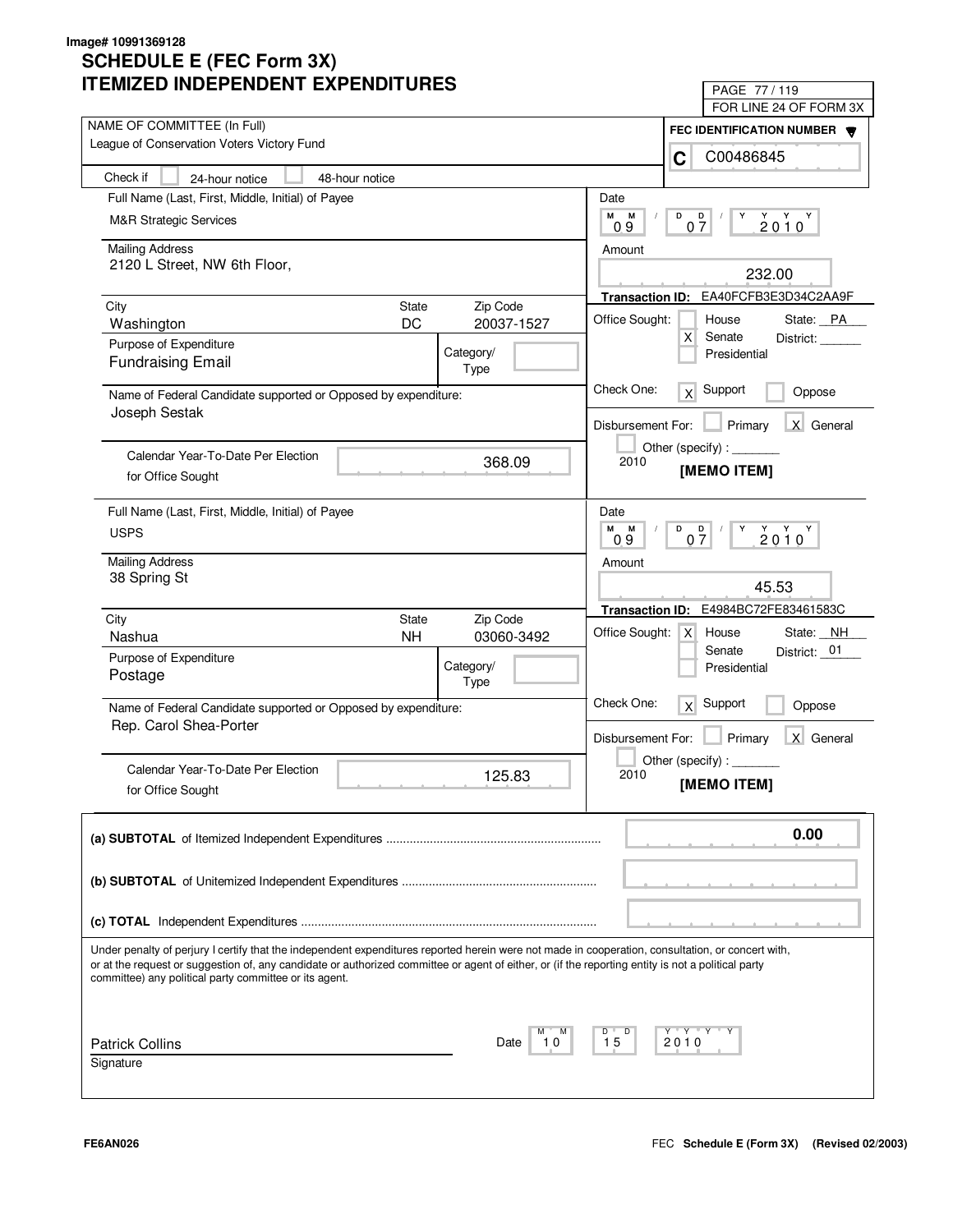| LIVILLU INDLFLNDLNI LAFLNDII UNLS                                                                                                                  | PAGE 78 / 119<br>FOR LINE 24 OF FORM 3X        |
|----------------------------------------------------------------------------------------------------------------------------------------------------|------------------------------------------------|
| NAME OF COMMITTEE (In Full)                                                                                                                        |                                                |
| League of Conservation Voters Victory Fund                                                                                                         | FEC IDENTIFICATION NUMBER W<br>C00486845<br>C  |
| Check if<br>48-hour notice<br>24-hour notice                                                                                                       |                                                |
| Full Name (Last, First, Middle, Initial) of Payee                                                                                                  | Date                                           |
| League of Conservation Voters, Inc.                                                                                                                | М<br>М<br>D<br>$2010^Y$<br>D<br>Y              |
|                                                                                                                                                    | 07<br>09                                       |
| <b>Mailing Address</b>                                                                                                                             | Amount                                         |
| 1920 L Street, NW Ste 800                                                                                                                          | 27.19                                          |
|                                                                                                                                                    | EC1A42B738A5F4033BFE<br><b>Transaction ID:</b> |
| Zip Code<br>City<br>State<br>DC<br>20036-5045<br>Washington                                                                                        | Office Sought:<br>House<br>State: CA           |
| Purpose of Expenditure                                                                                                                             | X<br>Senate<br>District:                       |
| Category/<br>Staff time: High Don-                                                                                                                 | Presidential                                   |
| Type<br>or Mailing                                                                                                                                 |                                                |
| Name of Federal Candidate supported or Opposed by expenditure:                                                                                     | Check One:<br>Support<br>x<br>Oppose           |
| Sen. Barbara Boxer                                                                                                                                 | X General<br>Primary<br>Disbursement For:      |
|                                                                                                                                                    |                                                |
| Calendar Year-To-Date Per Election<br>125.83                                                                                                       | 2010<br>[MEMO ITEM]                            |
| for Office Sought                                                                                                                                  |                                                |
| Full Name (Last, First, Middle, Initial) of Payee                                                                                                  | Date                                           |
| League of Conservation Voters, Inc.                                                                                                                | M<br>D<br>$Y - Y - Y$<br>M<br>D<br>Y           |
|                                                                                                                                                    | 2010<br>10<br>0.9                              |
| <b>Mailing Address</b><br>1920 L Street, NW Ste 800                                                                                                | Amount                                         |
|                                                                                                                                                    | 5.13                                           |
| Zip Code<br>City<br>State                                                                                                                          | E3C03371EB6AF4003B6C<br><b>Transaction ID:</b> |
| DC<br>20036-5045<br>Washington                                                                                                                     | Office Sought:<br>State: MO<br>House           |
| Purpose of Expenditure                                                                                                                             | X<br>Senate<br>District:                       |
| Category/<br>Staff time: Fundrais-<br>ing E-mail set-up<br>Type                                                                                    | Presidential                                   |
|                                                                                                                                                    | Check One:<br>Support<br>x<br>Oppose           |
| Name of Federal Candidate supported or Opposed by expenditure:<br>Robin Carnahan                                                                   |                                                |
|                                                                                                                                                    | Primary<br>X General<br>Disbursement For:      |
| Calendar Year-To-Date Per Election                                                                                                                 | Other (specify) : $\overline{\phantom{a}}$     |
| 605.22<br>for Office Sought                                                                                                                        | 2010<br>[MEMO ITEM]                            |
|                                                                                                                                                    |                                                |
|                                                                                                                                                    | 0.00                                           |
|                                                                                                                                                    |                                                |
|                                                                                                                                                    |                                                |
|                                                                                                                                                    |                                                |
|                                                                                                                                                    |                                                |
| Under penalty of perjury I certify that the independent expenditures reported herein were not made in cooperation, consultation, or concert with,  |                                                |
| or at the request or suggestion of, any candidate or authorized committee or agent of either, or (if the reporting entity is not a political party |                                                |
| committee) any political party committee or its agent.                                                                                             |                                                |
|                                                                                                                                                    |                                                |
|                                                                                                                                                    | Y "Y "Y "<br>D                                 |
| <b>Patrick Collins</b><br>Date<br>10                                                                                                               | 15<br>2010                                     |
| Signature                                                                                                                                          |                                                |
|                                                                                                                                                    |                                                |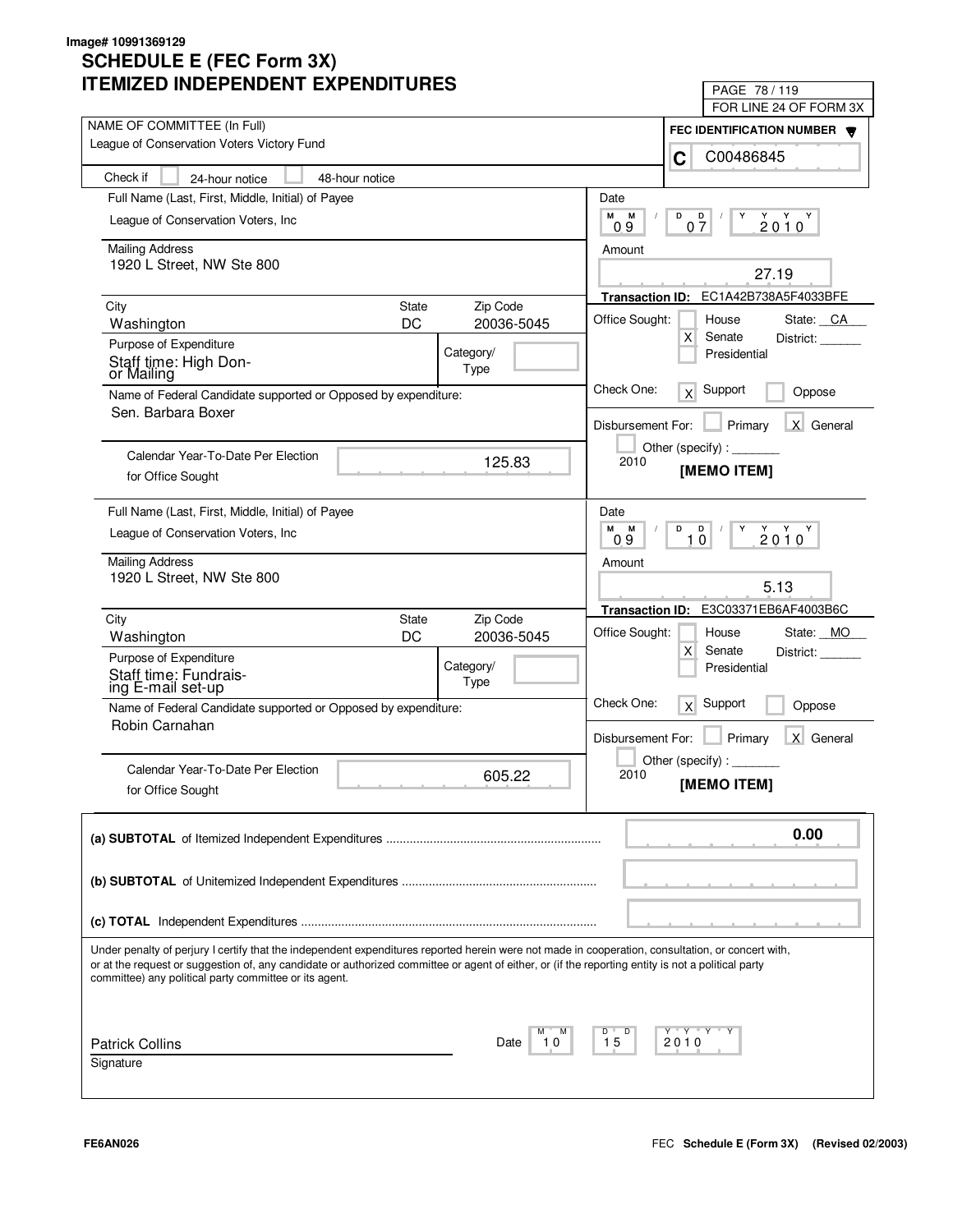| LIVILLU INDLFLINDLINI LAFLINDII UNLS                                                                                                                                                                                                                                                                                                                              | PAGE 79 / 119                                       |
|-------------------------------------------------------------------------------------------------------------------------------------------------------------------------------------------------------------------------------------------------------------------------------------------------------------------------------------------------------------------|-----------------------------------------------------|
| NAME OF COMMITTEE (In Full)                                                                                                                                                                                                                                                                                                                                       | FOR LINE 24 OF FORM 3X                              |
| League of Conservation Voters Victory Fund                                                                                                                                                                                                                                                                                                                        | FEC IDENTIFICATION NUMBER <b>W</b><br>C00486845     |
| Check if<br>48-hour notice<br>24-hour notice                                                                                                                                                                                                                                                                                                                      | C                                                   |
| Full Name (Last, First, Middle, Initial) of Payee                                                                                                                                                                                                                                                                                                                 | Date                                                |
|                                                                                                                                                                                                                                                                                                                                                                   | М<br>M<br>D<br>D<br>Y                               |
| <b>M&amp;R Strategic Services</b>                                                                                                                                                                                                                                                                                                                                 | $2010^Y$<br>10<br>09                                |
| <b>Mailing Address</b>                                                                                                                                                                                                                                                                                                                                            | Amount                                              |
| 2120 L Street, NW 6th Floor,                                                                                                                                                                                                                                                                                                                                      | 232.00                                              |
|                                                                                                                                                                                                                                                                                                                                                                   | Transaction ID: E89FE9EB78BD24C76B6C                |
| Zip Code<br>City<br><b>State</b>                                                                                                                                                                                                                                                                                                                                  |                                                     |
| DC<br>20037-1527<br>Washington                                                                                                                                                                                                                                                                                                                                    | Office Sought:<br>House<br>State: PA<br>X<br>Senate |
| Purpose of Expenditure<br>Category/                                                                                                                                                                                                                                                                                                                               | District:<br>Presidential                           |
| Fundraising E-mail<br>Type                                                                                                                                                                                                                                                                                                                                        |                                                     |
| Name of Federal Candidate supported or Opposed by expenditure:                                                                                                                                                                                                                                                                                                    | Check One:<br>Support<br>x<br>Oppose                |
| Joseph Sestak                                                                                                                                                                                                                                                                                                                                                     | X General<br>Disbursement For:<br>Primary           |
|                                                                                                                                                                                                                                                                                                                                                                   | Other (specify):                                    |
| Calendar Year-To-Date Per Election<br>605.22                                                                                                                                                                                                                                                                                                                      | 2010                                                |
| for Office Sought                                                                                                                                                                                                                                                                                                                                                 | [MEMO ITEM]                                         |
| Full Name (Last, First, Middle, Initial) of Payee                                                                                                                                                                                                                                                                                                                 | Date                                                |
|                                                                                                                                                                                                                                                                                                                                                                   | M<br>D<br>$Y$ $Y$ $Y$<br>M<br>$\mathsf{D}$<br>Y     |
| <b>M&amp;R Strategic Services</b>                                                                                                                                                                                                                                                                                                                                 | 2010<br>10<br>0.9                                   |
| <b>Mailing Address</b>                                                                                                                                                                                                                                                                                                                                            | Amount                                              |
| 2120 L Street, NW 6th Floor,                                                                                                                                                                                                                                                                                                                                      | 232.00                                              |
|                                                                                                                                                                                                                                                                                                                                                                   | Transaction ID: ECC22C3F41B7948F0B11                |
| Zip Code<br>City<br><b>State</b>                                                                                                                                                                                                                                                                                                                                  | Office Sought:<br>State: NH<br>House                |
| DC<br>20037-1527<br>Washington                                                                                                                                                                                                                                                                                                                                    | X<br>Senate<br>District:                            |
| Purpose of Expenditure<br>Category/                                                                                                                                                                                                                                                                                                                               | Presidential                                        |
| Fundraising E-mail<br>Type                                                                                                                                                                                                                                                                                                                                        |                                                     |
| Name of Federal Candidate supported or Opposed by expenditure:                                                                                                                                                                                                                                                                                                    | Check One:<br>Support<br>x<br>Oppose                |
| Rep. Paul W. Hodes                                                                                                                                                                                                                                                                                                                                                |                                                     |
|                                                                                                                                                                                                                                                                                                                                                                   | X General<br>Primary<br>Disbursement For:           |
| Calendar Year-To-Date Per Election<br>605.22                                                                                                                                                                                                                                                                                                                      | Other (specify) : $\overline{\phantom{a}}$<br>2010  |
| for Office Sought                                                                                                                                                                                                                                                                                                                                                 | [MEMO ITEM]                                         |
|                                                                                                                                                                                                                                                                                                                                                                   |                                                     |
|                                                                                                                                                                                                                                                                                                                                                                   | 0.00                                                |
|                                                                                                                                                                                                                                                                                                                                                                   |                                                     |
|                                                                                                                                                                                                                                                                                                                                                                   |                                                     |
|                                                                                                                                                                                                                                                                                                                                                                   |                                                     |
|                                                                                                                                                                                                                                                                                                                                                                   |                                                     |
| Under penalty of perjury I certify that the independent expenditures reported herein were not made in cooperation, consultation, or concert with,<br>or at the request or suggestion of, any candidate or authorized committee or agent of either, or (if the reporting entity is not a political party<br>committee) any political party committee or its agent. |                                                     |
|                                                                                                                                                                                                                                                                                                                                                                   |                                                     |
|                                                                                                                                                                                                                                                                                                                                                                   | Y "Y "Y<br>D                                        |
| <b>Patrick Collins</b><br>Date<br>10                                                                                                                                                                                                                                                                                                                              | 15<br>2010                                          |
| Signature                                                                                                                                                                                                                                                                                                                                                         |                                                     |
|                                                                                                                                                                                                                                                                                                                                                                   |                                                     |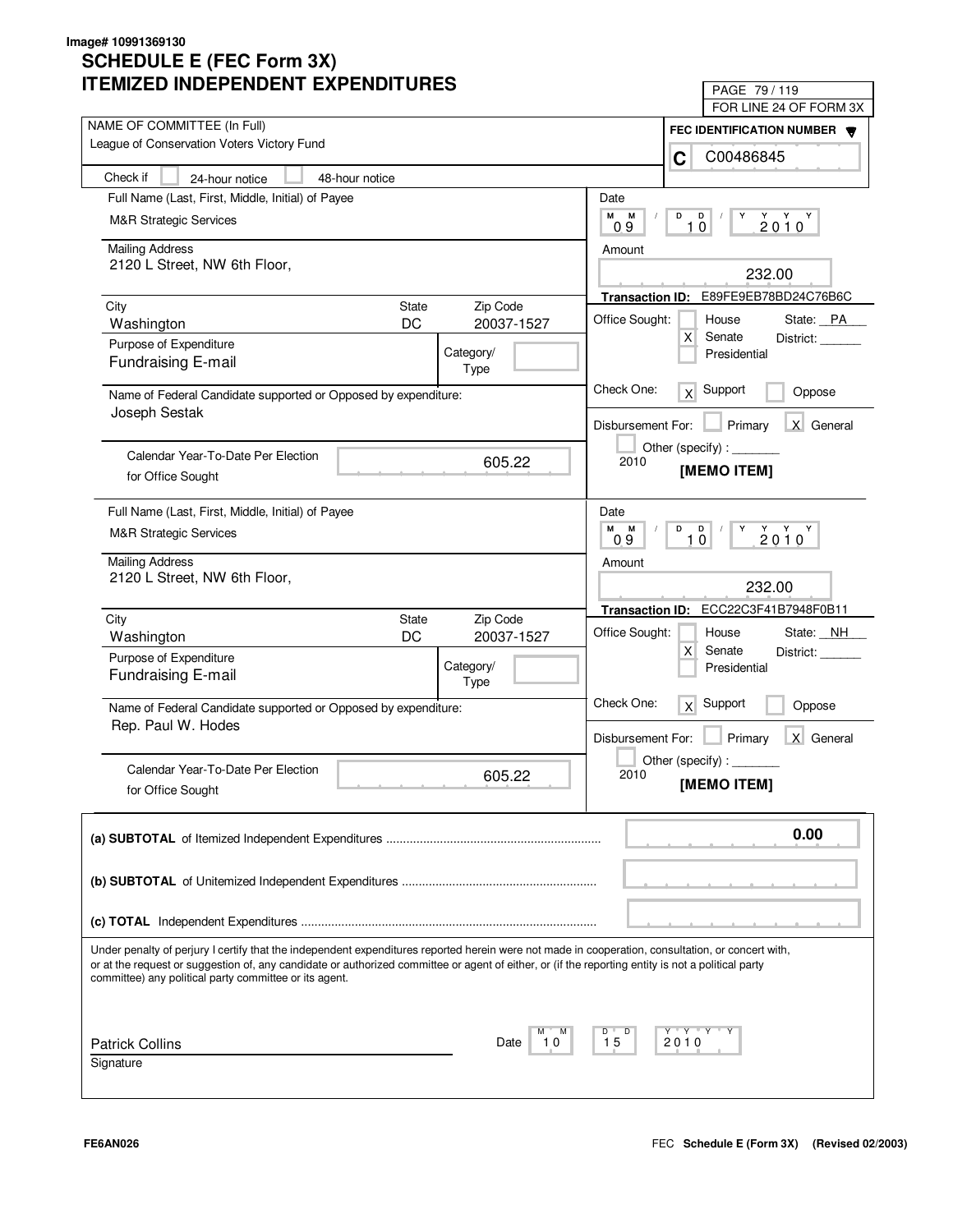| LIMILLD INDLFLNDLNI LAFLNDII UNLS                                                                                                                                                                                                                                                                                                                                 | PAGE 80 / 119<br>FOR LINE 24 OF FORM 3X                 |
|-------------------------------------------------------------------------------------------------------------------------------------------------------------------------------------------------------------------------------------------------------------------------------------------------------------------------------------------------------------------|---------------------------------------------------------|
| NAME OF COMMITTEE (In Full)                                                                                                                                                                                                                                                                                                                                       |                                                         |
| League of Conservation Voters Victory Fund                                                                                                                                                                                                                                                                                                                        | FEC IDENTIFICATION NUMBER<br>C00486845<br>C             |
| Check if<br>48-hour notice<br>24-hour notice                                                                                                                                                                                                                                                                                                                      |                                                         |
| Full Name (Last, First, Middle, Initial) of Payee                                                                                                                                                                                                                                                                                                                 | Date                                                    |
| League of Conservation Voters, Inc.                                                                                                                                                                                                                                                                                                                               | М<br>М<br>D<br>D<br>Y                                   |
|                                                                                                                                                                                                                                                                                                                                                                   | $2010^Y$<br>10<br>0.9                                   |
| <b>Mailing Address</b>                                                                                                                                                                                                                                                                                                                                            | Amount                                                  |
| 1920 L Street, NW Ste 800                                                                                                                                                                                                                                                                                                                                         | 5.13                                                    |
|                                                                                                                                                                                                                                                                                                                                                                   | ECEEE922ECD474F7D83B<br><b>Transaction ID:</b>          |
| Zip Code<br>City<br>State                                                                                                                                                                                                                                                                                                                                         | Office Sought:<br>House<br>State: PA                    |
| DC<br>20036-5045<br>Washington                                                                                                                                                                                                                                                                                                                                    | Х<br>Senate<br>District:                                |
| Purpose of Expenditure<br>Category/<br>Staff time: Fundrais-                                                                                                                                                                                                                                                                                                      | Presidential                                            |
| Type<br>ing E-mail set-up                                                                                                                                                                                                                                                                                                                                         |                                                         |
| Name of Federal Candidate supported or Opposed by expenditure:<br>Joseph Sestak                                                                                                                                                                                                                                                                                   | Check One:<br>Support<br>x<br>Oppose                    |
|                                                                                                                                                                                                                                                                                                                                                                   | X General<br>Primary<br>Disbursement For:               |
|                                                                                                                                                                                                                                                                                                                                                                   | Other (specify):                                        |
| Calendar Year-To-Date Per Election<br>605.22                                                                                                                                                                                                                                                                                                                      | 2010<br>[MEMO ITEM]                                     |
| for Office Sought                                                                                                                                                                                                                                                                                                                                                 |                                                         |
| Full Name (Last, First, Middle, Initial) of Payee                                                                                                                                                                                                                                                                                                                 | Date                                                    |
| <b>M&amp;R Strategic Services</b>                                                                                                                                                                                                                                                                                                                                 | М<br>D<br>Y Y Y<br>М<br><b>D</b><br>Y                   |
|                                                                                                                                                                                                                                                                                                                                                                   | 2010<br>09<br>10                                        |
| <b>Mailing Address</b><br>2120 L Street, NW 6th Floor,                                                                                                                                                                                                                                                                                                            | Amount                                                  |
|                                                                                                                                                                                                                                                                                                                                                                   | 232.00                                                  |
| Zip Code<br>City<br>State                                                                                                                                                                                                                                                                                                                                         | E0949BB0816864BD991C<br><b>Transaction ID:</b>          |
| DC<br>20037-1527<br>Washington                                                                                                                                                                                                                                                                                                                                    | Office Sought:<br>State: MO<br>House                    |
| Purpose of Expenditure                                                                                                                                                                                                                                                                                                                                            | X<br>Senate<br>District:                                |
| Category/<br>Fundraising E-mail                                                                                                                                                                                                                                                                                                                                   | Presidential                                            |
| Type                                                                                                                                                                                                                                                                                                                                                              | Check One:                                              |
| Name of Federal Candidate supported or Opposed by expenditure:                                                                                                                                                                                                                                                                                                    | Support<br>x<br>Oppose                                  |
| Robin Carnahan                                                                                                                                                                                                                                                                                                                                                    | Primary<br>$\mathsf{X}$<br>General<br>Disbursement For: |
|                                                                                                                                                                                                                                                                                                                                                                   | Other (specify) : $\overline{\phantom{a}}$              |
| Calendar Year-To-Date Per Election<br>605.22                                                                                                                                                                                                                                                                                                                      | 2010<br>[MEMO ITEM]                                     |
| for Office Sought                                                                                                                                                                                                                                                                                                                                                 |                                                         |
|                                                                                                                                                                                                                                                                                                                                                                   | 0.00                                                    |
|                                                                                                                                                                                                                                                                                                                                                                   |                                                         |
|                                                                                                                                                                                                                                                                                                                                                                   |                                                         |
|                                                                                                                                                                                                                                                                                                                                                                   |                                                         |
|                                                                                                                                                                                                                                                                                                                                                                   |                                                         |
|                                                                                                                                                                                                                                                                                                                                                                   |                                                         |
| Under penalty of perjury I certify that the independent expenditures reported herein were not made in cooperation, consultation, or concert with,<br>or at the request or suggestion of, any candidate or authorized committee or agent of either, or (if the reporting entity is not a political party<br>committee) any political party committee or its agent. |                                                         |
|                                                                                                                                                                                                                                                                                                                                                                   |                                                         |
|                                                                                                                                                                                                                                                                                                                                                                   | Y "Y "Y "<br>D                                          |
| <b>Patrick Collins</b><br>10<br>Date                                                                                                                                                                                                                                                                                                                              | 15<br>2010                                              |
| Signature                                                                                                                                                                                                                                                                                                                                                         |                                                         |
|                                                                                                                                                                                                                                                                                                                                                                   |                                                         |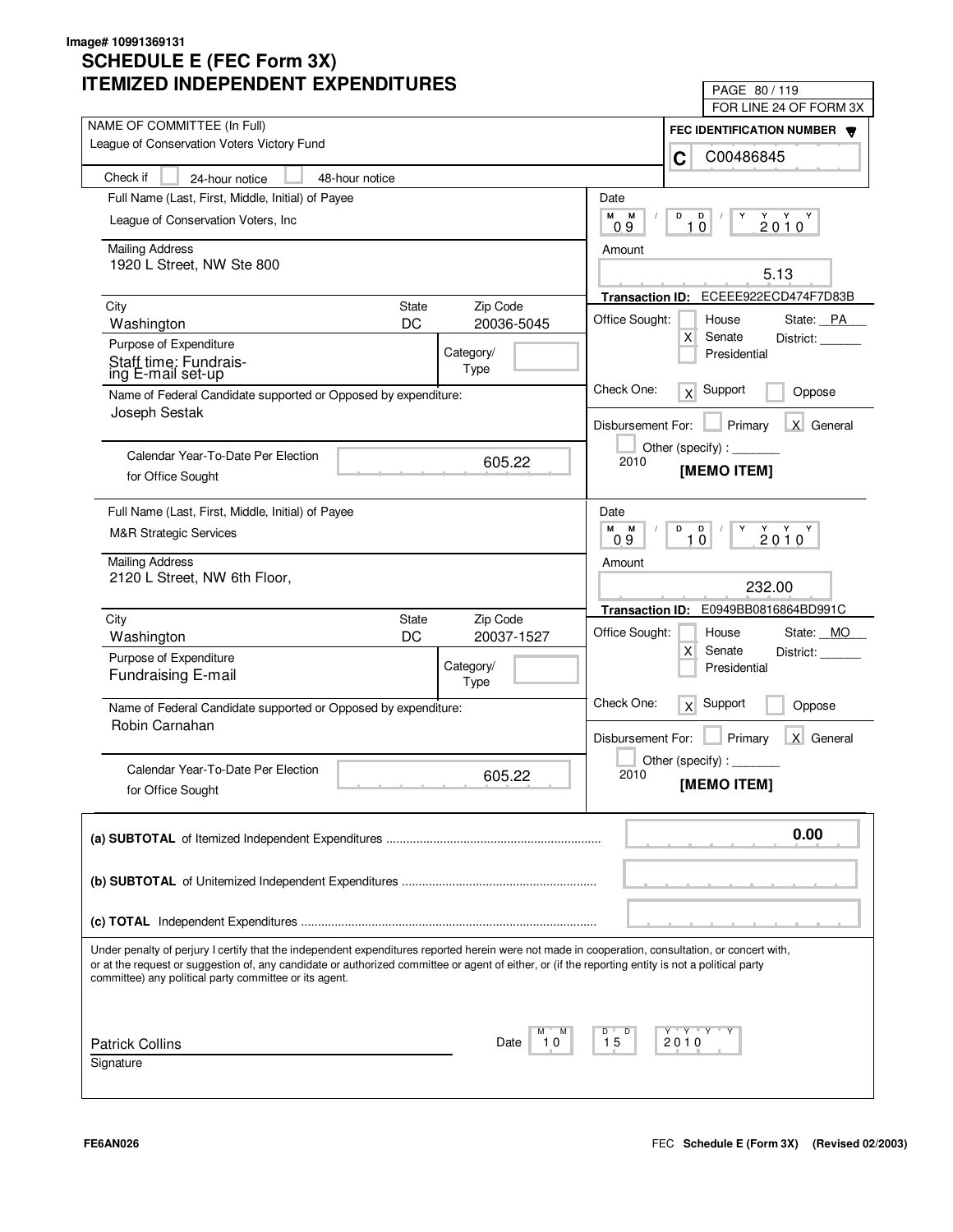| LIVILLU INDLFLINDLNI LAFLINDII UNLJ                                                                                                                                                                                                                                                                                                                               | PAGE 81 / 119                                             |
|-------------------------------------------------------------------------------------------------------------------------------------------------------------------------------------------------------------------------------------------------------------------------------------------------------------------------------------------------------------------|-----------------------------------------------------------|
| NAME OF COMMITTEE (In Full)                                                                                                                                                                                                                                                                                                                                       | FOR LINE 24 OF FORM 3X                                    |
| League of Conservation Voters Victory Fund                                                                                                                                                                                                                                                                                                                        | FEC IDENTIFICATION NUMBER                                 |
|                                                                                                                                                                                                                                                                                                                                                                   | C00486845<br>C                                            |
| Check if<br>48-hour notice<br>24-hour notice                                                                                                                                                                                                                                                                                                                      |                                                           |
| Full Name (Last, First, Middle, Initial) of Payee                                                                                                                                                                                                                                                                                                                 | Date                                                      |
| League of Conservation Voters, Inc.                                                                                                                                                                                                                                                                                                                               | M<br>M<br>D<br>D<br>Y<br>$2010^Y$<br>10<br>09             |
| <b>Mailing Address</b>                                                                                                                                                                                                                                                                                                                                            | Amount                                                    |
| 1920 L Street, NW Ste 800                                                                                                                                                                                                                                                                                                                                         | 5.13                                                      |
|                                                                                                                                                                                                                                                                                                                                                                   | E2E737EE00CEC4D58A76<br><b>Transaction ID:</b>            |
| Zip Code<br>City<br><b>State</b>                                                                                                                                                                                                                                                                                                                                  | Office Sought:<br>House<br>State: NH                      |
| DC<br>20036-5045<br>Washington                                                                                                                                                                                                                                                                                                                                    | $\mathsf{X}$<br>Senate<br>District:                       |
| Purpose of Expenditure<br>Category/                                                                                                                                                                                                                                                                                                                               | Presidential                                              |
| Staff time: Fundrais-<br>Type<br>ing E-mail set-up                                                                                                                                                                                                                                                                                                                |                                                           |
| Name of Federal Candidate supported or Opposed by expenditure:                                                                                                                                                                                                                                                                                                    | Check One:<br>Support<br>x<br>Oppose                      |
| Rep. Paul W. Hodes                                                                                                                                                                                                                                                                                                                                                | X General<br>Primary<br>Disbursement For:                 |
|                                                                                                                                                                                                                                                                                                                                                                   | Other (specify):                                          |
| Calendar Year-To-Date Per Election<br>605.22                                                                                                                                                                                                                                                                                                                      | 2010<br>[MEMO ITEM]                                       |
| for Office Sought                                                                                                                                                                                                                                                                                                                                                 |                                                           |
| Full Name (Last, First, Middle, Initial) of Payee                                                                                                                                                                                                                                                                                                                 | Date                                                      |
| FedEX                                                                                                                                                                                                                                                                                                                                                             | M<br>M<br>D<br>D<br>Y<br>$2010^{\gamma}$<br>0.9<br>4<br>1 |
| <b>Mailing Address</b>                                                                                                                                                                                                                                                                                                                                            | Amount                                                    |
| 942 S Shady Grove Road                                                                                                                                                                                                                                                                                                                                            | 3.00                                                      |
|                                                                                                                                                                                                                                                                                                                                                                   |                                                           |
| Zip Code<br>City<br><b>State</b>                                                                                                                                                                                                                                                                                                                                  | E06279907FD71449C989<br><b>Transaction ID:</b>            |
| <b>TN</b><br>38120-4117<br>Memphis                                                                                                                                                                                                                                                                                                                                | Office Sought:<br>State: PA<br>House<br>$\mathsf{X}$      |
| Purpose of Expenditure<br>Category/                                                                                                                                                                                                                                                                                                                               | Senate<br>District:<br>Presidential                       |
| Shipping<br>Type                                                                                                                                                                                                                                                                                                                                                  |                                                           |
| Name of Federal Candidate supported or Opposed by expenditure:                                                                                                                                                                                                                                                                                                    | Check One:<br>Support<br>x<br>Oppose                      |
| Joseph Sestak                                                                                                                                                                                                                                                                                                                                                     |                                                           |
|                                                                                                                                                                                                                                                                                                                                                                   | Primary<br>X General<br>Disbursement For:                 |
| Calendar Year-To-Date Per Election<br>692.31                                                                                                                                                                                                                                                                                                                      | Other (specify):<br>2010                                  |
| for Office Sought                                                                                                                                                                                                                                                                                                                                                 | [MEMO ITEM]                                               |
|                                                                                                                                                                                                                                                                                                                                                                   |                                                           |
|                                                                                                                                                                                                                                                                                                                                                                   | 0.00                                                      |
|                                                                                                                                                                                                                                                                                                                                                                   |                                                           |
|                                                                                                                                                                                                                                                                                                                                                                   |                                                           |
|                                                                                                                                                                                                                                                                                                                                                                   |                                                           |
|                                                                                                                                                                                                                                                                                                                                                                   |                                                           |
| Under penalty of perjury I certify that the independent expenditures reported herein were not made in cooperation, consultation, or concert with,<br>or at the request or suggestion of, any candidate or authorized committee or agent of either, or (if the reporting entity is not a political party<br>committee) any political party committee or its agent. |                                                           |
|                                                                                                                                                                                                                                                                                                                                                                   |                                                           |
| <b>Patrick Collins</b><br>10<br>Date                                                                                                                                                                                                                                                                                                                              | Y "Y "Y<br>D<br>15<br>2010                                |
| Signature                                                                                                                                                                                                                                                                                                                                                         |                                                           |
|                                                                                                                                                                                                                                                                                                                                                                   |                                                           |
|                                                                                                                                                                                                                                                                                                                                                                   |                                                           |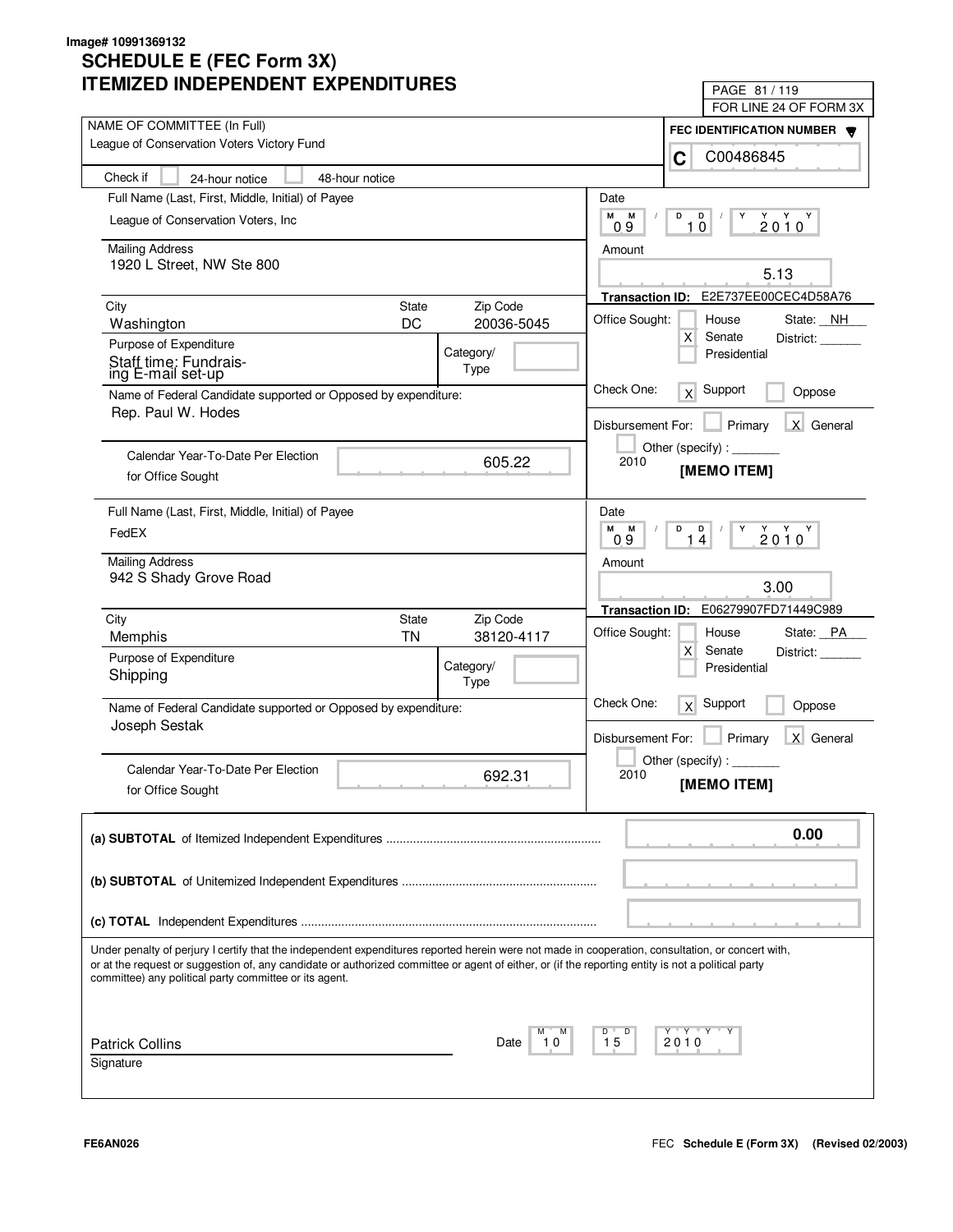| IMILLU INDLFLINDLINI LAFLINDII UNLJ                                                                                                                                                                                                                                                                                                                               | PAGE 82/119                                              |
|-------------------------------------------------------------------------------------------------------------------------------------------------------------------------------------------------------------------------------------------------------------------------------------------------------------------------------------------------------------------|----------------------------------------------------------|
| NAME OF COMMITTEE (In Full)                                                                                                                                                                                                                                                                                                                                       | FOR LINE 24 OF FORM 3X                                   |
| League of Conservation Voters Victory Fund                                                                                                                                                                                                                                                                                                                        | FEC IDENTIFICATION NUMBER                                |
|                                                                                                                                                                                                                                                                                                                                                                   | C00486845<br>C                                           |
| Check if<br>48-hour notice<br>24-hour notice                                                                                                                                                                                                                                                                                                                      |                                                          |
| Full Name (Last, First, Middle, Initial) of Payee                                                                                                                                                                                                                                                                                                                 | Date                                                     |
| <b>USPS</b>                                                                                                                                                                                                                                                                                                                                                       | М<br>M<br>D<br>D<br>Y<br>$2010^Y$<br>14<br>0.9           |
| <b>Mailing Address</b>                                                                                                                                                                                                                                                                                                                                            | Amount                                                   |
| 38 Spring St                                                                                                                                                                                                                                                                                                                                                      | 24.28                                                    |
|                                                                                                                                                                                                                                                                                                                                                                   | Transaction ID: E093FD9E1DBCB4F13B85                     |
| State<br>Zip Code<br>City                                                                                                                                                                                                                                                                                                                                         |                                                          |
| 03060-3492<br>Nashua<br><b>NH</b>                                                                                                                                                                                                                                                                                                                                 | Office Sought:<br>House<br>State: PA<br>Senate           |
| Purpose of Expenditure<br>Category/                                                                                                                                                                                                                                                                                                                               | X<br>District:<br>Presidential                           |
| Postage<br>Type                                                                                                                                                                                                                                                                                                                                                   |                                                          |
| Name of Federal Candidate supported or Opposed by expenditure:                                                                                                                                                                                                                                                                                                    | Check One:<br>Support<br>x<br>Oppose                     |
| Joseph Sestak                                                                                                                                                                                                                                                                                                                                                     | X General<br>Disbursement For:<br>Primary                |
|                                                                                                                                                                                                                                                                                                                                                                   |                                                          |
| Calendar Year-To-Date Per Election<br>692.31                                                                                                                                                                                                                                                                                                                      | 2010<br>[MEMO ITEM]                                      |
| for Office Sought                                                                                                                                                                                                                                                                                                                                                 |                                                          |
| Full Name (Last, First, Middle, Initial) of Payee                                                                                                                                                                                                                                                                                                                 | Date                                                     |
| League of Conservation Voters, Inc.                                                                                                                                                                                                                                                                                                                               | М<br>D<br>$Y$ $Y$ $Y$<br>M<br>D<br>Y<br>2010<br>14<br>09 |
| <b>Mailing Address</b>                                                                                                                                                                                                                                                                                                                                            | Amount                                                   |
| 1920 L Street, NW Ste 800                                                                                                                                                                                                                                                                                                                                         | 5.08                                                     |
|                                                                                                                                                                                                                                                                                                                                                                   |                                                          |
| Zip Code<br>City<br>State                                                                                                                                                                                                                                                                                                                                         | E963537EB2014412480A<br><b>Transaction ID:</b>           |
| DC<br>20036-5045<br>Washington                                                                                                                                                                                                                                                                                                                                    | Office Sought:<br>State: NH<br>House<br>X<br>Senate      |
| Purpose of Expenditure<br>Category/                                                                                                                                                                                                                                                                                                                               | District:<br>Presidential                                |
| Staff time: Prospect<br>Mailing<br>Type                                                                                                                                                                                                                                                                                                                           |                                                          |
| Name of Federal Candidate supported or Opposed by expenditure:                                                                                                                                                                                                                                                                                                    | Check One:<br>Support<br>x<br>Oppose                     |
| Rep. Paul W. Hodes                                                                                                                                                                                                                                                                                                                                                | $\times$<br>Disbursement For:<br>Primary<br>General      |
|                                                                                                                                                                                                                                                                                                                                                                   | Other (specify) : $\_$                                   |
| Calendar Year-To-Date Per Election<br>692.31                                                                                                                                                                                                                                                                                                                      | 2010                                                     |
| for Office Sought                                                                                                                                                                                                                                                                                                                                                 | [MEMO ITEM]                                              |
|                                                                                                                                                                                                                                                                                                                                                                   | 0.00                                                     |
|                                                                                                                                                                                                                                                                                                                                                                   |                                                          |
|                                                                                                                                                                                                                                                                                                                                                                   |                                                          |
|                                                                                                                                                                                                                                                                                                                                                                   |                                                          |
|                                                                                                                                                                                                                                                                                                                                                                   |                                                          |
| Under penalty of perjury I certify that the independent expenditures reported herein were not made in cooperation, consultation, or concert with,<br>or at the request or suggestion of, any candidate or authorized committee or agent of either, or (if the reporting entity is not a political party<br>committee) any political party committee or its agent. |                                                          |
|                                                                                                                                                                                                                                                                                                                                                                   |                                                          |
| <b>Patrick Collins</b><br>Date<br>10                                                                                                                                                                                                                                                                                                                              | $Y$ $Y$ $Y$<br>D<br>15<br>2010                           |
| Signature                                                                                                                                                                                                                                                                                                                                                         |                                                          |
|                                                                                                                                                                                                                                                                                                                                                                   |                                                          |
|                                                                                                                                                                                                                                                                                                                                                                   |                                                          |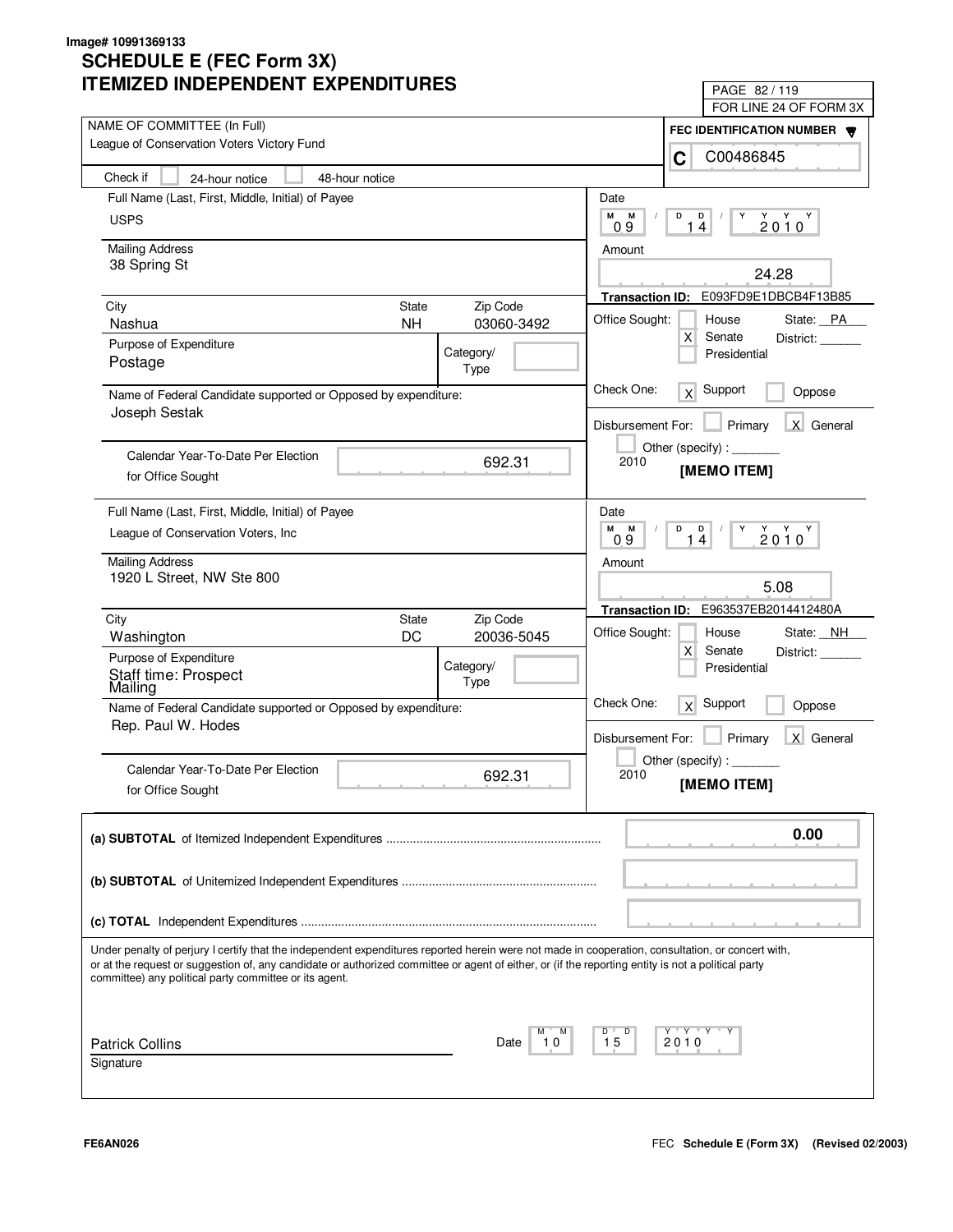| LIVILLU INDLFLNDLNI LAFLNDII UNLJ                                                                                                                                                                                                                                                                       | PAGE 83 / 119                                                   |
|---------------------------------------------------------------------------------------------------------------------------------------------------------------------------------------------------------------------------------------------------------------------------------------------------------|-----------------------------------------------------------------|
| NAME OF COMMITTEE (In Full)                                                                                                                                                                                                                                                                             | FOR LINE 24 OF FORM 3X                                          |
| League of Conservation Voters Victory Fund                                                                                                                                                                                                                                                              | FEC IDENTIFICATION NUMBER                                       |
|                                                                                                                                                                                                                                                                                                         | C00486845<br>C                                                  |
| Check if<br>48-hour notice<br>24-hour notice                                                                                                                                                                                                                                                            |                                                                 |
| Full Name (Last, First, Middle, Initial) of Payee                                                                                                                                                                                                                                                       | Date                                                            |
| FedEX                                                                                                                                                                                                                                                                                                   | M<br>M<br>D<br>D<br>Y<br>$2010^Y$<br>14<br>09                   |
| <b>Mailing Address</b>                                                                                                                                                                                                                                                                                  | Amount                                                          |
| 942 S Shady Grove Road                                                                                                                                                                                                                                                                                  |                                                                 |
|                                                                                                                                                                                                                                                                                                         | 3.00                                                            |
| <b>State</b><br>Zip Code<br>City                                                                                                                                                                                                                                                                        | EE3E042CB41D0418B988<br><b>Transaction ID:</b>                  |
| <b>TN</b><br>38120-4117<br>Memphis                                                                                                                                                                                                                                                                      | Office Sought:<br>House<br>State: NH                            |
| Purpose of Expenditure<br>Category/                                                                                                                                                                                                                                                                     | $\mathsf{X}$<br>Senate<br>District:<br>Presidential             |
| Shipping<br>Type                                                                                                                                                                                                                                                                                        |                                                                 |
| Name of Federal Candidate supported or Opposed by expenditure:                                                                                                                                                                                                                                          | Check One:<br>Support<br>$\times$<br>Oppose                     |
| Rep. Paul W. Hodes                                                                                                                                                                                                                                                                                      |                                                                 |
|                                                                                                                                                                                                                                                                                                         | X General<br>Disbursement For:<br>Primary                       |
| Calendar Year-To-Date Per Election                                                                                                                                                                                                                                                                      | Other (specify) : $\sqrt{\frac{1}{2} \sum_{r=1}^{r} (r - r)^2}$ |
| 692.31<br>for Office Sought                                                                                                                                                                                                                                                                             | 2010<br>[MEMO ITEM]                                             |
|                                                                                                                                                                                                                                                                                                         |                                                                 |
| Full Name (Last, First, Middle, Initial) of Payee                                                                                                                                                                                                                                                       | Date                                                            |
| League of Conservation Voters, Inc.                                                                                                                                                                                                                                                                     | M<br>M<br>D<br>D<br>Y<br>$2010^{\gamma}$<br>14<br>0.9           |
| <b>Mailing Address</b>                                                                                                                                                                                                                                                                                  | Amount                                                          |
| 1920 L Street, NW Ste 800                                                                                                                                                                                                                                                                               |                                                                 |
|                                                                                                                                                                                                                                                                                                         | 5.08                                                            |
| Zip Code<br>City<br><b>State</b>                                                                                                                                                                                                                                                                        | E8FA05FC5CA0340B59FE<br><b>Transaction ID:</b>                  |
| DC<br>20036-5045<br>Washington                                                                                                                                                                                                                                                                          | Office Sought:<br>State: VA<br>x <sub>l</sub><br>House          |
| Purpose of Expenditure<br>Category/                                                                                                                                                                                                                                                                     | Senate<br>District: 05<br>Presidential                          |
| Staff time: Prospect<br>Mailing<br>Type                                                                                                                                                                                                                                                                 |                                                                 |
| Name of Federal Candidate supported or Opposed by expenditure:                                                                                                                                                                                                                                          | Check One:<br>Support<br>x<br>Oppose                            |
| Rep. Tom S.P. Perriello                                                                                                                                                                                                                                                                                 |                                                                 |
|                                                                                                                                                                                                                                                                                                         | Primary<br>X General<br>Disbursement For:                       |
| Calendar Year-To-Date Per Election                                                                                                                                                                                                                                                                      | Other (specify) : $\overline{\phantom{a}}$                      |
| 210.35<br>for Office Sought                                                                                                                                                                                                                                                                             | 2010<br>[MEMO ITEM]                                             |
|                                                                                                                                                                                                                                                                                                         |                                                                 |
|                                                                                                                                                                                                                                                                                                         | 0.00                                                            |
|                                                                                                                                                                                                                                                                                                         |                                                                 |
|                                                                                                                                                                                                                                                                                                         |                                                                 |
|                                                                                                                                                                                                                                                                                                         |                                                                 |
|                                                                                                                                                                                                                                                                                                         |                                                                 |
|                                                                                                                                                                                                                                                                                                         |                                                                 |
| Under penalty of perjury I certify that the independent expenditures reported herein were not made in cooperation, consultation, or concert with,<br>or at the request or suggestion of, any candidate or authorized committee or agent of either, or (if the reporting entity is not a political party |                                                                 |
| committee) any political party committee or its agent.                                                                                                                                                                                                                                                  |                                                                 |
|                                                                                                                                                                                                                                                                                                         |                                                                 |
|                                                                                                                                                                                                                                                                                                         |                                                                 |
| <b>Patrick Collins</b><br>10<br>Date                                                                                                                                                                                                                                                                    | Y "Y "Y<br>D<br>15<br>2010                                      |
| Signature                                                                                                                                                                                                                                                                                               |                                                                 |
|                                                                                                                                                                                                                                                                                                         |                                                                 |
|                                                                                                                                                                                                                                                                                                         |                                                                 |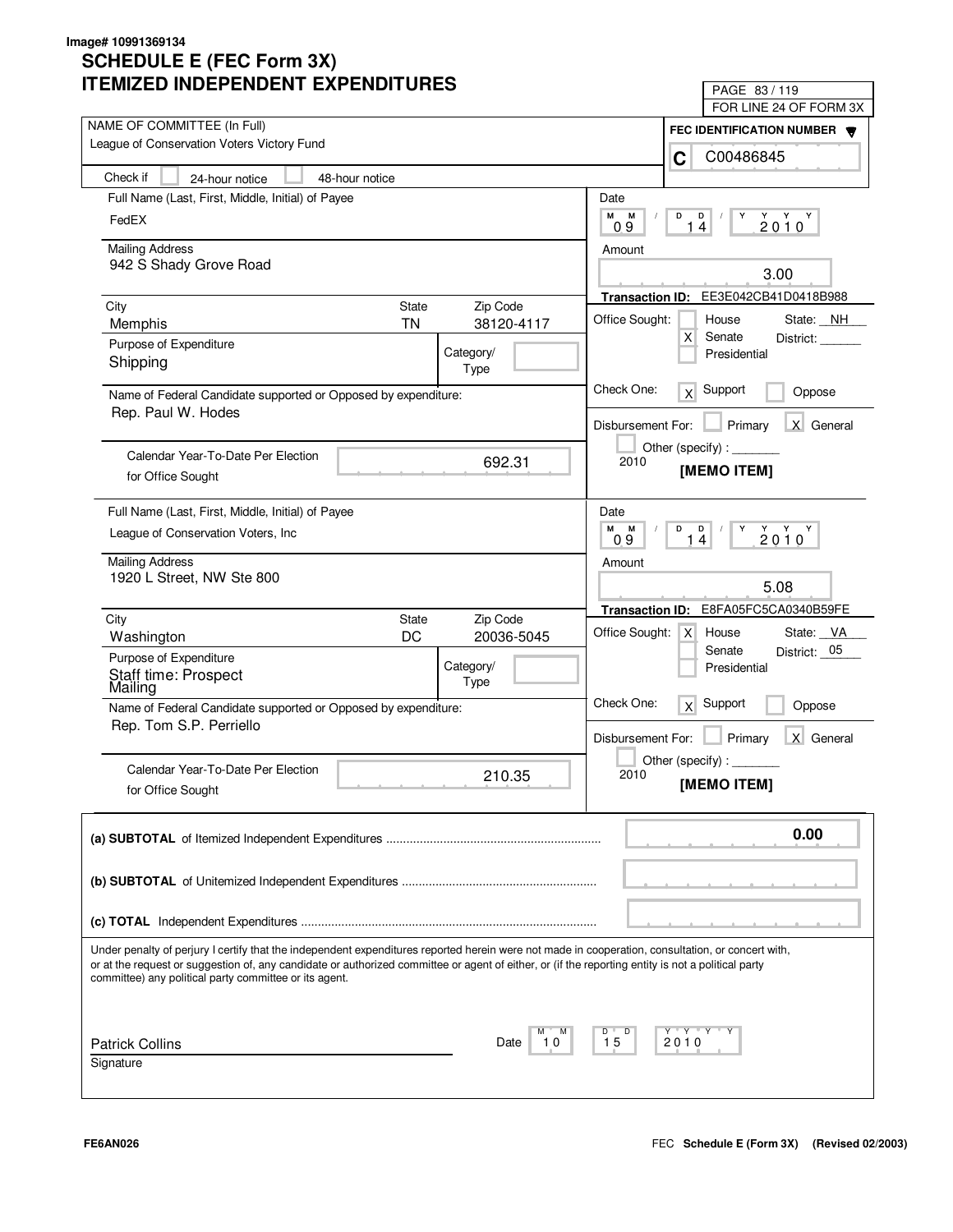| IILMILLU INDLFLNDLNI LAFLNDII UNLJ                                                                                                                                                                                                                                                                                                                                | PAGE 84/119                                          |
|-------------------------------------------------------------------------------------------------------------------------------------------------------------------------------------------------------------------------------------------------------------------------------------------------------------------------------------------------------------------|------------------------------------------------------|
| NAME OF COMMITTEE (In Full)                                                                                                                                                                                                                                                                                                                                       | FOR LINE 24 OF FORM 3X                               |
| League of Conservation Voters Victory Fund                                                                                                                                                                                                                                                                                                                        | FEC IDENTIFICATION NUMBER                            |
|                                                                                                                                                                                                                                                                                                                                                                   | C00486845<br>C                                       |
| Check if<br>48-hour notice<br>24-hour notice                                                                                                                                                                                                                                                                                                                      |                                                      |
| Full Name (Last, First, Middle, Initial) of Payee                                                                                                                                                                                                                                                                                                                 | Date                                                 |
| FedEX                                                                                                                                                                                                                                                                                                                                                             | M<br>M<br>D<br>D<br>Y<br>$2010^Y$<br>14<br>0.9       |
| <b>Mailing Address</b>                                                                                                                                                                                                                                                                                                                                            | Amount                                               |
| 942 S Shady Grove Road                                                                                                                                                                                                                                                                                                                                            | 3.00                                                 |
|                                                                                                                                                                                                                                                                                                                                                                   | E379914141580463491D<br><b>Transaction ID:</b>       |
| City<br>State<br>Zip Code                                                                                                                                                                                                                                                                                                                                         | Office Sought:<br> X <br>House<br>State: MI          |
| 38120-4117<br><b>TN</b><br>Memphis                                                                                                                                                                                                                                                                                                                                | Senate<br>District: 07                               |
| Purpose of Expenditure<br>Category/<br>Shipping<br>Type                                                                                                                                                                                                                                                                                                           | Presidential                                         |
| Name of Federal Candidate supported or Opposed by expenditure:                                                                                                                                                                                                                                                                                                    | Check One:<br>Support<br>x<br>Oppose                 |
| Rep. Mark H. Schauer                                                                                                                                                                                                                                                                                                                                              | X General<br>Disbursement For:<br>Primary            |
| Calendar Year-To-Date Per Election                                                                                                                                                                                                                                                                                                                                | Other (specify) : ________                           |
| 210.35<br>for Office Sought                                                                                                                                                                                                                                                                                                                                       | 2010<br>[MEMO ITEM]                                  |
| Full Name (Last, First, Middle, Initial) of Payee                                                                                                                                                                                                                                                                                                                 | Date                                                 |
| FedEX                                                                                                                                                                                                                                                                                                                                                             | М<br>M<br>D<br>D<br>Υ<br>$2010^{\gamma}$<br>14<br>09 |
| <b>Mailing Address</b>                                                                                                                                                                                                                                                                                                                                            | Amount                                               |
| 942 S Shady Grove Road                                                                                                                                                                                                                                                                                                                                            | 3.00                                                 |
| City<br>Zip Code<br>State                                                                                                                                                                                                                                                                                                                                         | ECE5253F3D61F46C29F5<br><b>Transaction ID:</b>       |
| <b>TN</b><br>38120-4117<br>Memphis                                                                                                                                                                                                                                                                                                                                | Office Sought:<br>House<br>State: CO                 |
| Purpose of Expenditure<br>Category/                                                                                                                                                                                                                                                                                                                               | $\times$<br>Senate<br>District:<br>Presidential      |
| Shipping<br>Type                                                                                                                                                                                                                                                                                                                                                  |                                                      |
| Name of Federal Candidate supported or Opposed by expenditure:                                                                                                                                                                                                                                                                                                    | Check One:<br>Support<br>x<br>Oppose                 |
| Michael F. Bennet                                                                                                                                                                                                                                                                                                                                                 |                                                      |
|                                                                                                                                                                                                                                                                                                                                                                   | Primary<br>X General<br>Disbursement For:            |
| Calendar Year-To-Date Per Election                                                                                                                                                                                                                                                                                                                                | Other (specify) : $\Box$<br>2010                     |
| 210.35<br>for Office Sought                                                                                                                                                                                                                                                                                                                                       | [MEMO ITEM]                                          |
|                                                                                                                                                                                                                                                                                                                                                                   | 0.00                                                 |
|                                                                                                                                                                                                                                                                                                                                                                   |                                                      |
|                                                                                                                                                                                                                                                                                                                                                                   |                                                      |
|                                                                                                                                                                                                                                                                                                                                                                   |                                                      |
| Under penalty of perjury I certify that the independent expenditures reported herein were not made in cooperation, consultation, or concert with,<br>or at the request or suggestion of, any candidate or authorized committee or agent of either, or (if the reporting entity is not a political party<br>committee) any political party committee or its agent. |                                                      |
|                                                                                                                                                                                                                                                                                                                                                                   |                                                      |
| М<br><b>Patrick Collins</b><br>10<br>Date                                                                                                                                                                                                                                                                                                                         | Y Y "<br>D<br>15<br>2010                             |
| Signature                                                                                                                                                                                                                                                                                                                                                         |                                                      |
|                                                                                                                                                                                                                                                                                                                                                                   |                                                      |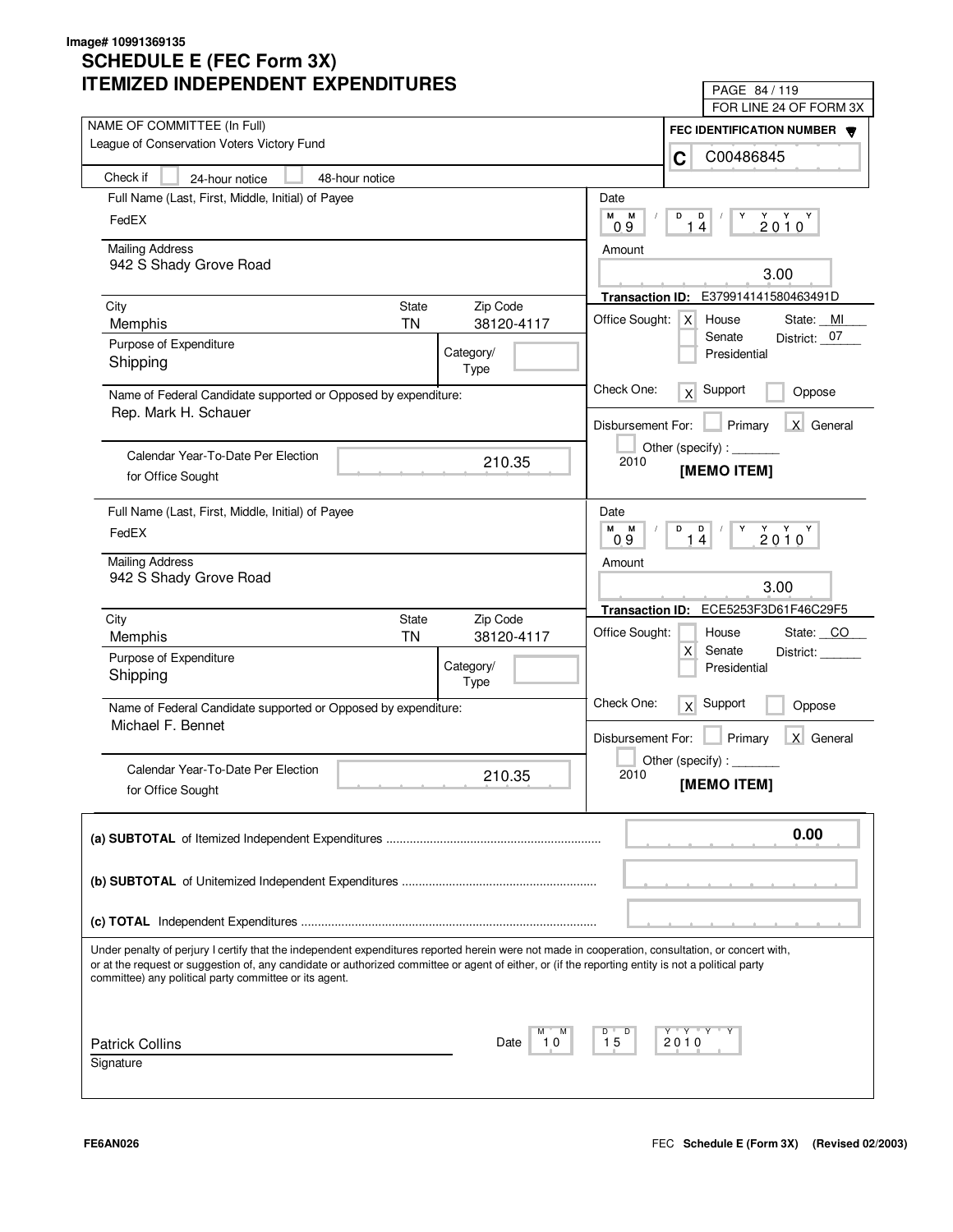| II LIVIILLU INDLFLINDLINI LAFLINDII UNLJ                                                                                                                                                                                                                                                                                                                          | PAGE 85/119<br>FOR LINE 24 OF FORM 3X                     |
|-------------------------------------------------------------------------------------------------------------------------------------------------------------------------------------------------------------------------------------------------------------------------------------------------------------------------------------------------------------------|-----------------------------------------------------------|
| NAME OF COMMITTEE (In Full)                                                                                                                                                                                                                                                                                                                                       |                                                           |
| League of Conservation Voters Victory Fund                                                                                                                                                                                                                                                                                                                        | FEC IDENTIFICATION NUMBER<br>C00486845                    |
| Check if<br>48-hour notice<br>24-hour notice                                                                                                                                                                                                                                                                                                                      | C                                                         |
| Full Name (Last, First, Middle, Initial) of Payee                                                                                                                                                                                                                                                                                                                 | Date                                                      |
| Sir Speedy                                                                                                                                                                                                                                                                                                                                                        | М<br>М<br>D<br>D<br>Y<br>2010<br>Y                        |
|                                                                                                                                                                                                                                                                                                                                                                   | 09<br>14                                                  |
| <b>Mailing Address</b>                                                                                                                                                                                                                                                                                                                                            | Amount                                                    |
| 2001 L ST NW                                                                                                                                                                                                                                                                                                                                                      | 52.16                                                     |
|                                                                                                                                                                                                                                                                                                                                                                   | Transaction ID: E751605F3C8F74F16973                      |
| <b>State</b><br>Zip Code<br>City<br>DC<br>20036-4905<br>Washington                                                                                                                                                                                                                                                                                                | Office Sought:<br>$\mathsf{X}$<br>House<br>State: VA      |
| Purpose of Expenditure                                                                                                                                                                                                                                                                                                                                            | District: 05<br>Senate                                    |
| Category/<br>Printing: Prospect                                                                                                                                                                                                                                                                                                                                   | Presidential                                              |
| Type<br>Mailing                                                                                                                                                                                                                                                                                                                                                   |                                                           |
| Name of Federal Candidate supported or Opposed by expenditure:<br>Rep. Tom S.P. Perriello                                                                                                                                                                                                                                                                         | Check One:<br>Support<br>x<br>Oppose                      |
|                                                                                                                                                                                                                                                                                                                                                                   | X General<br>Disbursement For:<br>Primary                 |
|                                                                                                                                                                                                                                                                                                                                                                   |                                                           |
| Calendar Year-To-Date Per Election<br>210.35                                                                                                                                                                                                                                                                                                                      | 2010<br>[MEMO ITEM]                                       |
| for Office Sought                                                                                                                                                                                                                                                                                                                                                 |                                                           |
| Full Name (Last, First, Middle, Initial) of Payee                                                                                                                                                                                                                                                                                                                 | Date                                                      |
| Sir Speedy                                                                                                                                                                                                                                                                                                                                                        | М<br>D<br>$Y$ $Y$ $Y$<br>M<br>D<br>Υ<br>2010<br>0.9<br>14 |
| <b>Mailing Address</b>                                                                                                                                                                                                                                                                                                                                            | Amount                                                    |
| 2001 L ST NW                                                                                                                                                                                                                                                                                                                                                      |                                                           |
|                                                                                                                                                                                                                                                                                                                                                                   | 52.16                                                     |
| Zip Code<br>City<br><b>State</b>                                                                                                                                                                                                                                                                                                                                  | E401AF70544064E8FB57<br><b>Transaction ID:</b>            |
| DC<br>20036-4905<br>Washington                                                                                                                                                                                                                                                                                                                                    | Office Sought:<br>State: MI<br>$\mathsf{X}$<br>House      |
| Purpose of Expenditure<br>Category/                                                                                                                                                                                                                                                                                                                               | District: 07<br>Senate<br>Presidential                    |
| Printing: Prospect<br>Mailing<br>Type                                                                                                                                                                                                                                                                                                                             |                                                           |
| Name of Federal Candidate supported or Opposed by expenditure:                                                                                                                                                                                                                                                                                                    | Check One:<br>Support<br>x<br>Oppose                      |
| Rep. Mark H. Schauer                                                                                                                                                                                                                                                                                                                                              |                                                           |
|                                                                                                                                                                                                                                                                                                                                                                   | Primary<br>$\mathsf{X}$<br>General<br>Disbursement For:   |
| Calendar Year-To-Date Per Election<br>210.35                                                                                                                                                                                                                                                                                                                      | Other (specify):<br>2010                                  |
| for Office Sought                                                                                                                                                                                                                                                                                                                                                 | [MEMO ITEM]                                               |
|                                                                                                                                                                                                                                                                                                                                                                   |                                                           |
|                                                                                                                                                                                                                                                                                                                                                                   | 0.00                                                      |
|                                                                                                                                                                                                                                                                                                                                                                   |                                                           |
|                                                                                                                                                                                                                                                                                                                                                                   |                                                           |
|                                                                                                                                                                                                                                                                                                                                                                   |                                                           |
|                                                                                                                                                                                                                                                                                                                                                                   |                                                           |
| Under penalty of perjury I certify that the independent expenditures reported herein were not made in cooperation, consultation, or concert with,<br>or at the request or suggestion of, any candidate or authorized committee or agent of either, or (if the reporting entity is not a political party<br>committee) any political party committee or its agent. |                                                           |
|                                                                                                                                                                                                                                                                                                                                                                   |                                                           |
| <b>Patrick Collins</b><br>Date<br>10                                                                                                                                                                                                                                                                                                                              | Y "Y "Y<br>D<br>15<br>2010                                |
| Signature                                                                                                                                                                                                                                                                                                                                                         |                                                           |
|                                                                                                                                                                                                                                                                                                                                                                   |                                                           |
|                                                                                                                                                                                                                                                                                                                                                                   |                                                           |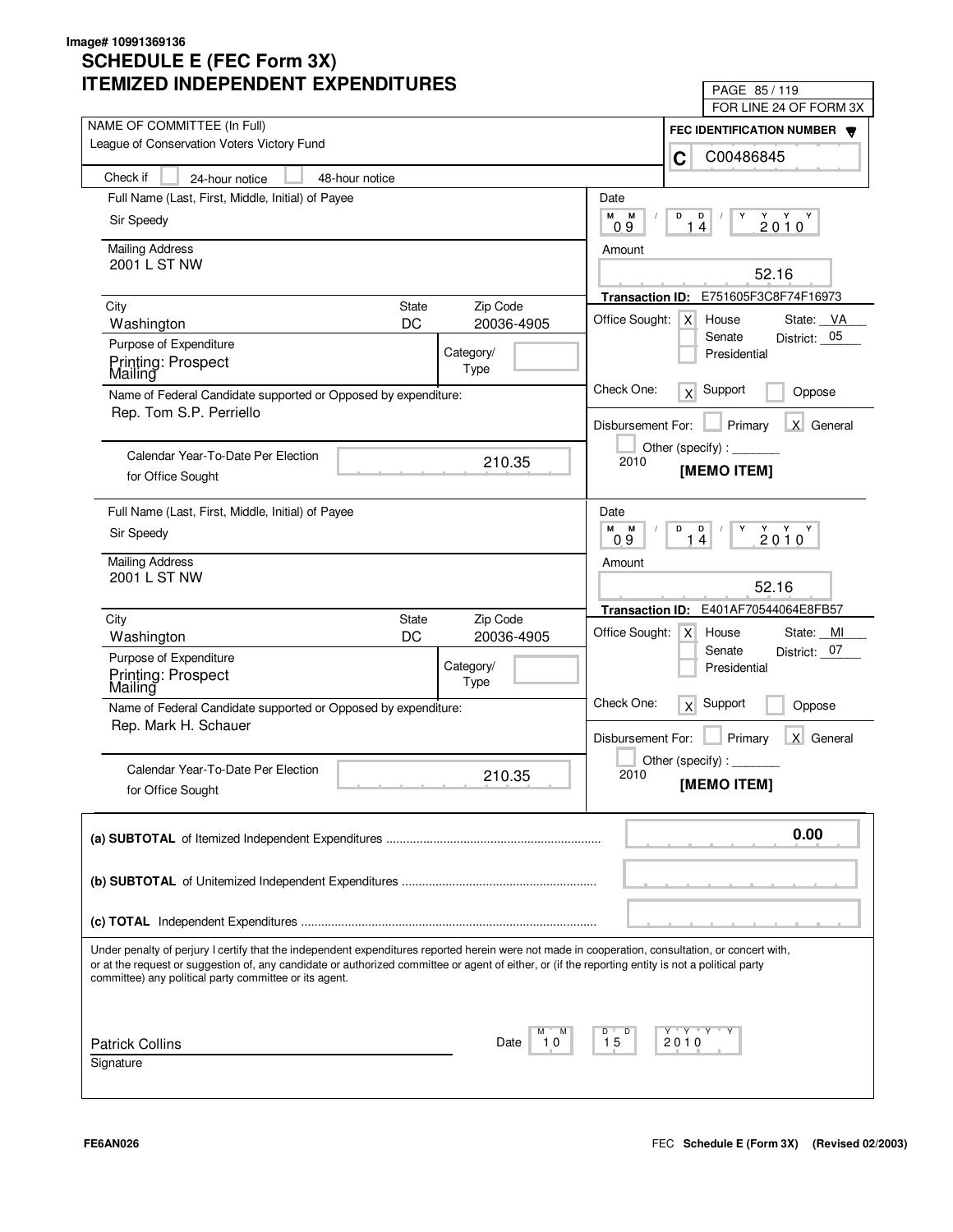| IMILLU INDLFLINDLINI LAFLINDII UNLJ                                                                                                                                                                                                                                                                                                                               | PAGE 86/119                                           |
|-------------------------------------------------------------------------------------------------------------------------------------------------------------------------------------------------------------------------------------------------------------------------------------------------------------------------------------------------------------------|-------------------------------------------------------|
| NAME OF COMMITTEE (In Full)                                                                                                                                                                                                                                                                                                                                       | FOR LINE 24 OF FORM 3X                                |
| League of Conservation Voters Victory Fund                                                                                                                                                                                                                                                                                                                        | FEC IDENTIFICATION NUMBER                             |
| Check if<br>48-hour notice<br>24-hour notice                                                                                                                                                                                                                                                                                                                      | C00486845<br>C                                        |
| Full Name (Last, First, Middle, Initial) of Payee<br>Date                                                                                                                                                                                                                                                                                                         |                                                       |
| М                                                                                                                                                                                                                                                                                                                                                                 | M<br>D<br>D<br>Y                                      |
| League of Conservation Voters, Inc.                                                                                                                                                                                                                                                                                                                               | $2010^Y$<br>14<br>09                                  |
| <b>Mailing Address</b>                                                                                                                                                                                                                                                                                                                                            | Amount                                                |
| 1920 L Street, NW Ste 800                                                                                                                                                                                                                                                                                                                                         | 5.08                                                  |
|                                                                                                                                                                                                                                                                                                                                                                   | EDE9F325B2A05407C8B5<br><b>Transaction ID:</b>        |
| Zip Code<br>City<br><b>State</b>                                                                                                                                                                                                                                                                                                                                  | Office Sought:<br>House<br>State: WI                  |
| DC<br>20036-5045<br>Washington                                                                                                                                                                                                                                                                                                                                    | $\mathsf{X}$<br>Senate<br>District:                   |
| Purpose of Expenditure<br>Category/<br>Staff time: Prospect                                                                                                                                                                                                                                                                                                       | Presidential                                          |
| Type<br>Mailing                                                                                                                                                                                                                                                                                                                                                   |                                                       |
| Name of Federal Candidate supported or Opposed by expenditure:                                                                                                                                                                                                                                                                                                    | Check One:<br>Support<br>$\times$<br>Oppose           |
| Sen. Russ D. Feingold                                                                                                                                                                                                                                                                                                                                             | X General<br>Disbursement For:<br>Primary             |
|                                                                                                                                                                                                                                                                                                                                                                   | Other (specify):                                      |
| Calendar Year-To-Date Per Election<br>210.35                                                                                                                                                                                                                                                                                                                      | 2010<br>[MEMO ITEM]                                   |
| for Office Sought                                                                                                                                                                                                                                                                                                                                                 |                                                       |
| Full Name (Last, First, Middle, Initial) of Payee<br>Date                                                                                                                                                                                                                                                                                                         |                                                       |
| FedEX                                                                                                                                                                                                                                                                                                                                                             | M<br>M<br>D<br>D<br>Υ<br>$2010^{\gamma}$<br>14<br>0.9 |
| <b>Mailing Address</b>                                                                                                                                                                                                                                                                                                                                            | Amount                                                |
| 942 S Shady Grove Road                                                                                                                                                                                                                                                                                                                                            |                                                       |
|                                                                                                                                                                                                                                                                                                                                                                   | 3.00                                                  |
| City<br>Zip Code<br><b>State</b>                                                                                                                                                                                                                                                                                                                                  | E778C0234004C4C85973<br><b>Transaction ID:</b>        |
| <b>TN</b><br>38120-4117<br>Memphis                                                                                                                                                                                                                                                                                                                                | Office Sought:<br>State: MO<br>House                  |
| Purpose of Expenditure<br>Category/                                                                                                                                                                                                                                                                                                                               | $\mathsf{X}$<br>Senate<br>District:<br>Presidential   |
| Shipping<br>Type                                                                                                                                                                                                                                                                                                                                                  |                                                       |
| Name of Federal Candidate supported or Opposed by expenditure:                                                                                                                                                                                                                                                                                                    | Check One:<br>Support<br>x<br>Oppose                  |
| Robin Carnahan                                                                                                                                                                                                                                                                                                                                                    |                                                       |
|                                                                                                                                                                                                                                                                                                                                                                   | Primary<br>X General<br>Disbursement For:             |
| Calendar Year-To-Date Per Election<br>692.31                                                                                                                                                                                                                                                                                                                      | Other (specify) : $\overline{\phantom{a}}$<br>2010    |
| for Office Sought                                                                                                                                                                                                                                                                                                                                                 | [MEMO ITEM]                                           |
|                                                                                                                                                                                                                                                                                                                                                                   |                                                       |
|                                                                                                                                                                                                                                                                                                                                                                   | 0.00                                                  |
|                                                                                                                                                                                                                                                                                                                                                                   |                                                       |
|                                                                                                                                                                                                                                                                                                                                                                   |                                                       |
|                                                                                                                                                                                                                                                                                                                                                                   |                                                       |
|                                                                                                                                                                                                                                                                                                                                                                   |                                                       |
| Under penalty of perjury I certify that the independent expenditures reported herein were not made in cooperation, consultation, or concert with,<br>or at the request or suggestion of, any candidate or authorized committee or agent of either, or (if the reporting entity is not a political party<br>committee) any political party committee or its agent. |                                                       |
|                                                                                                                                                                                                                                                                                                                                                                   |                                                       |
| D<br><b>Patrick Collins</b><br>10<br>15<br>Date                                                                                                                                                                                                                                                                                                                   | Y "Y "Y<br>2010                                       |
| Signature                                                                                                                                                                                                                                                                                                                                                         |                                                       |
|                                                                                                                                                                                                                                                                                                                                                                   |                                                       |
|                                                                                                                                                                                                                                                                                                                                                                   |                                                       |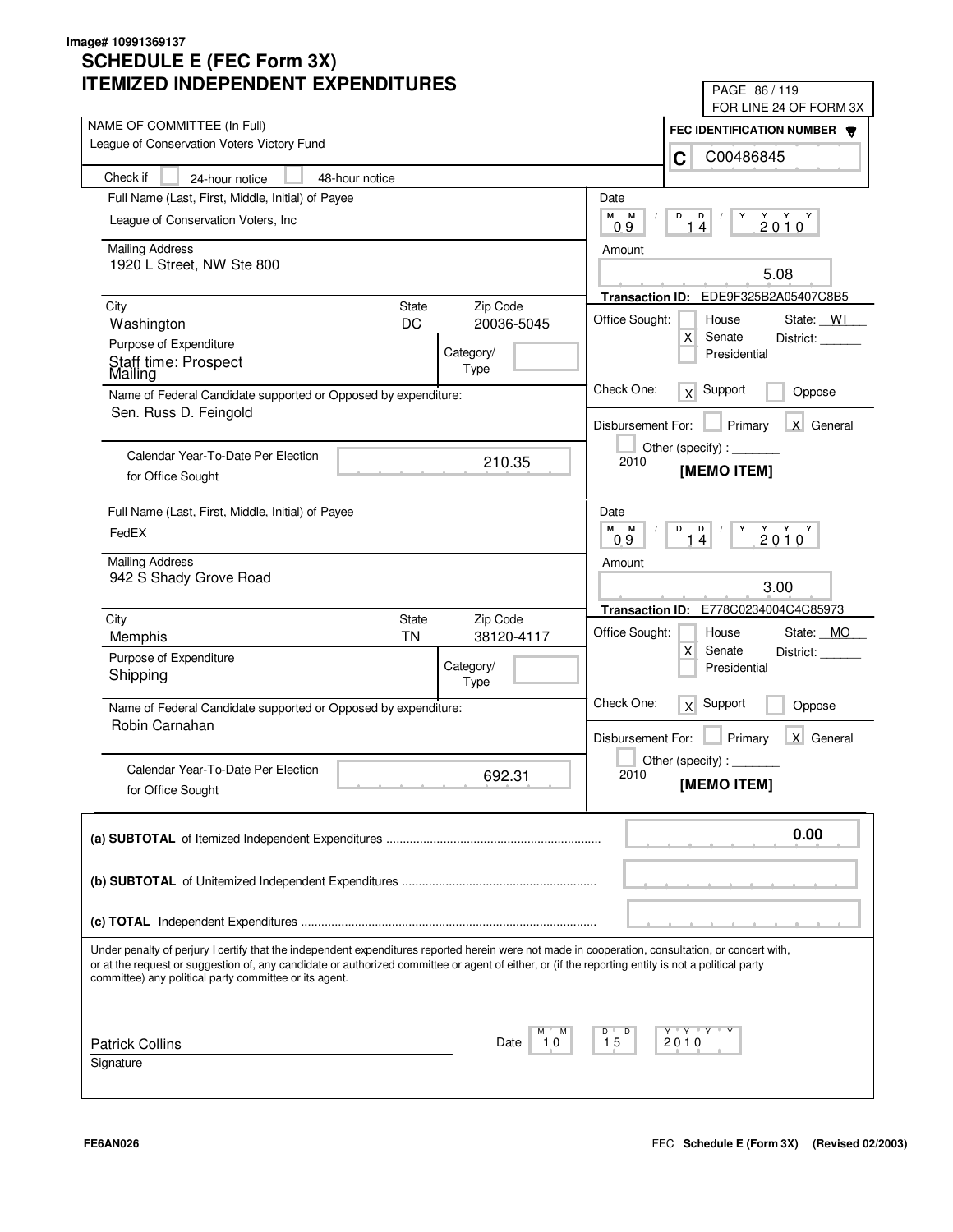| LIVILLU INDLFLNDLNI LAFLNDII UNLJ                                                                                                                                                                                                                                                                       | PAGE 87/119                                                           |
|---------------------------------------------------------------------------------------------------------------------------------------------------------------------------------------------------------------------------------------------------------------------------------------------------------|-----------------------------------------------------------------------|
| NAME OF COMMITTEE (In Full)                                                                                                                                                                                                                                                                             | FOR LINE 24 OF FORM 3X                                                |
| League of Conservation Voters Victory Fund                                                                                                                                                                                                                                                              | FEC IDENTIFICATION NUMBER                                             |
|                                                                                                                                                                                                                                                                                                         | C00486845<br>C                                                        |
| Check if<br>48-hour notice<br>24-hour notice                                                                                                                                                                                                                                                            |                                                                       |
| Full Name (Last, First, Middle, Initial) of Payee                                                                                                                                                                                                                                                       | Date                                                                  |
| <b>USPS</b>                                                                                                                                                                                                                                                                                             | M<br>M<br>D<br>D<br>Y<br>$2010^Y$<br>14<br>09                         |
| <b>Mailing Address</b>                                                                                                                                                                                                                                                                                  | Amount                                                                |
| 38 Spring St                                                                                                                                                                                                                                                                                            |                                                                       |
|                                                                                                                                                                                                                                                                                                         | 24.28                                                                 |
| <b>State</b><br>Zip Code<br>City                                                                                                                                                                                                                                                                        | EECB0D2B8181C48718A5<br><b>Transaction ID:</b>                        |
| 03060-3492<br>Nashua<br><b>NH</b>                                                                                                                                                                                                                                                                       | Office Sought:<br>House<br>State: NH<br>$\times$                      |
| Purpose of Expenditure<br>Category/                                                                                                                                                                                                                                                                     | Senate<br>District: _01<br>Presidential                               |
| Postage<br>Type                                                                                                                                                                                                                                                                                         |                                                                       |
| Name of Federal Candidate supported or Opposed by expenditure:                                                                                                                                                                                                                                          | Check One:<br>Support<br>x<br>Oppose                                  |
| Rep. Carol Shea-Porter                                                                                                                                                                                                                                                                                  |                                                                       |
|                                                                                                                                                                                                                                                                                                         | X General<br>Disbursement For:<br>Primary                             |
| Calendar Year-To-Date Per Election                                                                                                                                                                                                                                                                      | Other (specify):                                                      |
| 210.35<br>for Office Sought                                                                                                                                                                                                                                                                             | 2010<br>[MEMO ITEM]                                                   |
|                                                                                                                                                                                                                                                                                                         |                                                                       |
| Full Name (Last, First, Middle, Initial) of Payee                                                                                                                                                                                                                                                       | Date                                                                  |
| League of Conservation Voters, Inc.                                                                                                                                                                                                                                                                     | м<br>M<br>D<br>D<br>Y<br>$2010^{\gamma}$<br>$\overline{4}$<br>09<br>1 |
| <b>Mailing Address</b>                                                                                                                                                                                                                                                                                  | Amount                                                                |
| 1920 L Street, NW Ste 800                                                                                                                                                                                                                                                                               |                                                                       |
|                                                                                                                                                                                                                                                                                                         | 5.08                                                                  |
| Zip Code<br>City<br><b>State</b>                                                                                                                                                                                                                                                                        | EA3ED9A5C1B324C0BA77<br><b>Transaction ID:</b>                        |
| DC<br>20036-5045<br>Washington                                                                                                                                                                                                                                                                          | Office Sought:<br>State: PA<br>House                                  |
| Purpose of Expenditure<br>Category/                                                                                                                                                                                                                                                                     | $\mathsf{X}$<br>Senate<br>District:<br>Presidential                   |
| Staff time: Prospect<br>Mailing<br>Type                                                                                                                                                                                                                                                                 |                                                                       |
| Name of Federal Candidate supported or Opposed by expenditure:                                                                                                                                                                                                                                          | Check One:<br>Support<br>x<br>Oppose                                  |
| Joseph Sestak                                                                                                                                                                                                                                                                                           |                                                                       |
|                                                                                                                                                                                                                                                                                                         | Primary<br>X General<br>Disbursement For:                             |
| Calendar Year-To-Date Per Election                                                                                                                                                                                                                                                                      | Other (specify) : $\Box$                                              |
| 692.31<br>for Office Sought                                                                                                                                                                                                                                                                             | 2010<br>[MEMO ITEM]                                                   |
|                                                                                                                                                                                                                                                                                                         |                                                                       |
|                                                                                                                                                                                                                                                                                                         | 0.00                                                                  |
|                                                                                                                                                                                                                                                                                                         |                                                                       |
|                                                                                                                                                                                                                                                                                                         |                                                                       |
|                                                                                                                                                                                                                                                                                                         |                                                                       |
|                                                                                                                                                                                                                                                                                                         |                                                                       |
|                                                                                                                                                                                                                                                                                                         |                                                                       |
| Under penalty of perjury I certify that the independent expenditures reported herein were not made in cooperation, consultation, or concert with,<br>or at the request or suggestion of, any candidate or authorized committee or agent of either, or (if the reporting entity is not a political party |                                                                       |
| committee) any political party committee or its agent.                                                                                                                                                                                                                                                  |                                                                       |
|                                                                                                                                                                                                                                                                                                         |                                                                       |
|                                                                                                                                                                                                                                                                                                         |                                                                       |
| <b>Patrick Collins</b><br>10<br>Date                                                                                                                                                                                                                                                                    | Y "Y "Y<br>D<br>15<br>2010                                            |
| Signature                                                                                                                                                                                                                                                                                               |                                                                       |
|                                                                                                                                                                                                                                                                                                         |                                                                       |
|                                                                                                                                                                                                                                                                                                         |                                                                       |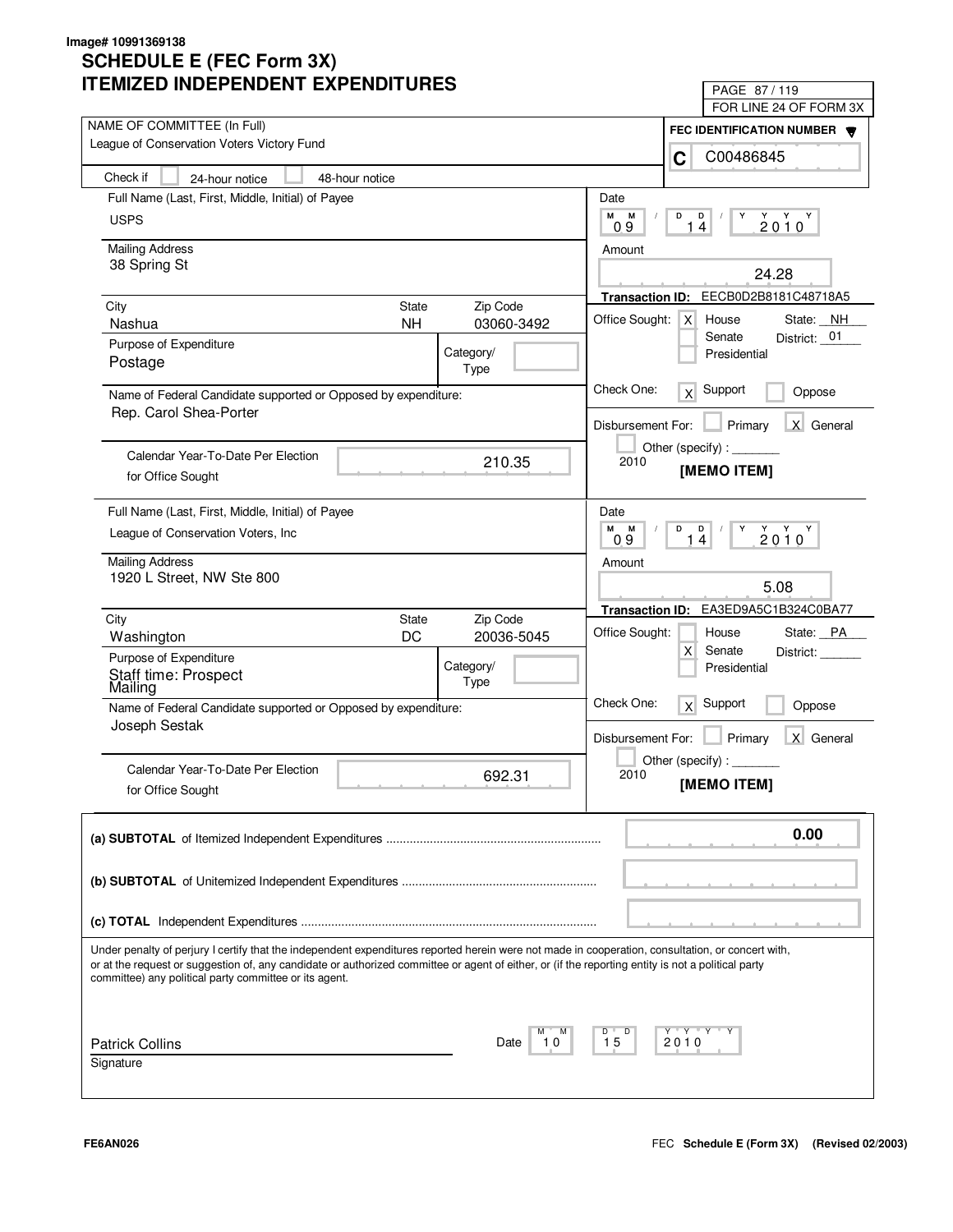| IMILLU INDLFLNDLNT LAFLNDITUNLJ                                                                                                                                                                              | PAGE 88 / 119                                                               |
|--------------------------------------------------------------------------------------------------------------------------------------------------------------------------------------------------------------|-----------------------------------------------------------------------------|
| NAME OF COMMITTEE (In Full)                                                                                                                                                                                  | FOR LINE 24 OF FORM 3X                                                      |
| League of Conservation Voters Victory Fund                                                                                                                                                                   | FEC IDENTIFICATION NUMBER                                                   |
|                                                                                                                                                                                                              | C00486845<br>C                                                              |
| Check if<br>48-hour notice<br>24-hour notice                                                                                                                                                                 |                                                                             |
| Full Name (Last, First, Middle, Initial) of Payee                                                                                                                                                            | Date                                                                        |
| League of Conservation Voters, Inc.                                                                                                                                                                          | М<br>M<br>D<br>D<br>Y<br>$2010^Y$<br>14<br>09                               |
| <b>Mailing Address</b>                                                                                                                                                                                       | Amount                                                                      |
| 1920 L Street, NW Ste 800                                                                                                                                                                                    | 5.08                                                                        |
|                                                                                                                                                                                                              | ECB86599012AC41C7B65<br><b>Transaction ID:</b>                              |
| Zip Code<br>City<br><b>State</b>                                                                                                                                                                             |                                                                             |
| DC<br>20036-5045<br>Washington                                                                                                                                                                               | Office Sought:<br>House<br>State: CA<br>$\mathsf{X}$<br>Senate<br>District: |
| Purpose of Expenditure<br>Category/                                                                                                                                                                          | Presidential                                                                |
| Staff time: Prospect<br>Type<br>Mailing                                                                                                                                                                      |                                                                             |
| Name of Federal Candidate supported or Opposed by expenditure:                                                                                                                                               | Check One:<br>Support<br>x<br>Oppose                                        |
| Sen. Barbara Boxer                                                                                                                                                                                           | X General<br>Disbursement For:<br>Primary                                   |
|                                                                                                                                                                                                              | Other (specify) : $\sqrt{\frac{1}{2} \sum_{r=1}^{r} (r - r)^2}$             |
| Calendar Year-To-Date Per Election<br>210.35                                                                                                                                                                 | 2010<br>[MEMO ITEM]                                                         |
| for Office Sought                                                                                                                                                                                            |                                                                             |
| Full Name (Last, First, Middle, Initial) of Payee                                                                                                                                                            | Date                                                                        |
| Sir Speedy                                                                                                                                                                                                   | M<br>M<br>D<br>D<br>Υ<br>$2010^{\gamma}$<br>14<br>09                        |
|                                                                                                                                                                                                              |                                                                             |
| <b>Mailing Address</b><br>2001 L ST NW                                                                                                                                                                       | Amount                                                                      |
|                                                                                                                                                                                                              | 52.16                                                                       |
| Zip Code<br>City<br><b>State</b>                                                                                                                                                                             | E827935B9A12941E6A75<br><b>Transaction ID:</b>                              |
| DC<br>20036-4905<br>Washington                                                                                                                                                                               | Office Sought:<br>State: PA<br>House                                        |
| Purpose of Expenditure<br>Category/                                                                                                                                                                          | $\mathsf{X}$<br>Senate<br>District:<br>Presidential                         |
| Printing: Prospect<br>Mailing<br>Type                                                                                                                                                                        |                                                                             |
| Name of Federal Candidate supported or Opposed by expenditure:                                                                                                                                               | Check One:<br>Support<br>x<br>Oppose                                        |
| Joseph Sestak                                                                                                                                                                                                |                                                                             |
|                                                                                                                                                                                                              | Primary<br>X General<br>Disbursement For:                                   |
| Calendar Year-To-Date Per Election<br>692.31                                                                                                                                                                 | Other (specify) : $\overline{\phantom{a}}$<br>2010                          |
| for Office Sought                                                                                                                                                                                            | [MEMO ITEM]                                                                 |
|                                                                                                                                                                                                              |                                                                             |
|                                                                                                                                                                                                              | 0.00                                                                        |
|                                                                                                                                                                                                              |                                                                             |
|                                                                                                                                                                                                              |                                                                             |
|                                                                                                                                                                                                              |                                                                             |
|                                                                                                                                                                                                              |                                                                             |
| Under penalty of perjury I certify that the independent expenditures reported herein were not made in cooperation, consultation, or concert with,                                                            |                                                                             |
| or at the request or suggestion of, any candidate or authorized committee or agent of either, or (if the reporting entity is not a political party<br>committee) any political party committee or its agent. |                                                                             |
|                                                                                                                                                                                                              |                                                                             |
|                                                                                                                                                                                                              |                                                                             |
| <b>Patrick Collins</b><br>10<br>Date                                                                                                                                                                         | Y "Y "Y<br>D<br>15<br>2010                                                  |
| Signature                                                                                                                                                                                                    |                                                                             |
|                                                                                                                                                                                                              |                                                                             |
|                                                                                                                                                                                                              |                                                                             |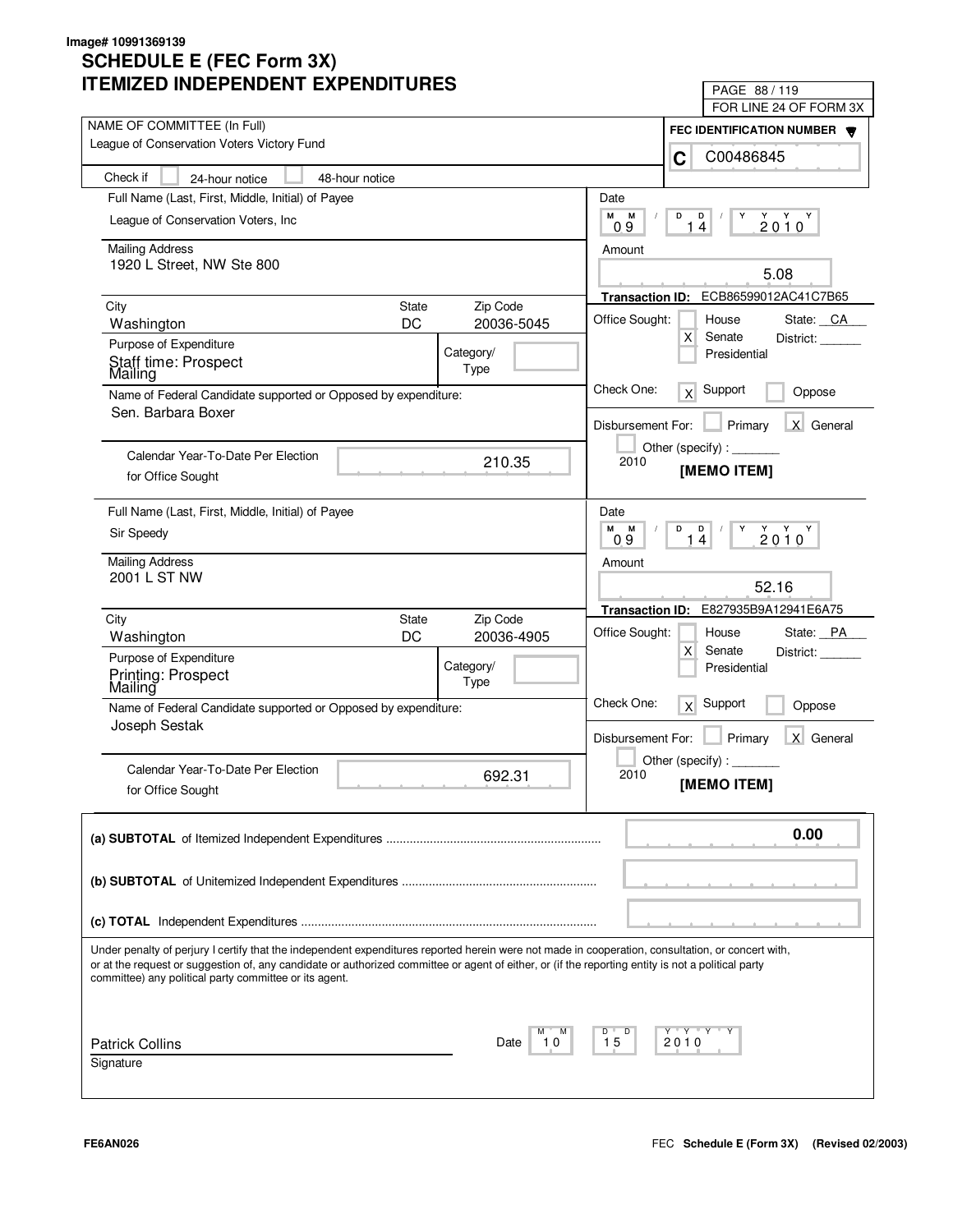| IILMILLU INDLFLNDLNI LAFLNDII UNLJ                                                                                                                                                                                                                                                                                                                                | PAGE 89/119                                                                    |
|-------------------------------------------------------------------------------------------------------------------------------------------------------------------------------------------------------------------------------------------------------------------------------------------------------------------------------------------------------------------|--------------------------------------------------------------------------------|
| NAME OF COMMITTEE (In Full)                                                                                                                                                                                                                                                                                                                                       | FOR LINE 24 OF FORM 3X                                                         |
| League of Conservation Voters Victory Fund                                                                                                                                                                                                                                                                                                                        | FEC IDENTIFICATION NUMBER                                                      |
|                                                                                                                                                                                                                                                                                                                                                                   | C00486845<br>C                                                                 |
| Check if<br>48-hour notice<br>24-hour notice                                                                                                                                                                                                                                                                                                                      |                                                                                |
| Full Name (Last, First, Middle, Initial) of Payee                                                                                                                                                                                                                                                                                                                 | Date                                                                           |
| FedEX                                                                                                                                                                                                                                                                                                                                                             | M<br>M<br>D<br>D<br>Y<br>$2010^Y$<br>14<br>0.9                                 |
| <b>Mailing Address</b>                                                                                                                                                                                                                                                                                                                                            | Amount                                                                         |
| 942 S Shady Grove Road                                                                                                                                                                                                                                                                                                                                            | 3.00                                                                           |
|                                                                                                                                                                                                                                                                                                                                                                   | E93443A10273540BB85D<br><b>Transaction ID:</b>                                 |
| City<br>State<br>Zip Code                                                                                                                                                                                                                                                                                                                                         | Office Sought:<br>House<br>State: CA                                           |
| 38120-4117<br><b>TN</b><br>Memphis                                                                                                                                                                                                                                                                                                                                | $\mathsf{X}$<br>Senate<br>District:                                            |
| Purpose of Expenditure<br>Category/<br>Shipping<br>Type                                                                                                                                                                                                                                                                                                           | Presidential                                                                   |
| Name of Federal Candidate supported or Opposed by expenditure:<br>Sen. Barbara Boxer                                                                                                                                                                                                                                                                              | Check One:<br>Support<br>x<br>Oppose                                           |
|                                                                                                                                                                                                                                                                                                                                                                   | X General<br>Disbursement For:<br>Primary                                      |
| Calendar Year-To-Date Per Election                                                                                                                                                                                                                                                                                                                                | Other (specify) : ________                                                     |
| 210.35<br>for Office Sought                                                                                                                                                                                                                                                                                                                                       | 2010<br>[MEMO ITEM]                                                            |
| Full Name (Last, First, Middle, Initial) of Payee                                                                                                                                                                                                                                                                                                                 | Date                                                                           |
| FedEX                                                                                                                                                                                                                                                                                                                                                             | M<br>M<br>D<br>D<br>Y<br>$2010^{\gamma}$<br>14<br>0.9                          |
| <b>Mailing Address</b>                                                                                                                                                                                                                                                                                                                                            | Amount                                                                         |
| 942 S Shady Grove Road                                                                                                                                                                                                                                                                                                                                            | 3.00                                                                           |
| City<br>Zip Code<br>State                                                                                                                                                                                                                                                                                                                                         | E36DF7C475F494A5A8F3<br><b>Transaction ID:</b>                                 |
| <b>TN</b><br>38120-4117<br>Memphis                                                                                                                                                                                                                                                                                                                                | Office Sought:<br>State: VA<br>$\mathsf{X}$<br>House<br>Senate<br>District: 05 |
| Purpose of Expenditure<br>Category/                                                                                                                                                                                                                                                                                                                               | Presidential                                                                   |
| Shipping<br>Type                                                                                                                                                                                                                                                                                                                                                  |                                                                                |
| Name of Federal Candidate supported or Opposed by expenditure:                                                                                                                                                                                                                                                                                                    | Check One:<br>Support<br>x<br>Oppose                                           |
| Rep. Tom S.P. Perriello                                                                                                                                                                                                                                                                                                                                           | Primary<br>X General<br>Disbursement For:                                      |
|                                                                                                                                                                                                                                                                                                                                                                   | Other (specify):                                                               |
| Calendar Year-To-Date Per Election<br>210.35                                                                                                                                                                                                                                                                                                                      | 2010                                                                           |
| for Office Sought                                                                                                                                                                                                                                                                                                                                                 | [MEMO ITEM]                                                                    |
|                                                                                                                                                                                                                                                                                                                                                                   | 0.00                                                                           |
|                                                                                                                                                                                                                                                                                                                                                                   |                                                                                |
|                                                                                                                                                                                                                                                                                                                                                                   |                                                                                |
|                                                                                                                                                                                                                                                                                                                                                                   |                                                                                |
| Under penalty of perjury I certify that the independent expenditures reported herein were not made in cooperation, consultation, or concert with,<br>or at the request or suggestion of, any candidate or authorized committee or agent of either, or (if the reporting entity is not a political party<br>committee) any political party committee or its agent. |                                                                                |
|                                                                                                                                                                                                                                                                                                                                                                   |                                                                                |
| М<br><b>Patrick Collins</b><br>Date<br>10                                                                                                                                                                                                                                                                                                                         | Y Y "<br>D<br>15<br>2010                                                       |
| Signature                                                                                                                                                                                                                                                                                                                                                         |                                                                                |
|                                                                                                                                                                                                                                                                                                                                                                   |                                                                                |
|                                                                                                                                                                                                                                                                                                                                                                   |                                                                                |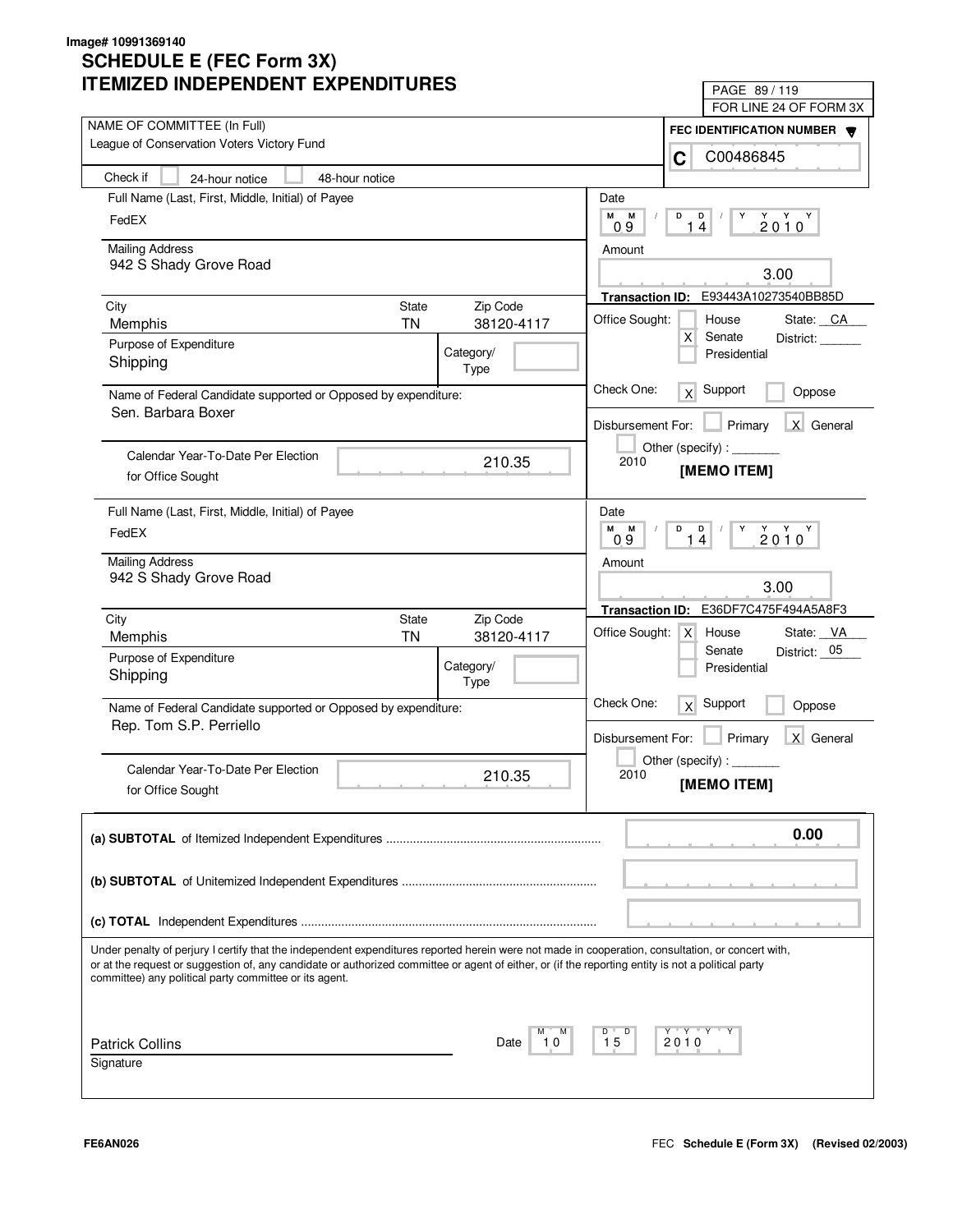| LIVILLU INDLFLNDLNI LAFLNDII UNLJ                                                                                                                                                                                                                                                                                                                                 | PAGE 90/119<br>FOR LINE 24 OF FORM 3X                                                              |
|-------------------------------------------------------------------------------------------------------------------------------------------------------------------------------------------------------------------------------------------------------------------------------------------------------------------------------------------------------------------|----------------------------------------------------------------------------------------------------|
| NAME OF COMMITTEE (In Full)                                                                                                                                                                                                                                                                                                                                       |                                                                                                    |
| League of Conservation Voters Victory Fund                                                                                                                                                                                                                                                                                                                        | FEC IDENTIFICATION NUMBER W<br>C00486845                                                           |
| Check if<br>48-hour notice<br>24-hour notice                                                                                                                                                                                                                                                                                                                      | C                                                                                                  |
| Full Name (Last, First, Middle, Initial) of Payee                                                                                                                                                                                                                                                                                                                 | Date                                                                                               |
| Sir Speedy                                                                                                                                                                                                                                                                                                                                                        | М<br>М<br>D<br>D<br>Y<br>$2010^Y$<br>14<br>09                                                      |
| <b>Mailing Address</b>                                                                                                                                                                                                                                                                                                                                            | Amount                                                                                             |
| 2001 L ST NW                                                                                                                                                                                                                                                                                                                                                      | 52.16                                                                                              |
|                                                                                                                                                                                                                                                                                                                                                                   | Transaction ID: ED33FA0FECA2644C589B                                                               |
| <b>State</b><br>Zip Code<br>City                                                                                                                                                                                                                                                                                                                                  | Office Sought:                                                                                     |
| DC<br>20036-4905<br>Washington                                                                                                                                                                                                                                                                                                                                    | House<br>State: MO<br>X<br>Senate<br>District:                                                     |
| Purpose of Expenditure<br>Category/<br>Printing: Prospect<br>Type<br>Mailing                                                                                                                                                                                                                                                                                      | Presidential                                                                                       |
| Name of Federal Candidate supported or Opposed by expenditure:                                                                                                                                                                                                                                                                                                    | Check One:<br>Support<br>x<br>Oppose                                                               |
| Robin Carnahan                                                                                                                                                                                                                                                                                                                                                    | X General<br>Disbursement For:<br>Primary                                                          |
| Calendar Year-To-Date Per Election<br>692.31                                                                                                                                                                                                                                                                                                                      | Other (specify):<br>2010                                                                           |
| for Office Sought                                                                                                                                                                                                                                                                                                                                                 | [MEMO ITEM]                                                                                        |
| Full Name (Last, First, Middle, Initial) of Payee                                                                                                                                                                                                                                                                                                                 | Date                                                                                               |
| FedEX                                                                                                                                                                                                                                                                                                                                                             | M<br>M<br>D<br>D<br>Υ<br>$2010^Y$<br>14<br>0.9                                                     |
| <b>Mailing Address</b>                                                                                                                                                                                                                                                                                                                                            | Amount                                                                                             |
| 942 S Shady Grove Road                                                                                                                                                                                                                                                                                                                                            | 3.00                                                                                               |
| City<br>Zip Code<br>State                                                                                                                                                                                                                                                                                                                                         | ED70ED8C0F3CF482784B<br><b>Transaction ID:</b><br>Office Sought:<br>State: NH<br>$\times$<br>House |
| <b>TN</b><br>38120-4117<br>Memphis                                                                                                                                                                                                                                                                                                                                | District: 01<br>Senate                                                                             |
| Purpose of Expenditure<br>Category/<br>Shipping                                                                                                                                                                                                                                                                                                                   | Presidential                                                                                       |
| Type                                                                                                                                                                                                                                                                                                                                                              |                                                                                                    |
| Name of Federal Candidate supported or Opposed by expenditure:<br>Rep. Carol Shea-Porter                                                                                                                                                                                                                                                                          | Check One:<br>Support<br>x<br>Oppose                                                               |
|                                                                                                                                                                                                                                                                                                                                                                   | Primary<br>X General<br>Disbursement For:                                                          |
| Calendar Year-To-Date Per Election                                                                                                                                                                                                                                                                                                                                | Other (specify) : $\overline{\phantom{a}}$                                                         |
| 210.35<br>for Office Sought                                                                                                                                                                                                                                                                                                                                       | 2010<br>[MEMO ITEM]                                                                                |
|                                                                                                                                                                                                                                                                                                                                                                   | 0.00                                                                                               |
|                                                                                                                                                                                                                                                                                                                                                                   |                                                                                                    |
|                                                                                                                                                                                                                                                                                                                                                                   |                                                                                                    |
|                                                                                                                                                                                                                                                                                                                                                                   |                                                                                                    |
| Under penalty of perjury I certify that the independent expenditures reported herein were not made in cooperation, consultation, or concert with,<br>or at the request or suggestion of, any candidate or authorized committee or agent of either, or (if the reporting entity is not a political party<br>committee) any political party committee or its agent. |                                                                                                    |
|                                                                                                                                                                                                                                                                                                                                                                   | Y "Y "Y "<br>D                                                                                     |
| <b>Patrick Collins</b><br>Date<br>10                                                                                                                                                                                                                                                                                                                              | 15<br>2010                                                                                         |
| Signature                                                                                                                                                                                                                                                                                                                                                         |                                                                                                    |
|                                                                                                                                                                                                                                                                                                                                                                   |                                                                                                    |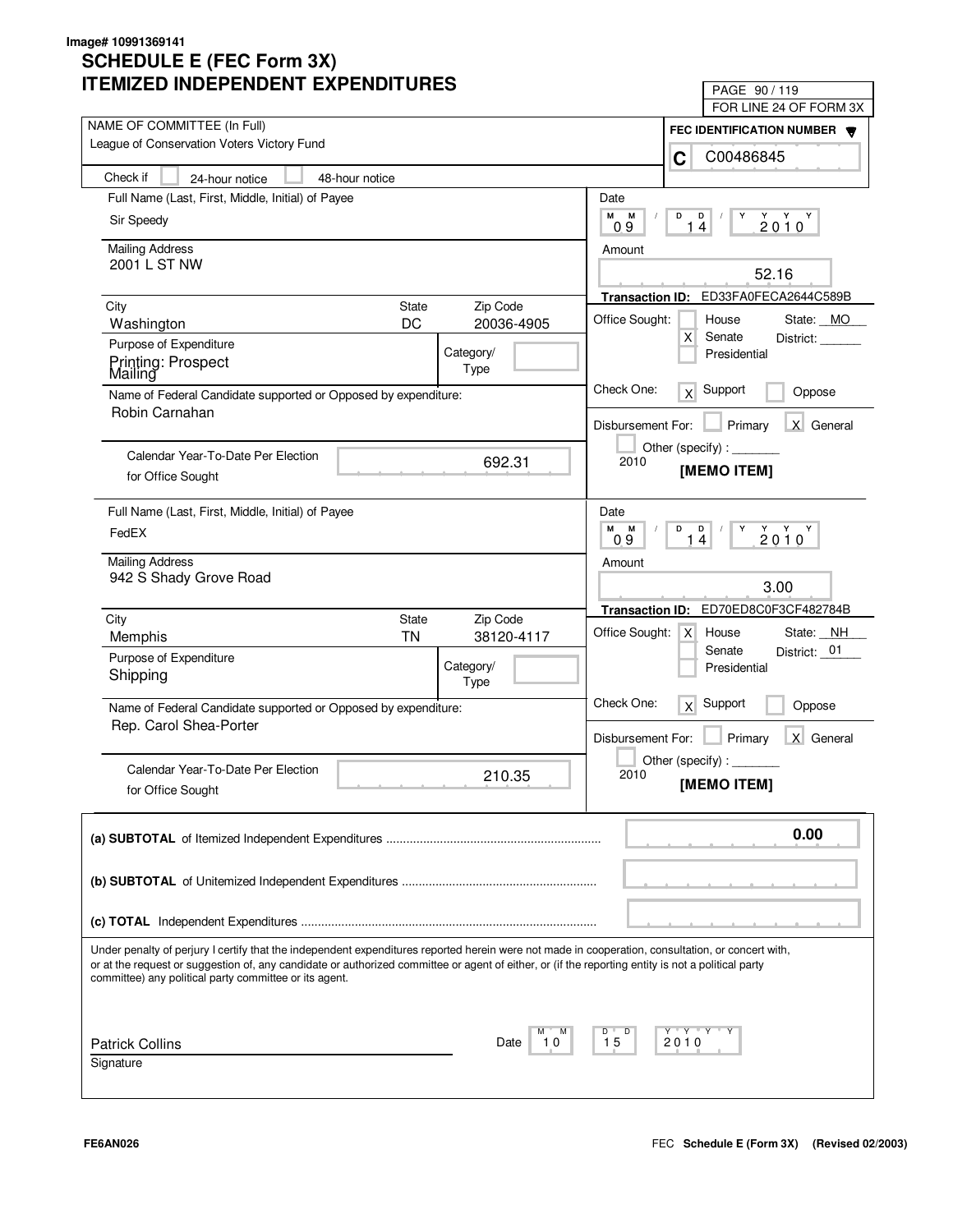| LIVILLU INDLFLNDLNI LAFLNDII UNLJ                                                                                                                  | PAGE 91 / 119                                                                                                                                                                                                                                                                                                                                                                                                                               |
|----------------------------------------------------------------------------------------------------------------------------------------------------|---------------------------------------------------------------------------------------------------------------------------------------------------------------------------------------------------------------------------------------------------------------------------------------------------------------------------------------------------------------------------------------------------------------------------------------------|
| NAME OF COMMITTEE (In Full)                                                                                                                        | FOR LINE 24 OF FORM 3X                                                                                                                                                                                                                                                                                                                                                                                                                      |
| League of Conservation Voters Victory Fund                                                                                                         | FEC IDENTIFICATION NUMBER W                                                                                                                                                                                                                                                                                                                                                                                                                 |
| Check if<br>48-hour notice<br>24-hour notice                                                                                                       | C00486845<br>C                                                                                                                                                                                                                                                                                                                                                                                                                              |
| Full Name (Last, First, Middle, Initial) of Payee                                                                                                  | Date                                                                                                                                                                                                                                                                                                                                                                                                                                        |
|                                                                                                                                                    | М<br>М<br>D<br>D<br>Y                                                                                                                                                                                                                                                                                                                                                                                                                       |
| Sir Speedy                                                                                                                                         | $2010^Y$<br>14<br>09                                                                                                                                                                                                                                                                                                                                                                                                                        |
| <b>Mailing Address</b>                                                                                                                             | Amount                                                                                                                                                                                                                                                                                                                                                                                                                                      |
| 2001 L ST NW                                                                                                                                       | 52.16                                                                                                                                                                                                                                                                                                                                                                                                                                       |
|                                                                                                                                                    | Transaction ID: EDFB8420A3DDA480CA1B                                                                                                                                                                                                                                                                                                                                                                                                        |
| Zip Code<br>City<br><b>State</b><br>DC<br>20036-4905                                                                                               | Office Sought:<br>House<br>State: NH                                                                                                                                                                                                                                                                                                                                                                                                        |
| Washington<br>Purpose of Expenditure                                                                                                               | X<br>Senate<br>District:                                                                                                                                                                                                                                                                                                                                                                                                                    |
| Category/<br>Printing: Prospect                                                                                                                    | Presidential                                                                                                                                                                                                                                                                                                                                                                                                                                |
| Type<br>Mailing                                                                                                                                    |                                                                                                                                                                                                                                                                                                                                                                                                                                             |
| Name of Federal Candidate supported or Opposed by expenditure:                                                                                     | Check One:<br>Support<br>$\times$<br>Oppose                                                                                                                                                                                                                                                                                                                                                                                                 |
| Rep. Paul W. Hodes                                                                                                                                 | X General<br>Primary<br>Disbursement For:                                                                                                                                                                                                                                                                                                                                                                                                   |
|                                                                                                                                                    | Other (specify) : $\sqrt{\frac{1}{2} \cdot \frac{1}{2} \cdot \frac{1}{2} \cdot \frac{1}{2} \cdot \frac{1}{2} \cdot \frac{1}{2} \cdot \frac{1}{2} \cdot \frac{1}{2} \cdot \frac{1}{2} \cdot \frac{1}{2} \cdot \frac{1}{2} \cdot \frac{1}{2} \cdot \frac{1}{2} \cdot \frac{1}{2} \cdot \frac{1}{2} \cdot \frac{1}{2} \cdot \frac{1}{2} \cdot \frac{1}{2} \cdot \frac{1}{2} \cdot \frac{1}{2} \cdot \frac{1}{2} \cdot \frac{1}{2} \cdot \frac$ |
| Calendar Year-To-Date Per Election<br>692.31                                                                                                       | 2010<br>[MEMO ITEM]                                                                                                                                                                                                                                                                                                                                                                                                                         |
| for Office Sought                                                                                                                                  |                                                                                                                                                                                                                                                                                                                                                                                                                                             |
| Full Name (Last, First, Middle, Initial) of Payee                                                                                                  | Date                                                                                                                                                                                                                                                                                                                                                                                                                                        |
| League of Conservation Voters, Inc.                                                                                                                | M<br>M<br>D<br>D<br>Υ<br>$2010^Y$<br>14<br>0.9                                                                                                                                                                                                                                                                                                                                                                                              |
| <b>Mailing Address</b>                                                                                                                             | Amount                                                                                                                                                                                                                                                                                                                                                                                                                                      |
| 1920 L Street, NW Ste 800                                                                                                                          | 2.57                                                                                                                                                                                                                                                                                                                                                                                                                                        |
|                                                                                                                                                    | E297F83C0BACD4107A54<br><b>Transaction ID:</b>                                                                                                                                                                                                                                                                                                                                                                                              |
| Zip Code<br>City<br><b>State</b>                                                                                                                   | Office Sought:<br>State: NH<br>House                                                                                                                                                                                                                                                                                                                                                                                                        |
| DC<br>20036-5045<br>Washington                                                                                                                     | X<br>Senate<br>District:                                                                                                                                                                                                                                                                                                                                                                                                                    |
| Purpose of Expenditure<br>Category/                                                                                                                | Presidential                                                                                                                                                                                                                                                                                                                                                                                                                                |
| Staff time: Fundrais-<br>ing E-mail set-up<br>Type                                                                                                 |                                                                                                                                                                                                                                                                                                                                                                                                                                             |
| Name of Federal Candidate supported or Opposed by expenditure:                                                                                     | Check One:<br>Support<br>x<br>Oppose                                                                                                                                                                                                                                                                                                                                                                                                        |
| Rep. Paul W. Hodes                                                                                                                                 | Primary<br>X General<br>Disbursement For:                                                                                                                                                                                                                                                                                                                                                                                                   |
|                                                                                                                                                    | Other (specify) : $\overline{\phantom{a}}$                                                                                                                                                                                                                                                                                                                                                                                                  |
| Calendar Year-To-Date Per Election<br>692.31                                                                                                       | 2010<br>[MEMO ITEM]                                                                                                                                                                                                                                                                                                                                                                                                                         |
| for Office Sought                                                                                                                                  |                                                                                                                                                                                                                                                                                                                                                                                                                                             |
|                                                                                                                                                    | 0.00                                                                                                                                                                                                                                                                                                                                                                                                                                        |
|                                                                                                                                                    |                                                                                                                                                                                                                                                                                                                                                                                                                                             |
|                                                                                                                                                    |                                                                                                                                                                                                                                                                                                                                                                                                                                             |
|                                                                                                                                                    |                                                                                                                                                                                                                                                                                                                                                                                                                                             |
|                                                                                                                                                    |                                                                                                                                                                                                                                                                                                                                                                                                                                             |
| Under penalty of perjury I certify that the independent expenditures reported herein were not made in cooperation, consultation, or concert with,  |                                                                                                                                                                                                                                                                                                                                                                                                                                             |
| or at the request or suggestion of, any candidate or authorized committee or agent of either, or (if the reporting entity is not a political party |                                                                                                                                                                                                                                                                                                                                                                                                                                             |
| committee) any political party committee or its agent.                                                                                             |                                                                                                                                                                                                                                                                                                                                                                                                                                             |
|                                                                                                                                                    |                                                                                                                                                                                                                                                                                                                                                                                                                                             |
| <b>Patrick Collins</b><br>Date<br>10                                                                                                               | Y "Y "Y "<br>D<br>15<br>2010                                                                                                                                                                                                                                                                                                                                                                                                                |
| Signature                                                                                                                                          |                                                                                                                                                                                                                                                                                                                                                                                                                                             |
|                                                                                                                                                    |                                                                                                                                                                                                                                                                                                                                                                                                                                             |
|                                                                                                                                                    |                                                                                                                                                                                                                                                                                                                                                                                                                                             |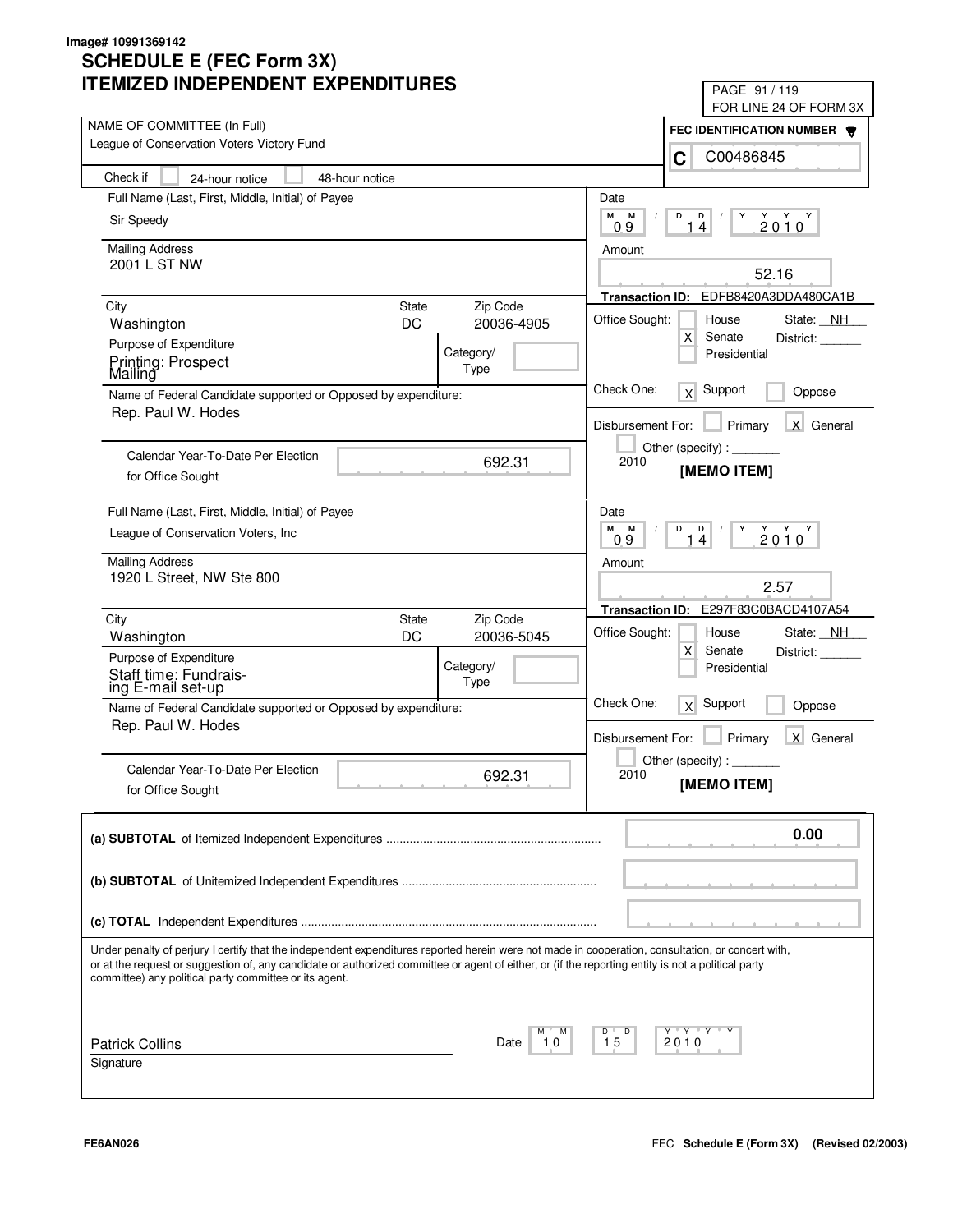| LIVILLU INDLFLINDLNI LAFLINDII UNLJ                                                                                                                                                                                                                                                                                                                               | PAGE 92/119                                                                |
|-------------------------------------------------------------------------------------------------------------------------------------------------------------------------------------------------------------------------------------------------------------------------------------------------------------------------------------------------------------------|----------------------------------------------------------------------------|
| NAME OF COMMITTEE (In Full)                                                                                                                                                                                                                                                                                                                                       | FOR LINE 24 OF FORM 3X                                                     |
| League of Conservation Voters Victory Fund                                                                                                                                                                                                                                                                                                                        | FEC IDENTIFICATION NUMBER                                                  |
|                                                                                                                                                                                                                                                                                                                                                                   | C00486845<br>C                                                             |
| Check if<br>48-hour notice<br>24-hour notice                                                                                                                                                                                                                                                                                                                      |                                                                            |
| Full Name (Last, First, Middle, Initial) of Payee                                                                                                                                                                                                                                                                                                                 | Date                                                                       |
| League of Conservation Voters, Inc.                                                                                                                                                                                                                                                                                                                               | М<br>M<br>D<br>D<br>Y<br>$2010^Y$                                          |
|                                                                                                                                                                                                                                                                                                                                                                   | 14<br>09                                                                   |
| <b>Mailing Address</b><br>1920 L Street, NW Ste 800                                                                                                                                                                                                                                                                                                               | Amount                                                                     |
|                                                                                                                                                                                                                                                                                                                                                                   | 2.57                                                                       |
|                                                                                                                                                                                                                                                                                                                                                                   | EE4D4D4C8712F491F9E1<br><b>Transaction ID:</b>                             |
| Zip Code<br>City<br><b>State</b><br>DC<br>20036-5045                                                                                                                                                                                                                                                                                                              | Office Sought:<br>House<br>State: MO                                       |
| Washington                                                                                                                                                                                                                                                                                                                                                        | X<br>Senate<br>District:                                                   |
| Purpose of Expenditure<br>Category/<br>Staff time: Fundrais-                                                                                                                                                                                                                                                                                                      | Presidential                                                               |
| Type<br>ing E-mail set-up                                                                                                                                                                                                                                                                                                                                         |                                                                            |
| Name of Federal Candidate supported or Opposed by expenditure:                                                                                                                                                                                                                                                                                                    | Check One:<br>Support<br>x<br>Oppose                                       |
| Robin Carnahan                                                                                                                                                                                                                                                                                                                                                    | Primary<br>X General<br>Disbursement For:                                  |
|                                                                                                                                                                                                                                                                                                                                                                   |                                                                            |
| Calendar Year-To-Date Per Election<br>692.31                                                                                                                                                                                                                                                                                                                      | Other (specify) : $\sqrt{\frac{1}{2} \sum_{r=1}^{r} (r - r)^2}$<br>2010    |
| for Office Sought                                                                                                                                                                                                                                                                                                                                                 | [MEMO ITEM]                                                                |
|                                                                                                                                                                                                                                                                                                                                                                   |                                                                            |
| Full Name (Last, First, Middle, Initial) of Payee                                                                                                                                                                                                                                                                                                                 | Date                                                                       |
| League of Conservation Voters, Inc.                                                                                                                                                                                                                                                                                                                               | м<br>M<br>D<br>D<br>Υ<br>$2010^{\gamma}$<br>4<br>09<br>1                   |
| <b>Mailing Address</b>                                                                                                                                                                                                                                                                                                                                            | Amount                                                                     |
| 1920 L Street, NW Ste 800                                                                                                                                                                                                                                                                                                                                         | 5.08                                                                       |
|                                                                                                                                                                                                                                                                                                                                                                   | E7C71F1F081FE4F70B27                                                       |
| Zip Code<br>City<br><b>State</b>                                                                                                                                                                                                                                                                                                                                  | <b>Transaction ID:</b>                                                     |
| DC<br>20036-5045<br>Washington                                                                                                                                                                                                                                                                                                                                    | Office Sought:<br>State: MI<br>$\times$<br>House<br>District: 07<br>Senate |
| Purpose of Expenditure<br>Category/                                                                                                                                                                                                                                                                                                                               | Presidential                                                               |
| Staff time: Prospect<br>Mailing<br>Type                                                                                                                                                                                                                                                                                                                           |                                                                            |
| Name of Federal Candidate supported or Opposed by expenditure:                                                                                                                                                                                                                                                                                                    | Check One:<br>Support<br>x<br>Oppose                                       |
| Rep. Mark H. Schauer                                                                                                                                                                                                                                                                                                                                              |                                                                            |
|                                                                                                                                                                                                                                                                                                                                                                   | Primary<br>Disbursement For:<br>X General                                  |
| Calendar Year-To-Date Per Election                                                                                                                                                                                                                                                                                                                                | Other (specify):                                                           |
| 210.35<br>for Office Sought                                                                                                                                                                                                                                                                                                                                       | 2010<br>[MEMO ITEM]                                                        |
|                                                                                                                                                                                                                                                                                                                                                                   |                                                                            |
|                                                                                                                                                                                                                                                                                                                                                                   | 0.00                                                                       |
|                                                                                                                                                                                                                                                                                                                                                                   |                                                                            |
|                                                                                                                                                                                                                                                                                                                                                                   |                                                                            |
|                                                                                                                                                                                                                                                                                                                                                                   |                                                                            |
|                                                                                                                                                                                                                                                                                                                                                                   |                                                                            |
|                                                                                                                                                                                                                                                                                                                                                                   |                                                                            |
| Under penalty of perjury I certify that the independent expenditures reported herein were not made in cooperation, consultation, or concert with,<br>or at the request or suggestion of, any candidate or authorized committee or agent of either, or (if the reporting entity is not a political party<br>committee) any political party committee or its agent. |                                                                            |
|                                                                                                                                                                                                                                                                                                                                                                   |                                                                            |
|                                                                                                                                                                                                                                                                                                                                                                   |                                                                            |
| <b>Patrick Collins</b><br>10<br>Date                                                                                                                                                                                                                                                                                                                              | Y "Y "Y<br>D<br>15<br>2010                                                 |
| Signature                                                                                                                                                                                                                                                                                                                                                         |                                                                            |
|                                                                                                                                                                                                                                                                                                                                                                   |                                                                            |
|                                                                                                                                                                                                                                                                                                                                                                   |                                                                            |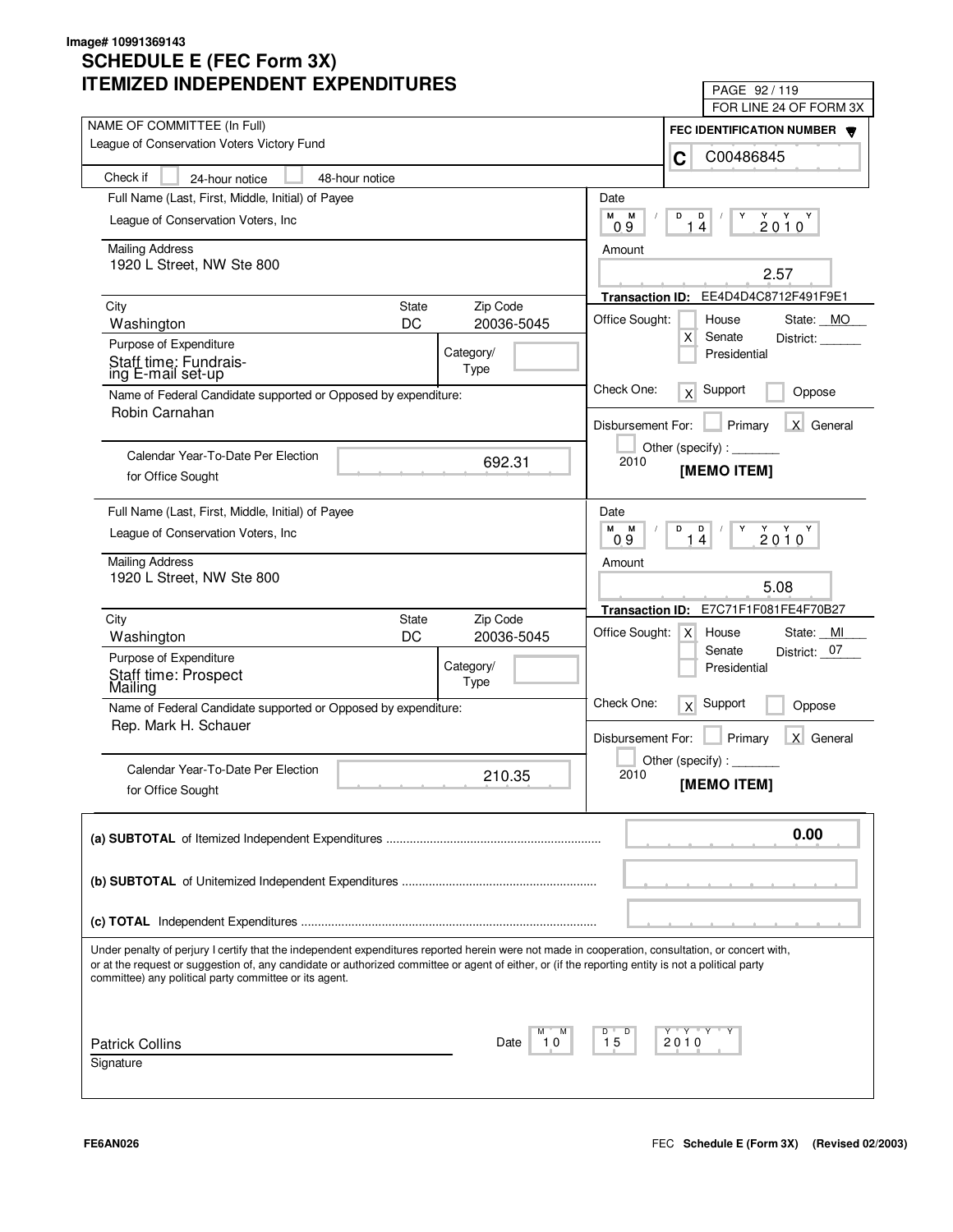| LIVILLU INDLFLINDLINI LAFLINDII UNLS                                                                                                                                                                         | PAGE 93 / 119<br>FOR LINE 24 OF FORM 3X                   |
|--------------------------------------------------------------------------------------------------------------------------------------------------------------------------------------------------------------|-----------------------------------------------------------|
| NAME OF COMMITTEE (In Full)                                                                                                                                                                                  |                                                           |
| League of Conservation Voters Victory Fund                                                                                                                                                                   | FEC IDENTIFICATION NUMBER <b>W</b><br>C00486845<br>C      |
| Check if<br>48-hour notice<br>24-hour notice                                                                                                                                                                 |                                                           |
| Full Name (Last, First, Middle, Initial) of Payee                                                                                                                                                            | Date                                                      |
| Sir Speedy                                                                                                                                                                                                   | М<br>М<br>D<br>D<br>Y<br>$2010^Y$                         |
|                                                                                                                                                                                                              | 09<br>14                                                  |
| <b>Mailing Address</b><br>2001 L ST NW                                                                                                                                                                       | Amount                                                    |
|                                                                                                                                                                                                              | 52.16                                                     |
|                                                                                                                                                                                                              | E85C3242A952F45FC979<br><b>Transaction ID:</b>            |
| <b>State</b><br>Zip Code<br>City<br>DC<br>20036-4905<br>Washington                                                                                                                                           | Office Sought:<br>$\mathsf{X}$<br>House<br>State: NH      |
| Purpose of Expenditure                                                                                                                                                                                       | Senate<br>District: 01                                    |
| Category/<br>Printing                                                                                                                                                                                        | Presidential                                              |
| Type                                                                                                                                                                                                         |                                                           |
| Name of Federal Candidate supported or Opposed by expenditure:<br>Rep. Carol Shea-Porter                                                                                                                     | Check One:<br>Support<br>x<br>Oppose                      |
|                                                                                                                                                                                                              | X General<br>Disbursement For:<br>Primary                 |
| Calendar Year-To-Date Per Election                                                                                                                                                                           |                                                           |
| 210.35<br>for Office Sought                                                                                                                                                                                  | 2010<br>[MEMO ITEM]                                       |
|                                                                                                                                                                                                              |                                                           |
| Full Name (Last, First, Middle, Initial) of Payee                                                                                                                                                            | Date                                                      |
| Sir Speedy                                                                                                                                                                                                   | м<br>D<br>$Y$ $Y$ $Y$<br>M<br>D<br>Y<br>2010<br>14<br>0.9 |
| <b>Mailing Address</b>                                                                                                                                                                                       | Amount                                                    |
| 2001 L ST NW                                                                                                                                                                                                 | 52.16                                                     |
|                                                                                                                                                                                                              | E6202D0F9356C493B833<br><b>Transaction ID:</b>            |
| Zip Code<br>City<br><b>State</b>                                                                                                                                                                             | Office Sought:<br>State: CO<br>House                      |
| DC<br>20036-4905<br>Washington                                                                                                                                                                               | X<br>Senate<br>District:                                  |
| Purpose of Expenditure<br>Category/                                                                                                                                                                          | Presidential                                              |
| Printing: Prospect<br>Mailing<br>Type                                                                                                                                                                        |                                                           |
| Name of Federal Candidate supported or Opposed by expenditure:                                                                                                                                               | Check One:<br>Support<br>x<br>Oppose                      |
| Michael F. Bennet                                                                                                                                                                                            | Primary<br>$\times$<br>General<br>Disbursement For:       |
|                                                                                                                                                                                                              |                                                           |
| Calendar Year-To-Date Per Election<br>210.35                                                                                                                                                                 | Other (specify) : $\overline{\phantom{a}}$<br>2010        |
| for Office Sought                                                                                                                                                                                            | [MEMO ITEM]                                               |
|                                                                                                                                                                                                              | 0.00                                                      |
|                                                                                                                                                                                                              |                                                           |
|                                                                                                                                                                                                              |                                                           |
|                                                                                                                                                                                                              |                                                           |
|                                                                                                                                                                                                              |                                                           |
| Under penalty of perjury I certify that the independent expenditures reported herein were not made in cooperation, consultation, or concert with,                                                            |                                                           |
| or at the request or suggestion of, any candidate or authorized committee or agent of either, or (if the reporting entity is not a political party<br>committee) any political party committee or its agent. |                                                           |
|                                                                                                                                                                                                              |                                                           |
|                                                                                                                                                                                                              | Y "Y "Y<br>D                                              |
| <b>Patrick Collins</b><br>Date<br>10                                                                                                                                                                         | 15<br>2010                                                |
| Signature                                                                                                                                                                                                    |                                                           |
|                                                                                                                                                                                                              |                                                           |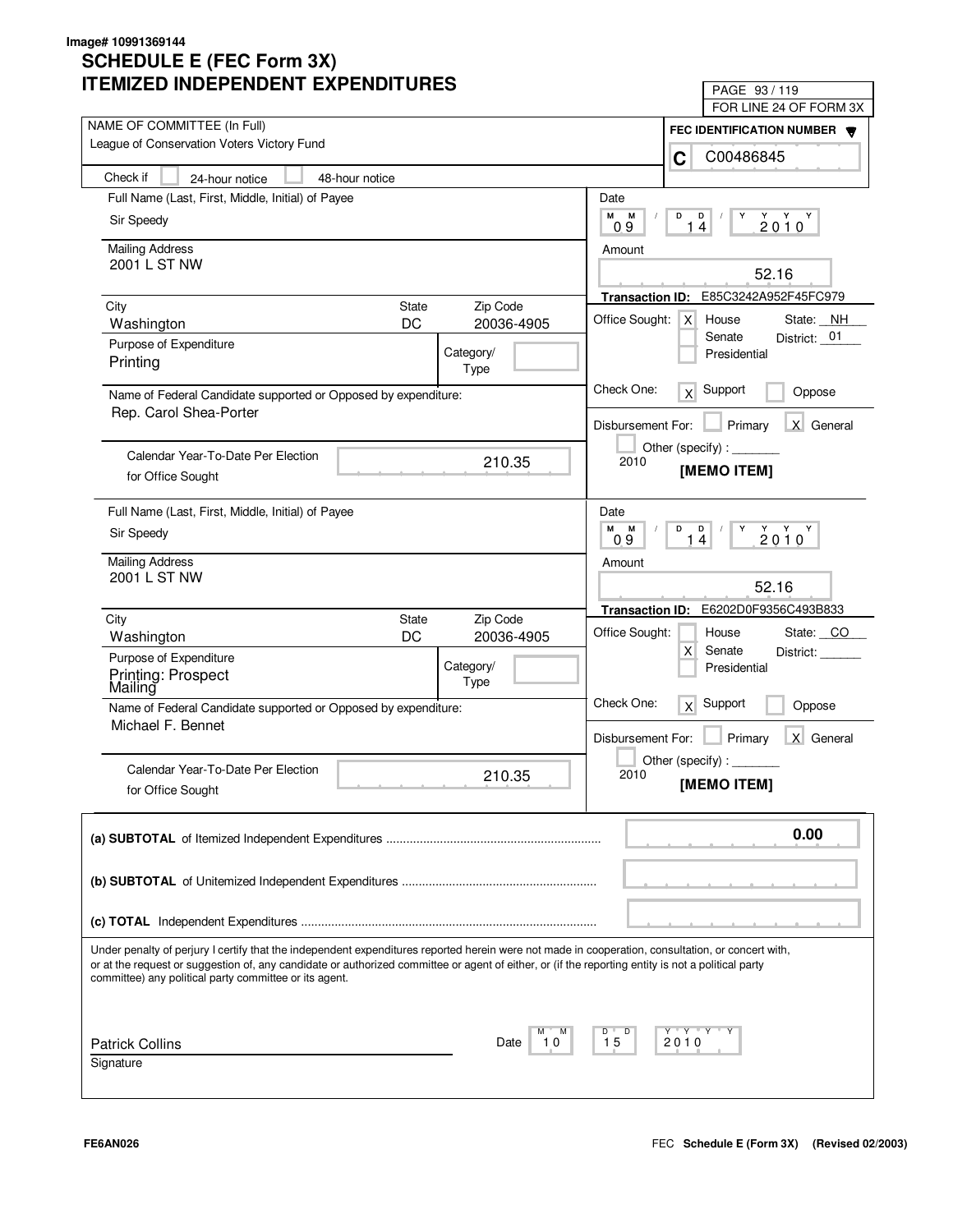| ITEMIZED INDEPENDENT EXPENDITURES                                                                                                                                                                            | PAGE 94 / 119<br>FOR LINE 24 OF FORM 3X                                                                                                |
|--------------------------------------------------------------------------------------------------------------------------------------------------------------------------------------------------------------|----------------------------------------------------------------------------------------------------------------------------------------|
| NAME OF COMMITTEE (In Full)                                                                                                                                                                                  | FEC IDENTIFICATION NUMBER                                                                                                              |
| League of Conservation Voters Victory Fund                                                                                                                                                                   | C00486845<br>C                                                                                                                         |
| Check if<br>48-hour notice<br>24-hour notice                                                                                                                                                                 |                                                                                                                                        |
| Full Name (Last, First, Middle, Initial) of Payee                                                                                                                                                            | Date                                                                                                                                   |
| <b>USPS</b>                                                                                                                                                                                                  | M M<br>D<br>Y<br>$\begin{array}{c}\n\stackrel{\vee}{2} & \stackrel{\vee}{0} & \stackrel{\vee}{0} \\ \end{array}$<br>$D$ /<br>14<br>0.9 |
| <b>Mailing Address</b>                                                                                                                                                                                       | Amount                                                                                                                                 |
| 38 Spring St                                                                                                                                                                                                 | 24.28                                                                                                                                  |
| City<br>State<br>Zip Code                                                                                                                                                                                    | Transaction ID: E3B18EC7E88254723B89                                                                                                   |
| Nashua<br><b>NH</b>                                                                                                                                                                                          | Office Sought:<br>State: CO<br>House<br>03060-3492                                                                                     |
| Purpose of Expenditure<br>Category/                                                                                                                                                                          | $\mathsf{X}$<br>Senate<br>District:                                                                                                    |
| Postage<br>Type                                                                                                                                                                                              | Presidential                                                                                                                           |
| Name of Federal Candidate supported or Opposed by expenditure:                                                                                                                                               | Check One:<br>$x$ Support<br>Oppose                                                                                                    |
| Michael F. Bennet                                                                                                                                                                                            | $\blacksquare$ Primary<br>X General<br>Disbursement For:                                                                               |
| Calendar Year-To-Date Per Election                                                                                                                                                                           | Other (specify) : ________                                                                                                             |
| for Office Sought                                                                                                                                                                                            | 2010<br>210.35<br>[MEMO ITEM]                                                                                                          |
|                                                                                                                                                                                                              |                                                                                                                                        |
| Full Name (Last, First, Middle, Initial) of Payee                                                                                                                                                            | Date                                                                                                                                   |
| <b>USPS</b>                                                                                                                                                                                                  | M M<br>D<br>1 <sup>D</sup><br>$2010^Y$<br>09                                                                                           |
| <b>Mailing Address</b>                                                                                                                                                                                       | Amount                                                                                                                                 |
| 38 Spring St                                                                                                                                                                                                 | 24.28                                                                                                                                  |
| Zip Code<br>State                                                                                                                                                                                            | Transaction ID: E8BC6C1C13B9C4094A71                                                                                                   |
| City<br><b>NH</b><br>Nashua                                                                                                                                                                                  | Office Sought: X<br>State: VA<br>House<br>03060-3492                                                                                   |
| Purpose of Expenditure<br>Category/                                                                                                                                                                          | District: 05<br>Senate                                                                                                                 |
| Postage<br>Type                                                                                                                                                                                              | Presidential                                                                                                                           |
| Name of Federal Candidate supported or Opposed by expenditure:                                                                                                                                               | Check One:<br>$\overline{X}$ Support<br>Oppose                                                                                         |
| Rep. Tom S.P. Perriello                                                                                                                                                                                      | X General<br>Disbursement For:                                                                                                         |
|                                                                                                                                                                                                              | Primary<br>Other (specify):                                                                                                            |
| Calendar Year-To-Date Per Election                                                                                                                                                                           | 210.35<br>2010<br>[MEMO ITEM]                                                                                                          |
| for Office Sought                                                                                                                                                                                            |                                                                                                                                        |
|                                                                                                                                                                                                              | 0.00                                                                                                                                   |
|                                                                                                                                                                                                              |                                                                                                                                        |
|                                                                                                                                                                                                              |                                                                                                                                        |
|                                                                                                                                                                                                              |                                                                                                                                        |
| Under penalty of perjury I certify that the independent expenditures reported herein were not made in cooperation, consultation, or concert with,                                                            |                                                                                                                                        |
| or at the request or suggestion of, any candidate or authorized committee or agent of either, or (if the reporting entity is not a political party<br>committee) any political party committee or its agent. |                                                                                                                                        |
|                                                                                                                                                                                                              |                                                                                                                                        |
|                                                                                                                                                                                                              | D<br>Y Y<br>м                                                                                                                          |
| <b>Patrick Collins</b>                                                                                                                                                                                       | D<br>15<br>2010<br>Date<br>10                                                                                                          |
| Signature                                                                                                                                                                                                    |                                                                                                                                        |
|                                                                                                                                                                                                              |                                                                                                                                        |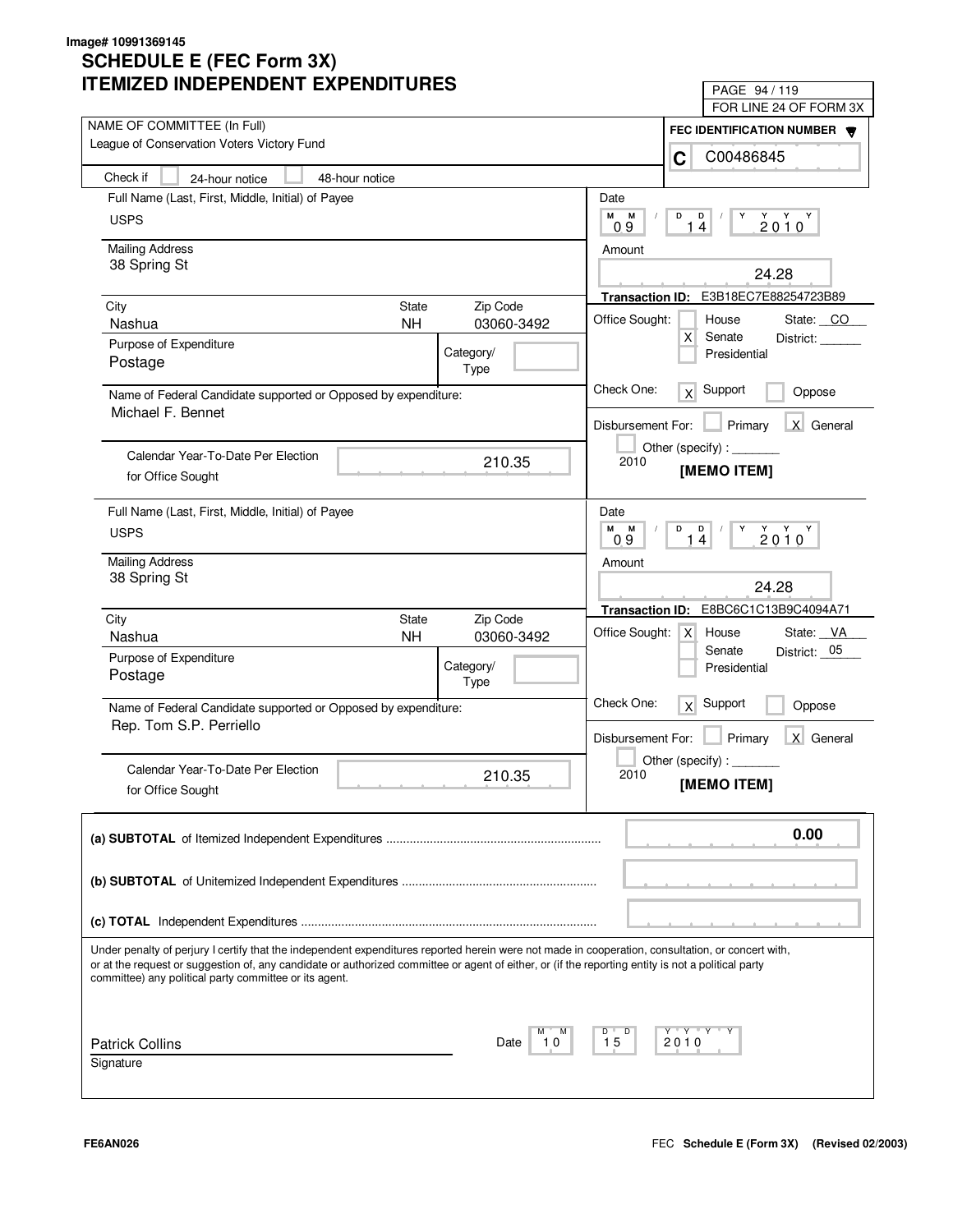| IILMILLU INDLFLNDLNI LAFLNDII UNLJ                                                                                                                                                                           | PAGE 95/119                                         |
|--------------------------------------------------------------------------------------------------------------------------------------------------------------------------------------------------------------|-----------------------------------------------------|
| NAME OF COMMITTEE (In Full)                                                                                                                                                                                  | FOR LINE 24 OF FORM 3X                              |
| League of Conservation Voters Victory Fund                                                                                                                                                                   | FEC IDENTIFICATION NUMBER                           |
|                                                                                                                                                                                                              | C00486845<br>C                                      |
| Check if<br>48-hour notice<br>24-hour notice                                                                                                                                                                 |                                                     |
| Full Name (Last, First, Middle, Initial) of Payee                                                                                                                                                            | Date                                                |
| FedEX                                                                                                                                                                                                        | M<br>M<br>D<br>D<br>Y<br>$2010^Y$<br>14<br>0.9      |
| <b>Mailing Address</b>                                                                                                                                                                                       | Amount                                              |
| 942 S Shady Grove Road                                                                                                                                                                                       | 3.00                                                |
|                                                                                                                                                                                                              |                                                     |
| Zip Code<br>City<br>State                                                                                                                                                                                    | EB26392C4D4C345458C8<br><b>Transaction ID:</b>      |
| 38120-4117<br><b>TN</b><br>Memphis                                                                                                                                                                           | Office Sought:<br>House<br>State: NV                |
| Purpose of Expenditure<br>Category/                                                                                                                                                                          | $\mathsf{x}$<br>Senate<br>District:<br>Presidential |
| Shipping<br>Type                                                                                                                                                                                             |                                                     |
| Name of Federal Candidate supported or Opposed by expenditure:                                                                                                                                               | Check One:<br>Support<br>x <sup>2</sup><br>Oppose   |
| Sen. Harry Reid                                                                                                                                                                                              | X General<br>Disbursement For:<br>Primary           |
|                                                                                                                                                                                                              | Other (specify) : ________                          |
| Calendar Year-To-Date Per Election<br>210.35                                                                                                                                                                 | 2010<br>[MEMO ITEM]                                 |
| for Office Sought                                                                                                                                                                                            |                                                     |
| Full Name (Last, First, Middle, Initial) of Payee                                                                                                                                                            | Date                                                |
| <b>USPS</b>                                                                                                                                                                                                  | M<br>M<br>D<br>$\mathsf{D}$<br>Y<br>$2010^{\gamma}$ |
|                                                                                                                                                                                                              | 14<br>09                                            |
| <b>Mailing Address</b><br>38 Spring St                                                                                                                                                                       | Amount                                              |
|                                                                                                                                                                                                              | 24.28                                               |
| City<br>Zip Code<br>State                                                                                                                                                                                    | E04124A2B3F7F4F2F870<br><b>Transaction ID:</b>      |
| <b>NH</b><br>Nashua<br>03060-3492                                                                                                                                                                            | Office Sought:<br>House<br>State: WI                |
| Purpose of Expenditure                                                                                                                                                                                       | $\times$<br>Senate<br>District:                     |
| Category/<br>Postage<br>Type                                                                                                                                                                                 | Presidential                                        |
| Name of Federal Candidate supported or Opposed by expenditure:                                                                                                                                               | Check One:<br>Support<br>x<br>Oppose                |
| Sen. Russ D. Feingold                                                                                                                                                                                        |                                                     |
|                                                                                                                                                                                                              | Disbursement For:<br>Primary<br>X General           |
| Calendar Year-To-Date Per Election                                                                                                                                                                           | Other (specify) : $\overline{\phantom{a}}$          |
| 210.35<br>for Office Sought                                                                                                                                                                                  | 2010<br>[MEMO ITEM]                                 |
|                                                                                                                                                                                                              |                                                     |
|                                                                                                                                                                                                              | 0.00                                                |
|                                                                                                                                                                                                              |                                                     |
|                                                                                                                                                                                                              |                                                     |
|                                                                                                                                                                                                              |                                                     |
|                                                                                                                                                                                                              |                                                     |
| Under penalty of perjury I certify that the independent expenditures reported herein were not made in cooperation, consultation, or concert with,                                                            |                                                     |
| or at the request or suggestion of, any candidate or authorized committee or agent of either, or (if the reporting entity is not a political party<br>committee) any political party committee or its agent. |                                                     |
|                                                                                                                                                                                                              |                                                     |
|                                                                                                                                                                                                              |                                                     |
| М                                                                                                                                                                                                            | Y Y "<br>Y<br>D                                     |
| <b>Patrick Collins</b><br>10<br>Date<br>Signature                                                                                                                                                            | 15<br>2010                                          |
|                                                                                                                                                                                                              |                                                     |
|                                                                                                                                                                                                              |                                                     |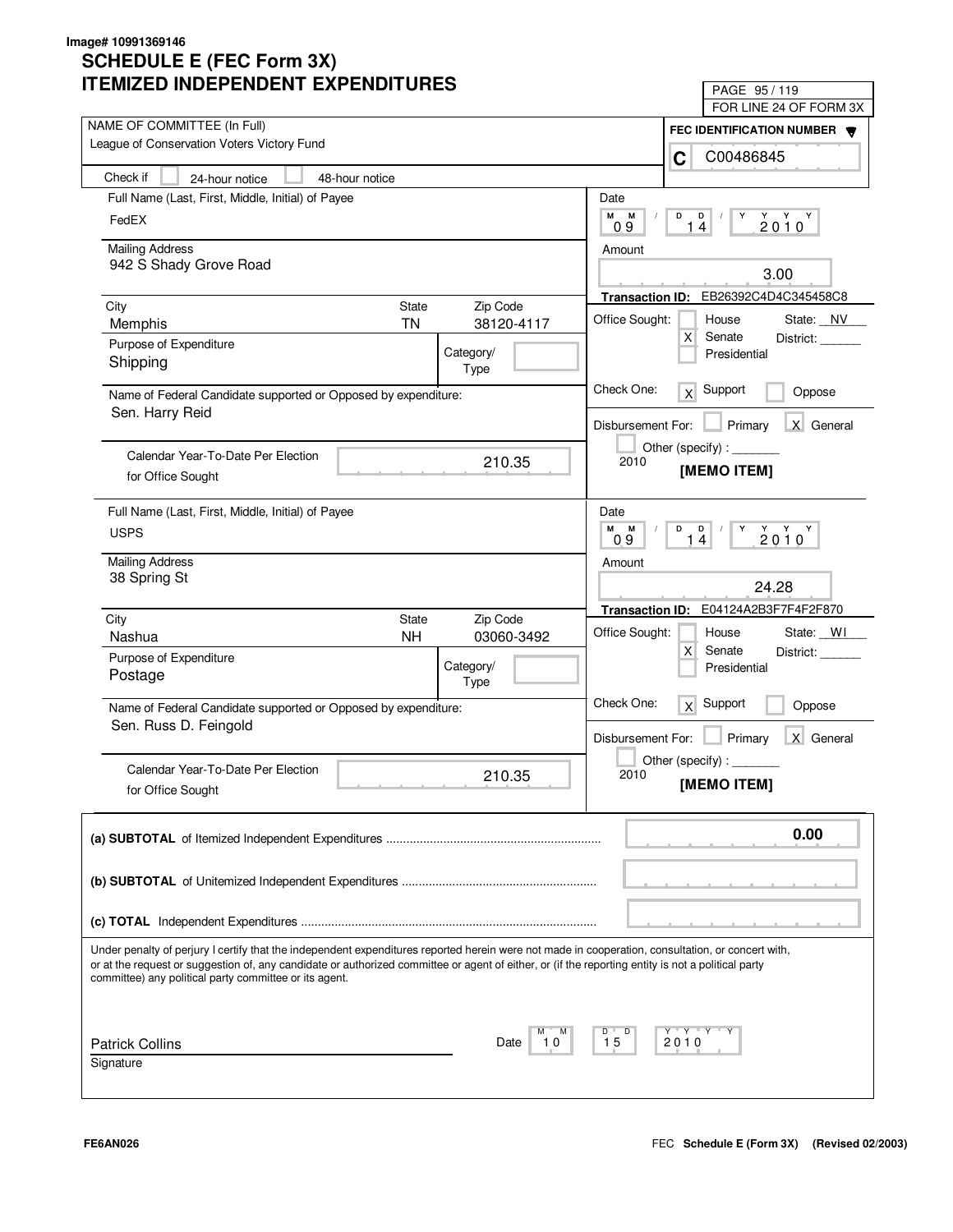| LIVILLU INDLFLNDLNI LAFLNDII UNLJ                                                                                                                                                                                                                                                                                                                                 | PAGE 96/119                                                                 |
|-------------------------------------------------------------------------------------------------------------------------------------------------------------------------------------------------------------------------------------------------------------------------------------------------------------------------------------------------------------------|-----------------------------------------------------------------------------|
| NAME OF COMMITTEE (In Full)                                                                                                                                                                                                                                                                                                                                       | FOR LINE 24 OF FORM 3X                                                      |
| League of Conservation Voters Victory Fund                                                                                                                                                                                                                                                                                                                        | FEC IDENTIFICATION NUMBER                                                   |
|                                                                                                                                                                                                                                                                                                                                                                   | C00486845<br>C                                                              |
| Check if<br>24-hour notice<br>48-hour notice                                                                                                                                                                                                                                                                                                                      |                                                                             |
| Full Name (Last, First, Middle, Initial) of Payee                                                                                                                                                                                                                                                                                                                 | Date                                                                        |
| League of Conservation Voters, Inc.                                                                                                                                                                                                                                                                                                                               | М<br>M<br>D<br>D<br>Y<br>$2010^Y$<br>14<br>09                               |
| <b>Mailing Address</b>                                                                                                                                                                                                                                                                                                                                            | Amount                                                                      |
| 1920 L Street, NW Ste 800                                                                                                                                                                                                                                                                                                                                         | 5.08                                                                        |
|                                                                                                                                                                                                                                                                                                                                                                   | E709EC91F706F409D99B<br><b>Transaction ID:</b>                              |
| Zip Code<br>City<br><b>State</b>                                                                                                                                                                                                                                                                                                                                  |                                                                             |
| DC<br>20036-5045<br>Washington                                                                                                                                                                                                                                                                                                                                    | Office Sought:<br>House<br>State: CO<br>$\mathsf{X}$<br>Senate<br>District: |
| Purpose of Expenditure<br>Category/                                                                                                                                                                                                                                                                                                                               | Presidential                                                                |
| Staff time: Prospect<br>Type<br>Mailing                                                                                                                                                                                                                                                                                                                           |                                                                             |
| Name of Federal Candidate supported or Opposed by expenditure:                                                                                                                                                                                                                                                                                                    | Check One:<br>Support<br>$\times$<br>Oppose                                 |
| Michael F. Bennet                                                                                                                                                                                                                                                                                                                                                 | X General<br>Disbursement For:<br>Primary                                   |
|                                                                                                                                                                                                                                                                                                                                                                   | Other (specify) : $\sqrt{\frac{1}{2} \sum_{r=1}^{r} (r - r)^2}$             |
| Calendar Year-To-Date Per Election<br>210.35                                                                                                                                                                                                                                                                                                                      | 2010<br>[MEMO ITEM]                                                         |
| for Office Sought                                                                                                                                                                                                                                                                                                                                                 |                                                                             |
| Full Name (Last, First, Middle, Initial) of Payee                                                                                                                                                                                                                                                                                                                 | Date                                                                        |
| <b>USPS</b>                                                                                                                                                                                                                                                                                                                                                       | M<br>M<br>D<br>D<br>Υ<br>$2010^{\gamma}$<br>14<br>0.9                       |
| <b>Mailing Address</b>                                                                                                                                                                                                                                                                                                                                            |                                                                             |
| 38 Spring St                                                                                                                                                                                                                                                                                                                                                      | Amount                                                                      |
|                                                                                                                                                                                                                                                                                                                                                                   | 24.28                                                                       |
| Zip Code<br>City<br><b>State</b>                                                                                                                                                                                                                                                                                                                                  | E786E113560E3416BAA5<br><b>Transaction ID:</b>                              |
| <b>NH</b><br>Nashua<br>03060-3492                                                                                                                                                                                                                                                                                                                                 | Office Sought:<br>State: CA<br>House                                        |
| Purpose of Expenditure<br>Category/                                                                                                                                                                                                                                                                                                                               | $\mathsf{X}$<br>Senate<br>District:<br>Presidential                         |
| Postage<br>Type                                                                                                                                                                                                                                                                                                                                                   |                                                                             |
| Name of Federal Candidate supported or Opposed by expenditure:                                                                                                                                                                                                                                                                                                    | Check One:<br>Support<br>x<br>Oppose                                        |
| Sen. Barbara Boxer                                                                                                                                                                                                                                                                                                                                                |                                                                             |
|                                                                                                                                                                                                                                                                                                                                                                   | Primary<br>X General<br>Disbursement For:                                   |
| Calendar Year-To-Date Per Election                                                                                                                                                                                                                                                                                                                                | Other (specify) : $\overline{\phantom{a}}$<br>2010                          |
| 210.35<br>for Office Sought                                                                                                                                                                                                                                                                                                                                       | [MEMO ITEM]                                                                 |
|                                                                                                                                                                                                                                                                                                                                                                   |                                                                             |
|                                                                                                                                                                                                                                                                                                                                                                   | 0.00                                                                        |
|                                                                                                                                                                                                                                                                                                                                                                   |                                                                             |
|                                                                                                                                                                                                                                                                                                                                                                   |                                                                             |
|                                                                                                                                                                                                                                                                                                                                                                   |                                                                             |
|                                                                                                                                                                                                                                                                                                                                                                   |                                                                             |
| Under penalty of perjury I certify that the independent expenditures reported herein were not made in cooperation, consultation, or concert with,<br>or at the request or suggestion of, any candidate or authorized committee or agent of either, or (if the reporting entity is not a political party<br>committee) any political party committee or its agent. |                                                                             |
|                                                                                                                                                                                                                                                                                                                                                                   |                                                                             |
| <b>Patrick Collins</b><br>10<br>Date                                                                                                                                                                                                                                                                                                                              | Y "Y "Y<br>D<br>15<br>2010                                                  |
| Signature                                                                                                                                                                                                                                                                                                                                                         |                                                                             |
|                                                                                                                                                                                                                                                                                                                                                                   |                                                                             |
|                                                                                                                                                                                                                                                                                                                                                                   |                                                                             |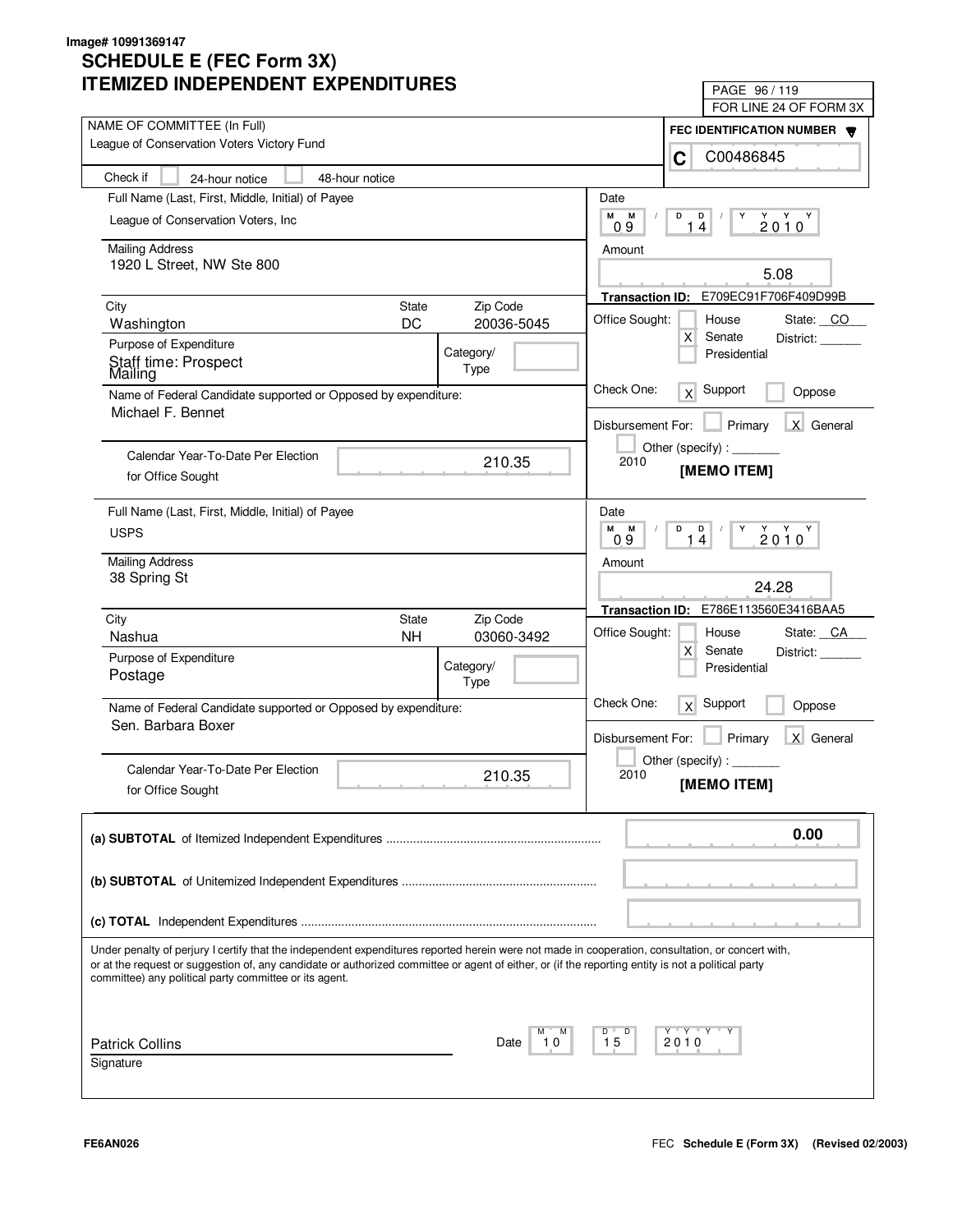| LIVILLU INDLFLINDLNI LAFLINDII UNLJ                                                                                                                                                                                                                                                                                                                               | PAGE 97/119                                    |  |
|-------------------------------------------------------------------------------------------------------------------------------------------------------------------------------------------------------------------------------------------------------------------------------------------------------------------------------------------------------------------|------------------------------------------------|--|
| NAME OF COMMITTEE (In Full)                                                                                                                                                                                                                                                                                                                                       | FOR LINE 24 OF FORM 3X                         |  |
| League of Conservation Voters Victory Fund                                                                                                                                                                                                                                                                                                                        | FEC IDENTIFICATION NUMBER                      |  |
|                                                                                                                                                                                                                                                                                                                                                                   | C00486845<br>C                                 |  |
| Check if<br>48-hour notice<br>24-hour notice                                                                                                                                                                                                                                                                                                                      |                                                |  |
| Full Name (Last, First, Middle, Initial) of Payee                                                                                                                                                                                                                                                                                                                 | Date                                           |  |
| League of Conservation Voters, Inc.                                                                                                                                                                                                                                                                                                                               | M<br>M<br>D<br>D<br>Y<br>$2010^Y$              |  |
|                                                                                                                                                                                                                                                                                                                                                                   | 14<br>09                                       |  |
| <b>Mailing Address</b><br>1920 L Street, NW Ste 800                                                                                                                                                                                                                                                                                                               | Amount                                         |  |
|                                                                                                                                                                                                                                                                                                                                                                   | 2.57                                           |  |
|                                                                                                                                                                                                                                                                                                                                                                   | EE2EACAC9402D4235AB3<br><b>Transaction ID:</b> |  |
| Zip Code<br>City<br><b>State</b><br>DC<br>20036-5045                                                                                                                                                                                                                                                                                                              | Office Sought:<br>House<br>State: PA           |  |
| Washington                                                                                                                                                                                                                                                                                                                                                        | $\mathsf{X}$<br>Senate<br>District:            |  |
| Purpose of Expenditure<br>Category/<br>Staff time: Fundrais-                                                                                                                                                                                                                                                                                                      | Presidential                                   |  |
| Type<br>ing E-mail set-up                                                                                                                                                                                                                                                                                                                                         |                                                |  |
| Name of Federal Candidate supported or Opposed by expenditure:                                                                                                                                                                                                                                                                                                    | Check One:<br>Support<br>x<br>Oppose           |  |
| Joseph Sestak                                                                                                                                                                                                                                                                                                                                                     | X General<br>Disbursement For:<br>Primary      |  |
|                                                                                                                                                                                                                                                                                                                                                                   | Other (specify):                               |  |
| Calendar Year-To-Date Per Election<br>692.31                                                                                                                                                                                                                                                                                                                      | 2010<br>[MEMO ITEM]                            |  |
| for Office Sought                                                                                                                                                                                                                                                                                                                                                 |                                                |  |
| Full Name (Last, First, Middle, Initial) of Payee                                                                                                                                                                                                                                                                                                                 | Date                                           |  |
| <b>USPS</b>                                                                                                                                                                                                                                                                                                                                                       | м<br>M<br>D<br>D<br>Y<br>$2010^{\gamma}$       |  |
|                                                                                                                                                                                                                                                                                                                                                                   | 09<br>4<br>1                                   |  |
| <b>Mailing Address</b>                                                                                                                                                                                                                                                                                                                                            | Amount                                         |  |
| 38 Spring St                                                                                                                                                                                                                                                                                                                                                      | 24.28                                          |  |
|                                                                                                                                                                                                                                                                                                                                                                   | E8D79A411578E4D72AA9<br><b>Transaction ID:</b> |  |
| Zip Code<br>City<br><b>State</b><br><b>NH</b><br>Nashua<br>03060-3492                                                                                                                                                                                                                                                                                             | Office Sought:<br>State: MO<br>House           |  |
| Purpose of Expenditure                                                                                                                                                                                                                                                                                                                                            | $\mathsf{X}$<br>Senate<br>District:            |  |
| Category/<br>Postage                                                                                                                                                                                                                                                                                                                                              | Presidential                                   |  |
| Type                                                                                                                                                                                                                                                                                                                                                              |                                                |  |
| Name of Federal Candidate supported or Opposed by expenditure:                                                                                                                                                                                                                                                                                                    | Check One:<br>Support<br>x<br>Oppose           |  |
| Robin Carnahan                                                                                                                                                                                                                                                                                                                                                    | Primary<br>X General<br>Disbursement For:      |  |
|                                                                                                                                                                                                                                                                                                                                                                   |                                                |  |
| Calendar Year-To-Date Per Election<br>692.31                                                                                                                                                                                                                                                                                                                      | Other (specify):<br>2010                       |  |
| for Office Sought                                                                                                                                                                                                                                                                                                                                                 | [MEMO ITEM]                                    |  |
|                                                                                                                                                                                                                                                                                                                                                                   |                                                |  |
|                                                                                                                                                                                                                                                                                                                                                                   | 0.00                                           |  |
|                                                                                                                                                                                                                                                                                                                                                                   |                                                |  |
|                                                                                                                                                                                                                                                                                                                                                                   |                                                |  |
|                                                                                                                                                                                                                                                                                                                                                                   |                                                |  |
|                                                                                                                                                                                                                                                                                                                                                                   |                                                |  |
| Under penalty of perjury I certify that the independent expenditures reported herein were not made in cooperation, consultation, or concert with,<br>or at the request or suggestion of, any candidate or authorized committee or agent of either, or (if the reporting entity is not a political party<br>committee) any political party committee or its agent. |                                                |  |
|                                                                                                                                                                                                                                                                                                                                                                   |                                                |  |
|                                                                                                                                                                                                                                                                                                                                                                   | Y "Y "Y<br>D                                   |  |
| <b>Patrick Collins</b><br>10<br>Date<br>Signature                                                                                                                                                                                                                                                                                                                 | 15<br>2010                                     |  |
|                                                                                                                                                                                                                                                                                                                                                                   |                                                |  |
|                                                                                                                                                                                                                                                                                                                                                                   |                                                |  |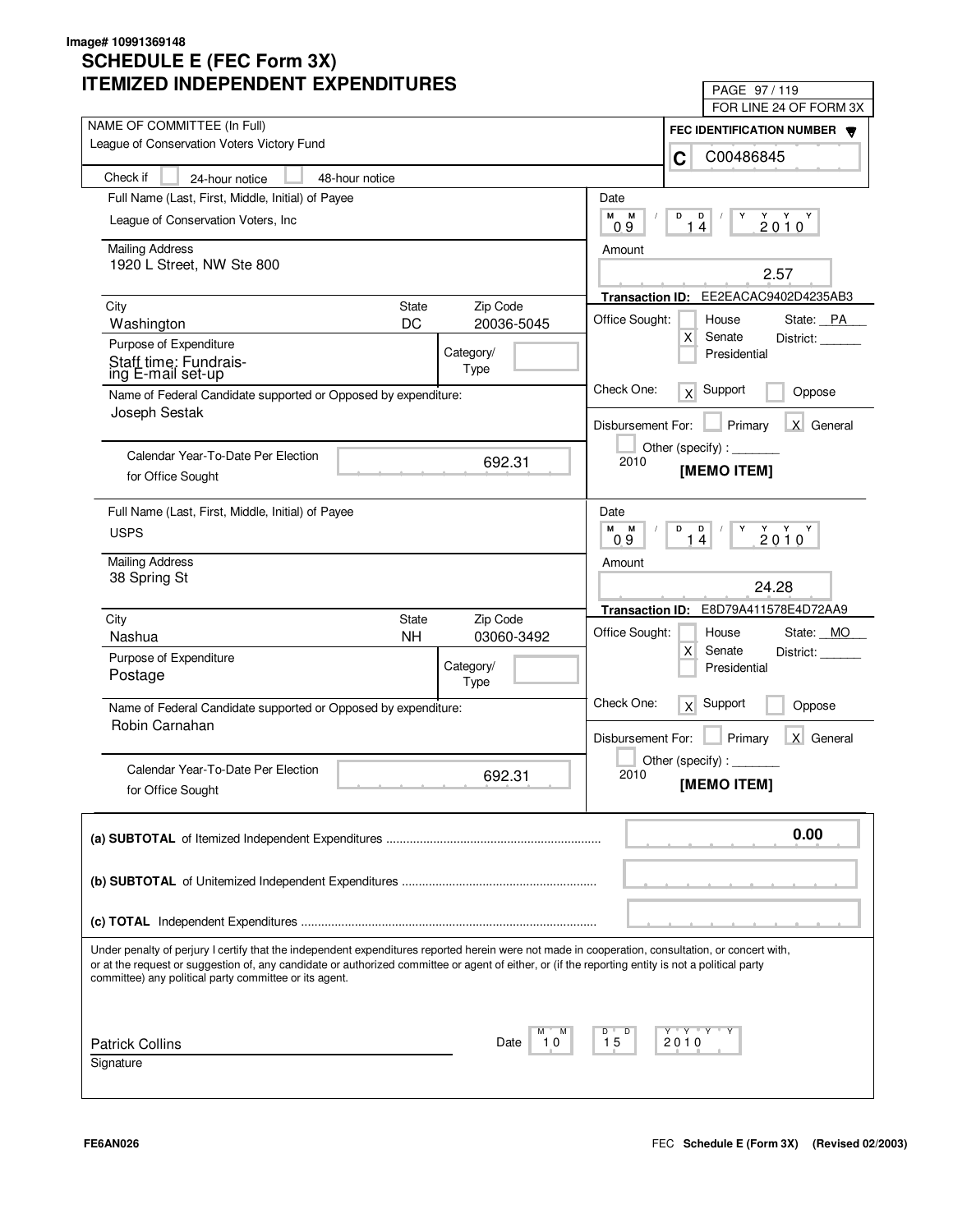| LIVILLU INDLFLNDLNI LAFLNDII UNLJ                                                                                                                                                                                                                                                                                                                                 | PAGE 98 / 119                                                                                                                         |  |
|-------------------------------------------------------------------------------------------------------------------------------------------------------------------------------------------------------------------------------------------------------------------------------------------------------------------------------------------------------------------|---------------------------------------------------------------------------------------------------------------------------------------|--|
| NAME OF COMMITTEE (In Full)                                                                                                                                                                                                                                                                                                                                       | FOR LINE 24 OF FORM 3X                                                                                                                |  |
| League of Conservation Voters Victory Fund                                                                                                                                                                                                                                                                                                                        | FEC IDENTIFICATION NUMBER                                                                                                             |  |
|                                                                                                                                                                                                                                                                                                                                                                   | C00486845<br>C                                                                                                                        |  |
| Check if<br>24-hour notice<br>48-hour notice                                                                                                                                                                                                                                                                                                                      |                                                                                                                                       |  |
| Full Name (Last, First, Middle, Initial) of Payee                                                                                                                                                                                                                                                                                                                 | Date                                                                                                                                  |  |
| League of Conservation Voters, Inc.                                                                                                                                                                                                                                                                                                                               | M<br>M<br>D<br>D<br>Y<br>$2010^Y$<br>14<br>09                                                                                         |  |
| <b>Mailing Address</b>                                                                                                                                                                                                                                                                                                                                            | Amount                                                                                                                                |  |
| 1920 L Street, NW Ste 800                                                                                                                                                                                                                                                                                                                                         | 5.08                                                                                                                                  |  |
|                                                                                                                                                                                                                                                                                                                                                                   | E683C3D514E3C4C85884<br><b>Transaction ID:</b>                                                                                        |  |
| Zip Code<br>City<br><b>State</b>                                                                                                                                                                                                                                                                                                                                  |                                                                                                                                       |  |
| DC<br>20036-5045<br>Washington                                                                                                                                                                                                                                                                                                                                    | Office Sought:<br>House<br>State: NV<br>$\mathsf{X}$<br>Senate<br>District:                                                           |  |
| Purpose of Expenditure<br>Category/                                                                                                                                                                                                                                                                                                                               | Presidential                                                                                                                          |  |
| Staff time: Prospect<br>Type<br>Mailing                                                                                                                                                                                                                                                                                                                           |                                                                                                                                       |  |
| Name of Federal Candidate supported or Opposed by expenditure:<br>Sen. Harry Reid                                                                                                                                                                                                                                                                                 | Check One:<br>Support<br>$\times$<br>Oppose                                                                                           |  |
|                                                                                                                                                                                                                                                                                                                                                                   | X General<br>Disbursement For:<br>Primary                                                                                             |  |
|                                                                                                                                                                                                                                                                                                                                                                   | Other (specify):                                                                                                                      |  |
| Calendar Year-To-Date Per Election<br>210.35                                                                                                                                                                                                                                                                                                                      | 2010<br>[MEMO ITEM]                                                                                                                   |  |
| for Office Sought                                                                                                                                                                                                                                                                                                                                                 |                                                                                                                                       |  |
| Full Name (Last, First, Middle, Initial) of Payee                                                                                                                                                                                                                                                                                                                 | Date                                                                                                                                  |  |
| <b>USPS</b>                                                                                                                                                                                                                                                                                                                                                       | M<br>M<br>D<br>D<br>Y<br>$\begin{array}{c}\n\stackrel{\vee}{2} & \stackrel{\vee}{0} & \stackrel{\vee}{0} \\ \end{array}$<br>14<br>0.9 |  |
| <b>Mailing Address</b>                                                                                                                                                                                                                                                                                                                                            | Amount                                                                                                                                |  |
| 38 Spring St                                                                                                                                                                                                                                                                                                                                                      | 24.28                                                                                                                                 |  |
|                                                                                                                                                                                                                                                                                                                                                                   |                                                                                                                                       |  |
| Zip Code<br>City<br><b>State</b>                                                                                                                                                                                                                                                                                                                                  | E4EDCEABD5A794F61BB7<br><b>Transaction ID:</b>                                                                                        |  |
| <b>NH</b><br>Nashua<br>03060-3492                                                                                                                                                                                                                                                                                                                                 | Office Sought:<br>State: NV<br>House<br>$\mathsf{X}$<br>Senate<br>District:                                                           |  |
| Purpose of Expenditure<br>Category/                                                                                                                                                                                                                                                                                                                               | Presidential                                                                                                                          |  |
| Postage<br>Type                                                                                                                                                                                                                                                                                                                                                   |                                                                                                                                       |  |
| Name of Federal Candidate supported or Opposed by expenditure:                                                                                                                                                                                                                                                                                                    | Check One:<br>Support<br>x<br>Oppose                                                                                                  |  |
| Sen. Harry Reid                                                                                                                                                                                                                                                                                                                                                   | Primary<br>X General<br>Disbursement For:                                                                                             |  |
|                                                                                                                                                                                                                                                                                                                                                                   | Other (specify) : $\overline{\phantom{a}}$                                                                                            |  |
| Calendar Year-To-Date Per Election<br>210.35                                                                                                                                                                                                                                                                                                                      | 2010                                                                                                                                  |  |
| for Office Sought                                                                                                                                                                                                                                                                                                                                                 | [MEMO ITEM]                                                                                                                           |  |
|                                                                                                                                                                                                                                                                                                                                                                   |                                                                                                                                       |  |
|                                                                                                                                                                                                                                                                                                                                                                   | 0.00                                                                                                                                  |  |
|                                                                                                                                                                                                                                                                                                                                                                   |                                                                                                                                       |  |
|                                                                                                                                                                                                                                                                                                                                                                   |                                                                                                                                       |  |
|                                                                                                                                                                                                                                                                                                                                                                   |                                                                                                                                       |  |
|                                                                                                                                                                                                                                                                                                                                                                   |                                                                                                                                       |  |
| Under penalty of perjury I certify that the independent expenditures reported herein were not made in cooperation, consultation, or concert with,<br>or at the request or suggestion of, any candidate or authorized committee or agent of either, or (if the reporting entity is not a political party<br>committee) any political party committee or its agent. |                                                                                                                                       |  |
|                                                                                                                                                                                                                                                                                                                                                                   |                                                                                                                                       |  |
| <b>Patrick Collins</b><br>10<br>Date                                                                                                                                                                                                                                                                                                                              | Y "Y "Y<br>D<br>15<br>2010                                                                                                            |  |
| Signature                                                                                                                                                                                                                                                                                                                                                         |                                                                                                                                       |  |
|                                                                                                                                                                                                                                                                                                                                                                   |                                                                                                                                       |  |
|                                                                                                                                                                                                                                                                                                                                                                   |                                                                                                                                       |  |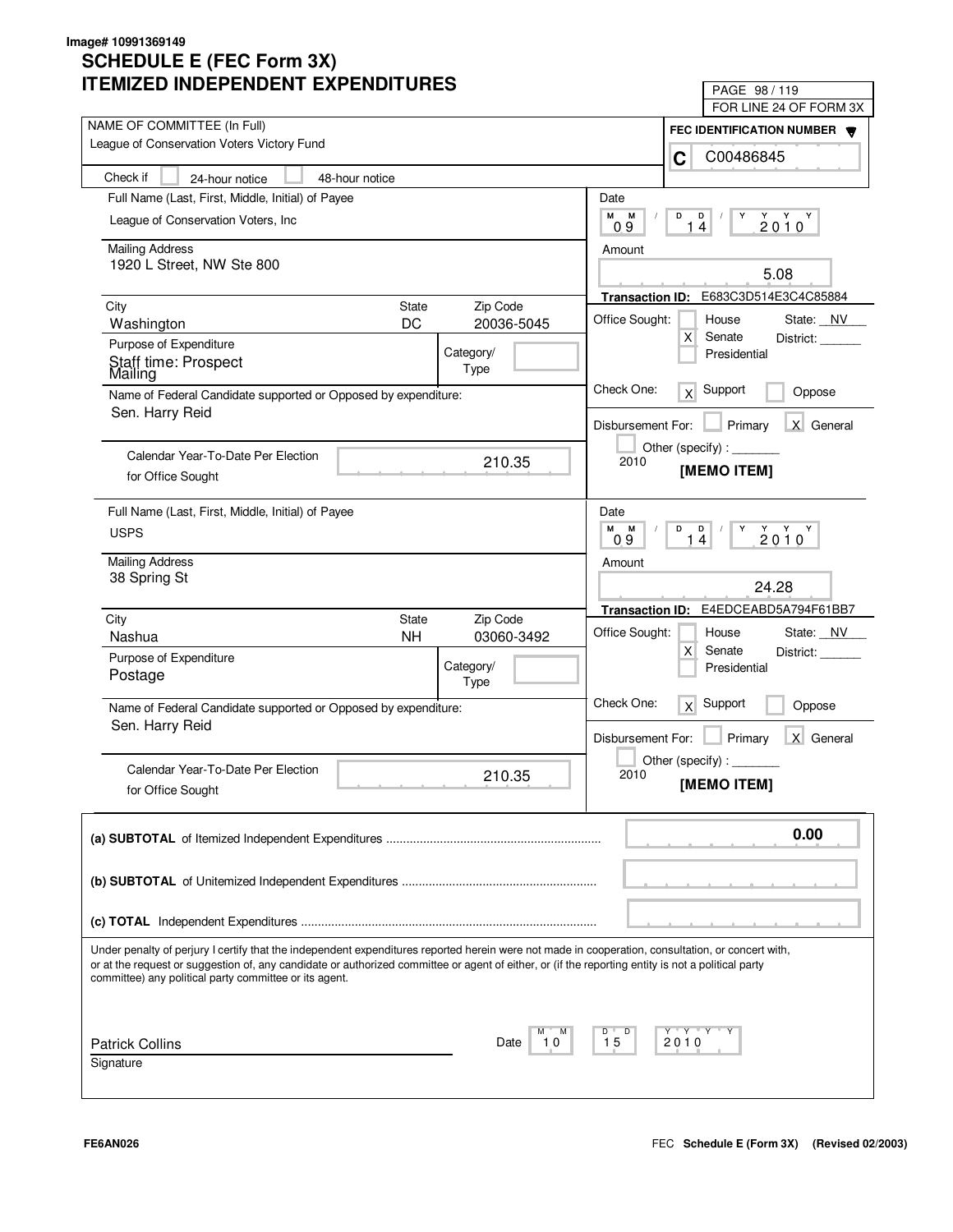| LIVILLU INDLFLNDLNI LAFLNDII UNLJ                                                                                                                                                                                                                                                                                                                                 | PAGE 99 / 119                                                                                                                                                                                                                                                                                                                                                                                                                               |
|-------------------------------------------------------------------------------------------------------------------------------------------------------------------------------------------------------------------------------------------------------------------------------------------------------------------------------------------------------------------|---------------------------------------------------------------------------------------------------------------------------------------------------------------------------------------------------------------------------------------------------------------------------------------------------------------------------------------------------------------------------------------------------------------------------------------------|
| NAME OF COMMITTEE (In Full)                                                                                                                                                                                                                                                                                                                                       | FOR LINE 24 OF FORM 3X                                                                                                                                                                                                                                                                                                                                                                                                                      |
| League of Conservation Voters Victory Fund                                                                                                                                                                                                                                                                                                                        | FEC IDENTIFICATION NUMBER                                                                                                                                                                                                                                                                                                                                                                                                                   |
|                                                                                                                                                                                                                                                                                                                                                                   | C00486845<br>C                                                                                                                                                                                                                                                                                                                                                                                                                              |
| Check if<br>48-hour notice<br>24-hour notice                                                                                                                                                                                                                                                                                                                      |                                                                                                                                                                                                                                                                                                                                                                                                                                             |
| Full Name (Last, First, Middle, Initial) of Payee                                                                                                                                                                                                                                                                                                                 | Date                                                                                                                                                                                                                                                                                                                                                                                                                                        |
| <b>USPS</b>                                                                                                                                                                                                                                                                                                                                                       | М<br>М<br>D<br>D<br>Y<br>$2010^Y$<br>14<br>09                                                                                                                                                                                                                                                                                                                                                                                               |
| <b>Mailing Address</b>                                                                                                                                                                                                                                                                                                                                            | Amount                                                                                                                                                                                                                                                                                                                                                                                                                                      |
| 38 Spring St                                                                                                                                                                                                                                                                                                                                                      | 24.28                                                                                                                                                                                                                                                                                                                                                                                                                                       |
|                                                                                                                                                                                                                                                                                                                                                                   | Transaction ID: E49578E5CC9E74DB582A                                                                                                                                                                                                                                                                                                                                                                                                        |
| <b>State</b><br>Zip Code<br>City                                                                                                                                                                                                                                                                                                                                  |                                                                                                                                                                                                                                                                                                                                                                                                                                             |
| 03060-3492<br>Nashua<br><b>NH</b>                                                                                                                                                                                                                                                                                                                                 | Office Sought:<br>House<br>State: NH<br>X<br>Senate<br>District:                                                                                                                                                                                                                                                                                                                                                                            |
| Purpose of Expenditure<br>Category/                                                                                                                                                                                                                                                                                                                               | Presidential                                                                                                                                                                                                                                                                                                                                                                                                                                |
| Postage<br>Type                                                                                                                                                                                                                                                                                                                                                   |                                                                                                                                                                                                                                                                                                                                                                                                                                             |
| Name of Federal Candidate supported or Opposed by expenditure:                                                                                                                                                                                                                                                                                                    | Check One:<br>Support<br>x<br>Oppose                                                                                                                                                                                                                                                                                                                                                                                                        |
| Rep. Paul W. Hodes                                                                                                                                                                                                                                                                                                                                                | X General<br>Disbursement For:<br>Primary                                                                                                                                                                                                                                                                                                                                                                                                   |
|                                                                                                                                                                                                                                                                                                                                                                   | Other (specify) : $\sqrt{\frac{1}{2} \cdot \frac{1}{2} \cdot \frac{1}{2} \cdot \frac{1}{2} \cdot \frac{1}{2} \cdot \frac{1}{2} \cdot \frac{1}{2} \cdot \frac{1}{2} \cdot \frac{1}{2} \cdot \frac{1}{2} \cdot \frac{1}{2} \cdot \frac{1}{2} \cdot \frac{1}{2} \cdot \frac{1}{2} \cdot \frac{1}{2} \cdot \frac{1}{2} \cdot \frac{1}{2} \cdot \frac{1}{2} \cdot \frac{1}{2} \cdot \frac{1}{2} \cdot \frac{1}{2} \cdot \frac{1}{2} \cdot \frac$ |
| Calendar Year-To-Date Per Election<br>692.31                                                                                                                                                                                                                                                                                                                      | 2010<br>[MEMO ITEM]                                                                                                                                                                                                                                                                                                                                                                                                                         |
| for Office Sought                                                                                                                                                                                                                                                                                                                                                 |                                                                                                                                                                                                                                                                                                                                                                                                                                             |
| Full Name (Last, First, Middle, Initial) of Payee                                                                                                                                                                                                                                                                                                                 | Date                                                                                                                                                                                                                                                                                                                                                                                                                                        |
| Sir Speedy                                                                                                                                                                                                                                                                                                                                                        | M<br>M<br>D<br>D<br>Y<br>$\begin{array}{c}\n\stackrel{\vee}{2} & \stackrel{\vee}{0} & \stackrel{\vee}{0} \\ \end{array}$<br>14<br>0.9                                                                                                                                                                                                                                                                                                       |
| <b>Mailing Address</b>                                                                                                                                                                                                                                                                                                                                            | Amount                                                                                                                                                                                                                                                                                                                                                                                                                                      |
| 2001 L ST NW                                                                                                                                                                                                                                                                                                                                                      | 52.16                                                                                                                                                                                                                                                                                                                                                                                                                                       |
|                                                                                                                                                                                                                                                                                                                                                                   | Transaction ID: EC51726FA5142406A886                                                                                                                                                                                                                                                                                                                                                                                                        |
| Zip Code<br>City<br>State                                                                                                                                                                                                                                                                                                                                         | Office Sought:<br>State: WI<br>House                                                                                                                                                                                                                                                                                                                                                                                                        |
| DC<br>20036-4905<br>Washington                                                                                                                                                                                                                                                                                                                                    | X<br>Senate<br>District:                                                                                                                                                                                                                                                                                                                                                                                                                    |
| Purpose of Expenditure<br>Category/                                                                                                                                                                                                                                                                                                                               | Presidential                                                                                                                                                                                                                                                                                                                                                                                                                                |
| Printing: Prospect<br>Mailing<br>Type                                                                                                                                                                                                                                                                                                                             |                                                                                                                                                                                                                                                                                                                                                                                                                                             |
| Name of Federal Candidate supported or Opposed by expenditure:                                                                                                                                                                                                                                                                                                    | Check One:<br>Support<br>x<br>Oppose                                                                                                                                                                                                                                                                                                                                                                                                        |
| Sen. Russ D. Feingold                                                                                                                                                                                                                                                                                                                                             | Primary<br>X General<br>Disbursement For:                                                                                                                                                                                                                                                                                                                                                                                                   |
|                                                                                                                                                                                                                                                                                                                                                                   | Other (specify) : $\_$                                                                                                                                                                                                                                                                                                                                                                                                                      |
| Calendar Year-To-Date Per Election<br>210.35                                                                                                                                                                                                                                                                                                                      | 2010                                                                                                                                                                                                                                                                                                                                                                                                                                        |
| for Office Sought                                                                                                                                                                                                                                                                                                                                                 | [MEMO ITEM]                                                                                                                                                                                                                                                                                                                                                                                                                                 |
|                                                                                                                                                                                                                                                                                                                                                                   | 0.00                                                                                                                                                                                                                                                                                                                                                                                                                                        |
|                                                                                                                                                                                                                                                                                                                                                                   |                                                                                                                                                                                                                                                                                                                                                                                                                                             |
|                                                                                                                                                                                                                                                                                                                                                                   |                                                                                                                                                                                                                                                                                                                                                                                                                                             |
|                                                                                                                                                                                                                                                                                                                                                                   |                                                                                                                                                                                                                                                                                                                                                                                                                                             |
|                                                                                                                                                                                                                                                                                                                                                                   |                                                                                                                                                                                                                                                                                                                                                                                                                                             |
|                                                                                                                                                                                                                                                                                                                                                                   |                                                                                                                                                                                                                                                                                                                                                                                                                                             |
| Under penalty of perjury I certify that the independent expenditures reported herein were not made in cooperation, consultation, or concert with,<br>or at the request or suggestion of, any candidate or authorized committee or agent of either, or (if the reporting entity is not a political party<br>committee) any political party committee or its agent. |                                                                                                                                                                                                                                                                                                                                                                                                                                             |
|                                                                                                                                                                                                                                                                                                                                                                   |                                                                                                                                                                                                                                                                                                                                                                                                                                             |
| <b>Patrick Collins</b><br>Date<br>10                                                                                                                                                                                                                                                                                                                              | Y "Y "Y "<br>D<br>15<br>2010                                                                                                                                                                                                                                                                                                                                                                                                                |
| Signature                                                                                                                                                                                                                                                                                                                                                         |                                                                                                                                                                                                                                                                                                                                                                                                                                             |
|                                                                                                                                                                                                                                                                                                                                                                   |                                                                                                                                                                                                                                                                                                                                                                                                                                             |
|                                                                                                                                                                                                                                                                                                                                                                   |                                                                                                                                                                                                                                                                                                                                                                                                                                             |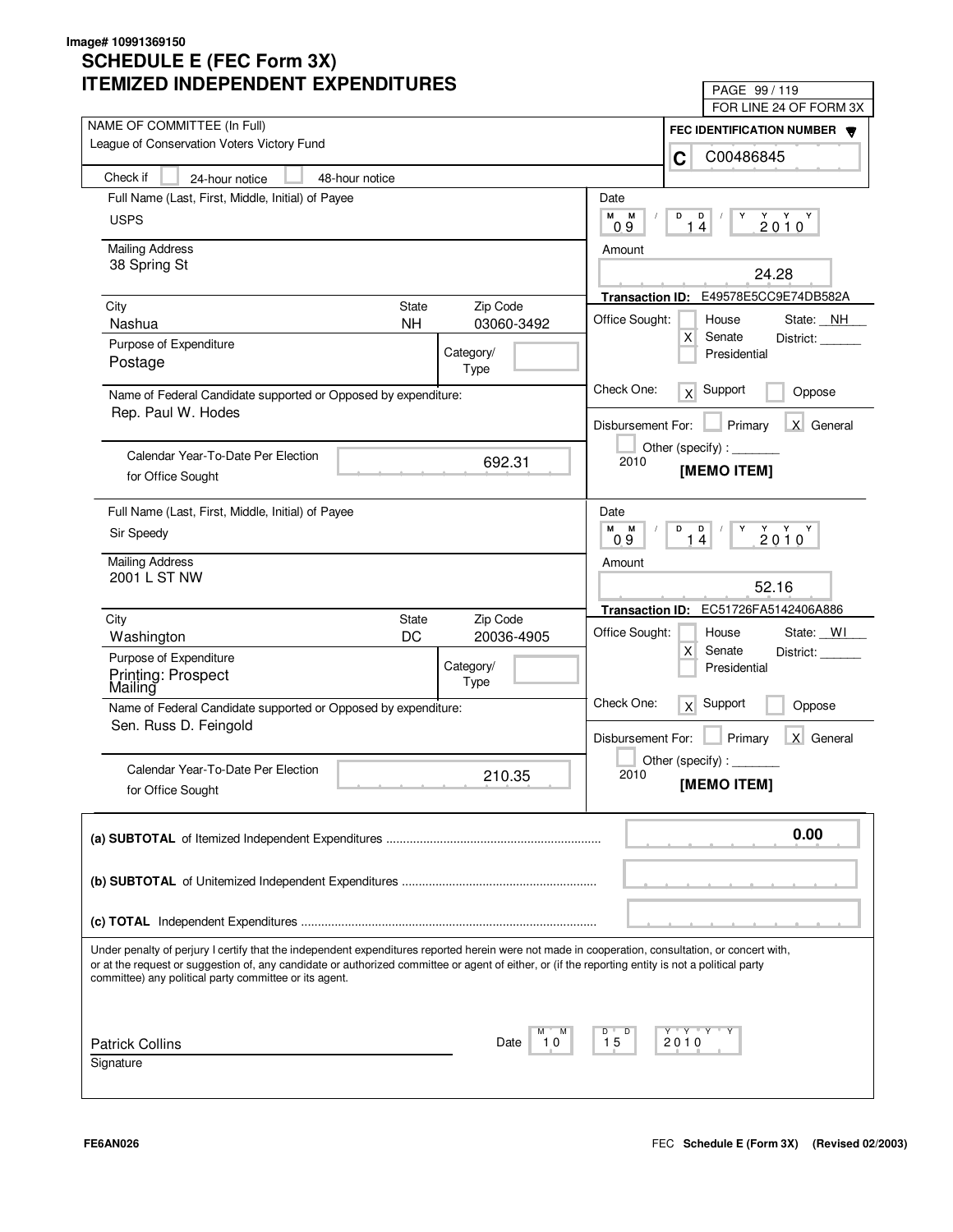| II LIVIILLU INDLFLNDLINI LAFLNDII UNLJ                                                                                                             | PAGE 100/119                                                                |  |
|----------------------------------------------------------------------------------------------------------------------------------------------------|-----------------------------------------------------------------------------|--|
| NAME OF COMMITTEE (In Full)                                                                                                                        | FOR LINE 24 OF FORM 3X                                                      |  |
| League of Conservation Voters Victory Fund                                                                                                         | FEC IDENTIFICATION NUMBER                                                   |  |
|                                                                                                                                                    | C00486845<br>C                                                              |  |
| Check if<br>48-hour notice<br>24-hour notice                                                                                                       |                                                                             |  |
| Full Name (Last, First, Middle, Initial) of Payee                                                                                                  | Date                                                                        |  |
| Sir Speedy                                                                                                                                         | М<br>М<br>D<br>D<br>Y<br>$2010^Y$<br>09<br>14                               |  |
| <b>Mailing Address</b>                                                                                                                             | Amount                                                                      |  |
| 2001 L ST NW                                                                                                                                       | 52.16                                                                       |  |
|                                                                                                                                                    | E0E7A7AB5D22049D7962<br><b>Transaction ID:</b>                              |  |
| State<br>Zip Code<br>City                                                                                                                          |                                                                             |  |
| DC<br>20036-4905<br>Washington                                                                                                                     | Office Sought:<br>House<br>State: NV<br>$\mathsf{X}$<br>Senate<br>District: |  |
| Purpose of Expenditure<br>Category/                                                                                                                | Presidential                                                                |  |
| Printing: Prospect<br>Type<br>Mailing                                                                                                              |                                                                             |  |
| Name of Federal Candidate supported or Opposed by expenditure:                                                                                     | Check One:<br>Support<br>x<br>Oppose                                        |  |
| Sen. Harry Reid                                                                                                                                    | X General<br>Disbursement For:<br>Primary                                   |  |
|                                                                                                                                                    | Other (specify):                                                            |  |
| Calendar Year-To-Date Per Election<br>210.35                                                                                                       | 2010<br>[MEMO ITEM]                                                         |  |
| for Office Sought                                                                                                                                  |                                                                             |  |
| Full Name (Last, First, Middle, Initial) of Payee                                                                                                  | Date                                                                        |  |
| <b>USPS</b>                                                                                                                                        | M<br>M<br>D<br>D<br>Y<br>$2010^{\gamma}$<br>$\overline{4}$<br>1             |  |
|                                                                                                                                                    | 09                                                                          |  |
| <b>Mailing Address</b><br>38 Spring St                                                                                                             | Amount                                                                      |  |
|                                                                                                                                                    | 24.28                                                                       |  |
| City<br>Zip Code<br>State                                                                                                                          | E38792C0521C74432BDC<br><b>Transaction ID:</b>                              |  |
| <b>NH</b><br>Nashua<br>03060-3492                                                                                                                  | Office Sought:<br>State: MI<br>$\mathsf{X}$<br>House                        |  |
| Purpose of Expenditure                                                                                                                             | District: 07<br>Senate                                                      |  |
| Category/<br>Postage<br>Type                                                                                                                       | Presidential                                                                |  |
| Name of Federal Candidate supported or Opposed by expenditure:                                                                                     | Check One:<br>Support<br>x<br>Oppose                                        |  |
| Rep. Mark H. Schauer                                                                                                                               |                                                                             |  |
|                                                                                                                                                    | Primary<br>X General<br>Disbursement For:                                   |  |
| Calendar Year-To-Date Per Election                                                                                                                 | Other (specify) : $\overline{\phantom{a}}$                                  |  |
| 210.35<br>for Office Sought                                                                                                                        | 2010<br>[MEMO ITEM]                                                         |  |
|                                                                                                                                                    |                                                                             |  |
|                                                                                                                                                    | 0.00                                                                        |  |
|                                                                                                                                                    |                                                                             |  |
|                                                                                                                                                    |                                                                             |  |
|                                                                                                                                                    |                                                                             |  |
|                                                                                                                                                    |                                                                             |  |
| Under penalty of perjury I certify that the independent expenditures reported herein were not made in cooperation, consultation, or concert with,  |                                                                             |  |
| or at the request or suggestion of, any candidate or authorized committee or agent of either, or (if the reporting entity is not a political party |                                                                             |  |
| committee) any political party committee or its agent.                                                                                             |                                                                             |  |
|                                                                                                                                                    |                                                                             |  |
| М                                                                                                                                                  | Y Y "<br>Y<br>D                                                             |  |
| <b>Patrick Collins</b><br>10<br>Date                                                                                                               | 15<br>2010                                                                  |  |
| Signature                                                                                                                                          |                                                                             |  |
|                                                                                                                                                    |                                                                             |  |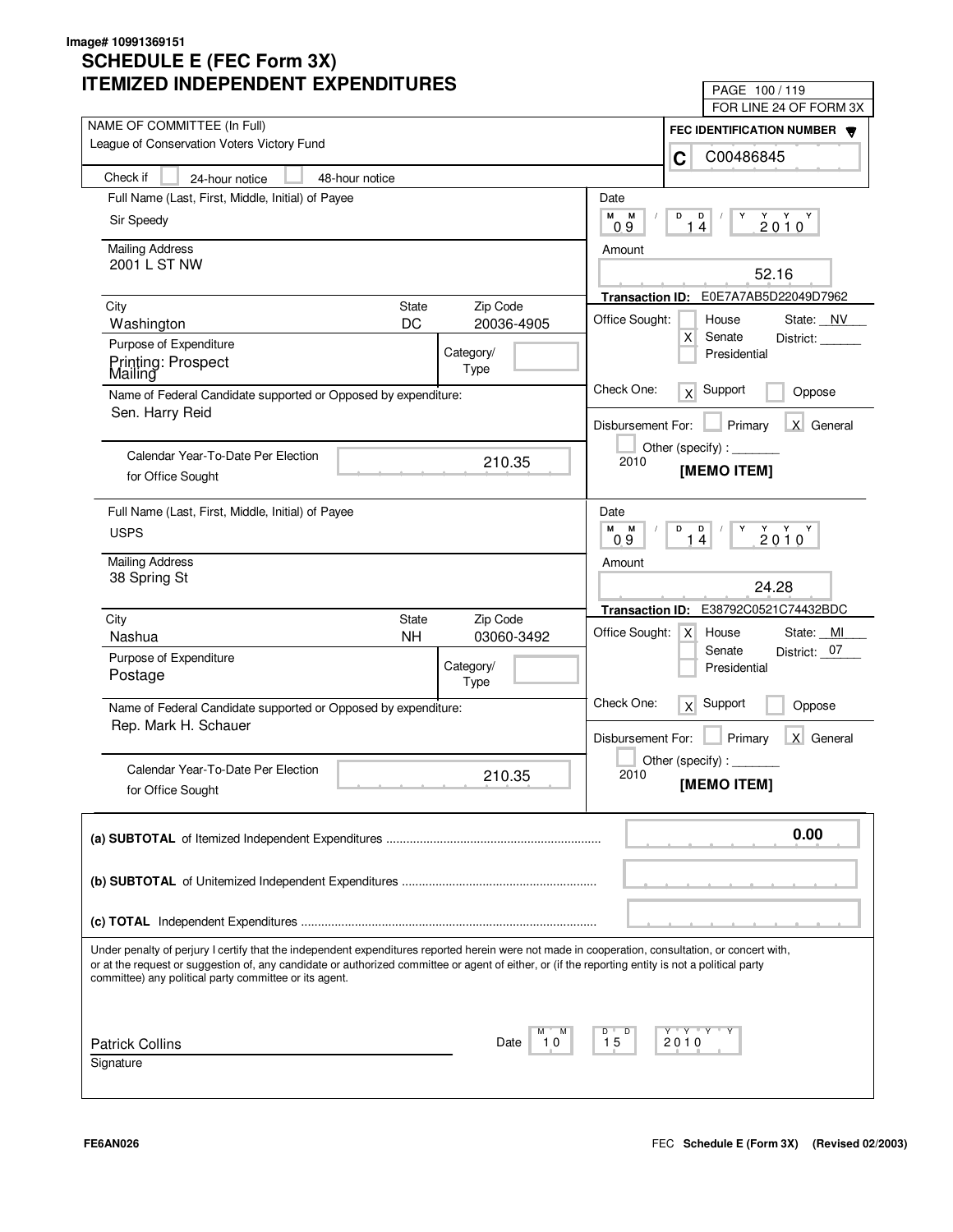| IMILLU INDLFLNDLNT LAFLNDITUNLJ                                                                                                                                                                                                                                                                                                                                   | PAGE 101 / 119                                                  |
|-------------------------------------------------------------------------------------------------------------------------------------------------------------------------------------------------------------------------------------------------------------------------------------------------------------------------------------------------------------------|-----------------------------------------------------------------|
| NAME OF COMMITTEE (In Full)                                                                                                                                                                                                                                                                                                                                       | FOR LINE 24 OF FORM 3X                                          |
| League of Conservation Voters Victory Fund                                                                                                                                                                                                                                                                                                                        | FEC IDENTIFICATION NUMBER                                       |
|                                                                                                                                                                                                                                                                                                                                                                   | C00486845<br>C                                                  |
| Check if<br>48-hour notice<br>24-hour notice                                                                                                                                                                                                                                                                                                                      |                                                                 |
| Full Name (Last, First, Middle, Initial) of Payee                                                                                                                                                                                                                                                                                                                 | Date                                                            |
| League of Conservation Voters, Inc.                                                                                                                                                                                                                                                                                                                               | М<br>M<br>D<br>D<br>Y<br>$2010^Y$<br>14<br>09                   |
| <b>Mailing Address</b>                                                                                                                                                                                                                                                                                                                                            | Amount                                                          |
| 1920 L Street, NW Ste 800                                                                                                                                                                                                                                                                                                                                         |                                                                 |
|                                                                                                                                                                                                                                                                                                                                                                   | 5.08                                                            |
| Zip Code<br>City<br><b>State</b>                                                                                                                                                                                                                                                                                                                                  | E74C28C826092474FAED<br><b>Transaction ID:</b>                  |
| DC<br>20036-5045<br>Washington                                                                                                                                                                                                                                                                                                                                    | Office Sought:<br>House<br>State: MO                            |
| Purpose of Expenditure<br>Category/                                                                                                                                                                                                                                                                                                                               | $\mathsf{X}$<br>Senate<br>District:<br>Presidential             |
| Staff time: Prospect<br>Type<br>Mailing                                                                                                                                                                                                                                                                                                                           |                                                                 |
| Name of Federal Candidate supported or Opposed by expenditure:                                                                                                                                                                                                                                                                                                    | Check One:<br>Support<br>x<br>Oppose                            |
| Robin Carnahan                                                                                                                                                                                                                                                                                                                                                    |                                                                 |
|                                                                                                                                                                                                                                                                                                                                                                   | X General<br>Disbursement For:<br>Primary                       |
| Calendar Year-To-Date Per Election                                                                                                                                                                                                                                                                                                                                | Other (specify) : $\sqrt{\frac{1}{2} \sum_{r=1}^{r} (r - r)^2}$ |
| 692.31<br>for Office Sought                                                                                                                                                                                                                                                                                                                                       | 2010<br>[MEMO ITEM]                                             |
|                                                                                                                                                                                                                                                                                                                                                                   |                                                                 |
| Full Name (Last, First, Middle, Initial) of Payee                                                                                                                                                                                                                                                                                                                 | Date                                                            |
| Sir Speedy                                                                                                                                                                                                                                                                                                                                                        | M<br>M<br>D<br>D<br>Y<br>$2010^{\gamma}$<br>14<br>09            |
| <b>Mailing Address</b>                                                                                                                                                                                                                                                                                                                                            | Amount                                                          |
| 2001 L ST NW                                                                                                                                                                                                                                                                                                                                                      |                                                                 |
|                                                                                                                                                                                                                                                                                                                                                                   | 52.16                                                           |
| Zip Code<br>City<br><b>State</b>                                                                                                                                                                                                                                                                                                                                  | ECBF9D38032764C5D991<br><b>Transaction ID:</b>                  |
| DC<br>20036-4905<br>Washington                                                                                                                                                                                                                                                                                                                                    | Office Sought:<br>State: CA<br>House                            |
| Purpose of Expenditure<br>Category/                                                                                                                                                                                                                                                                                                                               | $\mathsf{X}$<br>Senate<br>District:                             |
| Printing: Prospect<br>Mailing<br>Type                                                                                                                                                                                                                                                                                                                             | Presidential                                                    |
| Name of Federal Candidate supported or Opposed by expenditure:                                                                                                                                                                                                                                                                                                    | Check One:<br>Support<br>x<br>Oppose                            |
| Sen. Barbara Boxer                                                                                                                                                                                                                                                                                                                                                |                                                                 |
|                                                                                                                                                                                                                                                                                                                                                                   | Primary<br>X General<br>Disbursement For:                       |
| Calendar Year-To-Date Per Election                                                                                                                                                                                                                                                                                                                                | Other (specify):                                                |
| 210.35<br>for Office Sought                                                                                                                                                                                                                                                                                                                                       | 2010<br>[MEMO ITEM]                                             |
|                                                                                                                                                                                                                                                                                                                                                                   |                                                                 |
|                                                                                                                                                                                                                                                                                                                                                                   |                                                                 |
|                                                                                                                                                                                                                                                                                                                                                                   | 0.00                                                            |
|                                                                                                                                                                                                                                                                                                                                                                   |                                                                 |
|                                                                                                                                                                                                                                                                                                                                                                   |                                                                 |
|                                                                                                                                                                                                                                                                                                                                                                   |                                                                 |
|                                                                                                                                                                                                                                                                                                                                                                   |                                                                 |
| Under penalty of perjury I certify that the independent expenditures reported herein were not made in cooperation, consultation, or concert with,<br>or at the request or suggestion of, any candidate or authorized committee or agent of either, or (if the reporting entity is not a political party<br>committee) any political party committee or its agent. |                                                                 |
|                                                                                                                                                                                                                                                                                                                                                                   |                                                                 |
|                                                                                                                                                                                                                                                                                                                                                                   | Y "Y "Y<br>D                                                    |
| <b>Patrick Collins</b><br>10<br>Date                                                                                                                                                                                                                                                                                                                              | 15<br>2010                                                      |
| Signature                                                                                                                                                                                                                                                                                                                                                         |                                                                 |
|                                                                                                                                                                                                                                                                                                                                                                   |                                                                 |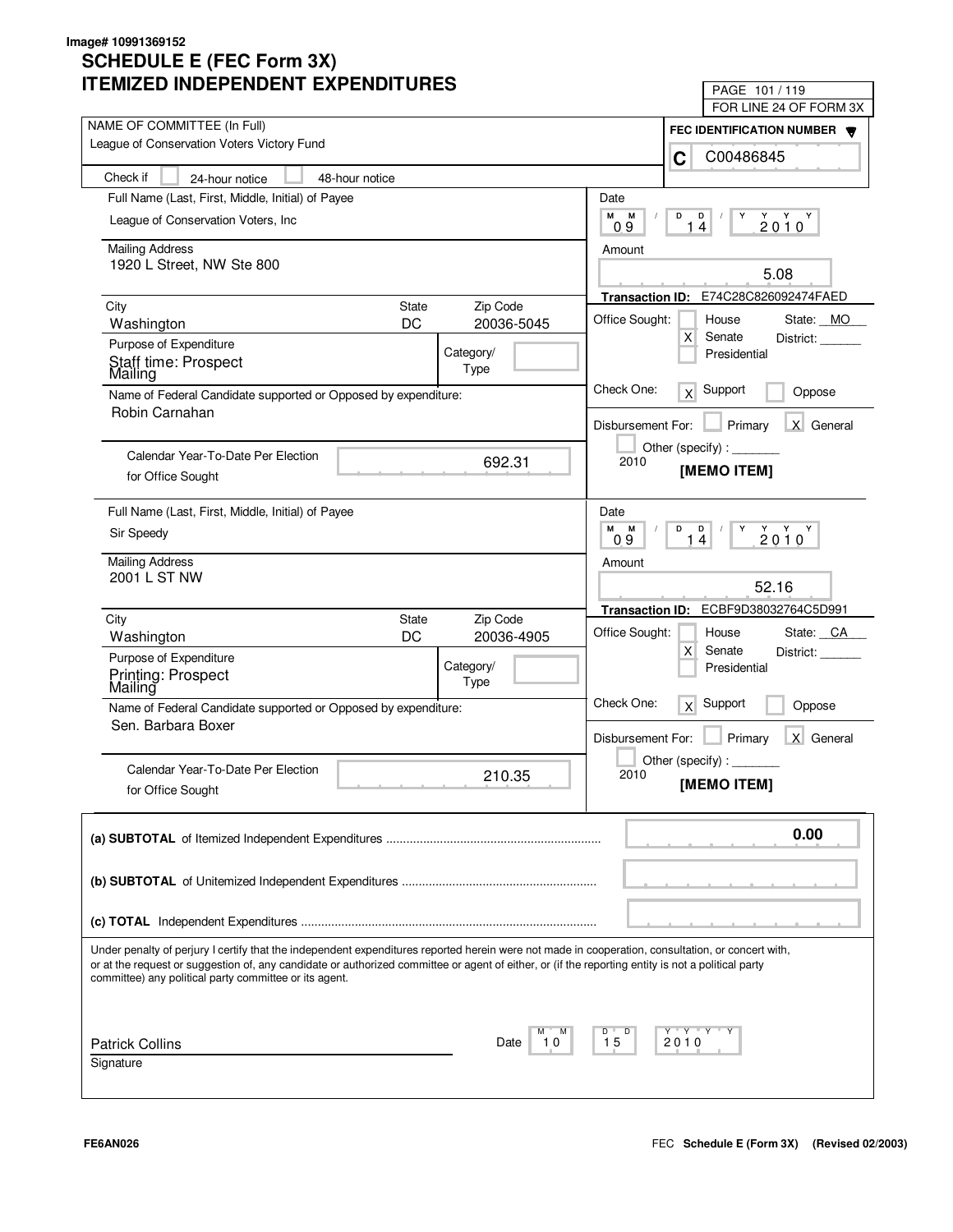| LIVILLU INDLFLNDLNI LAFLNDII UNLS                                                                                                                                                                                                                                                                       | PAGE 102/119                                                                                                                                                                                                                                                                                                                                                                                                                                |
|---------------------------------------------------------------------------------------------------------------------------------------------------------------------------------------------------------------------------------------------------------------------------------------------------------|---------------------------------------------------------------------------------------------------------------------------------------------------------------------------------------------------------------------------------------------------------------------------------------------------------------------------------------------------------------------------------------------------------------------------------------------|
| NAME OF COMMITTEE (In Full)                                                                                                                                                                                                                                                                             | FOR LINE 24 OF FORM 3X                                                                                                                                                                                                                                                                                                                                                                                                                      |
| League of Conservation Voters Victory Fund                                                                                                                                                                                                                                                              | FEC IDENTIFICATION NUMBER                                                                                                                                                                                                                                                                                                                                                                                                                   |
|                                                                                                                                                                                                                                                                                                         | C00486845<br>C                                                                                                                                                                                                                                                                                                                                                                                                                              |
| Check if<br>48-hour notice<br>24-hour notice                                                                                                                                                                                                                                                            |                                                                                                                                                                                                                                                                                                                                                                                                                                             |
| Full Name (Last, First, Middle, Initial) of Payee                                                                                                                                                                                                                                                       | Date                                                                                                                                                                                                                                                                                                                                                                                                                                        |
| FedEX                                                                                                                                                                                                                                                                                                   | М<br>М<br>D<br>D<br>Y<br>$2010^Y$<br>14<br>09                                                                                                                                                                                                                                                                                                                                                                                               |
| <b>Mailing Address</b>                                                                                                                                                                                                                                                                                  | Amount                                                                                                                                                                                                                                                                                                                                                                                                                                      |
| 942 S Shady Grove Road                                                                                                                                                                                                                                                                                  |                                                                                                                                                                                                                                                                                                                                                                                                                                             |
|                                                                                                                                                                                                                                                                                                         | 3.00                                                                                                                                                                                                                                                                                                                                                                                                                                        |
| City<br>State<br>Zip Code                                                                                                                                                                                                                                                                               | E44DA878230194834839<br><b>Transaction ID:</b>                                                                                                                                                                                                                                                                                                                                                                                              |
| <b>TN</b><br>38120-4117<br>Memphis                                                                                                                                                                                                                                                                      | Office Sought:<br>House<br>State: WI                                                                                                                                                                                                                                                                                                                                                                                                        |
| Purpose of Expenditure<br>Category/                                                                                                                                                                                                                                                                     | $\mathsf{X}$<br>Senate<br>District:<br>Presidential                                                                                                                                                                                                                                                                                                                                                                                         |
| Shipping<br>Type                                                                                                                                                                                                                                                                                        |                                                                                                                                                                                                                                                                                                                                                                                                                                             |
| Name of Federal Candidate supported or Opposed by expenditure:                                                                                                                                                                                                                                          | Check One:<br>Support<br>x<br>Oppose                                                                                                                                                                                                                                                                                                                                                                                                        |
| Sen. Russ D. Feingold                                                                                                                                                                                                                                                                                   |                                                                                                                                                                                                                                                                                                                                                                                                                                             |
|                                                                                                                                                                                                                                                                                                         | X General<br>Disbursement For:<br>Primary                                                                                                                                                                                                                                                                                                                                                                                                   |
| Calendar Year-To-Date Per Election                                                                                                                                                                                                                                                                      | Other (specify) : $\sqrt{\frac{1}{2} \cdot \frac{1}{2} \cdot \frac{1}{2} \cdot \frac{1}{2} \cdot \frac{1}{2} \cdot \frac{1}{2} \cdot \frac{1}{2} \cdot \frac{1}{2} \cdot \frac{1}{2} \cdot \frac{1}{2} \cdot \frac{1}{2} \cdot \frac{1}{2} \cdot \frac{1}{2} \cdot \frac{1}{2} \cdot \frac{1}{2} \cdot \frac{1}{2} \cdot \frac{1}{2} \cdot \frac{1}{2} \cdot \frac{1}{2} \cdot \frac{1}{2} \cdot \frac{1}{2} \cdot \frac{1}{2} \cdot \frac$ |
| 210.35<br>for Office Sought                                                                                                                                                                                                                                                                             | 2010<br>[MEMO ITEM]                                                                                                                                                                                                                                                                                                                                                                                                                         |
|                                                                                                                                                                                                                                                                                                         |                                                                                                                                                                                                                                                                                                                                                                                                                                             |
| Full Name (Last, First, Middle, Initial) of Payee                                                                                                                                                                                                                                                       | Date                                                                                                                                                                                                                                                                                                                                                                                                                                        |
| League of Conservation Voters, Inc.                                                                                                                                                                                                                                                                     | М<br>M<br>D<br>D<br>Y<br>$2010^Y$<br>$\overline{4}$<br>09<br>1                                                                                                                                                                                                                                                                                                                                                                              |
| <b>Mailing Address</b>                                                                                                                                                                                                                                                                                  | Amount                                                                                                                                                                                                                                                                                                                                                                                                                                      |
| 1920 L Street, NW Ste 800                                                                                                                                                                                                                                                                               |                                                                                                                                                                                                                                                                                                                                                                                                                                             |
|                                                                                                                                                                                                                                                                                                         | 5.08                                                                                                                                                                                                                                                                                                                                                                                                                                        |
| Zip Code<br>City<br>State                                                                                                                                                                                                                                                                               | EE956585F97EA405D855<br><b>Transaction ID:</b>                                                                                                                                                                                                                                                                                                                                                                                              |
| DC<br>20036-5045<br>Washington                                                                                                                                                                                                                                                                          | Office Sought:<br>State: NH<br>$\mathsf{X}$<br>House                                                                                                                                                                                                                                                                                                                                                                                        |
| Purpose of Expenditure<br>Category/                                                                                                                                                                                                                                                                     | District: 01<br>Senate<br>Presidential                                                                                                                                                                                                                                                                                                                                                                                                      |
| Staff time: Prospect<br>Mailing<br>Type                                                                                                                                                                                                                                                                 |                                                                                                                                                                                                                                                                                                                                                                                                                                             |
| Name of Federal Candidate supported or Opposed by expenditure:                                                                                                                                                                                                                                          | Check One:<br>Support<br>x<br>Oppose                                                                                                                                                                                                                                                                                                                                                                                                        |
| Rep. Carol Shea-Porter                                                                                                                                                                                                                                                                                  |                                                                                                                                                                                                                                                                                                                                                                                                                                             |
|                                                                                                                                                                                                                                                                                                         | Primary<br>X General<br>Disbursement For:                                                                                                                                                                                                                                                                                                                                                                                                   |
| Calendar Year-To-Date Per Election<br>210.35                                                                                                                                                                                                                                                            | Other (specify) : $\Box$                                                                                                                                                                                                                                                                                                                                                                                                                    |
| for Office Sought                                                                                                                                                                                                                                                                                       | 2010<br>[MEMO ITEM]                                                                                                                                                                                                                                                                                                                                                                                                                         |
|                                                                                                                                                                                                                                                                                                         |                                                                                                                                                                                                                                                                                                                                                                                                                                             |
|                                                                                                                                                                                                                                                                                                         | 0.00                                                                                                                                                                                                                                                                                                                                                                                                                                        |
|                                                                                                                                                                                                                                                                                                         |                                                                                                                                                                                                                                                                                                                                                                                                                                             |
|                                                                                                                                                                                                                                                                                                         |                                                                                                                                                                                                                                                                                                                                                                                                                                             |
|                                                                                                                                                                                                                                                                                                         |                                                                                                                                                                                                                                                                                                                                                                                                                                             |
|                                                                                                                                                                                                                                                                                                         |                                                                                                                                                                                                                                                                                                                                                                                                                                             |
|                                                                                                                                                                                                                                                                                                         |                                                                                                                                                                                                                                                                                                                                                                                                                                             |
| Under penalty of perjury I certify that the independent expenditures reported herein were not made in cooperation, consultation, or concert with,<br>or at the request or suggestion of, any candidate or authorized committee or agent of either, or (if the reporting entity is not a political party |                                                                                                                                                                                                                                                                                                                                                                                                                                             |
| committee) any political party committee or its agent.                                                                                                                                                                                                                                                  |                                                                                                                                                                                                                                                                                                                                                                                                                                             |
|                                                                                                                                                                                                                                                                                                         |                                                                                                                                                                                                                                                                                                                                                                                                                                             |
|                                                                                                                                                                                                                                                                                                         |                                                                                                                                                                                                                                                                                                                                                                                                                                             |
| М<br><b>Patrick Collins</b><br>Date<br>10                                                                                                                                                                                                                                                               | Y Y "<br>D<br>15<br>2010                                                                                                                                                                                                                                                                                                                                                                                                                    |
| Signature                                                                                                                                                                                                                                                                                               |                                                                                                                                                                                                                                                                                                                                                                                                                                             |
|                                                                                                                                                                                                                                                                                                         |                                                                                                                                                                                                                                                                                                                                                                                                                                             |
|                                                                                                                                                                                                                                                                                                         |                                                                                                                                                                                                                                                                                                                                                                                                                                             |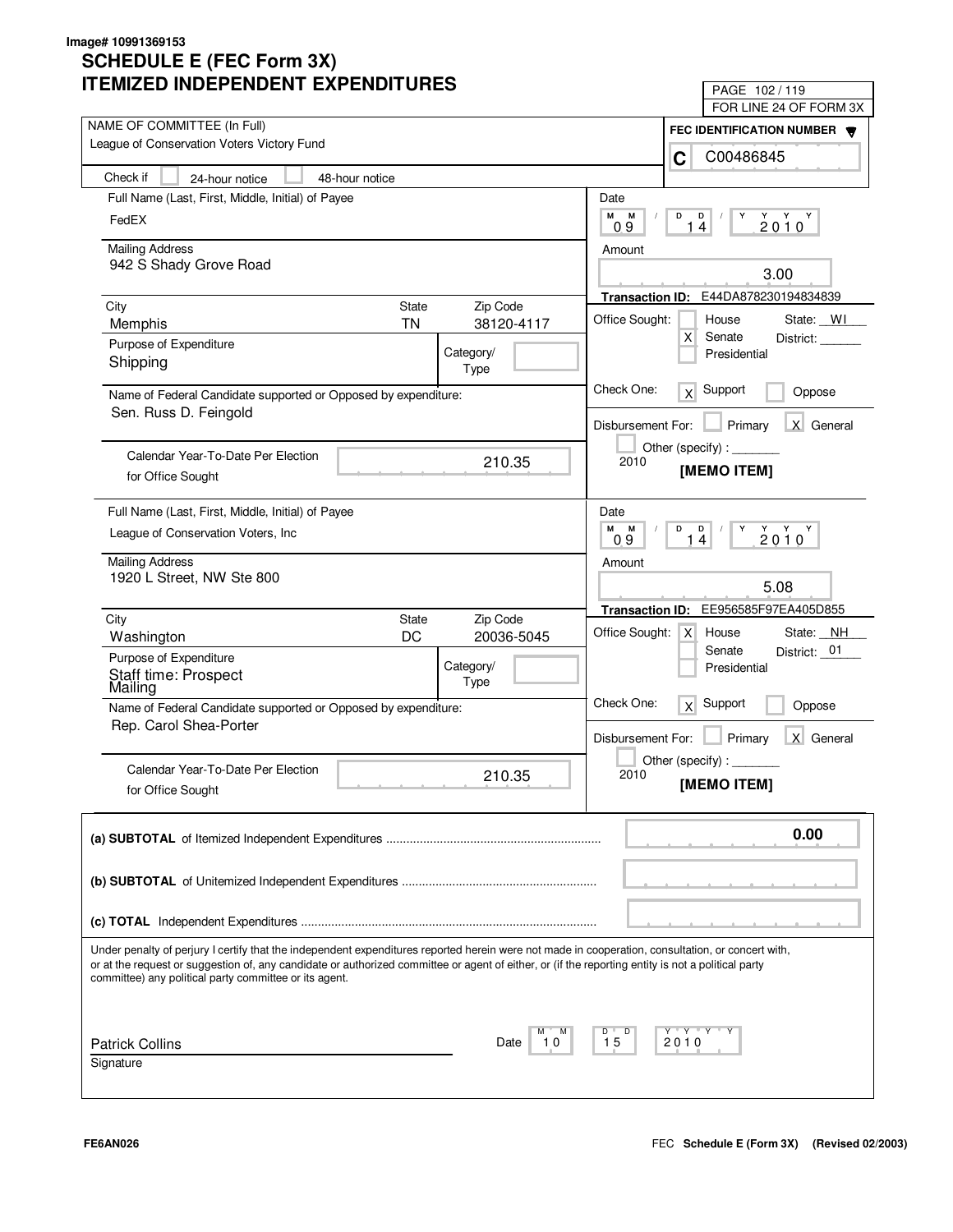| II LIVIILLU INDLFLNDLINI LAFLNDII UNLJ                                                                                                                                                                                                                                                                                                                            | PAGE 103/119                                                                                                                                                                                                                                                                                                                                                                                                                                |
|-------------------------------------------------------------------------------------------------------------------------------------------------------------------------------------------------------------------------------------------------------------------------------------------------------------------------------------------------------------------|---------------------------------------------------------------------------------------------------------------------------------------------------------------------------------------------------------------------------------------------------------------------------------------------------------------------------------------------------------------------------------------------------------------------------------------------|
| NAME OF COMMITTEE (In Full)                                                                                                                                                                                                                                                                                                                                       | FOR LINE 24 OF FORM 3X                                                                                                                                                                                                                                                                                                                                                                                                                      |
| League of Conservation Voters Victory Fund                                                                                                                                                                                                                                                                                                                        | FEC IDENTIFICATION NUMBER<br>C00486845                                                                                                                                                                                                                                                                                                                                                                                                      |
| Check if<br>48-hour notice<br>24-hour notice                                                                                                                                                                                                                                                                                                                      | C                                                                                                                                                                                                                                                                                                                                                                                                                                           |
| Full Name (Last, First, Middle, Initial) of Payee                                                                                                                                                                                                                                                                                                                 | Date                                                                                                                                                                                                                                                                                                                                                                                                                                        |
| <b>AHA Direct</b>                                                                                                                                                                                                                                                                                                                                                 | М<br>M<br>D<br>D<br>Y<br>$2010^Y$                                                                                                                                                                                                                                                                                                                                                                                                           |
|                                                                                                                                                                                                                                                                                                                                                                   | $1\bar{5}$<br>09                                                                                                                                                                                                                                                                                                                                                                                                                            |
| <b>Mailing Address</b>                                                                                                                                                                                                                                                                                                                                            | Amount                                                                                                                                                                                                                                                                                                                                                                                                                                      |
| 1600 Wilson Blvd., Suite 300                                                                                                                                                                                                                                                                                                                                      | 2272.11                                                                                                                                                                                                                                                                                                                                                                                                                                     |
|                                                                                                                                                                                                                                                                                                                                                                   | Transaction ID: E1F9C3D0821D545789AB                                                                                                                                                                                                                                                                                                                                                                                                        |
| State<br>Zip Code<br>City<br><b>VA</b><br>22209-2505<br>Arlington                                                                                                                                                                                                                                                                                                 | Office Sought:<br>House<br>State: MO                                                                                                                                                                                                                                                                                                                                                                                                        |
| Purpose of Expenditure                                                                                                                                                                                                                                                                                                                                            | $\mathsf{X}$<br>Senate<br>District:                                                                                                                                                                                                                                                                                                                                                                                                         |
| Category/<br>Telemarketing<br>Type                                                                                                                                                                                                                                                                                                                                | Presidential                                                                                                                                                                                                                                                                                                                                                                                                                                |
| Name of Federal Candidate supported or Opposed by expenditure:<br><b>Roy Blunt</b>                                                                                                                                                                                                                                                                                | Check One:<br>Support<br>Oppose<br>$\mathsf{X}$                                                                                                                                                                                                                                                                                                                                                                                             |
|                                                                                                                                                                                                                                                                                                                                                                   | X General<br>Disbursement For:<br>Primary                                                                                                                                                                                                                                                                                                                                                                                                   |
| Calendar Year-To-Date Per Election                                                                                                                                                                                                                                                                                                                                | Other (specify) : $\sqrt{\frac{1}{2} \cdot \frac{1}{2} \cdot \frac{1}{2} \cdot \frac{1}{2} \cdot \frac{1}{2} \cdot \frac{1}{2} \cdot \frac{1}{2} \cdot \frac{1}{2} \cdot \frac{1}{2} \cdot \frac{1}{2} \cdot \frac{1}{2} \cdot \frac{1}{2} \cdot \frac{1}{2} \cdot \frac{1}{2} \cdot \frac{1}{2} \cdot \frac{1}{2} \cdot \frac{1}{2} \cdot \frac{1}{2} \cdot \frac{1}{2} \cdot \frac{1}{2} \cdot \frac{1}{2} \cdot \frac{1}{2} \cdot \frac$ |
| 6363.42<br>for Office Sought                                                                                                                                                                                                                                                                                                                                      | 2010<br>[MEMO ITEM]                                                                                                                                                                                                                                                                                                                                                                                                                         |
| Full Name (Last, First, Middle, Initial) of Payee                                                                                                                                                                                                                                                                                                                 | Date                                                                                                                                                                                                                                                                                                                                                                                                                                        |
| <b>AHA Direct</b>                                                                                                                                                                                                                                                                                                                                                 | M<br>M<br>D<br>Y<br>$2010^Y$<br>$1\overline{5}$<br>09                                                                                                                                                                                                                                                                                                                                                                                       |
| <b>Mailing Address</b>                                                                                                                                                                                                                                                                                                                                            | Amount                                                                                                                                                                                                                                                                                                                                                                                                                                      |
| 1600 Wilson Blvd., Suite 300                                                                                                                                                                                                                                                                                                                                      | 3023.14                                                                                                                                                                                                                                                                                                                                                                                                                                     |
| Zip Code<br>City<br>State                                                                                                                                                                                                                                                                                                                                         | E3D14C74D6BF04F84A09<br><b>Transaction ID:</b>                                                                                                                                                                                                                                                                                                                                                                                              |
| VA<br>Arlington<br>22209-2505                                                                                                                                                                                                                                                                                                                                     | Office Sought:<br>State: VA<br>$\mathsf{X}$<br>House                                                                                                                                                                                                                                                                                                                                                                                        |
| Purpose of Expenditure                                                                                                                                                                                                                                                                                                                                            | District: 05<br>Senate                                                                                                                                                                                                                                                                                                                                                                                                                      |
| Category/<br>September Acquisition<br>Appeal<br>Type                                                                                                                                                                                                                                                                                                              | Presidential                                                                                                                                                                                                                                                                                                                                                                                                                                |
| Name of Federal Candidate supported or Opposed by expenditure:                                                                                                                                                                                                                                                                                                    | Check One:<br>Support<br>x<br>Oppose                                                                                                                                                                                                                                                                                                                                                                                                        |
| Rep. Tom S.P. Perriello                                                                                                                                                                                                                                                                                                                                           | Primary<br>X General<br>Disbursement For:                                                                                                                                                                                                                                                                                                                                                                                                   |
|                                                                                                                                                                                                                                                                                                                                                                   |                                                                                                                                                                                                                                                                                                                                                                                                                                             |
| Calendar Year-To-Date Per Election<br>3609.35                                                                                                                                                                                                                                                                                                                     | Other (specify) : $\overline{\phantom{a}}$<br>2010                                                                                                                                                                                                                                                                                                                                                                                          |
| for Office Sought                                                                                                                                                                                                                                                                                                                                                 | [MEMO ITEM]                                                                                                                                                                                                                                                                                                                                                                                                                                 |
|                                                                                                                                                                                                                                                                                                                                                                   | 0.00                                                                                                                                                                                                                                                                                                                                                                                                                                        |
|                                                                                                                                                                                                                                                                                                                                                                   |                                                                                                                                                                                                                                                                                                                                                                                                                                             |
|                                                                                                                                                                                                                                                                                                                                                                   |                                                                                                                                                                                                                                                                                                                                                                                                                                             |
|                                                                                                                                                                                                                                                                                                                                                                   |                                                                                                                                                                                                                                                                                                                                                                                                                                             |
| Under penalty of perjury I certify that the independent expenditures reported herein were not made in cooperation, consultation, or concert with,<br>or at the request or suggestion of, any candidate or authorized committee or agent of either, or (if the reporting entity is not a political party<br>committee) any political party committee or its agent. |                                                                                                                                                                                                                                                                                                                                                                                                                                             |
|                                                                                                                                                                                                                                                                                                                                                                   |                                                                                                                                                                                                                                                                                                                                                                                                                                             |
| М<br><b>Patrick Collins</b><br>Date<br>10                                                                                                                                                                                                                                                                                                                         | Y Y "<br>D<br>15<br>2010                                                                                                                                                                                                                                                                                                                                                                                                                    |
| Signature                                                                                                                                                                                                                                                                                                                                                         |                                                                                                                                                                                                                                                                                                                                                                                                                                             |
|                                                                                                                                                                                                                                                                                                                                                                   |                                                                                                                                                                                                                                                                                                                                                                                                                                             |
|                                                                                                                                                                                                                                                                                                                                                                   |                                                                                                                                                                                                                                                                                                                                                                                                                                             |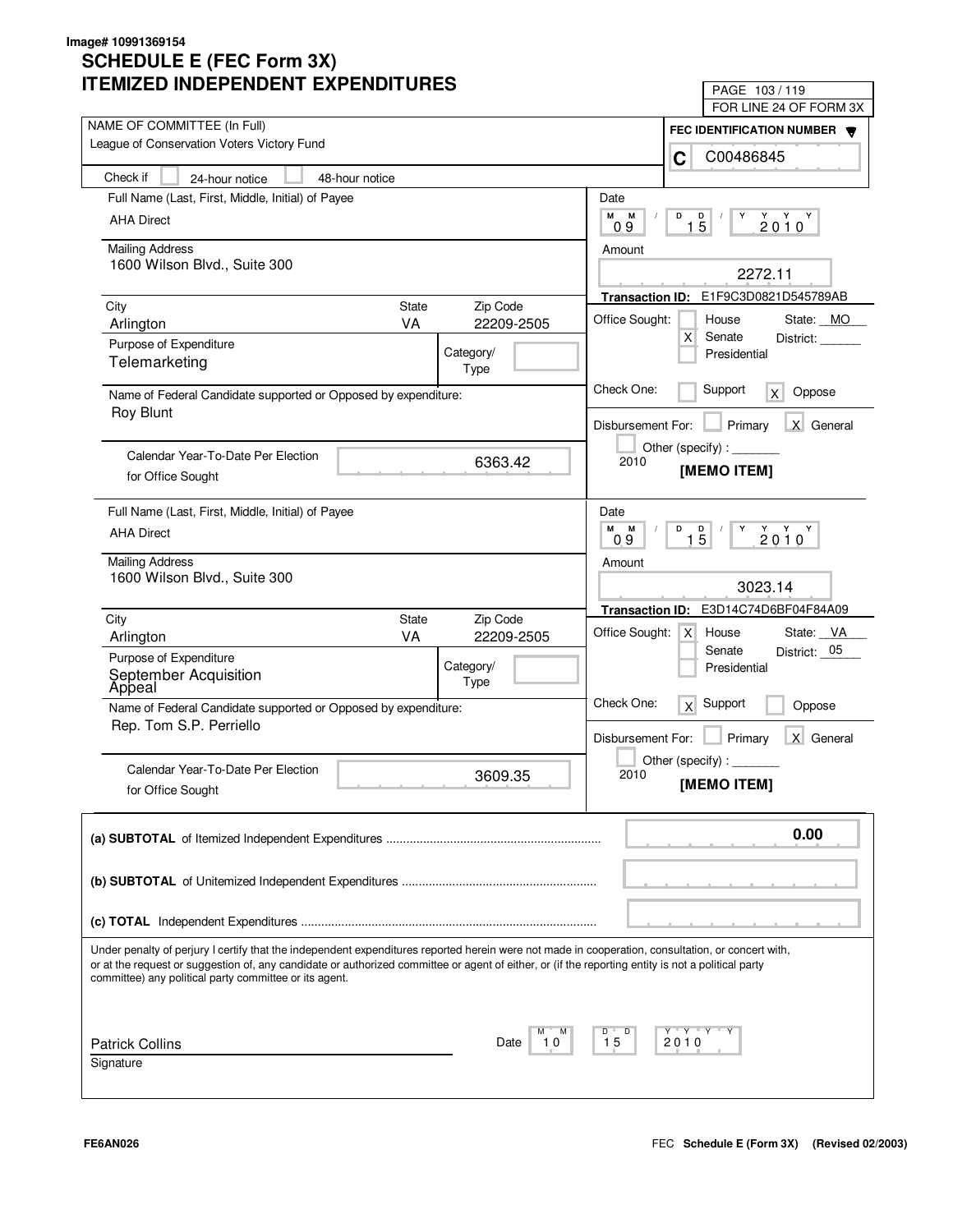| LIVILLU INDLFLNDLNI LAFLNDII UNLJ                                                                                                                                                                                                                                                                       | PAGE 104/119<br>FOR LINE 24 OF FORM 3X                     |  |
|---------------------------------------------------------------------------------------------------------------------------------------------------------------------------------------------------------------------------------------------------------------------------------------------------------|------------------------------------------------------------|--|
| NAME OF COMMITTEE (In Full)                                                                                                                                                                                                                                                                             |                                                            |  |
| League of Conservation Voters Victory Fund                                                                                                                                                                                                                                                              | FEC IDENTIFICATION NUMBER W                                |  |
|                                                                                                                                                                                                                                                                                                         | C00486845<br>C                                             |  |
| Check if<br>48-hour notice<br>24-hour notice                                                                                                                                                                                                                                                            |                                                            |  |
| Full Name (Last, First, Middle, Initial) of Payee                                                                                                                                                                                                                                                       | Date                                                       |  |
| <b>AHA Direct</b>                                                                                                                                                                                                                                                                                       | М<br>М<br>D<br>D<br>Y<br>$2010^Y$<br>$1\overline{5}$<br>09 |  |
| <b>Mailing Address</b>                                                                                                                                                                                                                                                                                  | Amount                                                     |  |
| 1600 Wilson Blvd., Suite 300                                                                                                                                                                                                                                                                            | 3023.14                                                    |  |
|                                                                                                                                                                                                                                                                                                         | E3BD7F5D09BFA45BB905<br><b>Transaction ID:</b>             |  |
| <b>State</b><br>Zip Code<br>City                                                                                                                                                                                                                                                                        | Office Sought:<br>House                                    |  |
| <b>VA</b><br>22209-2505<br>Arlington                                                                                                                                                                                                                                                                    | State: PA<br>X<br>Senate<br>District:                      |  |
| Purpose of Expenditure<br>Category/                                                                                                                                                                                                                                                                     | Presidential                                               |  |
| September Acquisition<br>Type<br>Apþeal                                                                                                                                                                                                                                                                 |                                                            |  |
| Name of Federal Candidate supported or Opposed by expenditure:                                                                                                                                                                                                                                          | Check One:<br>Support<br>$\times$<br>Oppose                |  |
| Joseph Sestak                                                                                                                                                                                                                                                                                           | X General<br>Disbursement For:<br>Primary                  |  |
|                                                                                                                                                                                                                                                                                                         |                                                            |  |
| Calendar Year-To-Date Per Election<br>4091.31                                                                                                                                                                                                                                                           | Other (specify):<br>2010                                   |  |
| for Office Sought                                                                                                                                                                                                                                                                                       | [MEMO ITEM]                                                |  |
| Full Name (Last, First, Middle, Initial) of Payee                                                                                                                                                                                                                                                       | Date                                                       |  |
| <b>AHA Direct</b>                                                                                                                                                                                                                                                                                       | M<br>M<br>D<br>Y                                           |  |
|                                                                                                                                                                                                                                                                                                         | $2010^Y$<br>$1\overline{5}$<br>0.9                         |  |
| <b>Mailing Address</b>                                                                                                                                                                                                                                                                                  | Amount                                                     |  |
| 1600 Wilson Blvd., Suite 300                                                                                                                                                                                                                                                                            | 3023.14                                                    |  |
|                                                                                                                                                                                                                                                                                                         | EF4967F0D9D2846F5808<br><b>Transaction ID:</b>             |  |
| Zip Code<br>City<br>State<br>VA<br>Arlington<br>22209-2505                                                                                                                                                                                                                                              | Office Sought:<br>State: MO<br>House                       |  |
| Purpose of Expenditure                                                                                                                                                                                                                                                                                  | X<br>Senate<br>District:                                   |  |
| Category/<br>September Acquisition<br>Appeal<br>Type                                                                                                                                                                                                                                                    | Presidential                                               |  |
|                                                                                                                                                                                                                                                                                                         | Check One:<br>Support                                      |  |
| Name of Federal Candidate supported or Opposed by expenditure:<br>Robin Carnahan                                                                                                                                                                                                                        | x<br>Oppose                                                |  |
|                                                                                                                                                                                                                                                                                                         | Primary<br>X General<br>Disbursement For:                  |  |
|                                                                                                                                                                                                                                                                                                         | Other (specify) : $\overline{\phantom{a}}$                 |  |
| Calendar Year-To-Date Per Election<br>6363.42                                                                                                                                                                                                                                                           | 2010<br>[MEMO ITEM]                                        |  |
| for Office Sought                                                                                                                                                                                                                                                                                       |                                                            |  |
|                                                                                                                                                                                                                                                                                                         | 0.00                                                       |  |
|                                                                                                                                                                                                                                                                                                         |                                                            |  |
|                                                                                                                                                                                                                                                                                                         |                                                            |  |
|                                                                                                                                                                                                                                                                                                         |                                                            |  |
|                                                                                                                                                                                                                                                                                                         |                                                            |  |
|                                                                                                                                                                                                                                                                                                         |                                                            |  |
| Under penalty of perjury I certify that the independent expenditures reported herein were not made in cooperation, consultation, or concert with,<br>or at the request or suggestion of, any candidate or authorized committee or agent of either, or (if the reporting entity is not a political party |                                                            |  |
| committee) any political party committee or its agent.                                                                                                                                                                                                                                                  |                                                            |  |
|                                                                                                                                                                                                                                                                                                         |                                                            |  |
|                                                                                                                                                                                                                                                                                                         | Y "Y "Y "<br>D                                             |  |
| <b>Patrick Collins</b><br>Date<br>10                                                                                                                                                                                                                                                                    | 15<br>2010                                                 |  |
| Signature                                                                                                                                                                                                                                                                                               |                                                            |  |
|                                                                                                                                                                                                                                                                                                         |                                                            |  |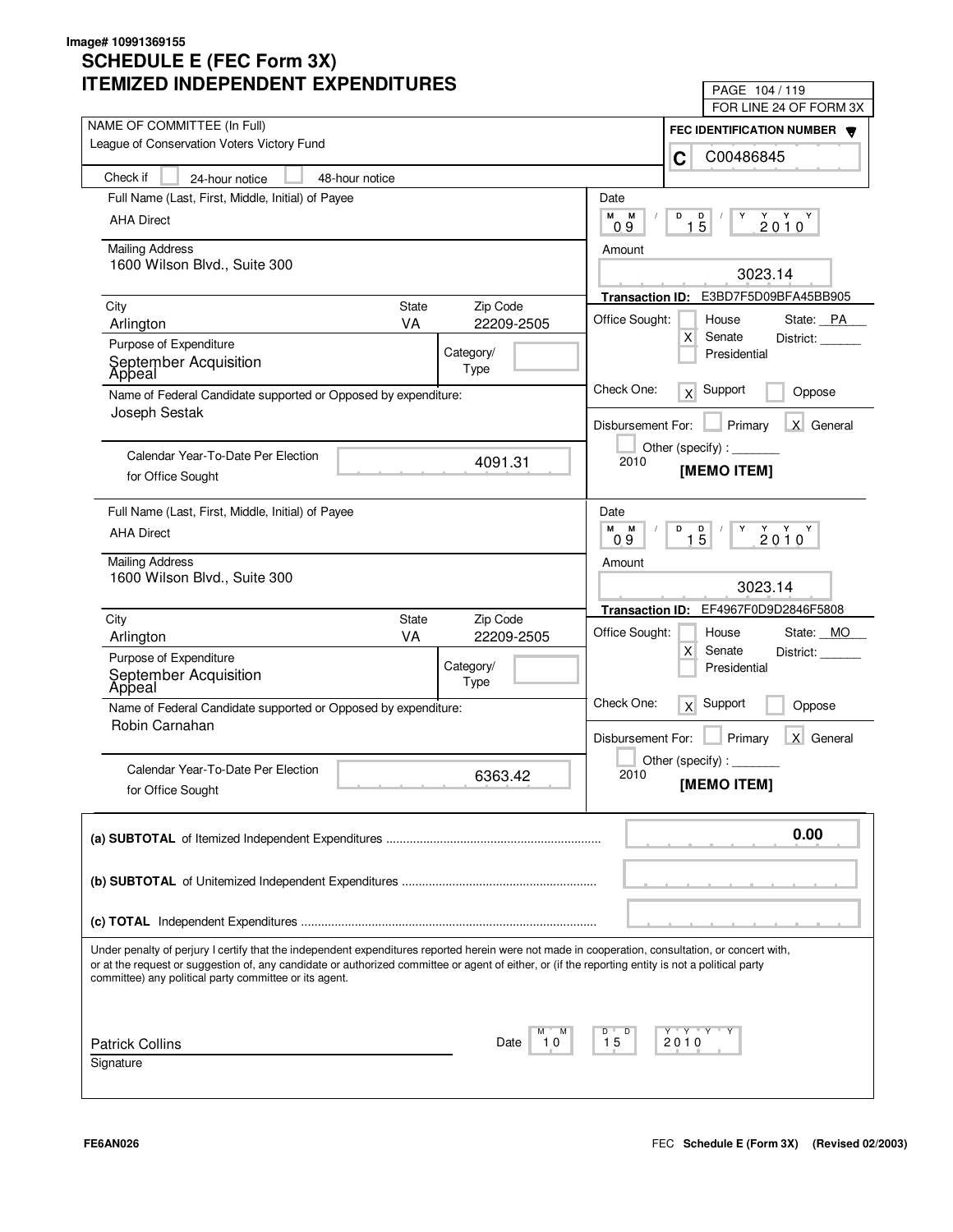| IILMILLU INDLFLNDLNI LAFLNDII UNLJ                                                                                                                                                                                                                                                                      |                   |                        | PAGE 105/119                          |
|---------------------------------------------------------------------------------------------------------------------------------------------------------------------------------------------------------------------------------------------------------------------------------------------------------|-------------------|------------------------|---------------------------------------|
|                                                                                                                                                                                                                                                                                                         |                   |                        | FOR LINE 24 OF FORM 3X                |
| NAME OF COMMITTEE (In Full)<br>League of Conservation Voters Victory Fund                                                                                                                                                                                                                               |                   |                        | FEC IDENTIFICATION NUMBER             |
|                                                                                                                                                                                                                                                                                                         |                   |                        | C00486845<br>C                        |
| Check if<br>48-hour notice<br>24-hour notice                                                                                                                                                                                                                                                            |                   |                        |                                       |
| Full Name (Last, First, Middle, Initial) of Payee                                                                                                                                                                                                                                                       |                   | Date                   |                                       |
| <b>AHA Direct</b>                                                                                                                                                                                                                                                                                       |                   | M<br>M<br>09           | D<br>$1\overline{5}$<br>Y<br>$2010^Y$ |
| <b>Mailing Address</b>                                                                                                                                                                                                                                                                                  |                   |                        |                                       |
| 1600 Wilson Blvd., Suite 300                                                                                                                                                                                                                                                                            |                   | Amount                 |                                       |
|                                                                                                                                                                                                                                                                                                         |                   |                        | 375.86                                |
| State<br>City                                                                                                                                                                                                                                                                                           | Zip Code          |                        | Transaction ID: E69C9AF557D0C46C2958  |
| <b>VA</b><br>Arlington                                                                                                                                                                                                                                                                                  | 22209-2505        | Office Sought:         | House<br>State: CO                    |
| Purpose of Expenditure                                                                                                                                                                                                                                                                                  |                   |                        | $\mathsf{X}$<br>Senate<br>District:   |
| <b>Direct Mail</b>                                                                                                                                                                                                                                                                                      | Category/<br>Type |                        | Presidential                          |
|                                                                                                                                                                                                                                                                                                         |                   | Check One:             | Support                               |
| Name of Federal Candidate supported or Opposed by expenditure:<br>Michael F. Bennet                                                                                                                                                                                                                     |                   |                        | x<br>Oppose                           |
|                                                                                                                                                                                                                                                                                                         |                   | Disbursement For:      | X General<br>Primary                  |
|                                                                                                                                                                                                                                                                                                         |                   |                        | Other (specify) : ________            |
| Calendar Year-To-Date Per Election                                                                                                                                                                                                                                                                      | 3609.35           | 2010                   | [MEMO ITEM]                           |
| for Office Sought                                                                                                                                                                                                                                                                                       |                   |                        |                                       |
| Full Name (Last, First, Middle, Initial) of Payee                                                                                                                                                                                                                                                       |                   | Date                   |                                       |
| <b>AHA Direct</b>                                                                                                                                                                                                                                                                                       |                   | M<br>M                 | D<br>Y                                |
|                                                                                                                                                                                                                                                                                                         |                   | 09                     | $2010^{\gamma}$<br>$1\overline{5}$    |
| <b>Mailing Address</b>                                                                                                                                                                                                                                                                                  |                   | Amount                 |                                       |
| 1600 Wilson Blvd., Suite 300                                                                                                                                                                                                                                                                            |                   |                        | 2272.11                               |
|                                                                                                                                                                                                                                                                                                         |                   | <b>Transaction ID:</b> | E64BCDDDE6DC249F4B3C                  |
| City<br>State<br>VA                                                                                                                                                                                                                                                                                     | Zip Code          | Office Sought:         | House<br>State: CA                    |
| Arlington                                                                                                                                                                                                                                                                                               | 22209-2505        |                        | $\times$<br>Senate<br>District:       |
| Purpose of Expenditure<br>Telemarketing                                                                                                                                                                                                                                                                 | Category/         |                        | Presidential                          |
|                                                                                                                                                                                                                                                                                                         | Type              |                        |                                       |
| Name of Federal Candidate supported or Opposed by expenditure:                                                                                                                                                                                                                                          |                   | Check One:             | Support<br>x<br>Oppose                |
| Sen. Barbara Boxer                                                                                                                                                                                                                                                                                      |                   | Disbursement For:      | Primary<br>X General                  |
|                                                                                                                                                                                                                                                                                                         |                   |                        |                                       |
| Calendar Year-To-Date Per Election                                                                                                                                                                                                                                                                      | 5881.46           | 2010                   | Other (specify) : _                   |
| for Office Sought                                                                                                                                                                                                                                                                                       |                   |                        | [MEMO ITEM]                           |
|                                                                                                                                                                                                                                                                                                         |                   |                        |                                       |
|                                                                                                                                                                                                                                                                                                         |                   |                        | 0.00                                  |
|                                                                                                                                                                                                                                                                                                         |                   |                        |                                       |
|                                                                                                                                                                                                                                                                                                         |                   |                        |                                       |
|                                                                                                                                                                                                                                                                                                         |                   |                        |                                       |
|                                                                                                                                                                                                                                                                                                         |                   |                        |                                       |
|                                                                                                                                                                                                                                                                                                         |                   |                        |                                       |
| Under penalty of perjury I certify that the independent expenditures reported herein were not made in cooperation, consultation, or concert with,<br>or at the request or suggestion of, any candidate or authorized committee or agent of either, or (if the reporting entity is not a political party |                   |                        |                                       |
| committee) any political party committee or its agent.                                                                                                                                                                                                                                                  |                   |                        |                                       |
|                                                                                                                                                                                                                                                                                                         |                   |                        |                                       |
|                                                                                                                                                                                                                                                                                                         |                   |                        |                                       |
| <b>Patrick Collins</b>                                                                                                                                                                                                                                                                                  | М<br>Date<br>10   | D<br>15                | Y Y "<br>2010                         |
| Signature                                                                                                                                                                                                                                                                                               |                   |                        |                                       |
|                                                                                                                                                                                                                                                                                                         |                   |                        |                                       |
|                                                                                                                                                                                                                                                                                                         |                   |                        |                                       |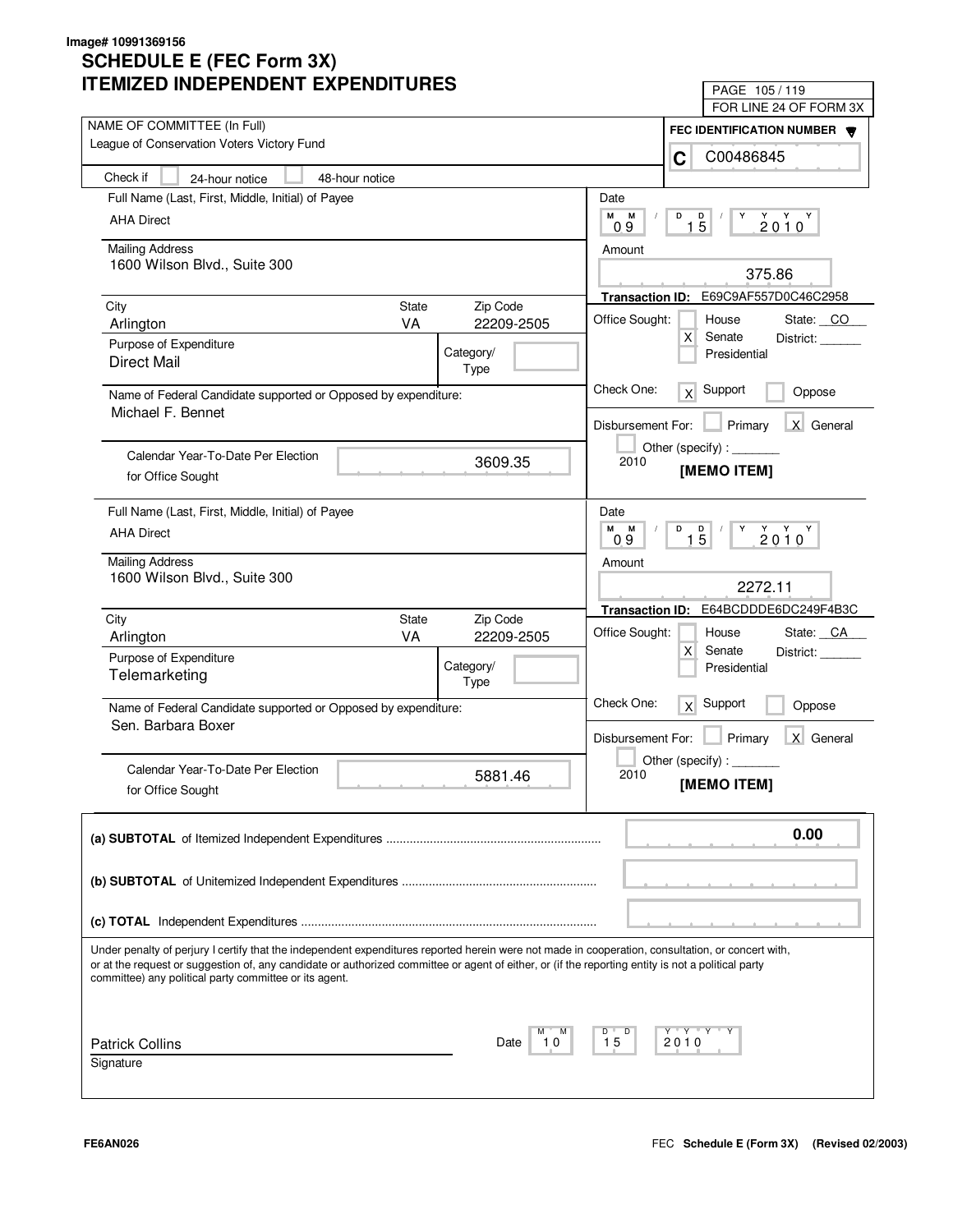| IILMILLU INDLFLNDLNI LAFLNDII UNLJ                                                                                                                                                                                                                                                                                                                                | PAGE 106/119                                          |
|-------------------------------------------------------------------------------------------------------------------------------------------------------------------------------------------------------------------------------------------------------------------------------------------------------------------------------------------------------------------|-------------------------------------------------------|
| NAME OF COMMITTEE (In Full)                                                                                                                                                                                                                                                                                                                                       | FOR LINE 24 OF FORM 3X                                |
| League of Conservation Voters Victory Fund                                                                                                                                                                                                                                                                                                                        | FEC IDENTIFICATION NUMBER<br>C00486845<br>C           |
| Check if<br>48-hour notice<br>24-hour notice                                                                                                                                                                                                                                                                                                                      |                                                       |
| Full Name (Last, First, Middle, Initial) of Payee                                                                                                                                                                                                                                                                                                                 | Date                                                  |
| <b>AHA Direct</b>                                                                                                                                                                                                                                                                                                                                                 | M<br>M<br>D<br>D<br>Y                                 |
|                                                                                                                                                                                                                                                                                                                                                                   | $2010^Y$<br>$1\bar{5}$<br>09                          |
| <b>Mailing Address</b>                                                                                                                                                                                                                                                                                                                                            | Amount                                                |
| 1600 Wilson Blvd., Suite 300                                                                                                                                                                                                                                                                                                                                      | 375.86                                                |
|                                                                                                                                                                                                                                                                                                                                                                   | E893AECBE46D242E6ACF<br><b>Transaction ID:</b>        |
| State<br>Zip Code<br>City<br><b>VA</b><br>22209-2505<br>Arlington                                                                                                                                                                                                                                                                                                 | Office Sought:<br>House<br>State: VA<br> X            |
| Purpose of Expenditure                                                                                                                                                                                                                                                                                                                                            | District: 05<br>Senate                                |
| Category/<br><b>Direct Mail</b><br>Type                                                                                                                                                                                                                                                                                                                           | Presidential                                          |
| Name of Federal Candidate supported or Opposed by expenditure:<br>Rep. Tom S.P. Perriello                                                                                                                                                                                                                                                                         | Check One:<br>Support<br>x<br>Oppose                  |
|                                                                                                                                                                                                                                                                                                                                                                   | X General<br>Disbursement For:<br>Primary             |
|                                                                                                                                                                                                                                                                                                                                                                   | Other (specify):                                      |
| Calendar Year-To-Date Per Election<br>3609.35<br>for Office Sought                                                                                                                                                                                                                                                                                                | 2010<br>[MEMO ITEM]                                   |
|                                                                                                                                                                                                                                                                                                                                                                   |                                                       |
| Full Name (Last, First, Middle, Initial) of Payee                                                                                                                                                                                                                                                                                                                 | Date                                                  |
| <b>AHA Direct</b>                                                                                                                                                                                                                                                                                                                                                 | М<br>M<br>D<br>Y<br>$2010^Y$<br>$1\overline{5}$<br>09 |
| <b>Mailing Address</b>                                                                                                                                                                                                                                                                                                                                            | Amount                                                |
| 1600 Wilson Blvd., Suite 300                                                                                                                                                                                                                                                                                                                                      | 375.86                                                |
| Zip Code<br>City<br>State                                                                                                                                                                                                                                                                                                                                         | EA2FAD3FBD6FA46D0A15<br><b>Transaction ID:</b>        |
| VA<br>Arlington<br>22209-2505                                                                                                                                                                                                                                                                                                                                     | Office Sought:<br>State: NH<br>House                  |
| Purpose of Expenditure<br>Category/                                                                                                                                                                                                                                                                                                                               | $\times$<br>Senate<br>District:<br>Presidential       |
| <b>Direct Mail</b><br>Type                                                                                                                                                                                                                                                                                                                                        |                                                       |
| Name of Federal Candidate supported or Opposed by expenditure:                                                                                                                                                                                                                                                                                                    | Check One:<br>Support<br>x<br>Oppose                  |
| Rep. Paul W. Hodes                                                                                                                                                                                                                                                                                                                                                |                                                       |
|                                                                                                                                                                                                                                                                                                                                                                   | Primary<br>X General<br>Disbursement For:             |
| Calendar Year-To-Date Per Election                                                                                                                                                                                                                                                                                                                                | Other (specify) : $\Box$                              |
| 4091.31<br>for Office Sought                                                                                                                                                                                                                                                                                                                                      | 2010<br>[MEMO ITEM]                                   |
|                                                                                                                                                                                                                                                                                                                                                                   | 0.00                                                  |
|                                                                                                                                                                                                                                                                                                                                                                   |                                                       |
|                                                                                                                                                                                                                                                                                                                                                                   |                                                       |
|                                                                                                                                                                                                                                                                                                                                                                   |                                                       |
| Under penalty of perjury I certify that the independent expenditures reported herein were not made in cooperation, consultation, or concert with,<br>or at the request or suggestion of, any candidate or authorized committee or agent of either, or (if the reporting entity is not a political party<br>committee) any political party committee or its agent. |                                                       |
| М                                                                                                                                                                                                                                                                                                                                                                 | Y Y "<br>D                                            |
| <b>Patrick Collins</b><br>Date<br>10                                                                                                                                                                                                                                                                                                                              | 15<br>2010                                            |
| Signature                                                                                                                                                                                                                                                                                                                                                         |                                                       |
|                                                                                                                                                                                                                                                                                                                                                                   |                                                       |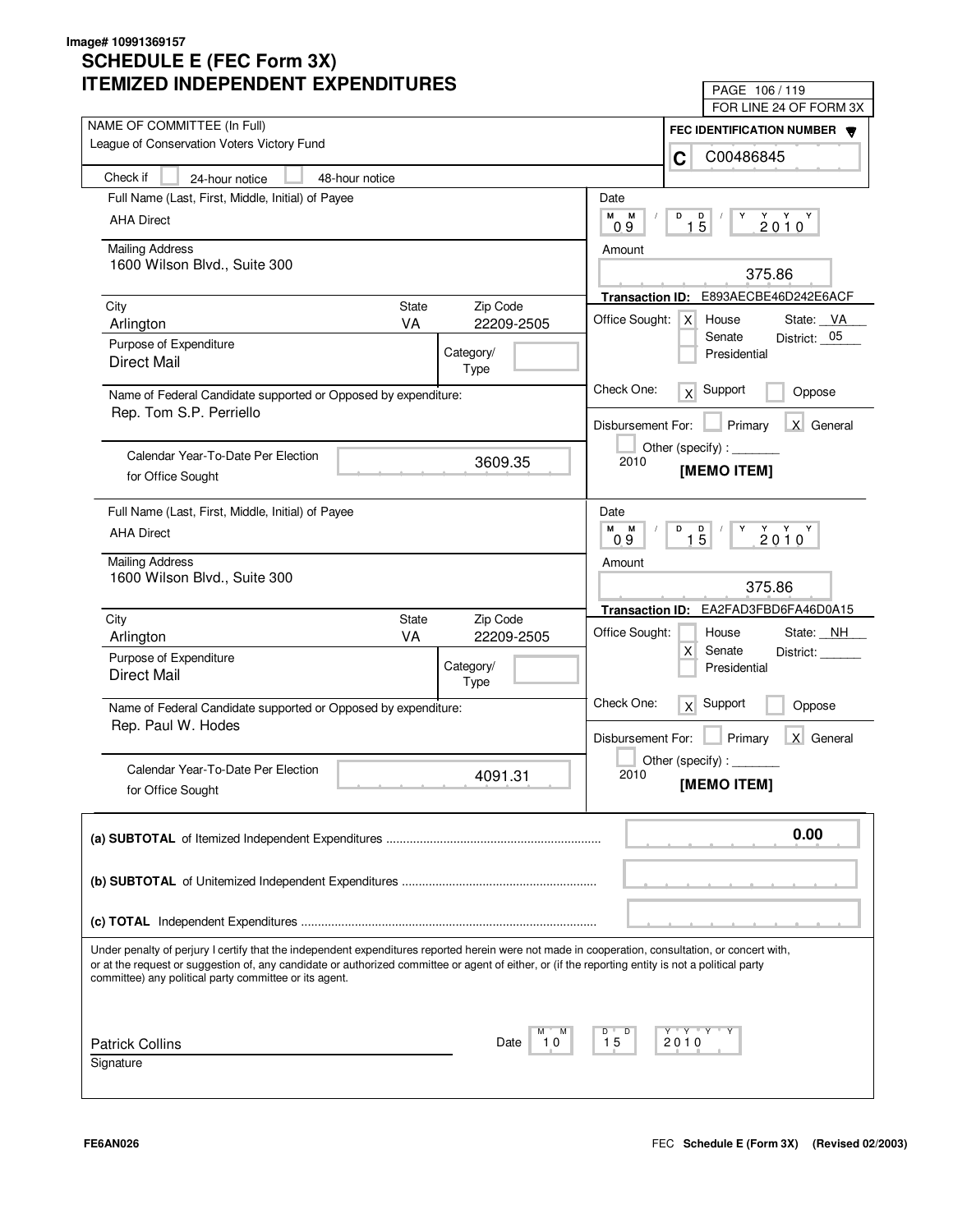| IILMILLU INDLFLNDLNI LAFLNDII UNLJ                                                                                                                                                                                                                                                                                                                                | PAGE 107/119                                                                                                                                                                                                                                                                                                                                                                                                                                |
|-------------------------------------------------------------------------------------------------------------------------------------------------------------------------------------------------------------------------------------------------------------------------------------------------------------------------------------------------------------------|---------------------------------------------------------------------------------------------------------------------------------------------------------------------------------------------------------------------------------------------------------------------------------------------------------------------------------------------------------------------------------------------------------------------------------------------|
| NAME OF COMMITTEE (In Full)                                                                                                                                                                                                                                                                                                                                       | FOR LINE 24 OF FORM 3X                                                                                                                                                                                                                                                                                                                                                                                                                      |
| League of Conservation Voters Victory Fund                                                                                                                                                                                                                                                                                                                        | FEC IDENTIFICATION NUMBER                                                                                                                                                                                                                                                                                                                                                                                                                   |
| Check if<br>48-hour notice                                                                                                                                                                                                                                                                                                                                        | C00486845<br>C                                                                                                                                                                                                                                                                                                                                                                                                                              |
| 24-hour notice                                                                                                                                                                                                                                                                                                                                                    |                                                                                                                                                                                                                                                                                                                                                                                                                                             |
| Full Name (Last, First, Middle, Initial) of Payee                                                                                                                                                                                                                                                                                                                 | Date<br>M<br>М<br>D<br>D<br>Y                                                                                                                                                                                                                                                                                                                                                                                                               |
| <b>AHA Direct</b>                                                                                                                                                                                                                                                                                                                                                 | $2010^Y$<br>$1\bar{5}$<br>09                                                                                                                                                                                                                                                                                                                                                                                                                |
| <b>Mailing Address</b>                                                                                                                                                                                                                                                                                                                                            | Amount                                                                                                                                                                                                                                                                                                                                                                                                                                      |
| 1600 Wilson Blvd., Suite 300                                                                                                                                                                                                                                                                                                                                      | 375.86                                                                                                                                                                                                                                                                                                                                                                                                                                      |
|                                                                                                                                                                                                                                                                                                                                                                   | E3BF07CF4838945D4826<br><b>Transaction ID:</b>                                                                                                                                                                                                                                                                                                                                                                                              |
| State<br>Zip Code<br>City<br><b>VA</b><br>22209-2505<br>Arlington                                                                                                                                                                                                                                                                                                 | Office Sought:<br>House<br>State: CA                                                                                                                                                                                                                                                                                                                                                                                                        |
| Purpose of Expenditure                                                                                                                                                                                                                                                                                                                                            | $\mathsf{X}$<br>Senate<br>District:                                                                                                                                                                                                                                                                                                                                                                                                         |
| Category/<br><b>Direct Mail</b><br>Type                                                                                                                                                                                                                                                                                                                           | Presidential                                                                                                                                                                                                                                                                                                                                                                                                                                |
| Name of Federal Candidate supported or Opposed by expenditure:<br>Sen. Barbara Boxer                                                                                                                                                                                                                                                                              | Check One:<br>Support<br>x<br>Oppose                                                                                                                                                                                                                                                                                                                                                                                                        |
|                                                                                                                                                                                                                                                                                                                                                                   | X General<br>Disbursement For:<br>Primary                                                                                                                                                                                                                                                                                                                                                                                                   |
| Calendar Year-To-Date Per Election                                                                                                                                                                                                                                                                                                                                | Other (specify) : $\sqrt{\frac{1}{2} \cdot \frac{1}{2} \cdot \frac{1}{2} \cdot \frac{1}{2} \cdot \frac{1}{2} \cdot \frac{1}{2} \cdot \frac{1}{2} \cdot \frac{1}{2} \cdot \frac{1}{2} \cdot \frac{1}{2} \cdot \frac{1}{2} \cdot \frac{1}{2} \cdot \frac{1}{2} \cdot \frac{1}{2} \cdot \frac{1}{2} \cdot \frac{1}{2} \cdot \frac{1}{2} \cdot \frac{1}{2} \cdot \frac{1}{2} \cdot \frac{1}{2} \cdot \frac{1}{2} \cdot \frac{1}{2} \cdot \frac$ |
| 5881.46<br>for Office Sought                                                                                                                                                                                                                                                                                                                                      | 2010<br>[MEMO ITEM]                                                                                                                                                                                                                                                                                                                                                                                                                         |
| Full Name (Last, First, Middle, Initial) of Payee                                                                                                                                                                                                                                                                                                                 | Date                                                                                                                                                                                                                                                                                                                                                                                                                                        |
| <b>AHA Direct</b>                                                                                                                                                                                                                                                                                                                                                 | M<br>M<br>D<br>Y<br>$2010^Y$<br>$1\overline{5}$<br>09                                                                                                                                                                                                                                                                                                                                                                                       |
| <b>Mailing Address</b>                                                                                                                                                                                                                                                                                                                                            | Amount                                                                                                                                                                                                                                                                                                                                                                                                                                      |
| 1600 Wilson Blvd., Suite 300                                                                                                                                                                                                                                                                                                                                      | 3023.14                                                                                                                                                                                                                                                                                                                                                                                                                                     |
| Zip Code<br>City<br>State                                                                                                                                                                                                                                                                                                                                         | Transaction ID: EF3A1E853B6804C6CB8A                                                                                                                                                                                                                                                                                                                                                                                                        |
| VA<br>Arlington<br>22209-2505                                                                                                                                                                                                                                                                                                                                     | Office Sought:<br>State: CA<br>House<br>$\times$<br>Senate<br>District:                                                                                                                                                                                                                                                                                                                                                                     |
| Purpose of Expenditure<br>Category/                                                                                                                                                                                                                                                                                                                               | Presidential                                                                                                                                                                                                                                                                                                                                                                                                                                |
| September Acquisition<br>Appeal<br>Type                                                                                                                                                                                                                                                                                                                           |                                                                                                                                                                                                                                                                                                                                                                                                                                             |
| Name of Federal Candidate supported or Opposed by expenditure:                                                                                                                                                                                                                                                                                                    | Check One:<br>Support<br>x<br>Oppose                                                                                                                                                                                                                                                                                                                                                                                                        |
| Sen. Barbara Boxer                                                                                                                                                                                                                                                                                                                                                | Primary<br>X General<br>Disbursement For:                                                                                                                                                                                                                                                                                                                                                                                                   |
|                                                                                                                                                                                                                                                                                                                                                                   | Other (specify) : $\overline{\phantom{a}}$                                                                                                                                                                                                                                                                                                                                                                                                  |
| Calendar Year-To-Date Per Election<br>5881.46                                                                                                                                                                                                                                                                                                                     | 2010                                                                                                                                                                                                                                                                                                                                                                                                                                        |
| for Office Sought                                                                                                                                                                                                                                                                                                                                                 | [MEMO ITEM]                                                                                                                                                                                                                                                                                                                                                                                                                                 |
|                                                                                                                                                                                                                                                                                                                                                                   | 0.00                                                                                                                                                                                                                                                                                                                                                                                                                                        |
|                                                                                                                                                                                                                                                                                                                                                                   |                                                                                                                                                                                                                                                                                                                                                                                                                                             |
|                                                                                                                                                                                                                                                                                                                                                                   |                                                                                                                                                                                                                                                                                                                                                                                                                                             |
|                                                                                                                                                                                                                                                                                                                                                                   |                                                                                                                                                                                                                                                                                                                                                                                                                                             |
| Under penalty of perjury I certify that the independent expenditures reported herein were not made in cooperation, consultation, or concert with,<br>or at the request or suggestion of, any candidate or authorized committee or agent of either, or (if the reporting entity is not a political party<br>committee) any political party committee or its agent. |                                                                                                                                                                                                                                                                                                                                                                                                                                             |
|                                                                                                                                                                                                                                                                                                                                                                   |                                                                                                                                                                                                                                                                                                                                                                                                                                             |
| М<br><b>Patrick Collins</b><br>Date<br>10                                                                                                                                                                                                                                                                                                                         | Y Y "<br>D<br>15<br>2010                                                                                                                                                                                                                                                                                                                                                                                                                    |
| Signature                                                                                                                                                                                                                                                                                                                                                         |                                                                                                                                                                                                                                                                                                                                                                                                                                             |
|                                                                                                                                                                                                                                                                                                                                                                   |                                                                                                                                                                                                                                                                                                                                                                                                                                             |
|                                                                                                                                                                                                                                                                                                                                                                   |                                                                                                                                                                                                                                                                                                                                                                                                                                             |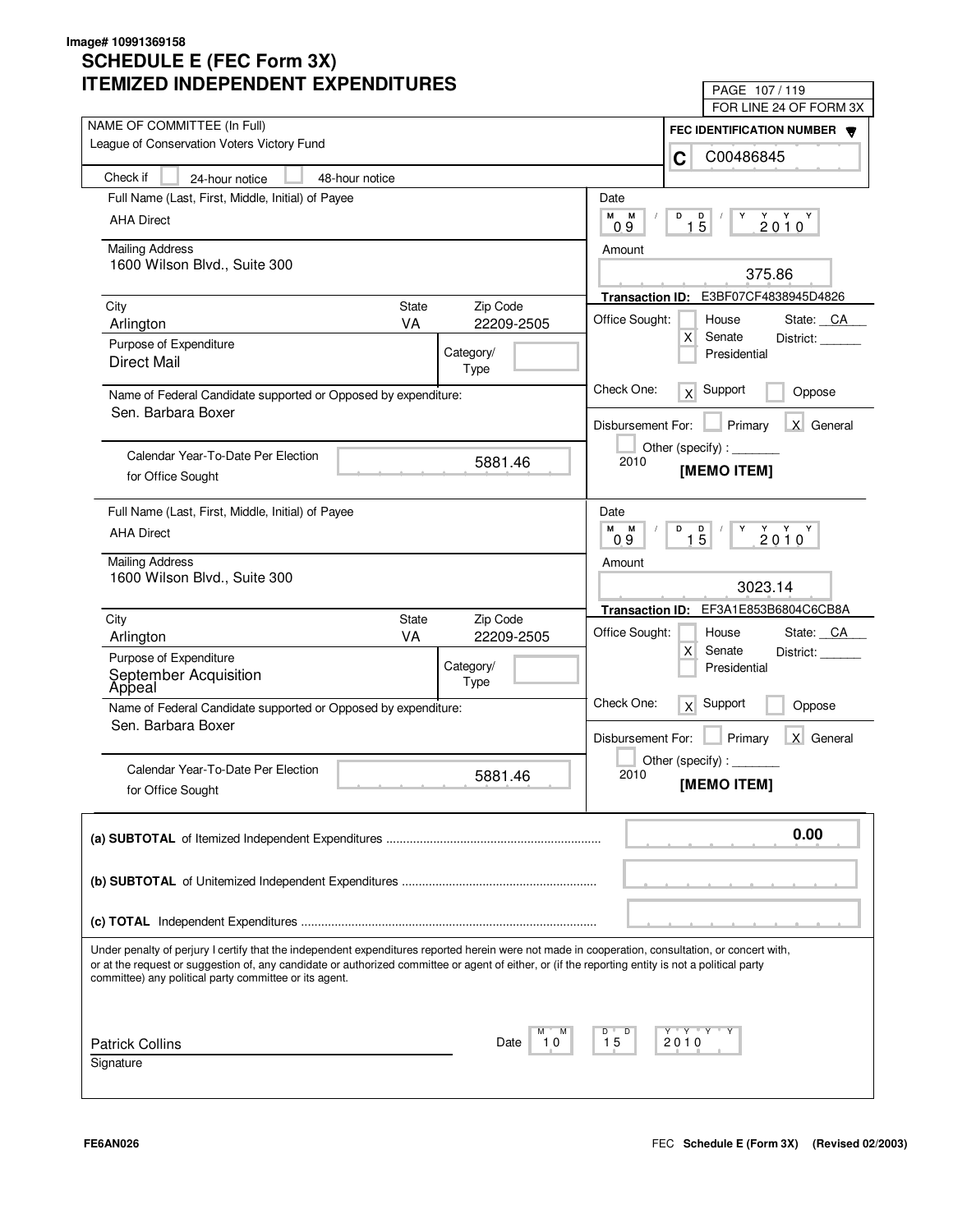| II LIVIILLU INDLFLNDLINI LAFLNDII UNLJ                                                                                                                                                                                                                                                                                                                            | PAGE 108/119                                          |  |
|-------------------------------------------------------------------------------------------------------------------------------------------------------------------------------------------------------------------------------------------------------------------------------------------------------------------------------------------------------------------|-------------------------------------------------------|--|
| NAME OF COMMITTEE (In Full)                                                                                                                                                                                                                                                                                                                                       | FOR LINE 24 OF FORM 3X                                |  |
| League of Conservation Voters Victory Fund                                                                                                                                                                                                                                                                                                                        | FEC IDENTIFICATION NUMBER                             |  |
|                                                                                                                                                                                                                                                                                                                                                                   | C00486845<br>C                                        |  |
| Check if<br>48-hour notice<br>24-hour notice                                                                                                                                                                                                                                                                                                                      |                                                       |  |
| Full Name (Last, First, Middle, Initial) of Payee                                                                                                                                                                                                                                                                                                                 | Date                                                  |  |
| <b>AHA Direct</b>                                                                                                                                                                                                                                                                                                                                                 | M<br>M<br>D<br>D<br>Y<br>$2010^Y$<br>$1\bar{5}$<br>09 |  |
| <b>Mailing Address</b>                                                                                                                                                                                                                                                                                                                                            | Amount                                                |  |
| 1600 Wilson Blvd., Suite 300                                                                                                                                                                                                                                                                                                                                      | 375.86                                                |  |
|                                                                                                                                                                                                                                                                                                                                                                   | Transaction ID: EE1C762BBB49E415EB27                  |  |
| State<br>Zip Code<br>City                                                                                                                                                                                                                                                                                                                                         | Office Sought:<br>House<br>State: WI                  |  |
| <b>VA</b><br>22209-2505<br>Arlington                                                                                                                                                                                                                                                                                                                              | $\mathsf{X}$<br>Senate<br>District:                   |  |
| Purpose of Expenditure<br>Category/<br><b>Direct Mail</b>                                                                                                                                                                                                                                                                                                         | Presidential                                          |  |
| Type                                                                                                                                                                                                                                                                                                                                                              |                                                       |  |
| Name of Federal Candidate supported or Opposed by expenditure:<br>Sen. Russ D. Feingold                                                                                                                                                                                                                                                                           | Check One:<br>Support<br>x<br>Oppose                  |  |
|                                                                                                                                                                                                                                                                                                                                                                   | X General<br>Disbursement For:<br>Primary             |  |
| Calendar Year-To-Date Per Election                                                                                                                                                                                                                                                                                                                                | Other (specify):                                      |  |
| 3609.35<br>for Office Sought                                                                                                                                                                                                                                                                                                                                      | 2010<br>[MEMO ITEM]                                   |  |
|                                                                                                                                                                                                                                                                                                                                                                   |                                                       |  |
| Full Name (Last, First, Middle, Initial) of Payee                                                                                                                                                                                                                                                                                                                 | Date                                                  |  |
| <b>AHA Direct</b>                                                                                                                                                                                                                                                                                                                                                 | М<br>M<br>D<br>Y<br>$2010^Y$<br>$1\overline{5}$<br>09 |  |
| <b>Mailing Address</b>                                                                                                                                                                                                                                                                                                                                            | Amount                                                |  |
| 1600 Wilson Blvd., Suite 300                                                                                                                                                                                                                                                                                                                                      | 3023.14                                               |  |
|                                                                                                                                                                                                                                                                                                                                                                   | EF0921AEC344E4ADAB34<br><b>Transaction ID:</b>        |  |
| Zip Code<br>City<br>State<br>VA                                                                                                                                                                                                                                                                                                                                   | Office Sought:<br>State: CO<br>House                  |  |
| Arlington<br>22209-2505<br>Purpose of Expenditure                                                                                                                                                                                                                                                                                                                 | $\times$<br>Senate<br>District:                       |  |
| Category/                                                                                                                                                                                                                                                                                                                                                         | Presidential                                          |  |
| September Acquisition<br>Appeal<br>Type                                                                                                                                                                                                                                                                                                                           | Check One:                                            |  |
| Name of Federal Candidate supported or Opposed by expenditure:                                                                                                                                                                                                                                                                                                    | Support<br>x<br>Oppose                                |  |
| Michael F. Bennet                                                                                                                                                                                                                                                                                                                                                 | Primary<br>X General<br>Disbursement For:             |  |
|                                                                                                                                                                                                                                                                                                                                                                   | Other (specify) : $\overline{\phantom{a}}$            |  |
| Calendar Year-To-Date Per Election<br>3609.35                                                                                                                                                                                                                                                                                                                     | 2010<br>[MEMO ITEM]                                   |  |
| for Office Sought                                                                                                                                                                                                                                                                                                                                                 |                                                       |  |
|                                                                                                                                                                                                                                                                                                                                                                   | 0.00                                                  |  |
|                                                                                                                                                                                                                                                                                                                                                                   |                                                       |  |
|                                                                                                                                                                                                                                                                                                                                                                   |                                                       |  |
|                                                                                                                                                                                                                                                                                                                                                                   |                                                       |  |
|                                                                                                                                                                                                                                                                                                                                                                   |                                                       |  |
|                                                                                                                                                                                                                                                                                                                                                                   |                                                       |  |
| Under penalty of perjury I certify that the independent expenditures reported herein were not made in cooperation, consultation, or concert with,<br>or at the request or suggestion of, any candidate or authorized committee or agent of either, or (if the reporting entity is not a political party<br>committee) any political party committee or its agent. |                                                       |  |
|                                                                                                                                                                                                                                                                                                                                                                   |                                                       |  |
|                                                                                                                                                                                                                                                                                                                                                                   |                                                       |  |
| м<br><b>Patrick Collins</b><br>Date<br>10                                                                                                                                                                                                                                                                                                                         | Y Y "<br>Y<br>D<br>15<br>2010                         |  |
| Signature                                                                                                                                                                                                                                                                                                                                                         |                                                       |  |
|                                                                                                                                                                                                                                                                                                                                                                   |                                                       |  |
|                                                                                                                                                                                                                                                                                                                                                                   |                                                       |  |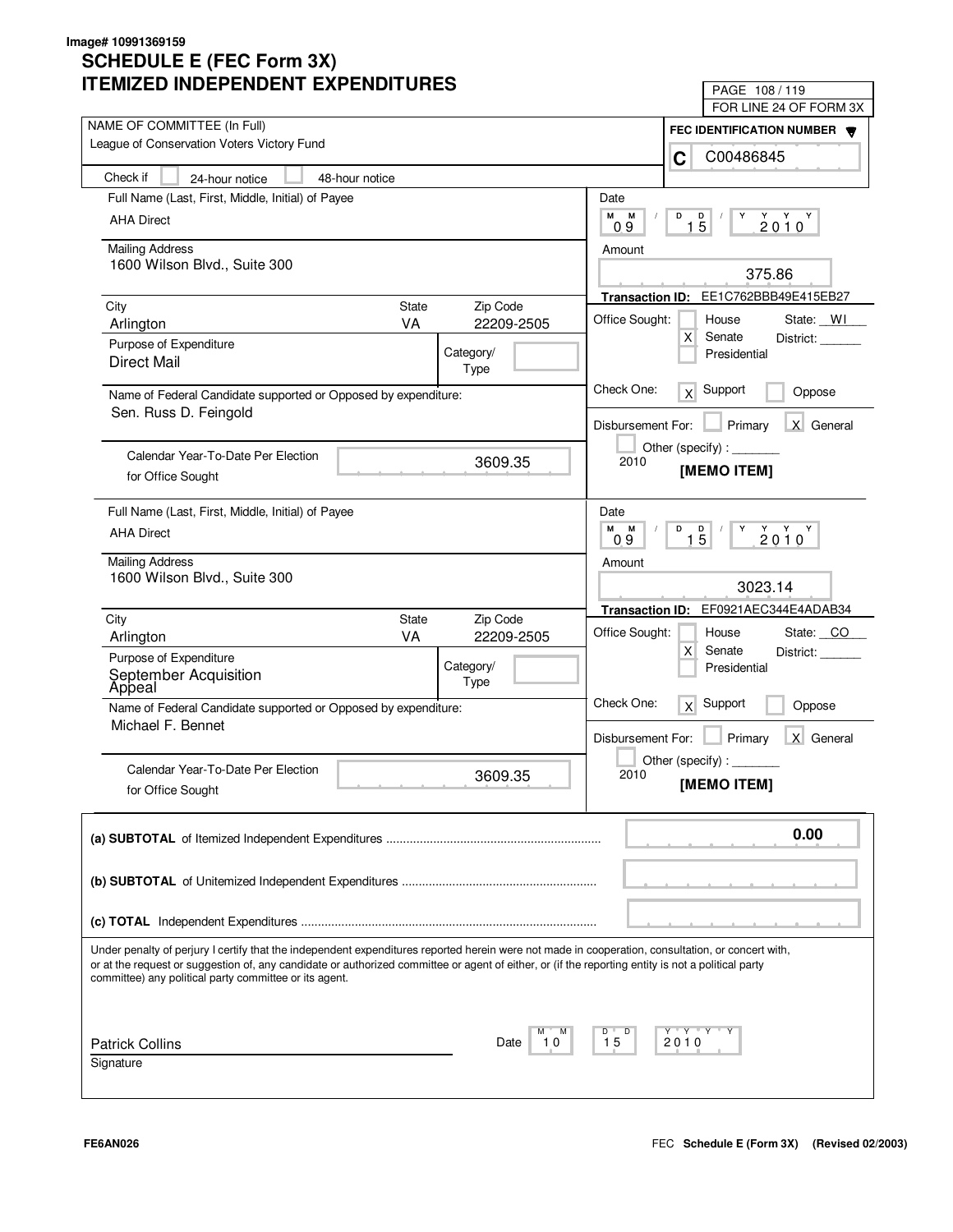| IMILLU INDLFLINDLINI LAFLINDII UNLJ                                                                                                                                                                                                                                                                                                                               | PAGE 109/119<br>FOR LINE 24 OF FORM 3X                                                                                                                                                                                                                                                                                                                                                                                                      |  |
|-------------------------------------------------------------------------------------------------------------------------------------------------------------------------------------------------------------------------------------------------------------------------------------------------------------------------------------------------------------------|---------------------------------------------------------------------------------------------------------------------------------------------------------------------------------------------------------------------------------------------------------------------------------------------------------------------------------------------------------------------------------------------------------------------------------------------|--|
| NAME OF COMMITTEE (In Full)                                                                                                                                                                                                                                                                                                                                       |                                                                                                                                                                                                                                                                                                                                                                                                                                             |  |
| League of Conservation Voters Victory Fund                                                                                                                                                                                                                                                                                                                        | FEC IDENTIFICATION NUMBER<br>C00486845<br>C                                                                                                                                                                                                                                                                                                                                                                                                 |  |
| Check if<br>24-hour notice<br>48-hour notice                                                                                                                                                                                                                                                                                                                      |                                                                                                                                                                                                                                                                                                                                                                                                                                             |  |
| Full Name (Last, First, Middle, Initial) of Payee                                                                                                                                                                                                                                                                                                                 | Date                                                                                                                                                                                                                                                                                                                                                                                                                                        |  |
| <b>AHA Direct</b>                                                                                                                                                                                                                                                                                                                                                 | М<br>М<br>D<br>D<br>Y                                                                                                                                                                                                                                                                                                                                                                                                                       |  |
|                                                                                                                                                                                                                                                                                                                                                                   | $2010^Y$<br>$1\overline{5}$<br>09                                                                                                                                                                                                                                                                                                                                                                                                           |  |
| <b>Mailing Address</b>                                                                                                                                                                                                                                                                                                                                            | Amount                                                                                                                                                                                                                                                                                                                                                                                                                                      |  |
| 1600 Wilson Blvd., Suite 300                                                                                                                                                                                                                                                                                                                                      | 3023.14                                                                                                                                                                                                                                                                                                                                                                                                                                     |  |
|                                                                                                                                                                                                                                                                                                                                                                   | Transaction ID: E3839A050D5754EFE980                                                                                                                                                                                                                                                                                                                                                                                                        |  |
| <b>State</b><br>Zip Code<br>City<br><b>VA</b><br>22209-2505<br>Arlington                                                                                                                                                                                                                                                                                          | Office Sought:<br>House<br>State: WI                                                                                                                                                                                                                                                                                                                                                                                                        |  |
| Purpose of Expenditure                                                                                                                                                                                                                                                                                                                                            | X<br>Senate<br>District:                                                                                                                                                                                                                                                                                                                                                                                                                    |  |
| Category/<br>September Acquisition                                                                                                                                                                                                                                                                                                                                | Presidential                                                                                                                                                                                                                                                                                                                                                                                                                                |  |
| Type<br>Apþeal                                                                                                                                                                                                                                                                                                                                                    |                                                                                                                                                                                                                                                                                                                                                                                                                                             |  |
| Name of Federal Candidate supported or Opposed by expenditure:<br>Sen. Russ D. Feingold                                                                                                                                                                                                                                                                           | Check One:<br>Support<br>$\times$<br>Oppose                                                                                                                                                                                                                                                                                                                                                                                                 |  |
|                                                                                                                                                                                                                                                                                                                                                                   | X General<br>Disbursement For:<br>Primary                                                                                                                                                                                                                                                                                                                                                                                                   |  |
| Calendar Year-To-Date Per Election                                                                                                                                                                                                                                                                                                                                | Other (specify) : $\sqrt{\frac{1}{2} \cdot \frac{1}{2} \cdot \frac{1}{2} \cdot \frac{1}{2} \cdot \frac{1}{2} \cdot \frac{1}{2} \cdot \frac{1}{2} \cdot \frac{1}{2} \cdot \frac{1}{2} \cdot \frac{1}{2} \cdot \frac{1}{2} \cdot \frac{1}{2} \cdot \frac{1}{2} \cdot \frac{1}{2} \cdot \frac{1}{2} \cdot \frac{1}{2} \cdot \frac{1}{2} \cdot \frac{1}{2} \cdot \frac{1}{2} \cdot \frac{1}{2} \cdot \frac{1}{2} \cdot \frac{1}{2} \cdot \frac$ |  |
| 3609.35<br>for Office Sought                                                                                                                                                                                                                                                                                                                                      | 2010<br>[MEMO ITEM]                                                                                                                                                                                                                                                                                                                                                                                                                         |  |
|                                                                                                                                                                                                                                                                                                                                                                   |                                                                                                                                                                                                                                                                                                                                                                                                                                             |  |
| Full Name (Last, First, Middle, Initial) of Payee                                                                                                                                                                                                                                                                                                                 | Date                                                                                                                                                                                                                                                                                                                                                                                                                                        |  |
| <b>AHA Direct</b>                                                                                                                                                                                                                                                                                                                                                 | M<br>M<br>D<br>$2010^Y$<br>$1\overline{5}$<br>Y<br>0.9                                                                                                                                                                                                                                                                                                                                                                                      |  |
| <b>Mailing Address</b>                                                                                                                                                                                                                                                                                                                                            | Amount                                                                                                                                                                                                                                                                                                                                                                                                                                      |  |
| 1600 Wilson Blvd., Suite 300                                                                                                                                                                                                                                                                                                                                      | 375.86                                                                                                                                                                                                                                                                                                                                                                                                                                      |  |
|                                                                                                                                                                                                                                                                                                                                                                   | Transaction ID: EF33E9243094D40D6993                                                                                                                                                                                                                                                                                                                                                                                                        |  |
| Zip Code<br>City<br>State                                                                                                                                                                                                                                                                                                                                         |                                                                                                                                                                                                                                                                                                                                                                                                                                             |  |
| VA<br>Arlington<br>22209-2505                                                                                                                                                                                                                                                                                                                                     | Office Sought:<br>State: PA<br>House<br>X<br>Senate<br>District:                                                                                                                                                                                                                                                                                                                                                                            |  |
| Purpose of Expenditure<br>Category/                                                                                                                                                                                                                                                                                                                               | Presidential                                                                                                                                                                                                                                                                                                                                                                                                                                |  |
| <b>Direct Mail</b><br>Type                                                                                                                                                                                                                                                                                                                                        |                                                                                                                                                                                                                                                                                                                                                                                                                                             |  |
| Name of Federal Candidate supported or Opposed by expenditure:                                                                                                                                                                                                                                                                                                    | Check One:<br>Support<br>x<br>Oppose                                                                                                                                                                                                                                                                                                                                                                                                        |  |
| Joseph Sestak                                                                                                                                                                                                                                                                                                                                                     |                                                                                                                                                                                                                                                                                                                                                                                                                                             |  |
|                                                                                                                                                                                                                                                                                                                                                                   | Primary<br>X General<br>Disbursement For:                                                                                                                                                                                                                                                                                                                                                                                                   |  |
| Calendar Year-To-Date Per Election<br>4091.31                                                                                                                                                                                                                                                                                                                     | Other (specify) : $\overline{\phantom{a}}$<br>2010                                                                                                                                                                                                                                                                                                                                                                                          |  |
| for Office Sought                                                                                                                                                                                                                                                                                                                                                 | [MEMO ITEM]                                                                                                                                                                                                                                                                                                                                                                                                                                 |  |
|                                                                                                                                                                                                                                                                                                                                                                   | 0.00                                                                                                                                                                                                                                                                                                                                                                                                                                        |  |
|                                                                                                                                                                                                                                                                                                                                                                   |                                                                                                                                                                                                                                                                                                                                                                                                                                             |  |
|                                                                                                                                                                                                                                                                                                                                                                   |                                                                                                                                                                                                                                                                                                                                                                                                                                             |  |
|                                                                                                                                                                                                                                                                                                                                                                   |                                                                                                                                                                                                                                                                                                                                                                                                                                             |  |
|                                                                                                                                                                                                                                                                                                                                                                   |                                                                                                                                                                                                                                                                                                                                                                                                                                             |  |
| Under penalty of perjury I certify that the independent expenditures reported herein were not made in cooperation, consultation, or concert with,<br>or at the request or suggestion of, any candidate or authorized committee or agent of either, or (if the reporting entity is not a political party<br>committee) any political party committee or its agent. |                                                                                                                                                                                                                                                                                                                                                                                                                                             |  |
|                                                                                                                                                                                                                                                                                                                                                                   |                                                                                                                                                                                                                                                                                                                                                                                                                                             |  |
|                                                                                                                                                                                                                                                                                                                                                                   | Y "Y "Y "<br>D<br>15                                                                                                                                                                                                                                                                                                                                                                                                                        |  |
| <b>Patrick Collins</b><br>Date<br>10<br>Signature                                                                                                                                                                                                                                                                                                                 | 2010                                                                                                                                                                                                                                                                                                                                                                                                                                        |  |
|                                                                                                                                                                                                                                                                                                                                                                   |                                                                                                                                                                                                                                                                                                                                                                                                                                             |  |
|                                                                                                                                                                                                                                                                                                                                                                   |                                                                                                                                                                                                                                                                                                                                                                                                                                             |  |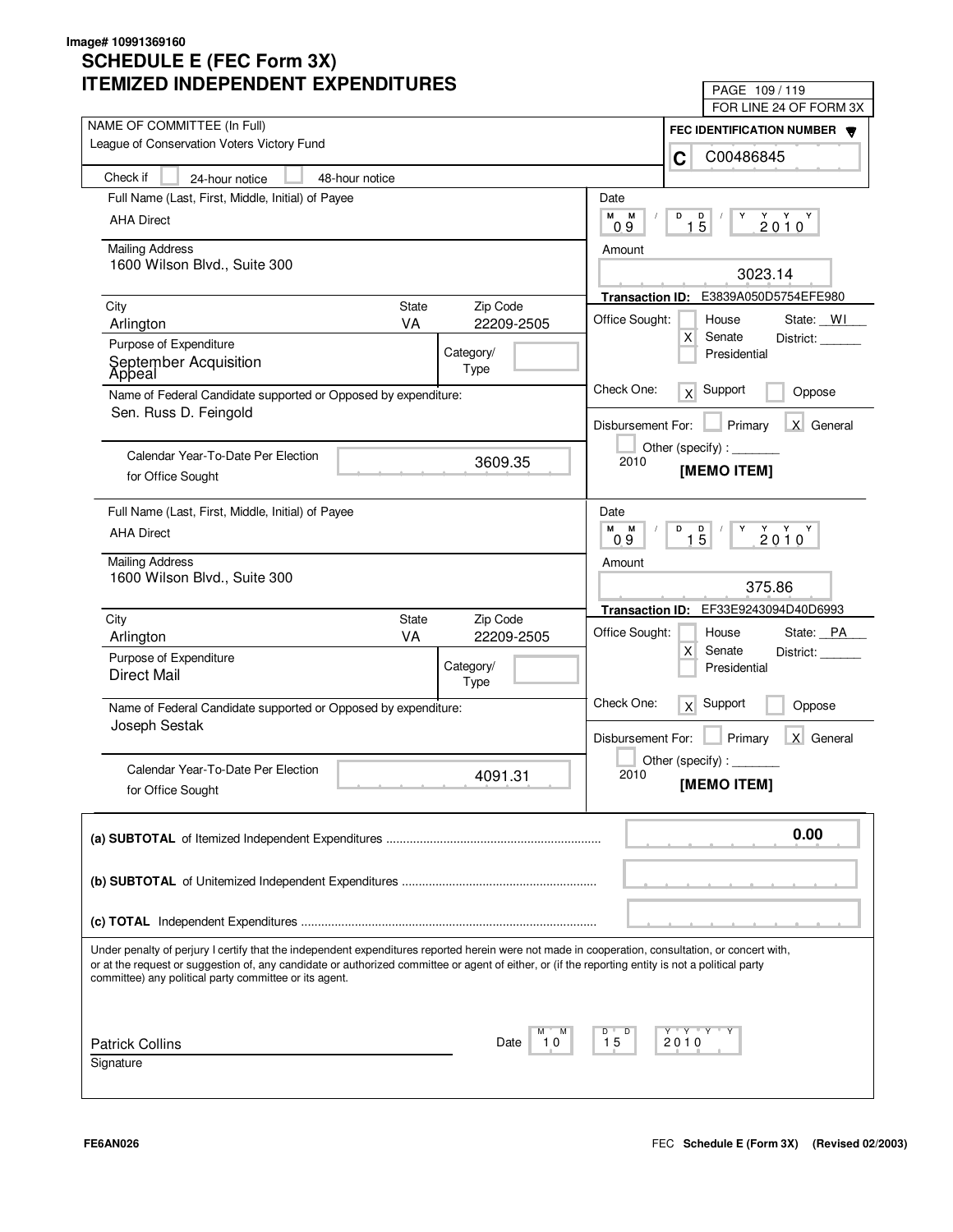| ITEMIZED INDEPENDENT EXPENDITURES                                                                                                                                                                                                                                                                                                                                 |                                              | PAGE 110/119<br>FOR LINE 24 OF FORM 3X              |
|-------------------------------------------------------------------------------------------------------------------------------------------------------------------------------------------------------------------------------------------------------------------------------------------------------------------------------------------------------------------|----------------------------------------------|-----------------------------------------------------|
| NAME OF COMMITTEE (In Full)                                                                                                                                                                                                                                                                                                                                       |                                              | FEC IDENTIFICATION NUMBER                           |
| League of Conservation Voters Victory Fund                                                                                                                                                                                                                                                                                                                        |                                              | C00486845<br>C                                      |
| Check if<br>48-hour notice<br>24-hour notice                                                                                                                                                                                                                                                                                                                      |                                              |                                                     |
| Full Name (Last, First, Middle, Initial) of Payee                                                                                                                                                                                                                                                                                                                 |                                              | Date                                                |
| <b>AHA Direct</b>                                                                                                                                                                                                                                                                                                                                                 |                                              | M M<br>D<br>Y<br>$1\overline{5}$<br>$2010^Y$<br>0.9 |
| <b>Mailing Address</b><br>1600 Wilson Blvd., Suite 300                                                                                                                                                                                                                                                                                                            |                                              | Amount                                              |
|                                                                                                                                                                                                                                                                                                                                                                   |                                              | 2272.11                                             |
| City                                                                                                                                                                                                                                                                                                                                                              | State<br>Zip Code                            | Transaction ID: E1A9DC0CC78F0432394E                |
| Arlington                                                                                                                                                                                                                                                                                                                                                         | <b>VA</b><br>22209-2505                      | Office Sought:<br>State: WA<br>House                |
| Purpose of Expenditure                                                                                                                                                                                                                                                                                                                                            | Category/                                    | x<br>Senate<br>District:<br>Presidential            |
| Telemarketing                                                                                                                                                                                                                                                                                                                                                     | Type                                         |                                                     |
| Name of Federal Candidate supported or Opposed by expenditure:                                                                                                                                                                                                                                                                                                    |                                              | Check One:<br>$x$ Support<br>Oppose                 |
| Sen. Patty Murray                                                                                                                                                                                                                                                                                                                                                 |                                              | $\Box$ Primary<br>X General<br>Disbursement For:    |
|                                                                                                                                                                                                                                                                                                                                                                   |                                              | Other (specify) : ________                          |
| Calendar Year-To-Date Per Election<br>for Office Sought                                                                                                                                                                                                                                                                                                           | 2272.11                                      | 2010<br>[MEMO ITEM]                                 |
|                                                                                                                                                                                                                                                                                                                                                                   |                                              |                                                     |
| Full Name (Last, First, Middle, Initial) of Payee                                                                                                                                                                                                                                                                                                                 |                                              | Date                                                |
| <b>AHA Direct</b>                                                                                                                                                                                                                                                                                                                                                 |                                              | M M<br>D<br>$2010^Y$<br>$1\overline{5}$<br>09       |
| <b>Mailing Address</b>                                                                                                                                                                                                                                                                                                                                            |                                              | Amount                                              |
| 1600 Wilson Blvd., Suite 300                                                                                                                                                                                                                                                                                                                                      |                                              | 375.86                                              |
|                                                                                                                                                                                                                                                                                                                                                                   |                                              | Transaction ID: EE3E249D32F5F4F32B02                |
| City<br>Arlington                                                                                                                                                                                                                                                                                                                                                 | Zip Code<br>State<br><b>VA</b><br>22209-2505 | Office Sought:<br>State: MO<br>House                |
| Purpose of Expenditure                                                                                                                                                                                                                                                                                                                                            |                                              | $\mathsf{X}$<br>Senate<br>District:                 |
| <b>Direct Mail</b>                                                                                                                                                                                                                                                                                                                                                | Category/<br>Type                            | Presidential                                        |
|                                                                                                                                                                                                                                                                                                                                                                   |                                              | Check One:<br>$\overline{X}$ Support<br>Oppose      |
| Name of Federal Candidate supported or Opposed by expenditure:<br>Robin Carnahan                                                                                                                                                                                                                                                                                  |                                              |                                                     |
|                                                                                                                                                                                                                                                                                                                                                                   |                                              | Primary<br>X General<br>Disbursement For:           |
| Calendar Year-To-Date Per Election                                                                                                                                                                                                                                                                                                                                | 6363.42                                      | Other (specify) : $\sqrt{ }$<br>2010                |
| for Office Sought                                                                                                                                                                                                                                                                                                                                                 |                                              | [MEMO ITEM]                                         |
|                                                                                                                                                                                                                                                                                                                                                                   |                                              | 0.00                                                |
|                                                                                                                                                                                                                                                                                                                                                                   |                                              |                                                     |
|                                                                                                                                                                                                                                                                                                                                                                   |                                              |                                                     |
|                                                                                                                                                                                                                                                                                                                                                                   |                                              |                                                     |
|                                                                                                                                                                                                                                                                                                                                                                   |                                              |                                                     |
| Under penalty of perjury I certify that the independent expenditures reported herein were not made in cooperation, consultation, or concert with,<br>or at the request or suggestion of, any candidate or authorized committee or agent of either, or (if the reporting entity is not a political party<br>committee) any political party committee or its agent. |                                              |                                                     |
|                                                                                                                                                                                                                                                                                                                                                                   |                                              |                                                     |
| <b>Patrick Collins</b>                                                                                                                                                                                                                                                                                                                                            | м<br>Date<br>10                              | D<br>Y Y<br>D<br>15<br>2010                         |
| Signature                                                                                                                                                                                                                                                                                                                                                         |                                              |                                                     |
|                                                                                                                                                                                                                                                                                                                                                                   |                                              |                                                     |
|                                                                                                                                                                                                                                                                                                                                                                   |                                              |                                                     |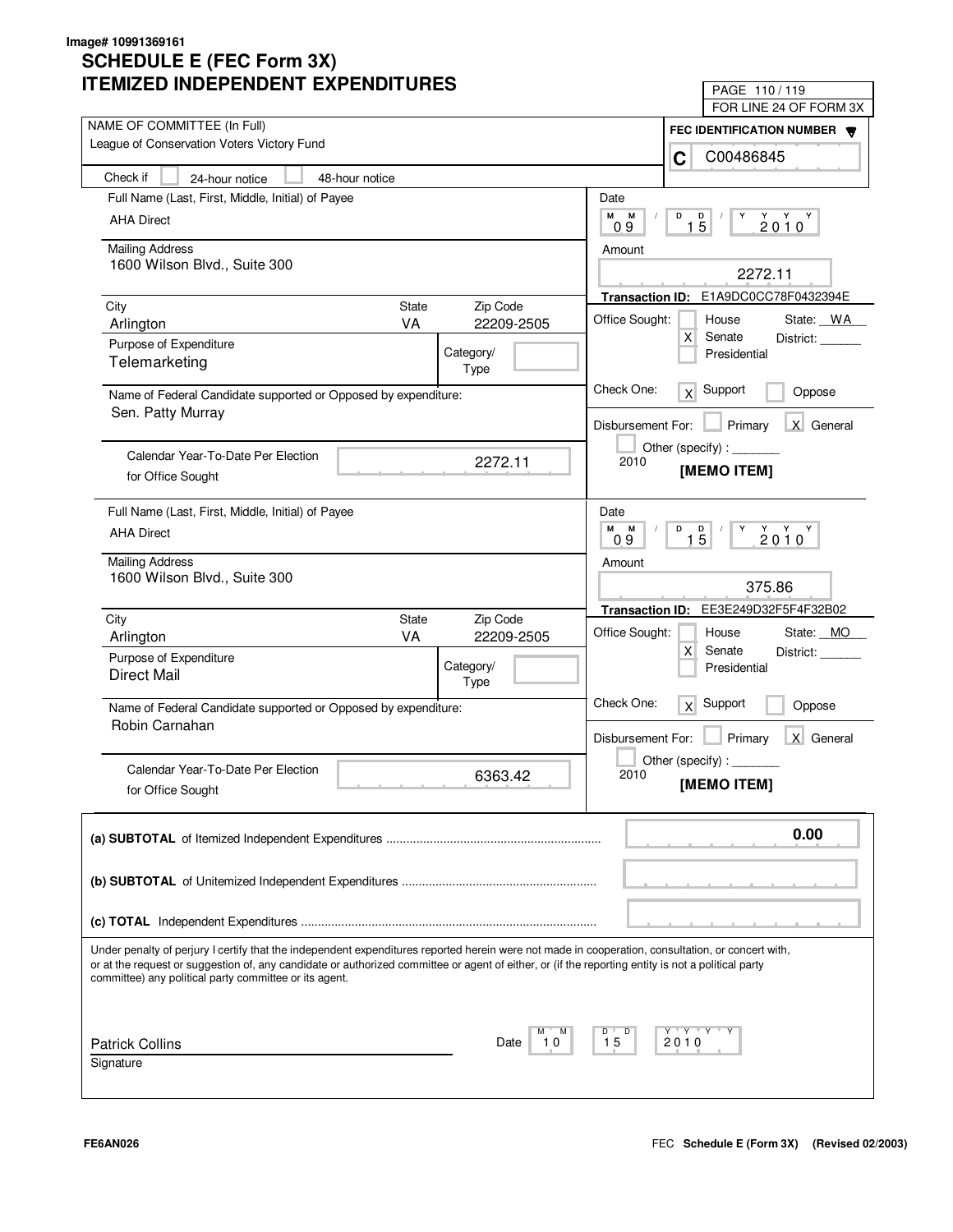| ITEMIZED INDEPENDENT EXPENDITURES                                                                                                                                                                                                                                                                                                                                 |                                       | PAGE 111/119<br>FOR LINE 24 OF FORM 3X                                   |
|-------------------------------------------------------------------------------------------------------------------------------------------------------------------------------------------------------------------------------------------------------------------------------------------------------------------------------------------------------------------|---------------------------------------|--------------------------------------------------------------------------|
| NAME OF COMMITTEE (In Full)                                                                                                                                                                                                                                                                                                                                       |                                       | <b>FEC IDENTIFICATION NUMBER</b>                                         |
| League of Conservation Voters Victory Fund                                                                                                                                                                                                                                                                                                                        |                                       | C00486845<br>C                                                           |
| Check if<br>24-hour notice                                                                                                                                                                                                                                                                                                                                        | 48-hour notice                        |                                                                          |
| Full Name (Last, First, Middle, Initial) of Payee                                                                                                                                                                                                                                                                                                                 |                                       | Date                                                                     |
| <b>AHA Direct</b>                                                                                                                                                                                                                                                                                                                                                 |                                       | м<br>D<br>M<br>D<br>Y<br>$2010^Y$<br>$\sqrt{2}$<br>$1\overline{5}$<br>09 |
| <b>Mailing Address</b>                                                                                                                                                                                                                                                                                                                                            |                                       | Amount                                                                   |
| 1600 Wilson Blvd., Suite 300                                                                                                                                                                                                                                                                                                                                      |                                       | 3023.14                                                                  |
| City                                                                                                                                                                                                                                                                                                                                                              | State<br>Zip Code                     | Transaction ID: E227E916C6BD848698FF                                     |
| Arlington                                                                                                                                                                                                                                                                                                                                                         | <b>VA</b><br>22209-2505               | Office Sought:<br>State: NH<br>House                                     |
| Purpose of Expenditure                                                                                                                                                                                                                                                                                                                                            | Category/                             | $\mathsf{X}$<br>Senate<br>District:                                      |
| <b>Direct Mail</b>                                                                                                                                                                                                                                                                                                                                                | Type                                  | Presidential                                                             |
| Name of Federal Candidate supported or Opposed by expenditure:                                                                                                                                                                                                                                                                                                    |                                       | Check One:<br>Support<br>x<br>Oppose                                     |
| Rep. Paul W. Hodes                                                                                                                                                                                                                                                                                                                                                |                                       | Primary<br>X General<br>Disbursement For:                                |
| Calendar Year-To-Date Per Election                                                                                                                                                                                                                                                                                                                                |                                       | Other (specify) : ________                                               |
| for Office Sought                                                                                                                                                                                                                                                                                                                                                 | 4091.31                               | 2010<br>[MEMO ITEM]                                                      |
| Full Name (Last, First, Middle, Initial) of Payee                                                                                                                                                                                                                                                                                                                 |                                       | Date                                                                     |
| League of Conservation Voters, Inc.                                                                                                                                                                                                                                                                                                                               |                                       | M M<br>D<br>D<br>$2010^Y$<br>$1\overline{6}$<br>09                       |
| <b>Mailing Address</b>                                                                                                                                                                                                                                                                                                                                            |                                       | Amount                                                                   |
| 1920 L Street, NW Ste 800                                                                                                                                                                                                                                                                                                                                         |                                       | 2.57                                                                     |
|                                                                                                                                                                                                                                                                                                                                                                   |                                       | Transaction ID: EF294D58C0B0F458C94E                                     |
| City<br>Washington                                                                                                                                                                                                                                                                                                                                                | Zip Code<br>State<br>DC<br>20036-5045 | Office Sought:<br>House<br>State: MN<br>$X \mid$                         |
| Purpose of Expenditure                                                                                                                                                                                                                                                                                                                                            |                                       | District: 06<br>Senate                                                   |
| Staff time: Fundrais-<br>ing Email Set-up                                                                                                                                                                                                                                                                                                                         | Category/<br>Type                     | Presidential                                                             |
| Name of Federal Candidate supported or Opposed by expenditure:                                                                                                                                                                                                                                                                                                    |                                       | Check One:<br>Support<br>$\mathsf{x}$<br>Oppose                          |
| Rep. Michele Bachmann                                                                                                                                                                                                                                                                                                                                             |                                       |                                                                          |
|                                                                                                                                                                                                                                                                                                                                                                   |                                       | Disbursement For:<br>Primary<br>X General                                |
| Calendar Year-To-Date Per Election                                                                                                                                                                                                                                                                                                                                | 234.57                                | Other (specify) : $\sqrt{ }$<br>2010                                     |
| for Office Sought                                                                                                                                                                                                                                                                                                                                                 |                                       | [MEMO ITEM]                                                              |
|                                                                                                                                                                                                                                                                                                                                                                   |                                       | 0.00                                                                     |
|                                                                                                                                                                                                                                                                                                                                                                   |                                       |                                                                          |
|                                                                                                                                                                                                                                                                                                                                                                   |                                       |                                                                          |
|                                                                                                                                                                                                                                                                                                                                                                   |                                       |                                                                          |
|                                                                                                                                                                                                                                                                                                                                                                   |                                       |                                                                          |
| Under penalty of perjury I certify that the independent expenditures reported herein were not made in cooperation, consultation, or concert with,<br>or at the request or suggestion of, any candidate or authorized committee or agent of either, or (if the reporting entity is not a political party<br>committee) any political party committee or its agent. |                                       |                                                                          |
|                                                                                                                                                                                                                                                                                                                                                                   |                                       |                                                                          |
|                                                                                                                                                                                                                                                                                                                                                                   | м<br>Date<br>10                       | D<br>Y "Y "Y<br>D<br>15<br>2010                                          |
| <b>Patrick Collins</b><br>Signature                                                                                                                                                                                                                                                                                                                               |                                       |                                                                          |
|                                                                                                                                                                                                                                                                                                                                                                   |                                       |                                                                          |
|                                                                                                                                                                                                                                                                                                                                                                   |                                       |                                                                          |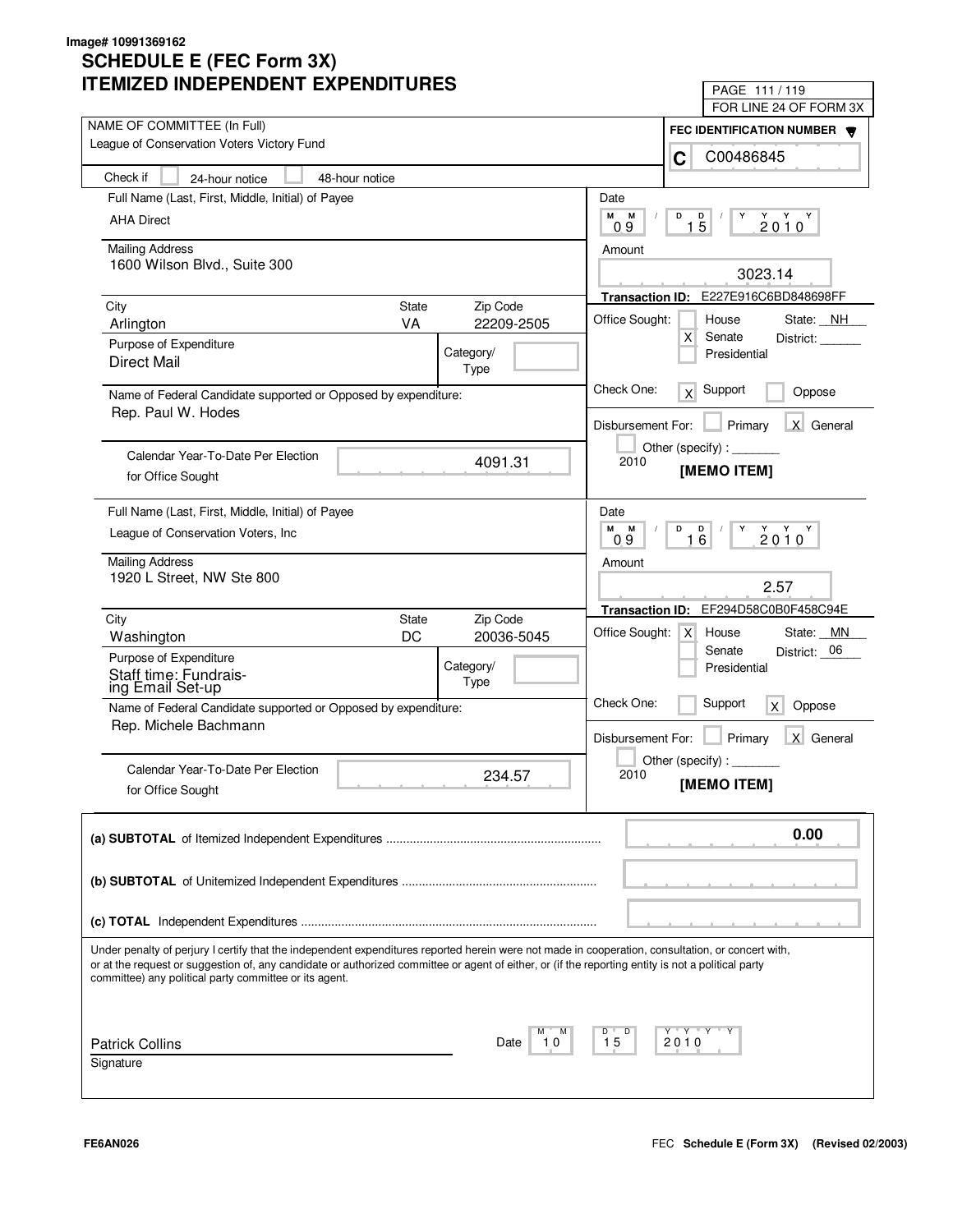| LIVILLU INDLFLINDLNI LAFLINDII UNLJ                                                                                                                                                                                                                                                                                                                               | PAGE 112/119                                             |
|-------------------------------------------------------------------------------------------------------------------------------------------------------------------------------------------------------------------------------------------------------------------------------------------------------------------------------------------------------------------|----------------------------------------------------------|
| NAME OF COMMITTEE (In Full)                                                                                                                                                                                                                                                                                                                                       | FOR LINE 24 OF FORM 3X                                   |
| League of Conservation Voters Victory Fund                                                                                                                                                                                                                                                                                                                        | FEC IDENTIFICATION NUMBER                                |
|                                                                                                                                                                                                                                                                                                                                                                   | C00486845<br>C                                           |
| Check if<br>48-hour notice<br>24-hour notice                                                                                                                                                                                                                                                                                                                      |                                                          |
| Full Name (Last, First, Middle, Initial) of Payee                                                                                                                                                                                                                                                                                                                 | Date                                                     |
| League of Conservation Voters, Inc.                                                                                                                                                                                                                                                                                                                               | М<br>M<br>D<br>D<br>Y<br>$2010^Y$<br>16<br>09            |
| <b>Mailing Address</b>                                                                                                                                                                                                                                                                                                                                            | Amount                                                   |
| 1920 L Street, NW Ste 800                                                                                                                                                                                                                                                                                                                                         |                                                          |
|                                                                                                                                                                                                                                                                                                                                                                   | 2.57                                                     |
| Zip Code<br>City<br><b>State</b>                                                                                                                                                                                                                                                                                                                                  | E64B9FD33AF794CA9B8A<br><b>Transaction ID:</b>           |
| DC<br>20036-5045<br>Washington                                                                                                                                                                                                                                                                                                                                    | Office Sought:<br>House<br>State: CA                     |
| Purpose of Expenditure<br>Category/                                                                                                                                                                                                                                                                                                                               | X<br>Senate<br>District:<br>Presidential                 |
| Staff time: Fundrais-<br>Type<br>ing Email Set-up                                                                                                                                                                                                                                                                                                                 |                                                          |
| Name of Federal Candidate supported or Opposed by expenditure:                                                                                                                                                                                                                                                                                                    | Check One:<br>Support<br>Oppose<br>X                     |
| Carly Fiorona                                                                                                                                                                                                                                                                                                                                                     |                                                          |
|                                                                                                                                                                                                                                                                                                                                                                   | X General<br>Primary<br>Disbursement For:                |
| Calendar Year-To-Date Per Election                                                                                                                                                                                                                                                                                                                                | Other (specify):<br>2010                                 |
| 6116.03<br>for Office Sought                                                                                                                                                                                                                                                                                                                                      | [MEMO ITEM]                                              |
|                                                                                                                                                                                                                                                                                                                                                                   |                                                          |
| Full Name (Last, First, Middle, Initial) of Payee                                                                                                                                                                                                                                                                                                                 | Date                                                     |
| League of Conservation Voters, Inc.                                                                                                                                                                                                                                                                                                                               | M<br>M<br>D<br>Υ<br>$2010^{\gamma}$<br>D<br>6<br>09<br>1 |
| <b>Mailing Address</b>                                                                                                                                                                                                                                                                                                                                            | Amount                                                   |
| 1920 L Street, NW Ste 800                                                                                                                                                                                                                                                                                                                                         | 2.57                                                     |
|                                                                                                                                                                                                                                                                                                                                                                   | E8CB70E191A5647B7ADD<br><b>Transaction ID:</b>           |
| Zip Code<br>City<br>State                                                                                                                                                                                                                                                                                                                                         | Office Sought:<br>State: MO<br>House                     |
| DC<br>20036-5045<br>Washington                                                                                                                                                                                                                                                                                                                                    | X<br>Senate<br>District:                                 |
| Purpose of Expenditure<br>Category/                                                                                                                                                                                                                                                                                                                               | Presidential                                             |
| Staff time: Fundrais-<br>ing Email Set-up<br>Type                                                                                                                                                                                                                                                                                                                 |                                                          |
| Name of Federal Candidate supported or Opposed by expenditure:                                                                                                                                                                                                                                                                                                    | Check One:<br>Support<br>Oppose<br>$\mathsf{X}$          |
| <b>Roy Blunt</b>                                                                                                                                                                                                                                                                                                                                                  | Primary<br>Disbursement For:<br>X General                |
|                                                                                                                                                                                                                                                                                                                                                                   | Other (specify) : $\overline{\phantom{a}}$               |
| Calendar Year-To-Date Per Election<br>6597.99                                                                                                                                                                                                                                                                                                                     | 2010                                                     |
| for Office Sought                                                                                                                                                                                                                                                                                                                                                 | [MEMO ITEM]                                              |
|                                                                                                                                                                                                                                                                                                                                                                   | 0.00                                                     |
|                                                                                                                                                                                                                                                                                                                                                                   |                                                          |
|                                                                                                                                                                                                                                                                                                                                                                   |                                                          |
|                                                                                                                                                                                                                                                                                                                                                                   |                                                          |
| Under penalty of perjury I certify that the independent expenditures reported herein were not made in cooperation, consultation, or concert with,<br>or at the request or suggestion of, any candidate or authorized committee or agent of either, or (if the reporting entity is not a political party<br>committee) any political party committee or its agent. |                                                          |
|                                                                                                                                                                                                                                                                                                                                                                   |                                                          |
| <b>Patrick Collins</b><br>10<br>Date                                                                                                                                                                                                                                                                                                                              | Y "Y "Y<br>D<br>15<br>2010                               |
| Signature                                                                                                                                                                                                                                                                                                                                                         |                                                          |
|                                                                                                                                                                                                                                                                                                                                                                   |                                                          |
|                                                                                                                                                                                                                                                                                                                                                                   |                                                          |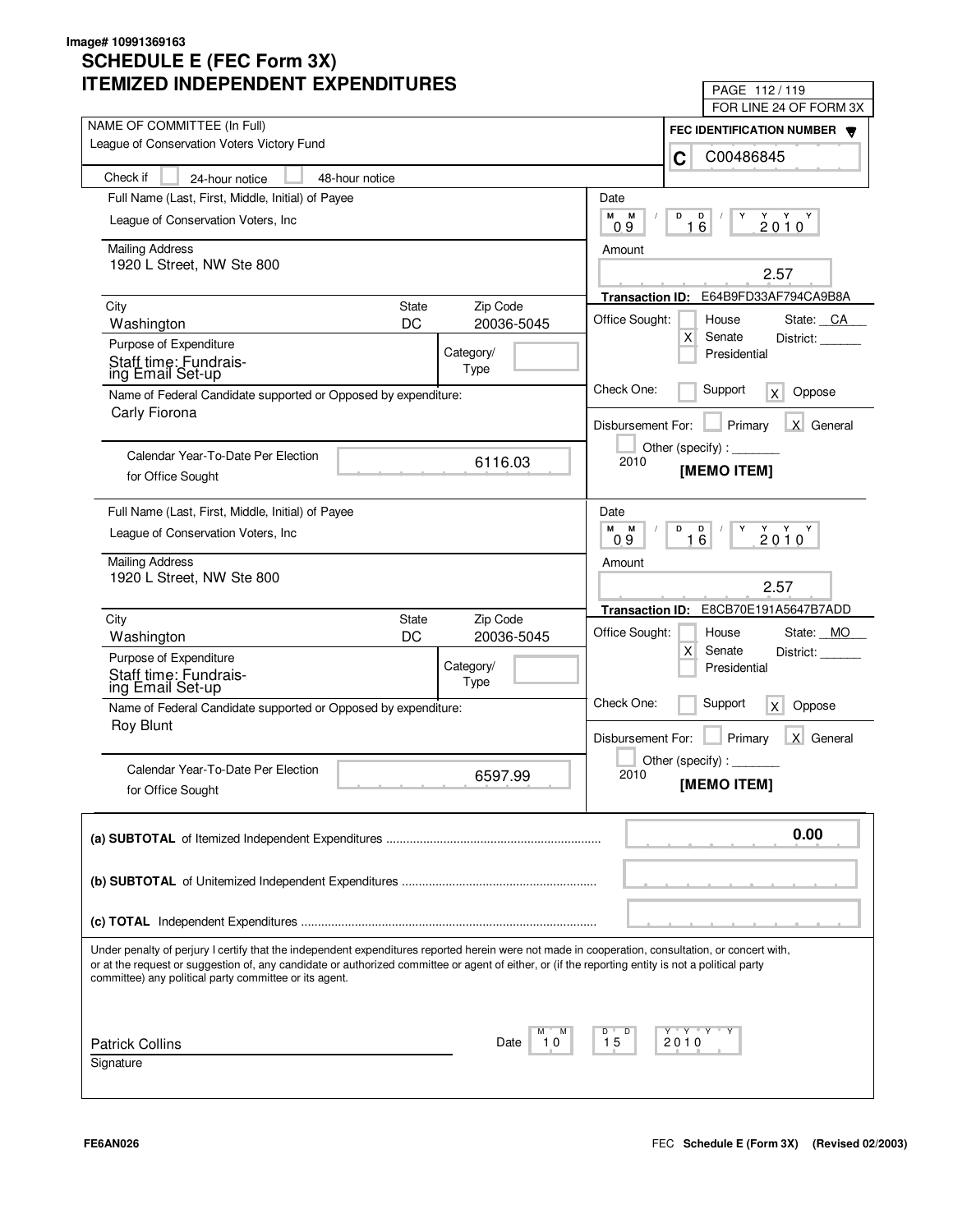| LIVILLU INDLFLNDLNI LAFLNDII UNLJ                                                                                                                                                                                                                                                                       | PAGE 113/119                                                    |
|---------------------------------------------------------------------------------------------------------------------------------------------------------------------------------------------------------------------------------------------------------------------------------------------------------|-----------------------------------------------------------------|
| NAME OF COMMITTEE (In Full)                                                                                                                                                                                                                                                                             | FOR LINE 24 OF FORM 3X                                          |
| League of Conservation Voters Victory Fund                                                                                                                                                                                                                                                              | FEC IDENTIFICATION NUMBER                                       |
|                                                                                                                                                                                                                                                                                                         | C00486845<br>C                                                  |
| Check if<br>24-hour notice<br>48-hour notice                                                                                                                                                                                                                                                            |                                                                 |
| Full Name (Last, First, Middle, Initial) of Payee                                                                                                                                                                                                                                                       | Date                                                            |
| <b>M&amp;R Strategic Services</b>                                                                                                                                                                                                                                                                       | M<br>M<br>D<br>D<br>Y<br>$2010^Y$<br>16<br>09                   |
| <b>Mailing Address</b>                                                                                                                                                                                                                                                                                  |                                                                 |
| 2120 L Street, NW 6th Floor,                                                                                                                                                                                                                                                                            | Amount                                                          |
|                                                                                                                                                                                                                                                                                                         | 232.00                                                          |
| Zip Code<br>City<br><b>State</b>                                                                                                                                                                                                                                                                        | Transaction ID: EF5B6386607144BED94B                            |
| DC<br>20037-1527<br>Washington                                                                                                                                                                                                                                                                          | Office Sought:<br>House<br>State: CA                            |
| Purpose of Expenditure                                                                                                                                                                                                                                                                                  | $\mathsf{X}$<br>Senate<br>District:                             |
| Category/<br><b>Fundraising E-mail</b><br>Type                                                                                                                                                                                                                                                          | Presidential                                                    |
|                                                                                                                                                                                                                                                                                                         | Check One:<br>Support                                           |
| Name of Federal Candidate supported or Opposed by expenditure:<br>Carly Fiorina                                                                                                                                                                                                                         | Oppose<br>$\mathsf{X}$                                          |
|                                                                                                                                                                                                                                                                                                         | Primary<br>X General<br>Disbursement For:                       |
|                                                                                                                                                                                                                                                                                                         | Other (specify) : $\sqrt{\frac{1}{2} \sum_{r=1}^{r} (r - r)^2}$ |
| Calendar Year-To-Date Per Election<br>6116.03                                                                                                                                                                                                                                                           | 2010<br>[MEMO ITEM]                                             |
| for Office Sought                                                                                                                                                                                                                                                                                       |                                                                 |
| Full Name (Last, First, Middle, Initial) of Payee                                                                                                                                                                                                                                                       | Date                                                            |
| <b>M&amp;R Strategic Services</b>                                                                                                                                                                                                                                                                       | M<br>M<br>D<br>$\overline{D}$<br>Y<br>$2010^Y$                  |
|                                                                                                                                                                                                                                                                                                         | 16<br>0.9                                                       |
| <b>Mailing Address</b>                                                                                                                                                                                                                                                                                  | Amount                                                          |
| 2120 L Street, NW 6th Floor,                                                                                                                                                                                                                                                                            | 232.00                                                          |
|                                                                                                                                                                                                                                                                                                         | E793F696E277E46CB908<br><b>Transaction ID:</b>                  |
| Zip Code<br>City<br>State<br>DC<br>20037-1527<br>Washington                                                                                                                                                                                                                                             | Office Sought:<br>State: MN<br>$\mathsf{X}$<br>House            |
| Purpose of Expenditure                                                                                                                                                                                                                                                                                  | Senate<br>District: 06                                          |
| Category/<br>Fundraising E-mail                                                                                                                                                                                                                                                                         | Presidential                                                    |
| Type                                                                                                                                                                                                                                                                                                    |                                                                 |
| Name of Federal Candidate supported or Opposed by expenditure:                                                                                                                                                                                                                                          | Check One:<br>Support<br>Oppose<br>$\mathsf{X}$                 |
| Rep. Michele Bachmann                                                                                                                                                                                                                                                                                   | Disbursement For:<br>Primary<br>X General                       |
|                                                                                                                                                                                                                                                                                                         | Other (specify) : $\Box$                                        |
| Calendar Year-To-Date Per Election<br>234.57                                                                                                                                                                                                                                                            | 2010                                                            |
| for Office Sought                                                                                                                                                                                                                                                                                       | [MEMO ITEM]                                                     |
|                                                                                                                                                                                                                                                                                                         |                                                                 |
|                                                                                                                                                                                                                                                                                                         | 0.00                                                            |
|                                                                                                                                                                                                                                                                                                         |                                                                 |
|                                                                                                                                                                                                                                                                                                         |                                                                 |
|                                                                                                                                                                                                                                                                                                         |                                                                 |
|                                                                                                                                                                                                                                                                                                         |                                                                 |
|                                                                                                                                                                                                                                                                                                         |                                                                 |
| Under penalty of perjury I certify that the independent expenditures reported herein were not made in cooperation, consultation, or concert with,<br>or at the request or suggestion of, any candidate or authorized committee or agent of either, or (if the reporting entity is not a political party |                                                                 |
| committee) any political party committee or its agent.                                                                                                                                                                                                                                                  |                                                                 |
|                                                                                                                                                                                                                                                                                                         |                                                                 |
|                                                                                                                                                                                                                                                                                                         |                                                                 |
| <b>Patrick Collins</b><br>10<br>Date                                                                                                                                                                                                                                                                    | Y "Y "Y<br>D<br>15<br>2010                                      |
| Signature                                                                                                                                                                                                                                                                                               |                                                                 |
|                                                                                                                                                                                                                                                                                                         |                                                                 |
|                                                                                                                                                                                                                                                                                                         |                                                                 |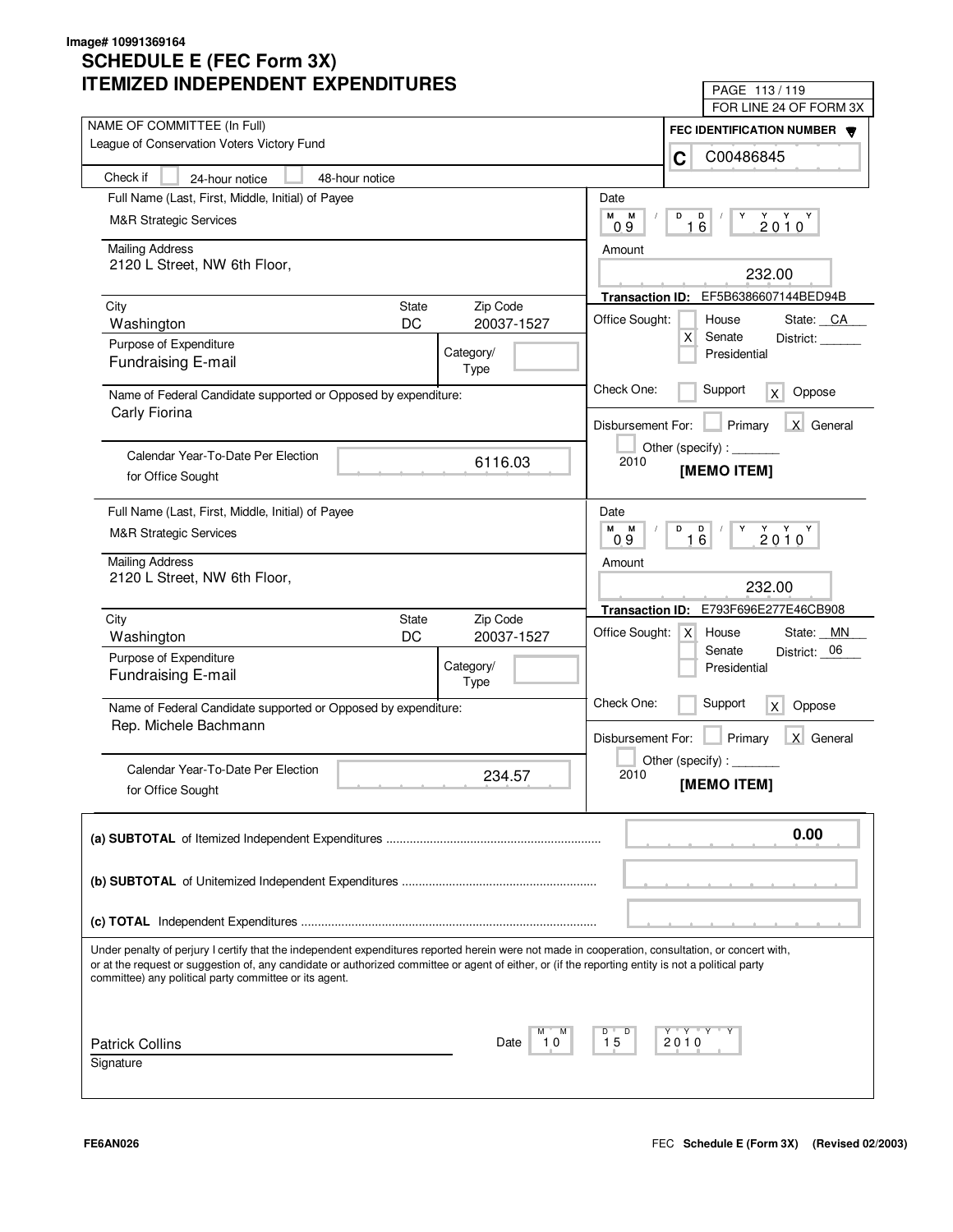| LIVILLU INDLFLNDLNI LAFLNDII UNLJ                                                                                                                                                                                                                                                                                                                                 | PAGE 114/119                                                      |
|-------------------------------------------------------------------------------------------------------------------------------------------------------------------------------------------------------------------------------------------------------------------------------------------------------------------------------------------------------------------|-------------------------------------------------------------------|
| NAME OF COMMITTEE (In Full)                                                                                                                                                                                                                                                                                                                                       | FOR LINE 24 OF FORM 3X                                            |
| League of Conservation Voters Victory Fund                                                                                                                                                                                                                                                                                                                        | FEC IDENTIFICATION NUMBER                                         |
|                                                                                                                                                                                                                                                                                                                                                                   | C00486845<br>C                                                    |
| Check if<br>48-hour notice<br>24-hour notice                                                                                                                                                                                                                                                                                                                      |                                                                   |
| Full Name (Last, First, Middle, Initial) of Payee                                                                                                                                                                                                                                                                                                                 | Date                                                              |
| <b>M&amp;R Strategic Services</b>                                                                                                                                                                                                                                                                                                                                 | М<br>M<br>D<br>D<br>Y<br>$2010^Y$<br>16<br>09                     |
| <b>Mailing Address</b>                                                                                                                                                                                                                                                                                                                                            | Amount                                                            |
| 2120 L Street, NW 6th Floor,                                                                                                                                                                                                                                                                                                                                      |                                                                   |
|                                                                                                                                                                                                                                                                                                                                                                   | 232.00                                                            |
| Zip Code<br>City<br><b>State</b>                                                                                                                                                                                                                                                                                                                                  | Transaction ID: E19DFE0A28DEC4026885                              |
| DC<br>20037-1527<br>Washington                                                                                                                                                                                                                                                                                                                                    | Office Sought:<br>House<br>State: MO                              |
| Purpose of Expenditure<br>Category/                                                                                                                                                                                                                                                                                                                               | $\mathsf{X}$<br>Senate<br>District:<br>Presidential               |
| Fundraising E-mail<br>Type                                                                                                                                                                                                                                                                                                                                        |                                                                   |
| Name of Federal Candidate supported or Opposed by expenditure:                                                                                                                                                                                                                                                                                                    | Check One:<br>Support<br>x<br>Oppose                              |
| Robin Carnahan                                                                                                                                                                                                                                                                                                                                                    | X General<br>Disbursement For:<br>Primary                         |
|                                                                                                                                                                                                                                                                                                                                                                   | Other (specify):                                                  |
| Calendar Year-To-Date Per Election<br>6597.99                                                                                                                                                                                                                                                                                                                     | 2010                                                              |
| for Office Sought                                                                                                                                                                                                                                                                                                                                                 | [MEMO ITEM]                                                       |
| Full Name (Last, First, Middle, Initial) of Payee                                                                                                                                                                                                                                                                                                                 | Date                                                              |
| League of Conservation Voters, Inc.                                                                                                                                                                                                                                                                                                                               | м<br>M<br>D<br>$2010^{\gamma}$<br>$\blacksquare$<br>Y<br>20<br>09 |
|                                                                                                                                                                                                                                                                                                                                                                   |                                                                   |
| <b>Mailing Address</b><br>1920 L Street, NW Ste 800                                                                                                                                                                                                                                                                                                               | Amount                                                            |
|                                                                                                                                                                                                                                                                                                                                                                   | 6.16                                                              |
| Zip Code<br>City<br>State                                                                                                                                                                                                                                                                                                                                         | E6D77815A5E8D4334AAE<br><b>Transaction ID:</b>                    |
| DC<br>20036-5045<br>Washington                                                                                                                                                                                                                                                                                                                                    | Office Sought:<br>State: MN<br>$\times$<br>House                  |
| Purpose of Expenditure<br>Category/                                                                                                                                                                                                                                                                                                                               | District: 06<br>Senate<br>Presidential                            |
| Staff time: Fundrais-<br>ing Email Set-up<br>Type                                                                                                                                                                                                                                                                                                                 |                                                                   |
| Name of Federal Candidate supported or Opposed by expenditure:                                                                                                                                                                                                                                                                                                    | Check One:<br>Support<br>Oppose<br>X                              |
| Rep. Michele Bachmann                                                                                                                                                                                                                                                                                                                                             |                                                                   |
|                                                                                                                                                                                                                                                                                                                                                                   | Primary<br>Disbursement For:<br>X General                         |
| Calendar Year-To-Date Per Election                                                                                                                                                                                                                                                                                                                                | Other (specify) : $\Box$<br>2010                                  |
| 379.93<br>for Office Sought                                                                                                                                                                                                                                                                                                                                       | [MEMO ITEM]                                                       |
|                                                                                                                                                                                                                                                                                                                                                                   |                                                                   |
|                                                                                                                                                                                                                                                                                                                                                                   | 0.00                                                              |
|                                                                                                                                                                                                                                                                                                                                                                   |                                                                   |
|                                                                                                                                                                                                                                                                                                                                                                   |                                                                   |
|                                                                                                                                                                                                                                                                                                                                                                   |                                                                   |
|                                                                                                                                                                                                                                                                                                                                                                   |                                                                   |
| Under penalty of perjury I certify that the independent expenditures reported herein were not made in cooperation, consultation, or concert with,<br>or at the request or suggestion of, any candidate or authorized committee or agent of either, or (if the reporting entity is not a political party<br>committee) any political party committee or its agent. |                                                                   |
|                                                                                                                                                                                                                                                                                                                                                                   |                                                                   |
| <b>Patrick Collins</b><br>10<br>Date                                                                                                                                                                                                                                                                                                                              | Y "Y "Y<br>D<br>15<br>2010                                        |
| Signature                                                                                                                                                                                                                                                                                                                                                         |                                                                   |
|                                                                                                                                                                                                                                                                                                                                                                   |                                                                   |
|                                                                                                                                                                                                                                                                                                                                                                   |                                                                   |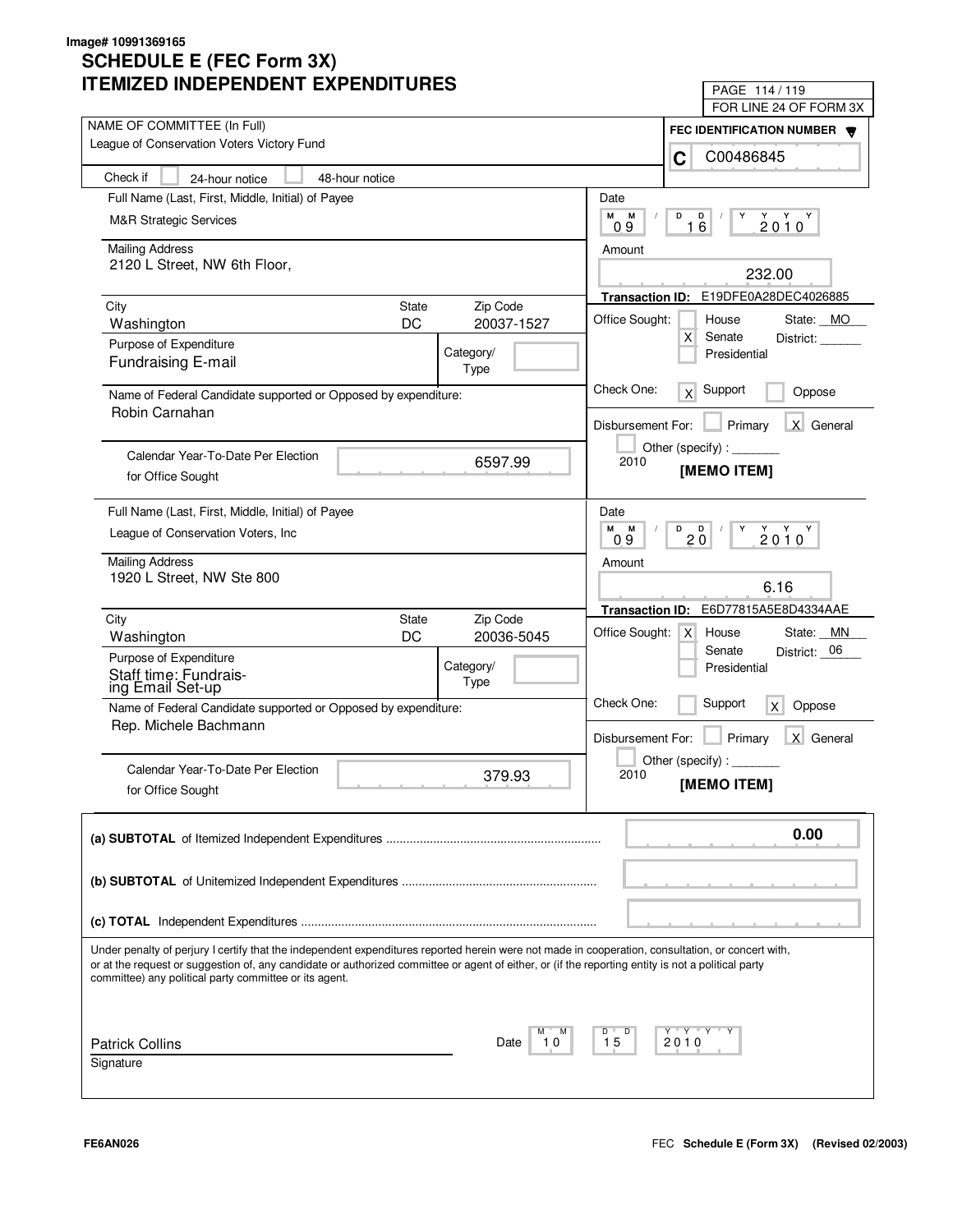| LIVILLU INDLFLNDLNI LAFLNDII UNLJ                                                                                                                                                                                                                                                                       | PAGE 115/119                                                    |
|---------------------------------------------------------------------------------------------------------------------------------------------------------------------------------------------------------------------------------------------------------------------------------------------------------|-----------------------------------------------------------------|
| NAME OF COMMITTEE (In Full)                                                                                                                                                                                                                                                                             | FOR LINE 24 OF FORM 3X                                          |
| League of Conservation Voters Victory Fund                                                                                                                                                                                                                                                              | FEC IDENTIFICATION NUMBER                                       |
|                                                                                                                                                                                                                                                                                                         | C00486845<br>C                                                  |
| Check if<br>48-hour notice<br>24-hour notice                                                                                                                                                                                                                                                            |                                                                 |
| Full Name (Last, First, Middle, Initial) of Payee                                                                                                                                                                                                                                                       | Date                                                            |
| <b>M&amp;R Strategic Services</b>                                                                                                                                                                                                                                                                       | М<br>M<br>D<br>D<br>Y<br>$2010^Y$<br>$2\overline{0}$<br>09      |
| <b>Mailing Address</b>                                                                                                                                                                                                                                                                                  | Amount                                                          |
| 2120 L Street, NW 6th Floor,                                                                                                                                                                                                                                                                            |                                                                 |
|                                                                                                                                                                                                                                                                                                         | 139.20                                                          |
| Zip Code<br>City<br><b>State</b>                                                                                                                                                                                                                                                                        | Transaction ID: E81D30A5306204372946                            |
| DC<br>20037-1527<br>Washington                                                                                                                                                                                                                                                                          | Office Sought:<br>State: CO<br>House                            |
| Purpose of Expenditure<br>Category/                                                                                                                                                                                                                                                                     | $\mathsf{X}$<br>Senate<br>District:<br>Presidential             |
| Fundraising E-mail<br>Type                                                                                                                                                                                                                                                                              |                                                                 |
| Name of Federal Candidate supported or Opposed by expenditure:                                                                                                                                                                                                                                          | Check One:<br>Support<br>x<br>Oppose                            |
| Michael F. Bennet                                                                                                                                                                                                                                                                                       |                                                                 |
|                                                                                                                                                                                                                                                                                                         | X General<br>Disbursement For:<br>Primary                       |
| Calendar Year-To-Date Per Election                                                                                                                                                                                                                                                                      | Other (specify) : $\sqrt{\frac{1}{2} \sum_{r=1}^{r} (r - r)^2}$ |
| 3754.71<br>for Office Sought                                                                                                                                                                                                                                                                            | 2010<br>[MEMO ITEM]                                             |
|                                                                                                                                                                                                                                                                                                         |                                                                 |
| Full Name (Last, First, Middle, Initial) of Payee                                                                                                                                                                                                                                                       | Date                                                            |
| League of Conservation Voters, Inc.                                                                                                                                                                                                                                                                     | M<br>M<br>D<br>Υ<br>$2010^Y$<br>$\blacksquare$<br>20<br>09      |
| <b>Mailing Address</b>                                                                                                                                                                                                                                                                                  | Amount                                                          |
| 1920 L Street, NW Ste 800                                                                                                                                                                                                                                                                               |                                                                 |
|                                                                                                                                                                                                                                                                                                         | 6.16                                                            |
| Zip Code<br>City<br>State                                                                                                                                                                                                                                                                               | E645E37E5C42949A99A1<br><b>Transaction ID:</b>                  |
| DC<br>20036-5045<br>Washington                                                                                                                                                                                                                                                                          | Office Sought:<br>State: CO<br>House                            |
| Purpose of Expenditure<br>Category/                                                                                                                                                                                                                                                                     | $\mathsf{X}$<br>Senate<br>District:<br>Presidential             |
| Staff time: Fundrais-<br>ing Email Set-up<br>Type                                                                                                                                                                                                                                                       |                                                                 |
| Name of Federal Candidate supported or Opposed by expenditure:                                                                                                                                                                                                                                          | Check One:<br>Support<br>x<br>Oppose                            |
| Michael F. Bennet                                                                                                                                                                                                                                                                                       |                                                                 |
|                                                                                                                                                                                                                                                                                                         | Primary<br>X General<br>Disbursement For:                       |
| Calendar Year-To-Date Per Election                                                                                                                                                                                                                                                                      | Other (specify) : $\overline{\phantom{a}}$                      |
| 3754.71<br>for Office Sought                                                                                                                                                                                                                                                                            | 2010<br>[MEMO ITEM]                                             |
|                                                                                                                                                                                                                                                                                                         |                                                                 |
|                                                                                                                                                                                                                                                                                                         | 0.00                                                            |
|                                                                                                                                                                                                                                                                                                         |                                                                 |
|                                                                                                                                                                                                                                                                                                         |                                                                 |
|                                                                                                                                                                                                                                                                                                         |                                                                 |
|                                                                                                                                                                                                                                                                                                         |                                                                 |
|                                                                                                                                                                                                                                                                                                         |                                                                 |
| Under penalty of perjury I certify that the independent expenditures reported herein were not made in cooperation, consultation, or concert with,<br>or at the request or suggestion of, any candidate or authorized committee or agent of either, or (if the reporting entity is not a political party |                                                                 |
| committee) any political party committee or its agent.                                                                                                                                                                                                                                                  |                                                                 |
|                                                                                                                                                                                                                                                                                                         |                                                                 |
|                                                                                                                                                                                                                                                                                                         | Y "Y "Y<br>D                                                    |
| <b>Patrick Collins</b><br>10<br>Date                                                                                                                                                                                                                                                                    | 15<br>2010                                                      |
| Signature                                                                                                                                                                                                                                                                                               |                                                                 |
|                                                                                                                                                                                                                                                                                                         |                                                                 |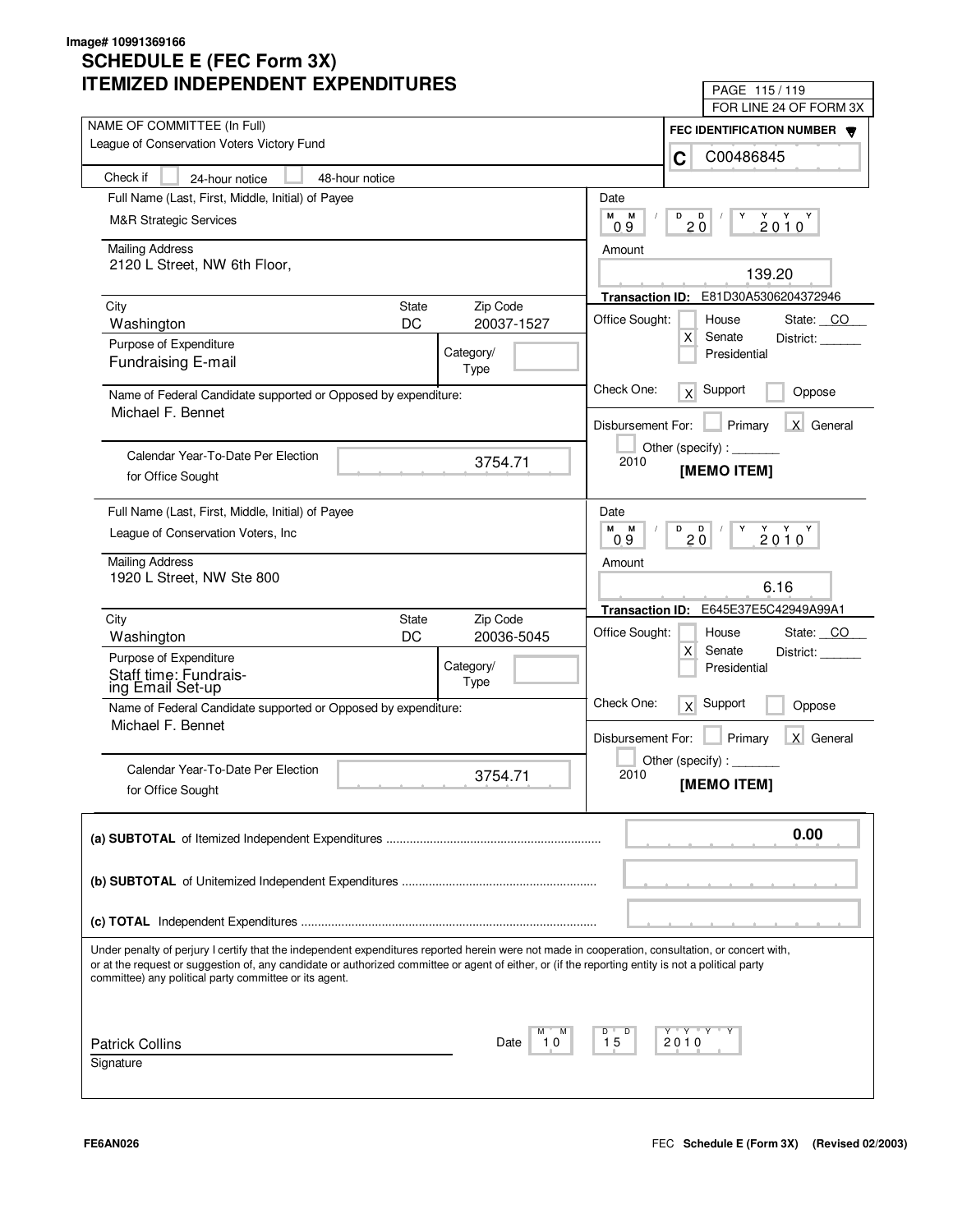| LIVILLU INDLFLNDLNI LAFLNDII UNLJ                                                                                                                  | PAGE 116/119                                                            |  |
|----------------------------------------------------------------------------------------------------------------------------------------------------|-------------------------------------------------------------------------|--|
| NAME OF COMMITTEE (In Full)                                                                                                                        | FOR LINE 24 OF FORM 3X                                                  |  |
| League of Conservation Voters Victory Fund                                                                                                         | FEC IDENTIFICATION NUMBER                                               |  |
|                                                                                                                                                    | C00486845<br>C                                                          |  |
| Check if<br>48-hour notice<br>24-hour notice                                                                                                       |                                                                         |  |
| Full Name (Last, First, Middle, Initial) of Payee                                                                                                  | Date                                                                    |  |
| League of Conservation Voters, Inc.                                                                                                                | М<br>М<br>D<br>D<br>Y<br>$2010^Y$<br>20<br>09                           |  |
| <b>Mailing Address</b>                                                                                                                             | Amount                                                                  |  |
| 1920 L Street, NW Ste 800                                                                                                                          |                                                                         |  |
|                                                                                                                                                    | 6.16                                                                    |  |
| Zip Code<br>City<br><b>State</b>                                                                                                                   | E148AC2337748442FA9C<br><b>Transaction ID:</b>                          |  |
| DC<br>20036-5045<br>Washington                                                                                                                     | Office Sought:<br>House<br>State: MO                                    |  |
| Purpose of Expenditure<br>Category/                                                                                                                | $\mathsf{X}$<br>Senate<br>District:<br>Presidential                     |  |
| Staff time: Fundrais-<br>Type<br>ing Email Set-up                                                                                                  |                                                                         |  |
| Name of Federal Candidate supported or Opposed by expenditure:                                                                                     | Check One:<br>Support<br>x<br>Oppose                                    |  |
| Robin Carnahan                                                                                                                                     |                                                                         |  |
|                                                                                                                                                    | Primary<br>X General<br>Disbursement For:                               |  |
| Calendar Year-To-Date Per Election<br>6743.35                                                                                                      | Other (specify) : $\sqrt{\frac{1}{2} \sum_{r=1}^{r} (r - r)^2}$<br>2010 |  |
| for Office Sought                                                                                                                                  | [MEMO ITEM]                                                             |  |
|                                                                                                                                                    |                                                                         |  |
| Full Name (Last, First, Middle, Initial) of Payee                                                                                                  | Date                                                                    |  |
| League of Conservation Voters, Inc.                                                                                                                | M<br>M<br>D<br>$2010^{\gamma}$<br><b>D</b><br>Y<br>20<br>09             |  |
| <b>Mailing Address</b>                                                                                                                             | Amount                                                                  |  |
| 1920 L Street, NW Ste 800                                                                                                                          | 6.16                                                                    |  |
|                                                                                                                                                    | E7522E1B969A64D9B8E7<br><b>Transaction ID:</b>                          |  |
| Zip Code<br>City<br>State                                                                                                                          | Office Sought:<br>State: WI<br>House                                    |  |
| DC<br>20036-5045<br>Washington                                                                                                                     | X<br>Senate<br>District:                                                |  |
| Purpose of Expenditure<br>Category/                                                                                                                | Presidential                                                            |  |
| Staff time: Fundrais-<br>ing Email Set-up<br>Type                                                                                                  |                                                                         |  |
| Name of Federal Candidate supported or Opposed by expenditure:                                                                                     | Check One:<br>Support<br>x<br>Oppose                                    |  |
| Sen. Russ D. Feingold                                                                                                                              | Primary<br>X General<br>Disbursement For:                               |  |
|                                                                                                                                                    | Other (specify):                                                        |  |
| Calendar Year-To-Date Per Election<br>3754.71                                                                                                      | 2010                                                                    |  |
| for Office Sought                                                                                                                                  | [MEMO ITEM]                                                             |  |
|                                                                                                                                                    |                                                                         |  |
|                                                                                                                                                    | 0.00                                                                    |  |
|                                                                                                                                                    |                                                                         |  |
|                                                                                                                                                    |                                                                         |  |
|                                                                                                                                                    |                                                                         |  |
|                                                                                                                                                    |                                                                         |  |
| Under penalty of perjury I certify that the independent expenditures reported herein were not made in cooperation, consultation, or concert with,  |                                                                         |  |
| or at the request or suggestion of, any candidate or authorized committee or agent of either, or (if the reporting entity is not a political party |                                                                         |  |
| committee) any political party committee or its agent.                                                                                             |                                                                         |  |
|                                                                                                                                                    |                                                                         |  |
|                                                                                                                                                    | Y "Y "Y<br>D                                                            |  |
| <b>Patrick Collins</b><br>10<br>Date                                                                                                               | 15<br>2010                                                              |  |
| Signature                                                                                                                                          |                                                                         |  |
|                                                                                                                                                    |                                                                         |  |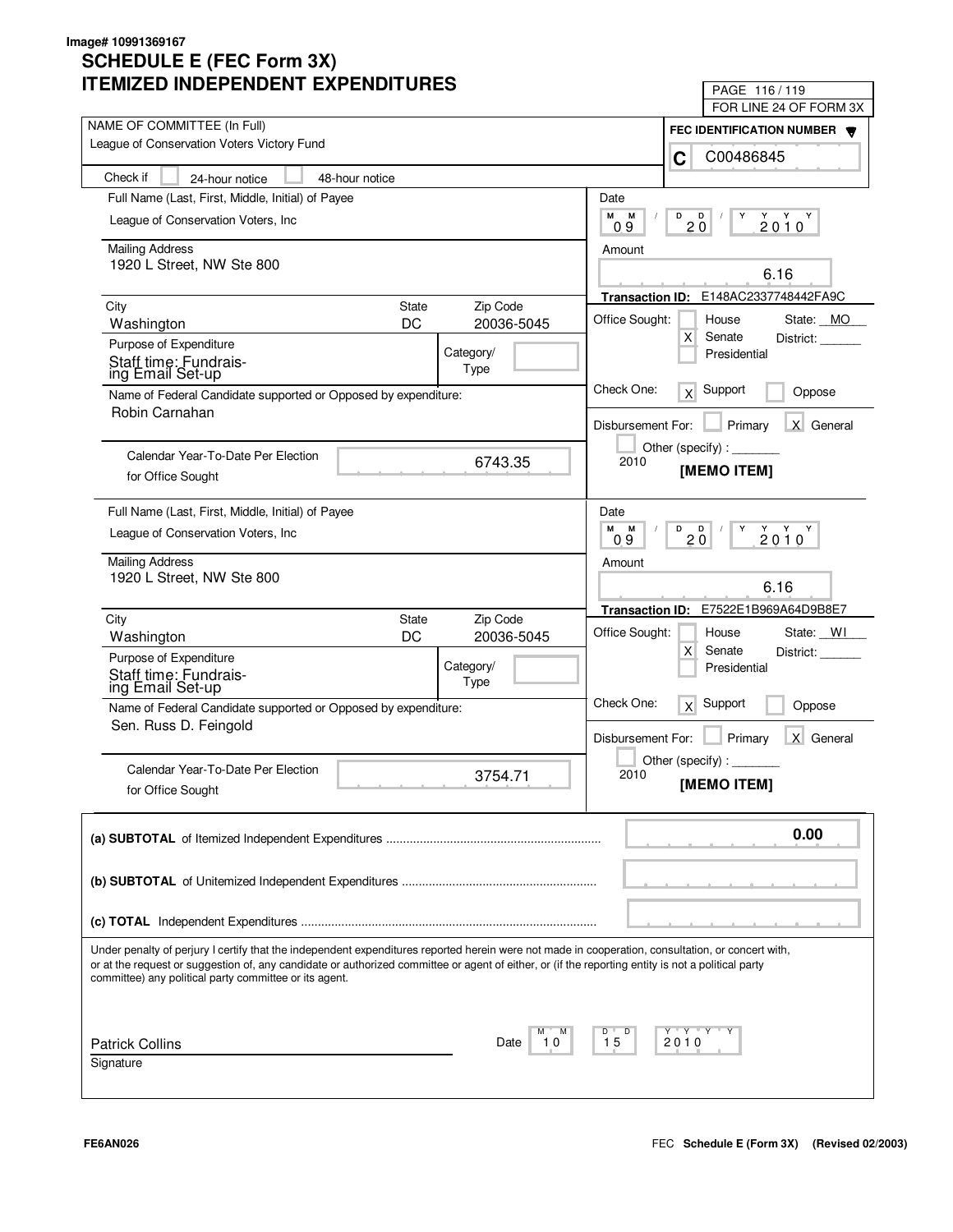| IMILLU INDLFLINDLINI LAFLINDII UNLJ                                                                                                                                                                                                                                                                                                                               | PAGE 117/119                                              |
|-------------------------------------------------------------------------------------------------------------------------------------------------------------------------------------------------------------------------------------------------------------------------------------------------------------------------------------------------------------------|-----------------------------------------------------------|
| NAME OF COMMITTEE (In Full)                                                                                                                                                                                                                                                                                                                                       | FOR LINE 24 OF FORM 3X                                    |
| League of Conservation Voters Victory Fund                                                                                                                                                                                                                                                                                                                        | FEC IDENTIFICATION NUMBER                                 |
|                                                                                                                                                                                                                                                                                                                                                                   | C00486845<br>C                                            |
| Check if<br>48-hour notice<br>24-hour notice                                                                                                                                                                                                                                                                                                                      |                                                           |
| Full Name (Last, First, Middle, Initial) of Payee                                                                                                                                                                                                                                                                                                                 | Date                                                      |
| <b>M&amp;R Strategic Services</b>                                                                                                                                                                                                                                                                                                                                 | М<br>M<br>D<br>D<br>Y<br>$2010^Y$<br>20<br>09             |
| <b>Mailing Address</b>                                                                                                                                                                                                                                                                                                                                            | Amount                                                    |
| 2120 L Street, NW 6th Floor,                                                                                                                                                                                                                                                                                                                                      |                                                           |
|                                                                                                                                                                                                                                                                                                                                                                   | 139.20                                                    |
| Zip Code<br>City<br><b>State</b>                                                                                                                                                                                                                                                                                                                                  | Transaction ID: E7AD53E964A574C038FC                      |
| DC<br>20037-1527<br>Washington                                                                                                                                                                                                                                                                                                                                    | Office Sought:<br>House<br>State: CA                      |
| Purpose of Expenditure<br>Category/                                                                                                                                                                                                                                                                                                                               | $\mathsf{X}$<br>Senate<br>District:<br>Presidential       |
| <b>Fundraising E-mail</b><br>Type                                                                                                                                                                                                                                                                                                                                 |                                                           |
| Name of Federal Candidate supported or Opposed by expenditure:                                                                                                                                                                                                                                                                                                    | Check One:<br>Support<br>$\times$<br>Oppose               |
| Sen. Barbara Boxer                                                                                                                                                                                                                                                                                                                                                |                                                           |
|                                                                                                                                                                                                                                                                                                                                                                   | X General<br>Disbursement For:<br>Primary                 |
| Calendar Year-To-Date Per Election                                                                                                                                                                                                                                                                                                                                | Other (specify) : _________<br>2010                       |
| 6261.39<br>for Office Sought                                                                                                                                                                                                                                                                                                                                      | [MEMO ITEM]                                               |
|                                                                                                                                                                                                                                                                                                                                                                   |                                                           |
| Full Name (Last, First, Middle, Initial) of Payee                                                                                                                                                                                                                                                                                                                 | Date                                                      |
| <b>M&amp;R Strategic Services</b>                                                                                                                                                                                                                                                                                                                                 | M<br>M<br>D<br>Υ<br>$2010^Y$<br>$\mathbf{D}$<br>20<br>0.9 |
| <b>Mailing Address</b>                                                                                                                                                                                                                                                                                                                                            | Amount                                                    |
| 2120 L Street, NW 6th Floor,                                                                                                                                                                                                                                                                                                                                      | 139.20                                                    |
|                                                                                                                                                                                                                                                                                                                                                                   | Transaction ID: E37BF26DB2FA443D2A58                      |
| Zip Code<br>City<br>State                                                                                                                                                                                                                                                                                                                                         | Office Sought:<br>State: WI<br>House                      |
| DC<br>20037-1527<br>Washington                                                                                                                                                                                                                                                                                                                                    | $\mathsf{X}$<br>Senate<br>District:                       |
| Purpose of Expenditure<br>Category/<br>Fundraising E-mail                                                                                                                                                                                                                                                                                                         | Presidential                                              |
| Type                                                                                                                                                                                                                                                                                                                                                              |                                                           |
| Name of Federal Candidate supported or Opposed by expenditure:                                                                                                                                                                                                                                                                                                    | Check One:<br>Support<br>x<br>Oppose                      |
| Sen. Russ D. Feingold                                                                                                                                                                                                                                                                                                                                             | Primary<br>X General<br>Disbursement For:                 |
|                                                                                                                                                                                                                                                                                                                                                                   | Other (specify) : $\overline{\phantom{a}}$                |
| Calendar Year-To-Date Per Election<br>3754.71                                                                                                                                                                                                                                                                                                                     | 2010                                                      |
| for Office Sought                                                                                                                                                                                                                                                                                                                                                 | [MEMO ITEM]                                               |
|                                                                                                                                                                                                                                                                                                                                                                   |                                                           |
|                                                                                                                                                                                                                                                                                                                                                                   | 0.00                                                      |
|                                                                                                                                                                                                                                                                                                                                                                   |                                                           |
|                                                                                                                                                                                                                                                                                                                                                                   |                                                           |
|                                                                                                                                                                                                                                                                                                                                                                   |                                                           |
|                                                                                                                                                                                                                                                                                                                                                                   |                                                           |
| Under penalty of perjury I certify that the independent expenditures reported herein were not made in cooperation, consultation, or concert with,<br>or at the request or suggestion of, any candidate or authorized committee or agent of either, or (if the reporting entity is not a political party<br>committee) any political party committee or its agent. |                                                           |
|                                                                                                                                                                                                                                                                                                                                                                   |                                                           |
| 10                                                                                                                                                                                                                                                                                                                                                                | Y "Y "Y<br>D<br>15                                        |
| <b>Patrick Collins</b><br>Date<br>Signature                                                                                                                                                                                                                                                                                                                       | 2010                                                      |
|                                                                                                                                                                                                                                                                                                                                                                   |                                                           |
|                                                                                                                                                                                                                                                                                                                                                                   |                                                           |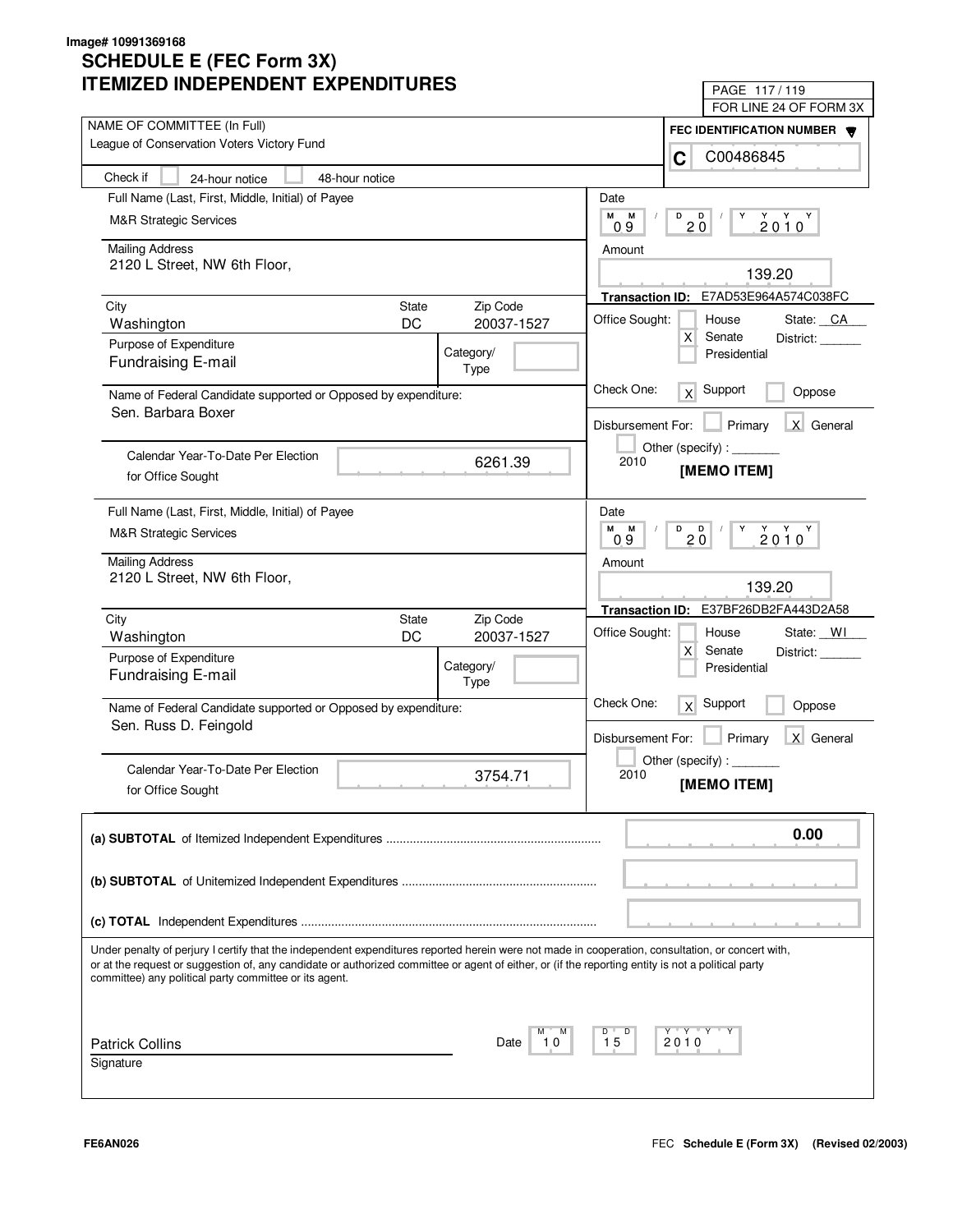| LIVILLU INDLFLNDLNI LAFLNDII UNLJ                                                                                                                                                                                                                                                                       | PAGE 118/119                                               |
|---------------------------------------------------------------------------------------------------------------------------------------------------------------------------------------------------------------------------------------------------------------------------------------------------------|------------------------------------------------------------|
| NAME OF COMMITTEE (In Full)                                                                                                                                                                                                                                                                             | FOR LINE 24 OF FORM 3X                                     |
| League of Conservation Voters Victory Fund                                                                                                                                                                                                                                                              | FEC IDENTIFICATION NUMBER                                  |
|                                                                                                                                                                                                                                                                                                         | C00486845<br>C                                             |
| Check if<br>48-hour notice<br>24-hour notice                                                                                                                                                                                                                                                            |                                                            |
| Full Name (Last, First, Middle, Initial) of Payee                                                                                                                                                                                                                                                       | Date                                                       |
| <b>M&amp;R Strategic Services</b>                                                                                                                                                                                                                                                                       | М<br>M<br>D<br>D<br>Y<br>$2010^Y$<br>$2\overline{0}$<br>09 |
| <b>Mailing Address</b>                                                                                                                                                                                                                                                                                  | Amount                                                     |
| 2120 L Street, NW 6th Floor,                                                                                                                                                                                                                                                                            |                                                            |
|                                                                                                                                                                                                                                                                                                         | 139.20                                                     |
| Zip Code<br>City<br><b>State</b>                                                                                                                                                                                                                                                                        | Transaction ID: E4DE7D6AA070847E3BF2                       |
| DC<br>20037-1527<br>Washington                                                                                                                                                                                                                                                                          | Office Sought:<br>House<br>State: MO                       |
| Purpose of Expenditure<br>Category/                                                                                                                                                                                                                                                                     | $\mathsf{X}$<br>Senate<br>District:<br>Presidential        |
| Fundraising E-mail<br>Type                                                                                                                                                                                                                                                                              |                                                            |
| Name of Federal Candidate supported or Opposed by expenditure:                                                                                                                                                                                                                                          | Check One:<br>Support<br>x<br>Oppose                       |
| Robin Carnahan                                                                                                                                                                                                                                                                                          |                                                            |
|                                                                                                                                                                                                                                                                                                         | X General<br>Disbursement For:<br>Primary                  |
| Calendar Year-To-Date Per Election                                                                                                                                                                                                                                                                      | Other (specify):                                           |
| 6743.35<br>for Office Sought                                                                                                                                                                                                                                                                            | 2010<br>[MEMO ITEM]                                        |
|                                                                                                                                                                                                                                                                                                         |                                                            |
| Full Name (Last, First, Middle, Initial) of Payee                                                                                                                                                                                                                                                       | Date                                                       |
| League of Conservation Voters, Inc.                                                                                                                                                                                                                                                                     | M<br>M<br>D<br>Υ<br>$2010^Y$<br>$\blacksquare$<br>20<br>09 |
| <b>Mailing Address</b>                                                                                                                                                                                                                                                                                  | Amount                                                     |
| 1920 L Street, NW Ste 800                                                                                                                                                                                                                                                                               |                                                            |
|                                                                                                                                                                                                                                                                                                         | 6.16                                                       |
| Zip Code<br>City<br>State                                                                                                                                                                                                                                                                               | E41168CA5DAA043BCB01<br><b>Transaction ID:</b>             |
| DC<br>20036-5045<br>Washington                                                                                                                                                                                                                                                                          | Office Sought:<br>State: CA<br>House                       |
| Purpose of Expenditure<br>Category/                                                                                                                                                                                                                                                                     | $\mathsf{X}$<br>Senate<br>District:<br>Presidential        |
| Staff time: Fundrais-<br>ing Email Set-up<br>Type                                                                                                                                                                                                                                                       |                                                            |
| Name of Federal Candidate supported or Opposed by expenditure:                                                                                                                                                                                                                                          | Check One:<br>Support<br>x<br>Oppose                       |
| Sen. Barbara Boxer                                                                                                                                                                                                                                                                                      |                                                            |
|                                                                                                                                                                                                                                                                                                         | Primary<br>X General<br>Disbursement For:                  |
| Calendar Year-To-Date Per Election                                                                                                                                                                                                                                                                      | Other (specify) : $\overline{\phantom{a}}$                 |
| 6261.39<br>for Office Sought                                                                                                                                                                                                                                                                            | 2010<br>[MEMO ITEM]                                        |
|                                                                                                                                                                                                                                                                                                         |                                                            |
|                                                                                                                                                                                                                                                                                                         | 0.00                                                       |
|                                                                                                                                                                                                                                                                                                         |                                                            |
|                                                                                                                                                                                                                                                                                                         |                                                            |
|                                                                                                                                                                                                                                                                                                         |                                                            |
|                                                                                                                                                                                                                                                                                                         |                                                            |
|                                                                                                                                                                                                                                                                                                         |                                                            |
| Under penalty of perjury I certify that the independent expenditures reported herein were not made in cooperation, consultation, or concert with,<br>or at the request or suggestion of, any candidate or authorized committee or agent of either, or (if the reporting entity is not a political party |                                                            |
| committee) any political party committee or its agent.                                                                                                                                                                                                                                                  |                                                            |
|                                                                                                                                                                                                                                                                                                         |                                                            |
|                                                                                                                                                                                                                                                                                                         | Y "Y "Y<br>D                                               |
| <b>Patrick Collins</b><br>10<br>Date                                                                                                                                                                                                                                                                    | 15<br>2010                                                 |
| Signature                                                                                                                                                                                                                                                                                               |                                                            |
|                                                                                                                                                                                                                                                                                                         |                                                            |